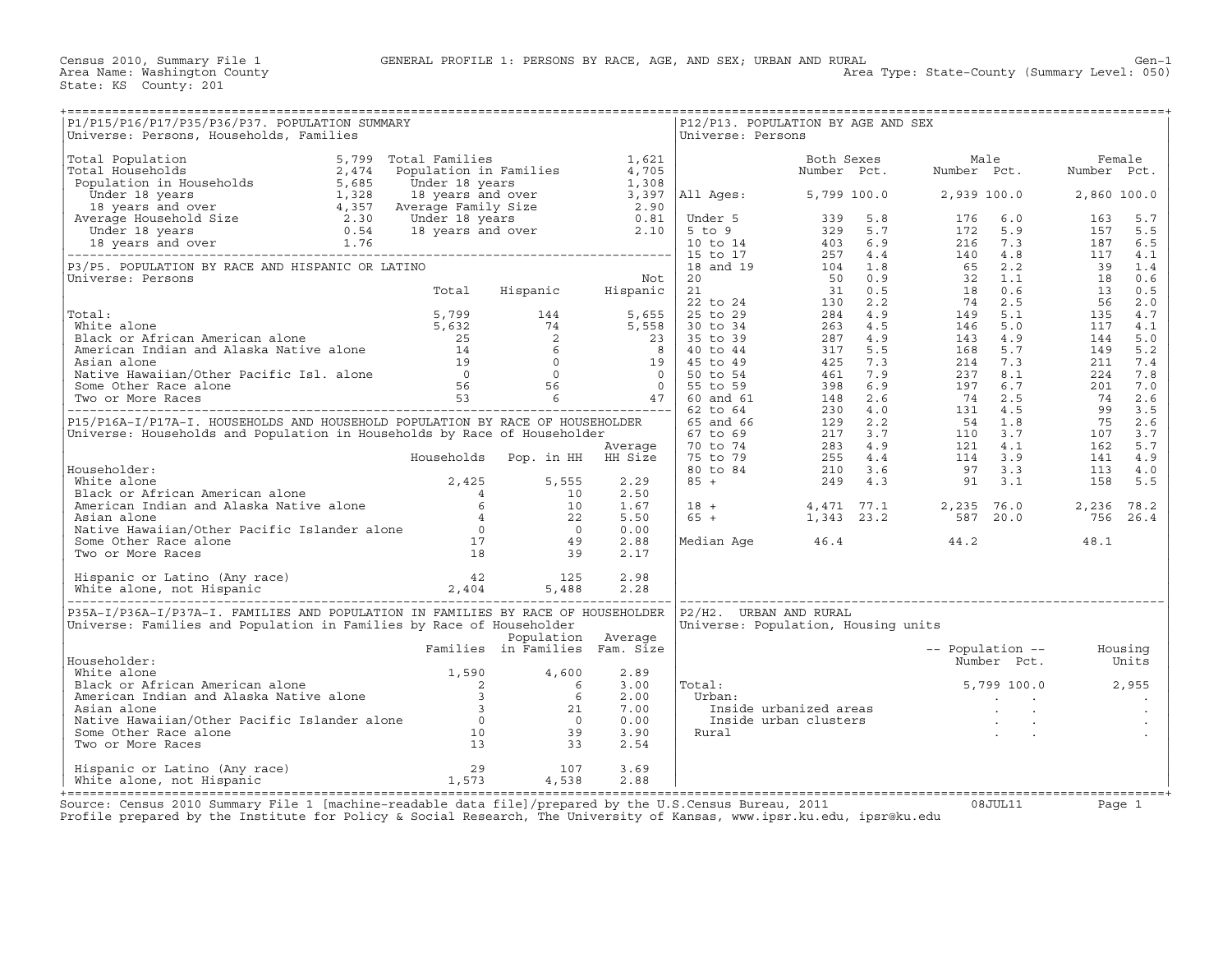| P38/P39. FAMILY TYPE BY PRESENCE AND AGE OF OWN<br>AND RELATED CHILDREN (*)                                                                                                                                                                               |          |                                                                                                                 | P20. HOUSEHOLDS BY PRESENCE OF PEOPLE UNDER 18 BY<br>HOUSEHOLD TYPE BY AGE OF PEOPLE UNDER 18 (*)                                                                                                                                                  |                |                | P31. RELATIONSHIP BY HOUSEHOLD TYPE                                   |    | FOR THE POPULATION UNDER 18 (*)       |                |
|-----------------------------------------------------------------------------------------------------------------------------------------------------------------------------------------------------------------------------------------------------------|----------|-----------------------------------------------------------------------------------------------------------------|----------------------------------------------------------------------------------------------------------------------------------------------------------------------------------------------------------------------------------------------------|----------------|----------------|-----------------------------------------------------------------------|----|---------------------------------------|----------------|
| Universe: Families                                                                                                                                                                                                                                        |          |                                                                                                                 | Universe: Households                                                                                                                                                                                                                               |                |                | Universe: Persons under 18                                            |    |                                       |                |
|                                                                                                                                                                                                                                                           | Presence | Presence                                                                                                        |                                                                                                                                                                                                                                                    |                |                |                                                                       |    |                                       |                |
|                                                                                                                                                                                                                                                           | of Own   | of Related Total:                                                                                               |                                                                                                                                                                                                                                                    | 2,474          |                | Total:                                                                |    |                                       | 1,328          |
|                                                                                                                                                                                                                                                           | Children | Children                                                                                                        | Households with one or more people                                                                                                                                                                                                                 |                |                | In households:                                                        |    |                                       | 1,328          |
|                                                                                                                                                                                                                                                           |          |                                                                                                                 | under 18:                                                                                                                                                                                                                                          | 646            |                | Householder or spouse                                                 |    |                                       | $\overline{1}$ |
| Total Families:                                                                                                                                                                                                                                           |          |                                                                                                                 | Family households:<br><br>mily households:<br>Husband-wife families:                                                                                                                                                                               | 642            |                | Related child:                                                        |    |                                       | 1,307          |
| Total Families: 1,621<br>Husband-wife families: 1,429<br>Children under 18: 505<br>Under 6 only 113<br>Under 6 and 6 to 17 102<br>6 to 17 years only 290<br>No children under 18 924                                                                      |          | 1,621<br>1,429                                                                                                  |                                                                                                                                                                                                                                                    | 523            |                | Own child:                                                            |    |                                       | 1,230          |
|                                                                                                                                                                                                                                                           |          | 521                                                                                                             | Musband-wife families:<br>Under 6 years and 6 to 17 years 1120<br>Under 6 years and 6 to 17 years 112                                                                                                                                              |                |                | In husband-wife families                                              |    |                                       | 1,057          |
|                                                                                                                                                                                                                                                           |          | 120                                                                                                             |                                                                                                                                                                                                                                                    |                |                | In other families,                                                    |    |                                       |                |
|                                                                                                                                                                                                                                                           |          | 110                                                                                                             |                                                                                                                                                                                                                                                    |                |                | no spouse present:                                                    |    |                                       | 173            |
|                                                                                                                                                                                                                                                           |          | 291                                                                                                             |                                                                                                                                                                                                                                                    |                |                | Male householder                                                      |    |                                       | 72             |
|                                                                                                                                                                                                                                                           |          | 908                                                                                                             |                                                                                                                                                                                                                                                    |                |                |                                                                       |    | Female householder                    | 101            |
|                                                                                                                                                                                                                                                           |          |                                                                                                                 |                                                                                                                                                                                                                                                    |                |                | Other relatives:                                                      |    |                                       | 77             |
|                                                                                                                                                                                                                                                           |          |                                                                                                                 | 6 to 17 years only<br>Other families, no spouse present:<br>112<br>Male householder:<br>Under 6 years only<br>Under 6 years and 6 to 17 years<br>6 to 17 years and 6 to 17 years<br>Temale householder:<br>24<br>Under 6 years only<br>Under 6 yea |                |                | Grandchild                                                            |    |                                       | 66             |
|                                                                                                                                                                                                                                                           |          |                                                                                                                 |                                                                                                                                                                                                                                                    |                |                | Other relatives                                                       |    |                                       | 11             |
|                                                                                                                                                                                                                                                           |          |                                                                                                                 |                                                                                                                                                                                                                                                    |                |                | Nonrelatives                                                          |    |                                       | 20             |
|                                                                                                                                                                                                                                                           |          |                                                                                                                 |                                                                                                                                                                                                                                                    |                |                |                                                                       |    |                                       |                |
|                                                                                                                                                                                                                                                           |          |                                                                                                                 |                                                                                                                                                                                                                                                    |                |                | In group quarters                                                     |    |                                       | $\mathsf 0$    |
|                                                                                                                                                                                                                                                           |          |                                                                                                                 |                                                                                                                                                                                                                                                    |                |                | Institutional                                                         |    |                                       | $\mathsf 0$    |
|                                                                                                                                                                                                                                                           |          |                                                                                                                 | Nonfamily households:                                                                                                                                                                                                                              | $\overline{4}$ |                | Noninstitutional                                                      |    |                                       | $\Omega$       |
|                                                                                                                                                                                                                                                           |          |                                                                                                                 | Male householder:                                                                                                                                                                                                                                  |                | $\overline{4}$ |                                                                       |    |                                       |                |
|                                                                                                                                                                                                                                                           |          |                                                                                                                 | Under 6 years only                                                                                                                                                                                                                                 |                | $\Omega$       |                                                                       |    |                                       |                |
|                                                                                                                                                                                                                                                           |          |                                                                                                                 | Under 6 years and 6 to 17 years                                                                                                                                                                                                                    |                | $\mathcal{L}$  |                                                                       |    |                                       |                |
|                                                                                                                                                                                                                                                           |          |                                                                                                                 | 6 to 17 years only                                                                                                                                                                                                                                 |                | $\mathbf{1}$   | * Responses of "same-sex spouse" were                                 |    |                                       |                |
|                                                                                                                                                                                                                                                           |          |                                                                                                                 | Female householder:                                                                                                                                                                                                                                |                | $\Omega$       | edited during processing to "unmarried                                |    |                                       |                |
|                                                                                                                                                                                                                                                           |          |                                                                                                                 | Under 6 years only                                                                                                                                                                                                                                 | $\overline{0}$ | $\Omega$       | partner".                                                             |    |                                       |                |
|                                                                                                                                                                                                                                                           |          |                                                                                                                 | Under 6 years and 6 to 17 years                                                                                                                                                                                                                    |                | $\cap$         |                                                                       |    |                                       |                |
|                                                                                                                                                                                                                                                           |          |                                                                                                                 | 6 to 17 years only                                                                                                                                                                                                                                 |                |                | P41. AGE OF GRANDCHILDREN UNDER 18 YEARS                              |    |                                       |                |
| P19. HOUSEHOLD SIZE, HOUSEHOLD TYPE, AND PRESENCE                                                                                                                                                                                                         |          |                                                                                                                 | Households with no people under 18: 1,828                                                                                                                                                                                                          |                |                |                                                                       |    | LIVING WITH A GRANDPARENT HOUSEHOLDER |                |
| OF OWN CHILDREN (*)                                                                                                                                                                                                                                       |          |                                                                                                                 | Family households:                                                                                                                                                                                                                                 | 979            |                | Universe: Grandchildren under 18 living                               |    |                                       |                |
| Universe: Households                                                                                                                                                                                                                                      |          |                                                                                                                 | Husband-wife families:                                                                                                                                                                                                                             | 906            |                |                                                                       |    | with a grandparent householder        |                |
|                                                                                                                                                                                                                                                           |          |                                                                                                                 | Other families, no spouse present:                                                                                                                                                                                                                 | 73             |                |                                                                       |    |                                       |                |
| Total:                                                                                                                                                                                                                                                    |          | 2,474                                                                                                           | Male householder                                                                                                                                                                                                                                   |                |                | $31$ $ Total:$                                                        |    |                                       | 66             |
| 1-person households:                                                                                                                                                                                                                                      |          | 794                                                                                                             | Female householder<br>Monfamily householder<br>Male householder<br>Male householder<br>Male householder                                                                                                                                            |                |                | Under 3 years                                                         |    |                                       | 14             |
| Male householder                                                                                                                                                                                                                                          |          | 393                                                                                                             |                                                                                                                                                                                                                                                    |                |                | 3 and 4 years                                                         |    |                                       | 10             |
| Female householder                                                                                                                                                                                                                                        |          | 401                                                                                                             | Male householder                                                                                                                                                                                                                                   | 430            |                | 5 years                                                               |    |                                       | 2              |
|                                                                                                                                                                                                                                                           |          |                                                                                                                 | Female householder                                                                                                                                                                                                                                 | 419            |                | 6 to 11 years                                                         |    |                                       | 26             |
| 2-or-more-person households: 1,680<br>Family households: 1,621<br>Husband-wife families: 1,429<br>With own children under 18<br>No own children under 18<br>Other families, no spouse present: 192<br>Other families, no spouse present: 1                |          |                                                                                                                 |                                                                                                                                                                                                                                                    |                |                | 12 to 17 years                                                        |    |                                       | 14             |
|                                                                                                                                                                                                                                                           |          |                                                                                                                 |                                                                                                                                                                                                                                                    |                |                |                                                                       |    |                                       |                |
|                                                                                                                                                                                                                                                           |          |                                                                                                                 |                                                                                                                                                                                                                                                    |                |                |                                                                       |    |                                       |                |
|                                                                                                                                                                                                                                                           |          |                                                                                                                 | $ P40.$ OWN CHILDREN UNDER 18 YEARS BY FAMILY TYPE AND AGE $(*)$                                                                                                                                                                                   |                |                |                                                                       |    |                                       |                |
|                                                                                                                                                                                                                                                           |          |                                                                                                                 | Universe: Own Children Under 18 Years                                                                                                                                                                                                              |                |                |                                                                       |    |                                       |                |
|                                                                                                                                                                                                                                                           |          |                                                                                                                 |                                                                                                                                                                                                                                                    |                |                | In Male                                                               |    | In Female                             |                |
| Male householder:                                                                                                                                                                                                                                         |          | 76                                                                                                              |                                                                                                                                                                                                                                                    |                |                | In Husband Pct. Householder Pct.                                      |    | Householder Pct.                      |                |
|                                                                                                                                                                                                                                                           |          | 40                                                                                                              |                                                                                                                                                                                                                                                    |                |                | Wife of No Wife – Wife of No Wife<br>Total – Families Tot. – Families | of | No Husband                            | of             |
| No own children under 18<br>Remale householder:                                                                                                                                                                                                           |          | 36                                                                                                              |                                                                                                                                                                                                                                                    |                |                | Families Tot.                                                         |    | Families                              | Tot.           |
|                                                                                                                                                                                                                                                           |          |                                                                                                                 |                                                                                                                                                                                                                                                    |                |                |                                                                       |    |                                       |                |
|                                                                                                                                                                                                                                                           |          |                                                                                                                 |                                                                                                                                                                                                                                                    |                |                |                                                                       |    |                                       |                |
|                                                                                                                                                                                                                                                           |          |                                                                                                                 |                                                                                                                                                                                                                                                    |                |                |                                                                       |    |                                       |                |
|                                                                                                                                                                                                                                                           |          |                                                                                                                 |                                                                                                                                                                                                                                                    |                |                |                                                                       |    |                                       |                |
|                                                                                                                                                                                                                                                           |          |                                                                                                                 |                                                                                                                                                                                                                                                    |                |                |                                                                       |    |                                       |                |
|                                                                                                                                                                                                                                                           |          |                                                                                                                 |                                                                                                                                                                                                                                                    |                |                |                                                                       |    |                                       |                |
| No own children under 18<br>No own children under 18<br>Female householder:<br>Muth own children under 18<br>We own children under 18<br>We own children under 18<br>We own children under 18<br>(1,230<br>(1,230<br>1,057<br>1,230<br>1,057<br>1,230<br> |          |                                                                                                                 |                                                                                                                                                                                                                                                    |                |                |                                                                       |    |                                       |                |
|                                                                                                                                                                                                                                                           |          | the contract of the contract of the contract of the contract of the contract of the contract of the contract of |                                                                                                                                                                                                                                                    |                |                |                                                                       |    |                                       |                |

Source: Census 2010 Summary File 1 [machine−readable data file]/prepared by the U.S.Census Bureau, 2011 08JUL11 Page 2 Profile prepared by the Institute for Policy & Social Research, The University of Kansas, www.ipsr.ku.edu, ipsr@ku.edu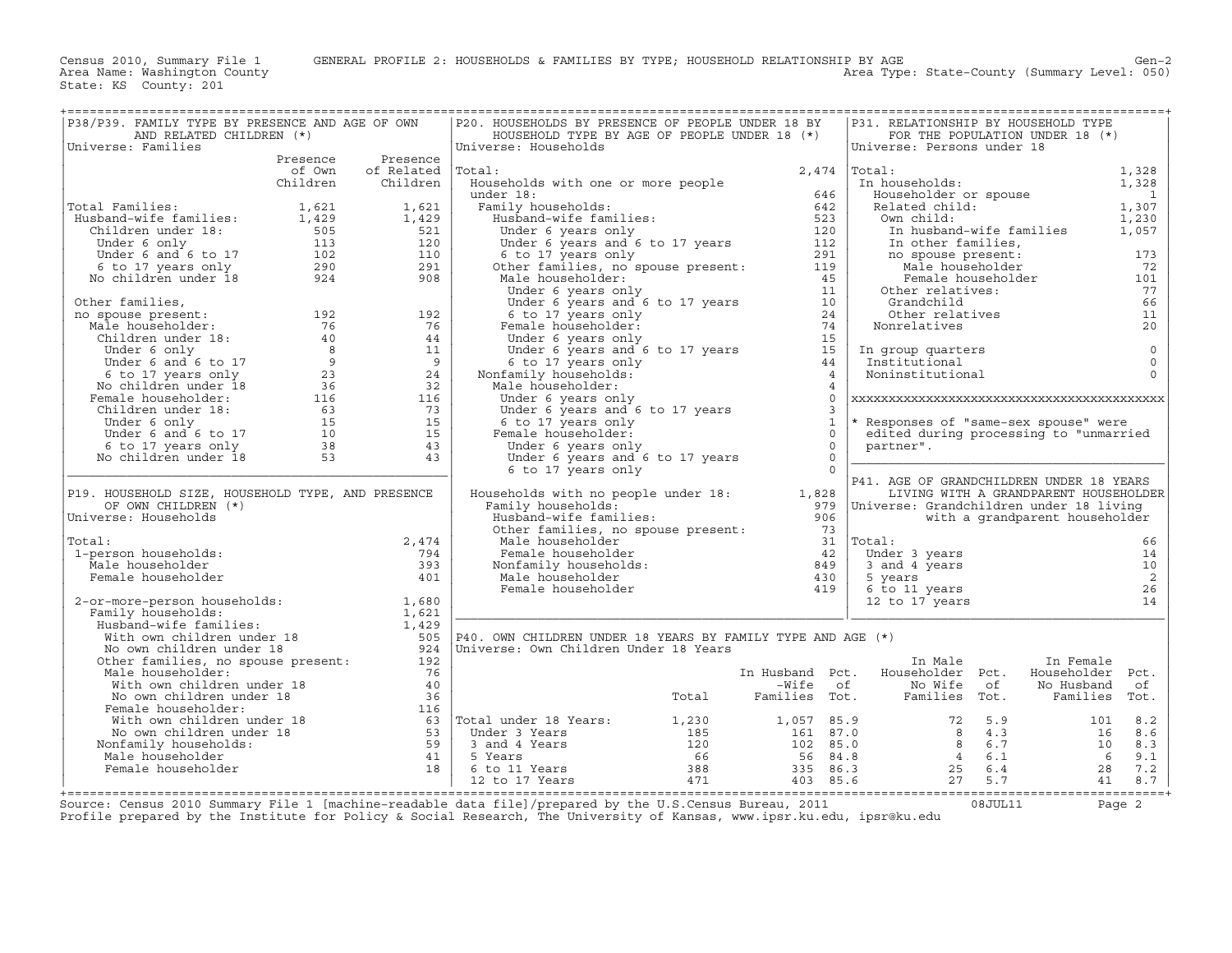| P14. SEX BY AGE FOR THE POPULATION UNDER 20 YEARS<br>Universe: Population Under 20 Years                                                                                                                                                                                                                                                                                                             |            |  |                                                                                                                                                                                                                                                                                        |        | RELATED CHILDREN (*)  | P21. HOUSEHOLDS BY AGE OF HOUSEHOLDER BY HOUSEHOLD TYPE BY PRESENCE OF                                                                                                                                                                                                                                                                                        |            |                               |                          |
|------------------------------------------------------------------------------------------------------------------------------------------------------------------------------------------------------------------------------------------------------------------------------------------------------------------------------------------------------------------------------------------------------|------------|--|----------------------------------------------------------------------------------------------------------------------------------------------------------------------------------------------------------------------------------------------------------------------------------------|--------|-----------------------|---------------------------------------------------------------------------------------------------------------------------------------------------------------------------------------------------------------------------------------------------------------------------------------------------------------------------------------------------------------|------------|-------------------------------|--------------------------|
|                                                                                                                                                                                                                                                                                                                                                                                                      |            |  |                                                                                                                                                                                                                                                                                        |        | Universe: Households  |                                                                                                                                                                                                                                                                                                                                                               |            |                               |                          |
|                                                                                                                                                                                                                                                                                                                                                                                                      | Total Pct. |  | Male Pct. Female Pct.                                                                                                                                                                                                                                                                  |        |                       |                                                                                                                                                                                                                                                                                                                                                               |            | Total Householder Householder |                          |
|                                                                                                                                                                                                                                                                                                                                                                                                      |            |  | 1,432 10.0<br>1,432 5.0<br>59 4.1<br>69 4.8<br>66 4.6<br>63 4.4<br>69 4.8<br>66 4.6<br>63 4.4<br>66 5.4<br>60 31 4.2<br>73 5.1<br>73 5.1<br>73 5.1<br>64 6<br>66 4.6<br>73 5.1<br>74 6.0<br>81 4.4<br>62 8.1<br>4.2<br>74 1.1<br>75 6.1<br>61<br>83 4.2<br>84 4.2<br>74 1.1<br>4.7<br> |        |                       |                                                                                                                                                                                                                                                                                                                                                               | Households |                               | 15 to 64 65 and Over     |
| Total:                                                                                                                                                                                                                                                                                                                                                                                               |            |  |                                                                                                                                                                                                                                                                                        |        |                       |                                                                                                                                                                                                                                                                                                                                                               |            |                               |                          |
| Under 1                                                                                                                                                                                                                                                                                                                                                                                              |            |  |                                                                                                                                                                                                                                                                                        | Total: |                       |                                                                                                                                                                                                                                                                                                                                                               |            |                               | 852                      |
|                                                                                                                                                                                                                                                                                                                                                                                                      |            |  |                                                                                                                                                                                                                                                                                        |        |                       |                                                                                                                                                                                                                                                                                                                                                               |            |                               |                          |
| 1 year                                                                                                                                                                                                                                                                                                                                                                                               |            |  |                                                                                                                                                                                                                                                                                        |        |                       |                                                                                                                                                                                                                                                                                                                                                               |            |                               | 447                      |
| 2 years                                                                                                                                                                                                                                                                                                                                                                                              |            |  |                                                                                                                                                                                                                                                                                        |        |                       |                                                                                                                                                                                                                                                                                                                                                               |            |                               | 413                      |
| 3 years                                                                                                                                                                                                                                                                                                                                                                                              |            |  |                                                                                                                                                                                                                                                                                        |        |                       |                                                                                                                                                                                                                                                                                                                                                               |            |                               | $\overline{\phantom{0}}$ |
| 4 years                                                                                                                                                                                                                                                                                                                                                                                              |            |  |                                                                                                                                                                                                                                                                                        |        |                       |                                                                                                                                                                                                                                                                                                                                                               |            |                               | 412                      |
| 5 years                                                                                                                                                                                                                                                                                                                                                                                              |            |  |                                                                                                                                                                                                                                                                                        |        |                       |                                                                                                                                                                                                                                                                                                                                                               |            |                               | 34                       |
| 6 years                                                                                                                                                                                                                                                                                                                                                                                              |            |  |                                                                                                                                                                                                                                                                                        |        |                       |                                                                                                                                                                                                                                                                                                                                                               |            |                               | 9                        |
|                                                                                                                                                                                                                                                                                                                                                                                                      |            |  |                                                                                                                                                                                                                                                                                        |        |                       |                                                                                                                                                                                                                                                                                                                                                               |            |                               |                          |
| 7 years                                                                                                                                                                                                                                                                                                                                                                                              |            |  |                                                                                                                                                                                                                                                                                        |        |                       |                                                                                                                                                                                                                                                                                                                                                               |            |                               | $\mathbf{1}$             |
| 8 years                                                                                                                                                                                                                                                                                                                                                                                              |            |  |                                                                                                                                                                                                                                                                                        |        |                       |                                                                                                                                                                                                                                                                                                                                                               |            |                               | 8                        |
| 9 years                                                                                                                                                                                                                                                                                                                                                                                              |            |  |                                                                                                                                                                                                                                                                                        |        |                       |                                                                                                                                                                                                                                                                                                                                                               |            |                               | 25                       |
| 10 years                                                                                                                                                                                                                                                                                                                                                                                             |            |  |                                                                                                                                                                                                                                                                                        |        |                       |                                                                                                                                                                                                                                                                                                                                                               |            |                               | $\overline{4}$           |
| 11 years                                                                                                                                                                                                                                                                                                                                                                                             |            |  |                                                                                                                                                                                                                                                                                        |        |                       |                                                                                                                                                                                                                                                                                                                                                               |            |                               | 21                       |
| 12 years                                                                                                                                                                                                                                                                                                                                                                                             |            |  |                                                                                                                                                                                                                                                                                        |        |                       |                                                                                                                                                                                                                                                                                                                                                               |            |                               |                          |
|                                                                                                                                                                                                                                                                                                                                                                                                      |            |  |                                                                                                                                                                                                                                                                                        |        |                       |                                                                                                                                                                                                                                                                                                                                                               |            |                               |                          |
| 13 years                                                                                                                                                                                                                                                                                                                                                                                             |            |  |                                                                                                                                                                                                                                                                                        |        | Nonfamily households: |                                                                                                                                                                                                                                                                                                                                                               |            |                               | 405                      |
| 14 years                                                                                                                                                                                                                                                                                                                                                                                             |            |  |                                                                                                                                                                                                                                                                                        |        |                       |                                                                                                                                                                                                                                                                                                                                                               |            |                               | 399                      |
| 15 years                                                                                                                                                                                                                                                                                                                                                                                             |            |  |                                                                                                                                                                                                                                                                                        |        |                       |                                                                                                                                                                                                                                                                                                                                                               |            |                               | 6                        |
| 16 years                                                                                                                                                                                                                                                                                                                                                                                             |            |  |                                                                                                                                                                                                                                                                                        |        |                       |                                                                                                                                                                                                                                                                                                                                                               |            |                               |                          |
| 17 years                                                                                                                                                                                                                                                                                                                                                                                             |            |  |                                                                                                                                                                                                                                                                                        |        |                       | * Same-sex couple households are included in the family households category                                                                                                                                                                                                                                                                                   |            |                               |                          |
| 18 years                                                                                                                                                                                                                                                                                                                                                                                             |            |  |                                                                                                                                                                                                                                                                                        |        |                       | if there is at least one additional person related to the householder                                                                                                                                                                                                                                                                                         |            |                               |                          |
|                                                                                                                                                                                                                                                                                                                                                                                                      |            |  |                                                                                                                                                                                                                                                                                        |        |                       |                                                                                                                                                                                                                                                                                                                                                               |            |                               |                          |
| 19 years                                                                                                                                                                                                                                                                                                                                                                                             |            |  |                                                                                                                                                                                                                                                                                        |        |                       | by birth or adoption. Same-sex couple households with no relatives of the                                                                                                                                                                                                                                                                                     |            |                               |                          |
|                                                                                                                                                                                                                                                                                                                                                                                                      |            |  |                                                                                                                                                                                                                                                                                        |        |                       | householder present are tabulated in nonfamily households. Responses of                                                                                                                                                                                                                                                                                       |            |                               |                          |
|                                                                                                                                                                                                                                                                                                                                                                                                      |            |  |                                                                                                                                                                                                                                                                                        |        |                       | "same-sex spouse" were edited during processing to "unmarried partner."                                                                                                                                                                                                                                                                                       |            |                               |                          |
|                                                                                                                                                                                                                                                                                                                                                                                                      |            |  |                                                                                                                                                                                                                                                                                        |        |                       |                                                                                                                                                                                                                                                                                                                                                               |            |                               |                          |
|                                                                                                                                                                                                                                                                                                                                                                                                      |            |  |                                                                                                                                                                                                                                                                                        |        |                       |                                                                                                                                                                                                                                                                                                                                                               |            |                               |                          |
|                                                                                                                                                                                                                                                                                                                                                                                                      |            |  |                                                                                                                                                                                                                                                                                        |        |                       |                                                                                                                                                                                                                                                                                                                                                               |            |                               |                          |
|                                                                                                                                                                                                                                                                                                                                                                                                      |            |  |                                                                                                                                                                                                                                                                                        |        |                       |                                                                                                                                                                                                                                                                                                                                                               |            |                               |                          |
| P32. RELATIONSHIP BY AGE FOR THE POPULATION UNDER 18 YEARS (**)                                                                                                                                                                                                                                                                                                                                      |            |  |                                                                                                                                                                                                                                                                                        |        |                       |                                                                                                                                                                                                                                                                                                                                                               |            |                               |                          |
| Universe: Population Under 18 Years                                                                                                                                                                                                                                                                                                                                                                  |            |  |                                                                                                                                                                                                                                                                                        |        |                       |                                                                                                                                                                                                                                                                                                                                                               |            |                               |                          |
|                                                                                                                                                                                                                                                                                                                                                                                                      |            |  |                                                                                                                                                                                                                                                                                        |        |                       |                                                                                                                                                                                                                                                                                                                                                               |            |                               |                          |
|                                                                                                                                                                                                                                                                                                                                                                                                      |            |  |                                                                                                                                                                                                                                                                                        |        |                       |                                                                                                                                                                                                                                                                                                                                                               |            |                               |                          |
|                                                                                                                                                                                                                                                                                                                                                                                                      |            |  | Excluding Householder/Spouse Householder                                                                                                                                                                                                                                               |        |                       |                                                                                                                                                                                                                                                                                                                                                               |            | Institution- Noninstitution-  |                          |
|                                                                                                                                                                                                                                                                                                                                                                                                      |            |  |                                                                                                                                                                                                                                                                                        |        |                       | -ing Housenolder/Spouse Housenolder (Uner Uther University of the Moninstitution<br>Total In-Households or-Spouse Own-Child Relatives Nonrelatives (Uner Total alized-Pop. alized-Pop.                                                                                                                                                                        |            |                               |                          |
|                                                                                                                                                                                                                                                                                                                                                                                                      |            |  |                                                                                                                                                                                                                                                                                        |        |                       |                                                                                                                                                                                                                                                                                                                                                               |            |                               |                          |
|                                                                                                                                                                                                                                                                                                                                                                                                      |            |  |                                                                                                                                                                                                                                                                                        |        |                       |                                                                                                                                                                                                                                                                                                                                                               |            | $\Omega$                      |                          |
| Under 18:                                                                                                                                                                                                                                                                                                                                                                                            |            |  | $1,327$ $1,327$ $1$ $1,230$                                                                                                                                                                                                                                                            |        |                       |                                                                                                                                                                                                                                                                                                                                                               |            |                               | $\mathbf 0$              |
|                                                                                                                                                                                                                                                                                                                                                                                                      |            |  |                                                                                                                                                                                                                                                                                        |        |                       |                                                                                                                                                                                                                                                                                                                                                               |            | $\circ$                       | $\circ$                  |
|                                                                                                                                                                                                                                                                                                                                                                                                      |            |  |                                                                                                                                                                                                                                                                                        |        |                       |                                                                                                                                                                                                                                                                                                                                                               |            | $\circ$                       | $\mathsf{O}$             |
|                                                                                                                                                                                                                                                                                                                                                                                                      |            |  |                                                                                                                                                                                                                                                                                        |        |                       |                                                                                                                                                                                                                                                                                                                                                               |            | $\circ$                       | $\mathbf 0$              |
|                                                                                                                                                                                                                                                                                                                                                                                                      |            |  |                                                                                                                                                                                                                                                                                        |        |                       |                                                                                                                                                                                                                                                                                                                                                               |            | $\circ$                       | $\mathsf O$              |
|                                                                                                                                                                                                                                                                                                                                                                                                      |            |  |                                                                                                                                                                                                                                                                                        |        |                       |                                                                                                                                                                                                                                                                                                                                                               |            | $\mathsf{O}\xspace$           | $\mathsf O$              |
|                                                                                                                                                                                                                                                                                                                                                                                                      |            |  |                                                                                                                                                                                                                                                                                        |        |                       |                                                                                                                                                                                                                                                                                                                                                               |            |                               |                          |
|                                                                                                                                                                                                                                                                                                                                                                                                      |            |  |                                                                                                                                                                                                                                                                                        |        |                       |                                                                                                                                                                                                                                                                                                                                                               |            | $\circ$                       | $\mathbf 0$              |
|                                                                                                                                                                                                                                                                                                                                                                                                      |            |  |                                                                                                                                                                                                                                                                                        |        |                       | $\begin{array}{cccc} 1,230 & & & 77 & & & 20\\ 185 & & & 17 & & & 2\\ 120 & & & 13 & & & 2\\ 66 & & & 2 & & & 3\\ 388 & & & 26 & & 9\\ 165 & & & 5 & & & 0\\ 66 & & & 2 & & & 0\\ 240 & & & 12 & & & 4 \end{array}$                                                                                                                                           |            | $\circ$                       | $\mathbf 0$              |
|                                                                                                                                                                                                                                                                                                                                                                                                      |            |  |                                                                                                                                                                                                                                                                                        |        |                       |                                                                                                                                                                                                                                                                                                                                                               |            |                               |                          |
|                                                                                                                                                                                                                                                                                                                                                                                                      |            |  |                                                                                                                                                                                                                                                                                        |        |                       |                                                                                                                                                                                                                                                                                                                                                               |            |                               | . 응                      |
|                                                                                                                                                                                                                                                                                                                                                                                                      |            |  |                                                                                                                                                                                                                                                                                        |        |                       |                                                                                                                                                                                                                                                                                                                                                               |            |                               |                          |
|                                                                                                                                                                                                                                                                                                                                                                                                      |            |  |                                                                                                                                                                                                                                                                                        |        |                       |                                                                                                                                                                                                                                                                                                                                                               |            |                               |                          |
|                                                                                                                                                                                                                                                                                                                                                                                                      |            |  |                                                                                                                                                                                                                                                                                        |        |                       |                                                                                                                                                                                                                                                                                                                                                               |            |                               | $. \circ$                |
|                                                                                                                                                                                                                                                                                                                                                                                                      |            |  |                                                                                                                                                                                                                                                                                        |        |                       |                                                                                                                                                                                                                                                                                                                                                               |            |                               |                          |
|                                                                                                                                                                                                                                                                                                                                                                                                      |            |  |                                                                                                                                                                                                                                                                                        |        |                       |                                                                                                                                                                                                                                                                                                                                                               |            |                               |                          |
|                                                                                                                                                                                                                                                                                                                                                                                                      |            |  |                                                                                                                                                                                                                                                                                        |        |                       |                                                                                                                                                                                                                                                                                                                                                               |            |                               | $. \circ$                |
|                                                                                                                                                                                                                                                                                                                                                                                                      |            |  |                                                                                                                                                                                                                                                                                        |        |                       |                                                                                                                                                                                                                                                                                                                                                               |            |                               | . 응                      |
| % Under 3 $\begin{array}{lllllllllllllllllll} \begin{array}{lllllllllllll} \begin{array}{lllllllllllll} \begin{array}{lllllllllllll} \begin{array}{lllllllllllll} \begin{array}{lllllllllll} \mathbf{8}\!\!&\!\!\!\!&\!\!\!\!&\!\!\!\!&\!\!\!\!&\!\!\!\!&\!\!\!\!&\!\!\!\!&\!\!\!\!&\!\!\!\!&\!\!\!\!&\!\!\!\!&\!\!\!\!&\!\!\!\!&\!\!\!\!&\!\!\!\!&\!\!\!\!&\!\!\!\!&\!\!\!\!&\!\!\!\!&\!\!\!\!&\!\$ |            |  |                                                                                                                                                                                                                                                                                        |        |                       | $\begin{array}{cccccccc} 15.0\frac{8}{8} & & 22.1\frac{8}{8} & & 10.0\frac{8}{8} & & \frac{8}{8} & & \frac{8}{8} \\ 9.8\frac{8}{8} & & 16.9\frac{8}{8} & & 10.0\frac{8}{8} & & \frac{8}{8} & & \frac{8}{8} \\ 5.4\frac{8}{8} & & 2.6\frac{8}{8} & & 15.0\frac{8}{8} & & \frac{8}{8} & & \frac{8}{8} \\ 31.5\frac{8}{8} & & 33.8\frac{8}{8} & & 45.0\frac{8}{$ |            |                               |                          |
| ** "Spouse" represents spouse of the householder. It does not reflect all spouses in a household. Responses of "same-sex spouse" were edited during<br>processing to "unmarried partner." Nonrelatives include any household member not related to the householder. This includes unmarried partners.                                                                                                |            |  |                                                                                                                                                                                                                                                                                        |        |                       |                                                                                                                                                                                                                                                                                                                                                               |            |                               |                          |

|                   |       |                              |             |                         |           | -In Households------------------- |     |                   | ----------Group Ouarters--------- |
|-------------------|-------|------------------------------|-------------|-------------------------|-----------|-----------------------------------|-----|-------------------|-----------------------------------|
|                   |       |                              |             | -----Related Child----- |           |                                   |     |                   |                                   |
|                   |       | Excluding Householder/Spouse | Householder |                         | Other     |                                   |     |                   | Institution- Noninstitution-      |
|                   |       | Total In Households          | or Spouse   | Own Child               | Relatives | Nonrelatives                      |     | Total alized Pop. | alized Pop.                       |
| Under 18:         | 1,327 | 1,327                        |             | 1,230                   | 77        | 20                                |     |                   |                                   |
| Under 3           | 204   | 204                          |             | 185                     | 17        |                                   |     |                   |                                   |
| 3 and 4 years     | 135   | 135                          |             | 120                     | 13        |                                   |     |                   |                                   |
| 5 years           | 71    | 71                           |             | 66                      |           |                                   |     |                   |                                   |
| 6 to 11 years     | 423   | 423                          |             | 388                     | 26        |                                   |     |                   |                                   |
| 12 and 13 years   | 170   | 170                          |             | 165                     |           |                                   |     |                   |                                   |
| 14 years          | 68    | 68                           |             | 66                      |           |                                   |     |                   |                                   |
| 15 to 17 years    | 256   | 256                          |             | 240                     | 12        |                                   |     |                   |                                   |
| % Under 3         | 15.4% | 15.4%                        |             | 15.0%                   | 22.1%     | 10.0%                             | . 응 | . ㅎ               | . .                               |
| % 3 and 4 years   | 10.2% | 10.2%                        |             | 9.8%                    | 16.9%     | 10.0%                             | . 응 | . ह               | . 6                               |
| % 5 years         | 5.4%  | 5.4%                         |             | 5.4%                    | 2.6%      | 15.0%                             | . * | . ह               | . .                               |
| % 6 to 11 years   | 31.9% | 31.9%                        |             | 31.5%                   | 33.8%     | 45.0%                             | . 응 | . る               | . .                               |
| % 12 and 13 years | 12.8% | 12.8%                        |             | 13.4%                   | 6.5%      | $0.0$ %                           | . 응 | . る               | . 6                               |
| % 14 years        | 5.1%  | 5.1%                         |             | 5.4%                    | 2.6%      | $0.0$ °                           | . 응 | . 응               | . る                               |
| % 15 to 17 years  | 19.3% | 19.3%                        |             | 19.5%                   | 15.6%     | 20.0%                             |     |                   |                                   |

+===================================================================================================================================================+ Source: Census 2010 Summary File 1 [machine−readable data file]/prepared by the U.S.Census Bureau, 2011 08JUL11 Page 3 Profile prepared by the Institute for Policy & Social Research, The University of Kansas, www.ipsr.ku.edu, ipsr@ku.edu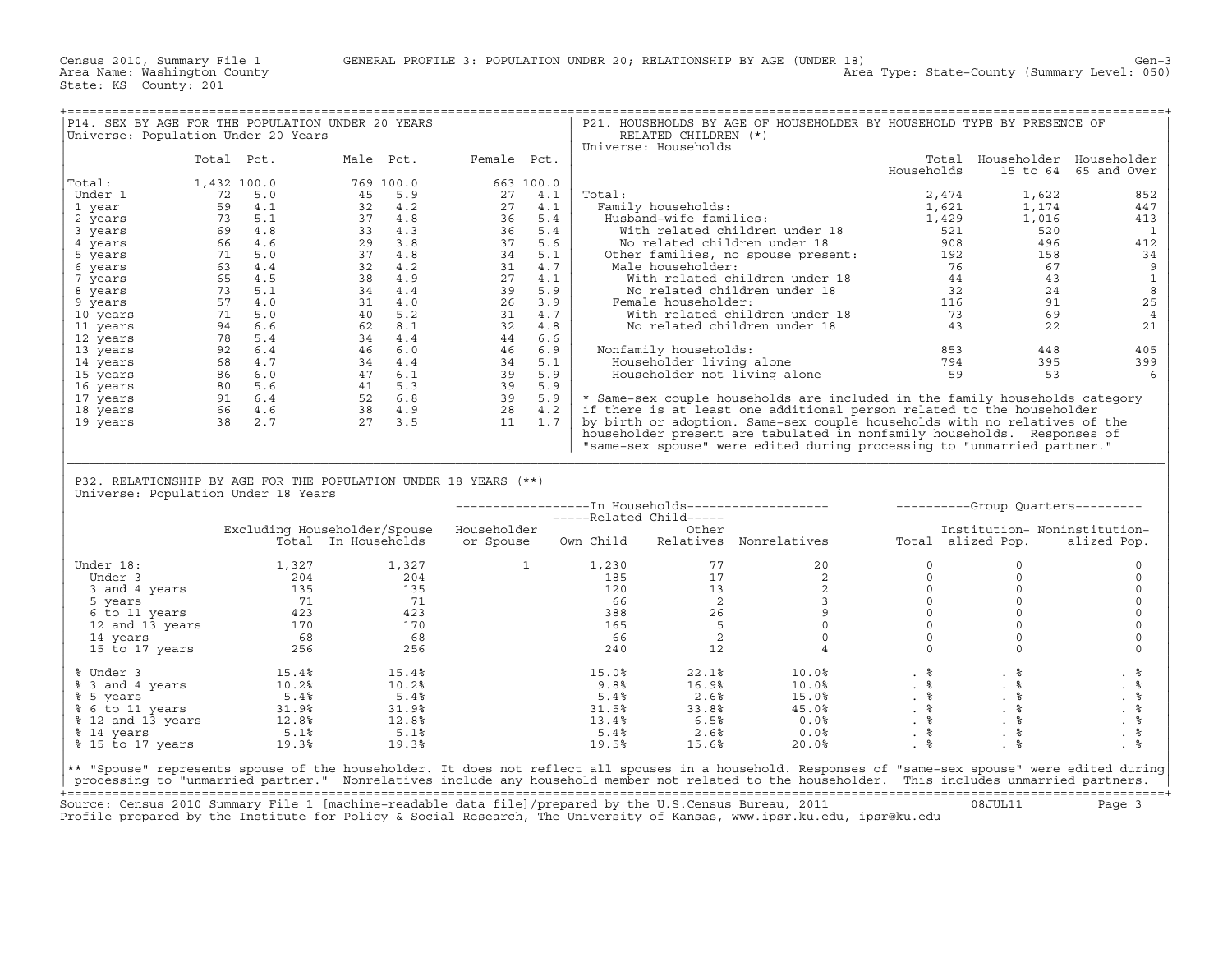Census 2010, Summary File 1 GENERAL PROFILE 4: HOUSEHOLDS & FAMILIES BY TYPE, SIZE, AND AGE OF HOUSEHOLD MEMBERS<br>Area Name: Washington County Level: 050) Area Type: State-County (Summary Level: 050)

| P29/P34. RELATIONSHIP BY HOUSEHOLD TYPE (*)                             |                       |                 | P28/H13. HOUSEHOLD SIZE BY HOUSEHOLD TYPE (*)                                                           |                        |             |                                         |            |                         |            |
|-------------------------------------------------------------------------|-----------------------|-----------------|---------------------------------------------------------------------------------------------------------|------------------------|-------------|-----------------------------------------|------------|-------------------------|------------|
| Universe: Persons                                                       | Total                 | 65 and Over     | Universe: Households                                                                                    | Total<br>Households    | Pct.        | Family<br>Households                    | Pct.       | Nonfamily<br>Households | Pct.       |
| Population in households:                                               | 5,685                 | 1,235           |                                                                                                         |                        |             |                                         |            |                         |            |
| In family households:                                                   | 4,762                 | 826             | Total:                                                                                                  |                        | 2,474 100.0 | 1,621 100.0                             |            | 853                     | 100.0      |
| Householder:                                                            | 1,621                 | 447             | 1-person                                                                                                | 794                    | 32.1        | N/A                                     |            | 794                     | 93.1       |
| Male                                                                    | 1,361                 | 394             | 2-person                                                                                                | 934                    | 37.8        | 881                                     | 54.3       | 53                      | 6.2        |
| Female                                                                  | 260                   | 53              | 3-person                                                                                                | 289                    | 11.7        | 286                                     | 17.6       | $\overline{\mathbf{3}}$ | 0.4        |
| Spouse                                                                  | 1,429                 | 352             | 4-person                                                                                                | 252                    | 10.2        | 251                                     | 15.5       | $\mathbf{1}$<br>2       | 0.1        |
| Parent<br>Parent-in-law                                                 | 22<br>$\overline{3}$  | 13<br>2         | 5-person                                                                                                | 126<br>51              | 5.1<br>2.1  | 124<br>51                               | 7.6<br>3.1 | $\Omega$                | 0.2<br>0.0 |
| Biological child                                                        | 1,377                 |                 | 6-person<br>7-or-more person                                                                            | 28                     | 1.1         | 28                                      | 1.7        | $\Omega$                | 0.0        |
| Adopted child                                                           | 56                    |                 |                                                                                                         |                        |             |                                         |            |                         |            |
| Stepchild                                                               | 68                    |                 |                                                                                                         |                        |             |                                         |            |                         |            |
| Grandchild                                                              | 74                    |                 | P24/P25/P26. HOUSEHOLDS BY PRESENCE OF PEOPLE (60/65/75) YEARS AND OVER, HOUSEHOLD SIZE                 |                        |             |                                         |            |                         |            |
| Brother or sister                                                       | 30                    |                 | AND HOUSEHOLD TYPE (*)                                                                                  |                        |             |                                         |            |                         |            |
| Son-in-law/daughter-in-law                                              | 6                     |                 | Universe: Households (Total: 2,474)                                                                     |                        |             |                                         |            |                         |            |
| Other relatives                                                         | 19                    | 10              |                                                                                                         |                        | Pct.        |                                         | Pct.       |                         | Pct.       |
| Nonrelatives                                                            | 57                    | 2               |                                                                                                         |                        | of          |                                         | of         |                         | οf         |
|                                                                         |                       |                 |                                                                                                         | 60+ Years Total        |             | 65+ Years Total                         |            | 75+ Years               | Total      |
| In nonfamily households:<br>Male householder:                           | 923<br>434            | 409<br>125      | Households with one or more                                                                             | 1,122                  | 45.4        | 888                                     | 35.9       | 485                     | 19.6       |
| Living alone                                                            | 393                   | 124             | people $60/65/75$ years & over:<br>1-person households                                                  | 463                    |             | 399                                     |            | 253                     |            |
| Not living alone                                                        | 41                    | $\mathbf{1}$    | 2-or-more person households:                                                                            | 659                    |             | 489                                     |            | 232                     |            |
| Female householder:                                                     | 419                   | 280             | Family households                                                                                       | 648                    |             | 483                                     |            | 228                     |            |
| Living alone                                                            | 401                   | 275             | Nonfamily households                                                                                    | 11                     |             | 6                                       |            | $\overline{4}$          |            |
| Not living alone                                                        | 18                    | 5               |                                                                                                         |                        |             |                                         |            |                         |            |
| Nonrelatives                                                            | 70                    | $\overline{4}$  | Households with no people                                                                               |                        |             |                                         |            |                         |            |
|                                                                         |                       |                 | $60/65/75$ years & over:                                                                                | 1,352                  | 54.6        | 1,586                                   | 64.1       | 1,989                   | 80.4       |
| Pop. in group quarters:                                                 | 114                   | 108             | 1-person households                                                                                     | 331                    |             | 395                                     |            | 541                     |            |
| Institutional                                                           | 111<br>$\overline{3}$ | 108<br>$\Omega$ | 2-or-more person households:                                                                            | 1,021<br>973           |             | 1,191                                   |            | 1,448                   |            |
| Noninstitutional                                                        |                       |                 | Family households<br>Nonfamily households                                                               | 48                     |             | 1,138<br>53                             |            | 1,393<br>55             |            |
|                                                                         |                       |                 |                                                                                                         |                        |             |                                         |            |                         |            |
| P22. HOUSEHOLD TYPE BY AGE OF HOUSEHOLDER (*)                           |                       |                 | P23. HOUSEHOLDS BY PRESENCE OF PEOPLE 60 YEARS                                                          |                        |             | P27. PRESENCE OF NONRELATIVES (*)       |            |                         |            |
| Universe: Households                                                    |                       |                 | AND OVER BY HOUSEHOLD TYPE (*)<br>Universe: Households                                                  |                        |             | Universe: Households                    |            |                         |            |
|                                                                         | Family                | Nonfamily       | With One or                                                                                             |                        | With No     | Total:                                  |            |                         | 2,474      |
| Householder Age:                                                        | Households            | Households      | More People                                                                                             |                        | People      | Households with one or                  |            |                         |            |
| 15 to 24                                                                | 36                    | 39              |                                                                                                         | 60+ Years<br>60+ Years |             | more nonrelatives<br>Households with no |            |                         | 104        |
| 25 to 34                                                                | 193                   | 80              | Total:                                                                                                  | 1,122                  | 1,352       | nonrelatives                            |            |                         | 2,370      |
| 35 to 44                                                                | 238                   | 85              | Family households:                                                                                      | 648                    | 973         |                                         |            |                         |            |
| 45 to 54                                                                | 366                   | 133             | Husband-wife families                                                                                   | 599                    | 830         |                                         |            |                         |            |
| 55 to 59                                                                | 171                   | 44              | Other families,                                                                                         |                        |             |                                         |            |                         |            |
| 60 to 64                                                                | 170                   | 67              | no spouse present:                                                                                      | 49                     | 143         | PCT14. PRESENCE OF MULTIGENERATIONAL    |            |                         |            |
| 65 to 74<br>75 to 84                                                    | 240<br>170            | 148<br>147      | Male householder                                                                                        | 15                     | 61<br>82    | HOUSEHOLDS                              |            |                         |            |
| $85 +$                                                                  | 37                    | 110             | Female householder<br>Nonfamily households                                                              | 34<br>474              | 379         | Universe: Households                    |            |                         |            |
|                                                                         |                       |                 |                                                                                                         |                        |             | Total:                                  |            |                         | 2,474      |
|                                                                         |                       |                 | * Same-sex couple households are included in the family households category if there is at least one    |                        |             | Household has three                     |            |                         |            |
|                                                                         |                       |                 | additional person related to the householder by birth or adoption. Same-sex couple couple households    |                        |             | or more generations                     |            |                         | 28         |
|                                                                         |                       |                 | with no relatives of the householder present are tabulated in nonfamily households. Responses of        |                        |             | Household does not have                 |            |                         |            |
| "same-sex spouse" were edited during processing to "unmarried partner." |                       |                 |                                                                                                         |                        |             | three or more generations               |            |                         | 2,446      |
|                                                                         |                       |                 | Source: Census 2010 Summary File 1 [machine-readable data file]/prepared by the U.S.Census Bureau, 2011 |                        |             |                                         | 08JUL11    |                         | Page 4     |

Profile prepared by the Institute for Policy & Social Research, The University of Kansas, www.ipsr.ku.edu, ipsr@ku.edu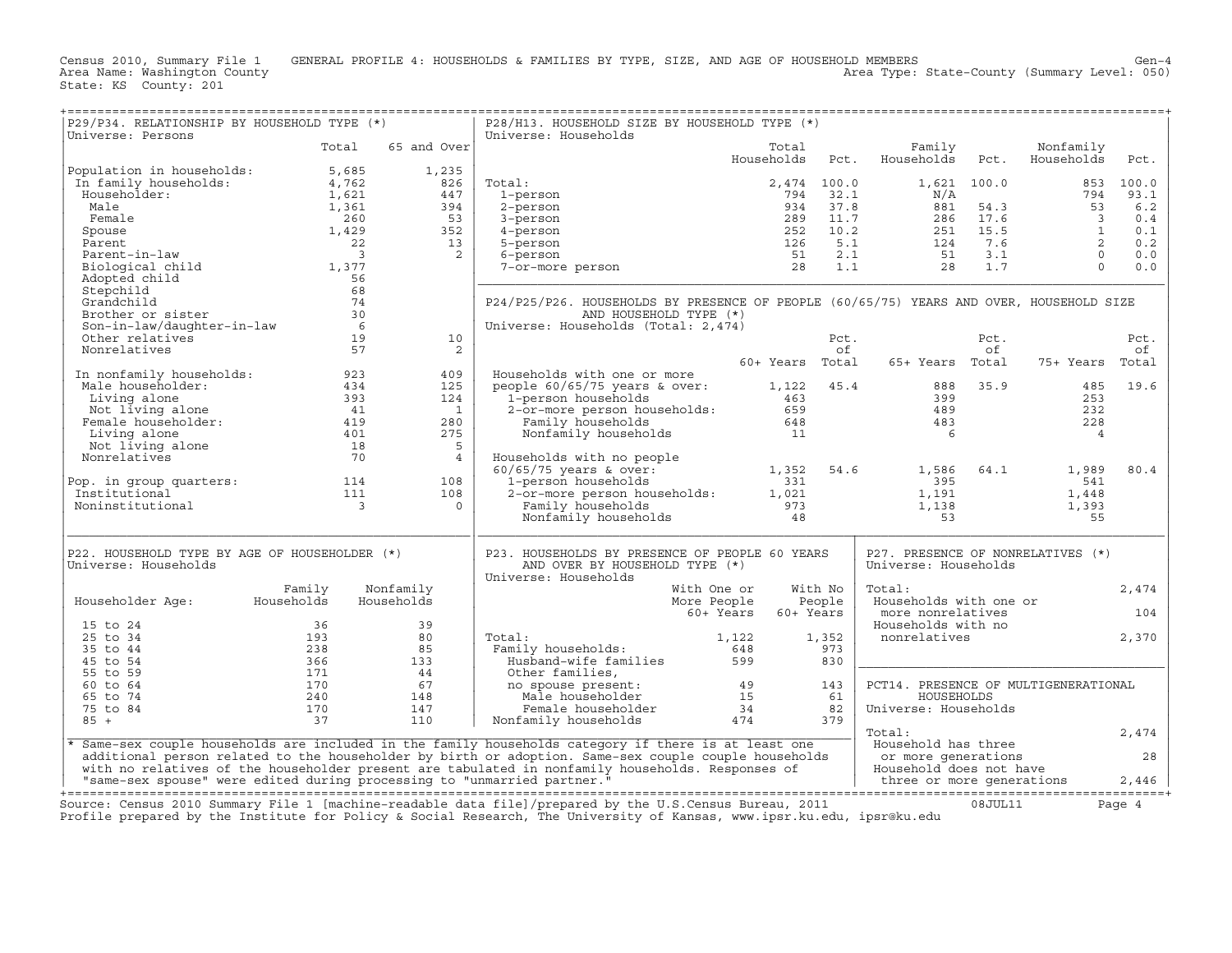| PCT15. HUSBAND-WIFE AND UNMARRIED-PARTNER HOUSEHOLDS BY SEX<br>OF PARTNERS BY PRESENCE OF RELATED AND OWN CHILDREN                                                                                                                                                          |              |     | PCT17. PRESENCE OF UNMARRIED PARTNER OF HOUSEHOLDER BY HOUSEHOLD TYPE<br>FOR THE POPULATION UNDER 18 YEARS IN HOUSEHOLDS                                                                                                                                                                                                                                        |              |                                     |                 |                |
|-----------------------------------------------------------------------------------------------------------------------------------------------------------------------------------------------------------------------------------------------------------------------------|--------------|-----|-----------------------------------------------------------------------------------------------------------------------------------------------------------------------------------------------------------------------------------------------------------------------------------------------------------------------------------------------------------------|--------------|-------------------------------------|-----------------|----------------|
| UNDER 18 YEARS $(**)$<br>Universe: Households                                                                                                                                                                                                                               |              |     | Universe: Population under 18 years in households (excluding householders,<br>spouses, and unmarried partners) (**)                                                                                                                                                                                                                                             |              |                                     |                 |                |
|                                                                                                                                                                                                                                                                             |              |     |                                                                                                                                                                                                                                                                                                                                                                 |              |                                     |                 |                |
| Total:                                                                                                                                                                                                                                                                      | 2,474 100.0  |     |                                                                                                                                                                                                                                                                                                                                                                 |              | 1,327 100.0                         |                 |                |
| Husband-wife households:                                                                                                                                                                                                                                                    | $1,429$ 57.8 |     |                                                                                                                                                                                                                                                                                                                                                                 |              |                                     | 4.4             |                |
| Male householder:                                                                                                                                                                                                                                                           |              |     |                                                                                                                                                                                                                                                                                                                                                                 |              |                                     | 4.0             |                |
|                                                                                                                                                                                                                                                                             |              |     |                                                                                                                                                                                                                                                                                                                                                                 |              |                                     | 0.2             |                |
|                                                                                                                                                                                                                                                                             |              |     |                                                                                                                                                                                                                                                                                                                                                                 |              |                                     | 2.3             |                |
|                                                                                                                                                                                                                                                                             | 11           |     |                                                                                                                                                                                                                                                                                                                                                                 |              |                                     | 0.2             |                |
|                                                                                                                                                                                                                                                                             |              |     |                                                                                                                                                                                                                                                                                                                                                                 |              |                                     | 1.3             |                |
| Female householder:                                                                                                                                                                                                                                                         |              |     |                                                                                                                                                                                                                                                                                                                                                                 |              |                                     | 0.4             |                |
|                                                                                                                                                                                                                                                                             |              |     |                                                                                                                                                                                                                                                                                                                                                                 |              |                                     | 0.0             |                |
|                                                                                                                                                                                                                                                                             |              |     |                                                                                                                                                                                                                                                                                                                                                                 |              |                                     | 0.4             |                |
|                                                                                                                                                                                                                                                                             |              |     |                                                                                                                                                                                                                                                                                                                                                                 |              |                                     | 0.0             |                |
| 1,429<br>ilale households:<br>ilale householder:<br>With related children under 18 years<br>447<br>With own children under 18 years<br>No own children under 18 years<br>No related children under 18 years<br>emale householder:<br>"With relat                            |              |     | spouses, $\frac{1}{327}$<br>otal:<br>Unmarried partner of householder present:<br>In family households:<br>Male householder and male partner<br>Male householder and female partner<br>Female householder and female partner<br>Female household                                                                                                                |              |                                     | 0.0             |                |
| No related children under 18 years<br>Mamarried-partner households:<br>Male householder and male partner:<br>With velated children under 18 years<br>Whow children under 18 years<br>No own children under 18 years<br>No own children und<br>Unmarried-partner households: |              |     | No unmarried partner of householder present: $1,269$                                                                                                                                                                                                                                                                                                            |              |                                     | 95.6            |                |
|                                                                                                                                                                                                                                                                             |              |     | In family households:                                                                                                                                                                                                                                                                                                                                           |              |                                     | 95.3            |                |
|                                                                                                                                                                                                                                                                             |              |     | mmarried partner of homocomous present<br>1,265<br>Husband-wife families<br>Male householder, no wife present<br>Female householder, no husband present<br>Temale householder, no husband present<br>108<br>108                                                                                                                                                 |              |                                     | 83.3            |                |
|                                                                                                                                                                                                                                                                             |              |     |                                                                                                                                                                                                                                                                                                                                                                 |              |                                     | 3.8             |                |
|                                                                                                                                                                                                                                                                             |              |     |                                                                                                                                                                                                                                                                                                                                                                 |              |                                     | 8.1             |                |
|                                                                                                                                                                                                                                                                             |              |     | In nonfamily households                                                                                                                                                                                                                                                                                                                                         |              |                                     | 0.3             |                |
|                                                                                                                                                                                                                                                                             |              |     |                                                                                                                                                                                                                                                                                                                                                                 |              |                                     |                 |                |
|                                                                                                                                                                                                                                                                             |              |     |                                                                                                                                                                                                                                                                                                                                                                 |              |                                     |                 |                |
|                                                                                                                                                                                                                                                                             |              |     |                                                                                                                                                                                                                                                                                                                                                                 |              |                                     |                 |                |
|                                                                                                                                                                                                                                                                             |              |     | PCT16. HOUSEHOLD TYPE BY NUMBER OF PEOPLE UNDER 18 YEARS (EXCLUDING HOUSEHOLDERS,                                                                                                                                                                                                                                                                               |              |                                     |                 |                |
|                                                                                                                                                                                                                                                                             |              |     | SPOUSES, AND UNMARRIED PARTNERS $(*)$ (**)                                                                                                                                                                                                                                                                                                                      |              |                                     |                 |                |
|                                                                                                                                                                                                                                                                             |              |     | Universe: Households (Total: 2,474)                                                                                                                                                                                                                                                                                                                             |              |                                     |                 |                |
|                                                                                                                                                                                                                                                                             |              |     |                                                                                                                                                                                                                                                                                                                                                                 |              |                                     |                 |                |
|                                                                                                                                                                                                                                                                             |              |     |                                                                                                                                                                                                                                                                                                                                                                 |              | $------$ Family Households $------$ |                 |                |
|                                                                                                                                                                                                                                                                             |              |     |                                                                                                                                                                                                                                                                                                                                                                 |              | Male                                | Female          |                |
|                                                                                                                                                                                                                                                                             |              |     |                                                                                                                                                                                                                                                                                                                                                                 |              | Householder Householder Nonfamily   |                 |                |
|                                                                                                                                                                                                                                                                             |              |     |                                                                                                                                                                                                                                                                                                                                                                 | Husband/Wife | No Wife No Husband Households       |                 |                |
|                                                                                                                                                                                                                                                                             |              |     |                                                                                                                                                                                                                                                                                                                                                                 |              |                                     |                 |                |
|                                                                                                                                                                                                                                                                             |              |     |                                                                                                                                                                                                                                                                                                                                                                 |              |                                     |                 |                |
|                                                                                                                                                                                                                                                                             |              |     | Total:                                                                                                                                                                                                                                                                                                                                                          |              |                                     | 116             | 853            |
|                                                                                                                                                                                                                                                                             |              |     |                                                                                                                                                                                                                                                                                                                                                                 |              |                                     | 43              | 849            |
|                                                                                                                                                                                                                                                                             |              |     |                                                                                                                                                                                                                                                                                                                                                                 |              |                                     | $\frac{37}{22}$ | $\mathbf{1}$   |
|                                                                                                                                                                                                                                                                             |              |     |                                                                                                                                                                                                                                                                                                                                                                 |              |                                     |                 | $\,1\,$        |
| All other households:                                                                                                                                                                                                                                                       | 974 39.4     |     |                                                                                                                                                                                                                                                                                                                                                                 |              |                                     | 12              | $\overline{c}$ |
|                                                                                                                                                                                                                                                                             |              |     | $\begin{array}{llllll} \text{Total:} & & & 1,429 & & 76 \\ \text{With one children under 18} & & & 906 & & 31 \\ \text{With true children under 18} & & & 177 & & 18 \\ \text{With three children under 18} & & & 199 & & 17 \\ \text{With three children under 18} & & & 92 & & 8 \\ \text{With four or more children under 18} & & & 55 & & 2 \\ \end{array}$ |              |                                     | 2               | $\cap$         |
| P33. HOUSEHOLD TYPE FOR THE POPULATION UNDER 18 YEARS IN<br>HOUSEHOLDS (**)<br>Universe: Population under 18 years in households excluding<br>householders, spouses, and unmarried partners                                                                                 |              |     | * "Families" do not include same-sex married couples even if the marriage was<br>performed in a state issuing marriage certificates for same-sex couples.                                                                                                                                                                                                       |              |                                     |                 |                |
|                                                                                                                                                                                                                                                                             |              |     |                                                                                                                                                                                                                                                                                                                                                                 |              |                                     |                 |                |
| Total:                                                                                                                                                                                                                                                                      |              |     | ** Same-sex couple households are included in the family households category                                                                                                                                                                                                                                                                                    |              |                                     |                 |                |
| al:<br>1,327 100.0<br>1,318 99.3<br>In husband-wife families<br>In other families<br>The other families<br>The other families<br>In family households:                                                                                                                      |              |     | if there is at least one additional person related to the householder by                                                                                                                                                                                                                                                                                        |              |                                     |                 |                |
|                                                                                                                                                                                                                                                                             |              |     | birth or adoption. Same-sex couple households with no relatives of the                                                                                                                                                                                                                                                                                          |              |                                     |                 |                |
|                                                                                                                                                                                                                                                                             |              |     |                                                                                                                                                                                                                                                                                                                                                                 |              |                                     |                 |                |
| In other families:                                                                                                                                                                                                                                                          |              |     | householder present are tabulated in nonfamily households. Responses of                                                                                                                                                                                                                                                                                         |              |                                     |                 |                |
|                                                                                                                                                                                                                                                                             |              |     | "same-sex spouse" were edited during processing to "unmarried partner."                                                                                                                                                                                                                                                                                         |              |                                     |                 |                |
| American contract to the contract of the contract of the contract of the state of the state of the state of the state of the state of the state of the state of the state of the state of the state of the state of the state                                               |              |     |                                                                                                                                                                                                                                                                                                                                                                 |              |                                     |                 |                |
| In nonfamily households                                                                                                                                                                                                                                                     | 9            | 0.7 |                                                                                                                                                                                                                                                                                                                                                                 |              |                                     |                 |                |
|                                                                                                                                                                                                                                                                             |              |     |                                                                                                                                                                                                                                                                                                                                                                 |              |                                     |                 |                |
| Source: Census 2010 Summary File 1 [machine-readable data file]/prepared by the U.S.Census Bureau, 2011<br>Profile prepared by the Institute for Policy & Social Research, The University of Kansas, www.ipsr.ku.edu, ipsr@ku.edu                                           |              |     |                                                                                                                                                                                                                                                                                                                                                                 |              | 08JUL11                             |                 | Page 5         |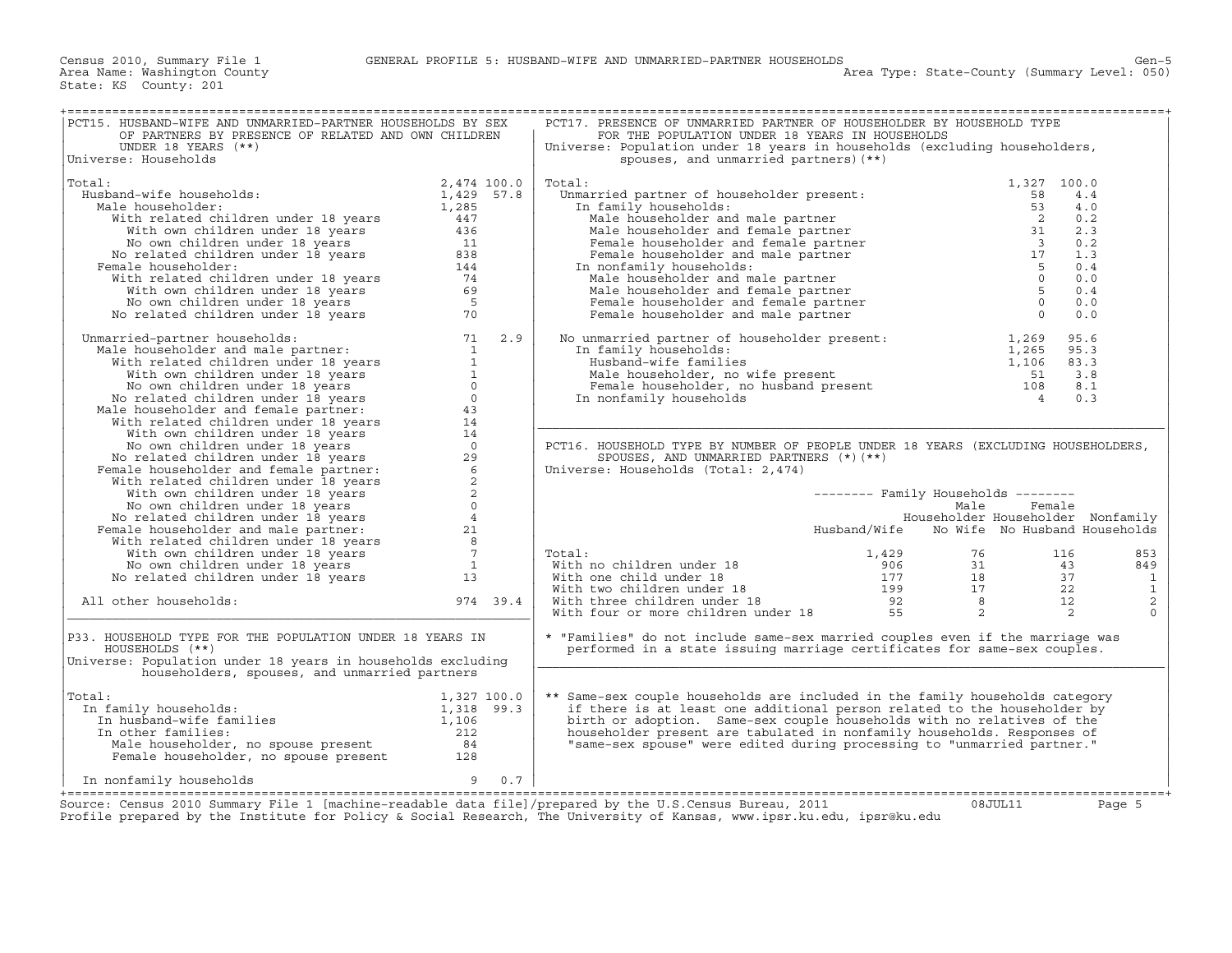Census 2010, Summary File 1 GENERAL PROFILE 6: HOUSING UNIT, TENURE, VACANCY TYPE, HOUSEHOLD SIZE, HOUSEHOLDER RACE/AGE Gen−6 Area Type: State-County (Summary Level: 050) State: KS County: 201

| H1/H3/H4/H5/H10/H11/H12. HOUSING UNITS AND HOUSEHOLD POPULATION                                                                                                                                    | BY TENURE; VACANCY STATUS BY TYPE                                              |                                          |                                           |                                                                                                                          |                                                                                            |                                                            | H13/H16. TENURE BY HOUSEHOLD SIZE<br>Universe: Occupied Housing Units                                                                                                                             |                                              |                                                        |                                               |                                                                                      |
|----------------------------------------------------------------------------------------------------------------------------------------------------------------------------------------------------|--------------------------------------------------------------------------------|------------------------------------------|-------------------------------------------|--------------------------------------------------------------------------------------------------------------------------|--------------------------------------------------------------------------------------------|------------------------------------------------------------|---------------------------------------------------------------------------------------------------------------------------------------------------------------------------------------------------|----------------------------------------------|--------------------------------------------------------|-----------------------------------------------|--------------------------------------------------------------------------------------|
| Universe: Housing Units and Population                                                                                                                                                             |                                                                                |                                          |                                           |                                                                                                                          |                                                                                            |                                                            |                                                                                                                                                                                                   |                                              |                                                        |                                               |                                                                                      |
|                                                                                                                                                                                                    | Units                                                                          | Pct.                                     | Population HH Size                        | Average                                                                                                                  |                                                                                            |                                                            | Total                                                                                                                                                                                             | Owner Occupied<br>Number Pct.                |                                                        | Renter Occupied<br>Number Pct.                |                                                                                      |
| Total:<br>Occupied:<br>Owner occupied:<br>Owned with a mortgage/loan<br>$\frac{1}{2}$ , $\frac{1}{2}$ 10an $\frac{796}{1.152}$<br>Owned free and clear<br>Renter occupied<br>Vacant:<br>For rent   | 2,955 100.0<br>2,474<br>1,949<br>66.0<br>26.9<br>525<br>17.8<br>481 16.3<br>62 | 83.7<br>39.0<br>2.1                      | 5,685<br>4,667<br>2,321<br>2,346<br>1,018 | 2.30<br>2.39<br>1.94                                                                                                     | Total Occupied Units:<br>1-person households<br>2-person households<br>3-person households |                                                            | 2,474<br>794<br>934<br>289<br>4 - person households<br>5 - person households<br>6 - person households<br>6 - person households<br>7 - person households<br>7 - person households<br>28<br>27 96.4 |                                              | 1,949 78.8<br>516 65.0<br>818 87.6<br>232 80.3         | 525<br>278                                    | 21.2<br>35.0<br>116 12.4<br>57 19.7<br>42 16.7<br>24 19.0<br>7 13.7<br>$1 \quad 3.6$ |
| Fented, not occupied<br>For sale only<br>Sold, not occupied<br>For seasonal, recreational,<br>$\begin{array}{ccc}\n & 3 \\ 15 \\ \end{array}$<br>or occasional use<br>For migrant workers<br>Other | 48 1.6<br>$\overline{\mathbf{3}}$<br>339 11.5                                  | 0.1<br>0.5<br>0.4<br>0.1                 |                                           |                                                                                                                          |                                                                                            |                                                            |                                                                                                                                                                                                   |                                              |                                                        |                                               |                                                                                      |
| H6/H7/H14/HCT1. TENURE BY HISPANIC OR LATINO ORIGIN OF HOUSEHOLDER BY RACE OF HOUSEHOLDER<br>Universe: Occupied Housing Units                                                                      |                                                                                |                                          |                                           |                                                                                                                          |                                                                                            |                                                            | H19. TENURE BY PRESENCE OF CHILDREN<br>Universe: Occupied Housing Units                                                                                                                           |                                              |                                                        |                                               |                                                                                      |
| Race of Householder                                                                                                                                                                                |                                                                                | Total<br>Number Pct.<br>оf<br>Total      |                                           | Owner Occupied<br>Number Pct.<br>of<br>Race<br>Group                                                                     | Renter Occupied<br>Number                                                                  | Pct.<br>of<br>Race<br>Group                                | Total:<br>With children under 18                                                                                                                                                                  |                                              | Occupied                                               | Owner<br>1,949<br>517                         | Renter<br>Occupied<br>525<br>128                                                     |
| Total:<br>White alone<br>White alone<br>Black/African American alone<br>American Ind./Alaska Native alone<br>6<br>Asian alone                                                                      | 2,425<br>$\begin{array}{c} 6 \\ 4 \end{array}$                                 | 2,474 100.0<br>98.0<br>0.2<br>0.2<br>0.2 | 1,949<br>1,931                            | 78.8<br>79.6<br>0.0<br>$\Omega$<br>4 66.7<br>$\overline{3}$<br>75.0                                                      | 525<br>494<br>$4\overline{4}$<br>2<br>$\overline{1}$                                       | 21.2<br>20.4<br>100.0<br>33.3<br>25.0                      | No children under 18                                                                                                                                                                              |                                              |                                                        | 1,432                                         | 397                                                                                  |
| Native Hawaiian/Other<br>Pacific Islander alone<br>Some Other Race alone<br>Two or More Races                                                                                                      | $\begin{array}{c}0\\17\\18\end{array}$                                         | 0.0<br>0.7<br>0.7                        |                                           | $\overline{0}$<br>2<br>11.8<br>9<br>50.0                                                                                 | $\overline{0}$<br>15<br>9                                                                  | 88.2<br>50.0                                               | H17. TENURE BY AGE OF HOUSEHOLDER<br>Universe: Occupied Housing Units                                                                                                                             |                                              |                                                        |                                               |                                                                                      |
|                                                                                                                                                                                                    |                                                                                |                                          |                                           |                                                                                                                          |                                                                                            |                                                            | Age of<br>Householder                                                                                                                                                                             | Owner Occupied<br>Number                     | Pct.                                                   | Renter Occupied<br>Number                     | Pct.                                                                                 |
| Hispanic or Latino                                                                                                                                                                                 | 42                                                                             | 1.7                                      |                                           | 12<br>28.6                                                                                                               | 30                                                                                         | 71.4                                                       | Total:<br>15 to 24                                                                                                                                                                                | 1,949 100.0                                  | 1.4                                                    | 525                                           | 100.0                                                                                |
| Not Hispanic or Latino:<br>White alone 2,404<br>Black/African American alone 2,404<br>American Ind./Alaska Native alone 4<br>Asian alone 4<br>Native Hawaiian/Other<br>Pacific Islander alone      |                                                                                | 98.3<br>97.2<br>0.2<br>0.2<br>0.2<br>0.0 | 1,937<br>1,924                            | 79.6<br>80.0<br>0.0<br>$\circ$<br>$\overline{a}$<br>50.0<br>$\overline{3}$<br>75.0<br>$\circ$<br>$\sim 100$ km s $^{-1}$ | 495<br>480<br>2<br>$\mathbf{1}$<br>$\circ$                                                 | 20.4<br>20.0<br>4 100.0<br>50.0<br>25.0<br><b>Contract</b> | 25 to 34<br>35 to 44<br>45 to 54<br>55 to 59<br>60 to 64<br>65 to 74<br>75 to 84                                                                                                                  | 28<br>170<br>230<br>411<br>186<br>338<br>271 | 8.7<br>11.8<br>21.1<br>9.5<br>201 10.3<br>17.3<br>13.9 | 47<br>103<br>93<br>88<br>29<br>36<br>50<br>46 | 9.0<br>19.6<br>17.7<br>16.8<br>5.5<br>6.9<br>9.5<br>8.8                              |
| Some Other Race alone<br>Two or More Races                                                                                                                                                         | $\begin{matrix} 0 \\ 0 \end{matrix}$<br>16                                     | 0.0<br>0.6                               |                                           | $\circ$<br><b>Contract</b><br>8<br>50.0                                                                                  | $\circ$<br>8                                                                               | $\sim 100$ km s $^{-1}$<br>50.0                            | $85 +$                                                                                                                                                                                            | 114                                          | 5.8                                                    | 33                                            | 6.3                                                                                  |

+===================================================================================================================================================+ Source: Census 2010 Summary File 1 [machine−readable data file]/prepared by the U.S.Census Bureau, 2011 08JUL11 Page 6 Profile prepared by the Institute for Policy & Social Research, The University of Kansas, www.ipsr.ku.edu, ipsr@ku.edu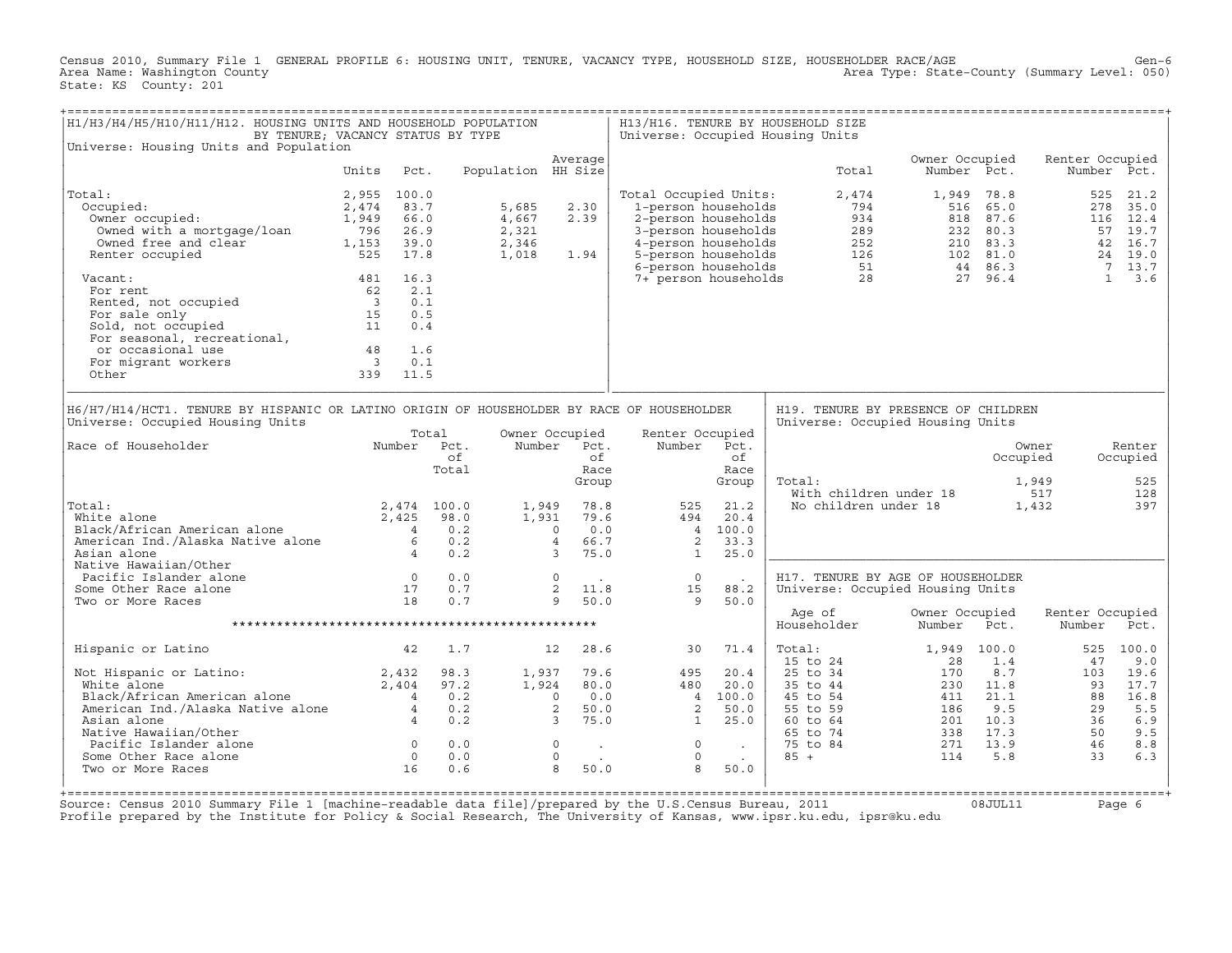Census 2010, Summary File 1 GENERAL PROFILE 7: TENURE BY HOUSEHOLD TYPE BY AGE; NONFAMILY HOUSEHOLDS; NONRELATIVES<br>Area Name: Washington County Level: 050) Area Type: State-County (Summary Level: 050) Area Type: State-County (Summary Level: 050) State: KS County: 201

| H18. TENURE BY HOUSEHOLD TYPE BY AGE OF HOUSEHOLDER (*)<br>Universe: Occupied Housing Units                                                                                                                                                                                                                                                                                                                                                                                                                                                                                                                                                                                 |                 |                     |          |                   |          |                                                             |           |                                                                                          |                                                                                                                                                                                                                                                                                                                            |            |                                   |            |
|-----------------------------------------------------------------------------------------------------------------------------------------------------------------------------------------------------------------------------------------------------------------------------------------------------------------------------------------------------------------------------------------------------------------------------------------------------------------------------------------------------------------------------------------------------------------------------------------------------------------------------------------------------------------------------|-----------------|---------------------|----------|-------------------|----------|-------------------------------------------------------------|-----------|------------------------------------------------------------------------------------------|----------------------------------------------------------------------------------------------------------------------------------------------------------------------------------------------------------------------------------------------------------------------------------------------------------------------------|------------|-----------------------------------|------------|
|                                                                                                                                                                                                                                                                                                                                                                                                                                                                                                                                                                                                                                                                             |                 |                     |          |                   |          |                                                             |           |                                                                                          |                                                                                                                                                                                                                                                                                                                            |            |                                   |            |
|                                                                                                                                                                                                                                                                                                                                                                                                                                                                                                                                                                                                                                                                             |                 |                     | 15 to 34 |                   | 35 to 64 |                                                             | $65+ 65+$ |                                                                                          | Householder Householder Householder Householder Pct. Householder Householder Householder Householder Pct.<br>15 to 34                                                                                                                                                                                                      |            | 35 to 64<br>$65+$                 |            |
|                                                                                                                                                                                                                                                                                                                                                                                                                                                                                                                                                                                                                                                                             |                 | Any Age             |          |                   |          |                                                             |           | Any Age                                                                                  |                                                                                                                                                                                                                                                                                                                            |            |                                   | $65+$      |
| Family households:                                                                                                                                                                                                                                                                                                                                                                                                                                                                                                                                                                                                                                                          |                 |                     |          |                   |          |                                                             |           |                                                                                          |                                                                                                                                                                                                                                                                                                                            |            | 106 36 16.1                       |            |
|                                                                                                                                                                                                                                                                                                                                                                                                                                                                                                                                                                                                                                                                             |                 |                     |          |                   |          |                                                             |           |                                                                                          |                                                                                                                                                                                                                                                                                                                            |            |                                   |            |
|                                                                                                                                                                                                                                                                                                                                                                                                                                                                                                                                                                                                                                                                             |                 |                     |          |                   |          |                                                             |           |                                                                                          |                                                                                                                                                                                                                                                                                                                            |            |                                   |            |
|                                                                                                                                                                                                                                                                                                                                                                                                                                                                                                                                                                                                                                                                             |                 |                     |          |                   |          |                                                             |           |                                                                                          |                                                                                                                                                                                                                                                                                                                            |            |                                   |            |
| 9 1,398 148 839 411 29.4 223 81 106 36 16.1<br>49 125 766 378 29.8 160 50 75 35 21.9<br>73 33 25.6 63 31 31 16 36 16.1<br>81 106 36 16.1<br>829 29.8 160 50 75 35 21.9<br>82 1,269 12 23 73 29.8 160 50 75 35 21.9<br>82 12 29 9 18.4 27 1                                                                                                                                                                                                                                                                                                                                                                                                                                  |                 |                     |          |                   |          |                                                             |           |                                                                                          |                                                                                                                                                                                                                                                                                                                            |            |                                   |            |
| Nonfamily households:                                                                                                                                                                                                                                                                                                                                                                                                                                                                                                                                                                                                                                                       |                 |                     |          |                   |          |                                                             |           |                                                                                          | $\begin{array}{cccccccc} 551 & & & 50 & & & 189 & & 312 & 56.6 & & & 302 & & & 69 & & 140 & & 93 & 30.8 \\ 269 & & & 42 & & & 130 & & 97 & 36.1 & & 165 & & 54 & & 83 & & 28 & 17.0 \\ 245 & & 27 & & & 122 & & 96 & 39.2 & & 148 & & 44 & & 76 & & 28 & 18.9 \\ 242 & & 15 & & 8 & & 1 & 4.2 & & 17 & & 10 & & 7 & & 0 &$ |            |                                   |            |
| Male householder:                                                                                                                                                                                                                                                                                                                                                                                                                                                                                                                                                                                                                                                           |                 |                     |          |                   |          |                                                             |           |                                                                                          |                                                                                                                                                                                                                                                                                                                            |            |                                   |            |
| Living alone                                                                                                                                                                                                                                                                                                                                                                                                                                                                                                                                                                                                                                                                |                 |                     |          |                   |          |                                                             |           |                                                                                          |                                                                                                                                                                                                                                                                                                                            |            |                                   |            |
| Not living alone                                                                                                                                                                                                                                                                                                                                                                                                                                                                                                                                                                                                                                                            |                 |                     |          |                   |          |                                                             |           |                                                                                          |                                                                                                                                                                                                                                                                                                                            |            |                                   |            |
| Female householder:<br>Living alone                                                                                                                                                                                                                                                                                                                                                                                                                                                                                                                                                                                                                                         |                 |                     |          |                   |          |                                                             |           |                                                                                          |                                                                                                                                                                                                                                                                                                                            |            |                                   |            |
| Not living alone                                                                                                                                                                                                                                                                                                                                                                                                                                                                                                                                                                                                                                                            |                 |                     |          |                   |          |                                                             |           |                                                                                          |                                                                                                                                                                                                                                                                                                                            |            |                                   |            |
|                                                                                                                                                                                                                                                                                                                                                                                                                                                                                                                                                                                                                                                                             |                 |                     |          |                   |          |                                                             |           |                                                                                          |                                                                                                                                                                                                                                                                                                                            |            |                                   |            |
| HCT2/HCT3/HCT4. TENURE BY PRESENCE AND AGE OF OWN, RELATED,<br>AND TOTAL CHILDREN (EXCLUDING HOUSEHOLDERS,<br>SPOUSES, AND UNMARRIED PARTNERS)                                                                                                                                                                                                                                                                                                                                                                                                                                                                                                                              |                 |                     |          |                   |          | BY AGE OF HOUSEHOLDER (*)<br>Universe: Nonfamily Households |           |                                                                                          | PCT18. NONFAMILY HOUSEHOLDS BY SEX OF HOUSEHOLDER BY LIVING ALONE                                                                                                                                                                                                                                                          |            |                                   |            |
| Universe: Occupied Housing Units                                                                                                                                                                                                                                                                                                                                                                                                                                                                                                                                                                                                                                            |                 |                     |          |                   |          |                                                             |           | Total                                                                                    | Male                                                                                                                                                                                                                                                                                                                       | Pct.<br>оf | Female                            | Pct.<br>оf |
|                                                                                                                                                                                                                                                                                                                                                                                                                                                                                                                                                                                                                                                                             | Own<br>Children | Related<br>Children |          | Total<br>Children |          |                                                             |           |                                                                                          | Householder Householder Total Householder                                                                                                                                                                                                                                                                                  |            |                                   | Total      |
|                                                                                                                                                                                                                                                                                                                                                                                                                                                                                                                                                                                                                                                                             |                 |                     |          |                   | Total:   |                                                             |           | tal: 853<br>Living alone: 794<br>Householder 15 to 64 395<br>Householder 65 and over 399 |                                                                                                                                                                                                                                                                                                                            | 434 50.9   |                                   | 419 49.1   |
| Total:<br>otal: 2,474<br>Owner occupied: 2,949<br>With children under 18: 486<br>The Caplus Computer of Computer 200                                                                                                                                                                                                                                                                                                                                                                                                                                                                                                                                                        |                 |                     | 2,474    | 2,474             |          | Living alone:                                               |           |                                                                                          | 393                                                                                                                                                                                                                                                                                                                        |            | 49.5<br>68.1<br>31.1              | 401 50.5   |
|                                                                                                                                                                                                                                                                                                                                                                                                                                                                                                                                                                                                                                                                             |                 |                     | 1,949    | 1,949             |          |                                                             |           |                                                                                          | 269                                                                                                                                                                                                                                                                                                                        |            | 126                               | 31.9       |
|                                                                                                                                                                                                                                                                                                                                                                                                                                                                                                                                                                                                                                                                             |                 | 512                 |          | 517               |          |                                                             |           |                                                                                          | 124                                                                                                                                                                                                                                                                                                                        |            | 275                               | 68.9       |
|                                                                                                                                                                                                                                                                                                                                                                                                                                                                                                                                                                                                                                                                             |                 |                     |          | 98<br>107         |          | Not living alone:                                           |           |                                                                                          |                                                                                                                                                                                                                                                                                                                            |            |                                   | 30.5       |
|                                                                                                                                                                                                                                                                                                                                                                                                                                                                                                                                                                                                                                                                             |                 |                     |          | 312               |          |                                                             |           |                                                                                          |                                                                                                                                                                                                                                                                                                                            |            |                                   | 24.5       |
| with children under 18:<br>With children under 18:<br>Under 6 and 6 to 17<br>6 to 17 years only<br>No children under 18<br>1,463<br>1,437<br>No children under 18                                                                                                                                                                                                                                                                                                                                                                                                                                                                                                           |                 |                     |          | 1,432             |          |                                                             |           |                                                                                          | Not living alone: 59 $\begin{array}{cccc} 59 & 41 & 69.5 & 18 \\ \text{Householder 15 to 64} & 53 & 40 & 75.5 & 13 \\ \text{Householder 65 and over} & 6 & 1 & 16.7 & 5 \end{array}$                                                                                                                                       |            | $5 \t 83.3$                       |            |
|                                                                                                                                                                                                                                                                                                                                                                                                                                                                                                                                                                                                                                                                             |                 |                     |          |                   |          |                                                             |           |                                                                                          |                                                                                                                                                                                                                                                                                                                            |            |                                   |            |
| Renter occupied:<br>Renter occupied: 525<br>With children under 18: 525<br>Under 6 only 526<br>Under 6 and 6 to 17 528<br>525<br>22 525<br>48<br>22 525<br>48<br>22 526<br>22 526<br>22 31<br>47<br>28 31<br>47<br>No children under 18 403<br>29                                                                                                                                                                                                                                                                                                                                                                                                                           |                 |                     |          | 525<br>128        |          |                                                             |           | PCT19. NONRELATIVES BY HOUSEHOLD TYPE (*)                                                |                                                                                                                                                                                                                                                                                                                            |            |                                   |            |
|                                                                                                                                                                                                                                                                                                                                                                                                                                                                                                                                                                                                                                                                             |                 |                     |          | 48                |          | Universe: Nonrelatives                                      |           |                                                                                          |                                                                                                                                                                                                                                                                                                                            |            |                                   |            |
|                                                                                                                                                                                                                                                                                                                                                                                                                                                                                                                                                                                                                                                                             |                 |                     |          | 33                |          |                                                             |           |                                                                                          |                                                                                                                                                                                                                                                                                                                            | Pct.       |                                   | Pct.       |
|                                                                                                                                                                                                                                                                                                                                                                                                                                                                                                                                                                                                                                                                             |                 |                     |          | 47                |          |                                                             |           |                                                                                          | In Total In Family                                                                                                                                                                                                                                                                                                         |            | of In Nonfamily                   | оf         |
|                                                                                                                                                                                                                                                                                                                                                                                                                                                                                                                                                                                                                                                                             |                 |                     |          | 397               |          |                                                             |           | Households                                                                               |                                                                                                                                                                                                                                                                                                                            |            | Households Total Households Total |            |
|                                                                                                                                                                                                                                                                                                                                                                                                                                                                                                                                                                                                                                                                             |                 |                     |          |                   | Total:   |                                                             |           |                                                                                          | 0121:<br>Roomer or boarder<br>Housemate or roommate<br>Unmarried partner<br>Unmarried partner<br>23<br>50.0<br>50.0<br>50.0<br>50.0<br>50.0<br>1 50.0<br>1 50.0<br>1 50.0<br>1 50.0<br>1 50.0<br>1 50.0<br>1 50.0<br>1 7 73.9<br>Unmarried partner<br>21<br>32<br>45.1<br>39                                               |            |                                   |            |
|                                                                                                                                                                                                                                                                                                                                                                                                                                                                                                                                                                                                                                                                             |                 |                     |          |                   |          |                                                             |           |                                                                                          |                                                                                                                                                                                                                                                                                                                            |            |                                   |            |
|                                                                                                                                                                                                                                                                                                                                                                                                                                                                                                                                                                                                                                                                             |                 |                     |          |                   |          |                                                             |           |                                                                                          |                                                                                                                                                                                                                                                                                                                            |            |                                   |            |
|                                                                                                                                                                                                                                                                                                                                                                                                                                                                                                                                                                                                                                                                             |                 |                     |          |                   |          |                                                             |           |                                                                                          |                                                                                                                                                                                                                                                                                                                            |            |                                   |            |
|                                                                                                                                                                                                                                                                                                                                                                                                                                                                                                                                                                                                                                                                             |                 |                     |          |                   |          |                                                             |           |                                                                                          |                                                                                                                                                                                                                                                                                                                            |            |                                   |            |
| Same-sex couple households are included in the family households category if there is at least one additional person related to the householder<br>$\star$<br>by birth or adoption. Same-sex couple households with no relatives of the householder present are tabulated in nonfamily households.<br>"Nonfamily households" consist of people living alone and households which do not have any members related to the householder. Nonrelatives<br>include any household member not related to the householder by birth, marriage, or adoption. This includes unmarried partners. Responses of<br>"same-sex spouse" were edited during processing to "unmarried partner." |                 |                     |          |                   |          |                                                             |           |                                                                                          |                                                                                                                                                                                                                                                                                                                            |            |                                   |            |

+===================================================================================================================================================+Source: Census 2010 Summary File 1 [machine−readable data file]/prepared by the U.S.Census Bureau, 2011 08JUL11 Page 7 Profile prepared by the Institute for Policy & Social Research, The University of Kansas, www.ipsr.ku.edu, ipsr@ku.edu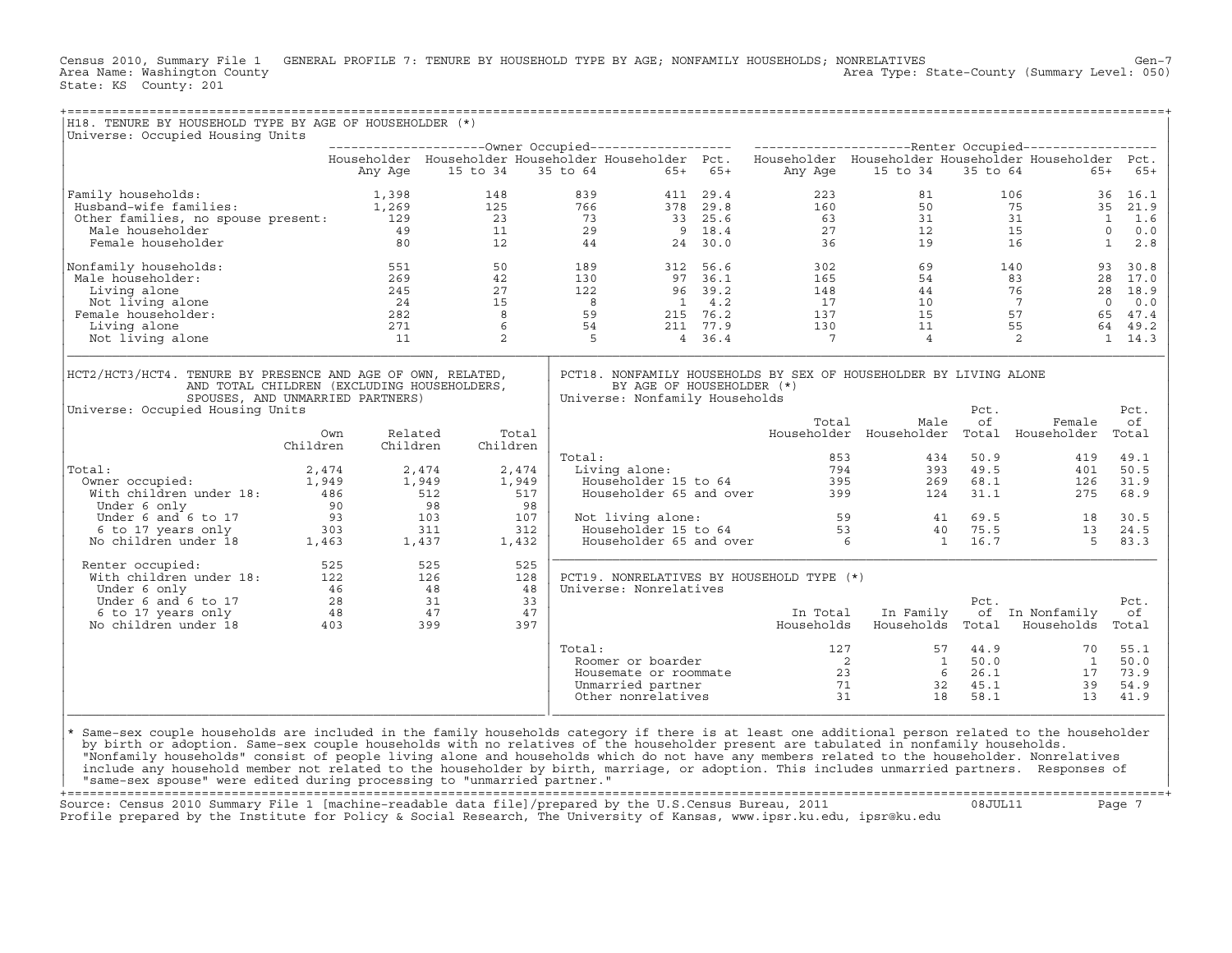+===================================================================================================================================================+

Area Type: State-County (Summary Level: 050)

| Total 18 to 64 65 & Over<br>Total 18 to 64 65 & Over<br>$6 \quad \Box$<br>114<br>$108$  Male:<br>36<br>$\overline{4}$<br>32<br>Institutionalized population: 111<br>Correctional facilities for adults: 0<br>Federal detention centers 0<br>Federal prisons 0<br>$\overline{3}$<br>108<br>Institutionalized population:<br>$\mathbf{1}$<br>32<br>Institutionalized population:<br>Correctional facilities for adults:<br>$\overline{0}$<br>$\Omega$<br>$\Omega$<br>$\circ$<br>$\Omega$<br>$\circ$<br>$\Omega$<br>Federal detention centers<br>$\Omega$<br>$\circ$<br>$\Omega$<br>$\Omega$<br>$\Omega$<br>$\Omega$<br>$\mathbf{0}$<br>$\Omega$<br>Federal prisons<br>Federal prisons<br>$\frac{1}{0}$<br>$\Omega$<br>$\Omega$<br>$\Omega$<br>$\mathsf{O}\xspace$<br>$\Omega$<br>State prisons<br>State prisons<br>State prisons<br>Local jails and other municipal<br>State prisons<br>Local jails and other municipal<br>Local jails and other municipal<br>confinement facilities<br>Correctional residential facilities<br>confinement facilities<br>$\begin{array}{c} 0 \\ 0 \\ 0 \end{array}$<br>$\circ$<br>$\circ$<br>$\circ$<br>$\mathbf{0}$<br>$\mathbf 0$<br>conrinement racilities<br>Correctional residential facilities<br>Military disciplinary barracks & jails<br>$\Omega$<br>$\Omega$<br>$\Omega$<br>$\Omega$<br>$\mathbf 0$<br>$\Omega$<br>$\Omega$<br>Military disciplinary barracks & jails<br>$\Omega$<br>$\Omega$<br>$\Omega$<br>$\Omega$<br>$\Omega$<br>$\Omega$<br>$\Omega$<br>Juvenile facilities:<br>$\Omega$<br>Juvenile facilities:<br>$\Omega$<br>Group homes for juveniles<br>Group homes for juveniles<br>$\Omega$<br>$\Omega$<br>$\Omega$<br>(non-correctional)<br>$\Omega$<br>(non-correctional)<br>$\Omega$<br>$\Omega$<br>Residential treatment centers for<br>Residential treatment centers for<br>juveniles (non-correctional)<br>$\overline{0}$<br>$\Omega$<br>$\Omega$<br>juveniles (non-correctional)<br>$\Omega$<br>$\Omega$<br>$\Omega$<br>Correctional facilities intended for<br>Correctional facilities intended for<br>$\Omega$<br>$\Omega$<br>$\Omega$<br>$\Omega$<br>juveniles<br>$\Omega$<br>juveniles<br>$\Omega$<br>$\mathbf{3}$<br>Nursing facilities/Skilled-nursing fac.<br>Nursing facilities/Skilled-nursing fac. 107<br>104<br>33<br>$\mathbf{1}$<br>32<br>$\Omega$<br>$\Omega$<br>Other institutional facilities:<br>$\overline{4}$<br>4<br>Other institutional facilities:<br>$\Omega$<br>$\mathbf 0$<br>Mental (Psychiatric) hospitals and<br>Mental (Psychiatric) hospitals and<br>psychiatric units in other hospitals<br>$\circ$<br>$\mathbf{0}$<br>psychiatric units in other hospitals<br>$\circ$<br>$\Omega$<br>$\overline{0}$<br>$\circ$<br>Hospitals with patients who have no<br>Hospitals with patients who have no<br>$\mathbf{0}$<br>usual home elsewhere<br>4<br>usual home elsewhere<br>$\Omega$<br>$\Omega$<br>$4\overline{ }$<br>$\mathbf 0$<br>$\Omega$<br>In-patient hospice facilities<br>$\Omega$<br>In-patient hospice facilities<br>$\Omega$<br>$\Omega$<br>$\Omega$<br>$\Omega$<br>Military treatment facilities with<br>Military treatment facilities with<br>$\Omega$<br>$\Omega$<br>$\Omega$<br>$\Omega$<br>$\Omega$<br>assigned patients<br>assigned patients<br>$\Omega$<br>Residential schools for people with<br>Residential schools for people with<br>$\Omega$<br>$\Omega$<br>$\Omega$<br>disabilities<br>$\Omega$<br>disabilities<br>$\Omega$<br>$\circ$<br>$3 \left( \frac{1}{2} \right)$<br>$\overline{3}$<br>Noninstitutionalized population:<br>College/University student housing<br>$\Omega$<br>$\mathbf{3}$<br>$\mathbf{3}$<br>Noninstitutionalized population:<br>College/University student housing<br>$\mathbf 0$<br>$\Omega$<br>$\Omega$<br>$\Omega$<br>$\Omega$<br>$\Omega$<br>$\Omega$<br>$\circ$<br>$\Omega$<br>$\Omega$<br>$\circ$<br>$\Omega$<br>Military quarters:<br>Military quarters:<br>$\mathbf 0$<br>Military barracks and dormitories<br>Military barracks and dormitories<br>$\Omega$<br>$\Omega$<br>$\Omega$<br>(non-disciplinary)<br>$\Omega$<br>$\Omega$<br>(non-disciplinary)<br>$\Omega$<br>$\Omega$<br>$\Omega$<br>$\Omega$<br>Military ships<br>Military ships<br>$\Omega$<br>$\Omega$<br>$\Omega$ | PCT20/PCT21. GROUP QUARTERS POPULATION BY SEX BY AGE BY GROUP QUARTERS TYPE<br>Universe: Population in Group Quarters |  |  |  |  |
|-------------------------------------------------------------------------------------------------------------------------------------------------------------------------------------------------------------------------------------------------------------------------------------------------------------------------------------------------------------------------------------------------------------------------------------------------------------------------------------------------------------------------------------------------------------------------------------------------------------------------------------------------------------------------------------------------------------------------------------------------------------------------------------------------------------------------------------------------------------------------------------------------------------------------------------------------------------------------------------------------------------------------------------------------------------------------------------------------------------------------------------------------------------------------------------------------------------------------------------------------------------------------------------------------------------------------------------------------------------------------------------------------------------------------------------------------------------------------------------------------------------------------------------------------------------------------------------------------------------------------------------------------------------------------------------------------------------------------------------------------------------------------------------------------------------------------------------------------------------------------------------------------------------------------------------------------------------------------------------------------------------------------------------------------------------------------------------------------------------------------------------------------------------------------------------------------------------------------------------------------------------------------------------------------------------------------------------------------------------------------------------------------------------------------------------------------------------------------------------------------------------------------------------------------------------------------------------------------------------------------------------------------------------------------------------------------------------------------------------------------------------------------------------------------------------------------------------------------------------------------------------------------------------------------------------------------------------------------------------------------------------------------------------------------------------------------------------------------------------------------------------------------------------------------------------------------------------------------------------------------------------------------------------------------------------------------------------------------------------------------------------------------------------------------------------------------------------------------------------------------------------------------------------------------------------------------------------------------------------------------------------------------------------------------------------------------------------------------------------------------------------------------------------------------------------------------------------------------------------------------------------------------------------------------------------------------------------------------------------------------------------------------------------------------------------------------------------------------------------------------------------------------------------------------------------------------------------------------------|-----------------------------------------------------------------------------------------------------------------------|--|--|--|--|
|                                                                                                                                                                                                                                                                                                                                                                                                                                                                                                                                                                                                                                                                                                                                                                                                                                                                                                                                                                                                                                                                                                                                                                                                                                                                                                                                                                                                                                                                                                                                                                                                                                                                                                                                                                                                                                                                                                                                                                                                                                                                                                                                                                                                                                                                                                                                                                                                                                                                                                                                                                                                                                                                                                                                                                                                                                                                                                                                                                                                                                                                                                                                                                                                                                                                                                                                                                                                                                                                                                                                                                                                                                                                                                                                                                                                                                                                                                                                                                                                                                                                                                                                                                                                                               |                                                                                                                       |  |  |  |  |
|                                                                                                                                                                                                                                                                                                                                                                                                                                                                                                                                                                                                                                                                                                                                                                                                                                                                                                                                                                                                                                                                                                                                                                                                                                                                                                                                                                                                                                                                                                                                                                                                                                                                                                                                                                                                                                                                                                                                                                                                                                                                                                                                                                                                                                                                                                                                                                                                                                                                                                                                                                                                                                                                                                                                                                                                                                                                                                                                                                                                                                                                                                                                                                                                                                                                                                                                                                                                                                                                                                                                                                                                                                                                                                                                                                                                                                                                                                                                                                                                                                                                                                                                                                                                                               | Total:                                                                                                                |  |  |  |  |
|                                                                                                                                                                                                                                                                                                                                                                                                                                                                                                                                                                                                                                                                                                                                                                                                                                                                                                                                                                                                                                                                                                                                                                                                                                                                                                                                                                                                                                                                                                                                                                                                                                                                                                                                                                                                                                                                                                                                                                                                                                                                                                                                                                                                                                                                                                                                                                                                                                                                                                                                                                                                                                                                                                                                                                                                                                                                                                                                                                                                                                                                                                                                                                                                                                                                                                                                                                                                                                                                                                                                                                                                                                                                                                                                                                                                                                                                                                                                                                                                                                                                                                                                                                                                                               |                                                                                                                       |  |  |  |  |
|                                                                                                                                                                                                                                                                                                                                                                                                                                                                                                                                                                                                                                                                                                                                                                                                                                                                                                                                                                                                                                                                                                                                                                                                                                                                                                                                                                                                                                                                                                                                                                                                                                                                                                                                                                                                                                                                                                                                                                                                                                                                                                                                                                                                                                                                                                                                                                                                                                                                                                                                                                                                                                                                                                                                                                                                                                                                                                                                                                                                                                                                                                                                                                                                                                                                                                                                                                                                                                                                                                                                                                                                                                                                                                                                                                                                                                                                                                                                                                                                                                                                                                                                                                                                                               |                                                                                                                       |  |  |  |  |
|                                                                                                                                                                                                                                                                                                                                                                                                                                                                                                                                                                                                                                                                                                                                                                                                                                                                                                                                                                                                                                                                                                                                                                                                                                                                                                                                                                                                                                                                                                                                                                                                                                                                                                                                                                                                                                                                                                                                                                                                                                                                                                                                                                                                                                                                                                                                                                                                                                                                                                                                                                                                                                                                                                                                                                                                                                                                                                                                                                                                                                                                                                                                                                                                                                                                                                                                                                                                                                                                                                                                                                                                                                                                                                                                                                                                                                                                                                                                                                                                                                                                                                                                                                                                                               |                                                                                                                       |  |  |  |  |
|                                                                                                                                                                                                                                                                                                                                                                                                                                                                                                                                                                                                                                                                                                                                                                                                                                                                                                                                                                                                                                                                                                                                                                                                                                                                                                                                                                                                                                                                                                                                                                                                                                                                                                                                                                                                                                                                                                                                                                                                                                                                                                                                                                                                                                                                                                                                                                                                                                                                                                                                                                                                                                                                                                                                                                                                                                                                                                                                                                                                                                                                                                                                                                                                                                                                                                                                                                                                                                                                                                                                                                                                                                                                                                                                                                                                                                                                                                                                                                                                                                                                                                                                                                                                                               |                                                                                                                       |  |  |  |  |
|                                                                                                                                                                                                                                                                                                                                                                                                                                                                                                                                                                                                                                                                                                                                                                                                                                                                                                                                                                                                                                                                                                                                                                                                                                                                                                                                                                                                                                                                                                                                                                                                                                                                                                                                                                                                                                                                                                                                                                                                                                                                                                                                                                                                                                                                                                                                                                                                                                                                                                                                                                                                                                                                                                                                                                                                                                                                                                                                                                                                                                                                                                                                                                                                                                                                                                                                                                                                                                                                                                                                                                                                                                                                                                                                                                                                                                                                                                                                                                                                                                                                                                                                                                                                                               |                                                                                                                       |  |  |  |  |
|                                                                                                                                                                                                                                                                                                                                                                                                                                                                                                                                                                                                                                                                                                                                                                                                                                                                                                                                                                                                                                                                                                                                                                                                                                                                                                                                                                                                                                                                                                                                                                                                                                                                                                                                                                                                                                                                                                                                                                                                                                                                                                                                                                                                                                                                                                                                                                                                                                                                                                                                                                                                                                                                                                                                                                                                                                                                                                                                                                                                                                                                                                                                                                                                                                                                                                                                                                                                                                                                                                                                                                                                                                                                                                                                                                                                                                                                                                                                                                                                                                                                                                                                                                                                                               |                                                                                                                       |  |  |  |  |
|                                                                                                                                                                                                                                                                                                                                                                                                                                                                                                                                                                                                                                                                                                                                                                                                                                                                                                                                                                                                                                                                                                                                                                                                                                                                                                                                                                                                                                                                                                                                                                                                                                                                                                                                                                                                                                                                                                                                                                                                                                                                                                                                                                                                                                                                                                                                                                                                                                                                                                                                                                                                                                                                                                                                                                                                                                                                                                                                                                                                                                                                                                                                                                                                                                                                                                                                                                                                                                                                                                                                                                                                                                                                                                                                                                                                                                                                                                                                                                                                                                                                                                                                                                                                                               |                                                                                                                       |  |  |  |  |
|                                                                                                                                                                                                                                                                                                                                                                                                                                                                                                                                                                                                                                                                                                                                                                                                                                                                                                                                                                                                                                                                                                                                                                                                                                                                                                                                                                                                                                                                                                                                                                                                                                                                                                                                                                                                                                                                                                                                                                                                                                                                                                                                                                                                                                                                                                                                                                                                                                                                                                                                                                                                                                                                                                                                                                                                                                                                                                                                                                                                                                                                                                                                                                                                                                                                                                                                                                                                                                                                                                                                                                                                                                                                                                                                                                                                                                                                                                                                                                                                                                                                                                                                                                                                                               |                                                                                                                       |  |  |  |  |
|                                                                                                                                                                                                                                                                                                                                                                                                                                                                                                                                                                                                                                                                                                                                                                                                                                                                                                                                                                                                                                                                                                                                                                                                                                                                                                                                                                                                                                                                                                                                                                                                                                                                                                                                                                                                                                                                                                                                                                                                                                                                                                                                                                                                                                                                                                                                                                                                                                                                                                                                                                                                                                                                                                                                                                                                                                                                                                                                                                                                                                                                                                                                                                                                                                                                                                                                                                                                                                                                                                                                                                                                                                                                                                                                                                                                                                                                                                                                                                                                                                                                                                                                                                                                                               |                                                                                                                       |  |  |  |  |
|                                                                                                                                                                                                                                                                                                                                                                                                                                                                                                                                                                                                                                                                                                                                                                                                                                                                                                                                                                                                                                                                                                                                                                                                                                                                                                                                                                                                                                                                                                                                                                                                                                                                                                                                                                                                                                                                                                                                                                                                                                                                                                                                                                                                                                                                                                                                                                                                                                                                                                                                                                                                                                                                                                                                                                                                                                                                                                                                                                                                                                                                                                                                                                                                                                                                                                                                                                                                                                                                                                                                                                                                                                                                                                                                                                                                                                                                                                                                                                                                                                                                                                                                                                                                                               |                                                                                                                       |  |  |  |  |
|                                                                                                                                                                                                                                                                                                                                                                                                                                                                                                                                                                                                                                                                                                                                                                                                                                                                                                                                                                                                                                                                                                                                                                                                                                                                                                                                                                                                                                                                                                                                                                                                                                                                                                                                                                                                                                                                                                                                                                                                                                                                                                                                                                                                                                                                                                                                                                                                                                                                                                                                                                                                                                                                                                                                                                                                                                                                                                                                                                                                                                                                                                                                                                                                                                                                                                                                                                                                                                                                                                                                                                                                                                                                                                                                                                                                                                                                                                                                                                                                                                                                                                                                                                                                                               |                                                                                                                       |  |  |  |  |
|                                                                                                                                                                                                                                                                                                                                                                                                                                                                                                                                                                                                                                                                                                                                                                                                                                                                                                                                                                                                                                                                                                                                                                                                                                                                                                                                                                                                                                                                                                                                                                                                                                                                                                                                                                                                                                                                                                                                                                                                                                                                                                                                                                                                                                                                                                                                                                                                                                                                                                                                                                                                                                                                                                                                                                                                                                                                                                                                                                                                                                                                                                                                                                                                                                                                                                                                                                                                                                                                                                                                                                                                                                                                                                                                                                                                                                                                                                                                                                                                                                                                                                                                                                                                                               |                                                                                                                       |  |  |  |  |
|                                                                                                                                                                                                                                                                                                                                                                                                                                                                                                                                                                                                                                                                                                                                                                                                                                                                                                                                                                                                                                                                                                                                                                                                                                                                                                                                                                                                                                                                                                                                                                                                                                                                                                                                                                                                                                                                                                                                                                                                                                                                                                                                                                                                                                                                                                                                                                                                                                                                                                                                                                                                                                                                                                                                                                                                                                                                                                                                                                                                                                                                                                                                                                                                                                                                                                                                                                                                                                                                                                                                                                                                                                                                                                                                                                                                                                                                                                                                                                                                                                                                                                                                                                                                                               |                                                                                                                       |  |  |  |  |
|                                                                                                                                                                                                                                                                                                                                                                                                                                                                                                                                                                                                                                                                                                                                                                                                                                                                                                                                                                                                                                                                                                                                                                                                                                                                                                                                                                                                                                                                                                                                                                                                                                                                                                                                                                                                                                                                                                                                                                                                                                                                                                                                                                                                                                                                                                                                                                                                                                                                                                                                                                                                                                                                                                                                                                                                                                                                                                                                                                                                                                                                                                                                                                                                                                                                                                                                                                                                                                                                                                                                                                                                                                                                                                                                                                                                                                                                                                                                                                                                                                                                                                                                                                                                                               |                                                                                                                       |  |  |  |  |
|                                                                                                                                                                                                                                                                                                                                                                                                                                                                                                                                                                                                                                                                                                                                                                                                                                                                                                                                                                                                                                                                                                                                                                                                                                                                                                                                                                                                                                                                                                                                                                                                                                                                                                                                                                                                                                                                                                                                                                                                                                                                                                                                                                                                                                                                                                                                                                                                                                                                                                                                                                                                                                                                                                                                                                                                                                                                                                                                                                                                                                                                                                                                                                                                                                                                                                                                                                                                                                                                                                                                                                                                                                                                                                                                                                                                                                                                                                                                                                                                                                                                                                                                                                                                                               |                                                                                                                       |  |  |  |  |
|                                                                                                                                                                                                                                                                                                                                                                                                                                                                                                                                                                                                                                                                                                                                                                                                                                                                                                                                                                                                                                                                                                                                                                                                                                                                                                                                                                                                                                                                                                                                                                                                                                                                                                                                                                                                                                                                                                                                                                                                                                                                                                                                                                                                                                                                                                                                                                                                                                                                                                                                                                                                                                                                                                                                                                                                                                                                                                                                                                                                                                                                                                                                                                                                                                                                                                                                                                                                                                                                                                                                                                                                                                                                                                                                                                                                                                                                                                                                                                                                                                                                                                                                                                                                                               |                                                                                                                       |  |  |  |  |
|                                                                                                                                                                                                                                                                                                                                                                                                                                                                                                                                                                                                                                                                                                                                                                                                                                                                                                                                                                                                                                                                                                                                                                                                                                                                                                                                                                                                                                                                                                                                                                                                                                                                                                                                                                                                                                                                                                                                                                                                                                                                                                                                                                                                                                                                                                                                                                                                                                                                                                                                                                                                                                                                                                                                                                                                                                                                                                                                                                                                                                                                                                                                                                                                                                                                                                                                                                                                                                                                                                                                                                                                                                                                                                                                                                                                                                                                                                                                                                                                                                                                                                                                                                                                                               |                                                                                                                       |  |  |  |  |
|                                                                                                                                                                                                                                                                                                                                                                                                                                                                                                                                                                                                                                                                                                                                                                                                                                                                                                                                                                                                                                                                                                                                                                                                                                                                                                                                                                                                                                                                                                                                                                                                                                                                                                                                                                                                                                                                                                                                                                                                                                                                                                                                                                                                                                                                                                                                                                                                                                                                                                                                                                                                                                                                                                                                                                                                                                                                                                                                                                                                                                                                                                                                                                                                                                                                                                                                                                                                                                                                                                                                                                                                                                                                                                                                                                                                                                                                                                                                                                                                                                                                                                                                                                                                                               |                                                                                                                       |  |  |  |  |
|                                                                                                                                                                                                                                                                                                                                                                                                                                                                                                                                                                                                                                                                                                                                                                                                                                                                                                                                                                                                                                                                                                                                                                                                                                                                                                                                                                                                                                                                                                                                                                                                                                                                                                                                                                                                                                                                                                                                                                                                                                                                                                                                                                                                                                                                                                                                                                                                                                                                                                                                                                                                                                                                                                                                                                                                                                                                                                                                                                                                                                                                                                                                                                                                                                                                                                                                                                                                                                                                                                                                                                                                                                                                                                                                                                                                                                                                                                                                                                                                                                                                                                                                                                                                                               |                                                                                                                       |  |  |  |  |
|                                                                                                                                                                                                                                                                                                                                                                                                                                                                                                                                                                                                                                                                                                                                                                                                                                                                                                                                                                                                                                                                                                                                                                                                                                                                                                                                                                                                                                                                                                                                                                                                                                                                                                                                                                                                                                                                                                                                                                                                                                                                                                                                                                                                                                                                                                                                                                                                                                                                                                                                                                                                                                                                                                                                                                                                                                                                                                                                                                                                                                                                                                                                                                                                                                                                                                                                                                                                                                                                                                                                                                                                                                                                                                                                                                                                                                                                                                                                                                                                                                                                                                                                                                                                                               |                                                                                                                       |  |  |  |  |
|                                                                                                                                                                                                                                                                                                                                                                                                                                                                                                                                                                                                                                                                                                                                                                                                                                                                                                                                                                                                                                                                                                                                                                                                                                                                                                                                                                                                                                                                                                                                                                                                                                                                                                                                                                                                                                                                                                                                                                                                                                                                                                                                                                                                                                                                                                                                                                                                                                                                                                                                                                                                                                                                                                                                                                                                                                                                                                                                                                                                                                                                                                                                                                                                                                                                                                                                                                                                                                                                                                                                                                                                                                                                                                                                                                                                                                                                                                                                                                                                                                                                                                                                                                                                                               |                                                                                                                       |  |  |  |  |
|                                                                                                                                                                                                                                                                                                                                                                                                                                                                                                                                                                                                                                                                                                                                                                                                                                                                                                                                                                                                                                                                                                                                                                                                                                                                                                                                                                                                                                                                                                                                                                                                                                                                                                                                                                                                                                                                                                                                                                                                                                                                                                                                                                                                                                                                                                                                                                                                                                                                                                                                                                                                                                                                                                                                                                                                                                                                                                                                                                                                                                                                                                                                                                                                                                                                                                                                                                                                                                                                                                                                                                                                                                                                                                                                                                                                                                                                                                                                                                                                                                                                                                                                                                                                                               |                                                                                                                       |  |  |  |  |
|                                                                                                                                                                                                                                                                                                                                                                                                                                                                                                                                                                                                                                                                                                                                                                                                                                                                                                                                                                                                                                                                                                                                                                                                                                                                                                                                                                                                                                                                                                                                                                                                                                                                                                                                                                                                                                                                                                                                                                                                                                                                                                                                                                                                                                                                                                                                                                                                                                                                                                                                                                                                                                                                                                                                                                                                                                                                                                                                                                                                                                                                                                                                                                                                                                                                                                                                                                                                                                                                                                                                                                                                                                                                                                                                                                                                                                                                                                                                                                                                                                                                                                                                                                                                                               |                                                                                                                       |  |  |  |  |
|                                                                                                                                                                                                                                                                                                                                                                                                                                                                                                                                                                                                                                                                                                                                                                                                                                                                                                                                                                                                                                                                                                                                                                                                                                                                                                                                                                                                                                                                                                                                                                                                                                                                                                                                                                                                                                                                                                                                                                                                                                                                                                                                                                                                                                                                                                                                                                                                                                                                                                                                                                                                                                                                                                                                                                                                                                                                                                                                                                                                                                                                                                                                                                                                                                                                                                                                                                                                                                                                                                                                                                                                                                                                                                                                                                                                                                                                                                                                                                                                                                                                                                                                                                                                                               |                                                                                                                       |  |  |  |  |
|                                                                                                                                                                                                                                                                                                                                                                                                                                                                                                                                                                                                                                                                                                                                                                                                                                                                                                                                                                                                                                                                                                                                                                                                                                                                                                                                                                                                                                                                                                                                                                                                                                                                                                                                                                                                                                                                                                                                                                                                                                                                                                                                                                                                                                                                                                                                                                                                                                                                                                                                                                                                                                                                                                                                                                                                                                                                                                                                                                                                                                                                                                                                                                                                                                                                                                                                                                                                                                                                                                                                                                                                                                                                                                                                                                                                                                                                                                                                                                                                                                                                                                                                                                                                                               |                                                                                                                       |  |  |  |  |
|                                                                                                                                                                                                                                                                                                                                                                                                                                                                                                                                                                                                                                                                                                                                                                                                                                                                                                                                                                                                                                                                                                                                                                                                                                                                                                                                                                                                                                                                                                                                                                                                                                                                                                                                                                                                                                                                                                                                                                                                                                                                                                                                                                                                                                                                                                                                                                                                                                                                                                                                                                                                                                                                                                                                                                                                                                                                                                                                                                                                                                                                                                                                                                                                                                                                                                                                                                                                                                                                                                                                                                                                                                                                                                                                                                                                                                                                                                                                                                                                                                                                                                                                                                                                                               |                                                                                                                       |  |  |  |  |
|                                                                                                                                                                                                                                                                                                                                                                                                                                                                                                                                                                                                                                                                                                                                                                                                                                                                                                                                                                                                                                                                                                                                                                                                                                                                                                                                                                                                                                                                                                                                                                                                                                                                                                                                                                                                                                                                                                                                                                                                                                                                                                                                                                                                                                                                                                                                                                                                                                                                                                                                                                                                                                                                                                                                                                                                                                                                                                                                                                                                                                                                                                                                                                                                                                                                                                                                                                                                                                                                                                                                                                                                                                                                                                                                                                                                                                                                                                                                                                                                                                                                                                                                                                                                                               |                                                                                                                       |  |  |  |  |
|                                                                                                                                                                                                                                                                                                                                                                                                                                                                                                                                                                                                                                                                                                                                                                                                                                                                                                                                                                                                                                                                                                                                                                                                                                                                                                                                                                                                                                                                                                                                                                                                                                                                                                                                                                                                                                                                                                                                                                                                                                                                                                                                                                                                                                                                                                                                                                                                                                                                                                                                                                                                                                                                                                                                                                                                                                                                                                                                                                                                                                                                                                                                                                                                                                                                                                                                                                                                                                                                                                                                                                                                                                                                                                                                                                                                                                                                                                                                                                                                                                                                                                                                                                                                                               |                                                                                                                       |  |  |  |  |
|                                                                                                                                                                                                                                                                                                                                                                                                                                                                                                                                                                                                                                                                                                                                                                                                                                                                                                                                                                                                                                                                                                                                                                                                                                                                                                                                                                                                                                                                                                                                                                                                                                                                                                                                                                                                                                                                                                                                                                                                                                                                                                                                                                                                                                                                                                                                                                                                                                                                                                                                                                                                                                                                                                                                                                                                                                                                                                                                                                                                                                                                                                                                                                                                                                                                                                                                                                                                                                                                                                                                                                                                                                                                                                                                                                                                                                                                                                                                                                                                                                                                                                                                                                                                                               |                                                                                                                       |  |  |  |  |
| $\overline{3}$<br>$\overline{3}$<br>$\mathbf{3}$<br>$\mathbf{3}$<br>Other noninstitutional facilities:<br>$\Omega$<br>Other noninstitutional facilities:<br>$\circ$<br>Emergency and transitional shelters<br>Emergency and transitional shelters                                                                                                                                                                                                                                                                                                                                                                                                                                                                                                                                                                                                                                                                                                                                                                                                                                                                                                                                                                                                                                                                                                                                                                                                                                                                                                                                                                                                                                                                                                                                                                                                                                                                                                                                                                                                                                                                                                                                                                                                                                                                                                                                                                                                                                                                                                                                                                                                                                                                                                                                                                                                                                                                                                                                                                                                                                                                                                                                                                                                                                                                                                                                                                                                                                                                                                                                                                                                                                                                                                                                                                                                                                                                                                                                                                                                                                                                                                                                                                             |                                                                                                                       |  |  |  |  |
| (with sleeping facilities) for people<br>Emergency and transitional sueliels<br>(with sleeping facilities) for people<br>experiencing homelessness<br>Group homes intended for adults<br>Residential treatment centers, adults<br>(abusing morphant vessels<br>(because of the cont                                                                                                                                                                                                                                                                                                                                                                                                                                                                                                                                                                                                                                                                                                                                                                                                                                                                                                                                                                                                                                                                                                                                                                                                                                                                                                                                                                                                                                                                                                                                                                                                                                                                                                                                                                                                                                                                                                                                                                                                                                                                                                                                                                                                                                                                                                                                                                                                                                                                                                                                                                                                                                                                                                                                                                                                                                                                                                                                                                                                                                                                                                                                                                                                                                                                                                                                                                                                                                                                                                                                                                                                                                                                                                                                                                                                                                                                                                                                           |                                                                                                                       |  |  |  |  |
| $\circ$<br>experiencing homelessness<br>$\Omega$<br>$\Omega$<br>$\Omega$<br>$\mathbf 0$                                                                                                                                                                                                                                                                                                                                                                                                                                                                                                                                                                                                                                                                                                                                                                                                                                                                                                                                                                                                                                                                                                                                                                                                                                                                                                                                                                                                                                                                                                                                                                                                                                                                                                                                                                                                                                                                                                                                                                                                                                                                                                                                                                                                                                                                                                                                                                                                                                                                                                                                                                                                                                                                                                                                                                                                                                                                                                                                                                                                                                                                                                                                                                                                                                                                                                                                                                                                                                                                                                                                                                                                                                                                                                                                                                                                                                                                                                                                                                                                                                                                                                                                       |                                                                                                                       |  |  |  |  |
| Group homes intended for adults<br>$\mathbf{3}$<br>3<br>$\overline{3}$<br>$\mathbf 0$<br>$\Omega$                                                                                                                                                                                                                                                                                                                                                                                                                                                                                                                                                                                                                                                                                                                                                                                                                                                                                                                                                                                                                                                                                                                                                                                                                                                                                                                                                                                                                                                                                                                                                                                                                                                                                                                                                                                                                                                                                                                                                                                                                                                                                                                                                                                                                                                                                                                                                                                                                                                                                                                                                                                                                                                                                                                                                                                                                                                                                                                                                                                                                                                                                                                                                                                                                                                                                                                                                                                                                                                                                                                                                                                                                                                                                                                                                                                                                                                                                                                                                                                                                                                                                                                             |                                                                                                                       |  |  |  |  |
| $\circ$<br>$\mathsf{O}\xspace$<br>Residential treatment centers, adults<br>$\circ$<br>$\mathsf{O}\xspace$<br>$\Omega$<br>$\Omega$<br>$\Omega$<br>$\Omega$                                                                                                                                                                                                                                                                                                                                                                                                                                                                                                                                                                                                                                                                                                                                                                                                                                                                                                                                                                                                                                                                                                                                                                                                                                                                                                                                                                                                                                                                                                                                                                                                                                                                                                                                                                                                                                                                                                                                                                                                                                                                                                                                                                                                                                                                                                                                                                                                                                                                                                                                                                                                                                                                                                                                                                                                                                                                                                                                                                                                                                                                                                                                                                                                                                                                                                                                                                                                                                                                                                                                                                                                                                                                                                                                                                                                                                                                                                                                                                                                                                                                     |                                                                                                                       |  |  |  |  |
| Maritime/merchant vessels<br>$\circ$<br>$\Omega$<br>Mailtime, mortunately and Morkers group living quarters and                                                                                                                                                                                                                                                                                                                                                                                                                                                                                                                                                                                                                                                                                                                                                                                                                                                                                                                                                                                                                                                                                                                                                                                                                                                                                                                                                                                                                                                                                                                                                                                                                                                                                                                                                                                                                                                                                                                                                                                                                                                                                                                                                                                                                                                                                                                                                                                                                                                                                                                                                                                                                                                                                                                                                                                                                                                                                                                                                                                                                                                                                                                                                                                                                                                                                                                                                                                                                                                                                                                                                                                                                                                                                                                                                                                                                                                                                                                                                                                                                                                                                                               |                                                                                                                       |  |  |  |  |
| Workers group living quarters and<br>Job Corps centers<br>$\Omega$<br>$\Omega$<br>Job Corps centers<br>$\Omega$<br>Job Corps centers<br>$\circ$<br>$\mathbf{0}$<br>$\mathbf 0$                                                                                                                                                                                                                                                                                                                                                                                                                                                                                                                                                                                                                                                                                                                                                                                                                                                                                                                                                                                                                                                                                                                                                                                                                                                                                                                                                                                                                                                                                                                                                                                                                                                                                                                                                                                                                                                                                                                                                                                                                                                                                                                                                                                                                                                                                                                                                                                                                                                                                                                                                                                                                                                                                                                                                                                                                                                                                                                                                                                                                                                                                                                                                                                                                                                                                                                                                                                                                                                                                                                                                                                                                                                                                                                                                                                                                                                                                                                                                                                                                                                |                                                                                                                       |  |  |  |  |
| Other noninstitutional facilities<br>Other noninstitutional facilities<br>$\Omega$<br>$\Omega$<br>$\Omega$<br>$\Omega$<br>$\Omega$<br>$\Omega$                                                                                                                                                                                                                                                                                                                                                                                                                                                                                                                                                                                                                                                                                                                                                                                                                                                                                                                                                                                                                                                                                                                                                                                                                                                                                                                                                                                                                                                                                                                                                                                                                                                                                                                                                                                                                                                                                                                                                                                                                                                                                                                                                                                                                                                                                                                                                                                                                                                                                                                                                                                                                                                                                                                                                                                                                                                                                                                                                                                                                                                                                                                                                                                                                                                                                                                                                                                                                                                                                                                                                                                                                                                                                                                                                                                                                                                                                                                                                                                                                                                                                |                                                                                                                       |  |  |  |  |
|                                                                                                                                                                                                                                                                                                                                                                                                                                                                                                                                                                                                                                                                                                                                                                                                                                                                                                                                                                                                                                                                                                                                                                                                                                                                                                                                                                                                                                                                                                                                                                                                                                                                                                                                                                                                                                                                                                                                                                                                                                                                                                                                                                                                                                                                                                                                                                                                                                                                                                                                                                                                                                                                                                                                                                                                                                                                                                                                                                                                                                                                                                                                                                                                                                                                                                                                                                                                                                                                                                                                                                                                                                                                                                                                                                                                                                                                                                                                                                                                                                                                                                                                                                                                                               |                                                                                                                       |  |  |  |  |

Source: Census 2010 Summary File 1 [machine−readable data file]/prepared by the U.S.Census Bureau, 2011 08JUL11 Page 8 Profile prepared by the Institute for Policy & Social Research, The University of Kansas, www.ipsr.ku.edu, ipsr@ku.edu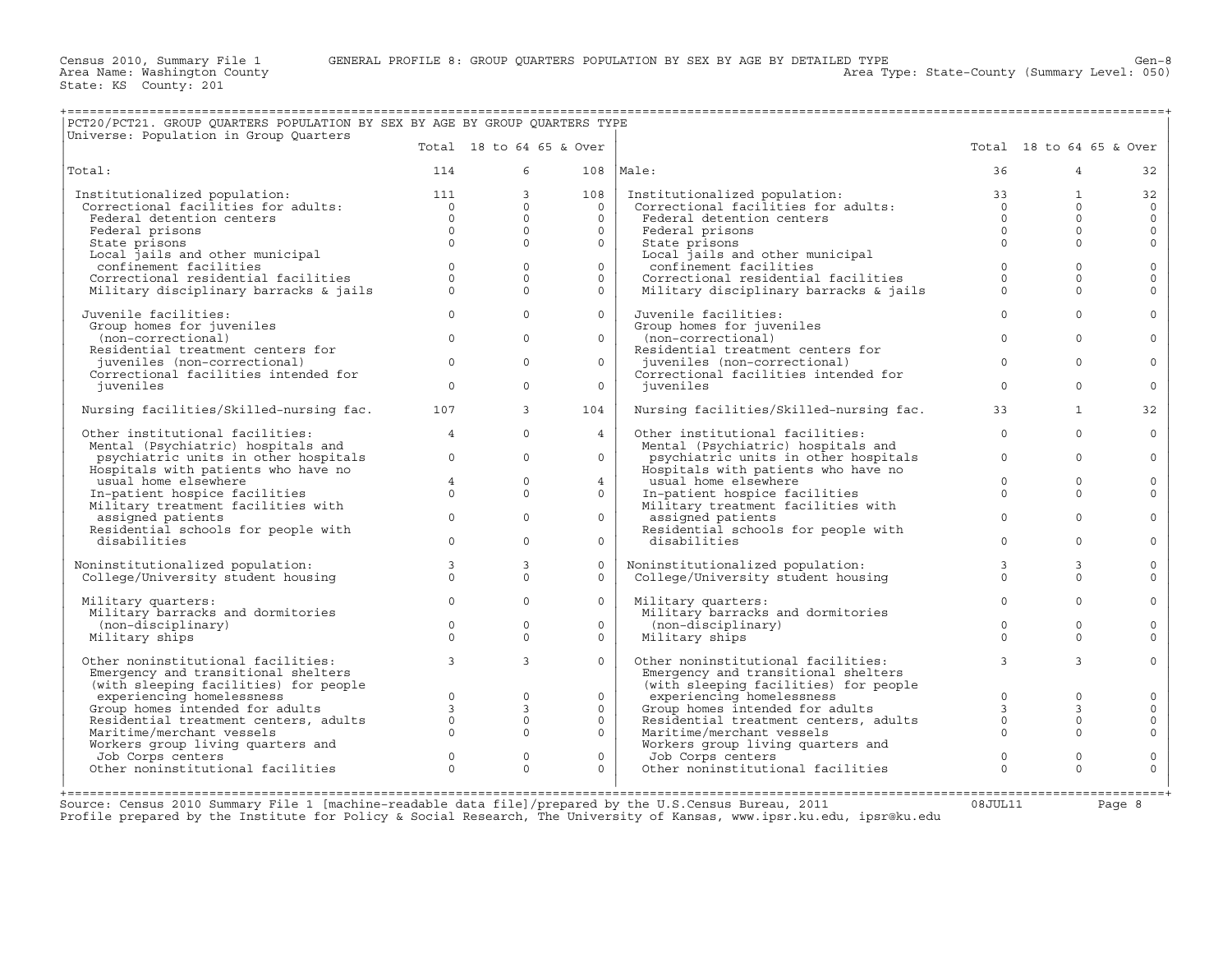+===================================================================================================================================================+

| Universe: Population in Group Quarters |                   | $***$         |                |                                                   |                     |                | ------------- Institutionalized Population ------------- | ------ Noninstitutionalized Population ------ | College/              |                     |                     |
|----------------------------------------|-------------------|---------------|----------------|---------------------------------------------------|---------------------|----------------|----------------------------------------------------------|-----------------------------------------------|-----------------------|---------------------|---------------------|
|                                        | Group<br>Quarters | Pct.<br>Total |                | Correctional<br>Facilities                        | Juvenile            | Nursing        | Other                                                    |                                               | University<br>Student | Military            | Other               |
|                                        | Total             | Pop.          |                | Total for Adults Facilities Facilities Facilities |                     |                |                                                          | Total                                         | Housing               |                     | Quarters Facilities |
| Total:                                 | 114               | 1.97          | 111            | 0                                                 | 0                   | 107            | 4                                                        | 3                                             | 0                     | 0                   | 3                   |
| Under 5 years                          | $\circ$           | 0.00          | $\circ$        | $\mathbf 0$                                       | $\circ$             | $\circ$        | $\circ$                                                  | $\mathbf 0$                                   | $\circ$               | $\circ$             | $\circ$             |
| 5 to 9 years                           | $\circ$           | 0.00          | $\circ$        | $\mathbf 0$                                       | $\circ$             | $\circ$        | $\circ$                                                  | $\mathbf 0$                                   | $\circ$               | $\circ$             | $\circ$             |
| 10 to 14 years                         | $\circ$           | 0.00          | $\Omega$       | $\mathbf 0$                                       | 0                   | $\circ$        | $\circ$                                                  | $\mathbf 0$                                   | $\circ$               | $\circ$             | $\circ$             |
| 15 to 19 years                         | $\circ$           | 0.00          | $\Omega$       | $\mathbf 0$                                       | $\circ$             | $\circ$        | $\circ$                                                  | $\mathbf 0$                                   | $\circ$               | $\Omega$            | $\mathsf{O}$        |
| 20 to 24 years                         | $\circ$           | 0.00          | $\circ$        | $\Omega$                                          | $\circ$             | $\Omega$       | $\Omega$                                                 | $\mathbf 0$                                   | $\circ$               | $\Omega$            | $\mathsf{O}\xspace$ |
| 25 to 29 years                         | $\mathbf{1}$      | 0.35          | $\circ$        | $\mathbf 0$                                       | $\circ$             | $\circ$        | $\circ$                                                  | $\mathbf{1}$                                  | $\circ$               | $\circ$             | $\mathbf{1}$        |
| 30 to 34 years                         | $\circ$           | 0.00          | $\Omega$       | $\mathbf 0$                                       | $\circ$             | $\circ$        | $\circ$                                                  | $\mathbf 0$                                   | $\circ$               | $\circ$             | $\mathsf{O}\xspace$ |
| 35 to 39 years                         | $\circ$           | 0.00          | 0              | $\mathbf 0$                                       | $\mathsf{O}\xspace$ | $\circ$        | $\circ$                                                  | $\mathsf O$                                   | $\circ$               | $\circ$             | $\mathsf{O}\xspace$ |
| 40 to 44 years                         | $\circ$           | 0.00          | $\circ$        | $\mathsf{O}\xspace$                               | $\circ$             | $\circ$        | $\mathsf{O}\xspace$                                      | $\mathbf 0$                                   | $\circ$               | $\circ$             | $\mathbb O$         |
| 45 to 49 years                         | 3                 | 0.71          | $\overline{c}$ | $\circ$                                           | $\circ$             | 2              | $\circ$                                                  | $\mathbf{1}$                                  | $\circ$               | $\circ$             | $\mathbf{1}$        |
| 50 to 54 years                         | $\circ$           | 0.00          | $\circ$        | $\mathbf 0$                                       | $\circ$             | $\circ$        | $\circ$                                                  | $\mathbf 0$                                   | $\circ$               | $\circ$             | $\mathsf{O}\xspace$ |
| 55 to 59 years                         | $\mathbf{1}$      | 0.25          | $\mathbf{1}$   | $\mathbf 0$                                       | $\circ$             | $\mathbf{1}$   | $\circ$                                                  | $\mathbf 0$                                   | $\circ$               | $\circ$             | $\circ$             |
| 60 to 64 years                         | $\mathbf{1}$      | 0.26          | $\Omega$       | $\circ$                                           | 0                   | $\circ$        | $\circ$                                                  | $\mathbf{1}$                                  | $\circ$               | $\circ$             | $\mathbf{1}$        |
| 65 to 69 years                         | 5                 | 1.45          | 5              | $\mathbf 0$                                       | $\mathbf 0$         | 5              | $\circ$                                                  | $\mathbf 0$                                   | $\circ$               | $\circ$             | $\mathsf{O}\xspace$ |
| 70 to 74 years                         | $\overline{3}$    | 1.06          | 3              | $\mathbf 0$                                       | $\mathbf 0$         | 3              | $\circ$                                                  | $\mathbf 0$                                   | $\circ$               | $\circ$             | $\mathsf O$         |
| 75 to 79 years                         | 6                 | 2.35          | 6              | $\circ$                                           | $\mathbf 0$         | 6              | $\circ$                                                  | $\mathbf 0$                                   | $\circ$               | $\Omega$            | $\mathsf{O}$        |
| 80 to 84 years                         | 16                | 7.62          | 16             | $\mathbf 0$                                       | $\circ$             | 16             | $\circ$                                                  | $\mathbf 0$                                   | $\circ$               | $\circ$             | $\mathsf{O}$        |
| 85 years & over                        | 78                | 31.33         | 78             | $\mathbf 0$                                       | $\mathbf 0$         | 74             | 4                                                        | $\mathbf 0$                                   | $\circ$               | $\Omega$            | $\mathsf{O}$        |
| Under 18 years                         | $\circ$           | 0.00          | $\circ$        | $\mathbf 0$                                       | $\mathbf 0$         | $\circ$        | $\circ$                                                  | $\mathbf 0$                                   | $\mathbf 0$           | $\circ$             | $\mathsf{O}$        |
| 18 to 64 years                         | 6                 | 0.19          | 3              | $\Omega$                                          | $\Omega$            | 3              | $\Omega$                                                 | 3                                             | $\circ$               | $\circ$             | 3                   |
| 65 years & over                        | 108               | 8.04          | 108            | $\Omega$                                          | $\circ$             | 104            | 4                                                        | $\Omega$                                      | $\mathbf 0$           | $\circ$             | $\circ$             |
| Male:                                  | 36                | 1.22          | 33             | 0                                                 | $\circ$             | 33             | $\circ$                                                  | 3                                             | $\circ$               | $\circ$             | 3                   |
| Under 5 years                          | $\circ$           | 0.00          | $\circ$        | 0                                                 | $\circ$             | $\circ$        | $\mathsf{O}\xspace$                                      | $\mathsf O$                                   | $\circ$               | $\mathsf{O}\xspace$ | $\mathsf{O}\xspace$ |
| 5 to 9 years                           | $\circ$           | 0.00          | $\circ$        | $\mathbf 0$                                       | $\circ$             | $\circ$        | $\circ$                                                  | $\mathbf 0$                                   | $\circ$               | $\circ$             | $\mathbb O$         |
| 10 to 14 years                         | $\circ$           | 0.00          | $\circ$        | $\mathsf{O}\xspace$                               | $\circ$             | 0              | $\mathsf{O}\xspace$                                      | $\mathbf 0$                                   | $\mathbf 0$           | $\mathsf{O}\xspace$ | $\mathsf{O}\xspace$ |
| 15 to 19 years                         | $\circ$           | 0.00          | $\circ$        | 0                                                 | $\mathsf{O}\xspace$ | 0              | $\mathsf{O}\xspace$                                      | $\mathbf 0$                                   | $\circ$               | $\circ$             | $\mathsf{O}\xspace$ |
| 20 to 24 years                         | $\circ$           | 0.00          | $\Omega$       | $\Omega$                                          | $\circ$             | $\circ$        | $\Omega$                                                 | $\Omega$                                      | $\circ$               | $\circ$             | $\mathsf{O}\xspace$ |
| 25 to 29 years                         | $\mathbf{1}$      | 0.67          | $\mathbf 0$    | 0                                                 | $\circ$             | 0              | $\circ$                                                  | $\mathbf{1}$                                  | $\circ$               | $\circ$             | $\mathbf{1}$        |
| 30 to 34 years                         | $\circ$           | 0.00          | $\Omega$       | $\mathbf 0$                                       | $\circ$             | $\circ$        | $\circ$                                                  | $\mathbf 0$                                   | $\circ$               | $\circ$             | $\mathsf{O}\xspace$ |
| 35 to 39 years                         | $\circ$           | 0.00          | $\Omega$       | $\mathbf 0$                                       | $\mathbf 0$         | $\circ$        | $\circ$                                                  | $\mathbf 0$                                   | $\circ$               | $\Omega$            | $\circ$             |
| 40 to 44 years                         | $\circ$           | 0.00          | $\Omega$       | $\mathbf 0$                                       | $\circ$             | $\circ$        | $\circ$                                                  | $\mathbf 0$                                   | $\circ$               | $\circ$             | $\circ$             |
| 45 to 49 years                         | 2                 | 0.93          | $\mathbf{1}$   | $\mathbf 0$                                       | $\circ$             | $\mathbf{1}$   | $\circ$                                                  | $\mathbf{1}$                                  | $\circ$               | $\circ$             | $\mathbf{1}$        |
| 50 to 54 years                         | $\Omega$          | 0.00          | $\Omega$       | $\Omega$                                          | $\Omega$            | $\Omega$       | $\Omega$                                                 | $\Omega$                                      | $\circ$               | $\Omega$            | $\mathsf{O}\xspace$ |
| 55 to 59 years                         | $\circ$           | 0.00          | $\circ$        | $\mathbf 0$                                       | $\circ$             | $\circ$        | $\circ$                                                  | $\mathbf 0$                                   | $\circ$               | $\circ$             | $\circ$             |
| 60 to 64 years                         | 1                 | 0.49          | $\Omega$       | $\circ$                                           | $\circ$             | $\circ$        | $\circ$                                                  | $\mathbf{1}$                                  | $\circ$               | $\circ$             | $\mathbf{1}$        |
| 65 to 69 years                         | 2                 | 1.22          | $\overline{a}$ | $\Omega$                                          | $\mathbf 0$         | $\overline{a}$ | $\Omega$                                                 | $\Omega$                                      | $\Omega$              | $\Omega$            | $\mathsf{O}\xspace$ |
| 70 to 74 years                         | $\mathbf{1}$      | 0.83          | $\mathbf{1}$   | $\mathbf 0$                                       | $\circ$             | $\mathbf{1}$   | $\circ$                                                  | $\mathbf 0$                                   | $\circ$               | $\circ$             | $\mathsf{O}$        |
| 75 to 79 years                         | 4                 | 3.51          | $\overline{4}$ | $\Omega$                                          | $\mathbf 0$         | $\overline{4}$ | $\circ$                                                  | $\mathbf 0$                                   | $\circ$               | $\circ$             | $\mathsf{O}$        |
| 80 to 84 years                         | $\overline{3}$    | 3.09          | 3              | $\Omega$                                          | $\Omega$            | 3              | $\Omega$                                                 | $\mathbf 0$                                   | $\circ$               | $\circ$             | $\circ$             |
| 85 years & over                        | 22                | 24.18         | 22             | $\Omega$                                          | $\circ$             | 22             | $\circ$                                                  | $\mathbf 0$                                   | $\circ$               | $\circ$             | $\circ$             |
| Under 18 years                         | $\circ$           | 0.00          | $\circ$        | 0                                                 | 0                   | 0              | 0                                                        | $\mathsf{O}$                                  | $\circ$               | 0                   | $\mathsf{O}$        |
| 18 to 64 years                         | 4                 | 0.24          | $\mathbf{1}$   | $\mathbf 0$                                       | $\circ$             | $\mathbf{1}$   | $\circ$                                                  | 3                                             | $\circ$               | $\circ$             | 3                   |
| 65 years & over                        | 32                | 5.45          | 32             | $\Omega$                                          | $\Omega$            | 32             | $\Omega$                                                 | $\mathbf 0$                                   | $\Omega$              | $\Omega$            | $\circ$             |

+===================================================================================================================================================+Source: Census 2010 Summary File 1 [machine−readable data file]/prepared by the U.S.Census Bureau, 2011 08JUL11 Page 9 Profile prepared by the Institute for Policy & Social Research, The University of Kansas, www.ipsr.ku.edu, ipsr@ku.edu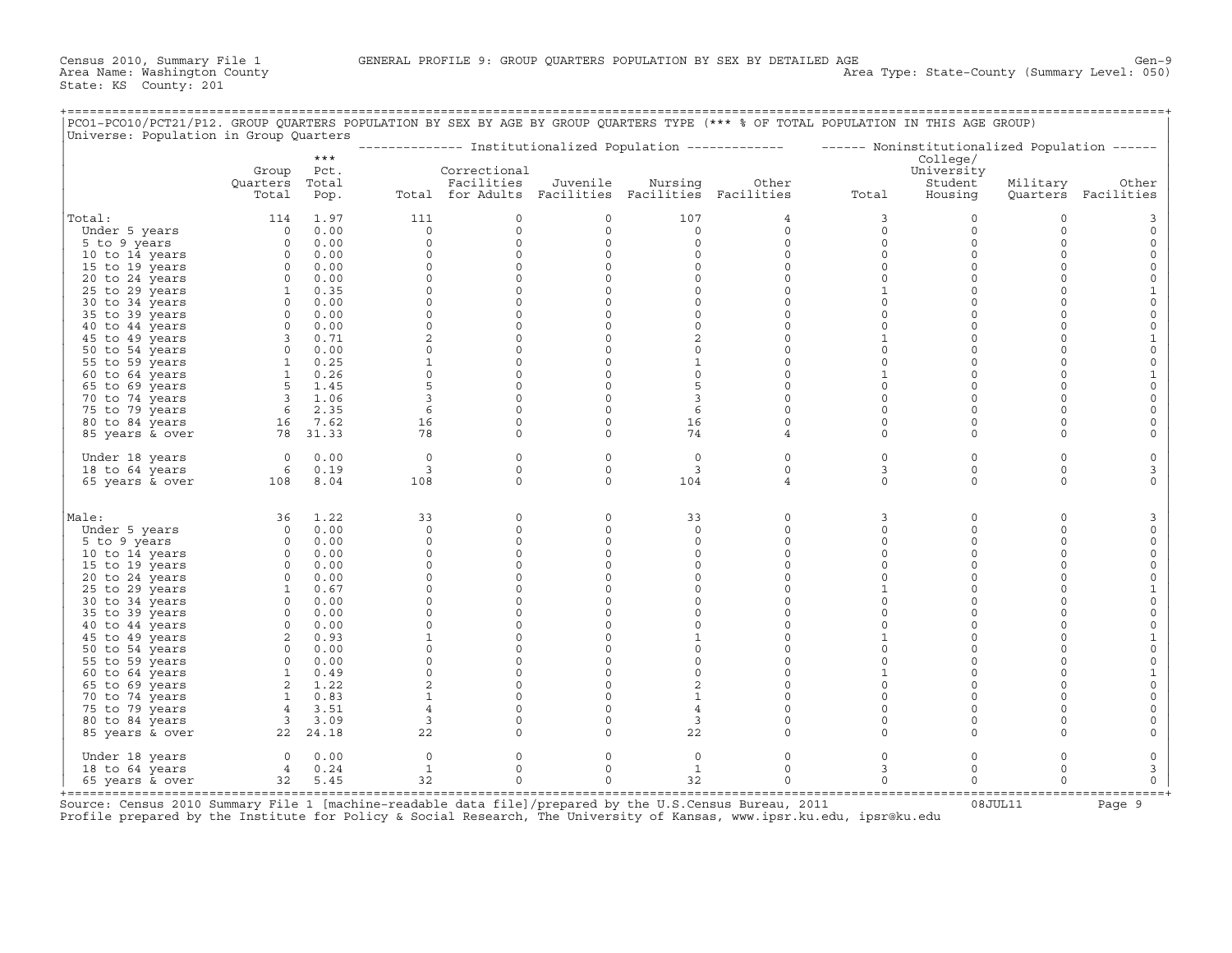Census 2010, Summary File 1 AGE PROFILE 1: AGE BY SEX FOR PERSONS IN HOUSEHOLDS AND PERSONS IN GROUP QUARTERS<br>Area Name: Washington County Age−1 (50) Area Type: State-County (Summary Level: 050)

+===================================================================================================================================================+

|                                                                                                      |             |            | Universe: Total Population (5,799; 98.0% in households and 2.0% in group quarters) |                                  |          |            |             |                                           |          |                     |            |                                           |                                |           |
|------------------------------------------------------------------------------------------------------|-------------|------------|------------------------------------------------------------------------------------|----------------------------------|----------|------------|-------------|-------------------------------------------|----------|---------------------|------------|-------------------------------------------|--------------------------------|-----------|
|                                                                                                      |             |            | -------------------All Persons------------------                                   |                                  |          |            |             | ----------Persons in Households---------- |          |                     |            | --------Persons in Group Quarters-------- |                                |           |
|                                                                                                      | Total Pct.  |            | Male                                                                               | Female %Fem                      |          |            | Total Pct.  | Male                                      | Female   |                     | Total Pct. | Male                                      | Female                         | %Fem      |
| All Ages:                                                                                            | 5,799 100.0 |            | 2,939                                                                              | 2,860 49.3                       |          |            | 5,685 100.0 | 2,903                                     | 2,782    |                     | 114 100.0  | 36                                        | 78                             | 68.4      |
| $0$ to $4$                                                                                           | 339         | 5.8        | 176                                                                                | 163 48.1                         |          | 339        | 6.0         | 176                                       | 163      | $\circ$             | 0.0        | $\circ$                                   | $\circ$                        | $\bullet$ |
| $5$ to $9$                                                                                           | 329         | 5.7        | 172                                                                                |                                  | 157 47.7 | 329        | 5.8         | 172                                       | 157      | $\circ$             | 0.0        | $\Omega$                                  | $\circ$                        |           |
| 10 to 14                                                                                             | 403         | 6.9        | $\begin{array}{c} 216 \\ 140 \end{array}$                                          | 187                              | 46.4     | 403        | 7.1         | 216                                       | 187      | $\circ$             | 0.0        | $\Omega$                                  | $\mathsf O$                    |           |
| 15 to 17                                                                                             | 257         | 4.4        |                                                                                    | 117 45.5<br>$39$ $37.5$          |          | 257        | 4.5         | 140                                       | 117      | $\Omega$            | 0.0        | $\Omega$<br>$\Omega$                      | $\circ$<br>$\mathsf{O}\xspace$ |           |
| 18 and 19<br>20                                                                                      | 104<br>50   | 1.8<br>0.9 | $\frac{65}{32}$                                                                    |                                  | 18 36.0  | 104<br>50  | 1.8<br>0.9  | $rac{65}{32}$                             | 39<br>18 | $\circ$<br>$\Omega$ | 0.0<br>0.0 | $\Omega$                                  | $\circ$                        |           |
| 21                                                                                                   | 31          | 0.5        |                                                                                    |                                  |          | 31         | 0.5         | 18                                        | 13       | $\Omega$            | 0.0        | $\Omega$                                  | $\circ$                        | $\cdot$   |
| 22 to 24                                                                                             | 130         | 2.2        | $\frac{18}{74}$<br>74                                                              | 13 41.9<br>56 43.1               |          | 130        | 2.3         | 74                                        | 56       | $\circ$             | 0.0        | $\Omega$                                  | $\mathsf{O}$                   | $\sim$    |
| 25 to 29                                                                                             | 284         | 4.9        | 149                                                                                |                                  | 135 47.5 | 283        | 5.0         | 148                                       | 135      | $\mathbf{1}$        | 0.9        | $\mathbf{1}$                              | $\circ$                        | 0.0       |
| 30 to 34                                                                                             | 263         | 4.5        | 146                                                                                |                                  | 117 44.5 | 263        | 4.6         | 146                                       | 117      | $\mathbf 0$         | 0.0        | $\Omega$                                  | $\circ$                        |           |
| 35 to 39                                                                                             | 287         | 4.9        | 143                                                                                |                                  | 144 50.2 | 287        | 5.0         | 143                                       | 144      | $\Omega$            | 0.0        | $\Omega$                                  | $\circ$                        | $\sim$    |
| 40 to 44                                                                                             | 317         | 5.5        | 168                                                                                |                                  | 149 47.0 | 317        | 5.6         | 168                                       | 149      | $\circ$             | 0.0        | $\Omega$                                  | $\circ$                        | $\cdot$   |
| 45 to 49                                                                                             | 425         | 7.3        | 214                                                                                |                                  | 211 49.6 | 422        | 7.4         | 212                                       | 210      | $\overline{3}$      | 2.6        | $\overline{c}$                            | $\mathbf{1}$                   | 33.3      |
| 50 to 54                                                                                             | 461         | 7.9        | 237                                                                                | 211 49.6<br>224 48.6             |          | 461        | 8.1         | 237                                       | 224      | $\Omega$            | 0.0        | $\Omega$                                  | $\Omega$                       |           |
| 55 to 59                                                                                             | 398         | 6.9        | $\begin{array}{r} 197 \\ 197 \\ 131 \\ 54 \\ 110 \\ 121 \\ 114 \\ 37 \end{array}$  |                                  | 201 50.5 | 397        | 7.0         | 197                                       | 200      | <sup>1</sup>        | 0.9        | $\Omega$                                  |                                | 1 100.0   |
| 60 and 61                                                                                            | 148         | 2.6        |                                                                                    | 74                               | 50.0     | 148        | 2.6         | 74                                        | 74       | $\circ$             | 0.0        | $\circ$                                   | $\Omega$                       |           |
| 62 to 64                                                                                             | 230         | 4.0        |                                                                                    |                                  | 99 43.0  | 229        | 4.0         | 130                                       | 99       | $\mathbf{1}$        | 0.9        | $\mathbf{1}$                              | $\mathbf 0$                    | 0.0       |
| 65 and 66                                                                                            | 129         | 2.2        |                                                                                    | 75                               | 58.1     | 128        | 2.3         | 54                                        | 74       | $\mathbf{1}$        | 0.9        | $\mathsf{O}\xspace$                       |                                | 1 100.0   |
| 67 to 69                                                                                             | 217         | 3.7        |                                                                                    | 107 49.3<br>162 57.2<br>141 55.3 |          | 213        | 3.7         | 108                                       | 105      | $\overline{4}$      | 3.5        | $\sqrt{2}$                                | 2                              | 50.0      |
| 70 to 74                                                                                             | 283         | 4.9        |                                                                                    |                                  |          | 280        | 4.9         | 120                                       | 160      | $\overline{3}$      | 2.6        | $\mathbf{1}$                              | $\overline{2}$                 | 66.7      |
| 75 to 79                                                                                             | 255         | 4.4        |                                                                                    |                                  |          | 249        | 4.4         | 110                                       | 139      | 6                   | 5.3        | $\overline{4}$                            | 2                              | 33.3      |
| 80 to 84                                                                                             | 210         | 3.6        | 97                                                                                 |                                  | 113 53.8 | 194        | 3.4         | 94                                        | 100      |                     | 16 14.0    | $\overline{3}$                            | 13                             | 81.3      |
| 85 & over                                                                                            | 249         | 4.3        | 91                                                                                 | 158                              | 63.5     | 171        | 3.0         | 69                                        | 102      | 78                  | 68.4       | 22                                        | 56                             | 71.8      |
| Additional Aggregations:                                                                             |             |            |                                                                                    |                                  |          |            |             |                                           |          |                     |            |                                           |                                |           |
| $0$ to $14$                                                                                          | 1,071 18.5  |            | 564                                                                                |                                  | 507 47.3 |            | 1,071 18.8  | 564                                       | 507      | $\circ$             | 0.0        | $\mathbf 0$                               | 0                              |           |
| 5 to 14                                                                                              |             | 732 12.6   | 388                                                                                | 344                              | 47.0     |            | 732 12.9    | 388                                       | 344      | $\circ$             | 0.0        | $\Omega$                                  | $\circ$                        |           |
| $0$ to $17$                                                                                          | 1,328 22.9  |            | 704                                                                                |                                  | 624 47.0 |            | 1,328 23.4  | 704                                       | 624      | $\circ$             | 0.0        | $\Omega$                                  | $\circ$                        |           |
| 5 to 17                                                                                              | 989 17.1    |            | 528                                                                                | 624 47.0<br>461 46.6<br>681 46.0 |          | 989        | 17.4        | 528                                       | 461      | $\circ$             | 0.0        | $\Omega$                                  | $\circ$                        |           |
| $0$ to $20$                                                                                          | 1,482 25.6  |            | 801                                                                                |                                  |          |            | 1,482 26.1  | 801                                       | 681      | $\Omega$            | 0.0        | $\Omega$                                  | $\circ$                        |           |
| 18 to 21                                                                                             | 185         | 3.2        | 115                                                                                |                                  | 70 37.8  | 185        | 3.3         | 115                                       | 70       | $\circ$             | 0.0        | $\Omega$                                  | $\circ$                        |           |
| 18 to 24                                                                                             | 315         | 5.4        | 189                                                                                |                                  | 126 40.0 | 315        | 5.5         | 189                                       | 126      | $\circ$             | 0.0        | $\mathbf 0$                               | $\circ$                        |           |
| 18 to 64                                                                                             | 3,128       | 53.9       |                                                                                    | $1,480$ 47.3<br>$1,354$ 48.1     |          |            | 3,122 54.9  | 1,644                                     | 1,478    | 6                   | 5.3        | $\overline{4}$                            | 2                              | 33.3      |
| 25 to 64                                                                                             | 2,813 48.5  |            |                                                                                    |                                  |          |            | 2,807 49.4  | 1,455                                     | 1,352    | 6                   | 5.3        | $\overline{4}$                            | 2                              | 33.3      |
| 60 & over                                                                                            | 1,721       | 29.7       | $\begin{array}{r} 189 \\ 1,648 \\ 1,459 \\ 792 \\ 587 \\ 423 \end{array}$          | 929                              | 54.0     |            | 1,612 28.4  | 759                                       | 853      |                     | 109 95.6   | 33                                        | 76                             | 69.7      |
| 65 & over                                                                                            | 1,343 23.2  |            |                                                                                    |                                  |          |            | 1,235 21.7  | 555                                       | 680      | 108                 | 94.7       | 32                                        | 76                             | 70.4      |
| 70 & over                                                                                            |             | 997 17.2   | 423                                                                                | $929$<br>756 56.3<br>574 57.6    |          |            | 894 15.7    | 393                                       | 501      | 103                 | 90.4       | 30                                        | 73                             | 70.9      |
| 75 & over                                                                                            |             | 714 12.3   | 302                                                                                |                                  | 412 57.7 |            | 614 10.8    | 273                                       | 341      |                     | 100 87.7   | 29                                        |                                | 71 71.0   |
| P13/PCT13. MEDIAN AGE BY SEX BY RESIDENCE TYPE (PERSONS IN HOUSEHOLDS AND PERSONS IN GROUP QUARTERS) |             |            |                                                                                    |                                  |          |            |             |                                           |          |                     |            |                                           |                                |           |
| Universe: Total Population (5,799)                                                                   |             |            |                                                                                    |                                  |          |            |             |                                           |          |                     |            |                                           |                                |           |
|                                                                                                      |             |            | ----------------All Persons---------------                                         |                                  |          |            |             | ----------Persons in Households---------- |          |                     |            | --------Persons in Group Quarters-------- |                                |           |
|                                                                                                      | Both Sexes  |            | Male                                                                               | Female                           |          | Both Sexes |             | Male                                      | Female   | Both Sexes          |            | Male                                      | Female                         |           |
| Median Age                                                                                           |             | 46.4       | 44.2                                                                               | 48.1                             |          | 45.6       |             | 43.6                                      | 47.3     |                     |            |                                           |                                |           |

Profile prepared by the Institute for Policy & Social Research, The University of Kansas, www.ipsr.ku.edu, ipsr@ku.edu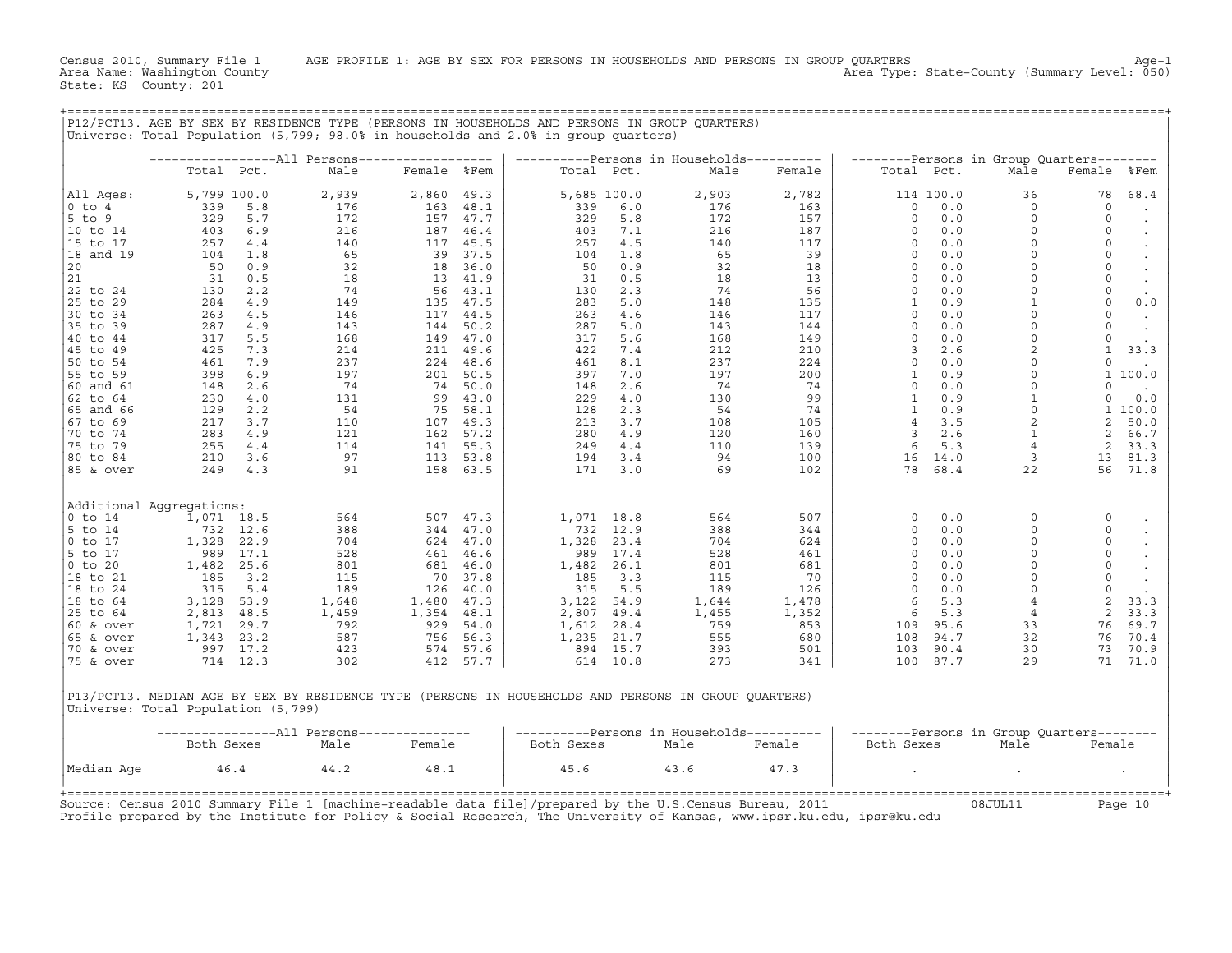Census 2010, Summary File 1 AGE PROFILE 2: FULL AGE DETAIL (ALL AGES) BY SEX, WITH MEDIANS AND ADDITIONAL AGGREGATIONS Age−2 Area Type: State-County (Summary Level: 050) State: KS County: 201

+===================================================================================================================================================+

|P12/P13/PCT12. DETAILED AGE BY SEX (INCLUDING MEDIANS): ALL RACES COMBINED | |Universe: Persons of all races combined (5,799 or 100.0% of Total Population: 5,799) | | | | Total Pct. Male Female | Total Pct. Male Female | Total Pct. Male Female | | | | | |0 to 4 339 5.8 176 163 |40 to 44 317 5.5 168 149 |80 to 84 210 3.6 97 113 | | 0 72 1.2 45 27 | 40 62 1.1 33 29 | 80 52 0.9 21 31 | | 1 59 1.0 32 27 | 41 51 0.9 28 23 | 81 48 0.8 25 23 | | 2 73 1.3 37 36 | 42 71 1.2 33 38 | 82 41 0.7 21 20 | | 3 69 1.2 33 36 | 43 66 1.1 37 29 | 83 38 0.7 17 21 | | 4 66 1.1 29 37 | 44 67 1.2 37 30 | 84 31 0.5 13 18 | |5 to 9 329 5.7 172 157 |45 to 49 425 7.3 214 211 |85 to 89 152 2.6 64 88 | | 5 71 1.2 37 34 | 45 66 1.1 31 35 | 85 36 0.6 18 18 | | 6 63 1.1 32 31 | 46 94 1.6 47 47 | 86 28 0.5 16 12 | | 7 65 1.1 38 27 | 47 95 1.6 45 50 | 87 36 0.6 10 26 | | 8 73 1.3 34 39 | 48 83 1.4 45 38 | 88 29 0.5 14 15 | | 9 57 1.0 31 26 | 49 87 1.5 46 41 | 89 23 0.4 6 17 | |10 to 14 403 6.9 216 187 |50 to 54 461 7.9 237 224 |90 to 94 77 1.3 25 52 | | 10 71 1.2 40 31 | 50 99 1.7 59 40 | 90 19 0.3 5 14 | | 11 94 1.6 62 32 | 51 90 1.6 41 49 | 91 20 0.3 7 13 | | 12 78 1.3 34 44 | 52 91 1.6 42 49 | 92 14 0.2 7 7 | | 13 92 1.6 46 46 | 53 95 1.6 59 36 | 93 14 0.2 3 11 | | 14 68 1.2 34 34 | 54 86 1.5 36 50 | 94 10 0.2 3 7 | |15 to 19 361 6.2 205 156 |55 to 59 398 6.9 197 201 |95 to 99 11 0.2 1 10 | | 15 86 1.5 47 39 | 55 98 1.7 47 51 | 95 1 0.0 0 1 | | 16 80 1.4 41 39 | 56 79 1.4 44 35 | 96 4 0.1 1 3 | | 17 91 1.6 52 39 | 57 80 1.4 41 39 | 97 3 0.1 0 3 | | 18 66 1.1 38 28 | 58 80 1.4 39 41 | 98 1 0.0 0 1 | | 19 38 0.7 27 11 | 59 61 1.1 26 35 | 99 2 0.0 0 2 | |20 to 24 211 3.6 124 87 |60 to 64 378 6.5 205 173 |100−104 9 0.2 1 8 | | 20 50 0.9 32 18 | 60 77 1.3 36 41 |105−109 0 0.0 0 0 | | 21 31 0.5 18 13 | 61 71 1.2 38 33 |110 plus 0 0.0 0 0 | | 22 37 0.6 26 11 | 62 84 1.4 52 32 | | | 23 48 0.8 22 26 | 63 79 1.4 40 39 | | | 24 45 0.8 26 19 | 64 67 1.2 39 28 |0 to 14 1,071 18.5 564 507 | |25 to 29 284 4.9 149 135 |65 to 69 346 6.0 164 182 |5 to 17 989 17.1 528 461 | | 25 35 0.6 12 23 | 65 66 1.1 28 38 |18 to 21 185 3.2 115 70 | | 26 48 0.8 25 23 | 66 63 1.1 26 37 |18 to 24 315 5.4 189 126 | | 27 66 1.1 38 28 | 67 84 1.4 42 42 |18 to 64 3,128 53.9 1,648 1,480 | | 28 66 1.1 37 29 | 68 72 1.2 44 28 |25 to 64 2,813 48.5 1,459 1,354 | | 29 69 1.2 37 32 | 69 61 1.1 24 37 |60 plus 1,721 29.7 792 929 | |30 to 34 263 4.5 146 117 |70 to 74 283 4.9 121 162 |65 plus 1,343 23.2 587 756 | | 30 56 1.0 30 26 | 70 60 1.0 23 37 |70 plus 997 17.2 423 574 | | 31 56 1.0 31 25 | 71 59 1.0 21 38 |75 plus 714 12.3 302 412 | | 32 51 0.9 27 24 | 72 60 1.0 25 35 |80 plus 459 7.9 188 271 | | 33 46 0.8 27 19 | 73 44 0.8 21 23 |85 plus 249 4.3 91 158 | | 34 54 0.9 31 23 | 74 60 1.0 31 29 |90 plus 97 1.7 27 70 | |35 to 39 287 4.9 143 144 |75 to 79 255 4.4 114 141 | | | 35 56 1.0 27 29 | 75 55 0.9 24 31 | | | 36 70 1.2 36 34 | 76 50 0.9 23 27 |All Ages 5,799 100.0 2,939 2,860 | | 37 52 0.9 24 28 | 77 53 0.9 22 31 | | | 38 50 0.9 30 20 | 78 52 0.9 22 30 |Median Age Both Sexes Male Female | | 39 59 1.0 26 33 | 79 45 0.8 23 22 | By Sex 46.4 44.2 48.1 | | | | | | | | | | |

+===================================================================================================================================================+Source: Census 2010 Summary File 1 [machine−readable data file]/prepared by the U.S.Census Bureau, 2011 08JUL11 Page 11 Profile prepared by the Institute for Policy & Social Research, The University of Kansas, www.ipsr.ku.edu, ipsr@ku.edu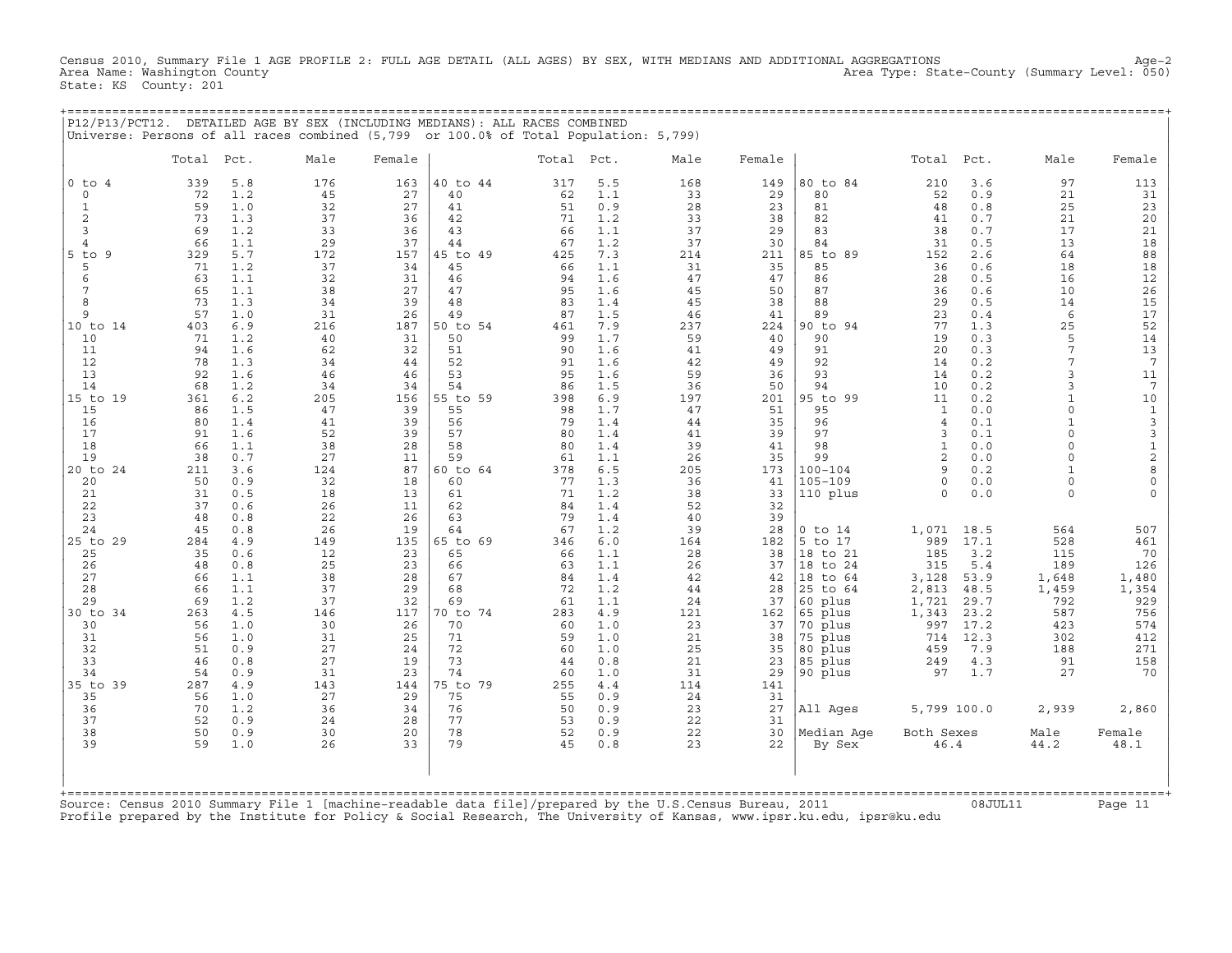| P12A/P13A/PCT12A. DETAILED AGE BY SEX (INCLUDING MEDIANS): WHITE ALONE    |
|---------------------------------------------------------------------------|
| Universe: White Alone Persons (5,632 or 97.1% of Total Population: 5,799) |
|                                                                           |

|                | Total     | Pct.       | Male      | Female    |                | Total     | Pct.       | Male      | Female    |                    | Total               | Pct.         | Male                     | Female              |
|----------------|-----------|------------|-----------|-----------|----------------|-----------|------------|-----------|-----------|--------------------|---------------------|--------------|--------------------------|---------------------|
| $0$ to $4$     | 319       | 5.7        | 165       | 154       | 40 to 44       | 312       | 5.5        | 165       | 147       | 80 to 84           | 209                 | 3.7          | 97                       | 112                 |
| $\circ$        | 68        | 1.2        | 42        | 26        | 40             | 60        | 1.1        | 32        | 28        | 80                 | 52                  | 0.9          | 21                       | 31                  |
| $\mathbf{1}$   | 56        | 1.0        | 32        | 24        | 41             | 51        | 0.9        | 28        | 23        | 81                 | 48                  | 0.9          | 25                       | 23                  |
| 2<br>3         | 69<br>63  | 1.2<br>1.1 | 35<br>28  | 34<br>35  | 42<br>43       | 71<br>64  | 1.3<br>1.1 | 33<br>36  | 38<br>28  | 82<br>83           | 41<br>38            | 0.7<br>0.7   | 21<br>17                 | 20<br>21            |
| $\overline{4}$ | 63        | 1.1        | 28        | 35        | 44             | 66        | 1.2        | 36        | 30        | 84                 | 30                  | 0.5          | 13                       | 17                  |
| $5$ to<br>9    | 301       | 5.3        | 161       | 140       | 45 to 49       | 416       | 7.4        | 210       | 206       | 85 to 89           | 151                 | 2.7          | 63                       | 88                  |
| 5              | 69        | 1.2        | 37        | 32        | 45             | 65        | 1.2        | 31        | 34        | 85                 | 35                  | 0.6          | 17                       | 18                  |
| 6              | 56        | 1.0        | 29        | 27        | 46             | 91        | 1.6        | 45        | 46        | 86                 | 28                  | 0.5          | 16                       | 12                  |
| 7              | 60        | 1.1        | 35        | 25        | 47             | 92        | 1.6        | 44        | 48        | 87                 | 36                  | 0.6          | 10                       | 26                  |
| 8<br>9         | 64        | 1.1        | 32        | 32        | 48             | 82        | 1.5        | 45        | 37        | 88                 | 29                  | 0.5          | 14                       | 15<br>17            |
| 10 to 14       | 52<br>381 | 0.9<br>6.8 | 28<br>208 | 24<br>173 | 49<br>50 to 54 | 86<br>455 | 1.5<br>8.1 | 45<br>234 | 41<br>221 | 89<br>90 to 94     | 23<br>77            | 0.4<br>1.4   | 6<br>25                  | 52                  |
| 10             | 67        | 1.2        | 39        | 28        | 50             | 99        | 1.8        | 59        | 40        | 90                 | 19                  | 0.3          | 5                        | 14                  |
| 11             | 89        | 1.6        | 60        | 29        | 51             | 88        | 1.6        | 39        | 49        | 91                 | 20                  | 0.4          | 7                        | 13                  |
| 12             | 74        | 1.3        | 33        | 41        | 52             | 90        | 1.6        | 42        | 48        | 92                 | 14                  | 0.2          | 7                        | $7\phantom{.0}$     |
| 13             | 89        | 1.6        | 45        | 44        | 53             | 95        | 1.7        | 59        | 36        | 93                 | 14                  | 0.2          | 3                        | 11                  |
| 14             | 62        | 1.1        | 31        | 31        | 54             | 83        | 1.5        | 35        | 48        | 94                 | 10                  | 0.2          | 3                        | $7\phantom{.0}$     |
| 15 to 19       | 349       | 6.2        | 200       | 149       | 55 to 59       | 394       | 7.0        | 194       | 200       | 95 to 99           | 11                  | 0.2          | $\mathbf{1}$<br>$\Omega$ | 10                  |
| 15<br>16       | 80<br>78  | 1.4<br>1.4 | 44<br>40  | 36<br>38  | 55<br>56       | 97<br>79  | 1.7<br>1.4 | 46<br>44  | 51<br>35  | 95<br>96           | 1<br>$\overline{4}$ | 0.0<br>0.1   | $\mathbf{1}$             | $\mathbf{1}$        |
| 17             | 89        | 1.6        | 52        | 37        | 57             | 78        | 1.4        | 40        | 38        | 97                 | 3                   | 0.1          | $\Omega$                 | 3<br>$\mathsf 3$    |
| 18             | 66        | 1.2        | 38        | 28        | 58             | 80        | 1.4        | 39        | 41        | 98                 | $\mathbf{1}$        | 0.0          | $\Omega$                 |                     |
| 19             | 36        | 0.6        | 26        | 10        | 59             | 60        | 1.1        | 25        | 35        | 99                 | 2                   | 0.0          | $\Omega$                 | $\frac{1}{2}$       |
| 20 to 24       | 201       | 3.6        | 115       | 86        | 60 to 64       | 373       | 6.6        | 201       | 172       | $100 - 104$        | $\mathbf{Q}$        | 0.2          | $\mathbf{1}$             | $\,$ 8 $\,$         |
| 20             | 45        | 0.8        | 28        | 17        | 60             | 77        | 1.4        | 36        | 41        | $105 - 109$        | $\Omega$            | $0.0$        | $\Omega$                 | $\mathsf{O}\xspace$ |
| 21             | 30        | 0.5        | 17        | 13        | 61             | 69        | 1.2        | 36        | 33        | 110 plus           | $\Omega$            | 0.0          | $\Omega$                 | $\Omega$            |
| 22<br>23       | 35<br>46  | 0.6<br>0.8 | 24<br>20  | 11<br>26  | 62<br>63       | 82<br>79  | 1.5<br>1.4 | 50<br>40  | 32<br>39  |                    |                     |              |                          |                     |
| 24             | 45        | 0.8        | 26        | 19        | 64             | 66        | 1.2        | 39        | 27        | $0$ to $14$        | 1,001               | 17.8         | 534                      | 467                 |
| 25 to 29       | 271       | 4.8        | 145       | 126       | 65 to 69       | 344       | 6.1        | 164       | 180       | 5 to 17            | 929                 | 16.5         | 505                      | 424                 |
| 25             | 32        | 0.6        | 11        | 21        | 65             | 66        | 1.2        | 28        | 38        | 18 to 21           | 177                 | 3.1          | 109                      | 68                  |
| 26             | 47        | 0.8        | 25        | 22        | 66             | 62        | 1.1        | 26        | 36        | 18 to 24           | 303                 | 5.4          | 179                      | 124                 |
| 27             | 64        | 1.1        | 37        | 27        | 67             | 84        | 1.5        | 42        | 42        | 18 to 64           | 3,051               | 54.2         | 1,604                    | 1,447               |
| 28             | 62        | 1.1        | 37        | 25        | 68             | 72        | 1.3        | 44        | 28        | 25 to 64           | 2,748               | 48.8         | 1,425                    | 1,323               |
| 29<br>30 to 34 | 66<br>253 | 1.2<br>4.5 | 35<br>140 | 31<br>113 | 69<br>70 to 74 | 60<br>279 | 1.1<br>5.0 | 24<br>118 | 36<br>161 | 60 plus<br>65 plus | 1,706<br>1,333      | 30.3<br>23.7 | 784<br>583               | 922<br>750          |
| 30             | 53        | 0.9        | 30        | 23        | 70             | 60        | 1.1        | 23        | 37        | 70 plus            | 989                 | 17.6         | 419                      | 570                 |
| 31             | 55        | 1.0        | 30        | 25        | 71             | 56        | 1.0        | 18        | 38        | 75 plus            | 710                 | 12.6         | 301                      | 409                 |
| 32             | 47        | 0.8        | 24        | 23        | 72             | 59        | 1.0        | 25        | 34        | 80 plus            | 457                 | 8.1          | 187                      | 270                 |
| 33             | 45        | 0.8        | 26        | 19        | 73             | 44        | 0.8        | 21        | 23        | 85 plus            | 248                 | 4.4          | 90                       | 158                 |
| 34             | 53        | 0.9        | 30        | 23        | 74             | 60        | 1.1        | 31        | 29        | 90 plus            | 97                  | 1.7          | 27                       | 70                  |
| 35 to 39       | 274       | 4.9        | 136       | 138       | 75 to 79       | 253       | 4.5        | 114       | 139       |                    |                     |              |                          |                     |
| 35<br>36       | 54<br>67  | 1.0<br>1.2 | 26<br>34  | 28<br>33  | 75<br>76       | 54<br>50  | 1.0<br>0.9 | 24<br>23  | 30<br>27  | All Ages           | 5,632 100.0         |              | 2,857                    | 2,775               |
| 37             | 47        | 0.8        | 22        | 25        | 77             | 53        | 0.9        | 22        | 31        |                    |                     |              |                          |                     |
| 38             | 48        | 0.9        | 28        | 20        | 78             | 51        | 0.9        | 22        | 29        | Median Age         | Both Sexes          |              | Male                     | Female              |
| 39             | 58        | 1.0        | 26        | 32        | 79             | 45        | 0.8        | 23        | 22        | By Sex             |                     | 47.0         | 44.8                     | 48.9                |
|                |           |            |           |           |                |           |            |           |           |                    |                     |              |                          |                     |

Profile prepared by the Institute for Policy & Social Research, The University of Kansas, www.ipsr.ku.edu, ipsr@ku.edu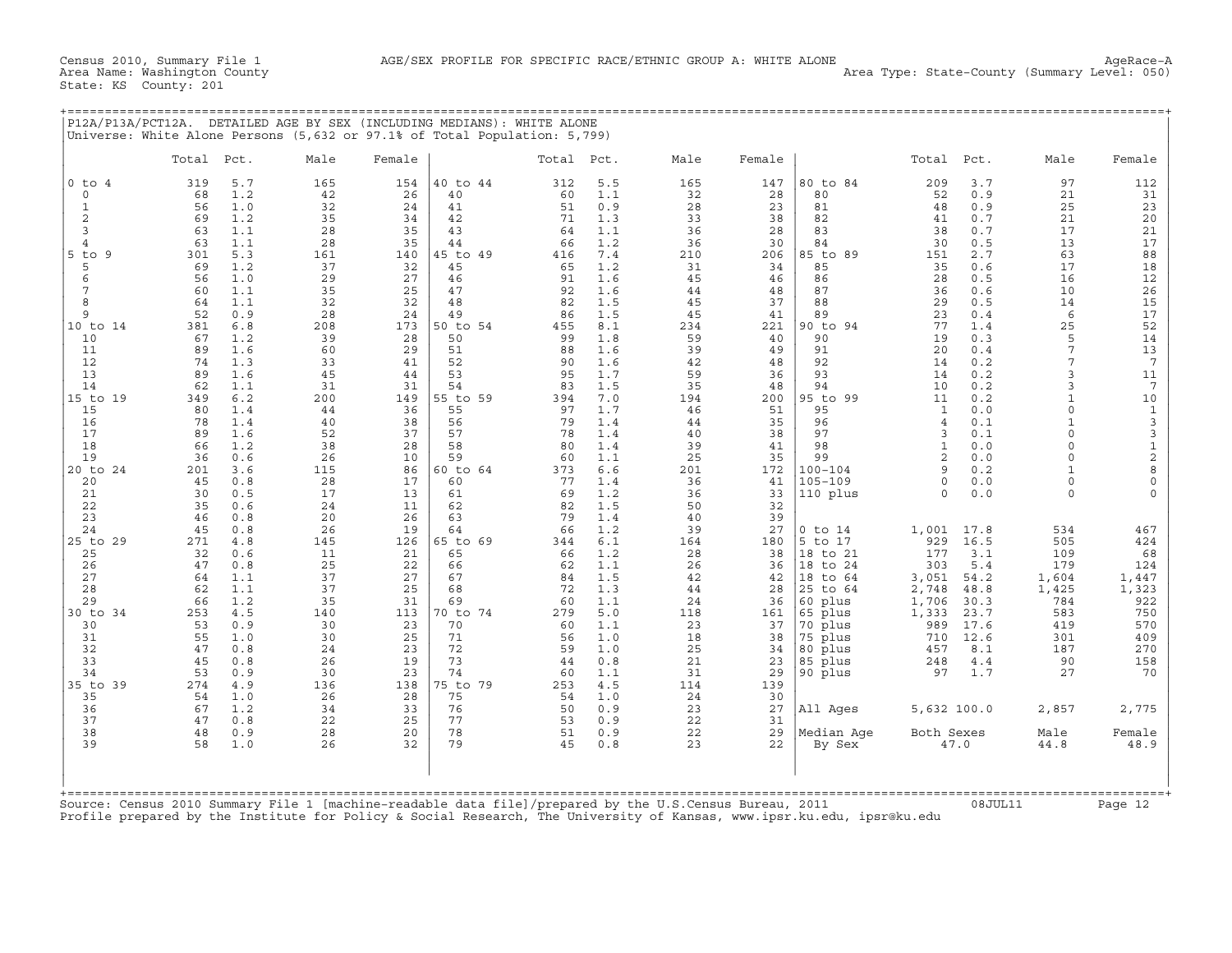| $\overline{c}$<br>$\overline{a}$<br>40 to 44<br>0.0<br>$\Omega$<br>$\mathbf 0$<br>80 to 84<br>0.0<br>$\Omega$<br>$0$ to $4$<br>16.0<br>$\Omega$<br>$\Omega$<br>$\overline{4}$<br>$\circ$<br>$\circ$<br>0.0<br>$\circ$<br>0.0<br>0<br>40<br>$\circ$<br>0.0<br>0<br>80<br>$\circ$<br>$\Omega$<br>0<br>$\mathsf{O}$<br>$\mathbf 1$<br>$\mathbf{1}$<br>4.0<br>$\mathbf{1}$<br>41<br>$\circ$<br>0.0<br>$\circ$<br>$\mathbf 0$<br>81<br>$\circ$<br>0.0<br>$\Omega$<br>2<br>0<br>0<br>42<br>0.0<br>$\circ$<br>0<br>82<br>0.0<br>$\Omega$<br>$\circ$<br>0.0<br>0<br>$\Omega$<br>2<br>3<br>12.0<br>43<br>0.0<br>$\Omega$<br>$\mathbf 0$<br>83<br>0.0<br>$\Omega$<br>$\Omega$<br>$\Omega$<br>3<br>1<br>$\Omega$<br>$\Omega$<br>0.0<br>$\Omega$<br>$\Omega$<br>84<br>0.0<br>$\Omega$<br>0.0<br>44<br>$\Omega$<br>$\Omega$<br>$\Omega$<br>$\overline{4}$<br>5<br>45 to 49<br>$\Omega$<br>$\mathbf{1}$<br>85 to 89<br>0.0<br>$5$ to $9$<br>9<br>36.0<br>4<br>4.0<br>$\Omega$<br>$\Omega$<br>$\mathbf{1}$<br>5<br>$\Omega$<br>45<br>0.0<br>$\Omega$<br>$\mathbf 0$<br>85<br>0.0<br>1<br>4.0<br>1<br>0<br>$\Omega$<br>$\cap$<br>$\overline{2}$<br>$0.0$<br>6<br>$\overline{2}$<br>8.0<br>0<br>46<br>$\circ$<br>0.0<br>$\Omega$<br>0<br>86<br>$\Omega$<br>$\cap$<br>$\mathsf{O}$<br>7<br>47<br>$\Omega$<br>$\mathbf{1}$<br>87<br>0.0<br>4.0<br>$\mathbf{1}$<br>4.0<br>$\Omega$<br>$\cap$<br>1<br>1<br>$\overline{a}$<br>8<br>12.0<br>$\mathbf{1}$<br>48<br>0.0<br>$\Omega$<br>$\mathbf 0$<br>88<br>0.0<br>3<br>$\Omega$<br>$\Omega$<br>$\Omega$<br>$\overline{c}$<br>9<br>$\Omega$<br>$\mathsf{O}\xspace$<br>$\overline{a}$<br>8.0<br>$\Omega$<br>49<br>0.0<br>89<br>0.0<br>$\Omega$<br>$\Omega$<br>$\cap$<br>5<br>$\Omega$<br>$\mathbf 0$<br>90 to 94<br>10 to 14<br>6<br>24.0<br>$\mathbf{1}$<br>50 to 54<br>0.0<br>$\Omega$<br>0.0<br>$\Omega$<br>$\Omega$<br>10<br>8.0<br>0<br>2<br>50<br>0.0<br>$\mathbf 0$<br>0<br>90<br>0.0<br>2<br>0<br>$\Omega$<br>$\Omega$<br>11<br>$\Omega$<br>51<br>0.0<br>$\Omega$<br>$\mathbf 0$<br>91<br>0.0<br>1<br>4.0<br>1<br>$\Omega$<br>$\Omega$<br>$\cap$<br>12<br>$\Omega$<br>$\mathbf{1}$<br>52<br>0.0<br>$\Omega$<br>$\mathbf 0$<br>92<br>0.0<br>$\mathbf{1}$<br>4.0<br>$\circ$<br>$\Omega$<br>$\Omega$<br>13<br>53<br>$\Omega$<br>$\mathbf 0$<br>93<br>2<br>8.0<br>$\mathbf{1}$<br>$\mathbf{1}$<br>$\Omega$<br>0.0<br>0.0<br>$\Omega$<br>$\Omega$<br>54<br>14<br>$\Omega$<br>$\Omega$<br>0.0<br>$\Omega$<br>0<br>94<br>0.0<br>$\Omega$<br>0.0<br>$\Omega$<br>$\Omega$<br>$\cap$<br>$\mathsf{O}\xspace$<br>15 to 19<br>0.0<br>$\mathbf 0$<br>0<br>55 to 59<br>0.0<br>$\Omega$<br>95 to 99<br>0.0<br>$\Omega$<br>$\Omega$<br>$\Omega$<br>$\Omega$<br>15<br>$\cap$<br>$\Omega$<br>0.0<br>$\Omega$<br>0.0<br>$\Omega$<br>$\cap$<br>55<br>$\Omega$<br>0.0<br>95<br>$\Omega$<br>$\cap$<br>$\Omega$<br>$\Omega$<br>56<br>0.0<br>$\circ$<br>$\mathbf 0$<br>0.0<br>$\Omega$<br>16<br>$\circ$<br>0.0<br>$\circ$<br>96<br>$\Omega$<br>57<br>$\Omega$<br>$\mathbf 0$<br>97<br>17<br>0.0<br>$\Omega$<br>$\Omega$<br>$\circ$<br>0.0<br>$\Omega$<br>0.0<br>$\Omega$<br>0<br>$\Omega$<br>0.0<br>18<br>0.0<br>$\Omega$<br>$\Omega$<br>58<br>0.0<br>$\mathbf 0$<br>98<br>$\Omega$<br>$\Omega$<br>$\Omega$<br>$\Omega$<br>19<br>0<br>59<br>$\Omega$<br>0<br>99<br>$\Omega$<br>0.0<br>0<br>$\Omega$<br>0.0<br>$\Omega$<br>0.0<br>$\Omega$<br>20 to 24<br>0.0<br>$\Omega$<br>$\mathbf 0$<br>$100 - 104$<br>0.0<br>4.0<br>$\mathbf{1}$<br>0<br>60 to 64<br>$\Omega$<br>$\Omega$<br>$\cap$<br>$\mathbf{1}$<br>$\mathbf 0$<br>$105 - 109$<br>20<br>$\circ$<br>0.0<br>$\Omega$<br>$\Omega$<br>60<br>0.0<br>$\Omega$<br>$\circ$<br>0.0<br>$\Omega$<br>$\Omega$<br>$\mathbf 0$<br>21<br>$\Omega$<br>0.0<br>$\Omega$<br>$\Omega$<br>61<br>$\circ$<br>0.0<br>$\Omega$<br>110 plus<br>$\Omega$<br>0.0<br>$\Omega$<br>$\circ$<br>22<br>$\mathbf{1}$<br>4.0<br>$\mathbf{1}$<br>$\Omega$<br>62<br>$\circ$<br>0.0<br>$\mathbf 0$<br>23<br>0<br>63<br>$\Omega$<br>0<br>0<br>0.0<br>0<br>$\Omega$<br>0.0<br>$\Omega$<br>$\Omega$<br>0.0<br>$\cap$<br>$\Omega$<br>76.0<br>8<br>24<br>$\Omega$<br>0.0<br>64<br>$\Omega$<br>$0$ to $14$<br>19<br>$\Omega$<br>60.0<br>25 to 29<br>2<br>8.0<br>$\mathbf{1}$<br>$\mathbf{1}$<br>65 to 69<br>0.0<br>$\mathbf 0$<br>5 to 17<br>15<br>6<br>0<br>65<br>$\Omega$<br>0.0<br>25<br>$\circ$<br>0.0<br>$\Omega$<br>0<br>0.0<br>$\mathbf 0$<br>18 to 21<br>$\circ$<br>$\Omega$<br>0<br>26<br>$\Omega$<br>0<br>66<br>0.0<br>$\circ$<br>$\mathbf 0$<br>18 to 24<br>$\mathbf{1}$<br>4.0<br>$\mathbf{1}$<br>$\mathbf 0$<br>0.0<br>0<br>$\Omega$<br>27<br>$\Omega$<br>0.0<br>$\Omega$<br>$\Omega$<br>67<br>0.0<br>$\Omega$<br>24.0<br>$\overline{4}$<br>$\Omega$<br>18 to 64<br>6<br>28<br>68<br>$\Omega$<br>20.0<br>$\mathbf{z}$<br>$\mathbf{1}$<br>4.0<br>$\Omega$<br>$\mathbf 1$<br>$\Omega$<br>0.0<br>$\mathbf 0$<br>25 to 64<br>5<br>$\Omega$<br>29<br>4.0<br>$\mathbf{1}$<br>0<br>69<br>$\Omega$<br>0.0<br>$\mathbf 0$<br>60 plus<br>$\Omega$<br>0.0<br>$\Omega$<br>1<br>30 to 34<br>$\Omega$<br>0.0<br>$\Omega$<br>$\Omega$<br>70 to 74<br>0.0<br>$\Omega$<br>$\Omega$<br>65 plus<br>0.0<br>$\Omega$<br>$\Omega$<br>$\Omega$<br>70 plus<br>30<br>0.0<br>0<br>0<br>70<br>0.0<br>$\circ$<br>0<br>0.0<br>$\Omega$<br>$\mathbf 0$<br>0<br>$\mathbf 0$<br>31<br>$\Omega$<br>71<br>$\Omega$<br>75 plus<br>0.0<br>$\cap$<br>$\Omega$<br>0.0<br>$\Omega$<br>0<br>0.0<br>0<br>$\Omega$<br>32<br>0.0<br>$\Omega$<br>$\Omega$<br>72<br>0.0<br>$\Omega$<br>80 plus<br>0.0<br>$\Omega$<br>$\Omega$<br>$\Omega$<br>$\Omega$<br>$\Omega$<br>$\Omega$<br>$\Omega$<br>33<br>$\circ$<br>0.0<br>$\Omega$<br>73<br>0.0<br>0<br>85 plus<br>0.0<br>$\Omega$<br>0<br>$\Omega$<br>34<br>$\Omega$<br>0.0<br>$\Omega$<br>$\Omega$<br>74<br>$\circ$<br>0.0<br>$\Omega$<br>0<br>90 plus<br>$\circ$<br>0.0<br>$\Omega$<br>2<br>35 to 39<br>2<br>0<br>75 to 79<br>0.0<br>$\Omega$<br>0<br>8.0<br>0<br>$\Omega$<br>0.0<br>$\Omega$<br>$\Omega$<br>75<br>0.0<br>$\Omega$<br>$\mathbf 0$<br>35<br>$\Omega$<br>$\Omega$<br>76<br>0.0<br>$\Omega$<br>$\mathbf 0$<br>All Ages<br>25 100.0<br>12<br>36<br>$\mathbf{1}$<br>4.0<br>$\mathbf{1}$<br>$\circ$<br>37<br>77<br>4.0<br>$\mathbf{1}$<br>0.0<br>$\Omega$<br>$\Omega$<br>1<br>$\Omega$<br>0<br>Median Age<br>38<br>$\Omega$<br>78<br>$\Omega$<br>Both Sexes<br>Male<br>$\Omega$<br>0.0<br>$\Omega$<br>0<br>0.0<br>$\Omega$<br>39<br>$\circ$<br>0<br>0<br>79<br>$\circ$<br>0.0<br>$\circ$<br>0<br>9.8<br>9.5<br>0.0<br>By Sex | Total Pct. | Male | Female | Total Pct. | Male | Female | Total Pct. | Male | Female                    |
|---------------------------------------------------------------------------------------------------------------------------------------------------------------------------------------------------------------------------------------------------------------------------------------------------------------------------------------------------------------------------------------------------------------------------------------------------------------------------------------------------------------------------------------------------------------------------------------------------------------------------------------------------------------------------------------------------------------------------------------------------------------------------------------------------------------------------------------------------------------------------------------------------------------------------------------------------------------------------------------------------------------------------------------------------------------------------------------------------------------------------------------------------------------------------------------------------------------------------------------------------------------------------------------------------------------------------------------------------------------------------------------------------------------------------------------------------------------------------------------------------------------------------------------------------------------------------------------------------------------------------------------------------------------------------------------------------------------------------------------------------------------------------------------------------------------------------------------------------------------------------------------------------------------------------------------------------------------------------------------------------------------------------------------------------------------------------------------------------------------------------------------------------------------------------------------------------------------------------------------------------------------------------------------------------------------------------------------------------------------------------------------------------------------------------------------------------------------------------------------------------------------------------------------------------------------------------------------------------------------------------------------------------------------------------------------------------------------------------------------------------------------------------------------------------------------------------------------------------------------------------------------------------------------------------------------------------------------------------------------------------------------------------------------------------------------------------------------------------------------------------------------------------------------------------------------------------------------------------------------------------------------------------------------------------------------------------------------------------------------------------------------------------------------------------------------------------------------------------------------------------------------------------------------------------------------------------------------------------------------------------------------------------------------------------------------------------------------------------------------------------------------------------------------------------------------------------------------------------------------------------------------------------------------------------------------------------------------------------------------------------------------------------------------------------------------------------------------------------------------------------------------------------------------------------------------------------------------------------------------------------------------------------------------------------------------------------------------------------------------------------------------------------------------------------------------------------------------------------------------------------------------------------------------------------------------------------------------------------------------------------------------------------------------------------------------------------------------------------------------------------------------------------------------------------------------------------------------------------------------------------------------------------------------------------------------------------------------------------------------------------------------------------------------------------------------------------------------------------------------------------------------------------------------------------------------------------------------------------------------------------------------------------------------------------------------------------------------------------------------------------------------------------------------------------------------------------------------------------------------------------------------------------------------------------------------------------------------------------------------------------------------------------------------------------------------------------------------------------------------------------------------------------------------------------------------------------------------------------------------------------------------------------------------------------------------------------------------------------------------------------------------------------------------------------------------------------------------------------------------------------------------------------------------------------------------------------------------------------------------------------------------------------------------------------------------------------------------------------------------------------------------------------------------------------------------------------------------------|------------|------|--------|------------|------|--------|------------|------|---------------------------|
|                                                                                                                                                                                                                                                                                                                                                                                                                                                                                                                                                                                                                                                                                                                                                                                                                                                                                                                                                                                                                                                                                                                                                                                                                                                                                                                                                                                                                                                                                                                                                                                                                                                                                                                                                                                                                                                                                                                                                                                                                                                                                                                                                                                                                                                                                                                                                                                                                                                                                                                                                                                                                                                                                                                                                                                                                                                                                                                                                                                                                                                                                                                                                                                                                                                                                                                                                                                                                                                                                                                                                                                                                                                                                                                                                                                                                                                                                                                                                                                                                                                                                                                                                                                                                                                                                                                                                                                                                                                                                                                                                                                                                                                                                                                                                                                                                                                                                                                                                                                                                                                                                                                                                                                                                                                                                                                                                                                                                                                                                                                                                                                                                                                                                                                                                                                                                                                                                                                                                                                                                                                                                                                                                                                                                                                                                                                                                                                                                                                                     |            |      |        |            |      |        |            |      | $\Omega$                  |
|                                                                                                                                                                                                                                                                                                                                                                                                                                                                                                                                                                                                                                                                                                                                                                                                                                                                                                                                                                                                                                                                                                                                                                                                                                                                                                                                                                                                                                                                                                                                                                                                                                                                                                                                                                                                                                                                                                                                                                                                                                                                                                                                                                                                                                                                                                                                                                                                                                                                                                                                                                                                                                                                                                                                                                                                                                                                                                                                                                                                                                                                                                                                                                                                                                                                                                                                                                                                                                                                                                                                                                                                                                                                                                                                                                                                                                                                                                                                                                                                                                                                                                                                                                                                                                                                                                                                                                                                                                                                                                                                                                                                                                                                                                                                                                                                                                                                                                                                                                                                                                                                                                                                                                                                                                                                                                                                                                                                                                                                                                                                                                                                                                                                                                                                                                                                                                                                                                                                                                                                                                                                                                                                                                                                                                                                                                                                                                                                                                                                     |            |      |        |            |      |        |            |      | $\circ$                   |
|                                                                                                                                                                                                                                                                                                                                                                                                                                                                                                                                                                                                                                                                                                                                                                                                                                                                                                                                                                                                                                                                                                                                                                                                                                                                                                                                                                                                                                                                                                                                                                                                                                                                                                                                                                                                                                                                                                                                                                                                                                                                                                                                                                                                                                                                                                                                                                                                                                                                                                                                                                                                                                                                                                                                                                                                                                                                                                                                                                                                                                                                                                                                                                                                                                                                                                                                                                                                                                                                                                                                                                                                                                                                                                                                                                                                                                                                                                                                                                                                                                                                                                                                                                                                                                                                                                                                                                                                                                                                                                                                                                                                                                                                                                                                                                                                                                                                                                                                                                                                                                                                                                                                                                                                                                                                                                                                                                                                                                                                                                                                                                                                                                                                                                                                                                                                                                                                                                                                                                                                                                                                                                                                                                                                                                                                                                                                                                                                                                                                     |            |      |        |            |      |        |            |      | $\circ$                   |
|                                                                                                                                                                                                                                                                                                                                                                                                                                                                                                                                                                                                                                                                                                                                                                                                                                                                                                                                                                                                                                                                                                                                                                                                                                                                                                                                                                                                                                                                                                                                                                                                                                                                                                                                                                                                                                                                                                                                                                                                                                                                                                                                                                                                                                                                                                                                                                                                                                                                                                                                                                                                                                                                                                                                                                                                                                                                                                                                                                                                                                                                                                                                                                                                                                                                                                                                                                                                                                                                                                                                                                                                                                                                                                                                                                                                                                                                                                                                                                                                                                                                                                                                                                                                                                                                                                                                                                                                                                                                                                                                                                                                                                                                                                                                                                                                                                                                                                                                                                                                                                                                                                                                                                                                                                                                                                                                                                                                                                                                                                                                                                                                                                                                                                                                                                                                                                                                                                                                                                                                                                                                                                                                                                                                                                                                                                                                                                                                                                                                     |            |      |        |            |      |        |            |      | $\mathsf O$               |
|                                                                                                                                                                                                                                                                                                                                                                                                                                                                                                                                                                                                                                                                                                                                                                                                                                                                                                                                                                                                                                                                                                                                                                                                                                                                                                                                                                                                                                                                                                                                                                                                                                                                                                                                                                                                                                                                                                                                                                                                                                                                                                                                                                                                                                                                                                                                                                                                                                                                                                                                                                                                                                                                                                                                                                                                                                                                                                                                                                                                                                                                                                                                                                                                                                                                                                                                                                                                                                                                                                                                                                                                                                                                                                                                                                                                                                                                                                                                                                                                                                                                                                                                                                                                                                                                                                                                                                                                                                                                                                                                                                                                                                                                                                                                                                                                                                                                                                                                                                                                                                                                                                                                                                                                                                                                                                                                                                                                                                                                                                                                                                                                                                                                                                                                                                                                                                                                                                                                                                                                                                                                                                                                                                                                                                                                                                                                                                                                                                                                     |            |      |        |            |      |        |            |      | $\Omega$<br>$\circ$       |
|                                                                                                                                                                                                                                                                                                                                                                                                                                                                                                                                                                                                                                                                                                                                                                                                                                                                                                                                                                                                                                                                                                                                                                                                                                                                                                                                                                                                                                                                                                                                                                                                                                                                                                                                                                                                                                                                                                                                                                                                                                                                                                                                                                                                                                                                                                                                                                                                                                                                                                                                                                                                                                                                                                                                                                                                                                                                                                                                                                                                                                                                                                                                                                                                                                                                                                                                                                                                                                                                                                                                                                                                                                                                                                                                                                                                                                                                                                                                                                                                                                                                                                                                                                                                                                                                                                                                                                                                                                                                                                                                                                                                                                                                                                                                                                                                                                                                                                                                                                                                                                                                                                                                                                                                                                                                                                                                                                                                                                                                                                                                                                                                                                                                                                                                                                                                                                                                                                                                                                                                                                                                                                                                                                                                                                                                                                                                                                                                                                                                     |            |      |        |            |      |        |            |      | $\Omega$                  |
|                                                                                                                                                                                                                                                                                                                                                                                                                                                                                                                                                                                                                                                                                                                                                                                                                                                                                                                                                                                                                                                                                                                                                                                                                                                                                                                                                                                                                                                                                                                                                                                                                                                                                                                                                                                                                                                                                                                                                                                                                                                                                                                                                                                                                                                                                                                                                                                                                                                                                                                                                                                                                                                                                                                                                                                                                                                                                                                                                                                                                                                                                                                                                                                                                                                                                                                                                                                                                                                                                                                                                                                                                                                                                                                                                                                                                                                                                                                                                                                                                                                                                                                                                                                                                                                                                                                                                                                                                                                                                                                                                                                                                                                                                                                                                                                                                                                                                                                                                                                                                                                                                                                                                                                                                                                                                                                                                                                                                                                                                                                                                                                                                                                                                                                                                                                                                                                                                                                                                                                                                                                                                                                                                                                                                                                                                                                                                                                                                                                                     |            |      |        |            |      |        |            |      | $\circ$                   |
|                                                                                                                                                                                                                                                                                                                                                                                                                                                                                                                                                                                                                                                                                                                                                                                                                                                                                                                                                                                                                                                                                                                                                                                                                                                                                                                                                                                                                                                                                                                                                                                                                                                                                                                                                                                                                                                                                                                                                                                                                                                                                                                                                                                                                                                                                                                                                                                                                                                                                                                                                                                                                                                                                                                                                                                                                                                                                                                                                                                                                                                                                                                                                                                                                                                                                                                                                                                                                                                                                                                                                                                                                                                                                                                                                                                                                                                                                                                                                                                                                                                                                                                                                                                                                                                                                                                                                                                                                                                                                                                                                                                                                                                                                                                                                                                                                                                                                                                                                                                                                                                                                                                                                                                                                                                                                                                                                                                                                                                                                                                                                                                                                                                                                                                                                                                                                                                                                                                                                                                                                                                                                                                                                                                                                                                                                                                                                                                                                                                                     |            |      |        |            |      |        |            |      | $\mathsf O$               |
|                                                                                                                                                                                                                                                                                                                                                                                                                                                                                                                                                                                                                                                                                                                                                                                                                                                                                                                                                                                                                                                                                                                                                                                                                                                                                                                                                                                                                                                                                                                                                                                                                                                                                                                                                                                                                                                                                                                                                                                                                                                                                                                                                                                                                                                                                                                                                                                                                                                                                                                                                                                                                                                                                                                                                                                                                                                                                                                                                                                                                                                                                                                                                                                                                                                                                                                                                                                                                                                                                                                                                                                                                                                                                                                                                                                                                                                                                                                                                                                                                                                                                                                                                                                                                                                                                                                                                                                                                                                                                                                                                                                                                                                                                                                                                                                                                                                                                                                                                                                                                                                                                                                                                                                                                                                                                                                                                                                                                                                                                                                                                                                                                                                                                                                                                                                                                                                                                                                                                                                                                                                                                                                                                                                                                                                                                                                                                                                                                                                                     |            |      |        |            |      |        |            |      | $\circ$                   |
|                                                                                                                                                                                                                                                                                                                                                                                                                                                                                                                                                                                                                                                                                                                                                                                                                                                                                                                                                                                                                                                                                                                                                                                                                                                                                                                                                                                                                                                                                                                                                                                                                                                                                                                                                                                                                                                                                                                                                                                                                                                                                                                                                                                                                                                                                                                                                                                                                                                                                                                                                                                                                                                                                                                                                                                                                                                                                                                                                                                                                                                                                                                                                                                                                                                                                                                                                                                                                                                                                                                                                                                                                                                                                                                                                                                                                                                                                                                                                                                                                                                                                                                                                                                                                                                                                                                                                                                                                                                                                                                                                                                                                                                                                                                                                                                                                                                                                                                                                                                                                                                                                                                                                                                                                                                                                                                                                                                                                                                                                                                                                                                                                                                                                                                                                                                                                                                                                                                                                                                                                                                                                                                                                                                                                                                                                                                                                                                                                                                                     |            |      |        |            |      |        |            |      | $\mathsf{O}\xspace$       |
|                                                                                                                                                                                                                                                                                                                                                                                                                                                                                                                                                                                                                                                                                                                                                                                                                                                                                                                                                                                                                                                                                                                                                                                                                                                                                                                                                                                                                                                                                                                                                                                                                                                                                                                                                                                                                                                                                                                                                                                                                                                                                                                                                                                                                                                                                                                                                                                                                                                                                                                                                                                                                                                                                                                                                                                                                                                                                                                                                                                                                                                                                                                                                                                                                                                                                                                                                                                                                                                                                                                                                                                                                                                                                                                                                                                                                                                                                                                                                                                                                                                                                                                                                                                                                                                                                                                                                                                                                                                                                                                                                                                                                                                                                                                                                                                                                                                                                                                                                                                                                                                                                                                                                                                                                                                                                                                                                                                                                                                                                                                                                                                                                                                                                                                                                                                                                                                                                                                                                                                                                                                                                                                                                                                                                                                                                                                                                                                                                                                                     |            |      |        |            |      |        |            |      | $\circ$                   |
|                                                                                                                                                                                                                                                                                                                                                                                                                                                                                                                                                                                                                                                                                                                                                                                                                                                                                                                                                                                                                                                                                                                                                                                                                                                                                                                                                                                                                                                                                                                                                                                                                                                                                                                                                                                                                                                                                                                                                                                                                                                                                                                                                                                                                                                                                                                                                                                                                                                                                                                                                                                                                                                                                                                                                                                                                                                                                                                                                                                                                                                                                                                                                                                                                                                                                                                                                                                                                                                                                                                                                                                                                                                                                                                                                                                                                                                                                                                                                                                                                                                                                                                                                                                                                                                                                                                                                                                                                                                                                                                                                                                                                                                                                                                                                                                                                                                                                                                                                                                                                                                                                                                                                                                                                                                                                                                                                                                                                                                                                                                                                                                                                                                                                                                                                                                                                                                                                                                                                                                                                                                                                                                                                                                                                                                                                                                                                                                                                                                                     |            |      |        |            |      |        |            |      | $\Omega$                  |
|                                                                                                                                                                                                                                                                                                                                                                                                                                                                                                                                                                                                                                                                                                                                                                                                                                                                                                                                                                                                                                                                                                                                                                                                                                                                                                                                                                                                                                                                                                                                                                                                                                                                                                                                                                                                                                                                                                                                                                                                                                                                                                                                                                                                                                                                                                                                                                                                                                                                                                                                                                                                                                                                                                                                                                                                                                                                                                                                                                                                                                                                                                                                                                                                                                                                                                                                                                                                                                                                                                                                                                                                                                                                                                                                                                                                                                                                                                                                                                                                                                                                                                                                                                                                                                                                                                                                                                                                                                                                                                                                                                                                                                                                                                                                                                                                                                                                                                                                                                                                                                                                                                                                                                                                                                                                                                                                                                                                                                                                                                                                                                                                                                                                                                                                                                                                                                                                                                                                                                                                                                                                                                                                                                                                                                                                                                                                                                                                                                                                     |            |      |        |            |      |        |            |      | $\mathbf 0$               |
|                                                                                                                                                                                                                                                                                                                                                                                                                                                                                                                                                                                                                                                                                                                                                                                                                                                                                                                                                                                                                                                                                                                                                                                                                                                                                                                                                                                                                                                                                                                                                                                                                                                                                                                                                                                                                                                                                                                                                                                                                                                                                                                                                                                                                                                                                                                                                                                                                                                                                                                                                                                                                                                                                                                                                                                                                                                                                                                                                                                                                                                                                                                                                                                                                                                                                                                                                                                                                                                                                                                                                                                                                                                                                                                                                                                                                                                                                                                                                                                                                                                                                                                                                                                                                                                                                                                                                                                                                                                                                                                                                                                                                                                                                                                                                                                                                                                                                                                                                                                                                                                                                                                                                                                                                                                                                                                                                                                                                                                                                                                                                                                                                                                                                                                                                                                                                                                                                                                                                                                                                                                                                                                                                                                                                                                                                                                                                                                                                                                                     |            |      |        |            |      |        |            |      | $\circ$<br>$\circ$        |
|                                                                                                                                                                                                                                                                                                                                                                                                                                                                                                                                                                                                                                                                                                                                                                                                                                                                                                                                                                                                                                                                                                                                                                                                                                                                                                                                                                                                                                                                                                                                                                                                                                                                                                                                                                                                                                                                                                                                                                                                                                                                                                                                                                                                                                                                                                                                                                                                                                                                                                                                                                                                                                                                                                                                                                                                                                                                                                                                                                                                                                                                                                                                                                                                                                                                                                                                                                                                                                                                                                                                                                                                                                                                                                                                                                                                                                                                                                                                                                                                                                                                                                                                                                                                                                                                                                                                                                                                                                                                                                                                                                                                                                                                                                                                                                                                                                                                                                                                                                                                                                                                                                                                                                                                                                                                                                                                                                                                                                                                                                                                                                                                                                                                                                                                                                                                                                                                                                                                                                                                                                                                                                                                                                                                                                                                                                                                                                                                                                                                     |            |      |        |            |      |        |            |      | $\mathsf{O}\xspace$       |
|                                                                                                                                                                                                                                                                                                                                                                                                                                                                                                                                                                                                                                                                                                                                                                                                                                                                                                                                                                                                                                                                                                                                                                                                                                                                                                                                                                                                                                                                                                                                                                                                                                                                                                                                                                                                                                                                                                                                                                                                                                                                                                                                                                                                                                                                                                                                                                                                                                                                                                                                                                                                                                                                                                                                                                                                                                                                                                                                                                                                                                                                                                                                                                                                                                                                                                                                                                                                                                                                                                                                                                                                                                                                                                                                                                                                                                                                                                                                                                                                                                                                                                                                                                                                                                                                                                                                                                                                                                                                                                                                                                                                                                                                                                                                                                                                                                                                                                                                                                                                                                                                                                                                                                                                                                                                                                                                                                                                                                                                                                                                                                                                                                                                                                                                                                                                                                                                                                                                                                                                                                                                                                                                                                                                                                                                                                                                                                                                                                                                     |            |      |        |            |      |        |            |      | $\mathsf O$               |
|                                                                                                                                                                                                                                                                                                                                                                                                                                                                                                                                                                                                                                                                                                                                                                                                                                                                                                                                                                                                                                                                                                                                                                                                                                                                                                                                                                                                                                                                                                                                                                                                                                                                                                                                                                                                                                                                                                                                                                                                                                                                                                                                                                                                                                                                                                                                                                                                                                                                                                                                                                                                                                                                                                                                                                                                                                                                                                                                                                                                                                                                                                                                                                                                                                                                                                                                                                                                                                                                                                                                                                                                                                                                                                                                                                                                                                                                                                                                                                                                                                                                                                                                                                                                                                                                                                                                                                                                                                                                                                                                                                                                                                                                                                                                                                                                                                                                                                                                                                                                                                                                                                                                                                                                                                                                                                                                                                                                                                                                                                                                                                                                                                                                                                                                                                                                                                                                                                                                                                                                                                                                                                                                                                                                                                                                                                                                                                                                                                                                     |            |      |        |            |      |        |            |      | $\mathsf O$               |
|                                                                                                                                                                                                                                                                                                                                                                                                                                                                                                                                                                                                                                                                                                                                                                                                                                                                                                                                                                                                                                                                                                                                                                                                                                                                                                                                                                                                                                                                                                                                                                                                                                                                                                                                                                                                                                                                                                                                                                                                                                                                                                                                                                                                                                                                                                                                                                                                                                                                                                                                                                                                                                                                                                                                                                                                                                                                                                                                                                                                                                                                                                                                                                                                                                                                                                                                                                                                                                                                                                                                                                                                                                                                                                                                                                                                                                                                                                                                                                                                                                                                                                                                                                                                                                                                                                                                                                                                                                                                                                                                                                                                                                                                                                                                                                                                                                                                                                                                                                                                                                                                                                                                                                                                                                                                                                                                                                                                                                                                                                                                                                                                                                                                                                                                                                                                                                                                                                                                                                                                                                                                                                                                                                                                                                                                                                                                                                                                                                                                     |            |      |        |            |      |        |            |      | $\circ$                   |
|                                                                                                                                                                                                                                                                                                                                                                                                                                                                                                                                                                                                                                                                                                                                                                                                                                                                                                                                                                                                                                                                                                                                                                                                                                                                                                                                                                                                                                                                                                                                                                                                                                                                                                                                                                                                                                                                                                                                                                                                                                                                                                                                                                                                                                                                                                                                                                                                                                                                                                                                                                                                                                                                                                                                                                                                                                                                                                                                                                                                                                                                                                                                                                                                                                                                                                                                                                                                                                                                                                                                                                                                                                                                                                                                                                                                                                                                                                                                                                                                                                                                                                                                                                                                                                                                                                                                                                                                                                                                                                                                                                                                                                                                                                                                                                                                                                                                                                                                                                                                                                                                                                                                                                                                                                                                                                                                                                                                                                                                                                                                                                                                                                                                                                                                                                                                                                                                                                                                                                                                                                                                                                                                                                                                                                                                                                                                                                                                                                                                     |            |      |        |            |      |        |            |      | $\mathsf{O}\xspace$       |
|                                                                                                                                                                                                                                                                                                                                                                                                                                                                                                                                                                                                                                                                                                                                                                                                                                                                                                                                                                                                                                                                                                                                                                                                                                                                                                                                                                                                                                                                                                                                                                                                                                                                                                                                                                                                                                                                                                                                                                                                                                                                                                                                                                                                                                                                                                                                                                                                                                                                                                                                                                                                                                                                                                                                                                                                                                                                                                                                                                                                                                                                                                                                                                                                                                                                                                                                                                                                                                                                                                                                                                                                                                                                                                                                                                                                                                                                                                                                                                                                                                                                                                                                                                                                                                                                                                                                                                                                                                                                                                                                                                                                                                                                                                                                                                                                                                                                                                                                                                                                                                                                                                                                                                                                                                                                                                                                                                                                                                                                                                                                                                                                                                                                                                                                                                                                                                                                                                                                                                                                                                                                                                                                                                                                                                                                                                                                                                                                                                                                     |            |      |        |            |      |        |            |      | $\circ$                   |
|                                                                                                                                                                                                                                                                                                                                                                                                                                                                                                                                                                                                                                                                                                                                                                                                                                                                                                                                                                                                                                                                                                                                                                                                                                                                                                                                                                                                                                                                                                                                                                                                                                                                                                                                                                                                                                                                                                                                                                                                                                                                                                                                                                                                                                                                                                                                                                                                                                                                                                                                                                                                                                                                                                                                                                                                                                                                                                                                                                                                                                                                                                                                                                                                                                                                                                                                                                                                                                                                                                                                                                                                                                                                                                                                                                                                                                                                                                                                                                                                                                                                                                                                                                                                                                                                                                                                                                                                                                                                                                                                                                                                                                                                                                                                                                                                                                                                                                                                                                                                                                                                                                                                                                                                                                                                                                                                                                                                                                                                                                                                                                                                                                                                                                                                                                                                                                                                                                                                                                                                                                                                                                                                                                                                                                                                                                                                                                                                                                                                     |            |      |        |            |      |        |            |      | $\circ$                   |
|                                                                                                                                                                                                                                                                                                                                                                                                                                                                                                                                                                                                                                                                                                                                                                                                                                                                                                                                                                                                                                                                                                                                                                                                                                                                                                                                                                                                                                                                                                                                                                                                                                                                                                                                                                                                                                                                                                                                                                                                                                                                                                                                                                                                                                                                                                                                                                                                                                                                                                                                                                                                                                                                                                                                                                                                                                                                                                                                                                                                                                                                                                                                                                                                                                                                                                                                                                                                                                                                                                                                                                                                                                                                                                                                                                                                                                                                                                                                                                                                                                                                                                                                                                                                                                                                                                                                                                                                                                                                                                                                                                                                                                                                                                                                                                                                                                                                                                                                                                                                                                                                                                                                                                                                                                                                                                                                                                                                                                                                                                                                                                                                                                                                                                                                                                                                                                                                                                                                                                                                                                                                                                                                                                                                                                                                                                                                                                                                                                                                     |            |      |        |            |      |        |            |      | $\mathbf 0$               |
|                                                                                                                                                                                                                                                                                                                                                                                                                                                                                                                                                                                                                                                                                                                                                                                                                                                                                                                                                                                                                                                                                                                                                                                                                                                                                                                                                                                                                                                                                                                                                                                                                                                                                                                                                                                                                                                                                                                                                                                                                                                                                                                                                                                                                                                                                                                                                                                                                                                                                                                                                                                                                                                                                                                                                                                                                                                                                                                                                                                                                                                                                                                                                                                                                                                                                                                                                                                                                                                                                                                                                                                                                                                                                                                                                                                                                                                                                                                                                                                                                                                                                                                                                                                                                                                                                                                                                                                                                                                                                                                                                                                                                                                                                                                                                                                                                                                                                                                                                                                                                                                                                                                                                                                                                                                                                                                                                                                                                                                                                                                                                                                                                                                                                                                                                                                                                                                                                                                                                                                                                                                                                                                                                                                                                                                                                                                                                                                                                                                                     |            |      |        |            |      |        |            |      | $\circ$                   |
|                                                                                                                                                                                                                                                                                                                                                                                                                                                                                                                                                                                                                                                                                                                                                                                                                                                                                                                                                                                                                                                                                                                                                                                                                                                                                                                                                                                                                                                                                                                                                                                                                                                                                                                                                                                                                                                                                                                                                                                                                                                                                                                                                                                                                                                                                                                                                                                                                                                                                                                                                                                                                                                                                                                                                                                                                                                                                                                                                                                                                                                                                                                                                                                                                                                                                                                                                                                                                                                                                                                                                                                                                                                                                                                                                                                                                                                                                                                                                                                                                                                                                                                                                                                                                                                                                                                                                                                                                                                                                                                                                                                                                                                                                                                                                                                                                                                                                                                                                                                                                                                                                                                                                                                                                                                                                                                                                                                                                                                                                                                                                                                                                                                                                                                                                                                                                                                                                                                                                                                                                                                                                                                                                                                                                                                                                                                                                                                                                                                                     |            |      |        |            |      |        |            |      | $\circ$<br>$\Omega$       |
|                                                                                                                                                                                                                                                                                                                                                                                                                                                                                                                                                                                                                                                                                                                                                                                                                                                                                                                                                                                                                                                                                                                                                                                                                                                                                                                                                                                                                                                                                                                                                                                                                                                                                                                                                                                                                                                                                                                                                                                                                                                                                                                                                                                                                                                                                                                                                                                                                                                                                                                                                                                                                                                                                                                                                                                                                                                                                                                                                                                                                                                                                                                                                                                                                                                                                                                                                                                                                                                                                                                                                                                                                                                                                                                                                                                                                                                                                                                                                                                                                                                                                                                                                                                                                                                                                                                                                                                                                                                                                                                                                                                                                                                                                                                                                                                                                                                                                                                                                                                                                                                                                                                                                                                                                                                                                                                                                                                                                                                                                                                                                                                                                                                                                                                                                                                                                                                                                                                                                                                                                                                                                                                                                                                                                                                                                                                                                                                                                                                                     |            |      |        |            |      |        |            |      |                           |
|                                                                                                                                                                                                                                                                                                                                                                                                                                                                                                                                                                                                                                                                                                                                                                                                                                                                                                                                                                                                                                                                                                                                                                                                                                                                                                                                                                                                                                                                                                                                                                                                                                                                                                                                                                                                                                                                                                                                                                                                                                                                                                                                                                                                                                                                                                                                                                                                                                                                                                                                                                                                                                                                                                                                                                                                                                                                                                                                                                                                                                                                                                                                                                                                                                                                                                                                                                                                                                                                                                                                                                                                                                                                                                                                                                                                                                                                                                                                                                                                                                                                                                                                                                                                                                                                                                                                                                                                                                                                                                                                                                                                                                                                                                                                                                                                                                                                                                                                                                                                                                                                                                                                                                                                                                                                                                                                                                                                                                                                                                                                                                                                                                                                                                                                                                                                                                                                                                                                                                                                                                                                                                                                                                                                                                                                                                                                                                                                                                                                     |            |      |        |            |      |        |            |      |                           |
|                                                                                                                                                                                                                                                                                                                                                                                                                                                                                                                                                                                                                                                                                                                                                                                                                                                                                                                                                                                                                                                                                                                                                                                                                                                                                                                                                                                                                                                                                                                                                                                                                                                                                                                                                                                                                                                                                                                                                                                                                                                                                                                                                                                                                                                                                                                                                                                                                                                                                                                                                                                                                                                                                                                                                                                                                                                                                                                                                                                                                                                                                                                                                                                                                                                                                                                                                                                                                                                                                                                                                                                                                                                                                                                                                                                                                                                                                                                                                                                                                                                                                                                                                                                                                                                                                                                                                                                                                                                                                                                                                                                                                                                                                                                                                                                                                                                                                                                                                                                                                                                                                                                                                                                                                                                                                                                                                                                                                                                                                                                                                                                                                                                                                                                                                                                                                                                                                                                                                                                                                                                                                                                                                                                                                                                                                                                                                                                                                                                                     |            |      |        |            |      |        |            |      | 11                        |
|                                                                                                                                                                                                                                                                                                                                                                                                                                                                                                                                                                                                                                                                                                                                                                                                                                                                                                                                                                                                                                                                                                                                                                                                                                                                                                                                                                                                                                                                                                                                                                                                                                                                                                                                                                                                                                                                                                                                                                                                                                                                                                                                                                                                                                                                                                                                                                                                                                                                                                                                                                                                                                                                                                                                                                                                                                                                                                                                                                                                                                                                                                                                                                                                                                                                                                                                                                                                                                                                                                                                                                                                                                                                                                                                                                                                                                                                                                                                                                                                                                                                                                                                                                                                                                                                                                                                                                                                                                                                                                                                                                                                                                                                                                                                                                                                                                                                                                                                                                                                                                                                                                                                                                                                                                                                                                                                                                                                                                                                                                                                                                                                                                                                                                                                                                                                                                                                                                                                                                                                                                                                                                                                                                                                                                                                                                                                                                                                                                                                     |            |      |        |            |      |        |            |      | $\mathsf 9$               |
|                                                                                                                                                                                                                                                                                                                                                                                                                                                                                                                                                                                                                                                                                                                                                                                                                                                                                                                                                                                                                                                                                                                                                                                                                                                                                                                                                                                                                                                                                                                                                                                                                                                                                                                                                                                                                                                                                                                                                                                                                                                                                                                                                                                                                                                                                                                                                                                                                                                                                                                                                                                                                                                                                                                                                                                                                                                                                                                                                                                                                                                                                                                                                                                                                                                                                                                                                                                                                                                                                                                                                                                                                                                                                                                                                                                                                                                                                                                                                                                                                                                                                                                                                                                                                                                                                                                                                                                                                                                                                                                                                                                                                                                                                                                                                                                                                                                                                                                                                                                                                                                                                                                                                                                                                                                                                                                                                                                                                                                                                                                                                                                                                                                                                                                                                                                                                                                                                                                                                                                                                                                                                                                                                                                                                                                                                                                                                                                                                                                                     |            |      |        |            |      |        |            |      | $\mathsf{O}\xspace$       |
|                                                                                                                                                                                                                                                                                                                                                                                                                                                                                                                                                                                                                                                                                                                                                                                                                                                                                                                                                                                                                                                                                                                                                                                                                                                                                                                                                                                                                                                                                                                                                                                                                                                                                                                                                                                                                                                                                                                                                                                                                                                                                                                                                                                                                                                                                                                                                                                                                                                                                                                                                                                                                                                                                                                                                                                                                                                                                                                                                                                                                                                                                                                                                                                                                                                                                                                                                                                                                                                                                                                                                                                                                                                                                                                                                                                                                                                                                                                                                                                                                                                                                                                                                                                                                                                                                                                                                                                                                                                                                                                                                                                                                                                                                                                                                                                                                                                                                                                                                                                                                                                                                                                                                                                                                                                                                                                                                                                                                                                                                                                                                                                                                                                                                                                                                                                                                                                                                                                                                                                                                                                                                                                                                                                                                                                                                                                                                                                                                                                                     |            |      |        |            |      |        |            |      | $\mathsf{O}\xspace$       |
|                                                                                                                                                                                                                                                                                                                                                                                                                                                                                                                                                                                                                                                                                                                                                                                                                                                                                                                                                                                                                                                                                                                                                                                                                                                                                                                                                                                                                                                                                                                                                                                                                                                                                                                                                                                                                                                                                                                                                                                                                                                                                                                                                                                                                                                                                                                                                                                                                                                                                                                                                                                                                                                                                                                                                                                                                                                                                                                                                                                                                                                                                                                                                                                                                                                                                                                                                                                                                                                                                                                                                                                                                                                                                                                                                                                                                                                                                                                                                                                                                                                                                                                                                                                                                                                                                                                                                                                                                                                                                                                                                                                                                                                                                                                                                                                                                                                                                                                                                                                                                                                                                                                                                                                                                                                                                                                                                                                                                                                                                                                                                                                                                                                                                                                                                                                                                                                                                                                                                                                                                                                                                                                                                                                                                                                                                                                                                                                                                                                                     |            |      |        |            |      |        |            |      | $\sqrt{2}$                |
|                                                                                                                                                                                                                                                                                                                                                                                                                                                                                                                                                                                                                                                                                                                                                                                                                                                                                                                                                                                                                                                                                                                                                                                                                                                                                                                                                                                                                                                                                                                                                                                                                                                                                                                                                                                                                                                                                                                                                                                                                                                                                                                                                                                                                                                                                                                                                                                                                                                                                                                                                                                                                                                                                                                                                                                                                                                                                                                                                                                                                                                                                                                                                                                                                                                                                                                                                                                                                                                                                                                                                                                                                                                                                                                                                                                                                                                                                                                                                                                                                                                                                                                                                                                                                                                                                                                                                                                                                                                                                                                                                                                                                                                                                                                                                                                                                                                                                                                                                                                                                                                                                                                                                                                                                                                                                                                                                                                                                                                                                                                                                                                                                                                                                                                                                                                                                                                                                                                                                                                                                                                                                                                                                                                                                                                                                                                                                                                                                                                                     |            |      |        |            |      |        |            |      | $\sqrt{2}$<br>$\mathbf 0$ |
|                                                                                                                                                                                                                                                                                                                                                                                                                                                                                                                                                                                                                                                                                                                                                                                                                                                                                                                                                                                                                                                                                                                                                                                                                                                                                                                                                                                                                                                                                                                                                                                                                                                                                                                                                                                                                                                                                                                                                                                                                                                                                                                                                                                                                                                                                                                                                                                                                                                                                                                                                                                                                                                                                                                                                                                                                                                                                                                                                                                                                                                                                                                                                                                                                                                                                                                                                                                                                                                                                                                                                                                                                                                                                                                                                                                                                                                                                                                                                                                                                                                                                                                                                                                                                                                                                                                                                                                                                                                                                                                                                                                                                                                                                                                                                                                                                                                                                                                                                                                                                                                                                                                                                                                                                                                                                                                                                                                                                                                                                                                                                                                                                                                                                                                                                                                                                                                                                                                                                                                                                                                                                                                                                                                                                                                                                                                                                                                                                                                                     |            |      |        |            |      |        |            |      | $\mathsf{O}\xspace$       |
|                                                                                                                                                                                                                                                                                                                                                                                                                                                                                                                                                                                                                                                                                                                                                                                                                                                                                                                                                                                                                                                                                                                                                                                                                                                                                                                                                                                                                                                                                                                                                                                                                                                                                                                                                                                                                                                                                                                                                                                                                                                                                                                                                                                                                                                                                                                                                                                                                                                                                                                                                                                                                                                                                                                                                                                                                                                                                                                                                                                                                                                                                                                                                                                                                                                                                                                                                                                                                                                                                                                                                                                                                                                                                                                                                                                                                                                                                                                                                                                                                                                                                                                                                                                                                                                                                                                                                                                                                                                                                                                                                                                                                                                                                                                                                                                                                                                                                                                                                                                                                                                                                                                                                                                                                                                                                                                                                                                                                                                                                                                                                                                                                                                                                                                                                                                                                                                                                                                                                                                                                                                                                                                                                                                                                                                                                                                                                                                                                                                                     |            |      |        |            |      |        |            |      | $\mathsf{O}\xspace$       |
|                                                                                                                                                                                                                                                                                                                                                                                                                                                                                                                                                                                                                                                                                                                                                                                                                                                                                                                                                                                                                                                                                                                                                                                                                                                                                                                                                                                                                                                                                                                                                                                                                                                                                                                                                                                                                                                                                                                                                                                                                                                                                                                                                                                                                                                                                                                                                                                                                                                                                                                                                                                                                                                                                                                                                                                                                                                                                                                                                                                                                                                                                                                                                                                                                                                                                                                                                                                                                                                                                                                                                                                                                                                                                                                                                                                                                                                                                                                                                                                                                                                                                                                                                                                                                                                                                                                                                                                                                                                                                                                                                                                                                                                                                                                                                                                                                                                                                                                                                                                                                                                                                                                                                                                                                                                                                                                                                                                                                                                                                                                                                                                                                                                                                                                                                                                                                                                                                                                                                                                                                                                                                                                                                                                                                                                                                                                                                                                                                                                                     |            |      |        |            |      |        |            |      | $\circ$                   |
|                                                                                                                                                                                                                                                                                                                                                                                                                                                                                                                                                                                                                                                                                                                                                                                                                                                                                                                                                                                                                                                                                                                                                                                                                                                                                                                                                                                                                                                                                                                                                                                                                                                                                                                                                                                                                                                                                                                                                                                                                                                                                                                                                                                                                                                                                                                                                                                                                                                                                                                                                                                                                                                                                                                                                                                                                                                                                                                                                                                                                                                                                                                                                                                                                                                                                                                                                                                                                                                                                                                                                                                                                                                                                                                                                                                                                                                                                                                                                                                                                                                                                                                                                                                                                                                                                                                                                                                                                                                                                                                                                                                                                                                                                                                                                                                                                                                                                                                                                                                                                                                                                                                                                                                                                                                                                                                                                                                                                                                                                                                                                                                                                                                                                                                                                                                                                                                                                                                                                                                                                                                                                                                                                                                                                                                                                                                                                                                                                                                                     |            |      |        |            |      |        |            |      | $\circ$                   |
|                                                                                                                                                                                                                                                                                                                                                                                                                                                                                                                                                                                                                                                                                                                                                                                                                                                                                                                                                                                                                                                                                                                                                                                                                                                                                                                                                                                                                                                                                                                                                                                                                                                                                                                                                                                                                                                                                                                                                                                                                                                                                                                                                                                                                                                                                                                                                                                                                                                                                                                                                                                                                                                                                                                                                                                                                                                                                                                                                                                                                                                                                                                                                                                                                                                                                                                                                                                                                                                                                                                                                                                                                                                                                                                                                                                                                                                                                                                                                                                                                                                                                                                                                                                                                                                                                                                                                                                                                                                                                                                                                                                                                                                                                                                                                                                                                                                                                                                                                                                                                                                                                                                                                                                                                                                                                                                                                                                                                                                                                                                                                                                                                                                                                                                                                                                                                                                                                                                                                                                                                                                                                                                                                                                                                                                                                                                                                                                                                                                                     |            |      |        |            |      |        |            |      | $\mathsf O$               |
|                                                                                                                                                                                                                                                                                                                                                                                                                                                                                                                                                                                                                                                                                                                                                                                                                                                                                                                                                                                                                                                                                                                                                                                                                                                                                                                                                                                                                                                                                                                                                                                                                                                                                                                                                                                                                                                                                                                                                                                                                                                                                                                                                                                                                                                                                                                                                                                                                                                                                                                                                                                                                                                                                                                                                                                                                                                                                                                                                                                                                                                                                                                                                                                                                                                                                                                                                                                                                                                                                                                                                                                                                                                                                                                                                                                                                                                                                                                                                                                                                                                                                                                                                                                                                                                                                                                                                                                                                                                                                                                                                                                                                                                                                                                                                                                                                                                                                                                                                                                                                                                                                                                                                                                                                                                                                                                                                                                                                                                                                                                                                                                                                                                                                                                                                                                                                                                                                                                                                                                                                                                                                                                                                                                                                                                                                                                                                                                                                                                                     |            |      |        |            |      |        |            |      | $\Omega$                  |
|                                                                                                                                                                                                                                                                                                                                                                                                                                                                                                                                                                                                                                                                                                                                                                                                                                                                                                                                                                                                                                                                                                                                                                                                                                                                                                                                                                                                                                                                                                                                                                                                                                                                                                                                                                                                                                                                                                                                                                                                                                                                                                                                                                                                                                                                                                                                                                                                                                                                                                                                                                                                                                                                                                                                                                                                                                                                                                                                                                                                                                                                                                                                                                                                                                                                                                                                                                                                                                                                                                                                                                                                                                                                                                                                                                                                                                                                                                                                                                                                                                                                                                                                                                                                                                                                                                                                                                                                                                                                                                                                                                                                                                                                                                                                                                                                                                                                                                                                                                                                                                                                                                                                                                                                                                                                                                                                                                                                                                                                                                                                                                                                                                                                                                                                                                                                                                                                                                                                                                                                                                                                                                                                                                                                                                                                                                                                                                                                                                                                     |            |      |        |            |      |        |            |      |                           |
|                                                                                                                                                                                                                                                                                                                                                                                                                                                                                                                                                                                                                                                                                                                                                                                                                                                                                                                                                                                                                                                                                                                                                                                                                                                                                                                                                                                                                                                                                                                                                                                                                                                                                                                                                                                                                                                                                                                                                                                                                                                                                                                                                                                                                                                                                                                                                                                                                                                                                                                                                                                                                                                                                                                                                                                                                                                                                                                                                                                                                                                                                                                                                                                                                                                                                                                                                                                                                                                                                                                                                                                                                                                                                                                                                                                                                                                                                                                                                                                                                                                                                                                                                                                                                                                                                                                                                                                                                                                                                                                                                                                                                                                                                                                                                                                                                                                                                                                                                                                                                                                                                                                                                                                                                                                                                                                                                                                                                                                                                                                                                                                                                                                                                                                                                                                                                                                                                                                                                                                                                                                                                                                                                                                                                                                                                                                                                                                                                                                                     |            |      |        |            |      |        |            |      |                           |
|                                                                                                                                                                                                                                                                                                                                                                                                                                                                                                                                                                                                                                                                                                                                                                                                                                                                                                                                                                                                                                                                                                                                                                                                                                                                                                                                                                                                                                                                                                                                                                                                                                                                                                                                                                                                                                                                                                                                                                                                                                                                                                                                                                                                                                                                                                                                                                                                                                                                                                                                                                                                                                                                                                                                                                                                                                                                                                                                                                                                                                                                                                                                                                                                                                                                                                                                                                                                                                                                                                                                                                                                                                                                                                                                                                                                                                                                                                                                                                                                                                                                                                                                                                                                                                                                                                                                                                                                                                                                                                                                                                                                                                                                                                                                                                                                                                                                                                                                                                                                                                                                                                                                                                                                                                                                                                                                                                                                                                                                                                                                                                                                                                                                                                                                                                                                                                                                                                                                                                                                                                                                                                                                                                                                                                                                                                                                                                                                                                                                     |            |      |        |            |      |        |            |      | 13                        |
|                                                                                                                                                                                                                                                                                                                                                                                                                                                                                                                                                                                                                                                                                                                                                                                                                                                                                                                                                                                                                                                                                                                                                                                                                                                                                                                                                                                                                                                                                                                                                                                                                                                                                                                                                                                                                                                                                                                                                                                                                                                                                                                                                                                                                                                                                                                                                                                                                                                                                                                                                                                                                                                                                                                                                                                                                                                                                                                                                                                                                                                                                                                                                                                                                                                                                                                                                                                                                                                                                                                                                                                                                                                                                                                                                                                                                                                                                                                                                                                                                                                                                                                                                                                                                                                                                                                                                                                                                                                                                                                                                                                                                                                                                                                                                                                                                                                                                                                                                                                                                                                                                                                                                                                                                                                                                                                                                                                                                                                                                                                                                                                                                                                                                                                                                                                                                                                                                                                                                                                                                                                                                                                                                                                                                                                                                                                                                                                                                                                                     |            |      |        |            |      |        |            |      |                           |
|                                                                                                                                                                                                                                                                                                                                                                                                                                                                                                                                                                                                                                                                                                                                                                                                                                                                                                                                                                                                                                                                                                                                                                                                                                                                                                                                                                                                                                                                                                                                                                                                                                                                                                                                                                                                                                                                                                                                                                                                                                                                                                                                                                                                                                                                                                                                                                                                                                                                                                                                                                                                                                                                                                                                                                                                                                                                                                                                                                                                                                                                                                                                                                                                                                                                                                                                                                                                                                                                                                                                                                                                                                                                                                                                                                                                                                                                                                                                                                                                                                                                                                                                                                                                                                                                                                                                                                                                                                                                                                                                                                                                                                                                                                                                                                                                                                                                                                                                                                                                                                                                                                                                                                                                                                                                                                                                                                                                                                                                                                                                                                                                                                                                                                                                                                                                                                                                                                                                                                                                                                                                                                                                                                                                                                                                                                                                                                                                                                                                     |            |      |        |            |      |        |            |      | Female<br>10.3            |
|                                                                                                                                                                                                                                                                                                                                                                                                                                                                                                                                                                                                                                                                                                                                                                                                                                                                                                                                                                                                                                                                                                                                                                                                                                                                                                                                                                                                                                                                                                                                                                                                                                                                                                                                                                                                                                                                                                                                                                                                                                                                                                                                                                                                                                                                                                                                                                                                                                                                                                                                                                                                                                                                                                                                                                                                                                                                                                                                                                                                                                                                                                                                                                                                                                                                                                                                                                                                                                                                                                                                                                                                                                                                                                                                                                                                                                                                                                                                                                                                                                                                                                                                                                                                                                                                                                                                                                                                                                                                                                                                                                                                                                                                                                                                                                                                                                                                                                                                                                                                                                                                                                                                                                                                                                                                                                                                                                                                                                                                                                                                                                                                                                                                                                                                                                                                                                                                                                                                                                                                                                                                                                                                                                                                                                                                                                                                                                                                                                                                     |            |      |        |            |      |        |            |      |                           |
|                                                                                                                                                                                                                                                                                                                                                                                                                                                                                                                                                                                                                                                                                                                                                                                                                                                                                                                                                                                                                                                                                                                                                                                                                                                                                                                                                                                                                                                                                                                                                                                                                                                                                                                                                                                                                                                                                                                                                                                                                                                                                                                                                                                                                                                                                                                                                                                                                                                                                                                                                                                                                                                                                                                                                                                                                                                                                                                                                                                                                                                                                                                                                                                                                                                                                                                                                                                                                                                                                                                                                                                                                                                                                                                                                                                                                                                                                                                                                                                                                                                                                                                                                                                                                                                                                                                                                                                                                                                                                                                                                                                                                                                                                                                                                                                                                                                                                                                                                                                                                                                                                                                                                                                                                                                                                                                                                                                                                                                                                                                                                                                                                                                                                                                                                                                                                                                                                                                                                                                                                                                                                                                                                                                                                                                                                                                                                                                                                                                                     |            |      |        |            |      |        |            |      |                           |

+===================================================================================================================================================+

Profile prepared by the Institute for Policy & Social Research, The University of Kansas, www.ipsr.ku.edu, ipsr@ku.edu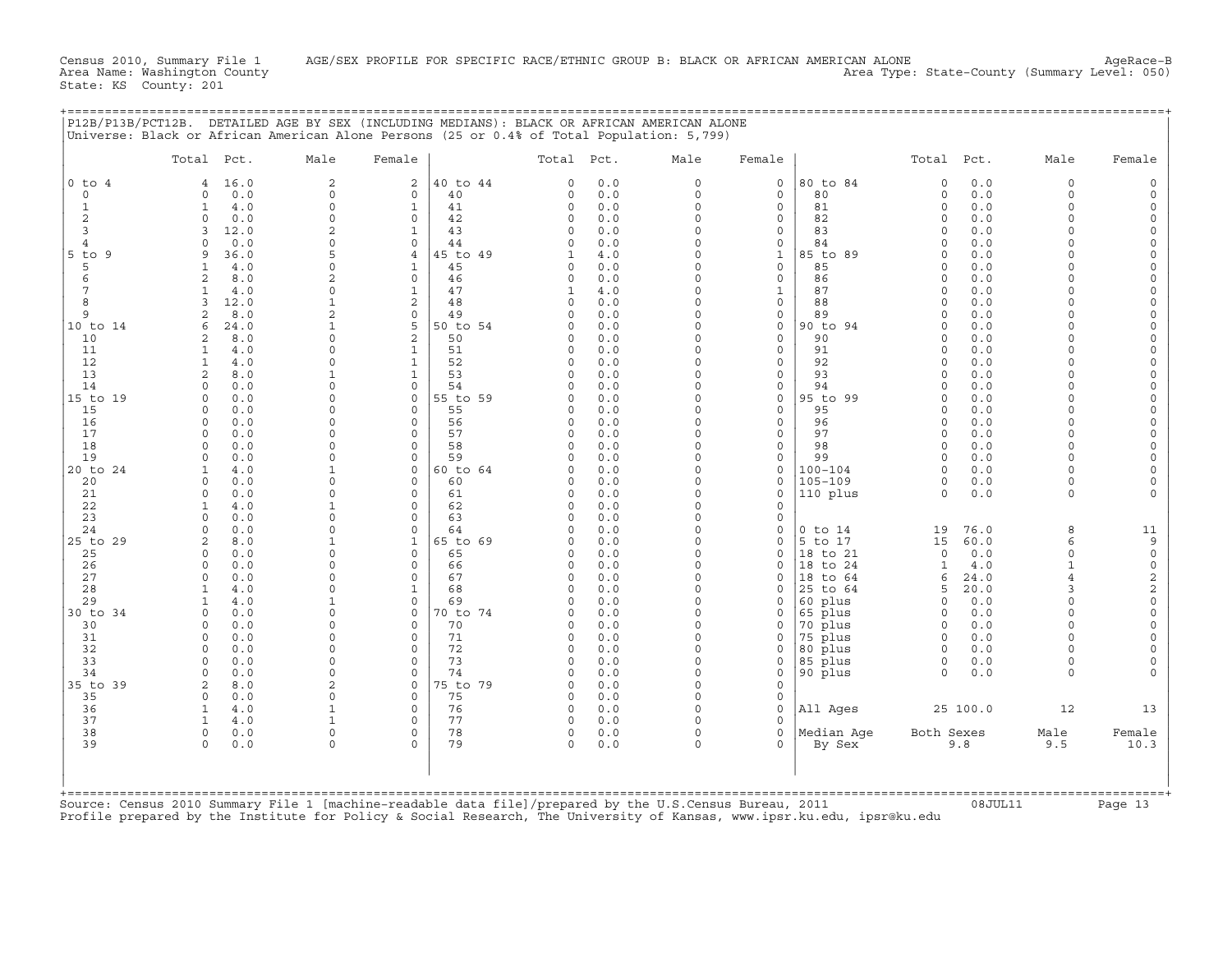Census 2010, Summary File 1 AGE/SEX PROFILE FOR SPECIFIC RACE/ETHNIC GROUP C: AMERICAN INDIAN AND ALASKA NATIVE ALONE AgeRace−C<br>Area Name: Washington County Level: 050) Area Type: State−County (Summary Level: 050) State: KS County: 201

| P12C/P13C/PCT12C. DETAILED AGE BY SEX (INCLUDING MEDIANS): AMERICAN INDIAN AND ALASKA NATIVE ALONE                                                                                                                                                                                                                         |  |
|----------------------------------------------------------------------------------------------------------------------------------------------------------------------------------------------------------------------------------------------------------------------------------------------------------------------------|--|
| $\frac{1}{\text{I}}$ $\frac{1}{2}$ $\frac{1}{2}$ $\frac{1}{2}$ $\frac{1}{2}$ $\frac{1}{2}$ $\frac{1}{2}$ $\frac{1}{2}$ $\frac{1}{2}$ $\frac{1}{2}$ $\frac{1}{2}$ $\frac{1}{2}$ $\frac{1}{2}$ $\frac{1}{2}$ $\frac{1}{2}$ $\frac{1}{2}$ $\frac{1}{2}$ $\frac{1}{2}$ $\frac{1}{2}$ $\frac{1}{2}$ $\frac{1}{2}$ $\frac{1}{2}$ |  |

| $\circ$<br>40 to 44<br>7.1<br>$\mathbf{1}$<br>$\circ$<br>80 to 84<br>0.0<br>$\Omega$<br>$0$ to $4$<br>$\Omega$<br>0.0<br>$\mathbf 0$<br>$\mathbf{1}$<br>$\Omega$<br>0.0<br>$\mathbf 0$<br>40<br>0.0<br>$\circ$<br>80<br>$\mathbf 0$<br>0.0<br>$\Omega$<br>$\circ$<br>$\mathbf 0$<br>0<br>$\mathbf 0$<br>$\Omega$<br>0.0<br>0.0<br>$\mathbf{1}$<br>0.0<br>$\Omega$<br>$\mathbf 0$<br>41<br>$\Omega$<br>$\Omega$<br>$\circ$<br>81<br>$\Omega$<br>$\Omega$<br>$\mathbf 0$<br>$\overline{2}$<br>0.0<br>$\Omega$<br>$\mathbf 0$<br>42<br>0.0<br>$\Omega$<br>$\mathbf{0}$<br>82<br>0.0<br>$\Omega$<br>$\Omega$<br>$\Omega$<br>$\Omega$<br>3<br>0.0<br>$\Omega$<br>$\Omega$<br>43<br>$\mathbf 0$<br>0.0<br>$\Omega$<br>$\mathbf 0$<br>83<br>$\Omega$<br>0.0<br>$\Omega$<br>$\Omega$<br>0.0<br>$\Omega$<br>$\circ$<br>44<br>7.1<br>$\mathbf{1}$<br>0<br>84<br>0.0<br>$\overline{4}$<br>$\mathbf{1}$<br>$\Omega$<br>$\mathbf{1}$<br>45 to 49<br>7.1<br>$\Omega$<br>85 to 89<br>0.0<br>$5$ to $9$<br>7.1<br>$\Omega$<br>$\mathbf{1}$<br>$\Omega$<br>1<br>5<br>0.0<br>$\Omega$<br>$\Omega$<br>45<br>7.1<br>$\Omega$<br>$\mathbf{1}$<br>85<br>0.0<br>$\Omega$<br>1<br>$\Omega$<br>$\cap$<br>6<br>0.0<br>$\Omega$<br>46<br>0.0<br>$\Omega$<br>$\circ$<br>0.0<br>$\Omega$<br>$\Omega$<br>$\Omega$<br>86<br>$\Omega$<br>$\cap$<br>0.0<br>47<br>0.0<br>$\circ$<br>87<br>0.0<br>7<br>$\mathbf 0$<br>$\Omega$<br>0<br>$\Omega$<br>$\Omega$<br>$\cap$<br>$\Omega$<br>8<br>7.1<br>$\Omega$<br>48<br>0.0<br>$\Omega$<br>$\mathbf{0}$<br>88<br>$\Omega$<br>0.0<br>$\cap$<br>$\mathbf{1}$<br>$\Omega$<br>9<br>0.0<br>$\Omega$<br>$\mathbf 0$<br>49<br>0.0<br>$\Omega$<br>0<br>89<br>0.0<br>$\Omega$<br>$\Omega$<br>$\Omega$<br>$\cap$<br>50 to 54<br>2<br>90 to 94<br>0.0<br>10 to 14<br>7.1<br>$\mathbf 0$<br>21.4<br>$\Omega$<br>$\Omega$<br>3<br>50<br>$\circ$<br>90<br>0.0<br>10<br>$\Omega$<br>0.0<br>$\Omega$<br>$\Omega$<br>0.0<br>$\Omega$<br>$\Omega$<br>$\Omega$<br>$\Omega$<br>$\Omega$<br>$\Omega$<br>51<br>0.0<br>$\Omega$<br>$\circ$<br>91<br>0.0<br>11<br>0.0<br>$\Omega$<br>$\Omega$<br>$\Omega$<br>12<br>52<br>7.1<br>$\Omega$<br>$\mathbf{1}$<br>92<br>0.0<br>$\Omega$<br>0.0<br>$\Omega$<br>$\Omega$<br>$\Omega$<br>$\Omega$<br>1<br>13<br>53<br>$\Omega$<br>93<br>0.0<br>0.0<br>$\Omega$<br>$\Omega$<br>$\Omega$<br>0.0<br>$\mathbf{0}$<br>$\Omega$<br>$\cap$<br>14<br>7.1<br>54<br>$\mathbf{1}$<br>94<br>0.0<br>$\mathbf{1}$<br>$\Omega$<br>2<br>14.3<br>$\mathbf 1$<br>$\Omega$<br>95 to 99<br>15 to 19<br>0.0<br>$\Omega$<br>0<br>55 to 59<br>7.1<br>$\mathbf{1}$<br>0<br>$\Omega$<br>0.0<br>$\Omega$<br>1<br>$\cap$<br>15<br>0.0<br>$\Omega$<br>$\Omega$<br>55<br>0.0<br>$\Omega$<br>$\mathbf 0$<br>95<br>$\Omega$<br>0.0<br>$\cap$<br>$\Omega$<br>$\cap$<br>0.0<br>0.0<br>16<br>0.0<br>$\Omega$<br>$\circ$<br>56<br>$\Omega$<br>$\Omega$<br>$\mathbf{0}$<br>96<br>$\Omega$<br>$\Omega$<br>$\Omega$<br>17<br>57<br>$\circ$<br>97<br>0.0<br>$\Omega$<br>$\Omega$<br>$\Omega$<br>0.0<br>$\Omega$<br>$\Omega$<br>0.0<br>$\cap$<br>$\Omega$<br>18<br>$\Omega$<br>58<br>0.0<br>$\Omega$<br>$\circ$<br>98<br>0.0<br>$\Omega$<br>$\Omega$<br>0.0<br>$\circ$<br>$\Omega$<br>$\Omega$<br>19<br>59<br>$\mathbf{1}$<br>99<br>$\Omega$<br>0.0<br>0.0<br>$\Omega$<br>$\Omega$<br>7.1<br>$\mathbf 0$<br>$\cap$<br>$\cap$<br>1<br>7.1<br>7.1<br>0.0<br>20 to 24<br>$\mathbf 0$<br>60 to 64<br>$\mathbf{1}$<br>$\circ$<br>$100 - 104$<br>$\Omega$<br>$\mathbf{1}$<br>$\mathbf{1}$<br>$\Omega$<br>1<br>$\circ$<br>$105 - 109$<br>0.0<br>$\Omega$<br>$\circ$<br>60<br>0.0<br>$\mathbf 0$<br>0.0<br>$\Omega$<br>20<br>$\Omega$<br>0<br>$\Omega$<br>21<br>$\Omega$<br>0.0<br>$\Omega$<br>$\mathbf 0$<br>61<br>7.1<br>$\mathbf{1}$<br>$\mathbf 0$<br>110 plus<br>0.0<br>$\Omega$<br>1<br>$\Omega$<br>22<br>0.0<br>$\Omega$<br>$\Omega$<br>62<br>$\mathbf 0$<br>0.0<br>$\Omega$<br>0<br>7.1<br>23<br>$\Omega$<br>63<br>0.0<br>$\Omega$<br>$\mathbf 0$<br>1<br>$\Omega$<br>$\Omega$<br>$\Omega$<br>24<br>$\cap$<br>0.0<br>$\Omega$<br>64<br>0.0<br>$\mathbf 0$<br>$0$ to $14$<br>2<br>14.3<br>$\mathbf{1}$<br>$\Omega$<br>$\Omega$<br>5 to 17<br>$\overline{c}$<br>14.3<br>$\mathbf{1}$<br>25 to 29<br>7.1<br>$\Omega$<br>$\mathbf{1}$<br>65 to 69<br>0.0<br>$\mathbf 0$<br>$\Omega$<br>25<br>0.0<br>$\mathbf 0$<br>65<br>0.0<br>$\Omega$<br>$\circ$<br>18 to 21<br>$\Omega$<br>0.0<br>$\Omega$<br>$\Omega$<br>$\Omega$<br>$\Omega$<br>26<br>7.1<br>$\Omega$<br>$\mathbf{1}$<br>66<br>0.0<br>$\Omega$<br>$\mathbf{0}$<br>18 to 24<br>$\mathbf{1}$<br>7.1<br>$\Omega$<br>$\overline{7}$<br>27<br>0.0<br>$\Omega$<br>$\Omega$<br>67<br>0.0<br>$\Omega$<br>$\mathbf 0$<br>18 to 64<br>78.6<br>$\Omega$<br>0<br>11<br>28<br>0.0<br>$\Omega$<br>$\Omega$<br>68<br>0.0<br>$\Omega$<br>25 to 64<br>10<br>71.4<br>6<br>$\cap$<br>$\Omega$<br>0<br>29<br>0.0<br>0.0<br>60 plus<br>2<br>14.3<br>$\Omega$<br>$\circ$<br>69<br>$\Omega$<br>$\mathbf 0$<br>$\cap$<br>$\Omega$<br>30 to 34<br>70 to 74<br>$\Omega$<br>65 plus<br>7.1<br>$\Omega$<br>0.0<br>$\Omega$<br>$\Omega$<br>7.1<br>$\mathbf{1}$<br>$\Omega$<br>1<br>1<br>0.0<br>0.0<br>$\Omega$<br>70 plus<br>7.1<br>$\Omega$<br>30<br>$\Omega$<br>$\Omega$<br>70<br>$\Omega$<br>$\mathbf 0$<br>$\mathbf{1}$<br>$\Omega$<br>31<br>$\Omega$<br>71<br>0.0<br>$\Omega$<br>75 plus<br>0.0<br>$\Omega$<br>0.0<br>$\Omega$<br>$\Omega$<br>$\mathbf 0$<br>$\Omega$<br>$\Omega$<br>32<br>0.0<br>$\Omega$<br>72<br>7.1<br>$\Omega$<br>80 plus<br>0.0<br>$\Omega$<br>$\Omega$<br>$\mathbf{1}$<br>$\mathbf 1$<br>$\Omega$<br>$\Omega$<br>33<br>$\Omega$<br>$\circ$<br>73<br>$\Omega$<br>85 plus<br>$\Omega$<br>0.0<br>0<br>0.0<br>0<br>0<br>0.0<br>$\Omega$<br>74<br>90 plus<br>34<br>0.0<br>$\Omega$<br>$\Omega$<br>$\Omega$<br>0.0<br>$\Omega$<br>$\mathbf 0$<br>$\Omega$<br>0.0<br>$\Omega$<br>$\cap$<br>35 to 39<br>14.3<br>$\overline{a}$<br>$\mathbf 0$<br>75 to 79<br>0.0<br>$\Omega$<br>$\mathbf{0}$<br>2<br>$\Omega$<br>75<br>35<br>0.0<br>$\Omega$<br>$\Omega$<br>$\Omega$<br>0.0<br>$\Omega$<br>$\mathbf{0}$<br>$\Omega$<br>76<br>All Ages<br>8<br>36<br>0.0<br>$\Omega$<br>$\mathbf 0$<br>0.0<br>$\Omega$<br>$\mathbf{0}$<br>14 100.0<br>$\Omega$<br>0<br>37<br>7.1<br>77<br>$\Omega$<br>$\Omega$<br>0.0<br>$\Omega$<br>$\Omega$<br>$\mathbf{1}$<br>38<br>7.1<br>78<br>0.0<br>$\circ$<br>Median Aqe<br>Both Sexes<br>$\circ$<br>0<br>$\circ$<br>Male<br>1<br>1<br>39<br>79<br>0.0<br>$\Omega$<br>$\Omega$<br>0.0<br>$\Omega$<br>45.0<br>41.5<br>$\Omega$<br>$\Omega$<br>$\Omega$<br>By Sex | Total Pct. | Male | Female | Total Pct. | Male | Female | Total Pct. | Male | Female                  |
|----------------------------------------------------------------------------------------------------------------------------------------------------------------------------------------------------------------------------------------------------------------------------------------------------------------------------------------------------------------------------------------------------------------------------------------------------------------------------------------------------------------------------------------------------------------------------------------------------------------------------------------------------------------------------------------------------------------------------------------------------------------------------------------------------------------------------------------------------------------------------------------------------------------------------------------------------------------------------------------------------------------------------------------------------------------------------------------------------------------------------------------------------------------------------------------------------------------------------------------------------------------------------------------------------------------------------------------------------------------------------------------------------------------------------------------------------------------------------------------------------------------------------------------------------------------------------------------------------------------------------------------------------------------------------------------------------------------------------------------------------------------------------------------------------------------------------------------------------------------------------------------------------------------------------------------------------------------------------------------------------------------------------------------------------------------------------------------------------------------------------------------------------------------------------------------------------------------------------------------------------------------------------------------------------------------------------------------------------------------------------------------------------------------------------------------------------------------------------------------------------------------------------------------------------------------------------------------------------------------------------------------------------------------------------------------------------------------------------------------------------------------------------------------------------------------------------------------------------------------------------------------------------------------------------------------------------------------------------------------------------------------------------------------------------------------------------------------------------------------------------------------------------------------------------------------------------------------------------------------------------------------------------------------------------------------------------------------------------------------------------------------------------------------------------------------------------------------------------------------------------------------------------------------------------------------------------------------------------------------------------------------------------------------------------------------------------------------------------------------------------------------------------------------------------------------------------------------------------------------------------------------------------------------------------------------------------------------------------------------------------------------------------------------------------------------------------------------------------------------------------------------------------------------------------------------------------------------------------------------------------------------------------------------------------------------------------------------------------------------------------------------------------------------------------------------------------------------------------------------------------------------------------------------------------------------------------------------------------------------------------------------------------------------------------------------------------------------------------------------------------------------------------------------------------------------------------------------------------------------------------------------------------------------------------------------------------------------------------------------------------------------------------------------------------------------------------------------------------------------------------------------------------------------------------------------------------------------------------------------------------------------------------------------------------------------------------------------------------------------------------------------------------------------------------------------------------------------------------------------------------------------------------------------------------------------------------------------------------------------------------------------------------------------------------------------------------------------------------------------------------------------------------------------------------------------------------------------------------------------------------------------------------------------------------------------------------------------------------------------------------------------------------------------------------------------------------------------------------------------------------------------------------------------------------------------------------------------------------------------------------------------------------------------------------------------------------------------------------------------------------------------------------------------------------------------------------------------------------------------------------------------|------------|------|--------|------------|------|--------|------------|------|-------------------------|
|                                                                                                                                                                                                                                                                                                                                                                                                                                                                                                                                                                                                                                                                                                                                                                                                                                                                                                                                                                                                                                                                                                                                                                                                                                                                                                                                                                                                                                                                                                                                                                                                                                                                                                                                                                                                                                                                                                                                                                                                                                                                                                                                                                                                                                                                                                                                                                                                                                                                                                                                                                                                                                                                                                                                                                                                                                                                                                                                                                                                                                                                                                                                                                                                                                                                                                                                                                                                                                                                                                                                                                                                                                                                                                                                                                                                                                                                                                                                                                                                                                                                                                                                                                                                                                                                                                                                                                                                                                                                                                                                                                                                                                                                                                                                                                                                                                                                                                                                                                                                                                                                                                                                                                                                                                                                                                                                                                                                                                                                                                                                                                                                                                                                                                                                                                                                                                                                                                                                                                                                                                                                                                                                                                                                                                                                                                                                                                                                                                                                                                                |            |      |        |            |      |        |            |      | $\Omega$                |
|                                                                                                                                                                                                                                                                                                                                                                                                                                                                                                                                                                                                                                                                                                                                                                                                                                                                                                                                                                                                                                                                                                                                                                                                                                                                                                                                                                                                                                                                                                                                                                                                                                                                                                                                                                                                                                                                                                                                                                                                                                                                                                                                                                                                                                                                                                                                                                                                                                                                                                                                                                                                                                                                                                                                                                                                                                                                                                                                                                                                                                                                                                                                                                                                                                                                                                                                                                                                                                                                                                                                                                                                                                                                                                                                                                                                                                                                                                                                                                                                                                                                                                                                                                                                                                                                                                                                                                                                                                                                                                                                                                                                                                                                                                                                                                                                                                                                                                                                                                                                                                                                                                                                                                                                                                                                                                                                                                                                                                                                                                                                                                                                                                                                                                                                                                                                                                                                                                                                                                                                                                                                                                                                                                                                                                                                                                                                                                                                                                                                                                                |            |      |        |            |      |        |            |      | $\Omega$                |
|                                                                                                                                                                                                                                                                                                                                                                                                                                                                                                                                                                                                                                                                                                                                                                                                                                                                                                                                                                                                                                                                                                                                                                                                                                                                                                                                                                                                                                                                                                                                                                                                                                                                                                                                                                                                                                                                                                                                                                                                                                                                                                                                                                                                                                                                                                                                                                                                                                                                                                                                                                                                                                                                                                                                                                                                                                                                                                                                                                                                                                                                                                                                                                                                                                                                                                                                                                                                                                                                                                                                                                                                                                                                                                                                                                                                                                                                                                                                                                                                                                                                                                                                                                                                                                                                                                                                                                                                                                                                                                                                                                                                                                                                                                                                                                                                                                                                                                                                                                                                                                                                                                                                                                                                                                                                                                                                                                                                                                                                                                                                                                                                                                                                                                                                                                                                                                                                                                                                                                                                                                                                                                                                                                                                                                                                                                                                                                                                                                                                                                                |            |      |        |            |      |        |            |      |                         |
|                                                                                                                                                                                                                                                                                                                                                                                                                                                                                                                                                                                                                                                                                                                                                                                                                                                                                                                                                                                                                                                                                                                                                                                                                                                                                                                                                                                                                                                                                                                                                                                                                                                                                                                                                                                                                                                                                                                                                                                                                                                                                                                                                                                                                                                                                                                                                                                                                                                                                                                                                                                                                                                                                                                                                                                                                                                                                                                                                                                                                                                                                                                                                                                                                                                                                                                                                                                                                                                                                                                                                                                                                                                                                                                                                                                                                                                                                                                                                                                                                                                                                                                                                                                                                                                                                                                                                                                                                                                                                                                                                                                                                                                                                                                                                                                                                                                                                                                                                                                                                                                                                                                                                                                                                                                                                                                                                                                                                                                                                                                                                                                                                                                                                                                                                                                                                                                                                                                                                                                                                                                                                                                                                                                                                                                                                                                                                                                                                                                                                                                |            |      |        |            |      |        |            |      | $\Omega$                |
|                                                                                                                                                                                                                                                                                                                                                                                                                                                                                                                                                                                                                                                                                                                                                                                                                                                                                                                                                                                                                                                                                                                                                                                                                                                                                                                                                                                                                                                                                                                                                                                                                                                                                                                                                                                                                                                                                                                                                                                                                                                                                                                                                                                                                                                                                                                                                                                                                                                                                                                                                                                                                                                                                                                                                                                                                                                                                                                                                                                                                                                                                                                                                                                                                                                                                                                                                                                                                                                                                                                                                                                                                                                                                                                                                                                                                                                                                                                                                                                                                                                                                                                                                                                                                                                                                                                                                                                                                                                                                                                                                                                                                                                                                                                                                                                                                                                                                                                                                                                                                                                                                                                                                                                                                                                                                                                                                                                                                                                                                                                                                                                                                                                                                                                                                                                                                                                                                                                                                                                                                                                                                                                                                                                                                                                                                                                                                                                                                                                                                                                |            |      |        |            |      |        |            |      | $\Omega$<br>$\Omega$    |
|                                                                                                                                                                                                                                                                                                                                                                                                                                                                                                                                                                                                                                                                                                                                                                                                                                                                                                                                                                                                                                                                                                                                                                                                                                                                                                                                                                                                                                                                                                                                                                                                                                                                                                                                                                                                                                                                                                                                                                                                                                                                                                                                                                                                                                                                                                                                                                                                                                                                                                                                                                                                                                                                                                                                                                                                                                                                                                                                                                                                                                                                                                                                                                                                                                                                                                                                                                                                                                                                                                                                                                                                                                                                                                                                                                                                                                                                                                                                                                                                                                                                                                                                                                                                                                                                                                                                                                                                                                                                                                                                                                                                                                                                                                                                                                                                                                                                                                                                                                                                                                                                                                                                                                                                                                                                                                                                                                                                                                                                                                                                                                                                                                                                                                                                                                                                                                                                                                                                                                                                                                                                                                                                                                                                                                                                                                                                                                                                                                                                                                                |            |      |        |            |      |        |            |      | $\Omega$                |
|                                                                                                                                                                                                                                                                                                                                                                                                                                                                                                                                                                                                                                                                                                                                                                                                                                                                                                                                                                                                                                                                                                                                                                                                                                                                                                                                                                                                                                                                                                                                                                                                                                                                                                                                                                                                                                                                                                                                                                                                                                                                                                                                                                                                                                                                                                                                                                                                                                                                                                                                                                                                                                                                                                                                                                                                                                                                                                                                                                                                                                                                                                                                                                                                                                                                                                                                                                                                                                                                                                                                                                                                                                                                                                                                                                                                                                                                                                                                                                                                                                                                                                                                                                                                                                                                                                                                                                                                                                                                                                                                                                                                                                                                                                                                                                                                                                                                                                                                                                                                                                                                                                                                                                                                                                                                                                                                                                                                                                                                                                                                                                                                                                                                                                                                                                                                                                                                                                                                                                                                                                                                                                                                                                                                                                                                                                                                                                                                                                                                                                                |            |      |        |            |      |        |            |      | $\Omega$                |
|                                                                                                                                                                                                                                                                                                                                                                                                                                                                                                                                                                                                                                                                                                                                                                                                                                                                                                                                                                                                                                                                                                                                                                                                                                                                                                                                                                                                                                                                                                                                                                                                                                                                                                                                                                                                                                                                                                                                                                                                                                                                                                                                                                                                                                                                                                                                                                                                                                                                                                                                                                                                                                                                                                                                                                                                                                                                                                                                                                                                                                                                                                                                                                                                                                                                                                                                                                                                                                                                                                                                                                                                                                                                                                                                                                                                                                                                                                                                                                                                                                                                                                                                                                                                                                                                                                                                                                                                                                                                                                                                                                                                                                                                                                                                                                                                                                                                                                                                                                                                                                                                                                                                                                                                                                                                                                                                                                                                                                                                                                                                                                                                                                                                                                                                                                                                                                                                                                                                                                                                                                                                                                                                                                                                                                                                                                                                                                                                                                                                                                                |            |      |        |            |      |        |            |      | $\Omega$                |
|                                                                                                                                                                                                                                                                                                                                                                                                                                                                                                                                                                                                                                                                                                                                                                                                                                                                                                                                                                                                                                                                                                                                                                                                                                                                                                                                                                                                                                                                                                                                                                                                                                                                                                                                                                                                                                                                                                                                                                                                                                                                                                                                                                                                                                                                                                                                                                                                                                                                                                                                                                                                                                                                                                                                                                                                                                                                                                                                                                                                                                                                                                                                                                                                                                                                                                                                                                                                                                                                                                                                                                                                                                                                                                                                                                                                                                                                                                                                                                                                                                                                                                                                                                                                                                                                                                                                                                                                                                                                                                                                                                                                                                                                                                                                                                                                                                                                                                                                                                                                                                                                                                                                                                                                                                                                                                                                                                                                                                                                                                                                                                                                                                                                                                                                                                                                                                                                                                                                                                                                                                                                                                                                                                                                                                                                                                                                                                                                                                                                                                                |            |      |        |            |      |        |            |      | $\Omega$                |
|                                                                                                                                                                                                                                                                                                                                                                                                                                                                                                                                                                                                                                                                                                                                                                                                                                                                                                                                                                                                                                                                                                                                                                                                                                                                                                                                                                                                                                                                                                                                                                                                                                                                                                                                                                                                                                                                                                                                                                                                                                                                                                                                                                                                                                                                                                                                                                                                                                                                                                                                                                                                                                                                                                                                                                                                                                                                                                                                                                                                                                                                                                                                                                                                                                                                                                                                                                                                                                                                                                                                                                                                                                                                                                                                                                                                                                                                                                                                                                                                                                                                                                                                                                                                                                                                                                                                                                                                                                                                                                                                                                                                                                                                                                                                                                                                                                                                                                                                                                                                                                                                                                                                                                                                                                                                                                                                                                                                                                                                                                                                                                                                                                                                                                                                                                                                                                                                                                                                                                                                                                                                                                                                                                                                                                                                                                                                                                                                                                                                                                                |            |      |        |            |      |        |            |      | $\mathbf 0$             |
|                                                                                                                                                                                                                                                                                                                                                                                                                                                                                                                                                                                                                                                                                                                                                                                                                                                                                                                                                                                                                                                                                                                                                                                                                                                                                                                                                                                                                                                                                                                                                                                                                                                                                                                                                                                                                                                                                                                                                                                                                                                                                                                                                                                                                                                                                                                                                                                                                                                                                                                                                                                                                                                                                                                                                                                                                                                                                                                                                                                                                                                                                                                                                                                                                                                                                                                                                                                                                                                                                                                                                                                                                                                                                                                                                                                                                                                                                                                                                                                                                                                                                                                                                                                                                                                                                                                                                                                                                                                                                                                                                                                                                                                                                                                                                                                                                                                                                                                                                                                                                                                                                                                                                                                                                                                                                                                                                                                                                                                                                                                                                                                                                                                                                                                                                                                                                                                                                                                                                                                                                                                                                                                                                                                                                                                                                                                                                                                                                                                                                                                |            |      |        |            |      |        |            |      | $\mathbf 0$             |
|                                                                                                                                                                                                                                                                                                                                                                                                                                                                                                                                                                                                                                                                                                                                                                                                                                                                                                                                                                                                                                                                                                                                                                                                                                                                                                                                                                                                                                                                                                                                                                                                                                                                                                                                                                                                                                                                                                                                                                                                                                                                                                                                                                                                                                                                                                                                                                                                                                                                                                                                                                                                                                                                                                                                                                                                                                                                                                                                                                                                                                                                                                                                                                                                                                                                                                                                                                                                                                                                                                                                                                                                                                                                                                                                                                                                                                                                                                                                                                                                                                                                                                                                                                                                                                                                                                                                                                                                                                                                                                                                                                                                                                                                                                                                                                                                                                                                                                                                                                                                                                                                                                                                                                                                                                                                                                                                                                                                                                                                                                                                                                                                                                                                                                                                                                                                                                                                                                                                                                                                                                                                                                                                                                                                                                                                                                                                                                                                                                                                                                                |            |      |        |            |      |        |            |      | $\Omega$                |
|                                                                                                                                                                                                                                                                                                                                                                                                                                                                                                                                                                                                                                                                                                                                                                                                                                                                                                                                                                                                                                                                                                                                                                                                                                                                                                                                                                                                                                                                                                                                                                                                                                                                                                                                                                                                                                                                                                                                                                                                                                                                                                                                                                                                                                                                                                                                                                                                                                                                                                                                                                                                                                                                                                                                                                                                                                                                                                                                                                                                                                                                                                                                                                                                                                                                                                                                                                                                                                                                                                                                                                                                                                                                                                                                                                                                                                                                                                                                                                                                                                                                                                                                                                                                                                                                                                                                                                                                                                                                                                                                                                                                                                                                                                                                                                                                                                                                                                                                                                                                                                                                                                                                                                                                                                                                                                                                                                                                                                                                                                                                                                                                                                                                                                                                                                                                                                                                                                                                                                                                                                                                                                                                                                                                                                                                                                                                                                                                                                                                                                                |            |      |        |            |      |        |            |      | $\Omega$                |
|                                                                                                                                                                                                                                                                                                                                                                                                                                                                                                                                                                                                                                                                                                                                                                                                                                                                                                                                                                                                                                                                                                                                                                                                                                                                                                                                                                                                                                                                                                                                                                                                                                                                                                                                                                                                                                                                                                                                                                                                                                                                                                                                                                                                                                                                                                                                                                                                                                                                                                                                                                                                                                                                                                                                                                                                                                                                                                                                                                                                                                                                                                                                                                                                                                                                                                                                                                                                                                                                                                                                                                                                                                                                                                                                                                                                                                                                                                                                                                                                                                                                                                                                                                                                                                                                                                                                                                                                                                                                                                                                                                                                                                                                                                                                                                                                                                                                                                                                                                                                                                                                                                                                                                                                                                                                                                                                                                                                                                                                                                                                                                                                                                                                                                                                                                                                                                                                                                                                                                                                                                                                                                                                                                                                                                                                                                                                                                                                                                                                                                                |            |      |        |            |      |        |            |      |                         |
|                                                                                                                                                                                                                                                                                                                                                                                                                                                                                                                                                                                                                                                                                                                                                                                                                                                                                                                                                                                                                                                                                                                                                                                                                                                                                                                                                                                                                                                                                                                                                                                                                                                                                                                                                                                                                                                                                                                                                                                                                                                                                                                                                                                                                                                                                                                                                                                                                                                                                                                                                                                                                                                                                                                                                                                                                                                                                                                                                                                                                                                                                                                                                                                                                                                                                                                                                                                                                                                                                                                                                                                                                                                                                                                                                                                                                                                                                                                                                                                                                                                                                                                                                                                                                                                                                                                                                                                                                                                                                                                                                                                                                                                                                                                                                                                                                                                                                                                                                                                                                                                                                                                                                                                                                                                                                                                                                                                                                                                                                                                                                                                                                                                                                                                                                                                                                                                                                                                                                                                                                                                                                                                                                                                                                                                                                                                                                                                                                                                                                                                |            |      |        |            |      |        |            |      | $\Omega$                |
|                                                                                                                                                                                                                                                                                                                                                                                                                                                                                                                                                                                                                                                                                                                                                                                                                                                                                                                                                                                                                                                                                                                                                                                                                                                                                                                                                                                                                                                                                                                                                                                                                                                                                                                                                                                                                                                                                                                                                                                                                                                                                                                                                                                                                                                                                                                                                                                                                                                                                                                                                                                                                                                                                                                                                                                                                                                                                                                                                                                                                                                                                                                                                                                                                                                                                                                                                                                                                                                                                                                                                                                                                                                                                                                                                                                                                                                                                                                                                                                                                                                                                                                                                                                                                                                                                                                                                                                                                                                                                                                                                                                                                                                                                                                                                                                                                                                                                                                                                                                                                                                                                                                                                                                                                                                                                                                                                                                                                                                                                                                                                                                                                                                                                                                                                                                                                                                                                                                                                                                                                                                                                                                                                                                                                                                                                                                                                                                                                                                                                                                |            |      |        |            |      |        |            |      | $\Omega$                |
|                                                                                                                                                                                                                                                                                                                                                                                                                                                                                                                                                                                                                                                                                                                                                                                                                                                                                                                                                                                                                                                                                                                                                                                                                                                                                                                                                                                                                                                                                                                                                                                                                                                                                                                                                                                                                                                                                                                                                                                                                                                                                                                                                                                                                                                                                                                                                                                                                                                                                                                                                                                                                                                                                                                                                                                                                                                                                                                                                                                                                                                                                                                                                                                                                                                                                                                                                                                                                                                                                                                                                                                                                                                                                                                                                                                                                                                                                                                                                                                                                                                                                                                                                                                                                                                                                                                                                                                                                                                                                                                                                                                                                                                                                                                                                                                                                                                                                                                                                                                                                                                                                                                                                                                                                                                                                                                                                                                                                                                                                                                                                                                                                                                                                                                                                                                                                                                                                                                                                                                                                                                                                                                                                                                                                                                                                                                                                                                                                                                                                                                |            |      |        |            |      |        |            |      | $\Omega$                |
|                                                                                                                                                                                                                                                                                                                                                                                                                                                                                                                                                                                                                                                                                                                                                                                                                                                                                                                                                                                                                                                                                                                                                                                                                                                                                                                                                                                                                                                                                                                                                                                                                                                                                                                                                                                                                                                                                                                                                                                                                                                                                                                                                                                                                                                                                                                                                                                                                                                                                                                                                                                                                                                                                                                                                                                                                                                                                                                                                                                                                                                                                                                                                                                                                                                                                                                                                                                                                                                                                                                                                                                                                                                                                                                                                                                                                                                                                                                                                                                                                                                                                                                                                                                                                                                                                                                                                                                                                                                                                                                                                                                                                                                                                                                                                                                                                                                                                                                                                                                                                                                                                                                                                                                                                                                                                                                                                                                                                                                                                                                                                                                                                                                                                                                                                                                                                                                                                                                                                                                                                                                                                                                                                                                                                                                                                                                                                                                                                                                                                                                |            |      |        |            |      |        |            |      | $\Omega$<br>$\Omega$    |
|                                                                                                                                                                                                                                                                                                                                                                                                                                                                                                                                                                                                                                                                                                                                                                                                                                                                                                                                                                                                                                                                                                                                                                                                                                                                                                                                                                                                                                                                                                                                                                                                                                                                                                                                                                                                                                                                                                                                                                                                                                                                                                                                                                                                                                                                                                                                                                                                                                                                                                                                                                                                                                                                                                                                                                                                                                                                                                                                                                                                                                                                                                                                                                                                                                                                                                                                                                                                                                                                                                                                                                                                                                                                                                                                                                                                                                                                                                                                                                                                                                                                                                                                                                                                                                                                                                                                                                                                                                                                                                                                                                                                                                                                                                                                                                                                                                                                                                                                                                                                                                                                                                                                                                                                                                                                                                                                                                                                                                                                                                                                                                                                                                                                                                                                                                                                                                                                                                                                                                                                                                                                                                                                                                                                                                                                                                                                                                                                                                                                                                                |            |      |        |            |      |        |            |      | $\Omega$                |
|                                                                                                                                                                                                                                                                                                                                                                                                                                                                                                                                                                                                                                                                                                                                                                                                                                                                                                                                                                                                                                                                                                                                                                                                                                                                                                                                                                                                                                                                                                                                                                                                                                                                                                                                                                                                                                                                                                                                                                                                                                                                                                                                                                                                                                                                                                                                                                                                                                                                                                                                                                                                                                                                                                                                                                                                                                                                                                                                                                                                                                                                                                                                                                                                                                                                                                                                                                                                                                                                                                                                                                                                                                                                                                                                                                                                                                                                                                                                                                                                                                                                                                                                                                                                                                                                                                                                                                                                                                                                                                                                                                                                                                                                                                                                                                                                                                                                                                                                                                                                                                                                                                                                                                                                                                                                                                                                                                                                                                                                                                                                                                                                                                                                                                                                                                                                                                                                                                                                                                                                                                                                                                                                                                                                                                                                                                                                                                                                                                                                                                                |            |      |        |            |      |        |            |      | $\Omega$                |
|                                                                                                                                                                                                                                                                                                                                                                                                                                                                                                                                                                                                                                                                                                                                                                                                                                                                                                                                                                                                                                                                                                                                                                                                                                                                                                                                                                                                                                                                                                                                                                                                                                                                                                                                                                                                                                                                                                                                                                                                                                                                                                                                                                                                                                                                                                                                                                                                                                                                                                                                                                                                                                                                                                                                                                                                                                                                                                                                                                                                                                                                                                                                                                                                                                                                                                                                                                                                                                                                                                                                                                                                                                                                                                                                                                                                                                                                                                                                                                                                                                                                                                                                                                                                                                                                                                                                                                                                                                                                                                                                                                                                                                                                                                                                                                                                                                                                                                                                                                                                                                                                                                                                                                                                                                                                                                                                                                                                                                                                                                                                                                                                                                                                                                                                                                                                                                                                                                                                                                                                                                                                                                                                                                                                                                                                                                                                                                                                                                                                                                                |            |      |        |            |      |        |            |      | $\Omega$                |
|                                                                                                                                                                                                                                                                                                                                                                                                                                                                                                                                                                                                                                                                                                                                                                                                                                                                                                                                                                                                                                                                                                                                                                                                                                                                                                                                                                                                                                                                                                                                                                                                                                                                                                                                                                                                                                                                                                                                                                                                                                                                                                                                                                                                                                                                                                                                                                                                                                                                                                                                                                                                                                                                                                                                                                                                                                                                                                                                                                                                                                                                                                                                                                                                                                                                                                                                                                                                                                                                                                                                                                                                                                                                                                                                                                                                                                                                                                                                                                                                                                                                                                                                                                                                                                                                                                                                                                                                                                                                                                                                                                                                                                                                                                                                                                                                                                                                                                                                                                                                                                                                                                                                                                                                                                                                                                                                                                                                                                                                                                                                                                                                                                                                                                                                                                                                                                                                                                                                                                                                                                                                                                                                                                                                                                                                                                                                                                                                                                                                                                                |            |      |        |            |      |        |            |      | $\Omega$                |
|                                                                                                                                                                                                                                                                                                                                                                                                                                                                                                                                                                                                                                                                                                                                                                                                                                                                                                                                                                                                                                                                                                                                                                                                                                                                                                                                                                                                                                                                                                                                                                                                                                                                                                                                                                                                                                                                                                                                                                                                                                                                                                                                                                                                                                                                                                                                                                                                                                                                                                                                                                                                                                                                                                                                                                                                                                                                                                                                                                                                                                                                                                                                                                                                                                                                                                                                                                                                                                                                                                                                                                                                                                                                                                                                                                                                                                                                                                                                                                                                                                                                                                                                                                                                                                                                                                                                                                                                                                                                                                                                                                                                                                                                                                                                                                                                                                                                                                                                                                                                                                                                                                                                                                                                                                                                                                                                                                                                                                                                                                                                                                                                                                                                                                                                                                                                                                                                                                                                                                                                                                                                                                                                                                                                                                                                                                                                                                                                                                                                                                                |            |      |        |            |      |        |            |      |                         |
|                                                                                                                                                                                                                                                                                                                                                                                                                                                                                                                                                                                                                                                                                                                                                                                                                                                                                                                                                                                                                                                                                                                                                                                                                                                                                                                                                                                                                                                                                                                                                                                                                                                                                                                                                                                                                                                                                                                                                                                                                                                                                                                                                                                                                                                                                                                                                                                                                                                                                                                                                                                                                                                                                                                                                                                                                                                                                                                                                                                                                                                                                                                                                                                                                                                                                                                                                                                                                                                                                                                                                                                                                                                                                                                                                                                                                                                                                                                                                                                                                                                                                                                                                                                                                                                                                                                                                                                                                                                                                                                                                                                                                                                                                                                                                                                                                                                                                                                                                                                                                                                                                                                                                                                                                                                                                                                                                                                                                                                                                                                                                                                                                                                                                                                                                                                                                                                                                                                                                                                                                                                                                                                                                                                                                                                                                                                                                                                                                                                                                                                |            |      |        |            |      |        |            |      |                         |
|                                                                                                                                                                                                                                                                                                                                                                                                                                                                                                                                                                                                                                                                                                                                                                                                                                                                                                                                                                                                                                                                                                                                                                                                                                                                                                                                                                                                                                                                                                                                                                                                                                                                                                                                                                                                                                                                                                                                                                                                                                                                                                                                                                                                                                                                                                                                                                                                                                                                                                                                                                                                                                                                                                                                                                                                                                                                                                                                                                                                                                                                                                                                                                                                                                                                                                                                                                                                                                                                                                                                                                                                                                                                                                                                                                                                                                                                                                                                                                                                                                                                                                                                                                                                                                                                                                                                                                                                                                                                                                                                                                                                                                                                                                                                                                                                                                                                                                                                                                                                                                                                                                                                                                                                                                                                                                                                                                                                                                                                                                                                                                                                                                                                                                                                                                                                                                                                                                                                                                                                                                                                                                                                                                                                                                                                                                                                                                                                                                                                                                                |            |      |        |            |      |        |            |      |                         |
|                                                                                                                                                                                                                                                                                                                                                                                                                                                                                                                                                                                                                                                                                                                                                                                                                                                                                                                                                                                                                                                                                                                                                                                                                                                                                                                                                                                                                                                                                                                                                                                                                                                                                                                                                                                                                                                                                                                                                                                                                                                                                                                                                                                                                                                                                                                                                                                                                                                                                                                                                                                                                                                                                                                                                                                                                                                                                                                                                                                                                                                                                                                                                                                                                                                                                                                                                                                                                                                                                                                                                                                                                                                                                                                                                                                                                                                                                                                                                                                                                                                                                                                                                                                                                                                                                                                                                                                                                                                                                                                                                                                                                                                                                                                                                                                                                                                                                                                                                                                                                                                                                                                                                                                                                                                                                                                                                                                                                                                                                                                                                                                                                                                                                                                                                                                                                                                                                                                                                                                                                                                                                                                                                                                                                                                                                                                                                                                                                                                                                                                |            |      |        |            |      |        |            |      |                         |
|                                                                                                                                                                                                                                                                                                                                                                                                                                                                                                                                                                                                                                                                                                                                                                                                                                                                                                                                                                                                                                                                                                                                                                                                                                                                                                                                                                                                                                                                                                                                                                                                                                                                                                                                                                                                                                                                                                                                                                                                                                                                                                                                                                                                                                                                                                                                                                                                                                                                                                                                                                                                                                                                                                                                                                                                                                                                                                                                                                                                                                                                                                                                                                                                                                                                                                                                                                                                                                                                                                                                                                                                                                                                                                                                                                                                                                                                                                                                                                                                                                                                                                                                                                                                                                                                                                                                                                                                                                                                                                                                                                                                                                                                                                                                                                                                                                                                                                                                                                                                                                                                                                                                                                                                                                                                                                                                                                                                                                                                                                                                                                                                                                                                                                                                                                                                                                                                                                                                                                                                                                                                                                                                                                                                                                                                                                                                                                                                                                                                                                                |            |      |        |            |      |        |            |      |                         |
|                                                                                                                                                                                                                                                                                                                                                                                                                                                                                                                                                                                                                                                                                                                                                                                                                                                                                                                                                                                                                                                                                                                                                                                                                                                                                                                                                                                                                                                                                                                                                                                                                                                                                                                                                                                                                                                                                                                                                                                                                                                                                                                                                                                                                                                                                                                                                                                                                                                                                                                                                                                                                                                                                                                                                                                                                                                                                                                                                                                                                                                                                                                                                                                                                                                                                                                                                                                                                                                                                                                                                                                                                                                                                                                                                                                                                                                                                                                                                                                                                                                                                                                                                                                                                                                                                                                                                                                                                                                                                                                                                                                                                                                                                                                                                                                                                                                                                                                                                                                                                                                                                                                                                                                                                                                                                                                                                                                                                                                                                                                                                                                                                                                                                                                                                                                                                                                                                                                                                                                                                                                                                                                                                                                                                                                                                                                                                                                                                                                                                                                |            |      |        |            |      |        |            |      | 1                       |
|                                                                                                                                                                                                                                                                                                                                                                                                                                                                                                                                                                                                                                                                                                                                                                                                                                                                                                                                                                                                                                                                                                                                                                                                                                                                                                                                                                                                                                                                                                                                                                                                                                                                                                                                                                                                                                                                                                                                                                                                                                                                                                                                                                                                                                                                                                                                                                                                                                                                                                                                                                                                                                                                                                                                                                                                                                                                                                                                                                                                                                                                                                                                                                                                                                                                                                                                                                                                                                                                                                                                                                                                                                                                                                                                                                                                                                                                                                                                                                                                                                                                                                                                                                                                                                                                                                                                                                                                                                                                                                                                                                                                                                                                                                                                                                                                                                                                                                                                                                                                                                                                                                                                                                                                                                                                                                                                                                                                                                                                                                                                                                                                                                                                                                                                                                                                                                                                                                                                                                                                                                                                                                                                                                                                                                                                                                                                                                                                                                                                                                                |            |      |        |            |      |        |            |      | $\mathbf{1}$<br>$\circ$ |
|                                                                                                                                                                                                                                                                                                                                                                                                                                                                                                                                                                                                                                                                                                                                                                                                                                                                                                                                                                                                                                                                                                                                                                                                                                                                                                                                                                                                                                                                                                                                                                                                                                                                                                                                                                                                                                                                                                                                                                                                                                                                                                                                                                                                                                                                                                                                                                                                                                                                                                                                                                                                                                                                                                                                                                                                                                                                                                                                                                                                                                                                                                                                                                                                                                                                                                                                                                                                                                                                                                                                                                                                                                                                                                                                                                                                                                                                                                                                                                                                                                                                                                                                                                                                                                                                                                                                                                                                                                                                                                                                                                                                                                                                                                                                                                                                                                                                                                                                                                                                                                                                                                                                                                                                                                                                                                                                                                                                                                                                                                                                                                                                                                                                                                                                                                                                                                                                                                                                                                                                                                                                                                                                                                                                                                                                                                                                                                                                                                                                                                                |            |      |        |            |      |        |            |      | $\mathsf{O}\xspace$     |
|                                                                                                                                                                                                                                                                                                                                                                                                                                                                                                                                                                                                                                                                                                                                                                                                                                                                                                                                                                                                                                                                                                                                                                                                                                                                                                                                                                                                                                                                                                                                                                                                                                                                                                                                                                                                                                                                                                                                                                                                                                                                                                                                                                                                                                                                                                                                                                                                                                                                                                                                                                                                                                                                                                                                                                                                                                                                                                                                                                                                                                                                                                                                                                                                                                                                                                                                                                                                                                                                                                                                                                                                                                                                                                                                                                                                                                                                                                                                                                                                                                                                                                                                                                                                                                                                                                                                                                                                                                                                                                                                                                                                                                                                                                                                                                                                                                                                                                                                                                                                                                                                                                                                                                                                                                                                                                                                                                                                                                                                                                                                                                                                                                                                                                                                                                                                                                                                                                                                                                                                                                                                                                                                                                                                                                                                                                                                                                                                                                                                                                                |            |      |        |            |      |        |            |      | $\overline{4}$          |
|                                                                                                                                                                                                                                                                                                                                                                                                                                                                                                                                                                                                                                                                                                                                                                                                                                                                                                                                                                                                                                                                                                                                                                                                                                                                                                                                                                                                                                                                                                                                                                                                                                                                                                                                                                                                                                                                                                                                                                                                                                                                                                                                                                                                                                                                                                                                                                                                                                                                                                                                                                                                                                                                                                                                                                                                                                                                                                                                                                                                                                                                                                                                                                                                                                                                                                                                                                                                                                                                                                                                                                                                                                                                                                                                                                                                                                                                                                                                                                                                                                                                                                                                                                                                                                                                                                                                                                                                                                                                                                                                                                                                                                                                                                                                                                                                                                                                                                                                                                                                                                                                                                                                                                                                                                                                                                                                                                                                                                                                                                                                                                                                                                                                                                                                                                                                                                                                                                                                                                                                                                                                                                                                                                                                                                                                                                                                                                                                                                                                                                                |            |      |        |            |      |        |            |      | $\overline{4}$          |
|                                                                                                                                                                                                                                                                                                                                                                                                                                                                                                                                                                                                                                                                                                                                                                                                                                                                                                                                                                                                                                                                                                                                                                                                                                                                                                                                                                                                                                                                                                                                                                                                                                                                                                                                                                                                                                                                                                                                                                                                                                                                                                                                                                                                                                                                                                                                                                                                                                                                                                                                                                                                                                                                                                                                                                                                                                                                                                                                                                                                                                                                                                                                                                                                                                                                                                                                                                                                                                                                                                                                                                                                                                                                                                                                                                                                                                                                                                                                                                                                                                                                                                                                                                                                                                                                                                                                                                                                                                                                                                                                                                                                                                                                                                                                                                                                                                                                                                                                                                                                                                                                                                                                                                                                                                                                                                                                                                                                                                                                                                                                                                                                                                                                                                                                                                                                                                                                                                                                                                                                                                                                                                                                                                                                                                                                                                                                                                                                                                                                                                                |            |      |        |            |      |        |            |      | $\mathbf{1}$            |
|                                                                                                                                                                                                                                                                                                                                                                                                                                                                                                                                                                                                                                                                                                                                                                                                                                                                                                                                                                                                                                                                                                                                                                                                                                                                                                                                                                                                                                                                                                                                                                                                                                                                                                                                                                                                                                                                                                                                                                                                                                                                                                                                                                                                                                                                                                                                                                                                                                                                                                                                                                                                                                                                                                                                                                                                                                                                                                                                                                                                                                                                                                                                                                                                                                                                                                                                                                                                                                                                                                                                                                                                                                                                                                                                                                                                                                                                                                                                                                                                                                                                                                                                                                                                                                                                                                                                                                                                                                                                                                                                                                                                                                                                                                                                                                                                                                                                                                                                                                                                                                                                                                                                                                                                                                                                                                                                                                                                                                                                                                                                                                                                                                                                                                                                                                                                                                                                                                                                                                                                                                                                                                                                                                                                                                                                                                                                                                                                                                                                                                                |            |      |        |            |      |        |            |      | $\mathbf 1$             |
|                                                                                                                                                                                                                                                                                                                                                                                                                                                                                                                                                                                                                                                                                                                                                                                                                                                                                                                                                                                                                                                                                                                                                                                                                                                                                                                                                                                                                                                                                                                                                                                                                                                                                                                                                                                                                                                                                                                                                                                                                                                                                                                                                                                                                                                                                                                                                                                                                                                                                                                                                                                                                                                                                                                                                                                                                                                                                                                                                                                                                                                                                                                                                                                                                                                                                                                                                                                                                                                                                                                                                                                                                                                                                                                                                                                                                                                                                                                                                                                                                                                                                                                                                                                                                                                                                                                                                                                                                                                                                                                                                                                                                                                                                                                                                                                                                                                                                                                                                                                                                                                                                                                                                                                                                                                                                                                                                                                                                                                                                                                                                                                                                                                                                                                                                                                                                                                                                                                                                                                                                                                                                                                                                                                                                                                                                                                                                                                                                                                                                                                |            |      |        |            |      |        |            |      | $\mathbf 1$             |
|                                                                                                                                                                                                                                                                                                                                                                                                                                                                                                                                                                                                                                                                                                                                                                                                                                                                                                                                                                                                                                                                                                                                                                                                                                                                                                                                                                                                                                                                                                                                                                                                                                                                                                                                                                                                                                                                                                                                                                                                                                                                                                                                                                                                                                                                                                                                                                                                                                                                                                                                                                                                                                                                                                                                                                                                                                                                                                                                                                                                                                                                                                                                                                                                                                                                                                                                                                                                                                                                                                                                                                                                                                                                                                                                                                                                                                                                                                                                                                                                                                                                                                                                                                                                                                                                                                                                                                                                                                                                                                                                                                                                                                                                                                                                                                                                                                                                                                                                                                                                                                                                                                                                                                                                                                                                                                                                                                                                                                                                                                                                                                                                                                                                                                                                                                                                                                                                                                                                                                                                                                                                                                                                                                                                                                                                                                                                                                                                                                                                                                                |            |      |        |            |      |        |            |      | $\mathbf 0$             |
|                                                                                                                                                                                                                                                                                                                                                                                                                                                                                                                                                                                                                                                                                                                                                                                                                                                                                                                                                                                                                                                                                                                                                                                                                                                                                                                                                                                                                                                                                                                                                                                                                                                                                                                                                                                                                                                                                                                                                                                                                                                                                                                                                                                                                                                                                                                                                                                                                                                                                                                                                                                                                                                                                                                                                                                                                                                                                                                                                                                                                                                                                                                                                                                                                                                                                                                                                                                                                                                                                                                                                                                                                                                                                                                                                                                                                                                                                                                                                                                                                                                                                                                                                                                                                                                                                                                                                                                                                                                                                                                                                                                                                                                                                                                                                                                                                                                                                                                                                                                                                                                                                                                                                                                                                                                                                                                                                                                                                                                                                                                                                                                                                                                                                                                                                                                                                                                                                                                                                                                                                                                                                                                                                                                                                                                                                                                                                                                                                                                                                                                |            |      |        |            |      |        |            |      | $\mathbf 0$             |
|                                                                                                                                                                                                                                                                                                                                                                                                                                                                                                                                                                                                                                                                                                                                                                                                                                                                                                                                                                                                                                                                                                                                                                                                                                                                                                                                                                                                                                                                                                                                                                                                                                                                                                                                                                                                                                                                                                                                                                                                                                                                                                                                                                                                                                                                                                                                                                                                                                                                                                                                                                                                                                                                                                                                                                                                                                                                                                                                                                                                                                                                                                                                                                                                                                                                                                                                                                                                                                                                                                                                                                                                                                                                                                                                                                                                                                                                                                                                                                                                                                                                                                                                                                                                                                                                                                                                                                                                                                                                                                                                                                                                                                                                                                                                                                                                                                                                                                                                                                                                                                                                                                                                                                                                                                                                                                                                                                                                                                                                                                                                                                                                                                                                                                                                                                                                                                                                                                                                                                                                                                                                                                                                                                                                                                                                                                                                                                                                                                                                                                                |            |      |        |            |      |        |            |      | $\Omega$                |
|                                                                                                                                                                                                                                                                                                                                                                                                                                                                                                                                                                                                                                                                                                                                                                                                                                                                                                                                                                                                                                                                                                                                                                                                                                                                                                                                                                                                                                                                                                                                                                                                                                                                                                                                                                                                                                                                                                                                                                                                                                                                                                                                                                                                                                                                                                                                                                                                                                                                                                                                                                                                                                                                                                                                                                                                                                                                                                                                                                                                                                                                                                                                                                                                                                                                                                                                                                                                                                                                                                                                                                                                                                                                                                                                                                                                                                                                                                                                                                                                                                                                                                                                                                                                                                                                                                                                                                                                                                                                                                                                                                                                                                                                                                                                                                                                                                                                                                                                                                                                                                                                                                                                                                                                                                                                                                                                                                                                                                                                                                                                                                                                                                                                                                                                                                                                                                                                                                                                                                                                                                                                                                                                                                                                                                                                                                                                                                                                                                                                                                                |            |      |        |            |      |        |            |      |                         |
|                                                                                                                                                                                                                                                                                                                                                                                                                                                                                                                                                                                                                                                                                                                                                                                                                                                                                                                                                                                                                                                                                                                                                                                                                                                                                                                                                                                                                                                                                                                                                                                                                                                                                                                                                                                                                                                                                                                                                                                                                                                                                                                                                                                                                                                                                                                                                                                                                                                                                                                                                                                                                                                                                                                                                                                                                                                                                                                                                                                                                                                                                                                                                                                                                                                                                                                                                                                                                                                                                                                                                                                                                                                                                                                                                                                                                                                                                                                                                                                                                                                                                                                                                                                                                                                                                                                                                                                                                                                                                                                                                                                                                                                                                                                                                                                                                                                                                                                                                                                                                                                                                                                                                                                                                                                                                                                                                                                                                                                                                                                                                                                                                                                                                                                                                                                                                                                                                                                                                                                                                                                                                                                                                                                                                                                                                                                                                                                                                                                                                                                |            |      |        |            |      |        |            |      |                         |
|                                                                                                                                                                                                                                                                                                                                                                                                                                                                                                                                                                                                                                                                                                                                                                                                                                                                                                                                                                                                                                                                                                                                                                                                                                                                                                                                                                                                                                                                                                                                                                                                                                                                                                                                                                                                                                                                                                                                                                                                                                                                                                                                                                                                                                                                                                                                                                                                                                                                                                                                                                                                                                                                                                                                                                                                                                                                                                                                                                                                                                                                                                                                                                                                                                                                                                                                                                                                                                                                                                                                                                                                                                                                                                                                                                                                                                                                                                                                                                                                                                                                                                                                                                                                                                                                                                                                                                                                                                                                                                                                                                                                                                                                                                                                                                                                                                                                                                                                                                                                                                                                                                                                                                                                                                                                                                                                                                                                                                                                                                                                                                                                                                                                                                                                                                                                                                                                                                                                                                                                                                                                                                                                                                                                                                                                                                                                                                                                                                                                                                                |            |      |        |            |      |        |            |      |                         |
|                                                                                                                                                                                                                                                                                                                                                                                                                                                                                                                                                                                                                                                                                                                                                                                                                                                                                                                                                                                                                                                                                                                                                                                                                                                                                                                                                                                                                                                                                                                                                                                                                                                                                                                                                                                                                                                                                                                                                                                                                                                                                                                                                                                                                                                                                                                                                                                                                                                                                                                                                                                                                                                                                                                                                                                                                                                                                                                                                                                                                                                                                                                                                                                                                                                                                                                                                                                                                                                                                                                                                                                                                                                                                                                                                                                                                                                                                                                                                                                                                                                                                                                                                                                                                                                                                                                                                                                                                                                                                                                                                                                                                                                                                                                                                                                                                                                                                                                                                                                                                                                                                                                                                                                                                                                                                                                                                                                                                                                                                                                                                                                                                                                                                                                                                                                                                                                                                                                                                                                                                                                                                                                                                                                                                                                                                                                                                                                                                                                                                                                |            |      |        |            |      |        |            |      |                         |
|                                                                                                                                                                                                                                                                                                                                                                                                                                                                                                                                                                                                                                                                                                                                                                                                                                                                                                                                                                                                                                                                                                                                                                                                                                                                                                                                                                                                                                                                                                                                                                                                                                                                                                                                                                                                                                                                                                                                                                                                                                                                                                                                                                                                                                                                                                                                                                                                                                                                                                                                                                                                                                                                                                                                                                                                                                                                                                                                                                                                                                                                                                                                                                                                                                                                                                                                                                                                                                                                                                                                                                                                                                                                                                                                                                                                                                                                                                                                                                                                                                                                                                                                                                                                                                                                                                                                                                                                                                                                                                                                                                                                                                                                                                                                                                                                                                                                                                                                                                                                                                                                                                                                                                                                                                                                                                                                                                                                                                                                                                                                                                                                                                                                                                                                                                                                                                                                                                                                                                                                                                                                                                                                                                                                                                                                                                                                                                                                                                                                                                                |            |      |        |            |      |        |            |      | Female                  |
|                                                                                                                                                                                                                                                                                                                                                                                                                                                                                                                                                                                                                                                                                                                                                                                                                                                                                                                                                                                                                                                                                                                                                                                                                                                                                                                                                                                                                                                                                                                                                                                                                                                                                                                                                                                                                                                                                                                                                                                                                                                                                                                                                                                                                                                                                                                                                                                                                                                                                                                                                                                                                                                                                                                                                                                                                                                                                                                                                                                                                                                                                                                                                                                                                                                                                                                                                                                                                                                                                                                                                                                                                                                                                                                                                                                                                                                                                                                                                                                                                                                                                                                                                                                                                                                                                                                                                                                                                                                                                                                                                                                                                                                                                                                                                                                                                                                                                                                                                                                                                                                                                                                                                                                                                                                                                                                                                                                                                                                                                                                                                                                                                                                                                                                                                                                                                                                                                                                                                                                                                                                                                                                                                                                                                                                                                                                                                                                                                                                                                                                |            |      |        |            |      |        |            |      | 49.0                    |
|                                                                                                                                                                                                                                                                                                                                                                                                                                                                                                                                                                                                                                                                                                                                                                                                                                                                                                                                                                                                                                                                                                                                                                                                                                                                                                                                                                                                                                                                                                                                                                                                                                                                                                                                                                                                                                                                                                                                                                                                                                                                                                                                                                                                                                                                                                                                                                                                                                                                                                                                                                                                                                                                                                                                                                                                                                                                                                                                                                                                                                                                                                                                                                                                                                                                                                                                                                                                                                                                                                                                                                                                                                                                                                                                                                                                                                                                                                                                                                                                                                                                                                                                                                                                                                                                                                                                                                                                                                                                                                                                                                                                                                                                                                                                                                                                                                                                                                                                                                                                                                                                                                                                                                                                                                                                                                                                                                                                                                                                                                                                                                                                                                                                                                                                                                                                                                                                                                                                                                                                                                                                                                                                                                                                                                                                                                                                                                                                                                                                                                                |            |      |        |            |      |        |            |      |                         |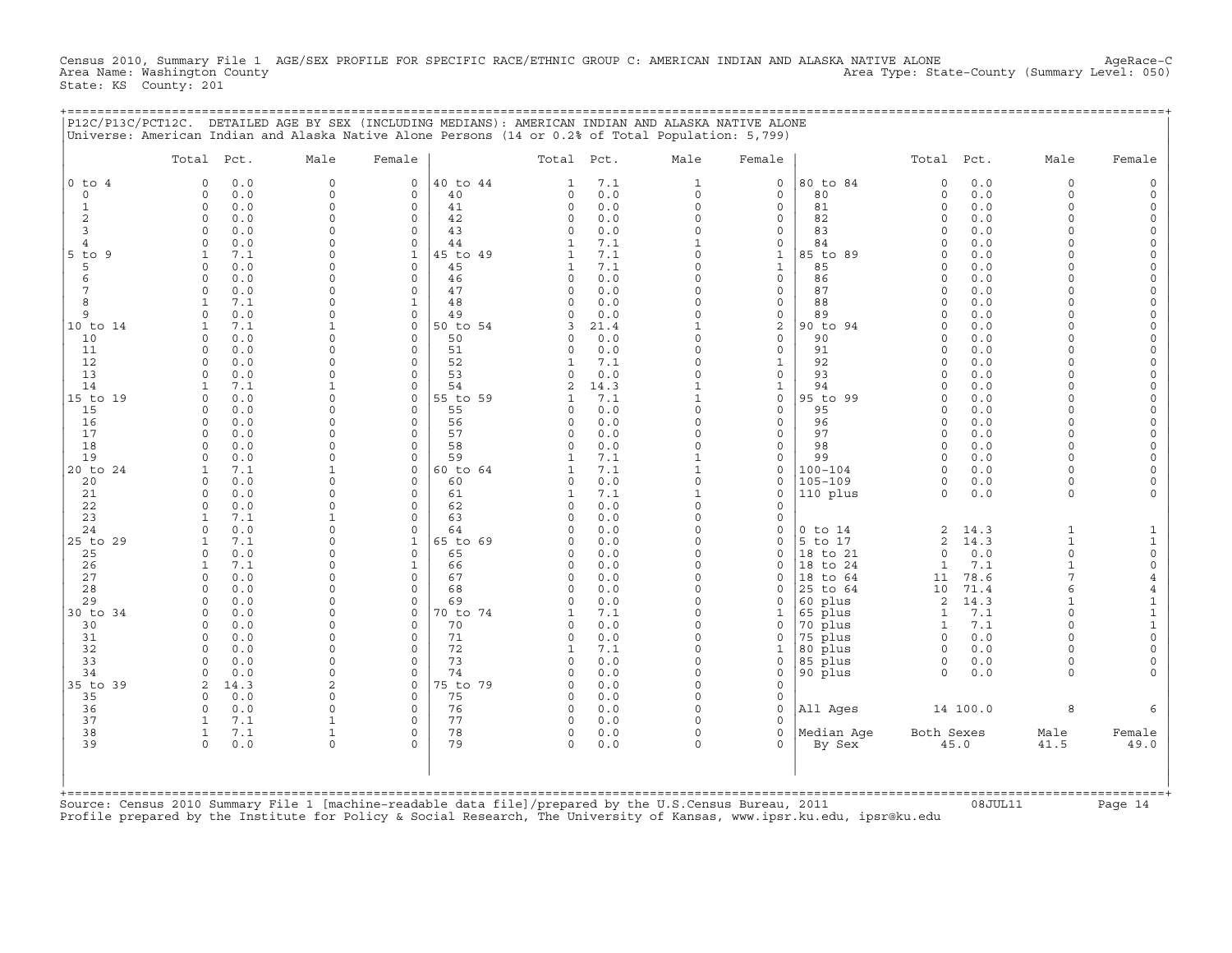## +===================================================================================================================================================+

|                | Total Pct.                            | Male                 | Female                  |                | Total Pct.          |             | Male                    | Female                             |                | Total Pct.           |            | Male           | Female               |
|----------------|---------------------------------------|----------------------|-------------------------|----------------|---------------------|-------------|-------------------------|------------------------------------|----------------|----------------------|------------|----------------|----------------------|
| $0$ to $4$     | 5.3<br>1                              | $\mathbf{1}$         | $\mathbf 0$             | 40 to 44       | $\mathbf{1}$        | 5.3         | $\circ$                 | $\mathbf{1}$                       | 80 to 84       | $\mathbf 0$          | 0.0        | $\Omega$       | $\circ$              |
| $\mathbf 0$    | 0.0<br>$\Omega$                       | $\mathbf 0$          | $\Omega$                | 40             | $\mathbf{1}$        | 5.3         | $\circ$                 | $\mathbf{1}$                       | 80             | $\mathbf 0$          | 0.0        | $\Omega$       | $\circ$              |
| $\mathbf{1}$   | 0.0<br>$\mathbf 0$                    | $\Omega$             | $\mathbf 0$             | 41             | 0                   | 0.0         | $\mathbf 0$             | $\circ$                            | 81             | $\Omega$             | 0.0        | $\Omega$       | $\Omega$             |
| $\overline{2}$ | 0.0<br>$\Omega$                       | $\Omega$             | $\mathbf 0$             | 42             | $\Omega$            | 0.0         | $\Omega$                | $\mathbf{0}$                       | 82             | $\Omega$             | 0.0        | $\Omega$       | $\circ$              |
| 3              | 0.0<br>$\Omega$                       | $\Omega$             | $\Omega$                | 43             | $\Omega$            | 0.0         | $\Omega$                | $\mathbf 0$                        | 83             | $\Omega$             | 0.0        | $\Omega$       | $\circ$              |
| $\overline{4}$ | 5.3                                   | 1<br>$\mathbf{3}$    | $\circ$                 | 44             | $\Omega$            | 0.0         | $\Omega$                | 0                                  | 84             | $\Omega$<br>$\Omega$ | 0.0        | $\cap$         | $\Omega$             |
| 5 to 9         | 15.8<br>κ<br>$\Omega$                 | $\Omega$             | $\Omega$<br>$\Omega$    | 45 to 49<br>45 | 3<br>$\Omega$       | 15.8        | 1<br>$\circ$            | $\overline{\mathbf{c}}$<br>$\circ$ | 85 to 89<br>85 | $\Omega$             | 0.0<br>0.0 | $\Omega$       | $\Omega$<br>$\Omega$ |
| 5<br>6         | 0.0<br>5.3                            | $\mathbf{1}$         | $\Omega$                | 46             | $\overline{2}$      | 0.0<br>10.5 | $\mathbf{1}$            | $\mathbf{1}$                       | 86             | $\Omega$             | 0.0        | $\cap$         | $\circ$              |
| 7              | 5.3<br>1                              | $\mathbf{1}$         | $\Omega$                | 47             | $\Omega$            | 0.0         | $\Omega$                | $\circ$                            | 87             | $\Omega$             | 0.0        | $\cap$         | $\overline{0}$       |
| 8              | 0.0<br>$\Omega$                       | $\Omega$             | $\circ$                 | 48             | 1                   | 5.3         | $\Omega$                | $\mathbf{1}$                       | 88             | $\Omega$             | 0.0        | $\cap$         | $\mathbf 0$          |
| 9              | 5.3                                   | 1                    | $\circ$                 | 49             | $\Omega$            | 0.0         | $\Omega$                | 0                                  | 89             | $\Omega$             | 0.0        | $\Omega$       | $\mathbf 0$          |
| 10 to 14       | 15.8                                  | $\Omega$             | 3                       | 50 to 54       | $\Omega$            | 0.0         | $\Omega$                | $\mathsf{O}\xspace$                | 90 to 94       | $\Omega$             | 0.0        | $\Omega$       | $\mathbf 0$          |
| 10             | $\Omega$<br>0.0                       | $\Omega$             | $\Omega$                | 50             | $\Omega$            | 0.0         | $\Omega$                | $\circ$                            | 90             | $\Omega$             | 0.0        | $\Omega$       | $\Omega$             |
| 11             | 5.3                                   | $\Omega$             | $\mathbf{1}$            | 51             | $\Omega$            | 0.0         | $\Omega$                | $\circ$                            | 91             | $\Omega$             | 0.0        |                | $\Omega$             |
| 12             | 5.3<br>$\mathbf{1}$                   | $\Omega$             | $\mathbf{1}$            | 52             | $\Omega$            | 0.0         | $\Omega$                | $\circ$                            | 92             | $\Omega$             | 0.0        | $\Omega$       | $\Omega$             |
| 13             | 0.0<br>$\cap$                         | $\Omega$             | $\Omega$                | 53             | $\Omega$            | 0.0         | $\Omega$                | $\mathbf 0$                        | 93             | $\Omega$             | 0.0        |                | $\Omega$             |
| 14             | 5.3                                   | $\Omega$             | $\mathbf{1}$            | 54             | $\Omega$            | 0.0         | $\Omega$                | $\circ$                            | 94             | $\Omega$             | 0.0        | $\Omega$       | $\Omega$             |
| 15 to 19       | 10.5<br>2                             | 1                    | $\mathbf{1}$            | 55 to 59       | $\Omega$            | 0.0         | $\Omega$                | $\circ$                            | 95 to 99       | $\Omega$             | 0.0        | $\cap$         | $\mathbf 0$          |
| 15             | 5.3                                   | $\mathbf{1}$         | $\Omega$                | 55             | $\Omega$            | 0.0         | $\Omega$                | $\mathbf{0}$                       | 95             | $\Omega$             | 0.0        | $\cap$         | $\Omega$             |
| 16             | 5.3<br>1                              | $\Omega$             | $\mathbf{1}$            | 56             | $\Omega$            | 0.0         | $\Omega$                | $\circ$                            | 96             | $\Omega$             | 0.0        | $\Omega$       | $\Omega$             |
| 17             | $\Omega$<br>0.0                       | $\Omega$             | $\Omega$                | 57             | $\Omega$            | 0.0         | $\Omega$                | $\circ$                            | 97             | $\Omega$             | 0.0        | $\cap$         | $\Omega$             |
| 18             | 0.0<br>$\Omega$                       | $\Omega$             | $\Omega$                | 58             | $\Omega$            | 0.0         | $\circ$                 | $\circ$                            | 98             | $\Omega$             | 0.0        | $\Omega$       | $\Omega$             |
| 19             | 0.0<br>$\cap$                         | $\Omega$             | $\Omega$                | 59             | $\Omega$            | 0.0         | $\circ$                 | $\circ$                            | 99             | $\Omega$             | 0.0        | $\cap$         | $\circ$              |
| 20 to 24       | 5.3<br>$\mathbf{1}$                   |                      | $\mathbf 0$             | 60 to 64       | $\overline{2}$      | 10.5        | $\mathbf{1}$            | $\mathbf{1}$                       | $100 - 104$    | $\Omega$             | 0.0        | $\Omega$       | $\Omega$             |
| 20             | 5.3                                   | $\mathbf{1}$         | $\circ$                 | 60             | $\Omega$            | 0.0         | $\Omega$                | $\mathbf 0$                        | $105 - 109$    | $\circ$              | 0.0        | $\Omega$       | $\mathbf 0$          |
| 21<br>22       | $\Omega$<br>0.0<br>0.0                | $\Omega$<br>$\Omega$ | $\mathbf 0$<br>$\Omega$ | 61             | $\Omega$<br>1       | 0.0<br>5.3  | $\circ$<br>$\mathbf{1}$ | $\circ$                            | 110 plus       | $\Omega$             | 0.0        | $\Omega$       |                      |
| 23             | 0.0<br>$\Omega$                       | $\Omega$             | $\Omega$                | 62<br>63       | $\Omega$            | 0.0         | $\Omega$                | $\mathbf 0$<br>$\mathbf 0$         |                |                      |            |                |                      |
| 24             | $\Omega$<br>0.0                       | $\Omega$             | $\Omega$                | 64             | $\mathbf{1}$        | 5.3         | $\Omega$                | $\mathbf{1}$                       | $0$ to $14$    | 7                    | 36.8       | $\overline{4}$ | 3                    |
| 25 to 29       | 5.3                                   | 1                    | $\Omega$                | 65 to 69       | $\Omega$            | 0.0         | $\Omega$                | $\circ$                            | 5 to 17        | 8                    | 42.1       | $\overline{4}$ | $\overline{4}$       |
| 25             | 0.0<br>$\Omega$                       | $\Omega$             | $\Omega$                | 65             | $\Omega$            | 0.0         | $\Omega$                | $\circ$                            | 18 to 21       | $\mathbf{1}$         | 5.3        | $\mathbf{1}$   | $\circ$              |
| 26             | 0.0<br>$\Omega$                       | $\Omega$             | $\Omega$                | 66             | $\Omega$            | 0.0         | $\Omega$                | $\mathbf{0}$                       | 18 to 24       | $\mathbf{1}$         | 5.3        |                | $\mathsf{O}\xspace$  |
| 27             | 5.3<br>1                              | 1                    | $\circ$                 | 67             | 0                   | 0.0         | $\Omega$                | $\mathbf 0$                        | 18 to 64       | 10                   | 52.6       | $\overline{4}$ | 6                    |
| 28             | 0.0<br>$\Omega$                       | $\Omega$             | $\circ$                 | 68             | $\Omega$            | 0.0         | $\Omega$                | 0                                  | 25 to 64       | 9                    | 47.4       | 3              | 6                    |
| 29             | 0.0<br>$\cap$                         | $\Omega$             | $\Omega$                | 69             | $\Omega$            | 0.0         | $\Omega$                | $\mathbf 0$                        | 60 plus        | 2                    | 10.5       |                | $\mathbf{1}$         |
| 30 to 34       | 5.3                                   | $\Omega$             | $\mathbf{1}$            | 70 to 74       | $\Omega$            | 0.0         | $\Omega$                | $\mathbf 0$                        | 65 plus        | $\circ$              | 0.0        | $\Omega$       | $\mathbf 0$          |
| 30             | 5.3<br>$\mathbf{1}$                   | $\Omega$             | $\mathbf{1}$            | 70             | $\Omega$            | 0.0         | $\Omega$                | $\mathbf 0$                        | 70 plus        | $\Omega$             | 0.0        | $\Omega$       | $\mathsf{O}\xspace$  |
| 31             | 0.0<br>$\Omega$                       | $\Omega$             | $\Omega$                | 71             | $\Omega$            | 0.0         | $\Omega$                | $\mathbf 0$                        | 75 plus        | $\Omega$             | 0.0        | $\Omega$       | $\Omega$             |
| 32             | 0.0<br>$\Omega$                       | $\Omega$             | $\Omega$                | 72             | $\Omega$            | 0.0         | $\Omega$                | $\mathbf 0$                        | 80 plus        | $\Omega$             | 0.0        | $\Omega$       | $\Omega$             |
| 33             | 0.0<br>$\Omega$                       | $\Omega$             | $\circ$                 | 73             | 0                   | 0.0         | $\Omega$                | 0                                  | 85 plus        | 0                    | 0.0        | $\Omega$       | $\Omega$             |
| 34             | 0.0<br>$\Omega$                       | $\Omega$             | $\Omega$                | 74             | $\Omega$            | 0.0         | $\Omega$                | $\mathbf{0}$                       | 90 plus        | $\Omega$             | 0.0        | $\Omega$       |                      |
| 35 to 39       | 5.3<br>$\mathbf{1}$                   | $\Omega$             | $\mathbf{1}$            | 75 to 79       | $\Omega$            | 0.0         | $\Omega$                | $\mathbf{0}$                       |                |                      |            |                |                      |
| 35             | $\Omega$<br>0.0                       | $\Omega$             | $\Omega$                | 75             | $\Omega$            | 0.0         | $\Omega$                | $\mathbf{0}$                       |                |                      |            |                |                      |
| 36             | $\mathbf{1}$<br>5.3                   | $\Omega$             | $\mathbf{1}$            | 76             | $\circ$             | 0.0         | $\circ$                 | $\mathbf{0}$                       | All Ages       |                      | 19 100.0   | 9              | 10                   |
| 37             | 0.0<br>$\Omega$                       | $\Omega$             | $\Omega$                | 77             | $\Omega$            | 0.0         | $\Omega$                | $\Omega$                           |                |                      |            |                |                      |
| 38<br>39       | $\mathbf 0$<br>0.0<br>$\Omega$<br>0.0 | $\Omega$<br>$\Omega$ | $\circ$<br>$\Omega$     | 78<br>79       | $\circ$<br>$\Omega$ | 0.0<br>0.0  | $\circ$<br>$\Omega$     | $\circ$<br>$\Omega$                | Median Aqe     | Both Sexes<br>20.5   |            | Male<br>15.5   | Female<br>33.5       |
|                |                                       |                      |                         |                |                     |             |                         |                                    | By Sex         |                      |            |                |                      |
|                |                                       |                      |                         |                |                     |             |                         |                                    |                |                      |            |                |                      |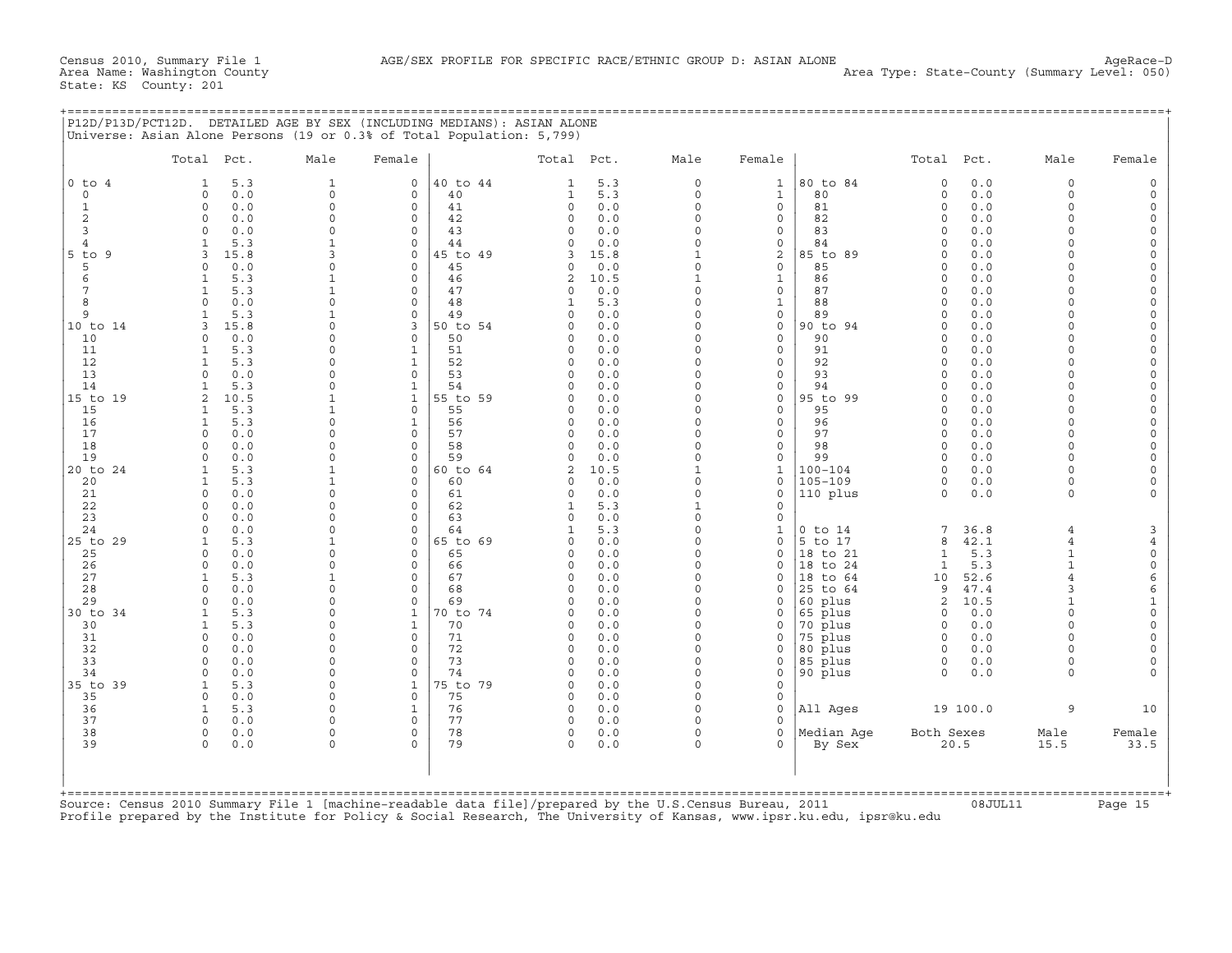Census 2010, Summary File 1 AGE/SEX PROFILE FOR SPECIFIC RACE/ETHNIC GROUP E: NAT HAWAIIAN/OTH. PACIFIC ISLANDER ALONE AgeRace−E<br>Area Name: Washington County Level: 050) Area Type: State-County (Summary Level: 050) State: KS County: 201

|  |                                                                                                   | P12E/P13E/PCT12E. DETAILED AGE BY SEX (INCLUDING MEDIANS): NAT HAWAIIAN/OTH. PACIFIC ISLANDER ALONE |  |
|--|---------------------------------------------------------------------------------------------------|-----------------------------------------------------------------------------------------------------|--|
|  | Universe: Nat Hawaiian/Oth. Pacific Islander Alone Persons (0 or 0.0% of Total Population: 5,799) |                                                                                                     |  |

|                           | Total Pct. | Male         | Female       |          | Total Pct. |                      | Male     | Female              |             | Total Pct.         |        | Male        | Female |
|---------------------------|------------|--------------|--------------|----------|------------|----------------------|----------|---------------------|-------------|--------------------|--------|-------------|--------|
| $0$ to $4$                | $\Omega$   | $\circ$      | $\mathbf{0}$ | 40 to 44 | $\Omega$   | $\ddot{\phantom{a}}$ | $\Omega$ | $\mathbf 0$         | 80 to 84    | $\circ$            | $\sim$ | $\mathbf 0$ |        |
|                           | $\Omega$   | $\circ$      | $\Omega$     | 40       | $\Omega$   |                      | $\Omega$ | $\mathbf 0$         | 80          | $\Omega$           |        | $\Omega$    |        |
|                           | $\circ$    | $\circ$      | $\mathbf 0$  | 41       | $\Omega$   |                      | $\circ$  | $\mathbf 0$         | 81          | $\Omega$           |        | $\Omega$    |        |
|                           | $\Omega$   | $\mathsf{O}$ | $\Omega$     | 42       | $\cap$     |                      | $\Omega$ | $\mathbf 0$         | 82          | $\Omega$           |        |             |        |
|                           |            | $\Omega$     | $\Omega$     | 43       |            |                      | $\Omega$ | $\mathbf 0$         | 83          | $\Omega$           |        |             |        |
|                           |            | $\Omega$     | $\Omega$     | 44       |            |                      | $\Omega$ | $\mathsf{O}\xspace$ | 84          |                    |        |             |        |
| $5$ to $9$                |            | $\cap$       | $\Omega$     | 45 to 49 |            |                      | $\cap$   | $\Omega$            | 85 to 89    |                    |        |             |        |
|                           | $\Omega$   | $\Omega$     | $\Omega$     | 45       |            |                      | $\Omega$ | $\mathbf 0$         | 85          | $\Omega$           |        |             |        |
|                           | $\Omega$   | $\cap$       | $\Omega$     | 46       | $\cap$     |                      | $\cap$   | $\mathbf 0$         | 86          | $\Omega$           |        |             |        |
|                           | $\Omega$   | $\Omega$     | $\Omega$     | 47       | $\cap$     |                      | $\Omega$ | $\mathsf{O}\xspace$ | 87          |                    |        |             |        |
|                           | $\Omega$   | $\Omega$     | $\Omega$     | 48       | $\cap$     |                      | $\Omega$ | $\mathbf 0$         | 88          | $\Omega$           |        |             |        |
|                           | O          | $\Omega$     | 0            | 49       | $\cap$     |                      | $\Omega$ | 0                   | 89          | $\Omega$           |        |             |        |
| 10 to 14                  |            | $\Omega$     | 0            | 50 to 54 |            |                      | $\Omega$ | $\mathsf{O}\xspace$ | 90 to 94    | $\Omega$           |        |             |        |
| 10                        | O          | $\Omega$     | $\Omega$     | 50       |            |                      | $\Omega$ | $\mathbf 0$         | 90          | $\Omega$           |        |             |        |
| 11                        | O          | $\Omega$     | $\Omega$     | 51       |            |                      | $\Omega$ | $\mathbf 0$         | 91          | $\Omega$           |        |             |        |
| 12                        | $\Omega$   | $\Omega$     | $\Omega$     | 52       |            |                      | $\cap$   | $\mathbf 0$         | 92          | $\Omega$           |        |             |        |
| 13                        |            | $\Omega$     | $\Omega$     | 53       |            |                      | $\cap$   | $\mathbf 0$         | 93          |                    |        |             |        |
|                           |            | $\Omega$     | $\Omega$     | 54       |            |                      | $\Omega$ | $\mathbf 0$         | 94          |                    |        |             |        |
| 15 to 19                  | $\Omega$   | $\Omega$     | 0            | 55 to 59 |            |                      | $\Omega$ | $\mathsf{O}\xspace$ | 95 to 99    | $\Omega$           |        |             |        |
|                           |            | $\Omega$     | $\Omega$     | 55       | $\cap$     |                      | $\Omega$ | $\mathbf 0$         | 95          | $\Omega$           |        |             |        |
|                           | O          | $\Omega$     | $\Omega$     | 56       | $\Omega$   |                      | $\Omega$ | $\mathbf 0$         | 96          | $\Omega$           |        |             |        |
|                           |            | $\Omega$     | $\Omega$     | 57       | $\cap$     |                      | $\cap$   | $\mathbf{0}$        | 97          | $\Omega$           |        |             |        |
|                           |            |              |              |          |            |                      |          |                     |             |                    |        |             |        |
|                           | $\Omega$   | $\Omega$     | $\Omega$     | 58       | $\Omega$   |                      | $\Omega$ | $\mathbf 0$         | 98          | $\Omega$<br>$\cap$ |        |             |        |
|                           |            | $\Omega$     | $\Omega$     | 59       |            |                      | $\cap$   | $\mathbf 0$         | 99          |                    |        |             |        |
| 20 to 24                  |            | $\Omega$     | $\circ$      | 60 to 64 |            |                      | $\Omega$ | $\mathbf 0$         | $100 - 104$ | $\Omega$           |        |             |        |
|                           | O          | $\Omega$     | $\Omega$     | 60       |            |                      | $\Omega$ | $\mathbf 0$         | $105 - 109$ | $\Omega$           |        |             |        |
|                           | O          | $\Omega$     | $\Omega$     | 61       | $\Omega$   |                      | $\Omega$ | $\mathbf 0$         | 110 plus    | $\Omega$           |        | $\Omega$    |        |
|                           |            | $\Omega$     | $\Omega$     | 62       |            |                      | $\Omega$ | $\mathbf 0$         |             |                    |        |             |        |
|                           |            | $\Omega$     | $\Omega$     | 63       |            |                      | $\cap$   | $\Omega$            |             |                    |        |             |        |
|                           |            | $\Omega$     | $\Omega$     | 64       |            |                      | $\Omega$ | $\mathsf{O}\xspace$ | $0$ to $14$ | $\Omega$           |        | $\Omega$    |        |
| 25 to 29                  |            | $\Omega$     | $\Omega$     | 65 to 69 |            |                      | $\cap$   | $\mathbf 0$         | 5 to 17     | $\Omega$           |        | $\Omega$    |        |
|                           | $\Omega$   | $\Omega$     | $\Omega$     | 65       | $\Omega$   |                      | $\cap$   | $\mathbf 0$         | 18 to 21    | $\Omega$           |        | $\cap$      |        |
|                           | O          | $\Omega$     | $\Omega$     | 66       | $\cap$     |                      | $\cap$   | $\Omega$            | 18 to 24    | $\Omega$           |        | $\cap$      |        |
|                           | $\Omega$   | $\Omega$     | 0            | 67       | $\Omega$   |                      | $\Omega$ | 0                   | 18 to 64    | $\Omega$           |        | $\cap$      |        |
|                           |            | $\Omega$     | $\Omega$     | 68       | $\cap$     |                      | $\Omega$ | $\mathbf 0$         | 25 to 64    | $\Omega$           |        |             |        |
|                           |            | $\Omega$     | $\Omega$     | 69       |            |                      | $\Omega$ | $\mathbf 0$         | 60 plus     | $\Omega$           |        |             |        |
| 30 to 34                  | O          | $\Omega$     | $\Omega$     | 70 to 74 |            |                      | $\Omega$ | $\mathbf 0$         | 65 plus     | $\Omega$           |        |             |        |
|                           | $\cap$     | $\Omega$     | $\Omega$     | 70       | $\Omega$   |                      | $\Omega$ | $\mathbf 0$         | 70 plus     | $\Omega$           |        |             |        |
|                           | O          | $\Omega$     | $\Omega$     | 71       | $\Omega$   |                      | $\Omega$ | $\mathbf 0$         | 75 plus     | $\Omega$           |        |             |        |
|                           | $\Omega$   | $\Omega$     | $\Omega$     | 72       |            |                      | $\Omega$ | $\mathbf 0$         | 80 plus     | $\Omega$           |        |             |        |
|                           |            | $\Omega$     | 0            | 73       |            |                      | $\Omega$ | 0                   | 85 plus     | $\Omega$           |        |             |        |
|                           | U          | $\Omega$     | $\Omega$     | 74       | $\cap$     |                      | $\Omega$ | $\mathbf 0$         | 90 plus     | $\Omega$           |        | $\cap$      |        |
| 34<br>35 to 39            | O          | $\Omega$     | 0            | 75 to 79 | $\cap$     |                      | $\Omega$ | $\mathbf 0$         |             |                    |        |             |        |
|                           | $\cap$     | $\cap$       | $\Omega$     | 75       | $\cap$     |                      | $\cap$   | $\mathbf 0$         |             |                    |        |             |        |
|                           | $\Omega$   | $\Omega$     | $\Omega$     | 76       | $\Omega$   |                      | $\Omega$ | $\mathbf{0}$        | All Ages    | $\mathbf 0$        |        | $\Omega$    |        |
| 36<br>37                  | O          | $\cap$       | $\Omega$     | 77       |            |                      |          | $\Omega$            |             |                    |        |             |        |
| 38                        | $\Omega$   | $\Omega$     | 0            | 78       | $\Omega$   |                      | $\Omega$ | $\mathbf 0$         | Median Age  | Both Sexes         |        | Male        | Female |
|                           | $\Omega$   | $\Omega$     | $\Omega$     | 79       | $\Omega$   |                      | $\Omega$ | $\Omega$            |             |                    | 0.0    | 0.0         |        |
|                           |            |              |              |          |            |                      |          |                     | By Sex      |                    |        |             |        |
| $+$ = = = = = = = = = = = |            |              |              |          |            |                      |          |                     |             |                    |        |             |        |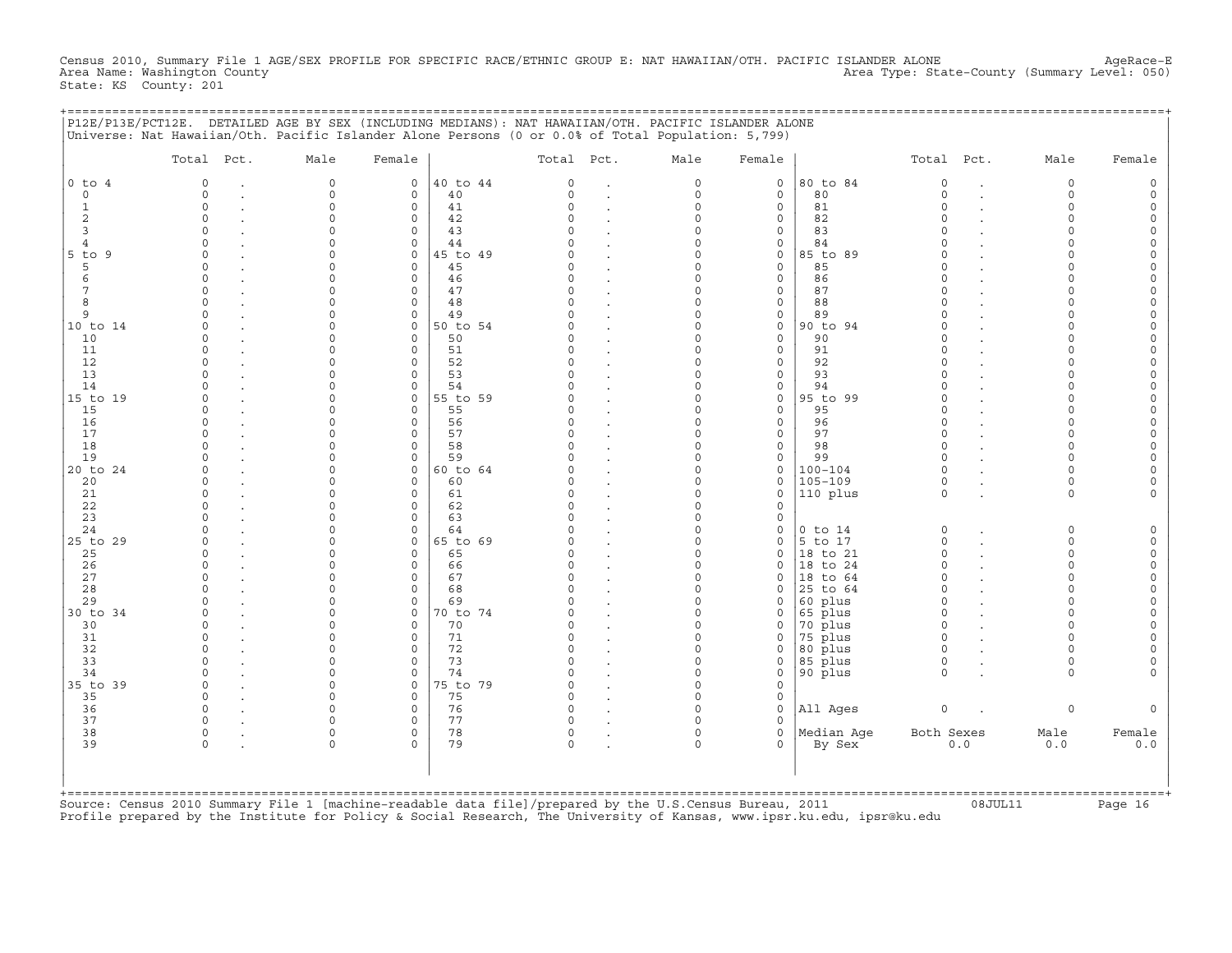Area Name: Washington County Area Type: State−County (Summary Level: 050)

| P12F/P13F/PCT12F. DETAILED AGE BY SEX (INCLUDING MEDIANS): SOME OTHER RACE ALONE |            |        |       |          |         |                              |  |        |  |
|----------------------------------------------------------------------------------|------------|--------|-------|----------|---------|------------------------------|--|--------|--|
| Universe: Some Other Race Alone Persons (56 or 1.0% of Total Population: 5,799)  |            |        |       |          |         |                              |  |        |  |
|                                                                                  |            |        |       |          |         |                              |  |        |  |
| Total                                                                            | $M = \Box$ | Female | Total | $P \cap$ | △ 1 △ M | $F$ $\cap$ $R$ $\cap$ $\cap$ |  | Female |  |

|                   | Total Pct.                             | Male                        | Female                         |                | Total Pct.           |            | Male                     | Female                      |                      | Total Pct.           |              | Male                    | Female                  |
|-------------------|----------------------------------------|-----------------------------|--------------------------------|----------------|----------------------|------------|--------------------------|-----------------------------|----------------------|----------------------|--------------|-------------------------|-------------------------|
| $0$ to $4$        | 14.3<br>8                              | 3                           | 5                              | 40 to 44       | 3                    | 5.4        | 2                        | $\mathbf{1}$                | 80 to 84             | $\circ$              | 0.0          | $\mathbf 0$             | $\Omega$                |
| 0                 | 3.6<br>2                               | $\mathbf{1}$                | $\mathbf{1}$                   | 40             | 1                    | 1.8        | $\mathbf{1}$             | $\mathsf{O}$                | 80                   | $\circ$              | 0.0          | $\mathbf 0$<br>$\Omega$ | $\circ$                 |
| 1<br>$\mathbf{2}$ | 1.8<br>$\mathbf{1}$<br>3               | $\Omega$                    | $\mathbf{1}$<br>$\overline{c}$ | 41<br>42       | $\Omega$<br>0        | 0.0<br>0.0 | $\circ$<br>$\circ$       | $\mathbf 0$<br>$\mathbf 0$  | 81<br>82             | $\Omega$<br>$\Omega$ | 0.0<br>0.0   | $\Omega$                | $\circ$<br>$\Omega$     |
| 3                 | 5.4<br>1.8                             | $\mathbf{1}$<br>$\mathbf 1$ | $\mathbf 0$                    | 43             | 2                    | 3.6        | $\mathbf{1}$             | $\mathbf{1}$                | 83                   | $\Omega$             | 0.0          | $\Omega$                | $\circ$                 |
| $\overline{4}$    | 1.8                                    | $\Omega$                    | $\mathbf{1}$                   | 44             | $\cap$               | 0.0        | $\Omega$                 | $\Omega$                    | 84                   | $\cap$               | 0.0          | $\cap$                  | $\Omega$                |
| $5$ to<br>9       | $\mathsf{R}$<br>14.3                   | $\overline{a}$              | 6                              | 45 to 49       | $\Omega$             | 0.0        | $\circ$                  | $\mathbf 0$                 | 85 to 89             | $\Omega$             | 0.0          | $\Omega$                | $\Omega$                |
| 5                 | 1.8                                    | 0                           | $\mathbf{1}$                   | 45             | 0                    | 0.0        | $\circ$                  | $\mathbf 0$                 | 85                   | $\Omega$             | 0.0          | $\cap$                  | $\circ$                 |
| 6                 | 1.8<br>-1                              | $\Omega$                    | $\mathbf{1}$                   | 46             | $\Omega$             | 0.0        | $\Omega$                 | $\Omega$                    | 86                   | $\Omega$             | 0.0          | $\cap$                  | $\Omega$                |
| 7                 | 5.4<br>3                               | 2                           | $\mathbf{1}$                   | 47             | $\Omega$             | 0.0        | $\Omega$                 | $\mathbf 0$                 | 87                   | $\Omega$             | 0.0          | $\Omega$                | $\circ$                 |
| 8                 | 5.4<br>3                               | $\Omega$                    | 3                              | 48             | $\Omega$             | 0.0        | $\circ$                  | $\mathbf 0$                 | 88                   | $\Omega$             | 0.0          | $\Omega$                | $\Omega$                |
| 9                 | 0.0<br>$\Omega$                        | 0                           | $\mathbf 0$                    | 49             | 0                    | 0.0        | $\circ$                  | $\mathsf{O}$                | 89                   | $\Omega$             | 0.0          | $\cap$                  | $\Omega$                |
| 10 to 14          | 8.9                                    | κ                           | $\overline{c}$                 | 50 to 54       |                      | 1.8        | $\mathbf{1}$             | $\mathbf 0$                 | 90 to 94             | $\Omega$             | 0.0          | $\cap$                  | $\Omega$                |
| 10                | 1.8<br>1                               | $\mathbf 1$                 | $\mathbf 0$                    | 50             | 0                    | 0.0        | $\circ$                  | $\mathbf 0$                 | 90                   | $\Omega$             | 0.0          | $\Omega$                | $\Omega$                |
| 11                | 0.0<br>$\Omega$                        | 0                           | 0                              | 51             | 1                    | 1.8        | $\mathbf{1}$             | $\mathsf{O}$                | 91                   | $\Omega$             | $0.0$        |                         | $\circ$                 |
| 12                | 1.8<br>-1                              | 1                           | $\Omega$                       | 52             | $\Omega$             | 0.0        | $\Omega$                 | $\Omega$                    | 92                   | $\cap$               | 0.0          | $\cap$                  | $\Omega$                |
| 13                | $\Omega$<br>0.0                        | $\circ$                     | $\circ$                        | 53             | 0                    | 0.0        | $\circ$                  | $\mathbf 0$                 | 93                   | $\Omega$             | 0.0          | $\Omega$                | $\Omega$                |
| 14                | 5.4<br>3<br>3                          | 1<br>$\overline{2}$         | 2                              | 54<br>55 to 59 | $\Omega$             | 0.0<br>3.6 | $\Omega$<br>$\mathbf{1}$ | $\mathsf{O}$                | 94<br>95 to 99       | $\Omega$             | 0.0<br>0.0   | $\cap$<br>$\Omega$      | $\Omega$                |
| 15 to 19<br>15    | 5.4<br>1.8                             | $\mathbf 1$                 | $\mathbf{1}$<br>$\Omega$       | 55             | $\overline{2}$<br>1  | 1.8        | $\mathbf{1}$             | $\mathbf{1}$<br>$\mathbf 0$ | 95                   | $\Omega$<br>$\Omega$ | 0.0          | $\Omega$                | $\mathbf 0$<br>$\Omega$ |
| 16                | 1.8<br>$\mathbf{1}$                    | $\mathbf 1$                 | $\circ$                        | 56             | $\Omega$             | 0.0        | $\circ$                  | $\mathbf 0$                 | 96                   | $\Omega$             | $0.0$        | $\Omega$                | $\Omega$                |
| 17                | 0.0<br>0                               | 0                           | $\mathbf 0$                    | 57             | 1                    | 1.8        | 0                        | $\mathbf{1}$                | 97                   | $\Omega$             | 0.0          | $\Omega$                | $\Omega$                |
| 18                | 0.0<br>$\cap$                          | $\Omega$                    | $\Omega$                       | 58             | $\Omega$             | 0.0        | $\Omega$                 | $\Omega$                    | 98                   | $\Omega$             | 0.0          | $\cap$                  | $\Omega$                |
| 19                | 1.8<br>$\mathbf{1}$                    | $\Omega$                    | $\mathbf{1}$                   | 59             | $\Omega$             | 0.0        | $\circ$                  | $\mathbf 0$                 | 99                   | $\circ$              | 0.0          | $\Omega$                | $\Omega$                |
| 20 to 24          | 10.7<br>6                              | 5                           | $\mathbf{1}$                   | 60 to 64       | $\Omega$             | 0.0        | $\Omega$                 | $\mathsf{O}$                | $100 - 104$          | $\Omega$             | 0.0          | $\Omega$                | $\Omega$                |
| 20                | 7.1<br>$\overline{a}$                  | ς                           | $\mathbf{1}$                   | 60             | $\cap$               | 0.0        | $\cap$                   | $\Omega$                    | $105 - 109$          | $\Omega$             | 0.0          | $\Omega$                | $\Omega$                |
| 21                | 0.0<br>$\Omega$                        | 0                           | $\circ$                        | 61             | 0                    | 0.0        | $\circ$                  | $\mathbf 0$                 | 110 plus             | $\Omega$             | 0.0          | $\Omega$                | $\Omega$                |
| 22                | 1.8<br>-1                              | $\mathbf{1}$                | $\mathbf 0$                    | 62             | $\Omega$             | 0.0        | $\Omega$                 | $\mathbf 0$                 |                      |                      |              |                         |                         |
| 23                | 1.8                                    | 1                           | $\mathbf 0$                    | 63             | $\Omega$             | 0.0        | $\Omega$                 | $\mathsf{O}$                |                      |                      |              |                         |                         |
| 24                | 0.0<br>$\cap$                          | $\Omega$                    | $\Omega$                       | 64             | $\Omega$             | 0.0        | $\Omega$                 | $\mathbf 0$                 | $0$ to $14$          | 21                   | 37.5         | 8                       | 13                      |
| 25 to 29          | 10.7<br>6                              | $\overline{2}$              | $\overline{4}$                 | 65 to 69       | $\Omega$             | 0.0        | $\Omega$                 | $\mathbf 0$                 | 5 to 17              | 15                   | 26.8         | 7                       | 8                       |
| 25                | 3.6<br>2                               | 1                           | $\mathbf{1}$                   | 65             | 0                    | 0.0        | $\Omega$                 | $\mathsf{O}$                | 18 to 21             | 5                    | 8.9          | $\overline{3}$          | $\frac{2}{2}$           |
| 26<br>27          | 0.0<br>$\Omega$<br>1.8<br>$\mathbf{1}$ | $\Omega$<br>$\Omega$        | $\Omega$<br>$\mathbf{1}$       | 66<br>67       | $\Omega$<br>$\Omega$ | 0.0<br>0.0 | $\Omega$<br>$\circ$      | $\Omega$                    | 18 to 24             | 7                    | 12.5<br>57.1 | 5<br>19                 | 13                      |
| 28                | 2<br>3.6                               | 0                           | $\mathbf{2}$                   | 68             | 0                    | 0.0        | $\Omega$                 | $\mathbf 0$<br>$\mathbf 0$  | 18 to 64<br>25 to 64 | 32<br>25             | 44.6         | 14                      | $11$                    |
| 29                | 1.8                                    | $\mathbf{1}$                | $\Omega$                       | 69             | $\Omega$             | 0.0        | $\Omega$                 | $\mathbf 0$                 | 60 plus              | $\mathbf{1}$         | 1.8          | $\Omega$                | $\mathbf 1$             |
| 30 to 34          | 12.5                                   | 6                           | $\mathbf{1}$                   | 70 to 74       | $\Omega$             | 0.0        | $\Omega$                 | $\mathbf 0$                 | 65 plus              | $\mathbf{1}$         | 1.8          | $\Omega$                | $\mathbf 1$             |
| 30                | 0.0<br>$\Omega$                        | $\Omega$                    | $\mathbf 0$                    | 70             | 0                    | 0.0        | $\circ$                  | $\mathbf 0$                 | 70 plus              | $\mathbf{1}$         | 1.8          | $\Omega$                | $\mathbf 1$             |
| 31                | 1.8<br>1                               | $\mathbf{1}$                | $\mathbf 0$                    | 71             | 0                    | 0.0        | $\circ$                  | 0                           | 75 plus              | 1                    | 1.8          | $\Omega$                | $\mathbf{1}$            |
| 32                | 7.1                                    | 3                           | $\mathbf{1}$                   | 72             | $\Omega$             | 0.0        | $\Omega$                 | $\Omega$                    | 80 plus              | $\Omega$             | 0.0          | $\Omega$                | $\circ$                 |
| 33                | 1.8                                    | $\mathbf 1$                 | $\Omega$                       | 73             | $\Omega$             | 0.0        | $\circ$                  | $\mathbf 0$                 | 85 plus              | $\circ$              | 0.0          | $\Omega$                | $\mathsf O$             |
| 34                | 1.8                                    | $\mathbf{1}$                | $\Omega$                       | 74             | 0                    | 0.0        | $\circ$                  | $\mathsf{O}$                | 90 plus              | $\circ$              | 0.0          | $\Omega$                | $\Omega$                |
| 35 to 39          | 10.7<br>6                              | $\overline{2}$              | 4                              | 75 to 79       | 1                    | 1.8        | $\Omega$                 | $\mathbf{1}$                |                      |                      |              |                         |                         |
| 35                | 1.8<br>$\mathbf{1}$                    | 0                           | $\mathbf{1}$                   | 75             | $\Omega$             | 0.0        | $\circ$                  | $\mathbf 0$                 |                      |                      |              |                         |                         |
| 36                | 1.8<br>1                               | 1                           | $\circ$                        | 76             | 0                    | 0.0        | $\Omega$                 | $\mathbf 0$                 | All Ages             |                      | 56 100.0     | 29                      | 27                      |
| 37                | 5.4<br>3                               | $\Omega$                    | 3                              | 77             | $\Omega$             | 0.0        | $\Omega$                 | $\Omega$                    |                      |                      |              |                         |                         |
| 38                | 1.8<br>1                               | $\mathbf{1}$                | $\mathbf 0$                    | 78             | $\mathbf{1}$         | 1.8        | $\circ$                  | $\mathbf{1}$                | Median Age           | Both Sexes           |              | Male                    | Female                  |
| 39                | 0.0<br>$\Omega$                        | 0                           | $\Omega$                       | 79             | $\Omega$             | 0.0        | $\circ$                  | $\Omega$                    | By Sex               |                      | 21.5         | 23.5                    | 19.5                    |
|                   |                                        |                             |                                |                |                      |            |                          |                             |                      |                      |              |                         |                         |

Source: Census 2010 Summary File 1 [machine−readable data file]/prepared by the U.S.Census Bureau, 2011 08JUL11 Page 17 Profile prepared by the Institute for Policy & Social Research, The University of Kansas, www.ipsr.ku.edu, ipsr@ku.edu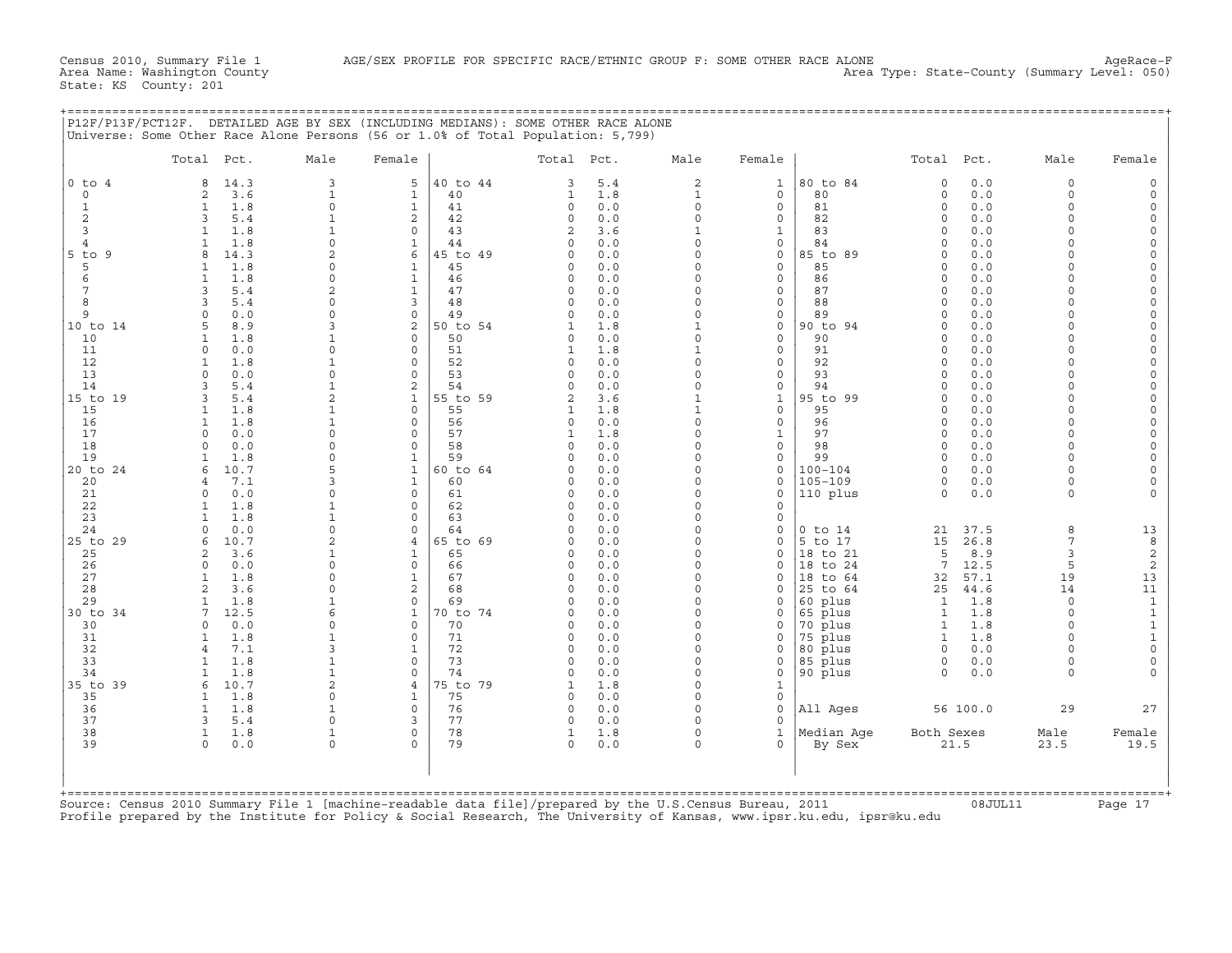+===================================================================================================================================================+

State: KS County: 201

|                                                                                                                                                                                                                                          | P12G/P13G/PCT12G. DETAILED AGE BY SEX (INCLUDING MEDIANS): TWO OR MORE RACES<br>Universe: Two or More Races Persons (53 or 0.9% of Total Population: 5,799)                                                                                                                                                                                                                                                                                                                                                  |                                                                                                                                                                                                                                                                                                                                                                                                                                   |                                                                                                                                                                                                                                                                                                                                                      |                                                                                                                                                                                              |                                                                                                                                                                                                                                                                                                            |                                                                                                                                                                                           |                                                                                                                                                                                                                                                                                                                                    |                                                                                                                                                                                                                                                                                                                                                                                                       |                                                                                                                                                                                                                |                                                                                                                                                                                                                                                                                                                                                                                                                                                                                                                                                  |                                                                                                                                                                                                                                                                                                                                   |                                                                                                                                                                                                                                                                                                                                                                                                     |
|------------------------------------------------------------------------------------------------------------------------------------------------------------------------------------------------------------------------------------------|--------------------------------------------------------------------------------------------------------------------------------------------------------------------------------------------------------------------------------------------------------------------------------------------------------------------------------------------------------------------------------------------------------------------------------------------------------------------------------------------------------------|-----------------------------------------------------------------------------------------------------------------------------------------------------------------------------------------------------------------------------------------------------------------------------------------------------------------------------------------------------------------------------------------------------------------------------------|------------------------------------------------------------------------------------------------------------------------------------------------------------------------------------------------------------------------------------------------------------------------------------------------------------------------------------------------------|----------------------------------------------------------------------------------------------------------------------------------------------------------------------------------------------|------------------------------------------------------------------------------------------------------------------------------------------------------------------------------------------------------------------------------------------------------------------------------------------------------------|-------------------------------------------------------------------------------------------------------------------------------------------------------------------------------------------|------------------------------------------------------------------------------------------------------------------------------------------------------------------------------------------------------------------------------------------------------------------------------------------------------------------------------------|-------------------------------------------------------------------------------------------------------------------------------------------------------------------------------------------------------------------------------------------------------------------------------------------------------------------------------------------------------------------------------------------------------|----------------------------------------------------------------------------------------------------------------------------------------------------------------------------------------------------------------|--------------------------------------------------------------------------------------------------------------------------------------------------------------------------------------------------------------------------------------------------------------------------------------------------------------------------------------------------------------------------------------------------------------------------------------------------------------------------------------------------------------------------------------------------|-----------------------------------------------------------------------------------------------------------------------------------------------------------------------------------------------------------------------------------------------------------------------------------------------------------------------------------|-----------------------------------------------------------------------------------------------------------------------------------------------------------------------------------------------------------------------------------------------------------------------------------------------------------------------------------------------------------------------------------------------------|
|                                                                                                                                                                                                                                          | Total Pct.                                                                                                                                                                                                                                                                                                                                                                                                                                                                                                   | Male                                                                                                                                                                                                                                                                                                                                                                                                                              | Female                                                                                                                                                                                                                                                                                                                                               |                                                                                                                                                                                              | Total                                                                                                                                                                                                                                                                                                      | Pct.                                                                                                                                                                                      | Male                                                                                                                                                                                                                                                                                                                               | Female                                                                                                                                                                                                                                                                                                                                                                                                |                                                                                                                                                                                                                | Pct.<br>Total                                                                                                                                                                                                                                                                                                                                                                                                                                                                                                                                    | Male                                                                                                                                                                                                                                                                                                                              | Female                                                                                                                                                                                                                                                                                                                                                                                              |
| $0$ to $4$<br>$\circ$<br>$1\,$<br>$\overline{2}$<br>3<br>$\overline{4}$<br>$5$ to $9$<br>5<br>6<br>$7\phantom{.0}$<br>8<br>9<br>10 to 14<br>10<br>11<br>12<br>13<br>14<br>15 to 19<br>15<br>16<br>17<br>18<br>19<br>20 to 24<br>20<br>21 | 7<br>13.2<br>2<br>3.8<br>1.9<br>$\mathbf{1}$<br>$\mathbf{1}$<br>1.9<br>2<br>3.8<br>1.9<br>$\mathbf{1}$<br>7<br>13.2<br>$\circ$<br>0.0<br>3<br>5.7<br>$\Omega$<br>0.0<br>$\overline{a}$<br>3.8<br>2<br>3.8<br>7<br>13.2<br>$\mathbf{1}$<br>1.9<br>5.7<br>3<br>1.9<br>$\mathbf{1}$<br>$\mathbf{1}$<br>1.9<br>1.9<br>$\mathbf{1}$<br>7<br>13.2<br>7.5<br>$\overline{4}$<br>0.0<br>$\Omega$<br>2<br>3.8<br>$\circ$<br>0.0<br>1.9<br>$\mathbf{1}$<br>$\mathbf{1}$<br>1.9<br>$\circ$<br>0.0<br>$\mathbf{1}$<br>1.9 | 5<br>$\overline{c}$<br>$\mathsf{O}\xspace$<br>$\mathbf 1$<br>2<br>$\mathsf{O}\xspace$<br>$\mathbf{1}$<br>$\mathbf 0$<br>$\mathsf{O}\xspace$<br>$\circ$<br>$\mathtt 1$<br>$\mathsf{O}\xspace$<br>3<br>$\mathbf 0$<br>$\overline{c}$<br>$\mathsf{O}\xspace$<br>$\circ$<br>$\mathtt 1$<br>2<br>$\mathbf{1}$<br>$\mathsf{O}\xspace$<br>$\mathbf 0$<br>$\mathsf{O}\xspace$<br>$\mathtt 1$<br>$\mathbf 1$<br>$\mathbf 0$<br>$\mathtt 1$ | $\overline{2}$<br>$\circ$<br>$\mathbf 1$<br>$\Omega$<br>$\mathbf 0$<br>$\mathbf{1}$<br>6<br>$\Omega$<br>3<br>$\Omega$<br>$\mathbf{1}$<br>2<br>$\overline{4}$<br>$\mathbf{1}$<br>$\mathbf{1}$<br>$\mathbf{1}$<br>$\mathbf{1}$<br>$\mathsf{O}\xspace$<br>5<br>3<br>$\circ$<br>2<br>$\mathbf 0$<br>$\circ$<br>$\mathbf 0$<br>$\mathbf 0$<br>$\mathbf 0$ | 40 to 44<br>40<br>41<br>42<br>43<br>44<br>45 to 49<br>45<br>46<br>47<br>48<br>49<br>50 to 54<br>50<br>51<br>52<br>53<br>54<br>55 to 59<br>55<br>56<br>57<br>58<br>59<br>60 to 64<br>60<br>61 | $\Omega$<br>0<br>0<br>0<br>$\mathbf 0$<br>$\Omega$<br>4<br>$\mathbf 0$<br>$\mathbf{1}$<br>$\overline{c}$<br>0<br>$\mathbf{1}$<br>$\overline{2}$<br>0<br>$\mathbf{1}$<br>0<br>0<br>$\mathbf{1}$<br>$\mathbf{1}$<br>0<br>$\mathbf 0$<br>$\mathbf{1}$<br>0<br>$\Omega$<br>$\overline{2}$<br>0<br>$\mathbf{1}$ | 0.0<br>0.0<br>0.0<br>0.0<br>0.0<br>0.0<br>7.5<br>0.0<br>1.9<br>3.8<br>0.0<br>1.9<br>3.8<br>0.0<br>1.9<br>0.0<br>0.0<br>1.9<br>1.9<br>0.0<br>0.0<br>1.9<br>0.0<br>0.0<br>3.8<br>0.0<br>1.9 | $\circ$<br>$\circ$<br>0<br>$\circ$<br>$\circ$<br>$\circ$<br>3<br>$\circ$<br>$\mathbf{1}$<br>$\mathbf 1$<br>$\circ$<br>$\mathbf{1}$<br>$\mathbf{1}$<br>$\circ$<br>$\mathbf{1}$<br>$\circ$<br>$\circ$<br>$\circ$<br>$\mathbf{1}$<br>$\circ$<br>$\Omega$<br>$\mathbf{1}$<br>$\circ$<br>0<br>$\overline{a}$<br>$\circ$<br>$\mathbf{1}$ | $\circ$<br>$\circ$<br>$\mathsf{O}\xspace$<br>$\mathbf{0}$<br>$\mathbf{0}$<br>$\mathsf{O}$<br>$\mathbf{1}$<br>$\mathbf{0}$<br>$\circ$<br>$\mathbf{1}$<br>$\circ$<br>$\mathsf{O}$<br>$\mathbf{1}$<br>$\mathbf{0}$<br>0<br>$\mathbf{0}$<br>$\mathbf{0}$<br>$\mathbf{1}$<br>$\mathsf{O}$<br>$\mathbf{0}$<br>$\mathsf{O}$<br>$\mathbf{0}$<br>$\circ$<br>$\mathsf{O}\xspace$<br>$\circ$<br>$\mathbf 0$<br>0 | 80 to 84<br>80<br>81<br>82<br>83<br>84<br>85 to 89<br>85<br>86<br>87<br>88<br>89<br>90 to 94<br>90<br>91<br>92<br>93<br>94<br>95 to 99<br>95<br>96<br>97<br>98<br>99<br>$100 - 104$<br>$105 - 109$<br>110 plus | 1.9<br>$\mathbf 1$<br>0.0<br>0<br>$\mathsf O$<br>0.0<br>0.0<br>$\mathbf 0$<br>$\circ$<br>0.0<br>1.9<br>$\mathbf 1$<br>1.9<br>$\mathbf{1}$<br>1.9<br>$\mathbf{1}$<br>$\circ$<br>0.0<br>$\circ$<br>0.0<br>0.0<br>$\circ$<br>$\circ$<br>0.0<br>0.0<br>$\mathbf 0$<br>0.0<br>$\circ$<br>0.0<br>$\mathbf 0$<br>0.0<br>$\mathbf 0$<br>$\circ$<br>0.0<br>$\mathsf O$<br>0.0<br>$\circ$<br>0.0<br>0.0<br>$\circ$<br>0.0<br>$\mathbf 0$<br>$\Omega$<br>0.0<br>$\circ$<br>0.0<br>$\mathbf 0$<br>0.0<br>$\Omega$<br>0.0<br>$\circ$<br>0.0<br>0.0<br>$\circ$ | $\circ$<br>$\circ$<br>$\circ$<br>$\circ$<br>$\circ$<br>$\Omega$<br>$\mathbf{1}$<br>$\mathbf{1}$<br>$\Omega$<br>$\Omega$<br>$\Omega$<br>$\Omega$<br>$\Omega$<br>$\Omega$<br>$\Omega$<br>$\Omega$<br>$\Omega$<br>$\Omega$<br>$\Omega$<br>$\Omega$<br>$\Omega$<br>$\Omega$<br>$\Omega$<br>$\Omega$<br>$\Omega$<br>$\circ$<br>$\circ$ | 1<br>$\circ$<br>$\mathsf{O}\xspace$<br>0<br>$\mathbf 0$<br>$\mathbf{1}$<br>$\mathbf 0$<br>$\mathbf 0$<br>$\mathsf{O}\xspace$<br>0<br>$\mathsf{O}\xspace$<br>0<br>$\circ$<br>$\mathbf 0$<br>$\mathsf{O}\xspace$<br>0<br>$\mathsf{O}\xspace$<br>$\mathsf{O}\xspace$<br>0<br>$\mathbf 0$<br>$\mathbf 0$<br>$\circ$<br>$\mathsf{O}\xspace$<br>$\mathsf{O}\xspace$<br>$\circ$<br>$\mathbf 0$<br>$\Omega$ |
| 22<br>23<br>24<br>25 to 29<br>25<br>26<br>27<br>28<br>29<br>30 to 34<br>30<br>31<br>32<br>33<br>34<br>35 to 39<br>35<br>36<br>37<br>38<br>39                                                                                             | $\Omega$<br>0.0<br>$\circ$<br>0.0<br>0.0<br>$\circ$<br>5.7<br>3<br>$\mathbf{1}$<br>1.9<br>$\circ$<br>0.0<br>$\Omega$<br>0.0<br>$\mathbf{1}$<br>1.9<br>1.9<br>$\mathbf{1}$<br>$\overline{c}$<br>3.8<br>$\overline{c}$<br>3.8<br>$\circ$<br>0.0<br>$\Omega$<br>0.0<br>$\Omega$<br>0.0<br>$\Omega$<br>0.0<br>2<br>3.8<br>$\mathbf{1}$<br>1.9<br>$\circ$<br>0.0<br>$\Omega$<br>0.0<br>$\circ$<br>0.0<br>1.9<br>$\mathbf{1}$                                                                                      | $\mathbf 0$<br>$\mathbf 0$<br>$\mathsf{O}\xspace$<br>$\circ$<br>$\mathbf 0$<br>0<br>$\mathbf 0$<br>$\circ$<br>$\circ$<br>$\circ$<br>$\circ$<br>0<br>$\circ$<br>$\circ$<br>$\mathsf{O}\xspace$<br>$\mathbf{1}$<br>$\mathbf{1}$<br>$\mathsf{O}\xspace$<br>$\circ$<br>$\mathsf{O}\xspace$<br>$\circ$                                                                                                                                 | $\Omega$<br>$\mathbf 0$<br>$\mathsf{O}\xspace$<br>3<br>$\mathbf{1}$<br>$\mathbf 0$<br>$\Omega$<br>$\mathbf{1}$<br>$\mathbf{1}$<br>$\overline{c}$<br>$\overline{c}$<br>$\circ$<br>$\circ$<br>$\Omega$<br>$\circ$<br>$\mathbf{1}$<br>$\circ$<br>$\circ$<br>$\circ$<br>$\circ$<br>$\mathbf{1}$                                                          | 62<br>63<br>64<br>65 to 69<br>65<br>66<br>67<br>68<br>69<br>70 to 74<br>70<br>71<br>72<br>73<br>74<br>75 to 79<br>75<br>76<br>77<br>78<br>79                                                 | $\mathbf{1}$<br>$\circ$<br>$\Omega$<br>$\overline{2}$<br>0<br>$\mathbf{1}$<br>$\Omega$<br>$\mathbf 0$<br>$\mathbf{1}$<br>3<br>$\circ$<br>3<br>0<br>$\mathbf 0$<br>$\Omega$<br>$\mathbf{1}$<br>$\mathbf{1}$<br>$\mathsf O$<br>0<br>$\mathbf 0$<br>$\mathbf 0$                                               | 1.9<br>0.0<br>0.0<br>3.8<br>0.0<br>1.9<br>0.0<br>0.0<br>1.9<br>5.7<br>0.0<br>5.7<br>0.0<br>0.0<br>0.0<br>1.9<br>1.9<br>0.0<br>0.0<br>0.0<br>0.0                                           | $\mathbf{1}$<br>$\circ$<br>0<br>$\circ$<br>$\circ$<br>$\circ$<br>$\Omega$<br>$\circ$<br>$\circ$<br>3<br>$\circ$<br>3<br>$\circ$<br>$\circ$<br>0<br>$\circ$<br>$\circ$<br>$\circ$<br>0<br>$\mathbf 0$<br>$\circ$                                                                                                                    | $\circ$<br>$\mathbf 0$<br>$\mathsf{O}\xspace$<br>$\overline{c}$<br>0<br>$\mathbf 1$<br>$\Omega$<br>0<br>1<br>$\Omega$<br>0<br>0<br>0<br>0<br>0<br>$\mathbf{1}$<br>$\mathbf{1}$<br>$\circ$<br>0<br>$\mathbf{0}$<br>$\Omega$                                                                                                                                                                            | $0$ to $14$<br>5 to 17<br>18 to 21<br>18<br>to 24<br>18 to 64<br>25 to 64<br>60 plus<br>65 plus<br>70 plus<br>75 plus<br>80 plus<br>85 plus<br>90 plus<br>All Ages<br>Median Age<br>By Sex                     | 39.6<br>21<br>37.7<br>20<br>3.8<br>2<br>3.8<br>2<br>34.0<br>18<br>30.2<br>16<br>18.9<br>10<br>15.1<br>8<br>11.3<br>6<br>5.7<br>3<br>$\overline{2}$<br>3.8<br>1.9<br>$\mathbf{1}$<br>$\circ$<br>0.0<br>53 100.0<br>Both Sexes<br>17.8                                                                                                                                                                                                                                                                                                             | 9<br>5<br>$\overline{a}$<br>$\overline{2}$<br>10<br>8<br>6<br>$\overline{4}$<br>$\overline{4}$<br>$\mathbf{1}$<br>$\mathbf{1}$<br>$\mathbf{1}$<br>$\Omega$<br>24<br>Male<br>28.5                                                                                                                                                  | 12<br>15<br>$\mathbb O$<br>$\mathsf{O}\xspace$<br>8<br>8<br>4<br>$\overline{4}$<br>$\sqrt{2}$<br>$\overline{\mathbf{c}}$<br>$\mathbf 1$<br>$\mathsf{O}\xspace$<br>$\Omega$<br>29<br>Female<br>15.8                                                                                                                                                                                                  |

+===================================================================================================================================================+Source: Census 2010 Summary File 1 [machine−readable data file]/prepared by the U.S.Census Bureau, 2011 08JUL11 Page 18 Profile prepared by the Institute for Policy & Social Research, The University of Kansas, www.ipsr.ku.edu, ipsr@ku.edu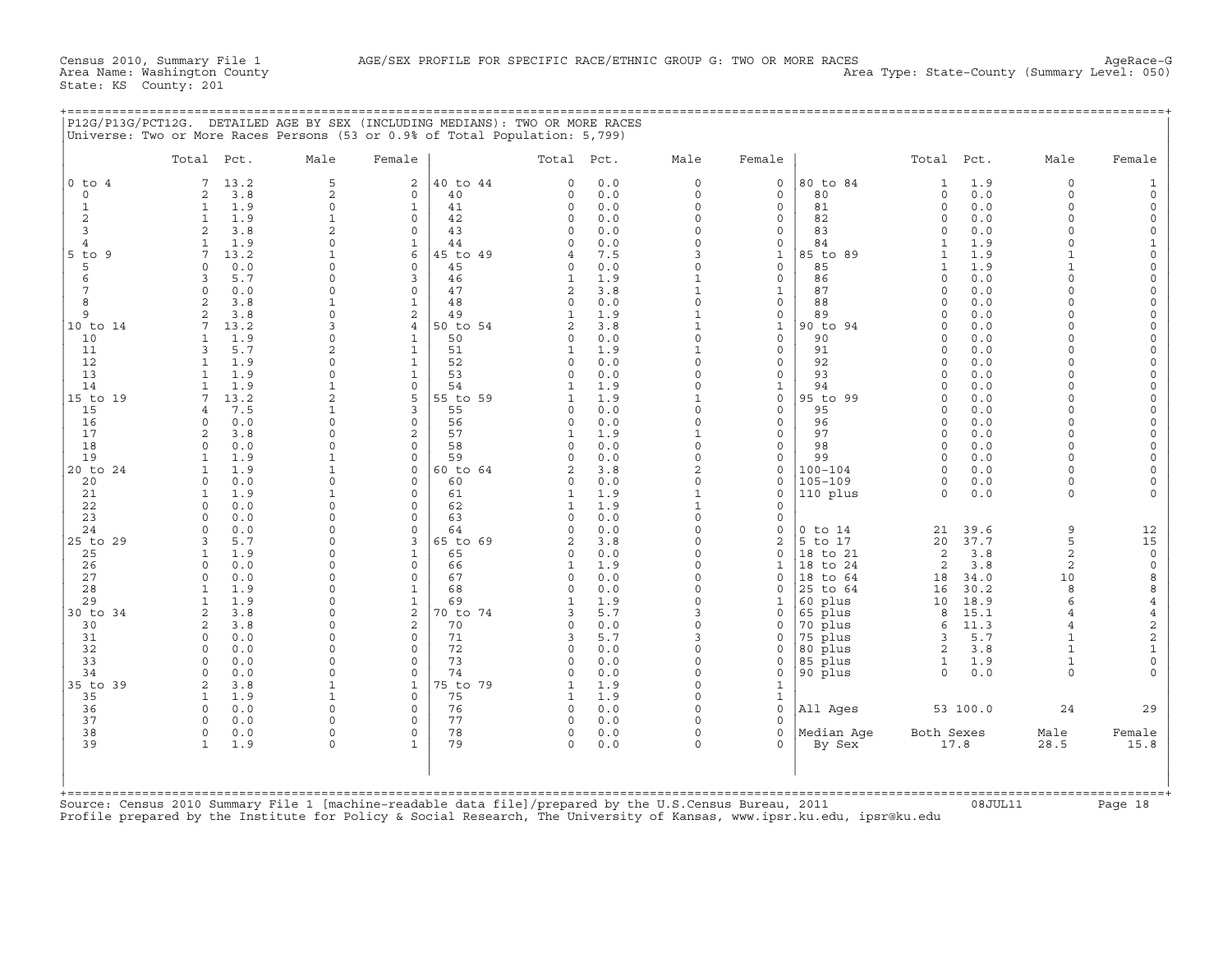Census 2010, Summary File 1 AGE/SEX PROFILE FOR SPECIFIC RACE/ETHNIC GROUP H: HISPANIC OR LATINO OF ANY RACE<br>Area Name: Washington County Area Name: Washington County Area Type: State−County (Summary Level: 050)

State: KS County: 201

|        |            |                  |      |        |                   |            |              | P12H/P13H/PCT12H. DETAILED AGE BY SEX (INCLUDING MEDIANS): HISPANIC OR LATINO OF ANY RACE<br>Universe: Hispanic or Latino of Any Race Persons (144 or 2.5% of Total Population: 5,799) |        |                                  |            |              |      |        |
|--------|------------|------------------|------|--------|-------------------|------------|--------------|----------------------------------------------------------------------------------------------------------------------------------------------------------------------------------------|--------|----------------------------------|------------|--------------|------|--------|
|        | Total Pct. |                  | Male | Female |                   | Total Pct. |              | Male                                                                                                                                                                                   | Female |                                  | Total Pct. |              | Male | Female |
| O to 4 |            | 26 18.1<br>7 4 9 |      |        | 13 40 to 44<br>40 |            | 4 2.8<br>0.7 |                                                                                                                                                                                        |        | $1 \vert 80 \vert$ to $84$<br>80 |            | 1 0.7<br>0.7 |      |        |

|                | Total<br>Pct.                     | Male                        | Female                      |                | Total Pct.        |            | Male                     | Female                       |                         | Total Pct.              |             | Male                  | Female                          |
|----------------|-----------------------------------|-----------------------------|-----------------------------|----------------|-------------------|------------|--------------------------|------------------------------|-------------------------|-------------------------|-------------|-----------------------|---------------------------------|
| $0$ to $4$     | 18.1<br>26                        | 13                          | 13                          | 40 to 44       | $\overline{4}$    | 2.8        | 3                        | $\mathbf{1}$                 | 80 to 84                | 1                       | 0.7         | $\Omega$              | 1                               |
| $\circ$        | 4.9<br>7                          | 6                           | $\mathbf{1}$                | 40             | 1                 | 0.7        | $\mathbf{1}$             | $\mathsf{O}$                 | 80                      | $\mathbf{1}$            | 0.7         | $\mathbf 0$           | 1                               |
| 1<br>2         | 2.8<br>$\overline{4}$<br>5<br>3.5 | $\mathbf{1}$<br>$\mathbf 1$ | 3<br>$\overline{4}$         | 41<br>42       | $\Omega$<br>0     | 0.0<br>0.0 | $\Omega$<br>$\circ$      | $\Omega$<br>$\mathbf 0$      | 81<br>82                | $\Omega$<br>$\Omega$    | 0.0<br>0.0  | $\Omega$<br>$\Omega$  | $\mathbf 0$<br>$\circ$          |
| 3              | 4.2<br>6                          | 4                           | 2                           | 43             | $\overline{2}$    | 1.4        | $\mathbf{1}$             | $\mathbf{1}$                 | 83                      | $\Omega$                | 0.0         | $\cap$                | $\Omega$                        |
| $\overline{4}$ | 2.8<br>$\overline{4}$             | 1                           | 3                           | 44             | 1                 | 0.7        | $\mathbf{1}$             | $\mathbf 0$                  | 84                      | $\Omega$                | 0.0         | $\cap$                | $\Omega$                        |
| $5$ to<br>9    | 12.5<br>18                        | 8                           | 10                          | 45 to 49       | 6                 | 4.2        | 3                        | 3                            | 85 to 89                | $\Omega$                | 0.0         | $\cap$                | $\Omega$                        |
| 5              | 3<br>2.1                          | 1                           | 2                           | 45             | 1                 | 0.7        | $\circ$                  | $\mathbf{1}$                 | 85                      | $\Omega$                | 0.0         | $\cap$                | $\Omega$                        |
| 6              | 2.1<br>3                          | $\overline{a}$              | $\mathbf{1}$                | 46             | $\mathbf{1}$      | 0.7        | $\mathbf{1}$             | $\mathbf 0$                  | 86                      | $\Omega$                | 0.0         | $\Omega$              | $\Omega$                        |
| 7              | 4.2<br>6                          | 3                           | 3                           | 47             | 1                 | 0.7        | $\circ$                  | $\mathbf{1}$                 | 87                      | $\Omega$                | 0.0         | $\cap$                | $\Omega$                        |
| 8<br>9         | 3.5<br>5<br>0.7<br>1              | $\mathbf 1$<br>$\mathbf 1$  | 4<br>$\Omega$               | 48<br>49       | 3<br>$\Omega$     | 2.1<br>0.0 | 2<br>$\Omega$            | $\mathbf{1}$<br>$\mathsf{O}$ | 88<br>89                | $\Omega$<br>$\Omega$    | 0.0<br>0.0  | $\cap$<br>$\cap$      | $\Omega$<br>$\Omega$            |
| 10 to 14       | 12<br>8.3                         | 9                           | 3                           | 50 to 54       | $\overline{4}$    | 2.8        | $\overline{c}$           | 2                            | 90 to 94                | $\Omega$                | 0.0         | $\cap$                | $\Omega$                        |
| 10             | 2<br>1.4                          | 2                           | 0                           | 50             | 2                 | 1.4        | $\mathbf{1}$             | $\mathbf{1}$                 | 90                      | $\Omega$                | 0.0         | $\Omega$              | $\Omega$                        |
| 11             | 2<br>1.4                          | $\mathbf{1}$                | 1                           | 51             | 1                 | 0.7        | $\mathbf{1}$             | $\mathbf{0}$                 | 91                      | $\Omega$                | 0.0         | $\cap$                | $\Omega$                        |
| 12             | 2<br>1.4                          | 2                           | $\circ$                     | 52             | $\Omega$          | 0.0        | $\Omega$                 | $\mathbf 0$                  | 92                      | $\Omega$                | 0.0         | $\cap$                |                                 |
| 13             | 2<br>1.4                          | $\overline{2}$              | $\mathbf 0$                 | 53             | 0                 | 0.0        | 0                        | $\mathsf{O}$                 | 93                      | $\Omega$                | 0.0         | $\cap$                | $\Omega$                        |
| 14             | 2.8<br>4                          | 2                           | 2                           | 54             | 1                 | 0.7        | 0<br>$\overline{a}$      | $\mathbf{1}$                 | 94                      | $\Omega$                | 0.0         | $\cap$<br>$\cap$      | $\Omega$                        |
| 15 to 19<br>15 | 5.6<br>8<br>2.8<br>4              | 5<br>3                      | 3<br>$\mathbf{1}$           | 55 to 59<br>55 | 3<br>$\mathbf{1}$ | 2.1<br>0.7 | $\mathbf{1}$             | $\mathbf{1}$<br>$\mathbf 0$  | 95 to 99<br>95          | $\Omega$<br>$\Omega$    | 0.0<br>0.0  | $\Omega$              | $\Omega$<br>$\Omega$            |
| 16             | 0.7<br>1                          | $\mathbf 1$                 | $\circ$                     | 56             | 0                 | 0.0        | $\circ$                  | $\mathbf 0$                  | 96                      | $\Omega$                | 0.0         | $\Omega$              | $\Omega$                        |
| 17             | 0.7<br>1                          | 0                           | 1                           | 57             | $\overline{c}$    | 1.4        | $\mathbf{1}$             | 1                            | 97                      | $\Omega$                | 0.0         | $\Omega$              | $\Omega$                        |
| 18             | 0.0<br>$\Omega$                   | $\Omega$                    | $\Omega$                    | 58             | $\Omega$          | 0.0        | $\Omega$                 | $\mathbf 0$                  | 98                      | $\Omega$                | 0.0         | $\cap$                | $\Omega$                        |
| 19             | 2<br>1.4                          | $\mathbf 1$                 | $\mathbf{1}$                | 59             | $\Omega$          | 0.0        | $\circ$                  | $\mathsf{O}$                 | 99                      | $\Omega$                | 0.0         | $\Omega$              | $\Omega$                        |
| 20 to 24       | 8.3<br>12                         | 9                           | 3                           | 60 to 64       |                   | 2.8        | 2                        | 2                            | $100 - 104$             | $\Omega$                | 0.0         | $\Omega$              | $\Omega$                        |
| 20<br>21       | 3.5<br>5<br>$\Omega$<br>0.0       | 4<br>$\Omega$               | $\mathbf{1}$<br>$\circ$     | 60<br>61       | $\Omega$<br>1     | 0.0<br>0.7 | $\Omega$<br>$\mathbf{1}$ | $\mathbf 0$<br>$\mathbf 0$   | $105 - 109$<br>110 plus | $\Omega$<br>$\Omega$    | 0.0<br>0.0  | $\Omega$<br>$\Omega$  |                                 |
| 22             | 3<br>2.1                          | $\mathbf{1}$                | $\overline{c}$              | 62             | $\Omega$          | 0.0        | $\circ$                  | $\mathbf 0$                  |                         |                         |             |                       |                                 |
| 23             | 2.8<br>4                          | 4                           | $\mathbf 0$                 | 63             | 3                 | 2.1        | $\mathbf{1}$             | 2                            |                         |                         |             |                       |                                 |
| 24             | 0.0<br>$\Omega$                   | $\Omega$                    | $\Omega$                    | 64             | $\Omega$          | 0.0        | $\Omega$                 | $\Omega$                     | $0$ to $14$             | 56                      | 38.9        | 30                    | 26                              |
| 25 to 29       | 15.3<br>22                        | 11                          | 11                          | 65 to 69       | $\mathbf{1}$      | 0.7        | $\circ$                  | $\mathbf{1}$                 | 5 to 17                 | 36                      | 25.0        | 21                    | 15                              |
| 25             | 4.2<br>6                          | 3                           | 3                           | 65             | $\Omega$          | 0.0        | $\Omega$                 | $\mathbf{0}$                 | 18 to 21                | 7                       | 4.9         | 5                     | 2                               |
| 26<br>27       | 3.5<br>5<br>2.8<br>$\overline{4}$ | $\mathbf 1$<br>2            | 4<br>2                      | 66<br>67       | 1<br>$\Omega$     | 0.7<br>0.0 | $\Omega$<br>$\circ$      | 1<br>$\mathbf{0}$            | 18 to 24<br>18 to 64    | 14<br>78                | 9.7<br>54.2 | 10<br>44              | 4<br>34                         |
| 28             | 2.8<br>$\overline{4}$             | $\overline{2}$              | $\overline{2}$              | 68             | $\Omega$          | 0.0        | $\Omega$                 | $\mathbf 0$                  | 25 to 64                | 64                      | 44.4        | 34                    | 30                              |
| 29             | 2.1<br>3                          | 3                           | $\circ$                     | 69             | $\Omega$          | 0.0        | $\Omega$                 | $\mathbf 0$                  | 60 plus                 | 8                       | 5.6         | 2                     | $\epsilon$                      |
| 30 to 34       | 9<br>6.3                          | 6                           | 3                           | 70 to 74       | 1                 | 0.7        | $\Omega$                 | 1                            | 65 plus                 | $\overline{4}$          | 2.8         | $\Omega$              | $\,4$                           |
| 30             | 0.7<br>$\mathbf{1}$               | $\Omega$                    | $\mathbf{1}$                | 70             | $\Omega$          | 0.0        | $\Omega$                 | $\Omega$                     | 70 plus                 | 3                       | 2.1         | $\Omega$              | 3                               |
| 31             | 0.7<br>1                          | $\mathbf{1}$                | $\mathbf 0$                 | 71             | 0                 | 0.0        | $\Omega$                 | $\mathbf 0$                  | 75 plus                 | 2                       | 1.4         | $\Omega$              | $\mathbf 2$                     |
| 32             | 2.8<br>$\overline{4}$             | 3                           | $\mathbf{1}$<br>$\mathbf 0$ | 72             | 1                 | 0.7        | $\Omega$<br>$\circ$      | $\mathbf 1$                  | 80 plus                 | $\mathbf{1}$            | 0.7         | $\cap$<br>$\mathbf 0$ | $\mathbf{1}$                    |
| 33<br>34       | 1<br>0.7<br>$\overline{2}$<br>1.4 | $\mathbf 1$<br>$\mathbf{1}$ | 1                           | 73<br>74       | 0<br>$\Omega$     | 0.0<br>0.0 | $\Omega$                 | 0<br>$\mathbf 0$             | 85 plus<br>90 plus      | $\mathbf 0$<br>$\Omega$ | 0.0<br>0.0  | $\Omega$              | $\mathsf{O}\xspace$<br>$\Omega$ |
| 35 to 39       | 8.3<br>12                         | 5                           | 7                           | 75 to 79       | 1                 | 0.7        | $\Omega$                 | $\mathbf{1}$                 |                         |                         |             |                       |                                 |
| 35             | 3<br>2.1                          | $\mathbf{1}$                | 2                           | 75             | 0                 | 0.0        | $\circ$                  | $\mathsf{O}$                 |                         |                         |             |                       |                                 |
| 36             | 2<br>1.4                          | 1                           | $\mathbf{1}$                | 76             | 0                 | 0.0        | $\Omega$                 | $\mathsf{O}$                 | All Ages                |                         | 144 100.0   | 78                    | 66                              |
| 37             | 2.1<br>3                          | $\Omega$                    | 3                           | 77             | $\Omega$          | 0.0        | $\Omega$                 | $\Omega$                     |                         |                         |             |                       |                                 |
| 38             | 3<br>2.1                          | 3                           | $\circ$                     | 78             | 1                 | 0.7        | $\circ$                  | $\mathbf{1}$                 | Median Age              | Both Sexes              |             | Male                  | Female                          |
| 39             | $\mathbf{1}$<br>0.7               | 0                           | $\mathbf{1}$                | 79             | $\Omega$          | 0.0        | $\circ$                  | $\Omega$                     | By Sex                  |                         | 23.0        | 21.5                  | 25.3                            |
|                |                                   |                             |                             |                |                   |            |                          |                              |                         |                         |             |                       |                                 |

Source: Census 2010 Summary File 1 [machine−readable data file]/prepared by the U.S.Census Bureau, 2011 08JUL11 Page 19 Profile prepared by the Institute for Policy & Social Research, The University of Kansas, www.ipsr.ku.edu, ipsr@ku.edu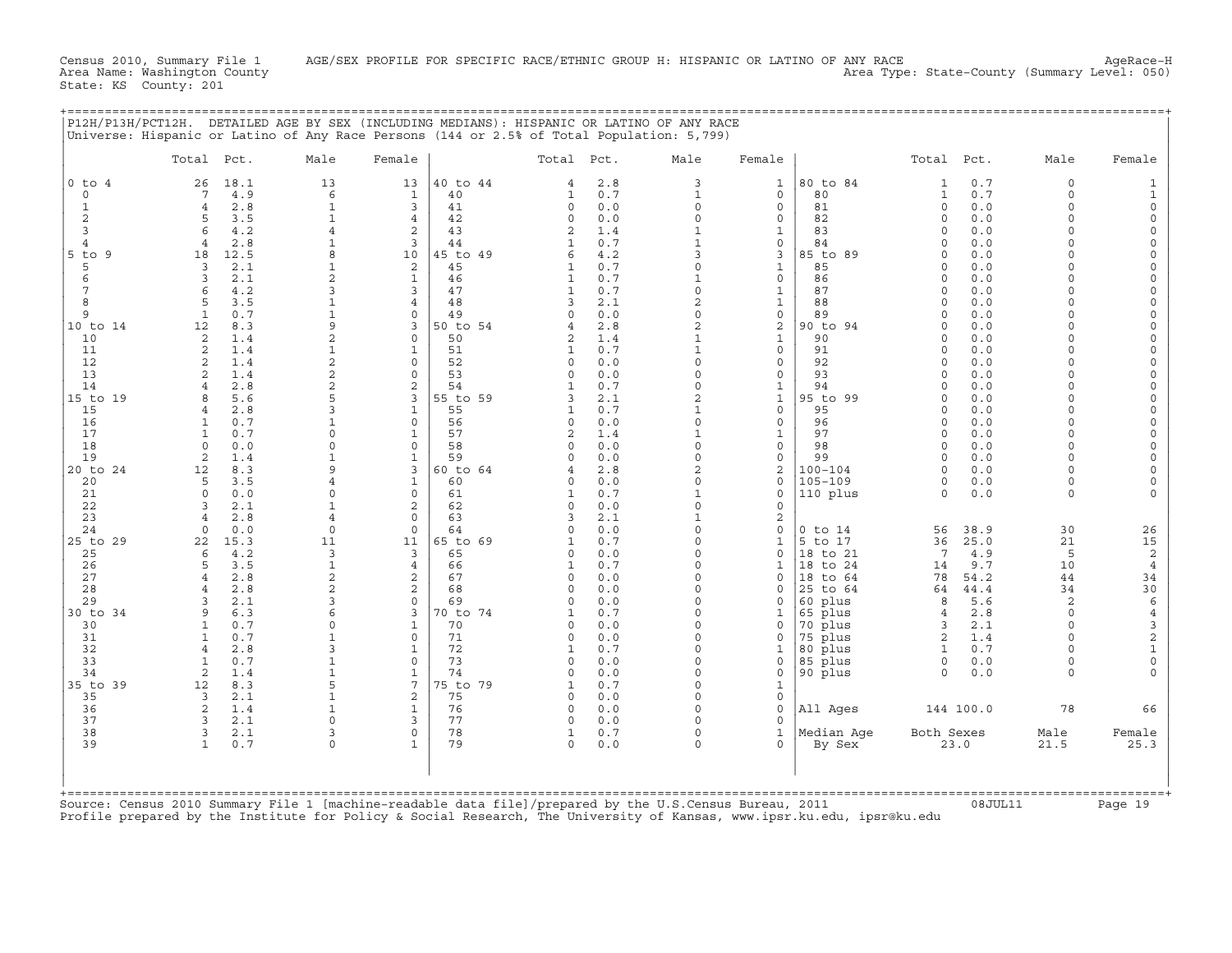Census 2010, Summary File 1 AGE/SEX PROFILE FOR SPECIFIC RACE/ETHNIC GROUP I: WHITE ALONE, NOT HISPANIC OR LATINO AgeRace-I<br>Area Name: Washington County Area Type: State-County (Summary Level: 050) State: KS County: 201

+===================================================================================================================================================+

|                   | Total    | Pct.       | Male     | Female   |          | Total    | Pct.       | Male     | Female   |                      | Total                | Pct.         | Male                     | Female                     |
|-------------------|----------|------------|----------|----------|----------|----------|------------|----------|----------|----------------------|----------------------|--------------|--------------------------|----------------------------|
| $0$ to $4$        | 303      | 5.5        | 157      | 146      | 40 to 44 | 312      | 5.6        | 165      | 147      | 80 to 84             | 208                  | 3.7          | 97                       | 111                        |
| $\circ$           | 64       | 1.2        | 38       | 26       | 40       | 60       | 1.1        | 32       | 28       | 80                   | 51                   | 0.9          | 21                       | 30                         |
| 1<br>$\mathbf{2}$ | 53<br>67 | 1.0<br>1.2 | 31<br>35 | 22<br>32 | 41<br>42 | 51<br>71 | 0.9<br>1.3 | 28<br>33 | 23<br>38 | 81<br>82             | 48<br>41             | 0.9<br>0.7   | 25<br>21                 | 23<br>20                   |
| 3                 | 59       | 1.1        | 26       | 33       | 43       | 64       | 1.2        | 36       | 28       | 83                   | 38                   | 0.7          | 17                       | 21                         |
| $\overline{4}$    | 60       | 1.1        | 27       | 33       | 44       | 66       | 1.2        | 36       | 30       | 84                   | 30                   | 0.5          | 13                       | 17                         |
| $5$ to<br>9       | 293      | 5.3        | 156      | 137      | 45 to 49 | 410      | 7.4        | 207      | 203      | 85 to 89             | 151                  | 2.7          | 63                       | 88                         |
| 5                 | 67       | 1.2        | 36       | 31       | 45       | 64       | 1.2        | 31       | 33       | 85                   | 35                   | 0.6          | 17                       | 18                         |
| 6<br>7            | 54<br>57 | 1.0<br>1.0 | 27<br>34 | 27<br>23 | 46<br>47 | 90<br>91 | 1.6<br>1.6 | 44<br>44 | 46<br>47 | 86<br>87             | 28<br>36             | 0.5<br>0.6   | 16<br>10                 | 12<br>26                   |
| 8                 | 64       | 1.2        | 32       | 32       | 48       | 79       | 1.4        | 43       | 36       | 88                   | 29                   | 0.5          | 14                       | 15                         |
| 9                 | 51       | 0.9        | 27       | 24       | 49       | 86       | 1.5        | 45       | 41       | 89                   | 23                   | 0.4          | 6                        | 17                         |
| 10 to 14          | 377      | 6.8        | 205      | 172      | 50 to 54 | 452      | 8.1        | 233      | 219      | 90 to 94             | 77                   | 1.4          | 25                       | 52                         |
| 10                | 66       | 1.2        | 38       | 28       | 50       | 97       | 1.7        | 58       | 39       | 90                   | 19                   | 0.3          | 5                        | 14                         |
| 11<br>12          | 88<br>73 | 1.6<br>1.3 | 60<br>32 | 28<br>41 | 51<br>52 | 88<br>90 | 1.6<br>1.6 | 39<br>42 | 49<br>48 | 91<br>92             | 20<br>14             | 0.4<br>0.3   | $7\phantom{.0}$<br>7     | 13<br>$7\phantom{.0}$      |
| 13                | 88       | 1.6        | 44       | 44       | 53       | 95       | 1.7        | 59       | 36       | 93                   | 14                   | 0.3          | 3                        | 11                         |
| 14                | 62       | 1.1        | 31       | 31       | 54       | 82       | 1.5        | 35       | 47       | 94                   | 10                   | 0.2          | 3                        | $7\phantom{.0}$            |
| 15 to 19          | 345      | 6.2        | 198      | 147      | 55 to 59 | 393      | 7.1        | 193      | 200      | 95 to 99             | 11                   | 0.2          | $\mathbf{1}$             | 10                         |
| 15                | 77       | 1.4        | 42       | 35       | 55       | 97       | 1.7        | 46       | 51       | 95                   | $\mathbf{1}$         | 0.0          | $\Omega$                 | $\mathbf{1}$               |
| 16<br>17          | 78<br>88 | 1.4<br>1.6 | 40<br>52 | 38<br>36 | 56<br>57 | 79<br>77 | 1.4<br>1.4 | 44<br>39 | 35<br>38 | 96<br>97             | $\overline{4}$<br>3  | 0.1<br>0.1   | $\mathbf{1}$<br>$\Omega$ | $\mathsf 3$<br>$\mathsf 3$ |
| 18                | 66       | 1.2        | 38       | 28       | 58       | 80       | 1.4        | 39       | 41       | 98                   | $\mathbf{1}$         | 0.0          | $\Omega$                 | $\mathbf 1$                |
| 19                | 36       | 0.6        | 26       | 10       | 59       | 60       | 1.1        | 25       | 35       | 99                   | $\overline{c}$       | 0.0          | $\Omega$                 | $\sqrt{2}$                 |
| 20 to 24          | 196      | 3.5        | 112      | 84       | 60 to 64 | 370      | 6.7        | 200      | 170      | $100 - 104$          | 9                    | 0.2          | $\mathbf{1}$             | 8                          |
| 20                | 44       | 0.8        | 27       | 17       | 60       | 77       | 1.4        | 36       | 41       | $105 - 109$          | $\Omega$<br>$\Omega$ | 0.0          | $\Omega$                 | $\mathbf 0$<br>$\Omega$    |
| 21<br>22          | 30<br>33 | 0.5<br>0.6 | 17<br>24 | 13<br>9  | 61<br>62 | 69<br>82 | 1.2<br>1.5 | 36<br>50 | 33<br>32 | 110 plus             |                      | 0.0          | $\Omega$                 |                            |
| 23                | 44       | 0.8        | 18       | 26       | 63       | 76       | 1.4        | 39       | 37       |                      |                      |              |                          |                            |
| 24                | 45       | 0.8        | 26       | 19       | 64       | 66       | 1.2        | 39       | 27       | $0$ to $14$          | 973                  | 17.5         | 518                      | 455                        |
| 25 to 29          | 255      | 4.6        | 136      | 119      | 65 to 69 | 343      | 6.2        | 164      | 179      | 5 to 17              | 913                  | 16.4         | 495                      | 418                        |
| 25                | 28       | 0.5        | 9        | 19<br>18 | 65       | 66       | 1.2        | 28       | 38       | 18 to 21             | 176                  | 3.2          | 108                      | 68                         |
| 26<br>27          | 42<br>61 | 0.8<br>1.1 | 24<br>35 | 26       | 66<br>67 | 61<br>84 | 1.1<br>1.5 | 26<br>42 | 35<br>42 | 18 to 24<br>18 to 64 | 298<br>3,011         | 5.4<br>54.2  | 176<br>1,584             | 122<br>1,427               |
| 28                | 60       | 1.1        | 35       | 25       | 68       | 72       | 1.3        | 44       | 28       | 25 to 64             | 2,713                | 48.8         | 1,408                    | 1,305                      |
| 29                | 64       | 1.2        | 33       | 31       | 69       | 60       | 1.1        | 24       | 36       | 60 plus              | 1,701                | 30.6         | 783                      | 918                        |
| 30 to 34          | 251      | 4.5        | 140      | 111      | 70 to 74 | 279      | 5.0        | 118      | 161      | 65 plus              | 1,331                | 23.9         | 583                      | 748                        |
| 30<br>31          | 52<br>55 | 0.9<br>1.0 | 30<br>30 | 22<br>25 | 70<br>71 | 60<br>56 | 1.1        | 23<br>18 | 37       | 70 plus              | 988<br>709           | 17.8<br>12.8 | 419<br>301               | 569<br>408                 |
| 32                | 47       | 0.8        | 24       | 23       | 72       | 59       | 1.0<br>1.1 | 25       | 38<br>34 | 75 plus<br>80 plus   | 456                  | 8.2          | 187                      | 269                        |
| 33                | 45       | 0.8        | 26       | 19       | 73       | 44       | 0.8        | 21       | 23       | 85 plus              | 248                  | 4.5          | 90                       | 158                        |
| 34                | 52       | 0.9        | 30       | 22       | 74       | 60       | 1.1        | 31       | 29       | 90 plus              | 97                   | 1.7          | 27                       | 70                         |
| 35 to 39          | 270      | 4.9        | 134      | 136      | 75 to 79 | 253      | 4.6        | 114      | 139      |                      |                      |              |                          |                            |
| 35                | 53       | 1.0        | 26       | 27       | 75       | 54       | 1.0        | 24       | 30       |                      |                      |              |                          |                            |
| 36<br>37          | 66<br>47 | 1.2<br>0.8 | 34<br>22 | 32<br>25 | 76<br>77 | 50<br>53 | 0.9<br>1.0 | 23<br>22 | 27<br>31 | All Ages             | 5,558 100.0          |              | 2,819                    | 2,739                      |
| 38                | 46       | 0.8        | 26       | 20       | 78       | 51       | 0.9        | 22       | 29       | Median Aqe           | Both Sexes           |              | Male                     | Female                     |
| 39                | 58       | 1.0        | 26       | 32       | 79       | 45       | 0.8        | 23       | 22       | By Sex               |                      | 47.3         | 45.2                     | 49.2                       |
|                   |          |            |          |          |          |          |            |          |          |                      |                      |              |                          |                            |

Source: Census 2010 Summary File 1 [machine−readable data file]/prepared by the U.S.Census Bureau, 2011 08JUL11 Page 20 Profile prepared by the Institute for Policy & Social Research, The University of Kansas, www.ipsr.ku.edu, ipsr@ku.edu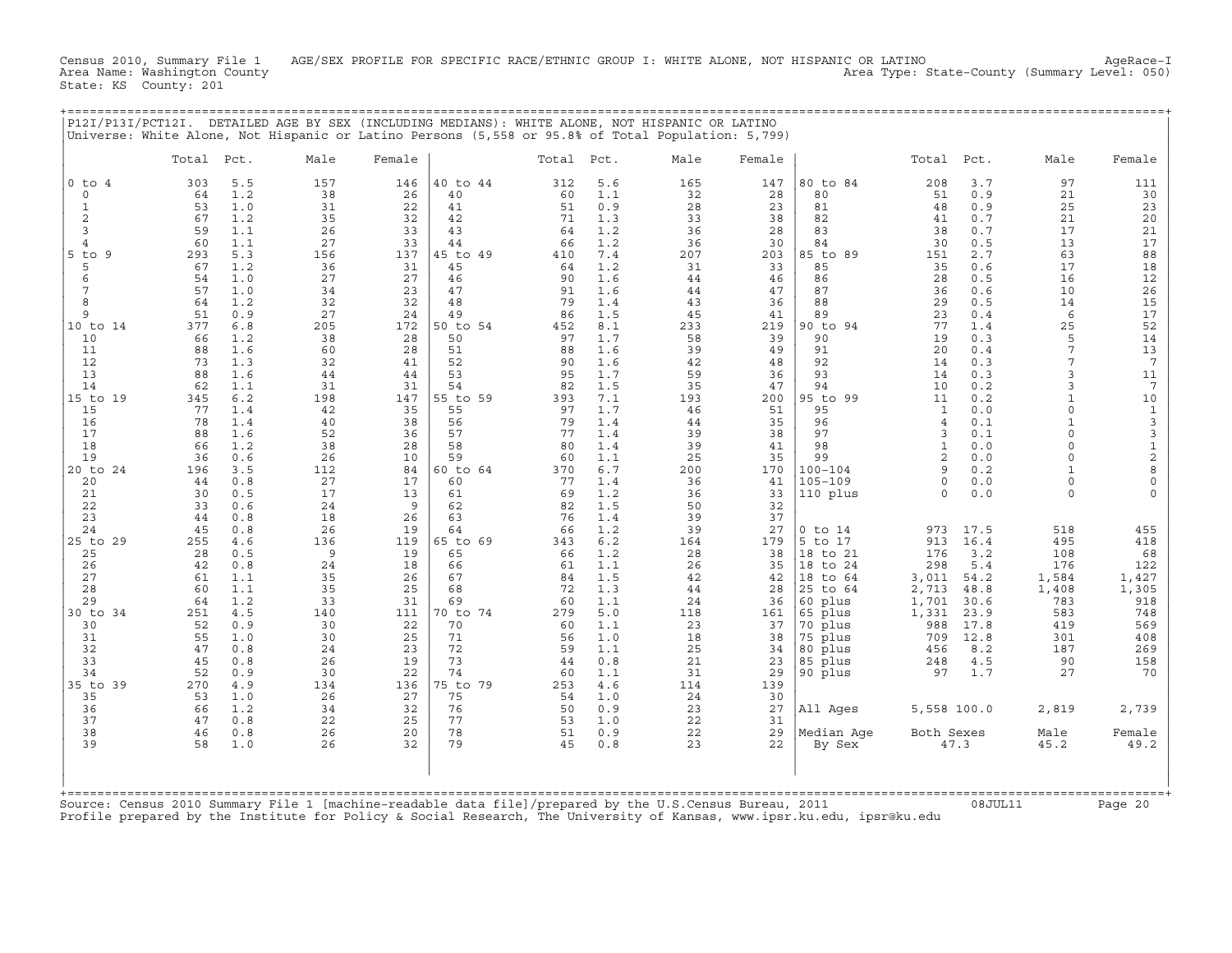Census 2010, Summary File 1 AGE/SEX PROFILE FOR SPECIFIC RACE/ETHNIC GROUP J: BLACK/AFRICAN AM ALONE, NOT HISP/LATINO AgeRace−J Area Type: State-County (Summary Level: 050) State: KS County: 201

+===================================================================================================================================================+

|                   | Total Pct.                            | Male              | Female                       |                | Total Pct.           |            | Male                 | Female                      |                    | Total Pct.           |            | Male                    | Female               |
|-------------------|---------------------------------------|-------------------|------------------------------|----------------|----------------------|------------|----------------------|-----------------------------|--------------------|----------------------|------------|-------------------------|----------------------|
| $0$ to $4$        | 13.0<br>3                             | $\mathbf{1}$      | $\overline{a}$               | 40 to 44       | $\Omega$             | 0.0        | $\circ$              | $\mathsf{O}$                | 80 to 84           | $\Omega$             | 0.0        | $\mathbf 0$             | $\Omega$             |
| 0                 | 0.0<br>0                              | 0                 | 0                            | 40             | 0                    | 0.0        | 0                    | $\mathsf{O}$                | 80                 | $\circ$              | 0.0        | $\mathbf 0$<br>$\Omega$ | $\Omega$             |
| 1<br>$\mathbf{2}$ | 4.3<br>1<br>$\circ$<br>0.0            | $\circ$<br>0      | $\mathbf{1}$<br>$\mathbf 0$  | 41<br>42       | $\Omega$<br>0        | 0.0<br>0.0 | $\circ$<br>$\circ$   | $\mathbf 0$<br>$\mathbf 0$  | 81<br>82           | $\circ$<br>$\Omega$  | 0.0<br>0.0 | $\Omega$                | $\Omega$<br>$\Omega$ |
| 3                 | 8.7<br>2                              | 1                 | $\mathbf{1}$                 | 43             | $\Omega$             | 0.0        | $\Omega$             | 0                           | 83                 | $\Omega$             | 0.0        | $\Omega$                | $\Omega$             |
| $\overline{4}$    | $\cap$<br>0.0                         | $\Omega$          | $\Omega$                     | 44             | $\cap$               | 0.0        | $\Omega$             | $\Omega$                    | 84                 | $\cap$               | 0.0        | $\cap$                  | $\Omega$             |
| $5$ to<br>9       | 9<br>39.1                             | 5                 | $\overline{4}$               | 45 to 49       | 1                    | 4.3        | $\circ$              | $\mathbf{1}$                | 85 to 89           | $\Omega$             | 0.0        | $\Omega$                | $\Omega$             |
| 5                 | 4.3                                   | 0                 | 1                            | 45             | 0                    | 0.0        | $\Omega$             | $\mathsf{O}$                | 85                 | $\Omega$             | 0.0        | $\cap$                  | $\circ$              |
| 6                 | 8.7<br>$\mathfrak{D}$                 | $\overline{a}$    | $\Omega$                     | 46             | $\Omega$             | 0.0        | $\Omega$             | $\Omega$                    | 86                 | $\Omega$             | 0.0        |                         | $\Omega$             |
| 7                 | 4.3<br>-1                             | $\circ$           | $\mathbf{1}$                 | 47             | 1                    | 4.3        | $\Omega$             | $\mathbf{1}$                | 87                 | $\Omega$<br>$\Omega$ | 0.0        | $\cap$                  | $\Omega$             |
| 8<br>9            | 13.0<br>3<br>2<br>8.7                 | $\mathbf 1$<br>2  | $\overline{\mathbf{c}}$<br>0 | 48<br>49       | $\Omega$<br>0        | 0.0<br>0.0 | $\Omega$<br>0        | $\mathbf 0$<br>$\mathsf{O}$ | 88<br>89           | $\Omega$             | 0.0<br>0.0 | $\cap$                  | $\Omega$<br>$\Omega$ |
| 10 to 14          | 21.7<br>5                             | $\Omega$          | 5                            | 50 to 54       | $\Omega$             | 0.0        | $\Omega$             | $\mathbf 0$                 | 90 to 94           | $\Omega$             | 0.0        | $\cap$                  | $\Omega$             |
| 10                | 8.7<br>2                              | 0                 | 2                            | 50             | $\Omega$             | 0.0        | $\circ$              | $\mathbf 0$                 | 90                 | $\Omega$             | 0.0        | $\Omega$                | $\Omega$             |
| 11                | 4.3<br>1                              | 0                 | $\mathbf{1}$                 | 51             | $\Omega$             | 0.0        | $\Omega$             | 0                           | 91                 | $\Omega$             | 0.0        | $\Omega$                | $\Omega$             |
| 12                | 4.3<br>-1                             | $\Omega$          | $\mathbf{1}$                 | 52             | $\Omega$             | 0.0        | $\Omega$             | $\Omega$                    | 92                 | $\cap$               | 0.0        | $\cap$                  | $\Omega$             |
| 13                | 4.3<br>1                              | $\Omega$          | $\mathbf{1}$                 | 53             | 0                    | 0.0        | $\circ$              | $\mathbf 0$                 | 93                 | $\Omega$             | 0.0        | $\Omega$                | $\Omega$             |
| 14                | 0.0<br>$\Omega$                       | 0                 | $\mathbf 0$                  | 54             | $\Omega$             | 0.0        | $\Omega$             | $\mathsf{O}$                | 94                 | $\Omega$             | 0.0        | $\cap$                  | $\Omega$             |
| 15 to 19          | 0.0<br>0<br>$\Omega$                  | 0<br>$\Omega$     | $\mathbf 0$<br>$\Omega$      | 55 to 59<br>55 | O<br>$\Omega$        | 0.0<br>0.0 | $\Omega$<br>$\Omega$ | $\mathbf 0$<br>$\mathbf 0$  | 95 to 99<br>95     | $\Omega$<br>$\Omega$ | 0.0<br>0.0 | $\Omega$<br>$\Omega$    | $\Omega$<br>$\Omega$ |
| 15<br>16          | 0.0<br>$\Omega$<br>0.0                | $\Omega$          | $\mathbf 0$                  | 56             | $\Omega$             | 0.0        | $\Omega$             | $\mathbf 0$                 | 96                 | $\Omega$             | 0.0        | $\Omega$                | $\Omega$             |
| 17                | 0<br>0.0                              | 0                 | 0                            | 57             | 0                    | 0.0        | 0                    | $\mathsf{O}$                | 97                 | $\Omega$             | 0.0        | $\Omega$                | $\Omega$             |
| 18                | 0.0<br>$\Omega$                       | $\Omega$          | $\Omega$                     | 58             | $\Omega$             | 0.0        | $\Omega$             | $\Omega$                    | 98                 | $\Omega$             | 0.0        | $\Omega$                | $\Omega$             |
| 19                | 0.0<br>0                              | $\Omega$          | $\mathbf 0$                  | 59             | $\Omega$             | 0.0        | $\circ$              | $\mathbf 0$                 | 99                 | $\Omega$             | 0.0        | $\Omega$                | $\Omega$             |
| 20 to 24          | 4.3<br>1                              | 1                 | 0                            | 60 to 64       | O.                   | 0.0        | $\Omega$             | $\mathsf{O}$                | $100 - 104$        | $\Omega$             | 0.0        | $\Omega$                | $\Omega$             |
| 20                | $\Omega$<br>0.0                       | $\Omega$          | $\Omega$                     | 60             | U                    | 0.0        | $\Omega$             | $\Omega$                    | $105 - 109$        | $\Omega$             | 0.0        | $\Omega$                | $\Omega$             |
| 21                | 0.0<br>$\Omega$                       | $\Omega$          | $\mathbf 0$                  | 61             | 0                    | 0.0        | $\Omega$             | $\mathbf 0$                 | 110 plus           | $\Omega$             | 0.0        | $\Omega$                |                      |
| 22<br>23          | 4.3<br>-1<br>$\Omega$                 | $\mathbf{1}$<br>0 | $\mathbf 0$<br>0             | 62<br>63       | $\Omega$<br>0        | 0.0<br>0.0 | $\Omega$<br>$\Omega$ | $\mathbf 0$<br>$\mathsf{O}$ |                    |                      |            |                         |                      |
| 24                | 0.0<br>0.0<br>$\Omega$                | $\Omega$          | $\Omega$                     | 64             | O                    | 0.0        | $\Omega$             | $\mathbf 0$                 | $0$ to $14$        | 17                   | 73.9       | 6                       | 11                   |
| 25 to 29          | 2<br>8.7                              | $\mathbf{1}$      | $\mathbf{1}$                 | 65 to 69       | O                    | 0.0        | $\circ$              | $\mathbf 0$                 | 5 to 17            | 14                   | 60.9       | 5                       | 9                    |
| 25                | 0.0<br>$\Omega$                       | 0                 | 0                            | 65             | 0                    | 0.0        | $\Omega$             | $\mathsf{O}$                | 18 to 21           | $\circ$              | 0.0        | $\Omega$                | $\mathsf{O}\xspace$  |
| 26                | $\Omega$<br>0.0                       | $\Omega$          | $\Omega$                     | 66             | $\Omega$             | 0.0        | $\Omega$             | $\Omega$                    | 18 to 24           | $\mathbf{1}$         | 4.3        | $\mathbf{1}$            | $\mathsf{O}\xspace$  |
| 27                | $\circ$<br>0.0                        | $\Omega$          | $\circ$                      | 67             | $\Omega$             | 0.0        | $\circ$              | $\mathbf 0$                 | 18 to 64           | 6                    | 26.1       | $\overline{4}$          | $\sqrt{2}$           |
| 28                | 4.3<br>1                              | $\Omega$          | 1                            | 68             | 0                    | 0.0        | $\Omega$             | $\mathbf 0$                 | 25 to 64           | 5                    | 21.7       | 3                       | $\sqrt{2}$           |
| 29                | 4.3<br>1                              | 1                 | $\mathbf 0$                  | 69             | $\Omega$             | 0.0        | $\Omega$             | $\Omega$                    | 60 plus            | $\Omega$             | 0.0        | $\Omega$<br>$\Omega$    | $\circ$              |
| 30 to 34<br>30    | $\circ$<br>0.0<br>0.0<br>$\Omega$     | 0<br>$\Omega$     | $\mathbf 0$<br>$\mathbf 0$   | 70 to 74<br>70 | $\Omega$<br>$\Omega$ | 0.0<br>0.0 | $\Omega$<br>$\Omega$ | $\mathbf 0$<br>$\mathbf 0$  | 65 plus<br>70 plus | $\Omega$<br>$\Omega$ | 0.0<br>0.0 | $\Omega$                | $\Omega$<br>$\Omega$ |
| 31                | 0.0<br>$\circ$                        | 0                 | $\mathbf 0$                  | 71             | 0                    | 0.0        | $\circ$              | 0                           | 75 plus            | $\Omega$             | 0.0        | $\Omega$                |                      |
| 32                | $\Omega$<br>0.0                       | $\Omega$          | $\Omega$                     | 72             | $\Omega$             | 0.0        | $\Omega$             | $\mathbf 0$                 | 80 plus            | $\Omega$             | 0.0        | $\cap$                  |                      |
| 33                | 0.0<br>$\Omega$                       | $\Omega$          | $\Omega$                     | 73             | $\Omega$             | 0.0        | $\circ$              | $\mathbf 0$                 | 85 plus            | $\Omega$             | 0.0        | $\Omega$                | $\Omega$             |
| 34                | 0.0<br>$\Omega$                       | 0                 | $\Omega$                     | 74             | 0                    | 0.0        | $\Omega$             | $\mathsf{O}$                | 90 plus            | $\Omega$             | 0.0        | $\Omega$                | $\Omega$             |
| 35 to 39          | 2<br>8.7                              | 2                 | $\Omega$                     | 75 to 79       | $\cap$               | 0.0        | $\Omega$             | $\mathbf 0$                 |                    |                      |            |                         |                      |
| 35                | $\circ$<br>0.0                        | $\Omega$          | $\circ$                      | 75             | 0                    | 0.0        | $\circ$              | $\mathbf 0$                 |                    |                      |            |                         |                      |
| 36                | 4.3<br>1                              | 1                 | $\mathbf 0$                  | 76             | 0                    | 0.0        | $\Omega$             | $\mathbf 0$                 | All Ages           |                      | 23 100.0   | 10                      | 13                   |
| 37<br>38          | 4.3<br>$\mathbf{1}$<br>$\circ$<br>0.0 | 1<br>0            | $\mathbf 0$<br>$\mathbf 0$   | 77<br>78       | $\Omega$<br>0        | 0.0<br>0.0 | $\Omega$<br>$\circ$  | $\Omega$<br>$\mathbf 0$     | Median Age         | Both Sexes           |            | Male                    | Female               |
| 39                | $\circ$<br>0.0                        | 0                 | $\Omega$                     | 79             | $\Omega$             | 0.0        | $\circ$              | $\Omega$                    | By Sex             |                      | 9.7        | 9.0                     | 10.5                 |
|                   |                                       |                   |                              |                |                      |            |                      |                             |                    |                      |            |                         |                      |
|                   |                                       |                   |                              |                |                      |            |                      |                             |                    |                      |            |                         |                      |

Source: Census 2010 Summary File 1 [machine−readable data file]/prepared by the U.S.Census Bureau, 2011 08JUL11 Page 21 Profile prepared by the Institute for Policy & Social Research, The University of Kansas, www.ipsr.ku.edu, ipsr@ku.edu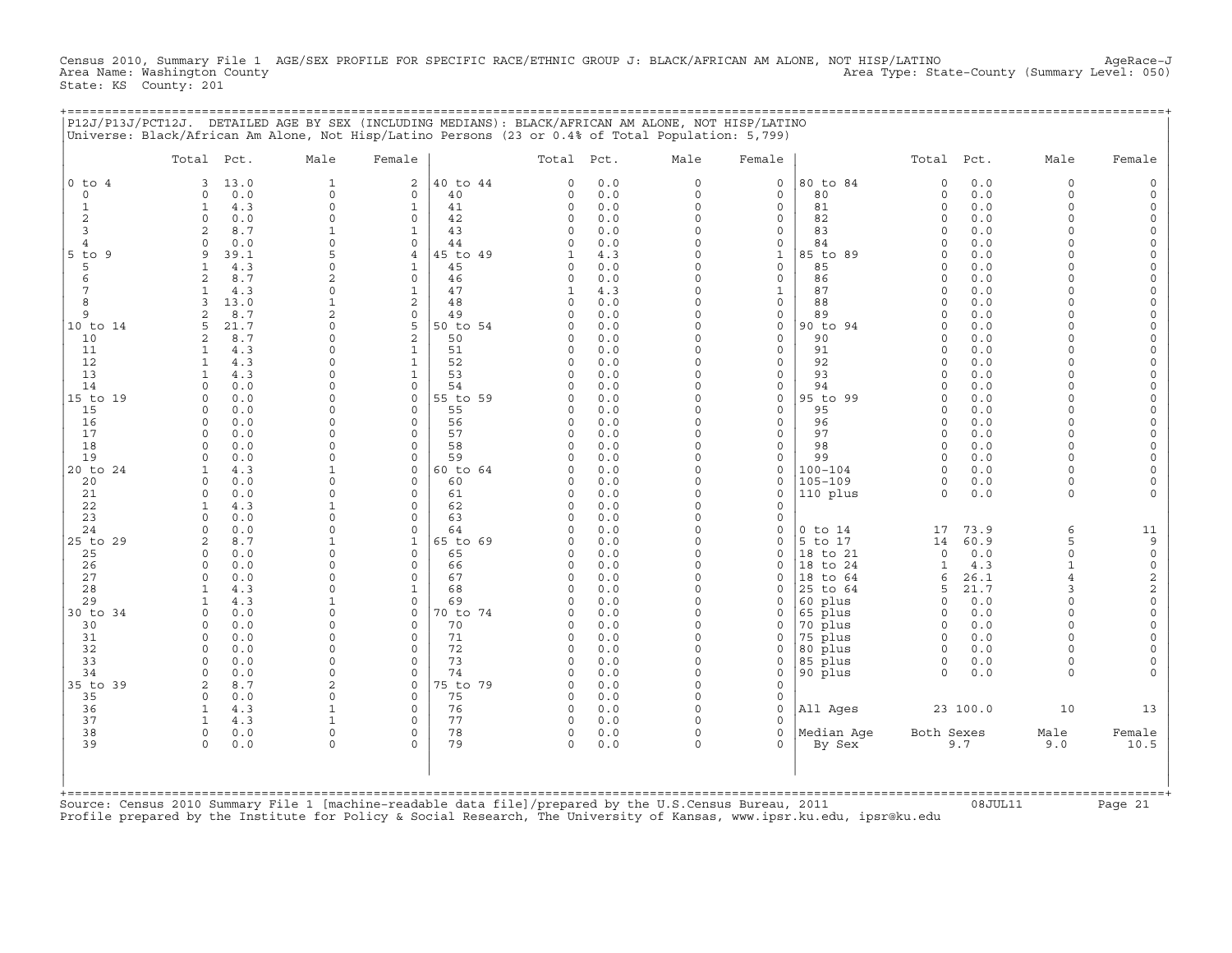Census 2010, Summary File 1 AGE/SEX PROFILE FOR SPECIFIC RACE/ETHNIC GROUP K: AM IND/ALASKA NAT ALONE, NOT HISP/LATINO AgeRace-K<br>Area Name: Washington County Area Name: Washington County Area Type: State−County (Summary Level: 050) State: KS County: 201

+===================================================================================================================================================+

|                | Total Pct.                         | Male          | Female                  |                | Total Pct.           |             | Male                     | Female                       |                    | Total Pct.           |            | Male                 | Female                             |
|----------------|------------------------------------|---------------|-------------------------|----------------|----------------------|-------------|--------------------------|------------------------------|--------------------|----------------------|------------|----------------------|------------------------------------|
| $0$ to $4$     | 0.0<br>$\Omega$                    | $\mathbf 0$   | $\mathbf 0$             | 40 to 44       | $\Omega$             | 0.0         | $\circ$                  | $\mathbf 0$                  | 80 to 84           | $\Omega$             | 0.0        | $\Omega$             | $\Omega$                           |
| $\circ$        | 0.0<br>0                           | 0             | 0                       | 40             | 0                    | 0.0         | 0                        | $\mathsf{O}$                 | 80                 | $\circ$              | 0.0        | $\Omega$             | $\Omega$                           |
| $\mathbf{1}$   | $\circ$<br>0.0                     | $\Omega$<br>0 | $\mathbf 0$             | 41             | 0                    | 0.0         | $\circ$<br>$\circ$       | $\mathbf 0$                  | 81                 | $\circ$<br>$\Omega$  | 0.0        | $\Omega$<br>$\Omega$ | $\mathbf 0$<br>$\circ$             |
| 2<br>3         | 0<br>0.0<br>0.0<br>$\Omega$        | $\Omega$      | 0<br>$\Omega$           | 42<br>43       | 0<br>$\Omega$        | 0.0<br>0.0  | $\Omega$                 | $\mathsf{O}$<br>$\mathbf 0$  | 82<br>83           | $\Omega$             | 0.0<br>0.0 | $\Omega$             | $\Omega$                           |
| $\overline{4}$ | 0.0<br>$\Omega$                    | $\Omega$      | $\Omega$                | 44             | $\Omega$             | 0.0         | $\Omega$                 | $\Omega$                     | 84                 | $\Omega$             | 0.0        | $\cap$               | $\Omega$                           |
| $5$ to<br>- 9  | 0.0<br>0                           | 0             | $\mathbf 0$             | 45 to 49       | 1                    | 12.5        | $\Omega$                 | $\mathbf{1}$                 | 85 to 89           | $\Omega$             | 0.0        | $\Omega$             | $\Omega$                           |
| 5              | 0.0<br>0                           | $\Omega$      | $\mathbf 0$             | 45             | 1                    | 12.5        | $\Omega$                 | $\mathbf{1}$                 | 85                 | $\Omega$             | 0.0        | $\cap$               | $\Omega$                           |
| 6              | 0.0<br>0                           | $\Omega$      | $\mathbf 0$             | 46             | 0                    | 0.0         | $\Omega$                 | $\mathsf{O}$                 | 86                 | $\Omega$             | 0.0        | $\cap$               | $\mathsf O$                        |
| 7              | $\Omega$<br>0.0                    | $\Omega$      | $\Omega$                | 47             | $\Omega$             | 0.0         | $\Omega$                 | $\mathbf 0$                  | 87                 | $\Omega$             | 0.0        | $\cap$               | $\Omega$                           |
| 8<br>9         | $\Omega$<br>0.0<br>$\Omega$        | $\Omega$<br>0 | $\circ$<br>$\mathbf 0$  | 48<br>49       | $\Omega$<br>$\Omega$ | 0.0         | $\circ$<br>$\Omega$      | $\mathbf 0$                  | 88<br>89           | $\Omega$<br>$\Omega$ | 0.0<br>0.0 | $\Omega$             | $\circ$<br>$\circ$                 |
| 10 to 14       | 0.0<br>0.0<br>$\Omega$             | $\Omega$      | $\mathbf 0$             | 50 to 54       | 3                    | 0.0<br>37.5 | $\mathbf{1}$             | $\mathsf{O}$<br>$\mathbf{2}$ | 90 to 94           | $\Omega$             | 0.0        | $\cap$               | $\Omega$                           |
| 10             | 0<br>0.0                           | 0             | 0                       | 50             | 0                    | 0.0         | 0                        | $\mathsf{O}$                 | 90                 | $\Omega$             | 0.0        | $\cap$               | $\mathbf 0$                        |
| 11             | $\Omega$<br>0.0                    | 0             | $\Omega$                | 51             | $\Omega$             | 0.0         | $\Omega$                 | $\mathbf 0$                  | 91                 | $\Omega$             | 0.0        | $\cap$               | $\circ$                            |
| 12             | 0.0<br>$\circ$                     | $\Omega$      | $\mathbf 0$             | 52             | 1                    | 12.5        | $\Omega$                 | $\mathbf{1}$                 | 92                 | $\Omega$             | 0.0        | $\Omega$             | $\Omega$                           |
| 13             | 0.0<br>$\Omega$                    | 0             | $\mathbf 0$             | 53             | $\Omega$             | 0.0         | $\Omega$                 | $\mathsf{O}$                 | 93                 | $\Omega$             | 0.0        |                      | $\Omega$                           |
| 14             | $\Omega$<br>0.0                    | 0             | 0                       | 54             | 2                    | 25.0        | $\mathbf{1}$             | $\mathbf{1}$                 | 94                 | $\Omega$             | 0.0        |                      | $\Omega$                           |
| 15 to 19       | 0.0<br>$\Omega$                    | 0<br>$\Omega$ | 0                       | 55 to 59       | 1                    | 12.5        | $\mathbf{1}$<br>$\Omega$ | $\mathsf{O}$                 | 95 to 99           | $\Omega$             | 0.0        | $\cap$<br>$\cap$     | $\mathbf 0$                        |
| 15<br>16       | $\Omega$<br>0.0<br>$\circ$<br>0.0  | $\Omega$      | $\Omega$<br>$\circ$     | 55<br>56       | $\Omega$<br>$\Omega$ | 0.0<br>0.0  | $\circ$                  | $\mathbf 0$<br>$\mathbf 0$   | 95<br>96           | $\Omega$<br>$\Omega$ | 0.0<br>0.0 | $\Omega$             | $\Omega$<br>$\mathbf 0$            |
| 17             | 0.0<br>$\Omega$                    | $\Omega$      | $\mathbf 0$             | 57             | 0                    | 0.0         | $\Omega$                 | $\mathbf 0$                  | 97                 | $\Omega$             | 0.0        | $\Omega$             | $\circ$                            |
| 18             | 0.0<br>$\Omega$                    | $\Omega$      | $\mathbf 0$             | 58             | $\Omega$             | 0.0         | $\Omega$                 | $\mathbf 0$                  | 98                 | $\Omega$             | 0.0        | $\Omega$             | $\Omega$                           |
| 19             | $\Omega$<br>0.0                    | 0             | $\Omega$                | 59             | 1                    | 12.5        | $\mathbf{1}$             | 0                            | 99                 | $\Omega$             | 0.0        | $\Omega$             | $\mathbf 0$                        |
| 20 to 24       | $\Omega$<br>0.0                    | 0             | $\mathbf 0$             | 60 to 64       | U                    | 0.0         | $\circ$                  | $\mathbf 0$                  | $100 - 104$        | $\Omega$             | 0.0        | $\cap$               | $\circ$                            |
| 20             | 0.0<br>0                           | 0             | $\mathbf 0$             | 60             | O                    | 0.0         | $\circ$                  | $\mathbf 0$                  | $105 - 109$        | 0                    | 0.0        | $\Omega$             | $\Omega$                           |
| 21             | 0.0<br>$\Omega$                    | $\Omega$      | $\mathbf 0$             | 61             | 0                    | 0.0         | $\Omega$                 | $\mathbf 0$                  | 110 plus           | $\circ$              | 0.0        | $\Omega$             |                                    |
| 22<br>23       | 0.0<br>$\circ$<br>0.0<br>$\Omega$  | $\Omega$<br>0 | $\mathbf 0$<br>0        | 62<br>63       | $\Omega$<br>0        | 0.0<br>0.0  | $\circ$<br>$\Omega$      | $\mathbf 0$<br>$\mathsf{O}$  |                    |                      |            |                      |                                    |
| 24             | 0.0<br>$\cap$                      | $\Omega$      | $\Omega$                | 64             | $\cap$               | 0.0         | $\Omega$                 | $\Omega$                     | $0$ to $14$        | $\Omega$             | 0.0        | $\Omega$             | $\mathbf 0$                        |
| 25 to 29       | 12.5<br>1                          | 0             | $\mathbf{1}$            | 65 to 69       | $\Omega$             | 0.0         | $\Omega$                 | $\mathbf 0$                  | 5 to 17            | $\circ$              | 0.0        | $\Omega$             | $\Omega$                           |
| 25             | 0.0<br>$\Omega$                    | $\Omega$      | $\mathbf 0$             | 65             | $\Omega$             | 0.0         | $\circ$                  | $\mathbf 0$                  | 18 to 21           | $\circ$              | 0.0        | $\Omega$             | $\mathsf O$                        |
| 26             | 12.5<br>1                          | 0             | $\mathbf{1}$            | 66             | 0                    | 0.0         | $\circ$                  | $\mathbf 0$                  | 18 to 24           | $\circ$              | 0.0        | $\Omega$             | $\mathsf O$                        |
| 27             | 0.0<br>$\Omega$                    | $\Omega$      | $\Omega$                | 67             | $\Omega$             | 0.0         | $\Omega$                 | $\Omega$                     | 18 to 64           | 8                    | 100.0      |                      | $\overline{4}$                     |
| 28             | 0.0<br>$\Omega$                    | $\Omega$      | $\Omega$                | 68             | $\Omega$             | 0.0         | $\Omega$                 | $\mathbf 0$                  | 25 to 64           | 8                    | 100.0      | $\overline{4}$       | $\overline{4}$                     |
| 29<br>30 to 34 | 0.0<br>$\Omega$<br>0.0<br>$\Omega$ | 0<br>$\Omega$ | $\Omega$<br>$\mathbf 0$ | 69<br>70 to 74 | $\Omega$<br>O        | 0.0<br>0.0  | $\Omega$<br>$\Omega$     | $\mathbf 0$<br>$\Omega$      | 60 plus<br>65 plus | $\Omega$<br>$\Omega$ | 0.0<br>0.0 | $\Omega$<br>$\Omega$ | $\mathsf{O}\xspace$<br>$\mathbf 0$ |
| 30             | 0.0<br>$\circ$                     | 0             | $\mathbf 0$             | 70             | $\Omega$             | 0.0         | 0                        | 0                            | 70 plus            | $\mathbf 0$          | 0.0        | $\Omega$             | $\mathbf 0$                        |
| 31             | $\Omega$<br>0.0                    | $\Omega$      | $\Omega$                | 71             | $\Omega$             | 0.0         | $\circ$                  | $\mathbf 0$                  | 75 plus            | $\mathbf 0$          | 0.0        | $\cap$               | $\circ$                            |
| 32             | 0.0<br>$\Omega$                    | $\Omega$      | $\Omega$                | 72             | $\Omega$             | 0.0         | $\Omega$                 | $\Omega$                     | 80 plus            | $\Omega$             | 0.0        | $\Omega$             | $\Omega$                           |
| 33             | $\Omega$<br>0.0                    | $\mathbf 0$   | $\mathbf 0$             | 73             | $\Omega$             | 0.0         | $\Omega$                 | $\mathsf{O}$                 | 85 plus            | $\Omega$             | 0.0        | $\Omega$             | $\Omega$                           |
| 34             | 0.0<br>$\Omega$                    | $\Omega$      | $\mathbf 0$             | 74             | $\Omega$             | 0.0         | $\circ$                  | $\mathsf{O}$                 | 90 plus            | $\Omega$             | 0.0        | $\Omega$             | $\Omega$                           |
| 35 to 39       | 25.0<br>2                          | 2             | 0                       | 75 to 79       | 0                    | 0.0         | $\Omega$                 | $\mathsf{O}$                 |                    |                      |            |                      |                                    |
| 35<br>36       | 0.0<br>$\Omega$<br>$\circ$<br>0.0  | $\Omega$<br>0 | $\Omega$<br>$\mathbf 0$ | 75<br>76       | $\Omega$<br>0        | 0.0<br>0.0  | $\Omega$<br>$\circ$      | $\mathbf 0$<br>$\mathbf 0$   |                    |                      | 8 100.0    | $\overline{4}$       |                                    |
| 37             | 12.5<br>1                          | 1             | $\mathbf 0$             | 77             | 0                    | 0.0         | $\Omega$                 | $\Omega$                     | All Ages           |                      |            |                      |                                    |
| 38             | 12.5<br>1                          | 1             | 0                       | 78             | 0                    | 0.0         | $\Omega$                 | $\mathbf 0$                  | Median Age         | Both Sexes           |            | Male                 | Female                             |
| 39             | 0.0<br>$\circ$                     | 0             | $\mathbf 0$             | 79             | 0                    | 0.0         | 0                        | $\mathbf 0$                  | By Sex             |                      | 50.0       | 40.0                 | 50.0                               |
|                |                                    |               |                         |                |                      |             |                          |                              |                    |                      |            |                      |                                    |
|                |                                    |               |                         |                |                      |             |                          |                              |                    |                      |            |                      |                                    |

Profile prepared by the Institute for Policy & Social Research, The University of Kansas, www.ipsr.ku.edu, ipsr@ku.edu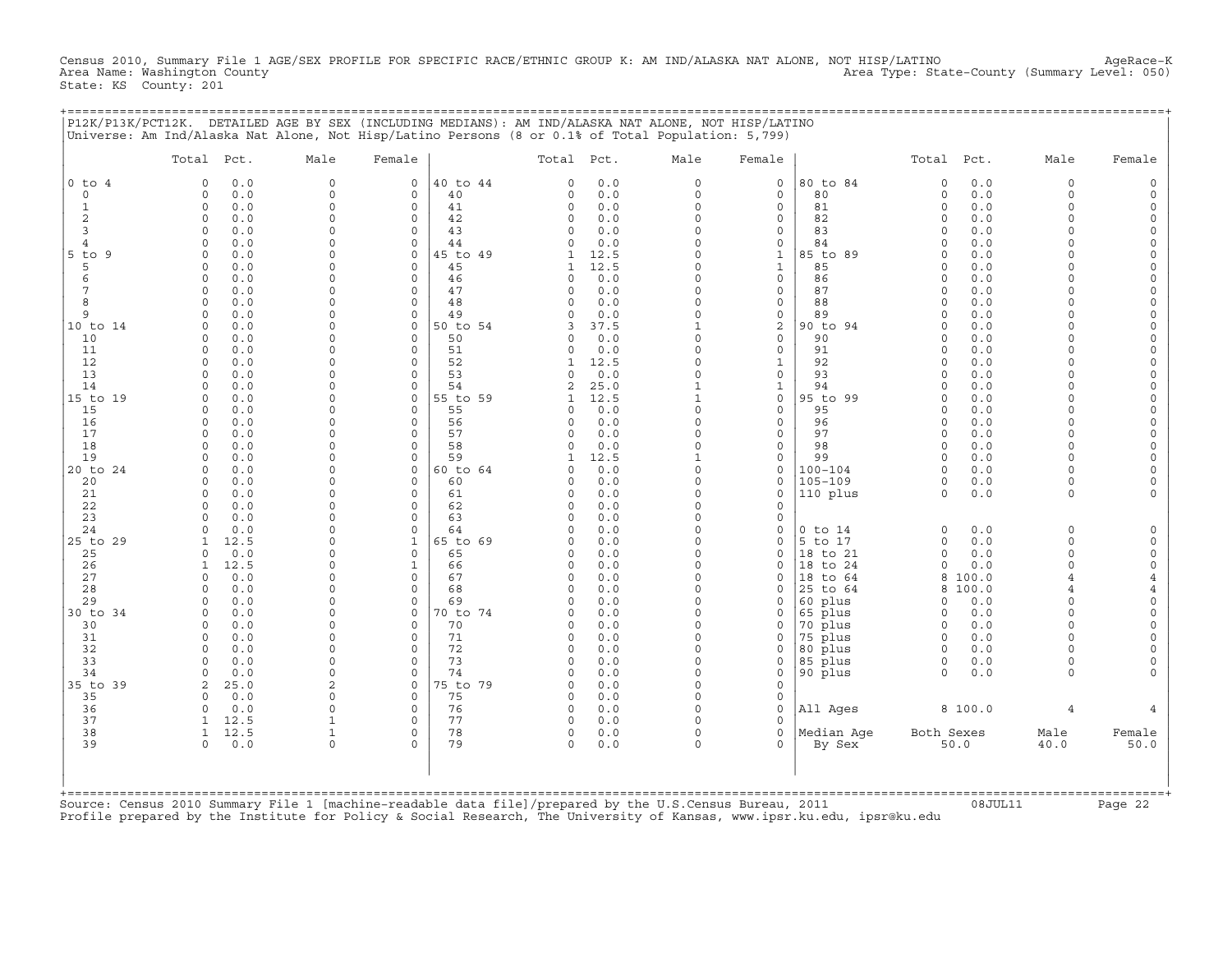Census 2010, Summary File 1 AGE/SEX PROFILE FOR SPECIFIC RACE/ETHNIC GROUP L: ASIAN ALONE, NOT HISPANIC OR LATINO AgeRace-L<br>Area Name: Washington County Area Name: Washington County Area Type: State−County (Summary Level: 050) State: KS County: 201

+===================================================================================================================================================+

|                     | Total Pct.                         | Male                     | Female                       |                | Total Pct.           |             | Male                    | Female                      |                            | Total Pct.           |              | Male                 | Female                    |
|---------------------|------------------------------------|--------------------------|------------------------------|----------------|----------------------|-------------|-------------------------|-----------------------------|----------------------------|----------------------|--------------|----------------------|---------------------------|
| $0$ to $4$          | 5.3<br>1                           | $\mathbf{1}$             | $\mathbf 0$                  | 40 to 44       | 1                    | 5.3         | $\circ$                 | $\mathbf{1}$                | 80 to 84                   | $\circ$              | 0.0          | $\Omega$             | $\Omega$                  |
| $\mathbf 0$         | $\circ$<br>0.0                     | $\mathsf{O}\xspace$      | 0                            | 40             | $\mathbf{1}$         | 5.3         | $\circ$                 | $\mathbf{1}$                | 80                         | $\circ$              | $0.0$        | $\Omega$             | $\circ$                   |
| 1                   | $\circ$<br>0.0                     | $\circ$                  | $\mathbf 0$                  | 41             | 0                    | 0.0         | $\circ$                 | $\mathbf 0$                 | 81                         | $\circ$              | 0.0          | $\Omega$             | $\circ$                   |
| 2                   | 0<br>0.0                           | 0                        | 0                            | 42             | 0                    | 0.0         | $\circ$                 | $\mathsf{O}$                | 82                         | $\Omega$             | 0.0          | $\Omega$             | $\mathsf O$               |
| 3<br>$\overline{4}$ | 0.0<br>$\Omega$<br>5.3             | $\Omega$<br>$\mathbf{1}$ | $\Omega$<br>$\Omega$         | 43<br>44       | $\Omega$<br>$\Omega$ | 0.0<br>0.0  | $\Omega$<br>$\Omega$    | $\mathbf 0$<br>$\mathbf 0$  | 83<br>84                   | $\Omega$<br>$\Omega$ | 0.0<br>0.0   | $\Omega$<br>$\Omega$ | $\Omega$<br>$\circ$       |
| $5$ to<br>- 9       | 3<br>15.8                          | 3                        | $\mathbf 0$                  | 45 to 49       | 3                    | 15.8        | $\mathbf{1}$            | 2                           | 85 to 89                   | $\Omega$             | 0.0          | $\Omega$             | $\Omega$                  |
| 5                   | 0.0<br>$\Omega$                    | $\Omega$                 | $\mathbf 0$                  | 45             | 0                    | 0.0         | $\circ$                 | $\mathbf 0$                 | 85                         | $\Omega$             | 0.0          | $\cap$               | $\Omega$                  |
| 6                   | 5.3<br>1                           | $\mathbf{1}$             | $\mathbf 0$                  | 46             | 2                    | 10.5        | $\mathbf{1}$            | $\mathbf{1}$                | 86                         | $\Omega$             | 0.0          | $\cap$               | $\mathsf O$               |
| 7                   | 5.3<br>-1                          | $\mathbf{1}$             | $\Omega$                     | 47             | $\Omega$             | 0.0         | $\Omega$                | $\mathbf 0$                 | 87                         | $\Omega$             | 0.0          | $\cap$               | $\Omega$                  |
| 8                   | $\Omega$<br>0.0                    | $\Omega$                 | $\Omega$                     | 48             | 1                    | 5.3         | $\Omega$                | $\mathbf{1}$                | 88                         | $\Omega$             | 0.0          | $\Omega$             | $\circ$                   |
| 9                   | 5.3                                | 1                        | $\mathbf 0$                  | 49             | $\Omega$             | 0.0         | $\Omega$                | $\mathsf{O}$                | 89                         | $\Omega$             | 0.0          | $\cap$               | $\circ$                   |
| 10 to 14            | $\mathbf{z}$<br>15.8               | $\Omega$                 | 3                            | 50 to 54       | $\Omega$             | 0.0         | $\Omega$                | $\mathbf 0$                 | 90 to 94                   | $\Omega$             | 0.0          | $\cap$               | $\Omega$                  |
| 10                  | 0.0<br>$\Omega$                    | 0                        | 0                            | 50             | 0                    | 0.0         | 0                       | $\mathsf{O}$                | 90                         | $\Omega$             | 0.0          | $\cap$               | $\mathbf 0$               |
| 11<br>12            | 5.3<br>-1<br>5.3<br>1              | $\Omega$<br>$\Omega$     | $\mathbf{1}$<br>$\mathbf{1}$ | 51<br>52       | $\Omega$<br>$\Omega$ | 0.0<br>0.0  | $\Omega$<br>$\Omega$    | $\mathbf 0$<br>$\mathbf 0$  | 91<br>92                   | $\Omega$<br>$\Omega$ | 0.0<br>0.0   | $\cap$<br>$\Omega$   | $\circ$<br>$\Omega$       |
| 13                  | 0.0<br>$\Omega$                    | $\Omega$                 | $\circ$                      | 53             | $\Omega$             | 0.0         | $\Omega$                | $\mathbf 0$                 | 93                         | $\Omega$             | 0.0          | $\Omega$             | $\Omega$                  |
| 14                  | 5.3<br>-1                          | 0                        | $\mathbf{1}$                 | 54             | $\Omega$             | 0.0         | $\Omega$                | $\mathbf 0$                 | 94                         | $\Omega$             | 0.0          | $\cap$               | $\circ$                   |
| 15 to 19            | 10.5<br>2                          | 1                        | $\mathbf{1}$                 | 55 to 59       | $\Omega$             | 0.0         | 0                       | $\mathsf{O}$                | 95 to 99                   | $\Omega$             | 0.0          | $\cap$               | $\mathsf O$               |
| 15                  | 5.3<br>$\mathbf{1}$                | 1                        | $\Omega$                     | 55             | $\Omega$             | 0.0         | $\Omega$                | $\Omega$                    | 95                         | $\cap$               | 0.0          | $\cap$               | $\circ$                   |
| 16                  | $\mathbf{1}$<br>5.3                | $\Omega$                 | $\mathbf{1}$                 | 56             | $\Omega$             | 0.0         | $\circ$                 | $\mathbf 0$                 | 96                         | $\Omega$             | 0.0          | $\Omega$             | $\mathsf{O}\xspace$       |
| 17                  | 0.0<br>0                           | 0                        | $\circ$                      | 57             | 0                    | 0.0         | $\Omega$                | $\mathbf 0$                 | 97                         | $\Omega$             | 0.0          | $\Omega$             | $\circ$                   |
| 18                  | 0.0<br>$\Omega$                    | $\Omega$                 | $\Omega$                     | 58             | $\Omega$             | 0.0         | $\Omega$                | $\mathbf 0$                 | 98                         | $\Omega$             | 0.0          | $\Omega$             | $\circ$                   |
| 19                  | 0.0<br>$\Omega$                    | 0                        | $\mathbf 0$                  | 59             | 0                    | 0.0         | $\Omega$                | 0                           | 99                         | $\Omega$             | 0.0          | $\Omega$             | $\mathbf 0$               |
| 20 to 24            | 5.3<br>$\mathbf{1}$                | $\mathbf{1}$<br>1        | $\circ$<br>$\mathbf 0$       | 60 to 64<br>60 | $\mathfrak{D}$       | 10.5<br>0.0 | $\mathbf{1}$<br>$\circ$ | $\mathbf{1}$<br>$\mathbf 0$ | $100 - 104$<br>$105 - 109$ | $\Omega$<br>$\circ$  | 0.0<br>0.0   | $\cap$<br>$\Omega$   | $\circ$<br>$\Omega$       |
| 20<br>21            | 5.3<br>1<br>$\circ$<br>0.0         | $\Omega$                 | $\mathbf 0$                  | 61             | 0<br>0               | 0.0         | $\circ$                 | $\mathbf 0$                 | 110 plus                   | $\Omega$             | 0.0          | $\Omega$             |                           |
| 22                  | $\circ$<br>0.0                     | $\Omega$                 | $\mathbf 0$                  | 62             | 1                    | 5.3         | $\mathbf{1}$            | $\mathbf 0$                 |                            |                      |              |                      |                           |
| 23                  | 0.0<br>$\Omega$                    | 0                        | $\mathbf 0$                  | 63             | 0                    | 0.0         | 0                       | $\mathsf{O}$                |                            |                      |              |                      |                           |
| 24                  | $\cap$<br>0.0                      | $\Omega$                 | $\Omega$                     | 64             | 1                    | 5.3         | $\Omega$                | $\mathbf 1$                 | $0$ to $14$                | 7                    | 36.8         | $\overline{4}$       | 3                         |
| 25 to 29            | 5.3<br>1                           | $\mathbf 1$              | $\mathbf 0$                  | 65 to 69       | $\Omega$             | 0.0         | $\circ$                 | $\mathbf 0$                 | 5 to 17                    | 8                    | 42.1         | $\overline{4}$       | $\overline{4}$            |
| 25                  | $\Omega$<br>0.0                    | 0                        | $\mathbf 0$                  | 65             | 0                    | 0.0         | $\circ$                 | $\mathbf 0$                 | 18 to 21                   | $\mathbf{1}$         | 5.3          | $\mathbf{1}$         | $\mathsf{O}\xspace$       |
| 26                  | 0.0<br>$\mathbf 0$                 | 0                        | $\mathbf 0$                  | 66             | 0                    | 0.0         | $\circ$                 | $\mathbf 0$                 | 18 to 24                   | 1                    | 5.3          | $\mathbf{1}$         | $\mathsf{O}\xspace$       |
| 27                  | 5.3<br>-1                          | $\mathbf{1}$<br>$\Omega$ | $\Omega$                     | 67             | $\Omega$<br>$\Omega$ | 0.0         | $\Omega$<br>$\Omega$    | $\Omega$                    | 18 to 64                   | 10                   | 52.6         | $\overline{4}$<br>3  | 6                         |
| 28<br>29            | $\Omega$<br>0.0<br>0.0<br>$\Omega$ | 0                        | $\Omega$<br>$\Omega$         | 68<br>69       | $\Omega$             | 0.0<br>0.0  | $\Omega$                | $\mathbf 0$<br>$\mathbf 0$  | 25 to 64<br>60 plus        | 9<br>$\overline{c}$  | 47.4<br>10.5 | $\mathbf{1}$         | $\epsilon$<br>$\mathbf 1$ |
| 30 to 34            | 5.3<br>$\mathbf{1}$                | $\Omega$                 | $\mathbf{1}$                 | 70 to 74       | $\Omega$             | 0.0         | $\Omega$                | $\mathbf 0$                 | 65 plus                    | $\circ$              | 0.0          | $\Omega$             | $\mathsf{O}\xspace$       |
| 30                  | 5.3<br>1                           | $\Omega$                 | $\mathbf{1}$                 | 70             | 0                    | 0.0         | $\circ$                 | 0                           | 70 plus                    | $\mathbf 0$          | 0.0          | $\Omega$             | $\mathbf 0$               |
| 31                  | $\Omega$<br>0.0                    | $\Omega$                 | $\Omega$                     | 71             | $\Omega$             | 0.0         | $\circ$                 | $\mathbf 0$                 | 75 plus                    | $\Omega$             | 0.0          | $\Omega$             | $\circ$                   |
| 32                  | 0.0<br>$\Omega$                    | $\Omega$                 | $\Omega$                     | 72             | $\Omega$             | 0.0         | $\Omega$                | $\Omega$                    | 80 plus                    | $\Omega$             | 0.0          | $\Omega$             | $\Omega$                  |
| 33                  | 0.0<br>$\Omega$                    | $\Omega$                 | $\mathbf 0$                  | 73             | $\Omega$             | 0.0         | $\Omega$                | $\mathsf{O}\xspace$         | 85 plus                    | 0                    | 0.0          | $\Omega$             | $\mathsf O$               |
| 34                  | 0.0<br>$\Omega$                    | $\Omega$                 | $\mathbf 0$                  | 74             | $\Omega$             | 0.0         | $\circ$                 | $\mathsf{O}\xspace$         | 90 plus                    | $\circ$              | 0.0          | $\Omega$             | $\Omega$                  |
| 35 to 39            | 5.3<br>1                           | 0                        | $\mathbf{1}$                 | 75 to 79       | 0                    | 0.0         | $\circ$                 | $\mathsf{O}$                |                            |                      |              |                      |                           |
| 35                  | $\Omega$<br>0.0                    | $\Omega$                 | $\Omega$                     | 75             | $\Omega$             | 0.0         | $\Omega$                | $\mathbf 0$                 |                            |                      |              |                      |                           |
| 36<br>37            | 5.3<br>$\mathbf{1}$                | 0<br>0                   | $\mathbf{1}$                 | 76<br>77       | 0                    | 0.0         | $\Omega$<br>$\Omega$    | $\mathbf 0$                 | All Ages                   |                      | 19 100.0     | 9                    | 10                        |
| 38                  | 0.0<br>0<br>$\mathbf 0$<br>0.0     | $\Omega$                 | $\mathbf 0$<br>0             | 78             | $\Omega$<br>0        | 0.0<br>0.0  | $\Omega$                | $\Omega$<br>$\Omega$        | Median Age                 | Both Sexes           |              | Male                 | Female                    |
| 39                  | $\mathbf 0$<br>0.0                 | 0                        | $\Omega$                     | 79             | 0                    | 0.0         | 0                       | $\mathbf 0$                 | By Sex                     |                      | 20.5         | 16.5                 | 35.0                      |
|                     |                                    |                          |                              |                |                      |             |                         |                             |                            |                      |              |                      |                           |
|                     |                                    |                          |                              |                |                      |             |                         |                             |                            |                      |              |                      |                           |

Profile prepared by the Institute for Policy & Social Research, The University of Kansas, www.ipsr.ku.edu, ipsr@ku.edu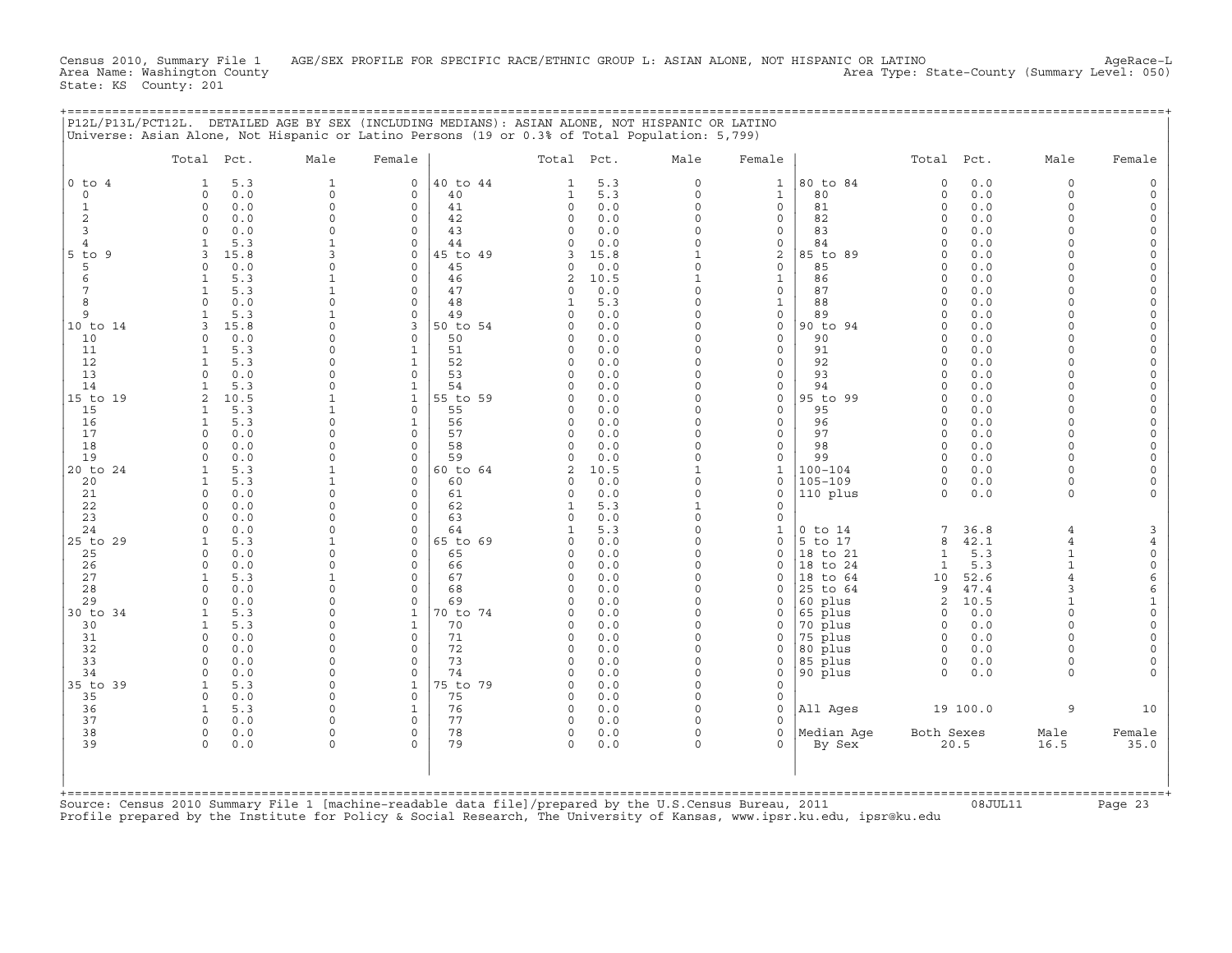Census 2010, Summary File 1 AGE/SEX PROFILE FOR SPECIFIC RACE/ETHNIC GROUP M: NAT HAWAIIAN/OPI ALONE, NOT HISP/LATINO AgeRace−M Area Name: Washington County Area Type: State−County (Summary Level: 050) State: KS County: 201

| P12M/P13M/PCT12M. DETAILED AGE BY SEX (INCLUDING MEDIANS): NAT HAWAIIAN/OPI ALONE, NOT HISP/LATINO |  |
|----------------------------------------------------------------------------------------------------|--|
| Universe: Nat Hawaiian/OPI Alone, Not Hisp/Latino Persons (0 or 0.0% of Total Population: 5,799)   |  |

|                | Total Pct. | Male                 | Female                   |                | Total Pct. | Male                 | Female             |                | Total Pct.  | Male        | Female |
|----------------|------------|----------------------|--------------------------|----------------|------------|----------------------|--------------------|----------------|-------------|-------------|--------|
| $0$ to $4$     | $\Omega$   | $\mathbf 0$          | $\mathbf{0}$             | 40 to 44       | $\Omega$   | $\circ$              | $\mathbf{0}$       | 80 to 84       | $\circ$     | $\mathbf 0$ |        |
| $\circ$        | $\Omega$   | $\mathbf 0$          | $\mathbf{0}$             | 40             | $\Omega$   | $\circ$              | $\mathbf{0}$       | 80             | $\circ$     | $\Omega$    |        |
| $\mathbf{1}$   | $\Omega$   | $\circ$              | $\mathbf{0}$             | 41             | $\Omega$   | $\circ$              | $\circ$            | 81             | $\Omega$    | $\Omega$    |        |
| 2              |            | $\Omega$             | $\mathbf 0$              | 42             | $\cap$     | $\Omega$             | $\mathbf{0}$       | 82             | $\Omega$    |             |        |
| 3              |            | $\Omega$             | $\Omega$                 | 43             |            | $\Omega$             | $\mathbf{0}$       | 83             | $\Omega$    |             |        |
| $\overline{4}$ |            | $\Omega$             | $\mathbf 0$              | 44             |            | $\Omega$             | 0                  | 84             |             |             |        |
| 5 to 9         |            | $\Omega$             | $\Omega$                 | 45 to 49       |            | $\cap$               | $\mathbf{0}$       | 85 to 89       |             |             |        |
| 5              | $\cap$     | $\Omega$             | $\Omega$                 | 45             | C          | $\Omega$             | $\mathbf{0}$       | 85             | $\Omega$    |             |        |
| 6              |            | $\Omega$             | $\Omega$                 | 46             | $\cap$     | $\Omega$             | $\circ$            | 86             | $\Omega$    |             |        |
| 7              | $\cap$     | $\Omega$             | $\mathbf 0$              | 47             | C          | $\Omega$             | $\circ$            | 87             | $\Omega$    |             |        |
| 8              |            | $\Omega$             | $\mathbf 0$              | 48             |            | $\Omega$             | $\mathbf{0}$       | 88             | $\Omega$    |             |        |
| 9              |            | $\Omega$             | $\mathbf 0$              | 49             |            | $\Omega$             | 0                  | 89             | $\Omega$    |             |        |
| 10 to 14<br>10 |            | $\Omega$<br>$\Omega$ | $\mathbf{0}$<br>$\Omega$ | 50 to 54<br>50 |            | $\Omega$<br>$\Omega$ | $\circ$<br>$\circ$ | 90 to 94<br>90 |             |             |        |
| 11             |            | $\Omega$             | $\Omega$                 | 51             |            |                      | $\circ$            | 91             | $\Omega$    |             |        |
| 12             |            | $\Omega$             | $\Omega$                 | 52             | U          | $\Omega$             | $\circ$            | 92             | $\Omega$    |             |        |
| 13             |            | $\Omega$             | $\Omega$                 | 53             |            | $\Omega$             | $\mathbf 0$        | 93             |             |             |        |
| 14             |            | $\Omega$             | $\Omega$                 | 54             |            | $\Omega$             | $\circ$            | 94             |             |             |        |
| 15 to 19       | ∩          | $\Omega$             | 0                        | 55 to 59       |            | $\Omega$             | $\circ$            | 95 to 99       | $\Omega$    |             |        |
| 15             |            | $\cap$               | $\Omega$                 | 55             |            | $\Omega$             | $\mathbf{0}$       | 95             | $\Omega$    |             |        |
| 16             |            | $\Omega$             | $\mathbf 0$              | 56             |            | $\Omega$             | $\mathbf{0}$       | 96             | $\Omega$    |             |        |
| 17             |            | $\Omega$             | $\Omega$                 | 57             | $\cap$     | $\Omega$             | $\circ$            | 97             | $\Omega$    |             |        |
| 18             |            | $\Omega$             | $\mathbf 0$              | 58             | $\Omega$   | $\Omega$             | $\circ$            | 98             | $\Omega$    |             |        |
| 19             |            | $\Omega$             | $\Omega$                 | 59             |            | $\Omega$             | $\mathbf{0}$       | 99             | $\Omega$    |             |        |
| 20 to 24       |            | $\Omega$             | $\mathbf{0}$             | 60 to 64       |            | $\Omega$             | $\circ$            | $100 - 104$    | $\Omega$    |             |        |
| 20             |            | $\Omega$             | $\mathbf 0$              | 60             |            | $\Omega$             | $\mathbf{0}$       | $105 - 109$    | $\Omega$    |             |        |
| 21             |            | $\Omega$             | $\mathbf 0$              | 61             | O          | $\Omega$             | $\mathbf{0}$       | 110 plus       | $\Omega$    | $\Omega$    |        |
| 22             |            | $\Omega$             | $\mathbf 0$              | 62             |            | $\Omega$             | $\Omega$           |                |             |             |        |
| 23             |            | $\Omega$             | $\Omega$                 | 63             |            | $\Omega$             | $\mathbf{0}$       |                |             |             |        |
| 24             |            | $\Omega$             | $\Omega$                 | 64             |            | $\Omega$             | $\mathbf{0}$       | $0$ to $14$    | $\mathbf 0$ | $\Omega$    |        |
| 25 to 29       |            | $\cap$               | $\Omega$                 | 65 to 69       |            | $\cap$               | $\mathbf 0$        | 5 to 17        | $\Omega$    | $\Omega$    |        |
| 25             | $\cap$     | $\Omega$             | $\Omega$                 | 65             |            | $\Omega$             | $\circ$            | 18 to 21       | $\Omega$    | $\cap$      |        |
| 26             |            | $\Omega$             | $\Omega$                 | 66             | C          | $\Omega$             | $\mathbf{0}$       | 18 to 24       | $\Omega$    | $\cap$      |        |
| 27             | $\cap$     | $\Omega$             | $\circ$                  | 67             | O          | $\Omega$             | $\mathbf{0}$       | 18 to 64       | $\Omega$    | $\cap$      |        |
| 28             |            | $\Omega$             | $\circ$                  | 68             | U          | $\Omega$             | 0                  | 25 to 64       | $\Omega$    | $\cap$      |        |
| 29             |            | $\Omega$             | $\mathbf 0$              | 69             |            | $\Omega$             | $\mathbf 0$        | 60 plus        | $\Omega$    |             |        |
| 30 to 34       |            | $\Omega$             | $\mathbf 0$              | 70 to 74       |            | $\Omega$             | $\mathbf{0}$       | 65 plus        | $\Omega$    |             |        |
| 30             |            | $\Omega$             | $\Omega$                 | 70             |            | $\Omega$             | $\mathbf{0}$       | 70 plus        | $\Omega$    |             |        |
| 31             |            | $\cap$               | $\Omega$                 | 71             |            | $\Omega$             | $\mathbf 0$        | 75 plus        | $\Omega$    |             |        |
| 32             |            | $\Omega$             | $\mathbf 0$              | 72             |            | $\Omega$             | $\mathbf 0$        | 80 plus        | $\Omega$    |             |        |
| 33             |            | $\Omega$             | $\mathbf 0$              | 73             |            | $\Omega$             | 0                  | 85 plus        | $\Omega$    | $\Omega$    |        |
| 34             |            | $\Omega$             | $\Omega$                 | 74             | U          | $\Omega$             | $\mathbf{0}$       | 90 plus        | $\Omega$    | $\cap$      |        |
| 35 to 39       | $\cap$     | $\Omega$             | $\mathbf 0$              | 75 to 79       | C          | $\Omega$             | $\mathbf{0}$       |                |             |             |        |
| 35             | $\Omega$   | $\Omega$             | $\Omega$                 | 75             | $\cap$     | $\Omega$             | $\mathbf{0}$       |                |             |             |        |
| 36             | $\cap$     | $\Omega$             | $\mathbf 0$              | 76             | $\Omega$   | $\Omega$             | $\circ$            | All Ages       | $\circ$     | $\Omega$    |        |
| 37             |            | $\cap$               | $\Omega$                 | 77             |            |                      | $\Omega$           |                |             |             |        |
| 38             | $\Omega$   | $\Omega$             | $\mathbf 0$              | 78             | 0          | $\Omega$             | $\mathbf{0}$       | Median Aqe     | Both Sexes  | Male        | Female |
| 39             |            | $\Omega$             | $\Omega$                 | 79             | $\Omega$   | $\Omega$             | $\Omega$           | By Sex         |             | $\cdot$     |        |
|                |            |                      |                          |                |            |                      |                    |                |             |             |        |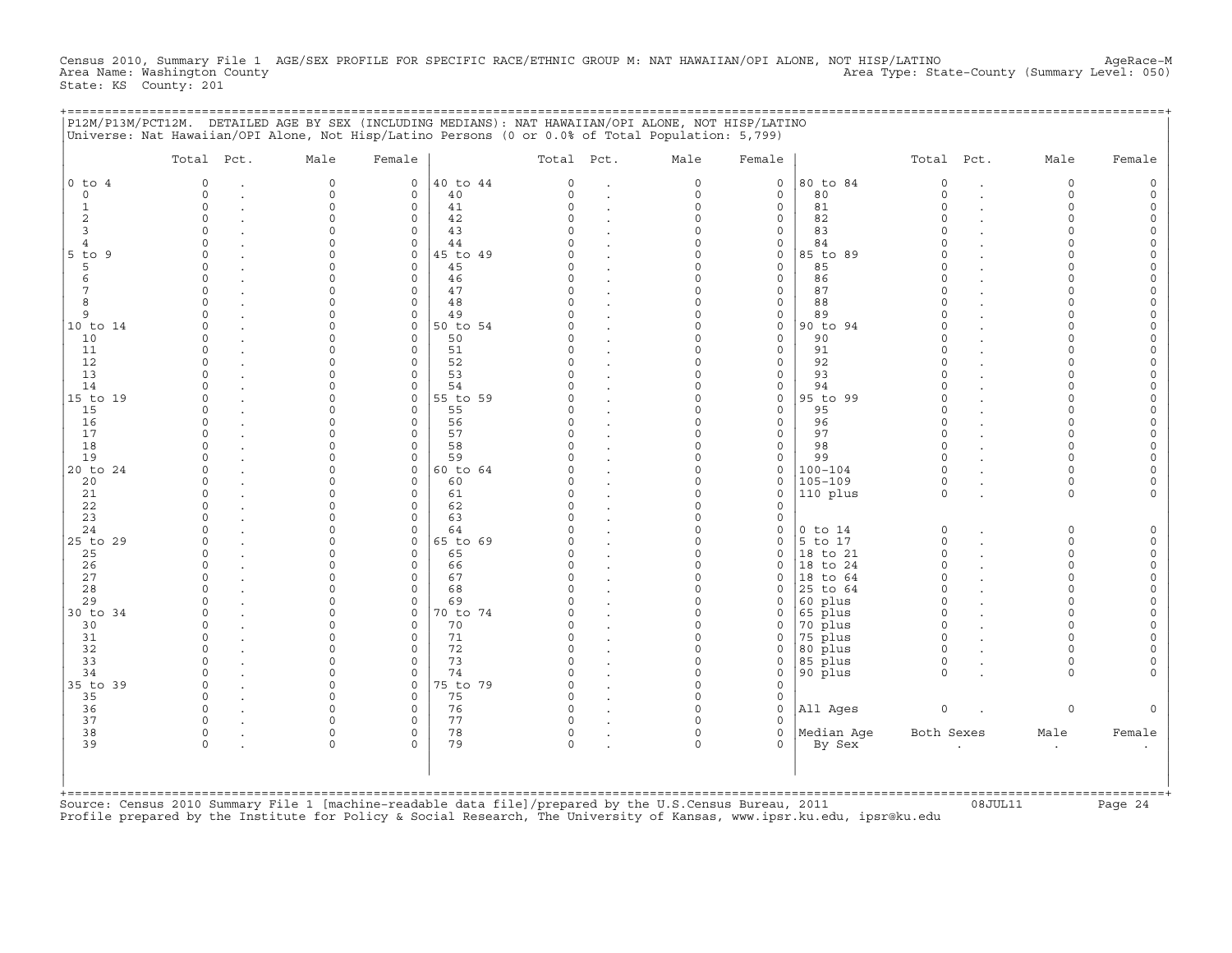Census 2010, Summary File 1 AGE/SEX PROFILE FOR SPECIFIC RACE/ETHNIC GROUP N: SOME OTHER RACE ALONE, NOT HISP/LATINO AgeRace−N Area Name: Washington County Area Type: State−County (Summary Level: 050) State: KS County: 201

| P12N/P13N/PCT12N. DETAILED AGE BY SEX (INCLUDING MEDIANS): SOME OTHER RACE ALONE, NOT HISP/LATINO |  |
|---------------------------------------------------------------------------------------------------|--|
| Universe: Some Other Race Alone, Not Hisp/Latino Persons (0 or 0.0% of Total Population: 5,799)   |  |
|                                                                                                   |  |

| $0$ to $4$<br>$5$ to $9$ | $\Omega$<br>$\Omega$<br>0<br>$\Omega$<br>$\Omega$<br>$\cap$<br>$\Omega$<br>$\Omega$ | $\Omega$<br>$\Omega$<br>$\Omega$<br>$\Omega$<br>U<br>U | $\circ$<br>$\Omega$<br>$\circ$<br>$\Omega$<br>$\Omega$ | 40 to 44<br>40<br>41<br>42 | $\Omega$<br>$\Omega$<br>$\Omega$ | $\circ$              | $\mathbf 0$                 | 80 to 84           | $\Omega$    | $\overline{a}$ | $\mathbf 0$ |        |
|--------------------------|-------------------------------------------------------------------------------------|--------------------------------------------------------|--------------------------------------------------------|----------------------------|----------------------------------|----------------------|-----------------------------|--------------------|-------------|----------------|-------------|--------|
|                          |                                                                                     |                                                        |                                                        |                            |                                  |                      |                             |                    |             |                |             |        |
|                          |                                                                                     |                                                        |                                                        |                            |                                  | $\circ$              | $\mathbf 0$                 | 80                 | $\Omega$    |                | $\Omega$    |        |
|                          |                                                                                     |                                                        |                                                        |                            |                                  | $\Omega$             | $\mathbf 0$                 | 81                 | $\Omega$    |                |             |        |
|                          |                                                                                     |                                                        |                                                        |                            | $\cap$                           | $\Omega$             | $\mathbf 0$                 | 82                 | $\Omega$    |                |             |        |
|                          |                                                                                     |                                                        |                                                        | 43                         |                                  | $\Omega$             | $\mathbf 0$                 | 83                 |             |                |             |        |
|                          |                                                                                     |                                                        | $\circ$                                                | 44                         |                                  | $\Omega$             | 0                           | 84                 |             |                |             |        |
|                          |                                                                                     | U                                                      | $\Omega$                                               | 45 to 49                   |                                  | $\cap$               | $\mathbf 0$                 | 85 to 89           |             |                |             |        |
|                          |                                                                                     | U                                                      | $\Omega$                                               | 45                         |                                  | $\Omega$             | $\mathsf{O}\xspace$         | 85                 |             |                |             |        |
|                          |                                                                                     | U                                                      | $\Omega$                                               | 46                         | $\cap$                           | $\cap$               | $\mathbf 0$                 | 86                 |             |                |             |        |
|                          | $\Omega$                                                                            |                                                        | $\circ$                                                | 47                         |                                  | $\Omega$             | $\mathsf{O}\xspace$         | 87                 |             |                |             |        |
|                          | $\Omega$                                                                            |                                                        | $\Omega$                                               | 48                         |                                  | $\Omega$             | $\mathsf{O}\xspace$         | 88                 |             |                |             |        |
|                          | $\Omega$                                                                            |                                                        | $\circ$                                                | 49                         |                                  | $\Omega$             | 0                           | 89                 |             |                |             |        |
| 10 to 14                 |                                                                                     |                                                        | $\circ$                                                | 50 to 54                   |                                  | $\Omega$             | $\mathsf{O}\xspace$         | 90 to 94           |             |                |             |        |
| 10                       | $\Omega$                                                                            |                                                        | $\Omega$                                               | 50                         |                                  | $\Omega$             | $\mathbf 0$                 | 90                 |             |                |             |        |
| 11                       | $\Omega$                                                                            |                                                        | $\Omega$                                               | 51                         |                                  | $\Omega$             | $\mathbf 0$                 | 91                 |             |                |             |        |
| 12                       | $\Omega$                                                                            |                                                        | $\Omega$                                               | 52                         |                                  | $\Omega$             | $\mathbf 0$                 | 92                 |             |                |             |        |
| 13                       | O                                                                                   |                                                        | $\Omega$                                               | 53                         |                                  | $\Omega$             | $\mathsf{O}\xspace$         | 93                 |             |                |             |        |
| 14                       |                                                                                     |                                                        | $\Omega$                                               | 54                         |                                  | $\Omega$             | $\mathsf{O}\xspace$         | 94                 |             |                |             |        |
| 15 to 19                 | $\Omega$                                                                            |                                                        | $\circ$                                                | 55 to 59                   |                                  | $\Omega$             | $\mathsf{O}\xspace$         | 95 to 99           | $\Omega$    |                |             |        |
| 15                       | O                                                                                   | U                                                      | $\Omega$                                               | 55                         |                                  | $\Omega$             | $\mathbf 0$                 | 95                 |             |                |             |        |
| 16                       | $\Omega$                                                                            |                                                        | $\circ$                                                | 56                         |                                  | $\Omega$             | $\mathsf{O}\xspace$         | 96                 |             |                |             |        |
| 17                       | $\Omega$                                                                            | U                                                      | $\Omega$                                               | 57                         |                                  | $\Omega$             | $\mathbf 0$                 | 97                 | $\Omega$    |                |             |        |
| 18                       | $\Omega$                                                                            |                                                        | $\Omega$                                               | 58                         | $\Omega$                         | $\Omega$             | $\mathbf 0$                 | 98                 | $\Omega$    |                |             |        |
| 19                       |                                                                                     |                                                        | $\Omega$                                               | 59                         |                                  | $\Omega$             | $\mathsf{O}\xspace$         | 99                 | $\cap$      |                |             |        |
| 20 to 24                 |                                                                                     |                                                        | $\circ$                                                | 60 to 64                   |                                  | $\Omega$             | $\mathbf 0$                 | $100 - 104$        |             |                |             |        |
| 20                       | $\Omega$                                                                            |                                                        | $\Omega$                                               | 60                         |                                  | $\Omega$             | $\mathbf 0$                 | $105 - 109$        | $\Omega$    |                |             |        |
| 21                       | $\Omega$                                                                            |                                                        | $\Omega$                                               | 61                         | $\cap$                           | $\Omega$             | $\mathbf 0$                 | $ 110\rangle$ plus | $\Omega$    |                | $\Omega$    |        |
| 22                       | $\Omega$                                                                            |                                                        | $\Omega$                                               | 62                         |                                  | $\Omega$             | 0                           |                    |             |                |             |        |
| 23                       | O                                                                                   |                                                        | $\Omega$                                               | 63                         |                                  | $\Omega$             | $\mathbf 0$                 |                    |             |                |             |        |
| 24                       | $\Omega$                                                                            |                                                        | $\Omega$                                               | 64                         |                                  | $\Omega$             | $\mathsf{O}\xspace$         | $0$ to $14$        | $\Omega$    |                | $\Omega$    |        |
| 25 to 29                 | $\cap$                                                                              | U                                                      | $\Omega$                                               | 65 to 69                   |                                  | $\Omega$             | $\mathbf 0$                 | 5 to 17            | $\Omega$    |                | $\Omega$    |        |
| 25                       | $\Omega$                                                                            |                                                        | $\Omega$                                               | 65                         |                                  | $\Omega$             | $\mathbf 0$                 | $ 18$ to $21$      | $\Omega$    |                | $\cap$      |        |
| 26                       | $\Omega$                                                                            | ∩                                                      | $\Omega$                                               | 66                         | $\cap$                           | $\Omega$             | $\mathbf 0$                 | 18 to 24           |             |                |             |        |
| 27                       | $\Omega$                                                                            |                                                        | $\circ$                                                |                            | $\Omega$                         | $\Omega$             |                             |                    | $\Omega$    |                |             |        |
| 28                       | U                                                                                   |                                                        | $\Omega$                                               | 67<br>68                   |                                  | $\Omega$             | $\mathsf{O}$<br>$\mathbf 0$ | $ 18$ to $64$      |             |                |             |        |
| 29                       |                                                                                     |                                                        |                                                        |                            |                                  |                      |                             | 25 to 64           |             |                |             |        |
|                          |                                                                                     |                                                        | $\Omega$                                               | 69                         |                                  | $\Omega$<br>$\Omega$ | $\mathbf 0$                 | 60 plus            | $\Omega$    |                |             |        |
| 30 to 34<br>30           | $\Omega$                                                                            | U                                                      | $\Omega$                                               | 70 to 74                   |                                  |                      | $\mathbf 0$                 | $65$ plus          |             |                |             |        |
|                          | $\Omega$                                                                            |                                                        | $\Omega$                                               | 70                         | $\Omega$                         | $\Omega$             | $\mathbf 0$                 | 70 plus            | $\Omega$    |                |             |        |
|                          | $\circ$                                                                             |                                                        | $\Omega$                                               | 71                         |                                  | $\Omega$             | $\mathbf 0$                 | 75 plus            | $\Omega$    |                |             |        |
| 32                       | $\Omega$                                                                            |                                                        | $\Omega$                                               | 72                         |                                  | $\Omega$             | $\circ$                     | 80 plus            | $\Omega$    |                |             |        |
| 33                       | $\Omega$                                                                            |                                                        | $\circ$                                                | 73                         | $\cap$                           | $\Omega$             | 0                           | 85 plus            | $\Omega$    |                |             |        |
| 34                       | $\Omega$                                                                            | U                                                      | $\Omega$                                               | 74                         |                                  | $\Omega$             | $\mathsf{O}\xspace$         | 90 plus            | $\Omega$    |                | $\cap$      |        |
| 35 to 39                 | $\Omega$                                                                            | U                                                      | $\circ$                                                | 75 to 79                   |                                  | $\Omega$             | $\mathbf 0$                 |                    |             |                |             |        |
| 35                       | $\cap$                                                                              | $\cap$                                                 | $\Omega$                                               | 75                         | $\cap$                           | $\Omega$             | $\mathbf 0$                 |                    |             |                |             |        |
| 36                       | $\Omega$                                                                            | U                                                      | $\Omega$                                               | 76                         | $\Omega$                         | $\Omega$             | $\mathbf 0$                 | All Ages           | $\mathbf 0$ |                | $\mathbf 0$ |        |
| 37                       | $\Omega$                                                                            |                                                        | $\Omega$                                               | 77                         |                                  |                      | $\Omega$                    |                    |             |                |             |        |
| 38                       | $\Omega$                                                                            | 0                                                      | $\mathbf 0$                                            | 78                         | $\Omega$                         | $\Omega$             | $\mathsf{O}\xspace$         | Median Aqe         | Both Sexes  |                | Male        | Female |
| 39                       |                                                                                     | $\Omega$                                               | $\Omega$                                               | 79                         | $\Omega$                         | $\Omega$             | $\Omega$                    | By Sex             |             |                | $\bullet$   |        |
|                          |                                                                                     |                                                        |                                                        |                            |                                  |                      |                             |                    |             |                |             |        |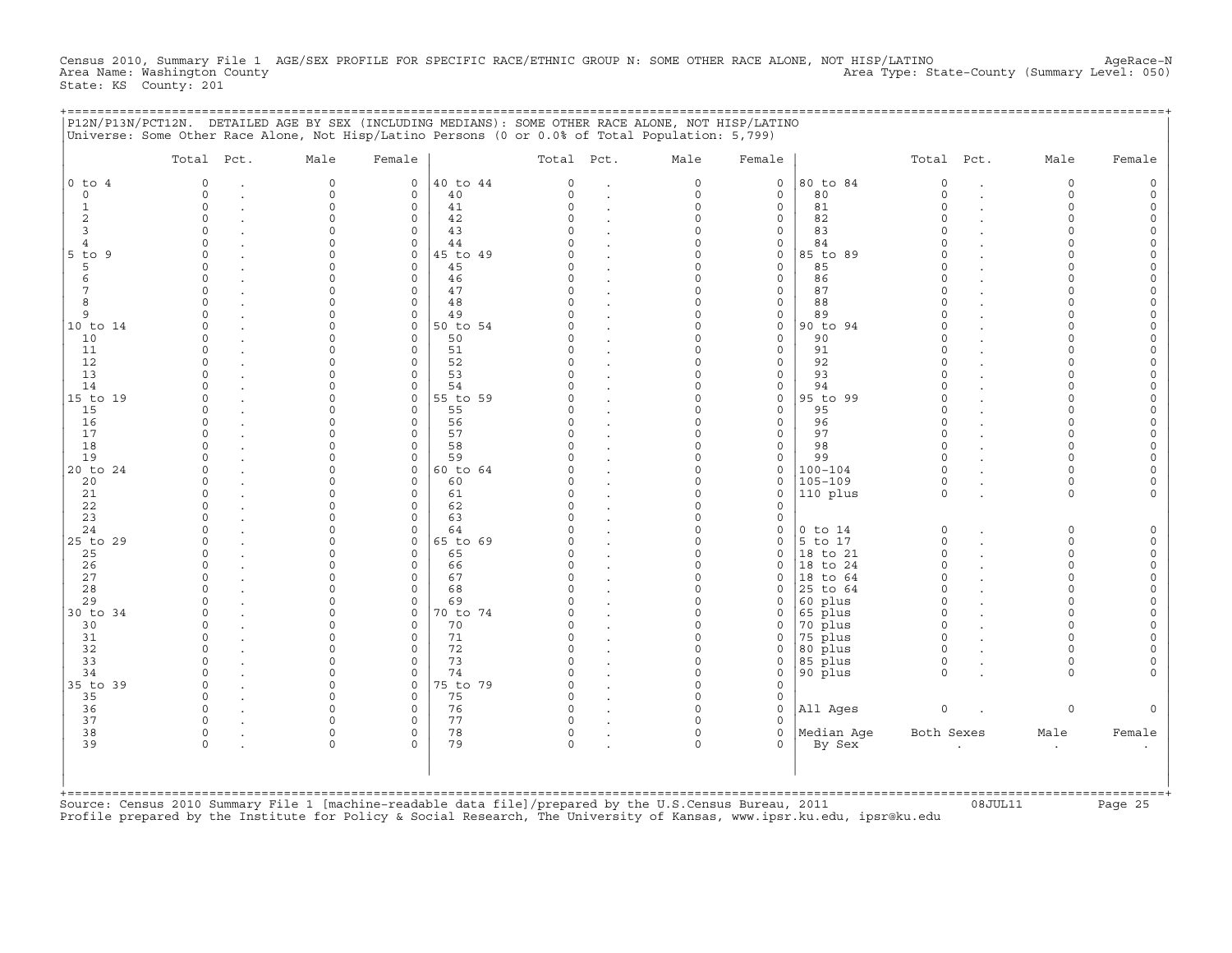Census 2010, Summary File 1 AGE/SEX PROFILE FOR SPECIFIC RACE/ETHNIC GROUP O: TWO OR MORE RACES, NOT HISPANIC/LATINO AgeRace-O<br>Area Name: Washington County Area Type: State-County (Summary Level: 050) State: KS County: 201

+===================================================================================================================================================+

|                | Total Pct.                         | Male                       | Female                         |                | Total Pct.     |            | Male                         | Female                      |                    | Total Pct.           |              | Male                 | Female               |
|----------------|------------------------------------|----------------------------|--------------------------------|----------------|----------------|------------|------------------------------|-----------------------------|--------------------|----------------------|--------------|----------------------|----------------------|
| $0$ to $4$     | 12.8<br>6                          | $\overline{4}$             | 2                              | 40 to 44       | $\Omega$       | 0.0        | 0                            | $\mathsf{O}$                | 80 to 84           | 1                    | 2.1          | $\mathbf 0$          |                      |
| $\circ$        | 2.1<br>1                           | $\mathbf 1$                | $\mathbf{0}$                   | 40             | 0              | 0.0        | $\circ$                      | $\mathbf 0$                 | 80                 | $\circ$              | 0.0          | $\Omega$<br>$\Omega$ |                      |
| 1<br>2         | 2.1<br>$\mathbf{1}$<br>2.1<br>1    | $\mathbf 0$<br>$\mathbf 1$ | $\mathbf{1}$<br>$\mathbf 0$    | 41<br>42       | 0<br>0         | 0.0<br>0.0 | $\circ$<br>$\circ$           | $\mathbf 0$<br>$\mathbf 0$  | 81<br>82           | $\circ$<br>$\Omega$  | 0.0<br>0.0   | $\Omega$             | $\Omega$             |
| 3              | $\overline{a}$<br>4.3              | 2                          | $\mathbf 0$                    | 43             | $\Omega$       | 0.0        | $\Omega$                     | $\mathbf 0$                 | 83                 | $\Omega$             | 0.0          | $\cap$               | $\Omega$             |
| $\overline{4}$ | 2.1                                | $\Omega$                   | $\mathbf{1}$                   | 44             | $\cap$         | 0.0        | $\Omega$                     | $\Omega$                    | 84                 | 1                    | 2.1          | $\cap$               |                      |
| $5$ to<br>9    | 12.8<br>6                          | $\Omega$                   | 6                              | 45 to 49       | 4              | 8.5        | 3                            | $\mathbf{1}$                | 85 to 89           | $\mathbf{1}$         | 2.1          |                      | $\Omega$             |
| 5              | 0.0<br>$\Omega$                    | $\Omega$                   | $\Omega$                       | 45             | 0              | 0.0        | $\circ$                      | $\mathbf{0}$                | 85                 | $\mathbf{1}$         | 2.1          |                      | $\Omega$             |
| 6              | 6.4<br>3                           | $\Omega$                   | 3                              | 46             | 1              | 2.1        | $\mathbf{1}$                 | $\mathbf 0$                 | 86                 | $\Omega$             | 0.0          |                      |                      |
| 7              | $\Omega$<br>0.0                    | 0                          | $\mathbf 0$                    | 47             | 2              | 4.3        | $\mathbf{1}$                 | $\mathbf{1}$                | 87                 | $\Omega$             | 0.0          | $\cap$               |                      |
| 8<br>9         | 2.1<br>$\overline{a}$<br>4.3       | $\Omega$<br>$\Omega$       | $\mathbf{1}$<br>$\overline{2}$ | 48<br>49       | $\Omega$       | 0.0<br>2.1 | $\circ$<br>$\mathbf{1}$      | $\mathbf 0$<br>$\mathbf 0$  | 88<br>89           | $\Omega$<br>$\Omega$ | 0.0<br>0.0   | $\cap$               | $\Omega$<br>$\Omega$ |
| 10 to 14       | 12.8<br>6                          | 2                          | 4                              | 50 to 54       | 2              | 4.3        | $\mathbf{1}$                 | $\mathbf 1$                 | 90 to 94           | $\Omega$             | 0.0          |                      |                      |
| 10             | 2.1<br>-1                          | $\Omega$                   | 1                              | 50             | $\Omega$       | 0.0        | $\circ$                      | $\mathbf 0$                 | 90                 | <sup>0</sup>         | 0.0          | ∩                    |                      |
| 11             | 2<br>4.3                           | 1                          | $\mathbf{1}$                   | 51             | $\mathbf{1}$   | 2.1        | $\mathbf{1}$                 | $\mathsf{O}$                | 91                 | $\Omega$             | 0.0          | U                    | $\Omega$             |
| 12             | 2.1<br>$\mathbf{1}$                | 0                          | $\mathbf{1}$                   | 52             | 0              | 0.0        | $\Omega$                     | $\mathbf 0$                 | 92                 | $\Omega$             | 0.0          | $\cap$               | $\Omega$             |
| 13             | 2.1<br>-1                          | $\Omega$                   | $\mathbf{1}$                   | 53             | $\Omega$       | 0.0        | $\circ$                      | $\mathbf 0$                 | 93                 | $\Omega$             | 0.0          | $\cap$               | $\Omega$             |
| 14             | 2.1                                |                            | $\circ$                        | 54             | 1              | 2.1        | $\Omega$                     | $\mathbf{1}$                | 94                 | $\Omega$             | 0.0          | $\cap$               | $\Omega$             |
| 15 to 19<br>15 | 12.8<br>6<br>8.5<br>$\overline{4}$ | 1<br>1                     | 5<br>3                         | 55 to 59<br>55 | 1<br>$\Omega$  | 2.1<br>0.0 | $\mathbf{1}$<br>$\Omega$     | $\mathbf 0$<br>$\mathbf 0$  | 95 to 99<br>95     | $\Omega$<br>$\Omega$ | 0.0<br>0.0   | $\Omega$<br>$\cap$   | $\Omega$<br>$\Omega$ |
| 16             | 0.0<br>$\Omega$                    | $\Omega$                   | $\circ$                        | 56             | 0              | 0.0        | $\Omega$                     | $\mathbf 0$                 | 96                 | $\Omega$             | 0.0          | $\cap$               | $\Omega$             |
| 17             | 4.3<br>2                           | $\Omega$                   | $\overline{2}$                 | 57             | 1              | 2.1        | $\mathbf{1}$                 | $\mathsf{O}$                | 97                 | $\Omega$             | 0.0          | $\Omega$             |                      |
| 18             | 0.0<br>$\Omega$                    | $\Omega$                   | $\Omega$                       | 58             | $\Omega$       | 0.0        | $\Omega$                     | $\Omega$                    | 98                 | $\Omega$             | 0.0          |                      |                      |
| 19             | 0.0<br>$\Omega$                    | $\Omega$                   | $\Omega$                       | 59             | $\Omega$       | 0.0        | $\circ$                      | $\mathbf 0$                 | 99                 | $\Omega$             | 0.0          | $\Omega$             |                      |
| 20 to 24       | 2.1<br>1                           | 1                          | 0                              | 60 to 64       | $\overline{2}$ | 4.3        | $\overline{c}$               | $\mathsf{O}$                | 100-104            | $\Omega$             | 0.0          | $\cap$               | $\Omega$             |
| 20             | 0.0<br>$\Omega$                    | $\Omega$                   | $\Omega$                       | 60             | $\Omega$       | 0.0        | $\Omega$                     | $\Omega$                    | $105 - 109$        | $\Omega$             | 0.0          | $\cap$               |                      |
| 21<br>22       | 2.1<br>1<br>0.0<br>0               | 1<br>$\Omega$              | $\mathbf 0$<br>$\mathbf 0$     | 61<br>62       | 1<br>1         | 2.1<br>2.1 | $\mathbf{1}$<br>$\mathbf{1}$ | $\mathbf 0$<br>$\mathbf 0$  | 110 plus           | $\Omega$             | 0.0          | $\Omega$             |                      |
| 23             | 0.0<br>$\Omega$                    | $\Omega$                   | $\Omega$                       | 63             | $\Omega$       | 0.0        | $\Omega$                     | $\Omega$                    |                    |                      |              |                      |                      |
| 24             | 0.0<br>$\Omega$                    | $\Omega$                   | $\Omega$                       | 64             | $\Omega$       | 0.0        | $\Omega$                     | $\mathsf{O}$                | $0$ to $14$        | 18                   | 38.3         | 6                    | 12                   |
| 25 to 29       | 6.4<br>3                           | $\Omega$                   | 3                              | 65 to 69       | 2              | 4.3        | $\Omega$                     | 2                           | 5 to 17            | 18                   | 38.3         | 3                    | 15                   |
| 25             | 2.1                                | O                          | $\mathbf{1}$                   | 65             | $\Omega$       | 0.0        | $\Omega$                     | $\mathbf 0$                 | 18 to 21           | $\mathbf{1}$         | 2.1          | $\mathbf{1}$         | $\mathsf{O}\xspace$  |
| 26             | 0.0<br>$\Omega$                    | $\Omega$                   | $\circ$                        | 66             | 1              | 2.1        | $\Omega$                     | $\mathbf 1$                 | 18 to 24           | $\mathbf{1}$         | 2.1          | $\mathbf{1}$         | $\mathsf{O}\xspace$  |
| 27             | 0.0<br>$\Omega$                    | O                          | $\circ$                        | 67             | $\Omega$       | 0.0        | $\Omega$                     | $\mathbf 0$                 | 18 to 64           | 15                   | 31.9         | $\mathsf{R}$         | $\sqrt{ }$           |
| 28<br>29       | 2.1<br>-1.<br>2.1                  | 0<br>$\Omega$              | 1<br>$\mathbf{1}$              | 68<br>69       | $\Omega$<br>1  | 0.0        | $\Omega$<br>$\circ$          | $\Omega$                    | 25 to 64           | 14                   | 29.8         | 7<br>6               | 7<br>$\overline{4}$  |
| 30 to 34       | $\mathbf{1}$<br>2<br>4.3           | $\Omega$                   | 2                              | 70 to 74       | 3              | 2.1<br>6.4 | 3                            | $\mathbf 1$<br>$\mathsf{O}$ | 60 plus<br>65 plus | 10<br>8              | 21.3<br>17.0 | $\overline{4}$       | $\overline{4}$       |
| 30             | 4.3<br>2                           | $\Omega$                   | $\overline{2}$                 | 70             | $\Omega$       | 0.0        | $\Omega$                     | $\mathbf 0$                 | 70 plus            | 6                    | 12.8         | 4                    | $\sqrt{2}$           |
| 31             | 0.0<br>$\Omega$                    | $\Omega$                   | $\mathbf 0$                    | 71             | 3              | 6.4        | 3                            | $\mathbf 0$                 | 75 plus            | 3                    | 6.4          |                      | $\mathbf 2$          |
| 32             | 0.0<br>$\Omega$                    | $\Omega$                   | $\mathbf 0$                    | 72             | 0              | 0.0        | 0                            | $\mathsf{O}\xspace$         | 80 plus            | 2                    | 4.3          | $\mathbf{1}$         | $\mathbf{1}$         |
| 33             | $\Omega$<br>0.0                    | $\Omega$                   | $\Omega$                       | 73             | $\Omega$       | 0.0        | $\circ$                      | $\mathbf{0}$                | 85 plus            | 1                    | 2.1          | $\mathbf{1}$         | $\circ$              |
| 34             | 0.0<br>$\Omega$                    | $\Omega$                   | $\mathbf 0$                    | 74             | $\Omega$       | 0.0        | $\Omega$                     | $\mathbf 0$                 | 90 plus            | $\Omega$             | 0.0          | $\Omega$             |                      |
| 35 to 39       | 0.0<br>$\circ$                     | 0                          | $\mathbf 0$                    | 75 to 79       | 1              | 2.1        | $\Omega$                     | $\mathbf{1}$                |                    |                      |              |                      |                      |
| 35<br>36       | $\Omega$<br>0.0<br>0.0<br>0        | $\Omega$<br>0              | $\Omega$<br>0                  | 75<br>76       | 1<br>0         | 2.1<br>0.0 | $\Omega$<br>$\Omega$         | 1<br>$\mathbf 0$            |                    |                      | 47 100.0     | 19                   | 28                   |
| 37             | 0.0<br>$\Omega$                    | $\Omega$                   | $\mathbf 0$                    | 77             | 0              | 0.0        | $\Omega$                     | $\mathbf 0$                 | All Ages           |                      |              |                      |                      |
| 38             | $\circ$<br>0.0                     | $\Omega$                   | $\mathbf 0$                    | 78             | 0              | 0.0        | 0                            | $\Omega$                    | Median Age         | Both Sexes           |              | Male                 | Female               |
| 39             | $\Omega$<br>0.0                    | $\Omega$                   | $\Omega$                       | 79             | $\Omega$       | 0.0        | $\Omega$                     | $\Omega$                    | By Sex             |                      | 17.8         | 47.5                 | 16.2                 |
|                |                                    |                            |                                |                |                |            |                              |                             |                    |                      |              |                      |                      |
|                |                                    |                            |                                |                |                |            |                              |                             |                    |                      |              |                      |                      |

Source: Census 2010 Summary File 1 [machine−readable data file]/prepared by the U.S.Census Bureau, 2011 08JUL11 Page 26 Profile prepared by the Institute for Policy & Social Research, The University of Kansas, www.ipsr.ku.edu, ipsr@ku.edu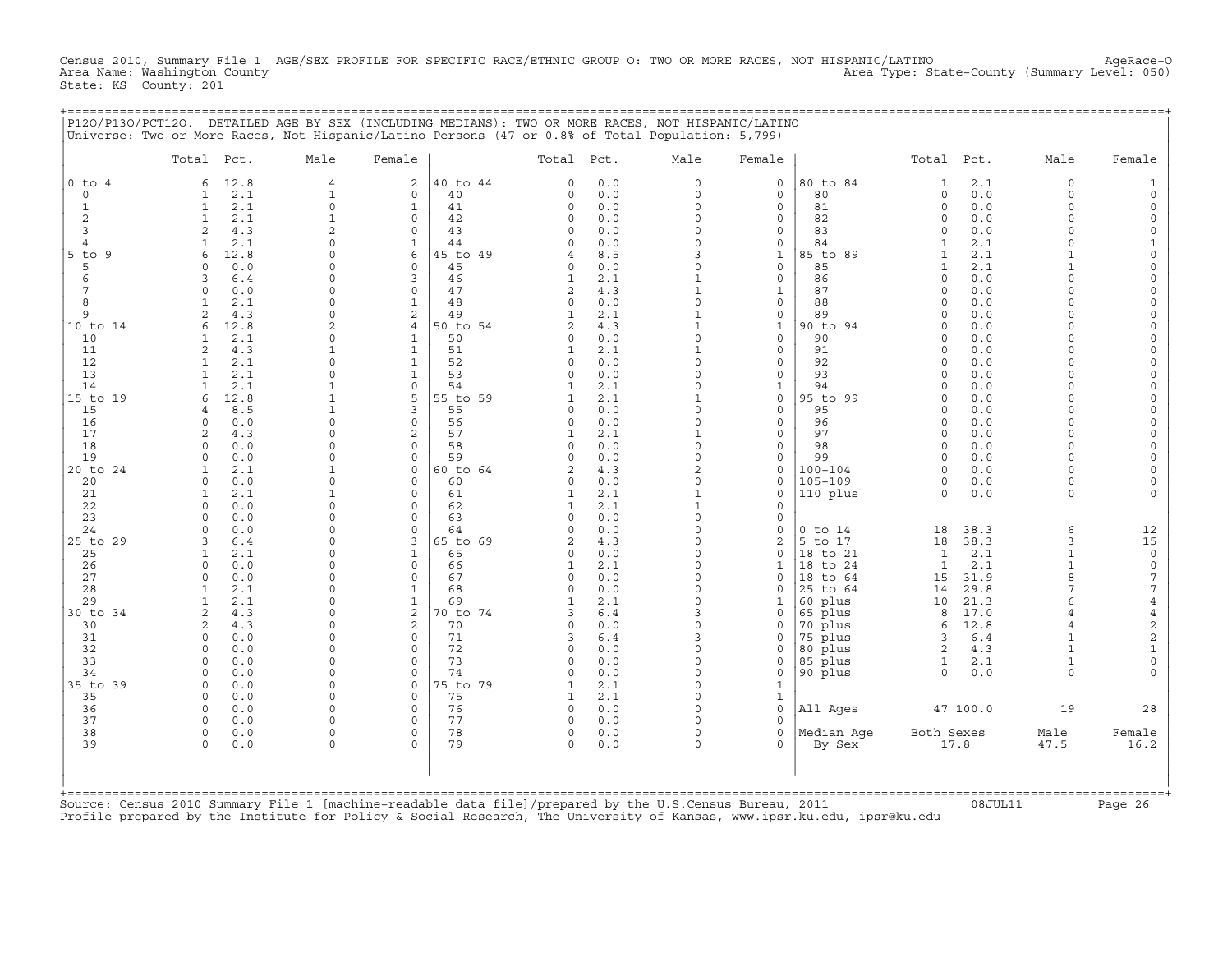| Hispanic or Latino Not Hispanic/Latino<br>Universe: Total Population<br>Total<br>Number Pct.<br>Number Pct.<br>Number Pct.<br>5,799 100.0<br>144 100.0<br>5,655 100.0<br>Total:<br>5,746 99.1<br>5,746 99.1<br>5,632 97.1<br>138 95.8<br>Population of one race:<br>5,608<br>99.2<br>White alone<br>74 51.4<br>5,558<br>98.3<br>Black or African American alone<br>$25$ 0.4<br>14 0.2<br>19 0.3<br>2 1.4<br>23<br>0.4<br>$4.2$<br>0.0<br>American Indian and Alaska Native alone<br>6<br>8<br>0.1<br>$\Omega$<br>0.3<br>Asian alone<br>19<br>Native Hawaiian and Other Pacific Islander alone<br>$\Omega$<br>0.0<br>$\Omega$<br>0.0<br>$\overline{0}$<br>$0.0$<br>Some Other Race alone<br>56<br>1.0<br>56 38.9<br>$\overline{0}$<br>$0.0$<br>Population of two or more races:<br>53 0.9<br>$6\quad 4.2$<br>0.8<br>47<br>$5 \t3.5$<br>Population of two races:<br>49<br>0.8<br>44 0.8<br>$\begin{array}{cc} 13 & 0.2 \\ 20 & 0.3 \end{array}$<br>White; Black or African American<br>$\Omega$<br>0.0<br>13 0.2<br>White; American Indian and Alaska Native<br>$\Omega$<br>0.0<br>20 0.4<br>$7\overline{ }$<br>$\Omega$<br>$7\overline{ }$<br>White; Asian<br>0.1<br>0.0<br>0.1<br>2<br>White; Native Hawaiian and Other Pacific Islander<br>2<br>0.0<br>$\circ$<br>0.0<br>0.0<br>2<br>White; Some other race<br>$\overline{3}$<br>0.1<br>1<br>0.7<br>$0.0$<br>0.0<br>Black or African American; American Indian and Alaska Native<br>0.0<br>$\Omega$<br>0.0<br>$\Omega$<br>Black or African American; Asian<br>$0 \t 0.0$<br>$\Omega$<br>0.0<br>$\circ$<br>$0.0$<br>$\Omega$<br>Black or African American; Native Hawaiian and Other Pacific Islander<br>0.0<br>$\Omega$<br>0.0<br>$\Omega$<br>$0.0$<br>0.0<br>0.0<br>$\Omega$<br>Black or African American; Some Other Race<br>$\Omega$<br>0.0<br>0.0<br>$\Omega$<br>$\circ$<br>American Indian and Alaska Native; Asian<br>0.0<br>0.0<br>$\circ$<br>$\Omega$<br>$\circ$<br>American Indian and Alaska Native; Native Hawaiian and Other Pacific Islander<br>0.0<br>0.0<br>$0.0$<br>American Indian and Alaska Native; Some Other Race<br>$4 \t 0.1$<br>2.8<br>$\Omega$<br>0.0<br>$4\overline{4}$<br>$0 \t 0.0$<br>$0 \t 0.0$<br>$\Omega$<br>Asian; Native Hawaiian and Other Pacific Islander<br>$0.0$<br>$\Omega$<br>$\circ$<br>Asian; Some Other Race<br>0.0<br>$\overline{0}$<br>0.0<br>$0.0$<br>$0 \t 0.0$<br>$\Omega$<br>0.0<br>Native Hawaiian and Other Pacific Islander; Some Other Race<br>$0 \qquad 0.0$<br>$1 \qquad 0.7$<br>$\mathbf{3}$<br>40.1<br>0.1<br>Population of three or more races:<br>$\overline{3}$<br>$\overline{4}$<br>1 0.7<br>Population of three races*<br>0.1<br>0.1<br>$\circ$<br>Population of four races*<br>$\Omega$<br>0.0<br>$\bigcirc$<br>0.0<br>0.0<br>$\Omega$<br>$\Omega$<br>$\circ$<br>Population of five races*<br>0.0<br>0.0<br>0.0<br>$\Omega$<br>$\Omega$<br>Population of all six races<br>$\Omega$<br>0.0<br>0.0<br>0.0<br>*Tables P8 and p9 also include counts for all 41 specific combinations of three, four, and five races. They are not shown here to save space.<br>For more information, contact the Census Bureau or the State Data Center which produced this report. See also Race Profile 3.<br>P6/P7. TOTAL RACES TALLIED BY HISPANIC/LATINO ETHNICITY<br>Universe: Total Races Tallied (5,856 or 101.0% of the total population)<br>(Greater than the total population because of multiple race reporting)<br>Hispanic<br>Not Hispanic<br>or Latino<br>Total<br>or Latino<br>Total Races Tallied:<br>5,856<br>151<br>5,705<br>White alone or in combination with one or more other races<br>5,681<br>76<br>5,605<br>Black or African American alone or in combination with one or more other races<br>41<br>$\overline{\mathbf{3}}$<br>38<br>American Indian and Alaska Native alone or in combination with one or more other races<br>42<br>31<br>11<br>27<br>27<br>Asian alone or in combination with one or more other races<br>$\circ$<br>$\sqrt{2}$<br>Native Hawaiian and Other Pacific Islander alone or in combination with one or more other races<br>2<br>$\circ$<br>$\overline{c}$<br>63<br>Some Other Race alone or in combination with one or more other races<br>61<br>As a Percent of Total Race Tallies:<br>100.0<br>100.0<br>100.0<br>White alone or in combination with one or more other races<br>98.2<br>97.0<br>50.3<br>Black or African American alone or in combination with one or more other races<br>2.0<br>0.7<br>0.7<br>American Indian and Alaska Native alone or in combination with one or more other races<br>0.7<br>7.3<br>0.5<br>Asian alone or in combination with one or more other races<br>0.5<br>0.5<br>0.0<br>Native Hawaiian and Other Pacific Islander alone or in combination with one or more other races<br>0.0<br>0.0<br>0.0<br>Some Other Race alone or in combination with one or more other races<br>1.1<br>0.0<br>40.4 |                                          |  |  |  |
|------------------------------------------------------------------------------------------------------------------------------------------------------------------------------------------------------------------------------------------------------------------------------------------------------------------------------------------------------------------------------------------------------------------------------------------------------------------------------------------------------------------------------------------------------------------------------------------------------------------------------------------------------------------------------------------------------------------------------------------------------------------------------------------------------------------------------------------------------------------------------------------------------------------------------------------------------------------------------------------------------------------------------------------------------------------------------------------------------------------------------------------------------------------------------------------------------------------------------------------------------------------------------------------------------------------------------------------------------------------------------------------------------------------------------------------------------------------------------------------------------------------------------------------------------------------------------------------------------------------------------------------------------------------------------------------------------------------------------------------------------------------------------------------------------------------------------------------------------------------------------------------------------------------------------------------------------------------------------------------------------------------------------------------------------------------------------------------------------------------------------------------------------------------------------------------------------------------------------------------------------------------------------------------------------------------------------------------------------------------------------------------------------------------------------------------------------------------------------------------------------------------------------------------------------------------------------------------------------------------------------------------------------------------------------------------------------------------------------------------------------------------------------------------------------------------------------------------------------------------------------------------------------------------------------------------------------------------------------------------------------------------------------------------------------------------------------------------------------------------------------------------------------------------------------------------------------------------------------------------------------------------------------------------------------------------------------------------------------------------------------------------------------------------------------------------------------------------------------------------------------------------------------------------------------------------------------------------------------------------------------------------------------------------------------------------------------------------------------------------------------------------------------------------------------------------------------------------------------------------------------------------------------------------------------------------------------------------------------------------------------------------------------------------------------------------------------------------------------------------------------------------------------------------------------------------------------------------------------------------------------------------------------------------------------------------------------------------------------------------------------------------------------------------------------------------------------------------------------------------------------------------------------------------------------------------------------------------------------------------------------------------------------------------------------------------------------------------------------------------------------------------------------------------------------------------------------------------------------------------------------------------|------------------------------------------|--|--|--|
|                                                                                                                                                                                                                                                                                                                                                                                                                                                                                                                                                                                                                                                                                                                                                                                                                                                                                                                                                                                                                                                                                                                                                                                                                                                                                                                                                                                                                                                                                                                                                                                                                                                                                                                                                                                                                                                                                                                                                                                                                                                                                                                                                                                                                                                                                                                                                                                                                                                                                                                                                                                                                                                                                                                                                                                                                                                                                                                                                                                                                                                                                                                                                                                                                                                                                                                                                                                                                                                                                                                                                                                                                                                                                                                                                                                                                                                                                                                                                                                                                                                                                                                                                                                                                                                                                                                                                                                                                                                                                                                                                                                                                                                                                                                                                                                                                                                                                          | P8/P9. RACE BY HISPANIC/LATINO ETHNICITY |  |  |  |
|                                                                                                                                                                                                                                                                                                                                                                                                                                                                                                                                                                                                                                                                                                                                                                                                                                                                                                                                                                                                                                                                                                                                                                                                                                                                                                                                                                                                                                                                                                                                                                                                                                                                                                                                                                                                                                                                                                                                                                                                                                                                                                                                                                                                                                                                                                                                                                                                                                                                                                                                                                                                                                                                                                                                                                                                                                                                                                                                                                                                                                                                                                                                                                                                                                                                                                                                                                                                                                                                                                                                                                                                                                                                                                                                                                                                                                                                                                                                                                                                                                                                                                                                                                                                                                                                                                                                                                                                                                                                                                                                                                                                                                                                                                                                                                                                                                                                                          |                                          |  |  |  |
|                                                                                                                                                                                                                                                                                                                                                                                                                                                                                                                                                                                                                                                                                                                                                                                                                                                                                                                                                                                                                                                                                                                                                                                                                                                                                                                                                                                                                                                                                                                                                                                                                                                                                                                                                                                                                                                                                                                                                                                                                                                                                                                                                                                                                                                                                                                                                                                                                                                                                                                                                                                                                                                                                                                                                                                                                                                                                                                                                                                                                                                                                                                                                                                                                                                                                                                                                                                                                                                                                                                                                                                                                                                                                                                                                                                                                                                                                                                                                                                                                                                                                                                                                                                                                                                                                                                                                                                                                                                                                                                                                                                                                                                                                                                                                                                                                                                                                          |                                          |  |  |  |
|                                                                                                                                                                                                                                                                                                                                                                                                                                                                                                                                                                                                                                                                                                                                                                                                                                                                                                                                                                                                                                                                                                                                                                                                                                                                                                                                                                                                                                                                                                                                                                                                                                                                                                                                                                                                                                                                                                                                                                                                                                                                                                                                                                                                                                                                                                                                                                                                                                                                                                                                                                                                                                                                                                                                                                                                                                                                                                                                                                                                                                                                                                                                                                                                                                                                                                                                                                                                                                                                                                                                                                                                                                                                                                                                                                                                                                                                                                                                                                                                                                                                                                                                                                                                                                                                                                                                                                                                                                                                                                                                                                                                                                                                                                                                                                                                                                                                                          |                                          |  |  |  |
|                                                                                                                                                                                                                                                                                                                                                                                                                                                                                                                                                                                                                                                                                                                                                                                                                                                                                                                                                                                                                                                                                                                                                                                                                                                                                                                                                                                                                                                                                                                                                                                                                                                                                                                                                                                                                                                                                                                                                                                                                                                                                                                                                                                                                                                                                                                                                                                                                                                                                                                                                                                                                                                                                                                                                                                                                                                                                                                                                                                                                                                                                                                                                                                                                                                                                                                                                                                                                                                                                                                                                                                                                                                                                                                                                                                                                                                                                                                                                                                                                                                                                                                                                                                                                                                                                                                                                                                                                                                                                                                                                                                                                                                                                                                                                                                                                                                                                          |                                          |  |  |  |
|                                                                                                                                                                                                                                                                                                                                                                                                                                                                                                                                                                                                                                                                                                                                                                                                                                                                                                                                                                                                                                                                                                                                                                                                                                                                                                                                                                                                                                                                                                                                                                                                                                                                                                                                                                                                                                                                                                                                                                                                                                                                                                                                                                                                                                                                                                                                                                                                                                                                                                                                                                                                                                                                                                                                                                                                                                                                                                                                                                                                                                                                                                                                                                                                                                                                                                                                                                                                                                                                                                                                                                                                                                                                                                                                                                                                                                                                                                                                                                                                                                                                                                                                                                                                                                                                                                                                                                                                                                                                                                                                                                                                                                                                                                                                                                                                                                                                                          |                                          |  |  |  |
|                                                                                                                                                                                                                                                                                                                                                                                                                                                                                                                                                                                                                                                                                                                                                                                                                                                                                                                                                                                                                                                                                                                                                                                                                                                                                                                                                                                                                                                                                                                                                                                                                                                                                                                                                                                                                                                                                                                                                                                                                                                                                                                                                                                                                                                                                                                                                                                                                                                                                                                                                                                                                                                                                                                                                                                                                                                                                                                                                                                                                                                                                                                                                                                                                                                                                                                                                                                                                                                                                                                                                                                                                                                                                                                                                                                                                                                                                                                                                                                                                                                                                                                                                                                                                                                                                                                                                                                                                                                                                                                                                                                                                                                                                                                                                                                                                                                                                          |                                          |  |  |  |
|                                                                                                                                                                                                                                                                                                                                                                                                                                                                                                                                                                                                                                                                                                                                                                                                                                                                                                                                                                                                                                                                                                                                                                                                                                                                                                                                                                                                                                                                                                                                                                                                                                                                                                                                                                                                                                                                                                                                                                                                                                                                                                                                                                                                                                                                                                                                                                                                                                                                                                                                                                                                                                                                                                                                                                                                                                                                                                                                                                                                                                                                                                                                                                                                                                                                                                                                                                                                                                                                                                                                                                                                                                                                                                                                                                                                                                                                                                                                                                                                                                                                                                                                                                                                                                                                                                                                                                                                                                                                                                                                                                                                                                                                                                                                                                                                                                                                                          |                                          |  |  |  |
|                                                                                                                                                                                                                                                                                                                                                                                                                                                                                                                                                                                                                                                                                                                                                                                                                                                                                                                                                                                                                                                                                                                                                                                                                                                                                                                                                                                                                                                                                                                                                                                                                                                                                                                                                                                                                                                                                                                                                                                                                                                                                                                                                                                                                                                                                                                                                                                                                                                                                                                                                                                                                                                                                                                                                                                                                                                                                                                                                                                                                                                                                                                                                                                                                                                                                                                                                                                                                                                                                                                                                                                                                                                                                                                                                                                                                                                                                                                                                                                                                                                                                                                                                                                                                                                                                                                                                                                                                                                                                                                                                                                                                                                                                                                                                                                                                                                                                          |                                          |  |  |  |
|                                                                                                                                                                                                                                                                                                                                                                                                                                                                                                                                                                                                                                                                                                                                                                                                                                                                                                                                                                                                                                                                                                                                                                                                                                                                                                                                                                                                                                                                                                                                                                                                                                                                                                                                                                                                                                                                                                                                                                                                                                                                                                                                                                                                                                                                                                                                                                                                                                                                                                                                                                                                                                                                                                                                                                                                                                                                                                                                                                                                                                                                                                                                                                                                                                                                                                                                                                                                                                                                                                                                                                                                                                                                                                                                                                                                                                                                                                                                                                                                                                                                                                                                                                                                                                                                                                                                                                                                                                                                                                                                                                                                                                                                                                                                                                                                                                                                                          |                                          |  |  |  |
|                                                                                                                                                                                                                                                                                                                                                                                                                                                                                                                                                                                                                                                                                                                                                                                                                                                                                                                                                                                                                                                                                                                                                                                                                                                                                                                                                                                                                                                                                                                                                                                                                                                                                                                                                                                                                                                                                                                                                                                                                                                                                                                                                                                                                                                                                                                                                                                                                                                                                                                                                                                                                                                                                                                                                                                                                                                                                                                                                                                                                                                                                                                                                                                                                                                                                                                                                                                                                                                                                                                                                                                                                                                                                                                                                                                                                                                                                                                                                                                                                                                                                                                                                                                                                                                                                                                                                                                                                                                                                                                                                                                                                                                                                                                                                                                                                                                                                          |                                          |  |  |  |
|                                                                                                                                                                                                                                                                                                                                                                                                                                                                                                                                                                                                                                                                                                                                                                                                                                                                                                                                                                                                                                                                                                                                                                                                                                                                                                                                                                                                                                                                                                                                                                                                                                                                                                                                                                                                                                                                                                                                                                                                                                                                                                                                                                                                                                                                                                                                                                                                                                                                                                                                                                                                                                                                                                                                                                                                                                                                                                                                                                                                                                                                                                                                                                                                                                                                                                                                                                                                                                                                                                                                                                                                                                                                                                                                                                                                                                                                                                                                                                                                                                                                                                                                                                                                                                                                                                                                                                                                                                                                                                                                                                                                                                                                                                                                                                                                                                                                                          |                                          |  |  |  |
|                                                                                                                                                                                                                                                                                                                                                                                                                                                                                                                                                                                                                                                                                                                                                                                                                                                                                                                                                                                                                                                                                                                                                                                                                                                                                                                                                                                                                                                                                                                                                                                                                                                                                                                                                                                                                                                                                                                                                                                                                                                                                                                                                                                                                                                                                                                                                                                                                                                                                                                                                                                                                                                                                                                                                                                                                                                                                                                                                                                                                                                                                                                                                                                                                                                                                                                                                                                                                                                                                                                                                                                                                                                                                                                                                                                                                                                                                                                                                                                                                                                                                                                                                                                                                                                                                                                                                                                                                                                                                                                                                                                                                                                                                                                                                                                                                                                                                          |                                          |  |  |  |
|                                                                                                                                                                                                                                                                                                                                                                                                                                                                                                                                                                                                                                                                                                                                                                                                                                                                                                                                                                                                                                                                                                                                                                                                                                                                                                                                                                                                                                                                                                                                                                                                                                                                                                                                                                                                                                                                                                                                                                                                                                                                                                                                                                                                                                                                                                                                                                                                                                                                                                                                                                                                                                                                                                                                                                                                                                                                                                                                                                                                                                                                                                                                                                                                                                                                                                                                                                                                                                                                                                                                                                                                                                                                                                                                                                                                                                                                                                                                                                                                                                                                                                                                                                                                                                                                                                                                                                                                                                                                                                                                                                                                                                                                                                                                                                                                                                                                                          |                                          |  |  |  |
|                                                                                                                                                                                                                                                                                                                                                                                                                                                                                                                                                                                                                                                                                                                                                                                                                                                                                                                                                                                                                                                                                                                                                                                                                                                                                                                                                                                                                                                                                                                                                                                                                                                                                                                                                                                                                                                                                                                                                                                                                                                                                                                                                                                                                                                                                                                                                                                                                                                                                                                                                                                                                                                                                                                                                                                                                                                                                                                                                                                                                                                                                                                                                                                                                                                                                                                                                                                                                                                                                                                                                                                                                                                                                                                                                                                                                                                                                                                                                                                                                                                                                                                                                                                                                                                                                                                                                                                                                                                                                                                                                                                                                                                                                                                                                                                                                                                                                          |                                          |  |  |  |
|                                                                                                                                                                                                                                                                                                                                                                                                                                                                                                                                                                                                                                                                                                                                                                                                                                                                                                                                                                                                                                                                                                                                                                                                                                                                                                                                                                                                                                                                                                                                                                                                                                                                                                                                                                                                                                                                                                                                                                                                                                                                                                                                                                                                                                                                                                                                                                                                                                                                                                                                                                                                                                                                                                                                                                                                                                                                                                                                                                                                                                                                                                                                                                                                                                                                                                                                                                                                                                                                                                                                                                                                                                                                                                                                                                                                                                                                                                                                                                                                                                                                                                                                                                                                                                                                                                                                                                                                                                                                                                                                                                                                                                                                                                                                                                                                                                                                                          |                                          |  |  |  |
|                                                                                                                                                                                                                                                                                                                                                                                                                                                                                                                                                                                                                                                                                                                                                                                                                                                                                                                                                                                                                                                                                                                                                                                                                                                                                                                                                                                                                                                                                                                                                                                                                                                                                                                                                                                                                                                                                                                                                                                                                                                                                                                                                                                                                                                                                                                                                                                                                                                                                                                                                                                                                                                                                                                                                                                                                                                                                                                                                                                                                                                                                                                                                                                                                                                                                                                                                                                                                                                                                                                                                                                                                                                                                                                                                                                                                                                                                                                                                                                                                                                                                                                                                                                                                                                                                                                                                                                                                                                                                                                                                                                                                                                                                                                                                                                                                                                                                          |                                          |  |  |  |
|                                                                                                                                                                                                                                                                                                                                                                                                                                                                                                                                                                                                                                                                                                                                                                                                                                                                                                                                                                                                                                                                                                                                                                                                                                                                                                                                                                                                                                                                                                                                                                                                                                                                                                                                                                                                                                                                                                                                                                                                                                                                                                                                                                                                                                                                                                                                                                                                                                                                                                                                                                                                                                                                                                                                                                                                                                                                                                                                                                                                                                                                                                                                                                                                                                                                                                                                                                                                                                                                                                                                                                                                                                                                                                                                                                                                                                                                                                                                                                                                                                                                                                                                                                                                                                                                                                                                                                                                                                                                                                                                                                                                                                                                                                                                                                                                                                                                                          |                                          |  |  |  |
|                                                                                                                                                                                                                                                                                                                                                                                                                                                                                                                                                                                                                                                                                                                                                                                                                                                                                                                                                                                                                                                                                                                                                                                                                                                                                                                                                                                                                                                                                                                                                                                                                                                                                                                                                                                                                                                                                                                                                                                                                                                                                                                                                                                                                                                                                                                                                                                                                                                                                                                                                                                                                                                                                                                                                                                                                                                                                                                                                                                                                                                                                                                                                                                                                                                                                                                                                                                                                                                                                                                                                                                                                                                                                                                                                                                                                                                                                                                                                                                                                                                                                                                                                                                                                                                                                                                                                                                                                                                                                                                                                                                                                                                                                                                                                                                                                                                                                          |                                          |  |  |  |
|                                                                                                                                                                                                                                                                                                                                                                                                                                                                                                                                                                                                                                                                                                                                                                                                                                                                                                                                                                                                                                                                                                                                                                                                                                                                                                                                                                                                                                                                                                                                                                                                                                                                                                                                                                                                                                                                                                                                                                                                                                                                                                                                                                                                                                                                                                                                                                                                                                                                                                                                                                                                                                                                                                                                                                                                                                                                                                                                                                                                                                                                                                                                                                                                                                                                                                                                                                                                                                                                                                                                                                                                                                                                                                                                                                                                                                                                                                                                                                                                                                                                                                                                                                                                                                                                                                                                                                                                                                                                                                                                                                                                                                                                                                                                                                                                                                                                                          |                                          |  |  |  |
|                                                                                                                                                                                                                                                                                                                                                                                                                                                                                                                                                                                                                                                                                                                                                                                                                                                                                                                                                                                                                                                                                                                                                                                                                                                                                                                                                                                                                                                                                                                                                                                                                                                                                                                                                                                                                                                                                                                                                                                                                                                                                                                                                                                                                                                                                                                                                                                                                                                                                                                                                                                                                                                                                                                                                                                                                                                                                                                                                                                                                                                                                                                                                                                                                                                                                                                                                                                                                                                                                                                                                                                                                                                                                                                                                                                                                                                                                                                                                                                                                                                                                                                                                                                                                                                                                                                                                                                                                                                                                                                                                                                                                                                                                                                                                                                                                                                                                          |                                          |  |  |  |
|                                                                                                                                                                                                                                                                                                                                                                                                                                                                                                                                                                                                                                                                                                                                                                                                                                                                                                                                                                                                                                                                                                                                                                                                                                                                                                                                                                                                                                                                                                                                                                                                                                                                                                                                                                                                                                                                                                                                                                                                                                                                                                                                                                                                                                                                                                                                                                                                                                                                                                                                                                                                                                                                                                                                                                                                                                                                                                                                                                                                                                                                                                                                                                                                                                                                                                                                                                                                                                                                                                                                                                                                                                                                                                                                                                                                                                                                                                                                                                                                                                                                                                                                                                                                                                                                                                                                                                                                                                                                                                                                                                                                                                                                                                                                                                                                                                                                                          |                                          |  |  |  |
|                                                                                                                                                                                                                                                                                                                                                                                                                                                                                                                                                                                                                                                                                                                                                                                                                                                                                                                                                                                                                                                                                                                                                                                                                                                                                                                                                                                                                                                                                                                                                                                                                                                                                                                                                                                                                                                                                                                                                                                                                                                                                                                                                                                                                                                                                                                                                                                                                                                                                                                                                                                                                                                                                                                                                                                                                                                                                                                                                                                                                                                                                                                                                                                                                                                                                                                                                                                                                                                                                                                                                                                                                                                                                                                                                                                                                                                                                                                                                                                                                                                                                                                                                                                                                                                                                                                                                                                                                                                                                                                                                                                                                                                                                                                                                                                                                                                                                          |                                          |  |  |  |
|                                                                                                                                                                                                                                                                                                                                                                                                                                                                                                                                                                                                                                                                                                                                                                                                                                                                                                                                                                                                                                                                                                                                                                                                                                                                                                                                                                                                                                                                                                                                                                                                                                                                                                                                                                                                                                                                                                                                                                                                                                                                                                                                                                                                                                                                                                                                                                                                                                                                                                                                                                                                                                                                                                                                                                                                                                                                                                                                                                                                                                                                                                                                                                                                                                                                                                                                                                                                                                                                                                                                                                                                                                                                                                                                                                                                                                                                                                                                                                                                                                                                                                                                                                                                                                                                                                                                                                                                                                                                                                                                                                                                                                                                                                                                                                                                                                                                                          |                                          |  |  |  |
|                                                                                                                                                                                                                                                                                                                                                                                                                                                                                                                                                                                                                                                                                                                                                                                                                                                                                                                                                                                                                                                                                                                                                                                                                                                                                                                                                                                                                                                                                                                                                                                                                                                                                                                                                                                                                                                                                                                                                                                                                                                                                                                                                                                                                                                                                                                                                                                                                                                                                                                                                                                                                                                                                                                                                                                                                                                                                                                                                                                                                                                                                                                                                                                                                                                                                                                                                                                                                                                                                                                                                                                                                                                                                                                                                                                                                                                                                                                                                                                                                                                                                                                                                                                                                                                                                                                                                                                                                                                                                                                                                                                                                                                                                                                                                                                                                                                                                          |                                          |  |  |  |
|                                                                                                                                                                                                                                                                                                                                                                                                                                                                                                                                                                                                                                                                                                                                                                                                                                                                                                                                                                                                                                                                                                                                                                                                                                                                                                                                                                                                                                                                                                                                                                                                                                                                                                                                                                                                                                                                                                                                                                                                                                                                                                                                                                                                                                                                                                                                                                                                                                                                                                                                                                                                                                                                                                                                                                                                                                                                                                                                                                                                                                                                                                                                                                                                                                                                                                                                                                                                                                                                                                                                                                                                                                                                                                                                                                                                                                                                                                                                                                                                                                                                                                                                                                                                                                                                                                                                                                                                                                                                                                                                                                                                                                                                                                                                                                                                                                                                                          |                                          |  |  |  |
|                                                                                                                                                                                                                                                                                                                                                                                                                                                                                                                                                                                                                                                                                                                                                                                                                                                                                                                                                                                                                                                                                                                                                                                                                                                                                                                                                                                                                                                                                                                                                                                                                                                                                                                                                                                                                                                                                                                                                                                                                                                                                                                                                                                                                                                                                                                                                                                                                                                                                                                                                                                                                                                                                                                                                                                                                                                                                                                                                                                                                                                                                                                                                                                                                                                                                                                                                                                                                                                                                                                                                                                                                                                                                                                                                                                                                                                                                                                                                                                                                                                                                                                                                                                                                                                                                                                                                                                                                                                                                                                                                                                                                                                                                                                                                                                                                                                                                          |                                          |  |  |  |
|                                                                                                                                                                                                                                                                                                                                                                                                                                                                                                                                                                                                                                                                                                                                                                                                                                                                                                                                                                                                                                                                                                                                                                                                                                                                                                                                                                                                                                                                                                                                                                                                                                                                                                                                                                                                                                                                                                                                                                                                                                                                                                                                                                                                                                                                                                                                                                                                                                                                                                                                                                                                                                                                                                                                                                                                                                                                                                                                                                                                                                                                                                                                                                                                                                                                                                                                                                                                                                                                                                                                                                                                                                                                                                                                                                                                                                                                                                                                                                                                                                                                                                                                                                                                                                                                                                                                                                                                                                                                                                                                                                                                                                                                                                                                                                                                                                                                                          |                                          |  |  |  |
|                                                                                                                                                                                                                                                                                                                                                                                                                                                                                                                                                                                                                                                                                                                                                                                                                                                                                                                                                                                                                                                                                                                                                                                                                                                                                                                                                                                                                                                                                                                                                                                                                                                                                                                                                                                                                                                                                                                                                                                                                                                                                                                                                                                                                                                                                                                                                                                                                                                                                                                                                                                                                                                                                                                                                                                                                                                                                                                                                                                                                                                                                                                                                                                                                                                                                                                                                                                                                                                                                                                                                                                                                                                                                                                                                                                                                                                                                                                                                                                                                                                                                                                                                                                                                                                                                                                                                                                                                                                                                                                                                                                                                                                                                                                                                                                                                                                                                          |                                          |  |  |  |
|                                                                                                                                                                                                                                                                                                                                                                                                                                                                                                                                                                                                                                                                                                                                                                                                                                                                                                                                                                                                                                                                                                                                                                                                                                                                                                                                                                                                                                                                                                                                                                                                                                                                                                                                                                                                                                                                                                                                                                                                                                                                                                                                                                                                                                                                                                                                                                                                                                                                                                                                                                                                                                                                                                                                                                                                                                                                                                                                                                                                                                                                                                                                                                                                                                                                                                                                                                                                                                                                                                                                                                                                                                                                                                                                                                                                                                                                                                                                                                                                                                                                                                                                                                                                                                                                                                                                                                                                                                                                                                                                                                                                                                                                                                                                                                                                                                                                                          |                                          |  |  |  |
|                                                                                                                                                                                                                                                                                                                                                                                                                                                                                                                                                                                                                                                                                                                                                                                                                                                                                                                                                                                                                                                                                                                                                                                                                                                                                                                                                                                                                                                                                                                                                                                                                                                                                                                                                                                                                                                                                                                                                                                                                                                                                                                                                                                                                                                                                                                                                                                                                                                                                                                                                                                                                                                                                                                                                                                                                                                                                                                                                                                                                                                                                                                                                                                                                                                                                                                                                                                                                                                                                                                                                                                                                                                                                                                                                                                                                                                                                                                                                                                                                                                                                                                                                                                                                                                                                                                                                                                                                                                                                                                                                                                                                                                                                                                                                                                                                                                                                          |                                          |  |  |  |
|                                                                                                                                                                                                                                                                                                                                                                                                                                                                                                                                                                                                                                                                                                                                                                                                                                                                                                                                                                                                                                                                                                                                                                                                                                                                                                                                                                                                                                                                                                                                                                                                                                                                                                                                                                                                                                                                                                                                                                                                                                                                                                                                                                                                                                                                                                                                                                                                                                                                                                                                                                                                                                                                                                                                                                                                                                                                                                                                                                                                                                                                                                                                                                                                                                                                                                                                                                                                                                                                                                                                                                                                                                                                                                                                                                                                                                                                                                                                                                                                                                                                                                                                                                                                                                                                                                                                                                                                                                                                                                                                                                                                                                                                                                                                                                                                                                                                                          |                                          |  |  |  |
|                                                                                                                                                                                                                                                                                                                                                                                                                                                                                                                                                                                                                                                                                                                                                                                                                                                                                                                                                                                                                                                                                                                                                                                                                                                                                                                                                                                                                                                                                                                                                                                                                                                                                                                                                                                                                                                                                                                                                                                                                                                                                                                                                                                                                                                                                                                                                                                                                                                                                                                                                                                                                                                                                                                                                                                                                                                                                                                                                                                                                                                                                                                                                                                                                                                                                                                                                                                                                                                                                                                                                                                                                                                                                                                                                                                                                                                                                                                                                                                                                                                                                                                                                                                                                                                                                                                                                                                                                                                                                                                                                                                                                                                                                                                                                                                                                                                                                          |                                          |  |  |  |
|                                                                                                                                                                                                                                                                                                                                                                                                                                                                                                                                                                                                                                                                                                                                                                                                                                                                                                                                                                                                                                                                                                                                                                                                                                                                                                                                                                                                                                                                                                                                                                                                                                                                                                                                                                                                                                                                                                                                                                                                                                                                                                                                                                                                                                                                                                                                                                                                                                                                                                                                                                                                                                                                                                                                                                                                                                                                                                                                                                                                                                                                                                                                                                                                                                                                                                                                                                                                                                                                                                                                                                                                                                                                                                                                                                                                                                                                                                                                                                                                                                                                                                                                                                                                                                                                                                                                                                                                                                                                                                                                                                                                                                                                                                                                                                                                                                                                                          |                                          |  |  |  |
|                                                                                                                                                                                                                                                                                                                                                                                                                                                                                                                                                                                                                                                                                                                                                                                                                                                                                                                                                                                                                                                                                                                                                                                                                                                                                                                                                                                                                                                                                                                                                                                                                                                                                                                                                                                                                                                                                                                                                                                                                                                                                                                                                                                                                                                                                                                                                                                                                                                                                                                                                                                                                                                                                                                                                                                                                                                                                                                                                                                                                                                                                                                                                                                                                                                                                                                                                                                                                                                                                                                                                                                                                                                                                                                                                                                                                                                                                                                                                                                                                                                                                                                                                                                                                                                                                                                                                                                                                                                                                                                                                                                                                                                                                                                                                                                                                                                                                          |                                          |  |  |  |
|                                                                                                                                                                                                                                                                                                                                                                                                                                                                                                                                                                                                                                                                                                                                                                                                                                                                                                                                                                                                                                                                                                                                                                                                                                                                                                                                                                                                                                                                                                                                                                                                                                                                                                                                                                                                                                                                                                                                                                                                                                                                                                                                                                                                                                                                                                                                                                                                                                                                                                                                                                                                                                                                                                                                                                                                                                                                                                                                                                                                                                                                                                                                                                                                                                                                                                                                                                                                                                                                                                                                                                                                                                                                                                                                                                                                                                                                                                                                                                                                                                                                                                                                                                                                                                                                                                                                                                                                                                                                                                                                                                                                                                                                                                                                                                                                                                                                                          |                                          |  |  |  |
|                                                                                                                                                                                                                                                                                                                                                                                                                                                                                                                                                                                                                                                                                                                                                                                                                                                                                                                                                                                                                                                                                                                                                                                                                                                                                                                                                                                                                                                                                                                                                                                                                                                                                                                                                                                                                                                                                                                                                                                                                                                                                                                                                                                                                                                                                                                                                                                                                                                                                                                                                                                                                                                                                                                                                                                                                                                                                                                                                                                                                                                                                                                                                                                                                                                                                                                                                                                                                                                                                                                                                                                                                                                                                                                                                                                                                                                                                                                                                                                                                                                                                                                                                                                                                                                                                                                                                                                                                                                                                                                                                                                                                                                                                                                                                                                                                                                                                          |                                          |  |  |  |
|                                                                                                                                                                                                                                                                                                                                                                                                                                                                                                                                                                                                                                                                                                                                                                                                                                                                                                                                                                                                                                                                                                                                                                                                                                                                                                                                                                                                                                                                                                                                                                                                                                                                                                                                                                                                                                                                                                                                                                                                                                                                                                                                                                                                                                                                                                                                                                                                                                                                                                                                                                                                                                                                                                                                                                                                                                                                                                                                                                                                                                                                                                                                                                                                                                                                                                                                                                                                                                                                                                                                                                                                                                                                                                                                                                                                                                                                                                                                                                                                                                                                                                                                                                                                                                                                                                                                                                                                                                                                                                                                                                                                                                                                                                                                                                                                                                                                                          |                                          |  |  |  |
|                                                                                                                                                                                                                                                                                                                                                                                                                                                                                                                                                                                                                                                                                                                                                                                                                                                                                                                                                                                                                                                                                                                                                                                                                                                                                                                                                                                                                                                                                                                                                                                                                                                                                                                                                                                                                                                                                                                                                                                                                                                                                                                                                                                                                                                                                                                                                                                                                                                                                                                                                                                                                                                                                                                                                                                                                                                                                                                                                                                                                                                                                                                                                                                                                                                                                                                                                                                                                                                                                                                                                                                                                                                                                                                                                                                                                                                                                                                                                                                                                                                                                                                                                                                                                                                                                                                                                                                                                                                                                                                                                                                                                                                                                                                                                                                                                                                                                          |                                          |  |  |  |
|                                                                                                                                                                                                                                                                                                                                                                                                                                                                                                                                                                                                                                                                                                                                                                                                                                                                                                                                                                                                                                                                                                                                                                                                                                                                                                                                                                                                                                                                                                                                                                                                                                                                                                                                                                                                                                                                                                                                                                                                                                                                                                                                                                                                                                                                                                                                                                                                                                                                                                                                                                                                                                                                                                                                                                                                                                                                                                                                                                                                                                                                                                                                                                                                                                                                                                                                                                                                                                                                                                                                                                                                                                                                                                                                                                                                                                                                                                                                                                                                                                                                                                                                                                                                                                                                                                                                                                                                                                                                                                                                                                                                                                                                                                                                                                                                                                                                                          |                                          |  |  |  |
|                                                                                                                                                                                                                                                                                                                                                                                                                                                                                                                                                                                                                                                                                                                                                                                                                                                                                                                                                                                                                                                                                                                                                                                                                                                                                                                                                                                                                                                                                                                                                                                                                                                                                                                                                                                                                                                                                                                                                                                                                                                                                                                                                                                                                                                                                                                                                                                                                                                                                                                                                                                                                                                                                                                                                                                                                                                                                                                                                                                                                                                                                                                                                                                                                                                                                                                                                                                                                                                                                                                                                                                                                                                                                                                                                                                                                                                                                                                                                                                                                                                                                                                                                                                                                                                                                                                                                                                                                                                                                                                                                                                                                                                                                                                                                                                                                                                                                          |                                          |  |  |  |
|                                                                                                                                                                                                                                                                                                                                                                                                                                                                                                                                                                                                                                                                                                                                                                                                                                                                                                                                                                                                                                                                                                                                                                                                                                                                                                                                                                                                                                                                                                                                                                                                                                                                                                                                                                                                                                                                                                                                                                                                                                                                                                                                                                                                                                                                                                                                                                                                                                                                                                                                                                                                                                                                                                                                                                                                                                                                                                                                                                                                                                                                                                                                                                                                                                                                                                                                                                                                                                                                                                                                                                                                                                                                                                                                                                                                                                                                                                                                                                                                                                                                                                                                                                                                                                                                                                                                                                                                                                                                                                                                                                                                                                                                                                                                                                                                                                                                                          |                                          |  |  |  |
|                                                                                                                                                                                                                                                                                                                                                                                                                                                                                                                                                                                                                                                                                                                                                                                                                                                                                                                                                                                                                                                                                                                                                                                                                                                                                                                                                                                                                                                                                                                                                                                                                                                                                                                                                                                                                                                                                                                                                                                                                                                                                                                                                                                                                                                                                                                                                                                                                                                                                                                                                                                                                                                                                                                                                                                                                                                                                                                                                                                                                                                                                                                                                                                                                                                                                                                                                                                                                                                                                                                                                                                                                                                                                                                                                                                                                                                                                                                                                                                                                                                                                                                                                                                                                                                                                                                                                                                                                                                                                                                                                                                                                                                                                                                                                                                                                                                                                          |                                          |  |  |  |
|                                                                                                                                                                                                                                                                                                                                                                                                                                                                                                                                                                                                                                                                                                                                                                                                                                                                                                                                                                                                                                                                                                                                                                                                                                                                                                                                                                                                                                                                                                                                                                                                                                                                                                                                                                                                                                                                                                                                                                                                                                                                                                                                                                                                                                                                                                                                                                                                                                                                                                                                                                                                                                                                                                                                                                                                                                                                                                                                                                                                                                                                                                                                                                                                                                                                                                                                                                                                                                                                                                                                                                                                                                                                                                                                                                                                                                                                                                                                                                                                                                                                                                                                                                                                                                                                                                                                                                                                                                                                                                                                                                                                                                                                                                                                                                                                                                                                                          |                                          |  |  |  |
|                                                                                                                                                                                                                                                                                                                                                                                                                                                                                                                                                                                                                                                                                                                                                                                                                                                                                                                                                                                                                                                                                                                                                                                                                                                                                                                                                                                                                                                                                                                                                                                                                                                                                                                                                                                                                                                                                                                                                                                                                                                                                                                                                                                                                                                                                                                                                                                                                                                                                                                                                                                                                                                                                                                                                                                                                                                                                                                                                                                                                                                                                                                                                                                                                                                                                                                                                                                                                                                                                                                                                                                                                                                                                                                                                                                                                                                                                                                                                                                                                                                                                                                                                                                                                                                                                                                                                                                                                                                                                                                                                                                                                                                                                                                                                                                                                                                                                          |                                          |  |  |  |
|                                                                                                                                                                                                                                                                                                                                                                                                                                                                                                                                                                                                                                                                                                                                                                                                                                                                                                                                                                                                                                                                                                                                                                                                                                                                                                                                                                                                                                                                                                                                                                                                                                                                                                                                                                                                                                                                                                                                                                                                                                                                                                                                                                                                                                                                                                                                                                                                                                                                                                                                                                                                                                                                                                                                                                                                                                                                                                                                                                                                                                                                                                                                                                                                                                                                                                                                                                                                                                                                                                                                                                                                                                                                                                                                                                                                                                                                                                                                                                                                                                                                                                                                                                                                                                                                                                                                                                                                                                                                                                                                                                                                                                                                                                                                                                                                                                                                                          |                                          |  |  |  |
|                                                                                                                                                                                                                                                                                                                                                                                                                                                                                                                                                                                                                                                                                                                                                                                                                                                                                                                                                                                                                                                                                                                                                                                                                                                                                                                                                                                                                                                                                                                                                                                                                                                                                                                                                                                                                                                                                                                                                                                                                                                                                                                                                                                                                                                                                                                                                                                                                                                                                                                                                                                                                                                                                                                                                                                                                                                                                                                                                                                                                                                                                                                                                                                                                                                                                                                                                                                                                                                                                                                                                                                                                                                                                                                                                                                                                                                                                                                                                                                                                                                                                                                                                                                                                                                                                                                                                                                                                                                                                                                                                                                                                                                                                                                                                                                                                                                                                          |                                          |  |  |  |
|                                                                                                                                                                                                                                                                                                                                                                                                                                                                                                                                                                                                                                                                                                                                                                                                                                                                                                                                                                                                                                                                                                                                                                                                                                                                                                                                                                                                                                                                                                                                                                                                                                                                                                                                                                                                                                                                                                                                                                                                                                                                                                                                                                                                                                                                                                                                                                                                                                                                                                                                                                                                                                                                                                                                                                                                                                                                                                                                                                                                                                                                                                                                                                                                                                                                                                                                                                                                                                                                                                                                                                                                                                                                                                                                                                                                                                                                                                                                                                                                                                                                                                                                                                                                                                                                                                                                                                                                                                                                                                                                                                                                                                                                                                                                                                                                                                                                                          |                                          |  |  |  |
|                                                                                                                                                                                                                                                                                                                                                                                                                                                                                                                                                                                                                                                                                                                                                                                                                                                                                                                                                                                                                                                                                                                                                                                                                                                                                                                                                                                                                                                                                                                                                                                                                                                                                                                                                                                                                                                                                                                                                                                                                                                                                                                                                                                                                                                                                                                                                                                                                                                                                                                                                                                                                                                                                                                                                                                                                                                                                                                                                                                                                                                                                                                                                                                                                                                                                                                                                                                                                                                                                                                                                                                                                                                                                                                                                                                                                                                                                                                                                                                                                                                                                                                                                                                                                                                                                                                                                                                                                                                                                                                                                                                                                                                                                                                                                                                                                                                                                          |                                          |  |  |  |
|                                                                                                                                                                                                                                                                                                                                                                                                                                                                                                                                                                                                                                                                                                                                                                                                                                                                                                                                                                                                                                                                                                                                                                                                                                                                                                                                                                                                                                                                                                                                                                                                                                                                                                                                                                                                                                                                                                                                                                                                                                                                                                                                                                                                                                                                                                                                                                                                                                                                                                                                                                                                                                                                                                                                                                                                                                                                                                                                                                                                                                                                                                                                                                                                                                                                                                                                                                                                                                                                                                                                                                                                                                                                                                                                                                                                                                                                                                                                                                                                                                                                                                                                                                                                                                                                                                                                                                                                                                                                                                                                                                                                                                                                                                                                                                                                                                                                                          |                                          |  |  |  |
|                                                                                                                                                                                                                                                                                                                                                                                                                                                                                                                                                                                                                                                                                                                                                                                                                                                                                                                                                                                                                                                                                                                                                                                                                                                                                                                                                                                                                                                                                                                                                                                                                                                                                                                                                                                                                                                                                                                                                                                                                                                                                                                                                                                                                                                                                                                                                                                                                                                                                                                                                                                                                                                                                                                                                                                                                                                                                                                                                                                                                                                                                                                                                                                                                                                                                                                                                                                                                                                                                                                                                                                                                                                                                                                                                                                                                                                                                                                                                                                                                                                                                                                                                                                                                                                                                                                                                                                                                                                                                                                                                                                                                                                                                                                                                                                                                                                                                          |                                          |  |  |  |
|                                                                                                                                                                                                                                                                                                                                                                                                                                                                                                                                                                                                                                                                                                                                                                                                                                                                                                                                                                                                                                                                                                                                                                                                                                                                                                                                                                                                                                                                                                                                                                                                                                                                                                                                                                                                                                                                                                                                                                                                                                                                                                                                                                                                                                                                                                                                                                                                                                                                                                                                                                                                                                                                                                                                                                                                                                                                                                                                                                                                                                                                                                                                                                                                                                                                                                                                                                                                                                                                                                                                                                                                                                                                                                                                                                                                                                                                                                                                                                                                                                                                                                                                                                                                                                                                                                                                                                                                                                                                                                                                                                                                                                                                                                                                                                                                                                                                                          |                                          |  |  |  |
|                                                                                                                                                                                                                                                                                                                                                                                                                                                                                                                                                                                                                                                                                                                                                                                                                                                                                                                                                                                                                                                                                                                                                                                                                                                                                                                                                                                                                                                                                                                                                                                                                                                                                                                                                                                                                                                                                                                                                                                                                                                                                                                                                                                                                                                                                                                                                                                                                                                                                                                                                                                                                                                                                                                                                                                                                                                                                                                                                                                                                                                                                                                                                                                                                                                                                                                                                                                                                                                                                                                                                                                                                                                                                                                                                                                                                                                                                                                                                                                                                                                                                                                                                                                                                                                                                                                                                                                                                                                                                                                                                                                                                                                                                                                                                                                                                                                                                          |                                          |  |  |  |

| Universe: Total Races Tallied (5,856 or 101.0% of the total population)                                                                                                                                                           |       |           |              |
|-----------------------------------------------------------------------------------------------------------------------------------------------------------------------------------------------------------------------------------|-------|-----------|--------------|
| (Greater than the total population because of multiple race reporting)                                                                                                                                                            |       | Hispanic  | Not Hispanic |
|                                                                                                                                                                                                                                   | Total | or Latino | or Latino    |
| Total Races Tallied:                                                                                                                                                                                                              | 5,856 | 151       | 5,705        |
| White alone or in combination with one or more other races                                                                                                                                                                        | 5,681 | 76        | 5,605        |
| Black or African American alone or in combination with one or more other races                                                                                                                                                    | 41    |           | 38           |
| American Indian and Alaska Native alone or in combination with one or more other races                                                                                                                                            |       |           |              |
| Asian alone or in combination with one or more other races                                                                                                                                                                        |       |           | 27           |
| Native Hawaiian and Other Pacific Islander alone or in combination with one or more other races                                                                                                                                   |       |           |              |
| Some Other Race alone or in combination with one or more other races                                                                                                                                                              | 63    | 61        |              |
| As a Percent of Total Race Tallies:                                                                                                                                                                                               | 100.0 | 100.0     | 100.0        |
| White alone or in combination with one or more other races                                                                                                                                                                        | 97.0  | 50.3      | 98.2         |
| Black or African American alone or in combination with one or more other races                                                                                                                                                    | 0.7   | 2.0       | 0.7          |
| American Indian and Alaska Native alone or in combination with one or more other races                                                                                                                                            | 0.7   | 7.3       | 0.5          |
| Asian alone or in combination with one or more other races                                                                                                                                                                        | 0.5   | 0.0       | 0.5          |
| Native Hawaiian and Other Pacific Islander alone or in combination with one or more other races                                                                                                                                   | 0.0   | 0.0       | 0.0          |
| Some Other Race alone or in combination with one or more other races                                                                                                                                                              | 1.1   | 40.4      | 0.0          |
| Source: Census 2010 Summary File 1 [machine-readable data file]/prepared by the U.S.Census Bureau, 2011<br>Profile prepared by the Institute for Policy & Social Research, The University of Kansas, www.ipsr.ku.edu, ipsr@ku.edu |       | 08JUL11   | Page 27      |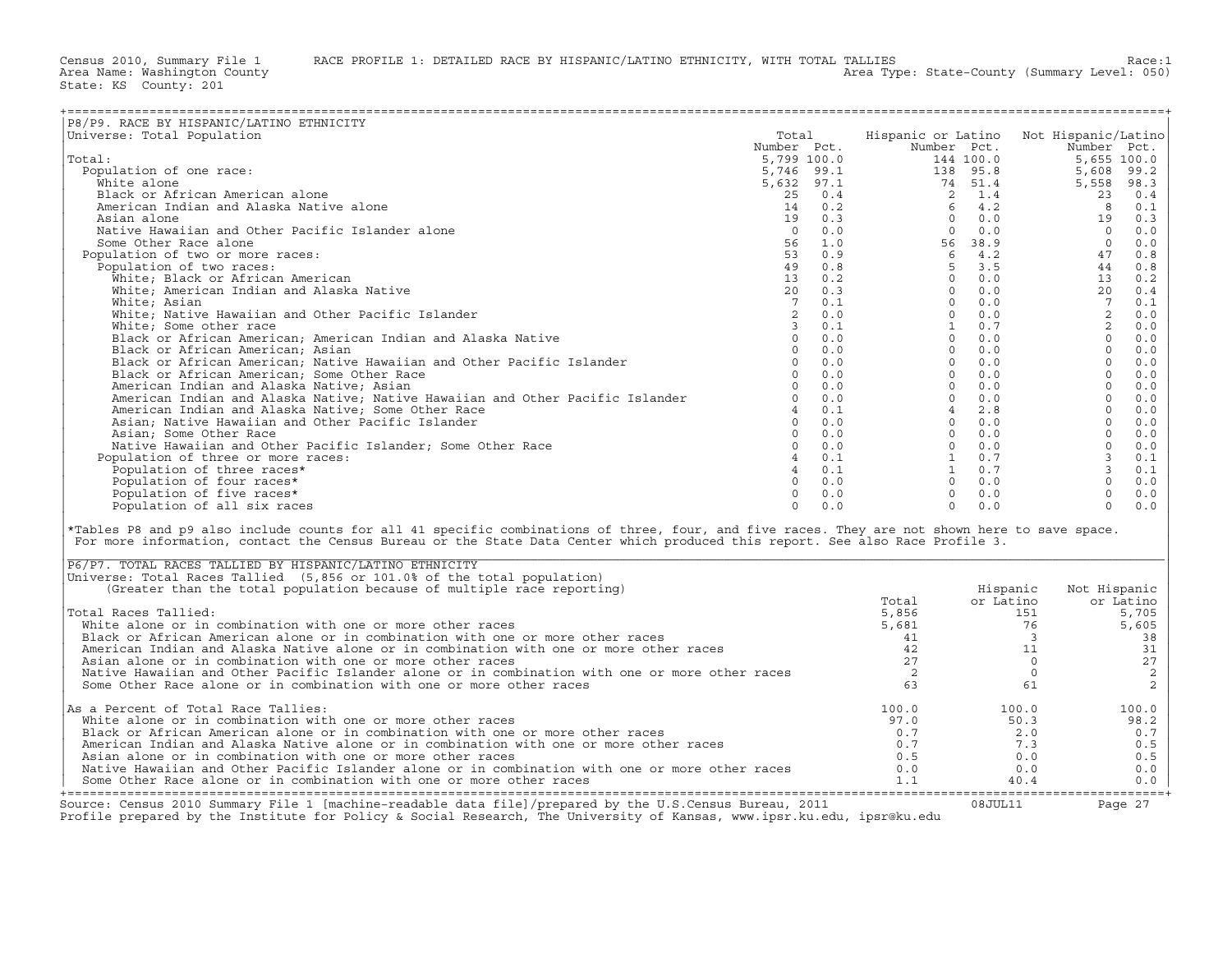Census 2010, Summary File 1 RACE PROFILE 2: DETAILED RACE BY HISP./LATINO ETHNICITY (18+); TALLIES FOR HOUSEHOLDERS<br>Area Name: Washington County (summary Level: 050) Area Type: State-County (Summary Level: 050) State: KS County: 201

| P10/P11. RACE BY HISPANIC/LATINO ETHNICITY FOR THE POPULATION 18 AND OVER                                                                                                                                                                                                            |                                                                                                                                                                                                       |                |                                        |               |                         |              |
|--------------------------------------------------------------------------------------------------------------------------------------------------------------------------------------------------------------------------------------------------------------------------------------|-------------------------------------------------------------------------------------------------------------------------------------------------------------------------------------------------------|----------------|----------------------------------------|---------------|-------------------------|--------------|
| Universe: Population 18 and over                                                                                                                                                                                                                                                     | Total 18 & over                                                                                                                                                                                       |                | Hispanic or Latino Not Hispanic/Latino |               |                         |              |
|                                                                                                                                                                                                                                                                                      |                                                                                                                                                                                                       |                | Number Pct.                            |               | Number Pct.             |              |
| Total 18 and over:                                                                                                                                                                                                                                                                   | $\begin{array}{r} 18 \text{ }\alpha \\ 18 \text{ }\gamma \\ 4,471 \text{ } 100.0 \\ 4,445 \text{ }\, 99.4 \\ 4,384 \text{ }\, 98.1 \\ 6 \text{ }\quad 0.1 \\ 12 \text{ }\quad 0.3 \\ 0.2 \end{array}$ |                |                                        | 82 100.0      |                         | 4,389 100.0  |
| Population of one race:                                                                                                                                                                                                                                                              |                                                                                                                                                                                                       |                |                                        | 79 96.3       | 4,366                   | 99.5         |
| White alone                                                                                                                                                                                                                                                                          |                                                                                                                                                                                                       |                |                                        | 42 51.2       | 4,342                   | 98.9         |
| Black or African American alone                                                                                                                                                                                                                                                      |                                                                                                                                                                                                       |                |                                        | $0 \quad 0.0$ | 6                       | 0.1          |
| American Indian and Alaska Native alone                                                                                                                                                                                                                                              |                                                                                                                                                                                                       |                | $\overline{4}$                         | 4.9           | 8                       | 0.2          |
| Asian alone                                                                                                                                                                                                                                                                          |                                                                                                                                                                                                       |                | $\Omega$                               | 0.0           | 10                      | 0.2          |
| Native Hawaiian and Other Pacific Islander alone                                                                                                                                                                                                                                     | $\Omega$                                                                                                                                                                                              | 0.0            | $\Omega$                               | 0.0           | $\overline{0}$          | 0.0          |
| Some Other Race alone                                                                                                                                                                                                                                                                | 33                                                                                                                                                                                                    | 0.7            |                                        | 33 40.2       | $\circ$                 | 0.0          |
| Population of two or more races:                                                                                                                                                                                                                                                     | 26                                                                                                                                                                                                    | 0.6            |                                        | 3 3.7         | 23                      | 0.5          |
| Population of two races:                                                                                                                                                                                                                                                             | 25                                                                                                                                                                                                    | 0.6            | $\overline{2}$                         | 2.4           | 23                      | 0.5          |
| White; Black or African American                                                                                                                                                                                                                                                     | 2                                                                                                                                                                                                     |                | $\Omega$                               | 0.0           | $\overline{2}$          | 0.0          |
| White; American Indian and Alaska Native                                                                                                                                                                                                                                             | 16                                                                                                                                                                                                    | $0.0$<br>$0.4$ | $\Omega$                               | 0.0           | 16                      | 0.4          |
| White; Asian                                                                                                                                                                                                                                                                         | $\overline{3}$                                                                                                                                                                                        | 0.1            | $\Omega$                               | 0.0           | $\overline{\mathbf{3}}$ | 0.1          |
| White; Native Hawaiian and Other Pacific Islander                                                                                                                                                                                                                                    | $\mathbf{1}$                                                                                                                                                                                          | 0.0            | $\Omega$                               | 0.0           | <sup>1</sup>            | 0.0          |
| White; Some Other Race                                                                                                                                                                                                                                                               | 1                                                                                                                                                                                                     | 0.0            | $\Omega$                               | 0.0           | $\mathbf{1}$            |              |
|                                                                                                                                                                                                                                                                                      | $\Omega$                                                                                                                                                                                              |                | $\Omega$                               |               | $\Omega$                | 0.0          |
| Black or African American; American Indian and Alaska Native                                                                                                                                                                                                                         |                                                                                                                                                                                                       | 0.0            |                                        | 0.0           |                         | 0.0          |
| Black or African American; Asian                                                                                                                                                                                                                                                     | $\Omega$                                                                                                                                                                                              | 0.0            | $\Omega$                               | 0.0           | $\Omega$                | 0.0          |
| Black or African American; Native Hawaiian and Other Pacific Islander                                                                                                                                                                                                                | $\Omega$                                                                                                                                                                                              | 0.0            | $\Omega$                               | 0.0           | $\circ$                 | 0.0          |
| Black or African American; Some Other Race                                                                                                                                                                                                                                           | $\Omega$                                                                                                                                                                                              | 0.0            | $\Omega$                               | 0.0           | $\Omega$                | 0.0          |
| American Indian and Alaska Native; Asian                                                                                                                                                                                                                                             | $\Omega$                                                                                                                                                                                              | 0.0            | $\circ$                                | 0.0           | $\circ$                 | $0.0$        |
| American Indian and Alaska Native; Native Hawaiian and Other Pacific Islander                                                                                                                                                                                                        |                                                                                                                                                                                                       | $0 \t 0.0$     | $\Omega$                               | 0.0           | $\Omega$                | 0.0          |
| American Indian and Alaska Native; Some Other Race                                                                                                                                                                                                                                   |                                                                                                                                                                                                       | $2 \t 0.0$     | $\overline{2}$                         | 2.4           | $\circ$                 | 0.0          |
| Asian; Native Hawaiian and Other Pacific Islander                                                                                                                                                                                                                                    |                                                                                                                                                                                                       | $0 \t 0.0$     |                                        | $0 \t 0.0$    | $\Omega$                | 0.0          |
| Asian; Some Other Race                                                                                                                                                                                                                                                               | $\Omega$                                                                                                                                                                                              | 0.0            |                                        | $0 \t 0.0$    | $\Omega$                | 0.0          |
| Native Hawaiian and Other Pacific Islander; Some Other Race                                                                                                                                                                                                                          | $\circ$                                                                                                                                                                                               | 0.0            |                                        | $0 \t 0.0$    | $\circ$                 | 0.0          |
| Population of three or more races:                                                                                                                                                                                                                                                   |                                                                                                                                                                                                       | $1 \ 0.0$      |                                        | 1 1.2         | $\Omega$                | 0.0          |
| Population of three races*                                                                                                                                                                                                                                                           |                                                                                                                                                                                                       | $1 \t 0.0$     |                                        | $1 \quad 1.2$ | $\Omega$                | 0.0          |
| Population of four races*                                                                                                                                                                                                                                                            | $\Omega$                                                                                                                                                                                              | 0.0            |                                        | $0 \t 0.0$    | $\circ$                 | 0.0          |
| Population of five races*                                                                                                                                                                                                                                                            | $\Omega$                                                                                                                                                                                              | 0.0            | $\Omega$                               | 0.0           | $\circ$                 | 0.0          |
| Population of all six races                                                                                                                                                                                                                                                          | $\Omega$                                                                                                                                                                                              | 0.0            | $\Omega$                               | 0.0           | $\Omega$                | 0.0          |
| *Tables P10 and P11 also include counts for all 41 specific combinations of three, four, and five races. They are not shown here to save<br>space. For more information, contact the Census Bureau or the State Data Center which produced this report.                              |                                                                                                                                                                                                       |                |                                        |               |                         |              |
| H8/H9. TOTAL RACES TALLIED FOR HOUSEHOLDERS BY HISPANIC/LATINO ETHNICITY<br>Universe: Total Races Tallied For Householders In Occupied Housing Units (2,493 or 100.8% of total households)<br>(Note: Greater than the total number of households because of multiple race reporting) |                                                                                                                                                                                                       |                |                                        | Hispanic      | Not Hispanic            |              |
|                                                                                                                                                                                                                                                                                      |                                                                                                                                                                                                       |                | Total                                  | or Latino     |                         | or Latino    |
| Total Races Tallied for Householders:                                                                                                                                                                                                                                                |                                                                                                                                                                                                       |                | 2,493                                  |               | 45                      | 2,448        |
| White alone or in combination with one or more other races                                                                                                                                                                                                                           |                                                                                                                                                                                                       |                | 2,442                                  |               | 22                      | 2,420        |
| Black or African American alone or in combination with one or more other races                                                                                                                                                                                                       |                                                                                                                                                                                                       |                | - 6                                    |               | <sup>1</sup>            | 5            |
| American Indian and Alaska Native alone or in combination with one or more other races                                                                                                                                                                                               |                                                                                                                                                                                                       |                | 19                                     |               | $\overline{4}$          | 15           |
| Asian alone or in combination with one or more other races                                                                                                                                                                                                                           |                                                                                                                                                                                                       |                | 6                                      |               | $\Omega$                | $\epsilon$   |
|                                                                                                                                                                                                                                                                                      |                                                                                                                                                                                                       |                |                                        |               | $\circ$                 |              |
| Native Hawaiian and Other Pacific Islander alone or in combination with one or more other races                                                                                                                                                                                      |                                                                                                                                                                                                       |                | $\mathbf{1}$                           |               |                         | $\mathtt 1$  |
| Some Other Race alone or in combination with one or more other races                                                                                                                                                                                                                 |                                                                                                                                                                                                       |                | 19                                     |               | 18                      | $\mathbf{1}$ |
| As a Percent of Total Race Tallies for Householders:                                                                                                                                                                                                                                 |                                                                                                                                                                                                       |                | 100.0                                  | 100.0         |                         | 100.0        |
| White alone or in combination with one or more other races                                                                                                                                                                                                                           |                                                                                                                                                                                                       |                | 98.0                                   |               | 48.9                    | 98.9         |
| Black or African American alone or in combination with one or more other races                                                                                                                                                                                                       |                                                                                                                                                                                                       |                | 0.2                                    |               | 2.2                     | 0.2          |
| American Indian and Alaska Native alone or in combination with one or more other races                                                                                                                                                                                               |                                                                                                                                                                                                       |                | 0.8                                    |               | 8.9                     | 0.6          |
| Asian alone or in combination with one or more other races                                                                                                                                                                                                                           |                                                                                                                                                                                                       |                | 0.2                                    |               | 0.0                     | 0.2          |
| Native Hawaiian and Other Pacific Islander alone or in combination with one or more other races                                                                                                                                                                                      |                                                                                                                                                                                                       |                | 0.0                                    |               | 0.0                     | 0.0          |
| Some Other Race alone or in combination with one or more other races                                                                                                                                                                                                                 |                                                                                                                                                                                                       |                | 0.8                                    |               | 40.0                    | 0.0          |

| H8/H9. TOTAL RACES TALLIED FOR HOUSEHOLDERS BY HISPANIC/LATINO ETHNICITY                                                                                                                                                          |       |           |              |
|-----------------------------------------------------------------------------------------------------------------------------------------------------------------------------------------------------------------------------------|-------|-----------|--------------|
| Universe: Total Races Tallied For Householders In Occupied Housing Units (2,493 or 100.8% of total households)                                                                                                                    |       |           |              |
| (Note: Greater than the total number of households because of multiple race reporting)                                                                                                                                            |       | Hispanic  | Not Hispanic |
|                                                                                                                                                                                                                                   | Total | or Latino | or Latino    |
| Total Races Tallied for Householders:                                                                                                                                                                                             | 2,493 | 45        | 2,448        |
| White alone or in combination with one or more other races                                                                                                                                                                        | 2,442 |           | 2,420        |
| Black or African American alone or in combination with one or more other races                                                                                                                                                    |       |           |              |
| American Indian and Alaska Native alone or in combination with one or more other races                                                                                                                                            |       |           |              |
| Asian alone or in combination with one or more other races                                                                                                                                                                        |       |           |              |
| Native Hawaiian and Other Pacific Islander alone or in combination with one or more other races                                                                                                                                   |       |           |              |
| Some Other Race alone or in combination with one or more other races                                                                                                                                                              |       |           |              |
| As a Percent of Total Race Tallies for Householders:                                                                                                                                                                              | 100.0 | 100.0     | 100.0        |
| White alone or in combination with one or more other races                                                                                                                                                                        | 98.0  | 48.9      | 98.9         |
| Black or African American alone or in combination with one or more other races                                                                                                                                                    | 0.2   | 2.2       | 0.2          |
| American Indian and Alaska Native alone or in combination with one or more other races                                                                                                                                            | 0.8   | 8.9       | 0.6          |
| Asian alone or in combination with one or more other races                                                                                                                                                                        | 0.2   | 0.0       | 0.2          |
| Native Hawaiian and Other Pacific Islander alone or in combination with one or more other races                                                                                                                                   | 0.0   | 0.0       | 0.0          |
| Some Other Race alone or in combination with one or more other races                                                                                                                                                              | 0.8   | 40.0      | 0.0          |
|                                                                                                                                                                                                                                   |       |           |              |
| Source: Census 2010 Summary File 1 [machine-readable data file]/prepared by the U.S.Census Bureau, 2011<br>Profile prepared by the Institute for Policy & Social Research, The University of Kansas, www.ipsr.ku.edu, ipsr@ku.edu |       | 08JUL11   | Page 28      |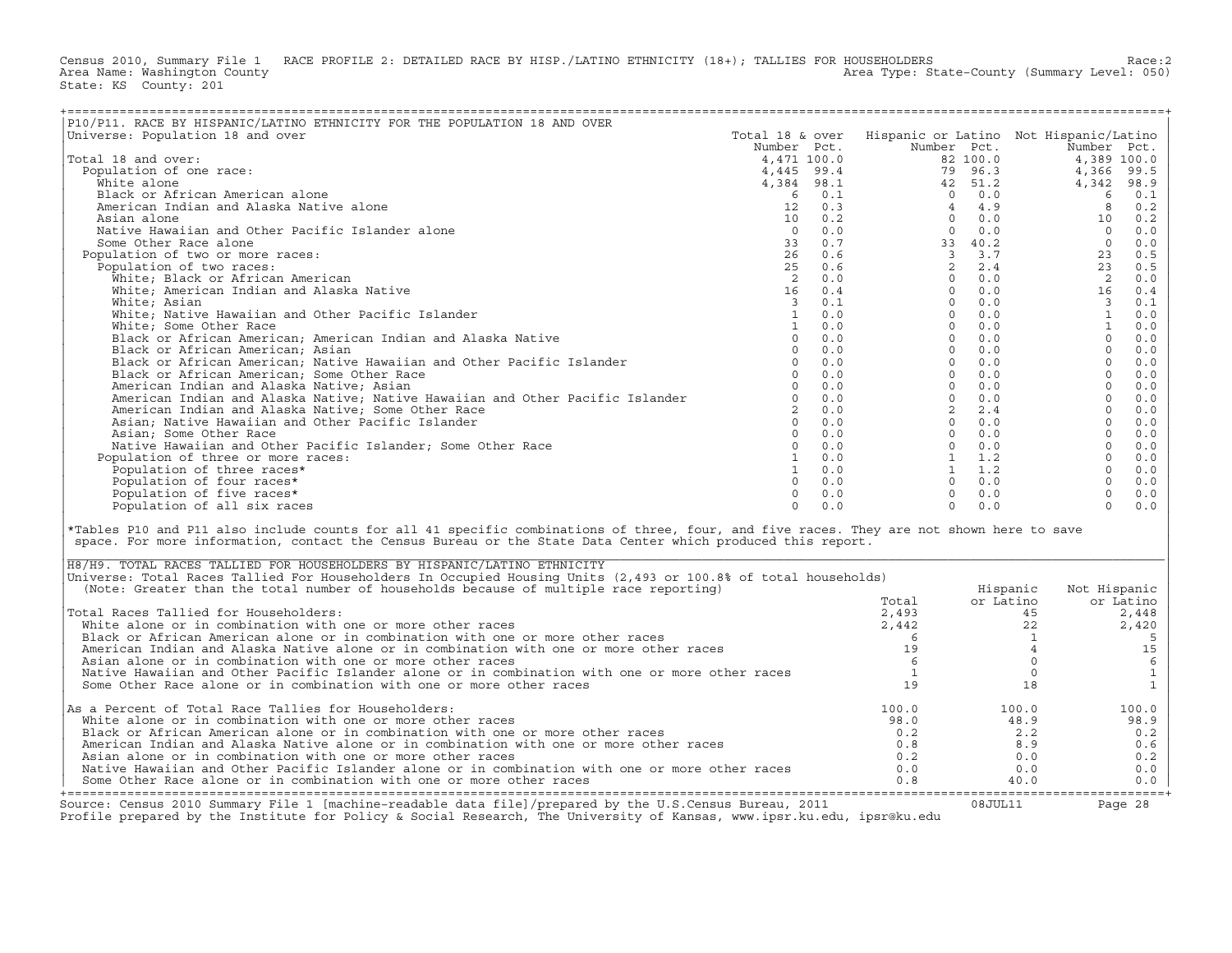Census 2010, Summary File 1 RACE PROFILE 3: MATRIX PRESENTATION OF MULTIPLE RACE COMBINATIONS Race:3 Area Type: State-County (Summary Level: 050)

| P6/P8. RACE COMBINATIONS AND<br>SHARE OF TOTAL TALLIES                                                                                                                                                                                                                                              | White                                    | Black or  | African American              | American Indian<br>& Alaska Native |                               | Asian   |                               | Native Hawaiian &<br>Other Pacific       | Some other race                  |
|-----------------------------------------------------------------------------------------------------------------------------------------------------------------------------------------------------------------------------------------------------------------------------------------------------|------------------------------------------|-----------|-------------------------------|------------------------------------|-------------------------------|---------|-------------------------------|------------------------------------------|----------------------------------|
| Two Universes:<br>Total Population (5,799)                                                                                                                                                                                                                                                          | (WHITE)                                  |           | (BLACK)                       |                                    | (AIAN)                        |         | (ASIAN)                       | Islander (NHPI)                          | (OTHER)                          |
| and Total Races Tallied*                                                                                                                                                                                                                                                                            | Persons<br>Pct of                        | Persons   | Pct of                        | Persons                            | Pct of                        | Persons | Pct of                        | Persons<br>Pct of                        | Pct of<br>Persons                |
| $(5,856$ or $99.0$ of                                                                                                                                                                                                                                                                               | WHITE<br>or                              | or        | BLACK                         | or                                 | AIAN                          | or      | ASIAN                         | NHPI<br>or                               | OTHER<br>or                      |
| the Total Population)                                                                                                                                                                                                                                                                               | Tallies<br>Tallies<br>================== | Tallies   | Tallies<br>================== | Tallies                            | Tallies<br>================== | Tallies | Tallies<br>================== | Tallies<br>Tallies<br>================== | Tallies<br>Tallies               |
| -----------------------------------<br>One Race Alone                                                                                                                                                                                                                                               | 5,632 99.1                               |           | 25 61.0                       |                                    | 14 33.3                       |         | 19 70.4                       | $\circ$<br>0.0                           | ==================<br>56 88.9    |
| Two-Race combinations (15 in                                                                                                                                                                                                                                                                        |                                          |           |                               |                                    |                               |         |                               |                                          |                                  |
| all, each presented twice)--                                                                                                                                                                                                                                                                        |                                          |           |                               |                                    |                               |         |                               |                                          |                                  |
| Total Tallies*                                                                                                                                                                                                                                                                                      | 45                                       | 0.8       | 13 31.7                       |                                    | 24 57.1                       |         | 7, 25.9                       | 2 100.0                                  | 7, 11.1                          |
| $WHITE$ and                                                                                                                                                                                                                                                                                         |                                          | $- - - -$ | $13 \overline{31.7}$          |                                    | $\overline{20}$<br>47.6       |         | $\overline{25.9}$<br>7        | 2,100.0                                  | 4.8<br>$\overline{3}$            |
| BLACK and                                                                                                                                                                                                                                                                                           | 13                                       | 0.2       | $- - -$                       |                                    | $\Omega$<br>0.0               |         | 0.0<br>$\Omega$               | $\Omega$<br>0.0                          | $\Omega$<br>0.0                  |
| AIAN and                                                                                                                                                                                                                                                                                            | 20                                       | 0.4       | 0.0<br>$\mathbf 0$            |                                    | -----------                   |         | 0<br>0.0                      | $\mathbf 0$<br>0.0                       | $\overline{4}$<br>6.3            |
| ASIAN and                                                                                                                                                                                                                                                                                           | $7\overline{ }$                          | 0.1       | 0.0<br>$\circ$                |                                    | $\Omega$<br>0.0               |         | _________                     | $\mathbf{0}$<br>0.0                      | $\circ$<br>0.0                   |
| NHPI and                                                                                                                                                                                                                                                                                            | 2                                        | 0.0       | 0.0<br>$\Omega$               |                                    | $\Omega$<br>0.0               |         | $\Omega$<br>0.0               | $---$                                    | $\Omega$<br>0.0                  |
| OTHER and                                                                                                                                                                                                                                                                                           | $\overline{3}$                           | 0.1       | $\Omega$<br>0.0               |                                    | 9.5<br>$\overline{4}$         |         | $\Omega$<br>0.0               | $\mathbf{0}$<br>0.0                      |                                  |
| Three-Race combinations (20,                                                                                                                                                                                                                                                                        |                                          |           |                               |                                    |                               |         |                               |                                          |                                  |
| each presented three times)--                                                                                                                                                                                                                                                                       |                                          |           |                               |                                    |                               |         |                               |                                          |                                  |
| Total Tallies*                                                                                                                                                                                                                                                                                      | 4                                        | 0.1       | $3^{\circ}$<br>7.3            |                                    | 9.5<br>$4\overline{ }$        |         | 3.7<br>1                      | $\mathbf{0}$<br>0.0                      | 0.0<br>0                         |
| WHITE; BLACK; and                                                                                                                                                                                                                                                                                   |                                          |           |                               |                                    | 3<br>7.1                      |         | $\Omega$<br>0.0               | $\Omega$<br>0.0                          | 0.0<br>$\Omega$                  |
| WHITE; AIAN; and                                                                                                                                                                                                                                                                                    |                                          |           | 7.3<br>3                      |                                    | $- - - -$                     |         | 3.7<br>1                      | $\Omega$<br>0.0                          | $0.0$<br>$\Omega$                |
| WHITE; ASIAN; and                                                                                                                                                                                                                                                                                   |                                          |           | 0.0<br>$\Omega$               |                                    | 2.4<br>$\mathbf{1}$           |         | $- - -$                       | $\mathbf 0$<br>0.0                       | $\circ$<br>0.0                   |
| WHITE; NHPI; and                                                                                                                                                                                                                                                                                    |                                          |           | 0.0<br>$\Omega$               |                                    | $\Omega$<br>0.0               |         | $\circ$<br>0.0                |                                          | $\circ$<br>0.0                   |
| WHITE; OTHER; and                                                                                                                                                                                                                                                                                   |                                          |           | 0.0<br>$\Omega$               |                                    | $\circ$<br>0.0                |         | $\circ$<br>0.0                | $\mathsf{O}\xspace$<br>0.0               |                                  |
| BLACK; AIAN; and                                                                                                                                                                                                                                                                                    | 3                                        | 0.1       |                               |                                    | $- - - -$                     |         | $\Omega$<br>0.0               | $\Omega$<br>0.0                          | $\mathbf 0$<br>0.0               |
| BLACK; ASIAN; and                                                                                                                                                                                                                                                                                   | $\circ$                                  | 0.0       |                               |                                    | $\Omega$<br>0.0               |         |                               | $\circ$<br>0.0                           | $\Omega$<br>$0.0$                |
| BLACK; NHPI; and                                                                                                                                                                                                                                                                                    | $\circ$                                  | 0.0       |                               |                                    | $\Omega$<br>0.0               |         | 0.0<br>$\circ$                |                                          | $\Omega$<br>0.0                  |
| BLACK; OTHER; and                                                                                                                                                                                                                                                                                   | $\Omega$                                 | 0.0       |                               |                                    | $\Omega$<br>0.0               |         | $\Omega$<br>0.0               | $\Omega$<br>0.0                          |                                  |
| AIAN; ASIAN; and                                                                                                                                                                                                                                                                                    | $\mathbf{1}$                             | 0.0       | $\Omega$<br>0.0               |                                    |                               |         |                               | $\Omega$<br>0.0                          | $\Omega$<br>0.0                  |
| AIAN; NHPI; and                                                                                                                                                                                                                                                                                     | $\circ$                                  | 0.0       | 0.0<br>$\Omega$               |                                    |                               |         | $\circ$<br>0.0                |                                          | $\Omega$<br>0.0                  |
| AIAN; OTHER; and                                                                                                                                                                                                                                                                                    | $\circ$                                  | 0.0       | $\Omega$<br>0.0               |                                    |                               |         | $\Omega$<br>0.0               | $\circ$<br>0.0                           |                                  |
| ASIAN; NHPI; and                                                                                                                                                                                                                                                                                    | $\circ$                                  | $0.0$     | 0.0<br>$\circ$                |                                    | $\Omega$<br>0.0               |         |                               |                                          | 0.0<br>$\Omega$                  |
| ASIAN; OTHER; and                                                                                                                                                                                                                                                                                   | $\Omega$                                 | 0.0       | 0.0<br>$\Omega$               |                                    | $\Omega$<br>0.0               |         |                               | $\Omega$<br>0.0                          |                                  |
| NHPI; OTHER; and                                                                                                                                                                                                                                                                                    | $\circ$                                  | 0.0       | $\circ$<br>0.0                |                                    | $\circ$<br>0.0                |         | $\circ$<br>0.0                |                                          |                                  |
| Four Races (15)--Total Tallies*:                                                                                                                                                                                                                                                                    | $\overline{0}$                           | 0.0       | $\overline{0}$<br>0.0         |                                    | 0.0<br>$\overline{0}$         |         | 0.0<br>$\overline{0}$         | $\overline{0}$<br>0.0                    | 0.0<br>$\overline{\mathfrak{o}}$ |
| Five Races (6)--Total Tallies*:                                                                                                                                                                                                                                                                     | $\circ$                                  | 0.0       | 0.0<br>$\circ$                |                                    | 0.0<br>$\Omega$               |         | $\mathbf 0$<br>0.0            | $\mathbf 0$<br>0.0                       | $\mathbf 0$<br>0.0               |
| Six Races (1)--Total Tallies*:                                                                                                                                                                                                                                                                      | $\Omega$                                 | 0.0       | $\circ$<br>0.0                |                                    | $\Omega$<br>0.0               |         | $\circ$<br>0.0                | $\mathbf{0}$<br>0.0                      | $\circ$<br>0.0                   |
|                                                                                                                                                                                                                                                                                                     |                                          |           |                               |                                    |                               |         |                               |                                          |                                  |
| Total Tallies* for each race<br>alone or in any combination:                                                                                                                                                                                                                                        | 5,681 100.0                              |           | 41 100.0                      |                                    | 42 100.0                      |         | 27 100.0                      | 2 100.0                                  | 63 100.0                         |
|                                                                                                                                                                                                                                                                                                     |                                          |           |                               |                                    |                               |         |                               |                                          |                                  |
|                                                                                                                                                                                                                                                                                                     |                                          |           |                               |                                    |                               |         |                               |                                          |                                  |
| *Notes: Summing across Total Tallies rows would give results greater than the corresponding population counts because of multiple counting (e.g.,<br>each person of three races would be counted three times). Detail is not shown for the four-race and five-race combinations. Each Percent shown |                                          |           |                               |                                    |                               |         |                               |                                          |                                  |
| represents that combination's share of total tallies for the race indicated in the column header. See Race Profile 1 for Grand Total Tallies.                                                                                                                                                       |                                          |           |                               |                                    |                               |         |                               |                                          |                                  |

+===================================================================================================================================================+Source: Census 2010 Summary File 1 [machine−readable data file]/prepared by the U.S.Census Bureau, 2011 08JUL11 Page 29 Profile prepared by the Institute for Policy & Social Research, The University of Kansas, www.ipsr.ku.edu, ipsr@ku.edu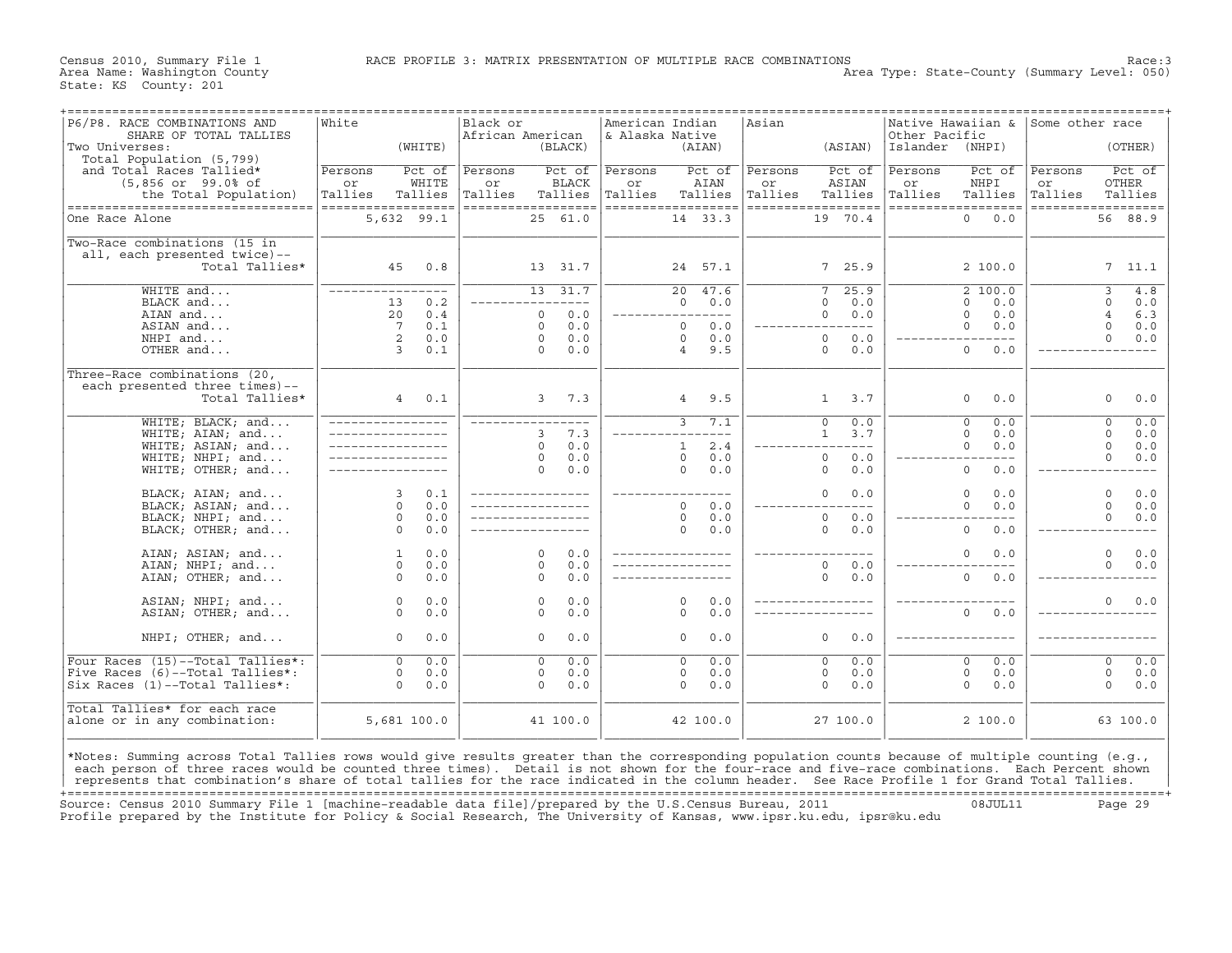Census 2010, Summary File 1 RACE PROFILE 4: DETAILED NATIVE AMERICAN, ASIAN, PACIFIC ISLANDER, & HISP/LATINO SUBGROUPS Race:4 Area Type: State-County (Summary Level: 050) State: KS County: 201

| PCT1. AMERICAN INDIAN AND ALASKA NATIVE BY TRIBE<br>Universe: Persons who are American Indian and Alaska Native Alone                                                                                                                                  |                                   |                                                                                                                                                                                                                                                                                                                                                                                                    |                                                                                                                                                                                                                                                   |                                                          |                                                                                                    |                                                  |                                                                                                                                                                        |
|--------------------------------------------------------------------------------------------------------------------------------------------------------------------------------------------------------------------------------------------------------|-----------------------------------|----------------------------------------------------------------------------------------------------------------------------------------------------------------------------------------------------------------------------------------------------------------------------------------------------------------------------------------------------------------------------------------------------|---------------------------------------------------------------------------------------------------------------------------------------------------------------------------------------------------------------------------------------------------|----------------------------------------------------------|----------------------------------------------------------------------------------------------------|--------------------------------------------------|------------------------------------------------------------------------------------------------------------------------------------------------------------------------|
| (An additional 28 persons are Native American in combination with other races.)                                                                                                                                                                        |                                   |                                                                                                                                                                                                                                                                                                                                                                                                    |                                                                                                                                                                                                                                                   |                                                          |                                                                                                    |                                                  | $\mathbb O$<br>$\begin{bmatrix} 1 \\ 3 \\ 0 \\ 0 \end{bmatrix}$<br>$_{\rm 0}^{\rm 0}$<br>$\mathsf{O}\xspace$<br>$\mathbb O$<br>$\circ$<br>$\circ$<br>6<br>$\mathbf{1}$ |
| PCT5/PCT7. ASIAN POPULATION--DETAILED GROUPS<br>Two Universes: (1) Persons who are Asian Alone, and<br>(2) Total Asian Tallies reported by all persons*                                                                                                |                                   |                                                                                                                                                                                                                                                                                                                                                                                                    | PCT8. NATIVE HAWAIIAN AND OTHER PACIFIC<br>ISLANDER POPULATION--DETAILED GROUPS<br>Univ.: Persons who are Native Hawaiian and                                                                                                                     |                                                          | PCT11. HISPANIC/LATINO BY SPECIFIC<br>ORIGIN<br>Univ.: Hispanic/Latino population **               |                                                  |                                                                                                                                                                        |
| Persons (1) PCL. Tailles<br>Only one group specified: 19 100.0<br>Asian Indian<br>Bangladeshi<br>Bangladeshi<br>Bhutanese 0 0.0<br>Clumese 0 0.0<br>Clumese 0 0.0<br>Clumese 0 0.0<br>Clumese 0 0.0<br>Clumese 0 0.0<br>Clumese 0 0.0<br>Clumese 0 0.0 | Persons $(1)$ Pct. Tallies* $(2)$ | 27<br>$\frac{1}{2} \frac{1}{2} \frac{1}{2} \frac{1}{2} \frac{1}{2} \frac{1}{2} \frac{1}{2} \frac{1}{2} \frac{1}{2} \frac{1}{2} \frac{1}{2} \frac{1}{2} \frac{1}{2} \frac{1}{2} \frac{1}{2} \frac{1}{2} \frac{1}{2} \frac{1}{2} \frac{1}{2} \frac{1}{2} \frac{1}{2} \frac{1}{2} \frac{1}{2} \frac{1}{2} \frac{1}{2} \frac{1}{2} \frac{1}{2} \frac{1}{2} \frac{1}{2} \frac{1}{2} \frac{1}{2} \frac{$ | other Pacific Islander Alone                                                                                                                                                                                                                      | Persons Pct.                                             | Total Hispanic/Latino<br>Mexican<br>Puerto Rican                                                   | $\overline{0}$                                   | 144 100.0<br>110 76.4<br>0.0                                                                                                                                           |
|                                                                                                                                                                                                                                                        |                                   | $\overline{4}$<br>$\Omega$<br>$\circ$<br>$\Omega$                                                                                                                                                                                                                                                                                                                                                  | Total:<br>Total: 01<br>Only one group specified: 01<br>Polynesian: 00<br>Native Hawaiian 00<br>Samoan 00<br>Tongan 01<br>Other Polynesian 00<br>Micronesian: 00<br>Micronesian: 00<br>Marshallese 01<br>Other Micronesian 00<br>Other Micronesian | 0, 100.0<br><b>Contract</b><br>$\sim 10^{11}$ km $^{-1}$ | Cuban<br>Cominican Republic<br>Dominican excluding Mexican: 10<br>Costa Rican 10<br>Costa Rican 10 | $\overline{0}$                                   | 0.0<br>0.0<br>6.9                                                                                                                                                      |
|                                                                                                                                                                                                                                                        |                                   | $\Omega$<br>$\Omega$<br>$\overline{4}$                                                                                                                                                                                                                                                                                                                                                             |                                                                                                                                                                                                                                                   | $\sim 100$<br>$\sim 100$<br>$\sim$                       | Guatemalan                                                                                         | $\overline{7}$                                   | $0 \qquad 0.0$<br>4.9<br>0.0                                                                                                                                           |
| 9 15.0<br>11 57.9<br>0 0.0<br>0 0.0<br>1 5.3<br>0 0.0<br>Hmonq<br>Indonesian<br>Japanese                                                                                                                                                               |                                   | 11<br>$\Omega$<br>$\circ$                                                                                                                                                                                                                                                                                                                                                                          |                                                                                                                                                                                                                                                   | $\sim 10$<br>$\sim 100$<br>$\sim 100$                    | Honduran<br>Nicaraguan 0<br>Panamanian 3<br>Salvadoran 0                                           |                                                  | 0.0<br>2.1<br>0.0                                                                                                                                                      |
| Korean<br>Laotian                                                                                                                                                                                                                                      | $0 \t 0.0$                        | 2<br>$\circ$<br>$\circ$                                                                                                                                                                                                                                                                                                                                                                            |                                                                                                                                                                                                                                                   |                                                          | ranaman----<br>Salvadoran<br>Other Cent. American 0<br>South American: 0<br>Argentinean 0<br>0     |                                                  | 0.0<br>0.0<br>0.0                                                                                                                                                      |
|                                                                                                                                                                                                                                                        |                                   | $\Omega$<br>6<br>$\Omega$                                                                                                                                                                                                                                                                                                                                                                          | Marshallese 0<br>Other Micronesian<br>Melanesian: 0<br>Fijian 0<br>Other Melanesian 0<br>No subgroup specified 0<br>More than one specified 0<br>.                                                                                                |                                                          | Chilean<br>Colombian                                                                               | $\begin{bmatrix} 0 \\ 0 \\ 0 \\ 0 \end{bmatrix}$ | 0.0<br>0.0<br>0.0                                                                                                                                                      |
|                                                                                                                                                                                                                                                        |                                   | $\circ$<br>$\Omega$<br>$\Omega$                                                                                                                                                                                                                                                                                                                                                                    | **Hispanic/Latino persons can be of any race                                                                                                                                                                                                      |                                                          | Ecuadorian<br>Paraquayan<br>Peruvian                                                               | $\overline{0}$<br>$\Omega$<br>$\overline{0}$     | 0.0<br>0.0<br>0.0                                                                                                                                                      |
| Laotian<br>Malaysian<br>Mepalese 0 0.0<br>Nepalese 0 0.0<br>Pakistani 2 10.5<br>Sri Lankan 2 10.5<br>Sri Lankan 0 0.0<br>Thai<br>Thaimese 0 0.0<br>Vietnamese 0 0.0<br>Other specified 0 0.0<br>No subgroup specified 0 0.0<br>Nore than one specified |                                   | $\Omega$<br>$\Omega$                                                                                                                                                                                                                                                                                                                                                                               |                                                                                                                                                                                                                                                   |                                                          | Uruquayan<br>Venezuelan                                                                            | $\overline{0}$<br>$\Omega$                       | 0.0<br>0.0                                                                                                                                                             |
|                                                                                                                                                                                                                                                        |                                   |                                                                                                                                                                                                                                                                                                                                                                                                    |                                                                                                                                                                                                                                                   |                                                          |                                                                                                    |                                                  |                                                                                                                                                                        |
|                                                                                                                                                                                                                                                        |                                   |                                                                                                                                                                                                                                                                                                                                                                                                    |                                                                                                                                                                                                                                                   |                                                          |                                                                                                    |                                                  |                                                                                                                                                                        |

Source: Census 2010 Summary File 1 [machine−readable data file]/prepared by the U.S.Census Bureau, 2011 08JUL11 Page 30 Profile prepared by the Institute for Policy & Social Research, The University of Kansas, www.ipsr.ku.edu, ipsr@ku.edu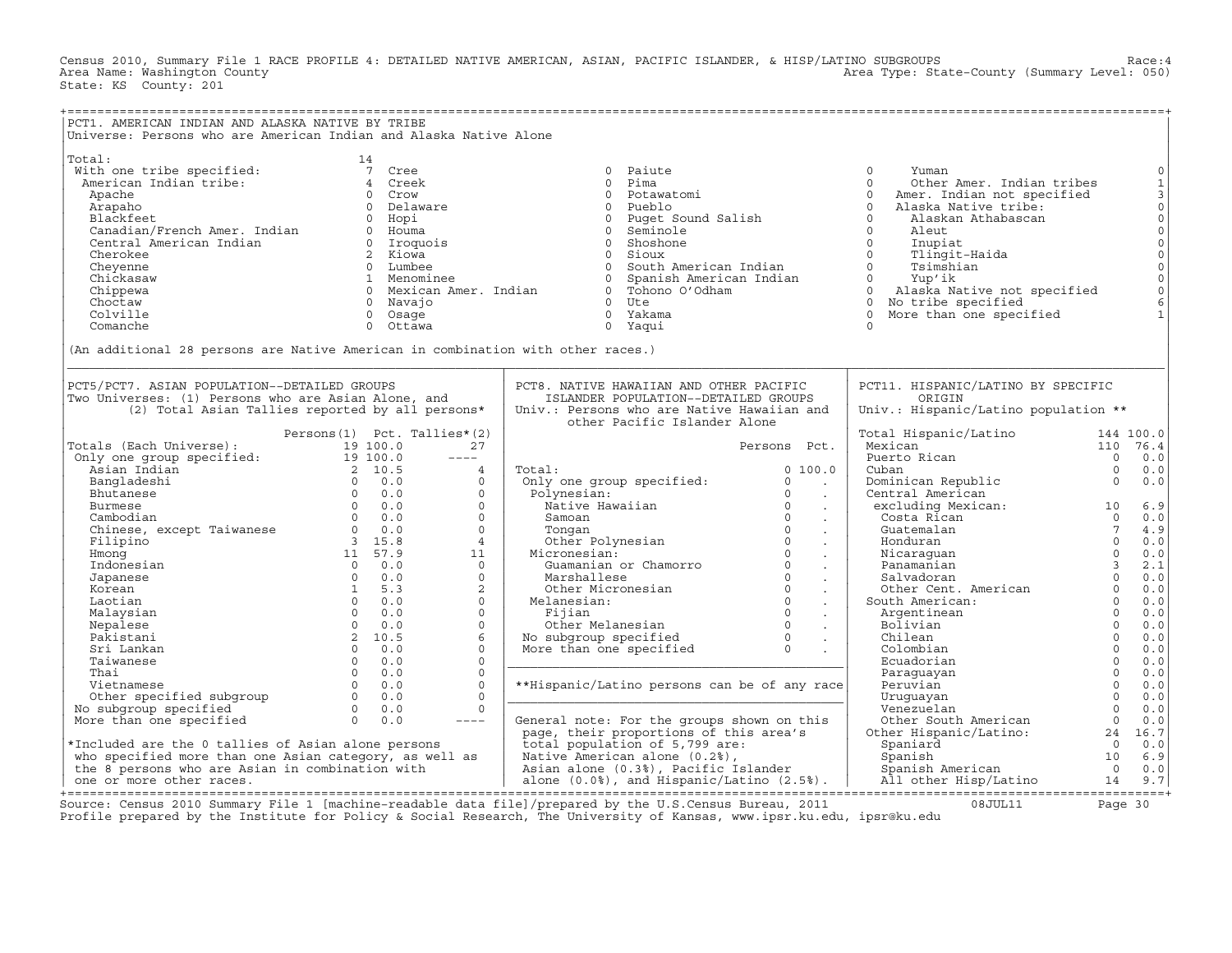| P29/P29A. POPULATION SUMMARY BY RESIDENCE TYPE FOR DESIGNATED UNIVERSE<br>Universe: PERSONS Who Are White Alone                                                                                                                                            |                                                                                                                                                                               |            |                                                                                                                                                                |                                                                                                       |                |             | P38A/39A. FAMILY TYPE BY PRESENCE AND AGE OF OWN OR RELATED CHILDREN<br>Universe: Families With A Householder Who Is<br>White Alone $(**)$ $(***)$                                                                                         |               |                  |       |             |
|------------------------------------------------------------------------------------------------------------------------------------------------------------------------------------------------------------------------------------------------------------|-------------------------------------------------------------------------------------------------------------------------------------------------------------------------------|------------|----------------------------------------------------------------------------------------------------------------------------------------------------------------|-------------------------------------------------------------------------------------------------------|----------------|-------------|--------------------------------------------------------------------------------------------------------------------------------------------------------------------------------------------------------------------------------------------|---------------|------------------|-------|-------------|
|                                                                                                                                                                                                                                                            |                                                                                                                                                                               | Population |                                                                                                                                                                | As % of Population of all Races                                                                       |                |             |                                                                                                                                                                                                                                            |               |                  |       |             |
| Total Persons:                                                                                                                                                                                                                                             |                                                                                                                                                                               |            | 97.1% of                                                                                                                                                       |                                                                                                       | 5,799          |             | By Presence of: Own Children                                                                                                                                                                                                               |               | Related Children |       |             |
|                                                                                                                                                                                                                                                            |                                                                                                                                                                               |            |                                                                                                                                                                |                                                                                                       |                |             |                                                                                                                                                                                                                                            |               |                  |       |             |
| otal Persons: 5,632<br>In Households(*) 5,518<br>In Group Quarters 114                                                                                                                                                                                     |                                                                                                                                                                               |            | 97.1% of                                                                                                                                                       |                                                                                                       | 5,685          |             |                                                                                                                                                                                                                                            | Families Pct. | Families Pct.    |       |             |
|                                                                                                                                                                                                                                                            |                                                                                                                                                                               |            | 100.0% of                                                                                                                                                      |                                                                                                       | 114            |             |                                                                                                                                                                                                                                            |               |                  |       |             |
|                                                                                                                                                                                                                                                            |                                                                                                                                                                               |            |                                                                                                                                                                |                                                                                                       |                |             | All families:                                                                                                                                                                                                                              |               |                  |       | 1,590 100.0 |
| P16-18A/P36-37A. HOUSEHOLDS/POPULATION IN HOUSEHOLDS BY HOUSEHOLD TYPE                                                                                                                                                                                     |                                                                                                                                                                               |            |                                                                                                                                                                |                                                                                                       |                |             |                                                                                                                                                                                                                                            |               |                  |       | 1,409 88.6  |
| Universe: HOUSEHOLDERS Who Are White Alone                                                                                                                                                                                                                 |                                                                                                                                                                               |            |                                                                                                                                                                |                                                                                                       |                |             |                                                                                                                                                                                                                                            |               |                  |       | 509 32.0    |
|                                                                                                                                                                                                                                                            |                                                                                                                                                                               |            |                                                                                                                                                                |                                                                                                       |                |             |                                                                                                                                                                                                                                            |               |                  |       |             |
|                                                                                                                                                                                                                                                            |                                                                                                                                                                               |            |                                                                                                                                                                |                                                                                                       | Average        |             |                                                                                                                                                                                                                                            |               |                  |       | 7.3         |
|                                                                                                                                                                                                                                                            |                                                                                                                                                                               |            | Households                                                                                                                                                     | Population (**)                                                                                       | Size           |             |                                                                                                                                                                                                                                            |               |                  |       | 6.6         |
|                                                                                                                                                                                                                                                            |                                                                                                                                                                               |            |                                                                                                                                                                |                                                                                                       | 2.29           |             |                                                                                                                                                                                                                                            |               |                  |       | 288 18.1    |
|                                                                                                                                                                                                                                                            |                                                                                                                                                                               |            |                                                                                                                                                                | $\begin{bmatrix} 1,282&0.53\ 4,273&1.76\ 4,600&2.89\ 1,262&0.79\ 3,338&2.10\ 903&1.08\ \end{bmatrix}$ | 0.53           |             |                                                                                                                                                                                                                                            |               |                  |       | 56.6        |
| Total Households (**)<br>Under 18 years<br>1, 2,425 5,555<br>18 years and over<br>Family Households (***)<br>Under 18 years<br>Family Households (***)<br>1,590 4,600<br>Under 18 years<br>1,262<br>1,262<br>1,262<br>Nonfamily Households<br>2,338<br>Non |                                                                                                                                                                               |            |                                                                                                                                                                |                                                                                                       |                |             |                                                                                                                                                                                                                                            |               |                  |       | 181 11.4    |
|                                                                                                                                                                                                                                                            |                                                                                                                                                                               |            |                                                                                                                                                                |                                                                                                       |                |             |                                                                                                                                                                                                                                            |               |                  |       |             |
|                                                                                                                                                                                                                                                            |                                                                                                                                                                               |            |                                                                                                                                                                |                                                                                                       |                |             | Male householder:                                                                                                                                                                                                                          |               |                  |       | 4.5         |
|                                                                                                                                                                                                                                                            |                                                                                                                                                                               |            |                                                                                                                                                                |                                                                                                       |                |             |                                                                                                                                                                                                                                            |               |                  |       | 42 2.6      |
|                                                                                                                                                                                                                                                            |                                                                                                                                                                               |            |                                                                                                                                                                |                                                                                                       |                |             |                                                                                                                                                                                                                                            |               |                  |       | 11 0.7      |
|                                                                                                                                                                                                                                                            |                                                                                                                                                                               |            |                                                                                                                                                                |                                                                                                       |                |             |                                                                                                                                                                                                                                            |               |                  |       | 0.5         |
|                                                                                                                                                                                                                                                            |                                                                                                                                                                               |            |                                                                                                                                                                |                                                                                                       |                |             |                                                                                                                                                                                                                                            |               |                  |       | 23 1.4      |
|                                                                                                                                                                                                                                                            |                                                                                                                                                                               |            |                                                                                                                                                                |                                                                                                       |                |             |                                                                                                                                                                                                                                            |               |                  |       |             |
| P12A/P13A. POPULATION BY AGE AND SEX                                                                                                                                                                                                                       |                                                                                                                                                                               |            |                                                                                                                                                                | <u>a sa salawan sa san</u>                                                                            |                |             |                                                                                                                                                                                                                                            |               |                  |       | 1.8         |
| Universe: Persons Who Are White Alone (*)                                                                                                                                                                                                                  |                                                                                                                                                                               |            |                                                                                                                                                                |                                                                                                       |                |             |                                                                                                                                                                                                                                            |               |                  |       | 6.9         |
|                                                                                                                                                                                                                                                            |                                                                                                                                                                               |            |                                                                                                                                                                |                                                                                                       |                |             |                                                                                                                                                                                                                                            |               |                  |       | 4.3         |
|                                                                                                                                                                                                                                                            | ---Both Sexes---                                                                                                                                                              |            |                                                                                                                                                                |                                                                                                       |                |             |                                                                                                                                                                                                                                            |               |                  |       | 0.9         |
|                                                                                                                                                                                                                                                            | Number                                                                                                                                                                        | Pct.       |                                                                                                                                                                | Number Pct. Number Pct.                                                                               |                |             |                                                                                                                                                                                                                                            |               |                  |       | 14 0.9      |
|                                                                                                                                                                                                                                                            |                                                                                                                                                                               |            |                                                                                                                                                                |                                                                                                       |                |             |                                                                                                                                                                                                                                            |               |                  |       |             |
|                                                                                                                                                                                                                                                            |                                                                                                                                                                               |            |                                                                                                                                                                |                                                                                                       |                |             |                                                                                                                                                                                                                                            |               |                  |       | 2.5         |
| All Aqes:                                                                                                                                                                                                                                                  | $5,632$ 100.0                                                                                                                                                                 |            | 2,857 100.0                                                                                                                                                    |                                                                                                       |                | 2,775 100.0 |                                                                                                                                                                                                                                            |               |                  |       | 42 2.6      |
| Under 5                                                                                                                                                                                                                                                    |                                                                                                                                                                               |            |                                                                                                                                                                | 5.8                                                                                                   |                | 5.5         |                                                                                                                                                                                                                                            |               |                  |       |             |
| $5$ to $9$                                                                                                                                                                                                                                                 |                                                                                                                                                                               |            | $\begin{array}{cc} 0.0 & 2,857 \\ 5.7 & 165 \\ 5.3 & 161 \\ 6.8 & 208 \\ 1.8 & 136 \\ 0.8 & 28 \\ 2.2 & 70 \\ 4.8 & 145 \\ 4.5 & 140 \\ 5.5 & 165 \end{array}$ | 5.6                                                                                                   | $2,775$<br>154 | 5.0         | All families:<br>Husband–wife families:<br>Husband–wife families:<br>With children under 18:<br>Under 6 yrs only<br>Under 6 and 6 to 17 yrs<br>We to 17 yrs and the serve of the serve of the serve of the serve of the serve of the serve |               |                  |       |             |
| 10 to 14                                                                                                                                                                                                                                                   |                                                                                                                                                                               | 6.8        |                                                                                                                                                                | 7.3                                                                                                   |                | 6.2         | P31A. RELATIONSHIP BY HOUSEHOLD TYPE FOR THE POPULATION UNDER 18 YEARS                                                                                                                                                                     |               |                  |       |             |
| 15 to 17                                                                                                                                                                                                                                                   |                                                                                                                                                                               |            |                                                                                                                                                                | 4.8                                                                                                   |                | 4.0         | Universe: Persons under 18 who are                                                                                                                                                                                                         |               |                  |       |             |
| 18 and 19                                                                                                                                                                                                                                                  |                                                                                                                                                                               |            |                                                                                                                                                                | 2.2                                                                                                   |                | 1.4         | White Alone $(*)$ $(***)$                                                                                                                                                                                                                  |               |                  |       |             |
|                                                                                                                                                                                                                                                            |                                                                                                                                                                               |            |                                                                                                                                                                |                                                                                                       |                |             |                                                                                                                                                                                                                                            |               |                  |       |             |
| 20                                                                                                                                                                                                                                                         |                                                                                                                                                                               |            |                                                                                                                                                                | 1.0                                                                                                   |                | 0.6         |                                                                                                                                                                                                                                            |               | Number           | Pct.  |             |
| 21                                                                                                                                                                                                                                                         |                                                                                                                                                                               |            |                                                                                                                                                                | 0.6                                                                                                   |                | 0.5         |                                                                                                                                                                                                                                            |               |                  |       |             |
| 22 to 24                                                                                                                                                                                                                                                   |                                                                                                                                                                               |            |                                                                                                                                                                | 2.5                                                                                                   |                | 2.0         | Total under 18:                                                                                                                                                                                                                            |               |                  | 100.0 |             |
| 25 to 29                                                                                                                                                                                                                                                   |                                                                                                                                                                               |            |                                                                                                                                                                | 5.1                                                                                                   |                | 4.5         | In households:                                                                                                                                                                                                                             |               |                  | 100.0 |             |
| 30 to 34                                                                                                                                                                                                                                                   |                                                                                                                                                                               |            |                                                                                                                                                                | 4.9                                                                                                   |                | 4.1         |                                                                                                                                                                                                                                            |               |                  | 0.1   |             |
| 35 to 39                                                                                                                                                                                                                                                   |                                                                                                                                                                               |            |                                                                                                                                                                | 4.8                                                                                                   |                | 5.0         |                                                                                                                                                                                                                                            |               |                  | 98.3  |             |
| 40 to 44                                                                                                                                                                                                                                                   |                                                                                                                                                                               | 5.5        |                                                                                                                                                                | 5.8                                                                                                   |                | 5.3         |                                                                                                                                                                                                                                            |               |                  | 93.1  |             |
|                                                                                                                                                                                                                                                            |                                                                                                                                                                               |            |                                                                                                                                                                |                                                                                                       |                |             |                                                                                                                                                                                                                                            |               |                  |       |             |
| 45 to 49                                                                                                                                                                                                                                                   |                                                                                                                                                                               | 7.4        |                                                                                                                                                                | 7.4                                                                                                   |                | 7.4         |                                                                                                                                                                                                                                            |               |                  | 81.5  |             |
| 50 to 54                                                                                                                                                                                                                                                   |                                                                                                                                                                               | 8.1        |                                                                                                                                                                | 8.2                                                                                                   |                | 8.0         |                                                                                                                                                                                                                                            |               |                  | 11.6  |             |
| 55 to 59                                                                                                                                                                                                                                                   |                                                                                                                                                                               | 7.0        |                                                                                                                                                                | 6.8                                                                                                   |                | 7.2         | Norm child:<br>Own child:<br>In husband-wife fan<br>In other families (<br>Male householder<br>Female householde<br>Other relatives:<br>Crandchild                                                                                         |               |                  | 5.1   |             |
| 60 and 61                                                                                                                                                                                                                                                  |                                                                                                                                                                               | 2.6        |                                                                                                                                                                | 2.5                                                                                                   |                | 2.7         |                                                                                                                                                                                                                                            |               |                  | 6.5   |             |
| 62 to 64                                                                                                                                                                                                                                                   |                                                                                                                                                                               | 4.0        |                                                                                                                                                                | 4.5                                                                                                   |                | 3.5         |                                                                                                                                                                                                                                            |               | 65               | 5.2   |             |
| 65 and 66                                                                                                                                                                                                                                                  |                                                                                                                                                                               | 2.3        |                                                                                                                                                                | 1.9                                                                                                   |                | 2.7         |                                                                                                                                                                                                                                            |               |                  | 4.3   |             |
|                                                                                                                                                                                                                                                            |                                                                                                                                                                               |            |                                                                                                                                                                |                                                                                                       |                |             |                                                                                                                                                                                                                                            |               |                  |       |             |
| 67 to 69                                                                                                                                                                                                                                                   |                                                                                                                                                                               | 3.8        |                                                                                                                                                                | 3.9                                                                                                   |                | 3.8         |                                                                                                                                                                                                                                            |               |                  | 0.9   |             |
| 70 to 74                                                                                                                                                                                                                                                   |                                                                                                                                                                               | 5.0        |                                                                                                                                                                | 4.1                                                                                                   |                | 5.8         | Nonrelatives                                                                                                                                                                                                                               |               |                  | 1.6   |             |
| 75 to 79                                                                                                                                                                                                                                                   |                                                                                                                                                                               | 4.5        | $1165$<br>$210$<br>$234$<br>$194$<br>$129$<br>$54$<br>$110$<br>$118$<br>$114$<br>$97$<br>$90$                                                                  | 4.0                                                                                                   |                | 5.0         | In group quarters:                                                                                                                                                                                                                         |               |                  | 0.0   |             |
| 80 to 84                                                                                                                                                                                                                                                   |                                                                                                                                                                               | 3.7        |                                                                                                                                                                | 3.4                                                                                                   |                | 4.0         |                                                                                                                                                                                                                                            |               |                  | 0.0   |             |
| 85 plus                                                                                                                                                                                                                                                    |                                                                                                                                                                               | 4.4        |                                                                                                                                                                | 3.2                                                                                                   |                | 5.7         |                                                                                                                                                                                                                                            |               |                  | 0.0   |             |
|                                                                                                                                                                                                                                                            | $\begin{array}{r} 5,632\\ 319\\ 301\\ 381\\ 247\\ 102\\ 45\\ 30\\ 26\\ 271\\ 253\\ 274\\ 312\\ 416\\ 455\\ 394\\ 146\\ 227\\ 128\\ 216\\ 279\\ 253\\ 209\\ 248\\ \end{array}$ |            |                                                                                                                                                                |                                                                                                       |                |             |                                                                                                                                                                                                                                            |               |                  |       |             |
| $0$ to $17$                                                                                                                                                                                                                                                | 1,248                                                                                                                                                                         | 22.2       | $670$<br>1,604<br>583                                                                                                                                          | 23.5                                                                                                  | 578            | 20.8        | Note: (*) Tables with PERSONS as the universe enumerate persons according                                                                                                                                                                  |               |                  |       |             |
| 18 to 64                                                                                                                                                                                                                                                   |                                                                                                                                                                               | 54.2       |                                                                                                                                                                | 56.1                                                                                                  |                | 52.1        | to their own race or ethnic category. (**) Tables with HOUSEHOLDS or                                                                                                                                                                       |               |                  |       |             |
|                                                                                                                                                                                                                                                            | $\frac{1}{3}$ , 051<br>1, 333                                                                                                                                                 |            |                                                                                                                                                                |                                                                                                       | 1,447<br>750   |             |                                                                                                                                                                                                                                            |               |                  |       |             |
| 65 plus                                                                                                                                                                                                                                                    |                                                                                                                                                                               | 23.7       |                                                                                                                                                                | 20.4                                                                                                  |                | 27.0        | HOUSEHOLDERS as the universe enumerate persons in households according                                                                                                                                                                     |               |                  |       |             |
|                                                                                                                                                                                                                                                            |                                                                                                                                                                               |            |                                                                                                                                                                |                                                                                                       |                |             | to the race or ethnic category of the householder. (***) Responses of                                                                                                                                                                      |               |                  |       |             |
| Median Aqe                                                                                                                                                                                                                                                 | 47.0                                                                                                                                                                          |            | 44.8                                                                                                                                                           |                                                                                                       | 48.9           |             | 'same-sex spouse' were edited during processing to 'unmarried partner.'                                                                                                                                                                    |               |                  |       |             |

+===================================================================================================================================================+ Source: Census 2010 Summary File 1 [machine−readable data file]/prepared by the U.S.Census Bureau, 2011 08JUL11 Page 31 Profile prepared by the Institute for Policy & Social Research, The University of Kansas, www.ipsr.ku.edu, ipsr@ku.edu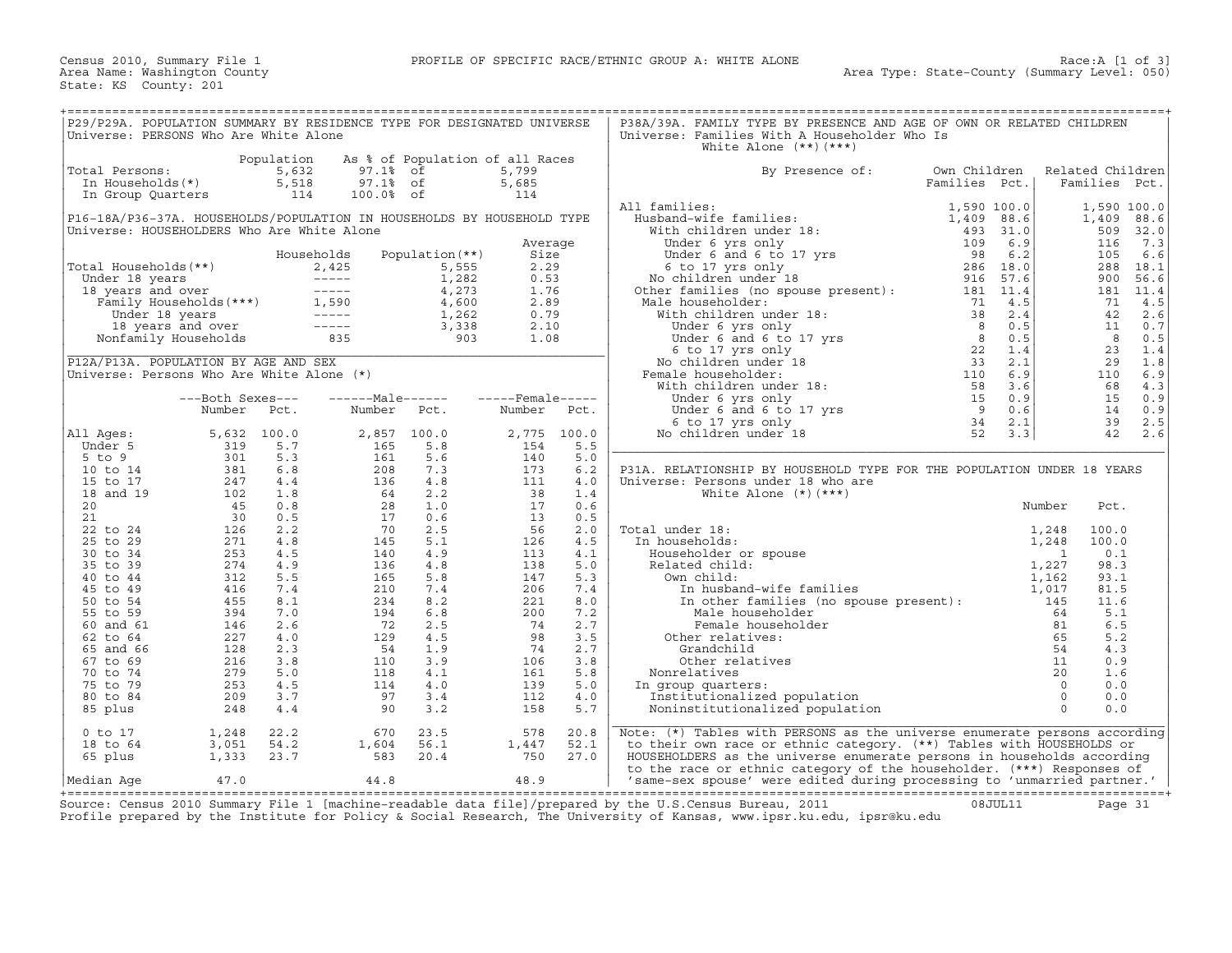|                                                                                                             |                                                                                                                                                                                     |                                                                                                                             |                                                               |                                                                                                                                                                                                                                                                                                                                                               | White Alone $(**)$                                                                                  |                                                                                                                            |                                                                                                                                                                                                                                                                                                                                                                                                  |                                                                                                                                                                                                                                                                                                                                                                                                                                                                                                                                                                                                                                         |
|-------------------------------------------------------------------------------------------------------------|-------------------------------------------------------------------------------------------------------------------------------------------------------------------------------------|-----------------------------------------------------------------------------------------------------------------------------|---------------------------------------------------------------|---------------------------------------------------------------------------------------------------------------------------------------------------------------------------------------------------------------------------------------------------------------------------------------------------------------------------------------------------------------|-----------------------------------------------------------------------------------------------------|----------------------------------------------------------------------------------------------------------------------------|--------------------------------------------------------------------------------------------------------------------------------------------------------------------------------------------------------------------------------------------------------------------------------------------------------------------------------------------------------------------------------------------------|-----------------------------------------------------------------------------------------------------------------------------------------------------------------------------------------------------------------------------------------------------------------------------------------------------------------------------------------------------------------------------------------------------------------------------------------------------------------------------------------------------------------------------------------------------------------------------------------------------------------------------------------|
| Number                                                                                                      | Pct.                                                                                                                                                                                |                                                                                                                             |                                                               | Pct.                                                                                                                                                                                                                                                                                                                                                          |                                                                                                     |                                                                                                                            | Number                                                                                                                                                                                                                                                                                                                                                                                           | Pct.                                                                                                                                                                                                                                                                                                                                                                                                                                                                                                                                                                                                                                    |
| 5,632<br>5,518<br>4,617<br>1,590                                                                            | 100.0<br>98.0<br>82.0<br>28.2<br>23.8                                                                                                                                               |                                                                                                                             | 1,333<br>1,225<br>817<br>443<br>392                           | 100.0<br>91.9<br>61.3<br>33.2<br>29.4                                                                                                                                                                                                                                                                                                                         |                                                                                                     |                                                                                                                            | 27<br>2,398                                                                                                                                                                                                                                                                                                                                                                                      | 1.1<br>98.9                                                                                                                                                                                                                                                                                                                                                                                                                                                                                                                                                                                                                             |
| 248<br>1,407<br>21<br>$\overline{\mathbf{3}}$<br>1,428                                                      | 4.4<br>25.0<br>0.4<br>0.1<br>25.4                                                                                                                                                   |                                                                                                                             | 51<br>347<br>13<br>$\overline{2}$                             | 3.8<br>26.0<br>1.0<br>0.2                                                                                                                                                                                                                                                                                                                                     |                                                                                                     |                                                                                                                            |                                                                                                                                                                                                                                                                                                                                                                                                  |                                                                                                                                                                                                                                                                                                                                                                                                                                                                                                                                                                                                                                         |
| 1,318<br>44<br>66                                                                                           | 23.4<br>0.8<br>1.2                                                                                                                                                                  |                                                                                                                             |                                                               |                                                                                                                                                                                                                                                                                                                                                               |                                                                                                     | In Family<br>Households<br>Number Pct.                                                                                     | In Nonfamily<br>Households<br>Number Pct.                                                                                                                                                                                                                                                                                                                                                        |                                                                                                                                                                                                                                                                                                                                                                                                                                                                                                                                                                                                                                         |
| 29<br>Son-in-law/daughter-in-law<br>Other relatives (#)<br>$6\overline{6}$<br>19<br>52<br>901<br>417<br>378 | 0.5<br>0.1<br>0.3<br>0.9<br>16.0<br>7.4<br>6.7                                                                                                                                      |                                                                                                                             | 10<br>$\overline{2}$<br>408<br>124<br>123                     | 0.8<br>0.2<br>30.6<br>9.3<br>9.2                                                                                                                                                                                                                                                                                                                              | Nonrelatives:<br>Roomer or boarder                                                                  | 52 100.0<br>1.9<br>$\overline{1}$                                                                                          | $\mathbf{1}$<br>37                                                                                                                                                                                                                                                                                                                                                                               | 66 100.0<br>1.5<br>15 22.7<br>56.1<br>13 19.7                                                                                                                                                                                                                                                                                                                                                                                                                                                                                                                                                                                           |
| 39<br>418<br>400<br>$\frac{18}{66}$<br>66                                                                   | 0.7<br>7.4<br>7.1<br>0.3<br>1.2                                                                                                                                                     |                                                                                                                             | $\overline{1}$<br>280<br>275<br>$5^{\circ}$<br>$\overline{4}$ | 0.1<br>21.0<br>20.6<br>0.4<br>0.3                                                                                                                                                                                                                                                                                                                             | White Alone $(**)$                                                                                  |                                                                                                                            |                                                                                                                                                                                                                                                                                                                                                                                                  |                                                                                                                                                                                                                                                                                                                                                                                                                                                                                                                                                                                                                                         |
| 111<br>$\overline{\phantom{a}}$                                                                             | 2.0<br>0.1                                                                                                                                                                          |                                                                                                                             | 108<br>$\overline{0}$                                         | 8.1<br>0.0                                                                                                                                                                                                                                                                                                                                                    | Householder                                                                                         | Number<br>Pct.                                                                                                             | Number                                                                                                                                                                                                                                                                                                                                                                                           | Pct.                                                                                                                                                                                                                                                                                                                                                                                                                                                                                                                                                                                                                                    |
|                                                                                                             |                                                                                                                                                                                     |                                                                                                                             |                                                               |                                                                                                                                                                                                                                                                                                                                                               | 15 to 24<br>25 to 34<br>35 to 44                                                                    | 1.4<br>27<br>8.8<br>170<br>227<br>11.8                                                                                     | 43<br>91<br>85                                                                                                                                                                                                                                                                                                                                                                                   | 494 100.0<br>8.7<br>18.4<br>17.2<br>17.2                                                                                                                                                                                                                                                                                                                                                                                                                                                                                                                                                                                                |
|                                                                                                             |                                                                                                                                                                                     |                                                                                                                             |                                                               |                                                                                                                                                                                                                                                                                                                                                               | 55 to 59<br>60 to 64<br>65 to 74<br>75 to 84<br>85 and over                                         | 9.5<br>184<br>10.3<br>198<br>336<br>17.4<br>14.0<br>271<br>113<br>5.9                                                      | 28<br>35<br>49<br>45<br>33                                                                                                                                                                                                                                                                                                                                                                       | 5.7<br>7.1<br>9.9<br>9.1<br>6.7                                                                                                                                                                                                                                                                                                                                                                                                                                                                                                                                                                                                         |
| Householder not living alone                                                                                |                                                                                                                                                                                     | 1,590<br>1,409<br>$\begin{array}{c} 181 \\ 71 \end{array}$                                                                  | 65.6<br>58.1<br>7.5<br>2.9<br>4.5<br>32.1<br>2.4              |                                                                                                                                                                                                                                                                                                                                                               |                                                                                                     |                                                                                                                            |                                                                                                                                                                                                                                                                                                                                                                                                  |                                                                                                                                                                                                                                                                                                                                                                                                                                                                                                                                                                                                                                         |
|                                                                                                             | 1,342<br>62<br>Nonrelatives<br>In nonfamily households:<br>Male householder:<br>Living alone<br>Not living alone<br>Female householder:<br>$\begin{array}{c} 66 \\ 114 \end{array}$ | Universe: Persons Who Are White Alone (*) (***)<br>All Ages<br>1.1<br>2.0<br>Universe: Households with a Householder Who is |                                                               | Number<br>108<br>Number Pct.<br>2,425 100.0<br>The mail is:<br>Male householder, no wife present and the male householder, no husband present and the sense of the family households:<br>Family households: 235<br>ouseholder living alone 378<br>ouseholder not living alone 57<br>34.4<br>$\begin{array}{c} \n \overline{\phantom{0}} \\  57\n \end{array}$ | P29A/P34A. RELATIONSHIP BY HOUSEHOLD TYPE FOR ALL PERSONS & PERSONS 65+<br>65 years and over<br>8.1 | Total:<br>Age of<br>All Ages:<br>(#) For 65 yrs & over, includes children, siblings, etc. not shown separately<br>45 to 54 | Universe: Households With A Householder Who Is<br>Household has 3 or more generations<br>PCT19A. NONRELATIVES BY HOUSEHOLD TYPE (*)(***)<br>Universe: Nonrelatives who are<br>White Alone (Total: 118)<br>Housemate or roommate 6 11.5<br>Unmarried partner 6 27 51.9<br>Other nonrelatives 18 34.6<br>Owner Occupied<br>1,931 100.0<br>405<br>21.0<br>during processing to 'unmarried partner.' | PCT14A. PRESENCE OF MULTIGENERATIONAL HOUSEHOLDS<br>2,425 100.0<br>Household has 3 or more generations<br>Household does not have 3+ generations<br>H17A. HOUSING UNITS BY HOUSEHOLDER'S AGE AND TENURE<br>Universe: Occupied Housing Units With A Householder Who Is<br>Renter Occupied<br>85<br>Note: (*) Tables with PERSONS as the universe enumerate persons<br>according to their own race or ethnic category. (**) Tables with<br>HOUSEHOLDS or HOUSEHOLDERS as the universe enumerate persons in<br>households according to the race or ethnic category of the<br>householder. (***) Responses of 'same-sex spouse' were edited |

Source: Census 2010 Summary File 1 [machine−readable data file]/prepared by the U.S.Census Bureau, 2011 08JUL11 Page 32 Profile prepared by the Institute for Policy & Social Research, The University of Kansas, www.ipsr.ku.edu, ipsr@ku.edu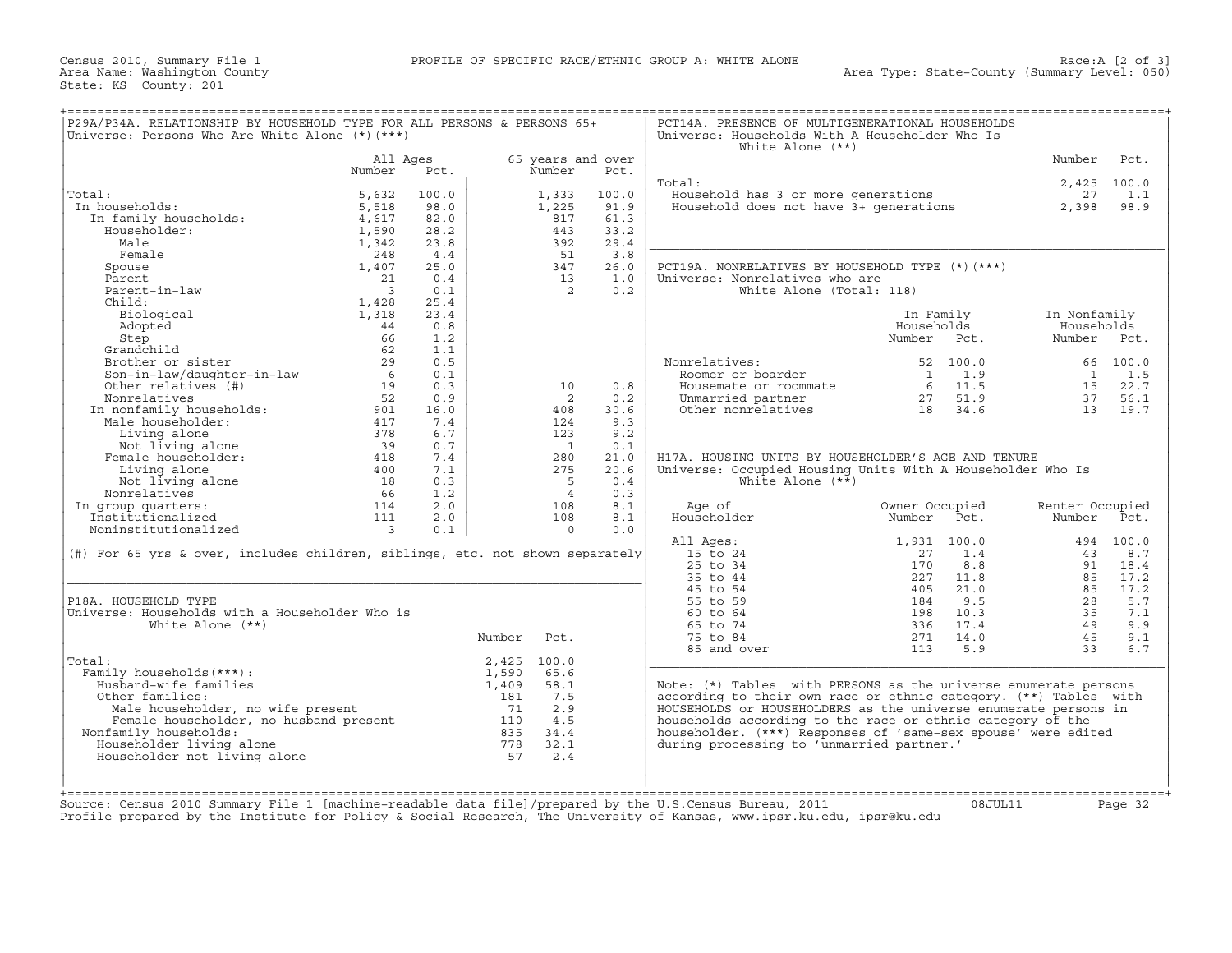## +===================================================================================================================================================+

|                             | All<br>Households | Pct.  | Family<br>Households    | Pct.  | Nonfamily<br>Households | Pct.  | Owner<br>Occupied | Pct.        | Renter<br>Occupied | Pct.  |
|-----------------------------|-------------------|-------|-------------------------|-------|-------------------------|-------|-------------------|-------------|--------------------|-------|
| household sizes:<br> All    | 2,425             | 100.0 | 1,590                   | 100.0 | 835                     | 100.0 |                   | 1,931 100.0 | 494                | 100.0 |
| 1-person households         | 778               | 32.1  | (Family always >1 pers) |       | 778                     | 93.2  | 513               | 26.6        | 265                | 53.6  |
| 2-person households         | 921               | 38.0  | 870                     | 54.7  |                         | 6.1   | 810               | 41.9        | 111                | 22.5  |
| 3-person households         | 283               | 11.7  | 280                     | 17.6  |                         | 0.4   | 229               | 11.9        | 54                 | 10.9  |
| 4-person households         | 245               | 10.1  | 244                     | 15.3  |                         | 0.1   | 209               | 10.8        | 36                 | 7.3   |
| 5-person households         | 121               | 5.0   | 119                     | 7.5   |                         | 0.2   | 101               | 5.2         | 20                 | 4.0   |
| 6-person households         | 50                | 2.1   | 50                      |       |                         | 0.0   | 43                | 2.2         |                    |       |
| 7-or-more person households | 27                |       | 27                      |       |                         | 0.0   | 26                | 1.3         |                    | 0.2   |

|                                | Total<br>Population | Pct.          | Families | Pct.                      | Nonfamilies | Pct.     | In Owner<br>Occupied | Pct.                      | In Renter<br>Occupied | Pct.     |
|--------------------------------|---------------------|---------------|----------|---------------------------|-------------|----------|----------------------|---------------------------|-----------------------|----------|
| Total population in households |                     | 5,555 100.0   | 4,600    | 82.8                      | 903         | 16.3     | 4,613                | 83.0                      | 942                   | 17.0     |
| Under 18 years                 | 1,282               | 100.0         | 1,262    | 98.4                      |             |          |                      |                           |                       |          |
| 18 years and over              | 4,273               | 100.0         | 3,338    | 78.1                      |             |          |                      |                           |                       |          |
| Average Household Size         | 2.29                | $------$      | 2.89     |                           | ⊥.08        | $------$ | 2.39                 | $\qquad \qquad - - - - -$ | g.                    | $------$ |
| Under 18 years                 | 0.53                | $\frac{1}{2}$ | 0.79     |                           |             |          |                      |                           |                       |          |
| 18 years and over              | .76                 | $------$      | 2.10     | $\qquad \qquad - - - - -$ |             |          |                      |                           |                       |          |

| P28A/H16A. HOUSEHOLDS (OCCUPIED HOUSING UNITS) BY HOUSEHOLD SIZE BY TYPE AND BY TENURE<br>Universe: Households (Occupied Housing Units) With A Householder Who Is White Alone (**) (***)                                                                                 |                          |       |                                                                                                                                           |                                                          |                                                                                                                                    |                                                                                                        |                                                                     |                                                                                         |                                                           |                                    |
|--------------------------------------------------------------------------------------------------------------------------------------------------------------------------------------------------------------------------------------------------------------------------|--------------------------|-------|-------------------------------------------------------------------------------------------------------------------------------------------|----------------------------------------------------------|------------------------------------------------------------------------------------------------------------------------------------|--------------------------------------------------------------------------------------------------------|---------------------------------------------------------------------|-----------------------------------------------------------------------------------------|-----------------------------------------------------------|------------------------------------|
|                                                                                                                                                                                                                                                                          | All<br>Households        | Pct.  | Family<br>Households                                                                                                                      | Pct.                                                     | Nonfamily<br>Households                                                                                                            | Pct.                                                                                                   | Owner<br>Occupied                                                   | Pct.                                                                                    | Renter<br>Occupied                                        | Pct.                               |
| All household sizes:<br>1 - person households<br>2 - person households<br>3 - person households<br>3 - person households<br>3 - person households<br>5 - person households<br>5 - person households<br>6 - person households<br>7 - or - more person households<br>7 - 0 | 2,425                    | 100.0 | $(Family\ always\ >1\ pers)\n 870\hspace{0.5cm}54.7$                                                                                      | 1,590 100.0<br>280 17.6<br>244 15.3<br>119 7.5<br>50 3.1 | 778<br>51<br>$\begin{array}{cccc} 3 & 0.1 \\ 3 & 0.4 \\ 1 & 0.1 \\ 2 & 0.2 \\ 0 & 0.0 \\ 0 & 0.0 \end{array}$                      | 835 100.0<br>93.2<br>6.1                                                                               | 1,931<br>513<br>810<br>229<br>209<br>101                            | 100.0<br>26.6<br>41.9<br>11.9<br>10.8<br>5.2                                            | 494 100.0<br>265<br>111<br>54<br>36                       | 53.6<br>22.5<br>10.9<br>7.3<br>4.0 |
|                                                                                                                                                                                                                                                                          |                          |       | 27                                                                                                                                        | 1.7                                                      |                                                                                                                                    |                                                                                                        | 43<br>26                                                            | 2.2<br>1.3                                                                              | $\begin{array}{c} 20 \\ 7 \\ 1 \end{array}$               | 1.4<br>0.2                         |
| P16A/P17A/P36A/P37A/H11A/H12A. POPULATION IN HOUSEHOLDS AND AVERAGE HOUSEHOLD SIZE BY TYPE AND BY TENURE<br>Universe: Population in Households (Occupied Housing Units) With A Householder Who Is White Alone (**)                                                       |                          |       |                                                                                                                                           |                                                          |                                                                                                                                    |                                                                                                        |                                                                     |                                                                                         |                                                           |                                    |
|                                                                                                                                                                                                                                                                          | Total<br>Population Pct. |       | In<br>Families Pct.                                                                                                                       |                                                          | In<br>Nonfamilies                                                                                                                  | Pct.                                                                                                   | In Owner<br>Occupied                                                | Pct.                                                                                    | In Renter<br>Occupied Pct.                                |                                    |
| Total population in households 5,555 100.0<br>Under 18 years 1,282 100.0<br>18 years and over 4,273 100.0<br>Average Household Size 2.29 -----<br>Under 18 years and over 1.76 -----<br>18 years and over 1.76 -----                                                     |                          |       | 4,600 82.8<br>$1,262$ 98.4<br>$1,202$ 90.4<br>3,338 78.1                                                                                  |                                                          | 903<br>----- -----<br>$\begin{array}{cccccc} - & - & - & - & - & - & - \\ & - & - & - & - & - \\ & & - & - & - & - \\ \end{array}$ | 16.3                                                                                                   | 4,613<br>$- - - - -$<br>------                                      | 83.0<br>$------$<br>$\qquad \qquad - - - - -$                                           | 942                                                       | 17.0                               |
|                                                                                                                                                                                                                                                                          |                          |       | $2.89$ -----                                                                                                                              | $0.79$ -----<br>$2.10$ -----                             | $1.08$ -----<br>$------$<br>$------$                                                                                               |                                                                                                        |                                                                     | $2.39$ -----                                                                            | $1.91$ -----                                              |                                    |
| Note: Family household numbers include nonrelatives living with families.                                                                                                                                                                                                |                          |       |                                                                                                                                           |                                                          |                                                                                                                                    |                                                                                                        |                                                                     |                                                                                         |                                                           |                                    |
| PCT20/PCT22A. GROUP QUARTERS POPULATION BY SEX BY AGE BY GROUP QUARTERS TYPE<br>Universe: Population in group quarters for persons who are White Alone (*)                                                                                                               |                          |       |                                                                                                                                           |                                                          |                                                                                                                                    |                                                                                                        |                                                                     |                                                                                         |                                                           |                                    |
|                                                                                                                                                                                                                                                                          |                          |       | $---$ All Ages $---$                                                                                                                      |                                                          |                                                                                                                                    | Pct. of                                                                                                |                                                                     | Pct. of                                                                                 | -------------------- 18 Years and Over ------------------ | Pct. of                            |
|                                                                                                                                                                                                                                                                          |                          |       | Number                                                                                                                                    | Pct.                                                     | Total                                                                                                                              | All<br>Ages                                                                                            | Male                                                                | Total<br>$18+$                                                                          | Female                                                    | Total<br>$18+$                     |
| All types of group quarters:<br>Institutionalized population:<br>Correctional facilities for adults                                                                                                                                                                      |                          |       | 114<br>111<br>$\overline{0}$                                                                                                              | 100.0<br>97.4<br>0.0                                     | 114<br>111<br>$\overline{0}$                                                                                                       | 100.0<br>97.4                                                                                          | 36<br>33                                                            | 31.6<br>28.9<br>0.0                                                                     | 78<br>78<br>$\Omega$                                      | 68.4<br>68.4<br>0.0                |
| Juvenile facilities                                                                                                                                                                                                                                                      |                          |       |                                                                                                                                           |                                                          | $\overline{0}$                                                                                                                     |                                                                                                        |                                                                     | 0.0                                                                                     | $\overline{0}$                                            | 0.0                                |
| Nursing facilities/skilled-nursing facilities<br>Other institutional facilities<br>Other institutional facilities                                                                                                                                                        |                          |       |                                                                                                                                           |                                                          | 107                                                                                                                                |                                                                                                        | $\begin{array}{ccc} 0.0 & 0 \\ 0.0 & 0 \\ 93.9 & 33 \\ \end{array}$ | 28.9                                                                                    | 74<br>4                                                   | 64.9<br>3.5                        |
| Noninstitutionalized population:<br>College/university student housing<br>Military quarters<br>Other noninstitutional facilities                                                                                                                                         |                          |       | $\begin{array}{ccc} & & 0\, .\\ 1\, 0\, 7 & & 93\, .\, 9\\ 4 & & 3\, .\, 5\\ 3 & & 2\\ 0 & & & \end{array}$<br>$\Omega$<br>$\overline{3}$ | 0.0<br>2.6                                               | $\mathbf{3}$                                                                                                                       | $\begin{array}{cccc} 2 & 3 & 5 \\ 4 & 3 & 5 \\ 3 & 2 & 6 \\ 0 & 0 & 0 \\ 0 & 0 & 0 \end{array}$<br>2.6 | $\sim$ 3                                                            | $\begin{array}{ccc} 0 & 0.0 \\ 3 & 2.6 \\ 0 & 0.0 \end{array}$<br>$0 \qquad 0.0$<br>2.6 | $\Omega$<br>$\Omega$<br>$\Omega$<br>$\Omega$              | 0.0<br>0.0<br>0.0<br>0.0           |

+===================================================================================================================================================+Source: Census 2010 Summary File 1 [machine−readable data file]/prepared by the U.S.Census Bureau, 2011 08JUL11 Page 33 Profile prepared by the Institute for Policy & Social Research, The University of Kansas, www.ipsr.ku.edu, ipsr@ku.edu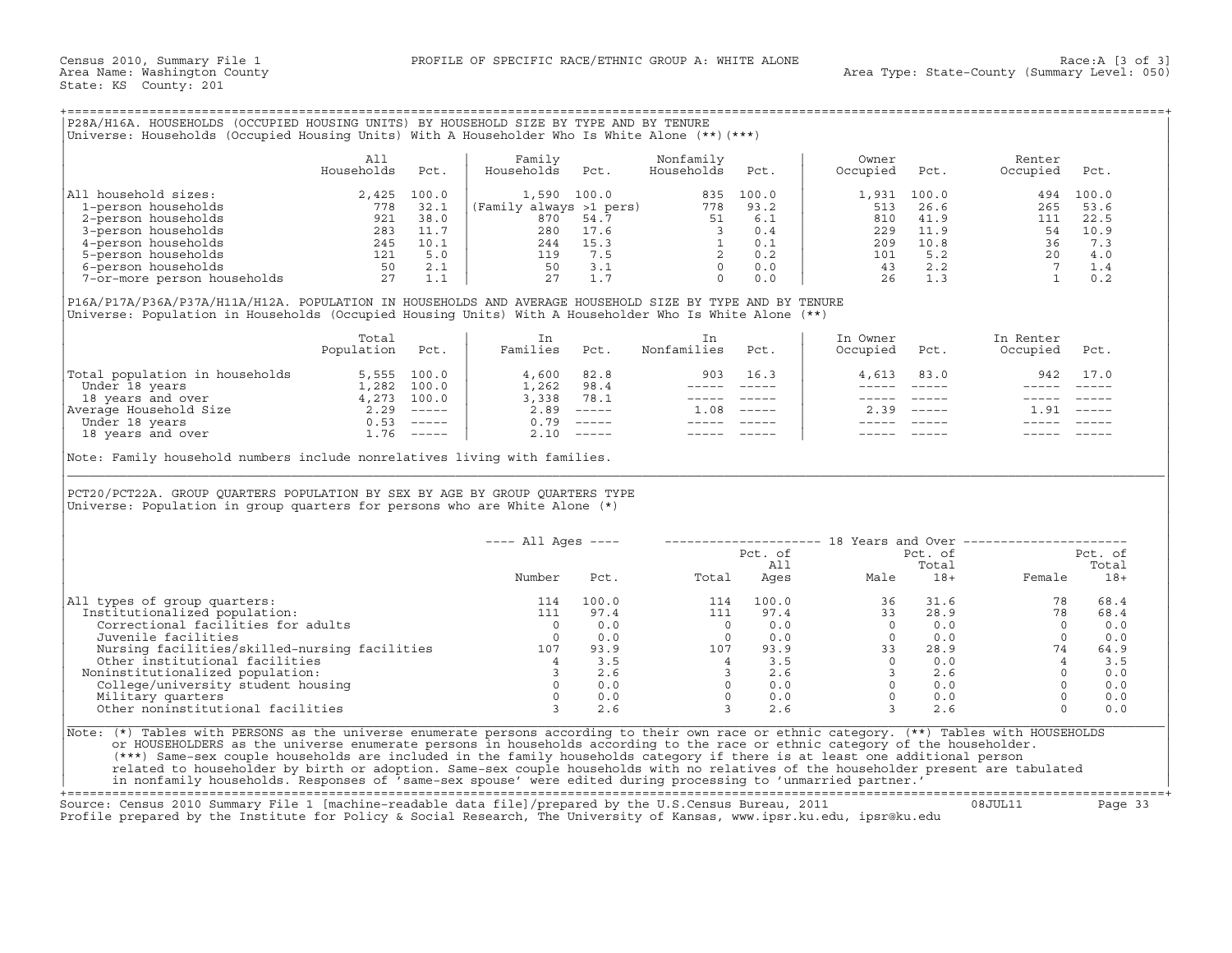Census 2010, Summary File 1 PROFILE OF SPECIFIC RACE/ETHNIC GROUP B: BLACK OR AFRICAN AMERICAN ALONE Race:B [1 of 3]<br>Area Name: Washington County

State: KS County: 201

| P29/P29B. POPULATION SUMMARY BY RESIDENCE TYPE FOR DESIGNATED UNIVERSE                                                                                                                                                                               |                      |            |                                                                                                                                                                                                                                                                                                                                                       |                   |                                 |          | P38B/39B. FAMILY TYPE BY PRESENCE AND AGE OF OWN OR RELATED CHILDREN                                                                                                                                                                               |               |                       |
|------------------------------------------------------------------------------------------------------------------------------------------------------------------------------------------------------------------------------------------------------|----------------------|------------|-------------------------------------------------------------------------------------------------------------------------------------------------------------------------------------------------------------------------------------------------------------------------------------------------------------------------------------------------------|-------------------|---------------------------------|----------|----------------------------------------------------------------------------------------------------------------------------------------------------------------------------------------------------------------------------------------------------|---------------|-----------------------|
| Universe: PERSONS Who Are Black or African American Alone                                                                                                                                                                                            |                      |            |                                                                                                                                                                                                                                                                                                                                                       |                   |                                 |          | Universe: Families With A Householder Who Is                                                                                                                                                                                                       |               |                       |
|                                                                                                                                                                                                                                                      |                      |            |                                                                                                                                                                                                                                                                                                                                                       |                   |                                 |          | Black or African American Alone (**)(***)                                                                                                                                                                                                          |               |                       |
|                                                                                                                                                                                                                                                      |                      | Population |                                                                                                                                                                                                                                                                                                                                                       |                   | As % of Population of all Races |          |                                                                                                                                                                                                                                                    |               |                       |
| Total Persons:                                                                                                                                                                                                                                       |                      |            | $0.4%$ of                                                                                                                                                                                                                                                                                                                                             |                   | 5,799                           |          | By Presence of:                                                                                                                                                                                                                                    | Own Children  | Related Children      |
|                                                                                                                                                                                                                                                      |                      |            | $0.4%$ of                                                                                                                                                                                                                                                                                                                                             |                   | 5,685                           |          |                                                                                                                                                                                                                                                    | Families Pct. | Families Pct.         |
| ULAL PERSONS: 25<br>In Households(*) 25<br>In Group Quarters (1990)                                                                                                                                                                                  |                      |            | $0.0%$ of                                                                                                                                                                                                                                                                                                                                             |                   | 114                             |          |                                                                                                                                                                                                                                                    |               |                       |
|                                                                                                                                                                                                                                                      |                      |            |                                                                                                                                                                                                                                                                                                                                                       |                   |                                 |          | All families:                                                                                                                                                                                                                                      |               | 2100.0                |
| P16-18B/P36-37B. HOUSEHOLDS/POPULATION IN HOUSEHOLDS BY HOUSEHOLD TYPE                                                                                                                                                                               |                      |            |                                                                                                                                                                                                                                                                                                                                                       |                   |                                 |          |                                                                                                                                                                                                                                                    |               | $\Omega$<br>0.0       |
|                                                                                                                                                                                                                                                      |                      |            |                                                                                                                                                                                                                                                                                                                                                       |                   |                                 |          |                                                                                                                                                                                                                                                    |               | $\Omega$              |
| Universe: HOUSEHOLDERS Who Are Black or African American Alone                                                                                                                                                                                       |                      |            |                                                                                                                                                                                                                                                                                                                                                       |                   |                                 |          |                                                                                                                                                                                                                                                    |               | 0.0                   |
|                                                                                                                                                                                                                                                      |                      |            |                                                                                                                                                                                                                                                                                                                                                       |                   | Average                         |          |                                                                                                                                                                                                                                                    |               | $\Omega$<br>0.0       |
|                                                                                                                                                                                                                                                      |                      |            | Households                                                                                                                                                                                                                                                                                                                                            | Population $(**)$ | Size                            |          |                                                                                                                                                                                                                                                    |               | $\Omega$<br>0.0       |
|                                                                                                                                                                                                                                                      |                      |            |                                                                                                                                                                                                                                                                                                                                                       |                   | 2.50                            |          |                                                                                                                                                                                                                                                    |               | $\Omega$<br>0.0       |
|                                                                                                                                                                                                                                                      |                      |            |                                                                                                                                                                                                                                                                                                                                                       |                   | 1.00                            |          |                                                                                                                                                                                                                                                    |               | $\overline{0}$<br>0.0 |
|                                                                                                                                                                                                                                                      |                      |            |                                                                                                                                                                                                                                                                                                                                                       |                   | 1.50                            |          |                                                                                                                                                                                                                                                    |               | 2 100.0               |
|                                                                                                                                                                                                                                                      |                      |            |                                                                                                                                                                                                                                                                                                                                                       |                   | 3.00                            |          |                                                                                                                                                                                                                                                    |               | $\mathbf{1}$<br>50.0  |
|                                                                                                                                                                                                                                                      |                      |            |                                                                                                                                                                                                                                                                                                                                                       |                   | 2.00                            |          |                                                                                                                                                                                                                                                    |               | 1<br>50.0             |
| Total Households (**)<br>Under 18 years<br>18 years and over<br>Tamily Households (***)<br>18 years and over<br>Tamily Households (***)<br>18 years and over<br>18 years and over<br>18 years and over<br>18 years and over<br>2<br>Nonfamily Househ |                      |            |                                                                                                                                                                                                                                                                                                                                                       |                   | 1.00                            |          | All families:<br>Husband-wife families:<br>With children under 18:<br>Under 6 yrs only<br>Under 6 and 6 to 17 yrs<br>6 to 17 yrs only<br>6 to 17 yrs only<br>No children under 18<br>No children under 18<br>No children under 18:<br>Male househo |               | $\Omega$<br>0.0       |
|                                                                                                                                                                                                                                                      |                      |            |                                                                                                                                                                                                                                                                                                                                                       |                   | 1.50                            |          |                                                                                                                                                                                                                                                    |               | 1<br>50.0             |
|                                                                                                                                                                                                                                                      |                      |            |                                                                                                                                                                                                                                                                                                                                                       |                   |                                 |          |                                                                                                                                                                                                                                                    |               | $\overline{0}$<br>0.0 |
| P12B/P13B. POPULATION BY AGE AND SEX                                                                                                                                                                                                                 |                      |            |                                                                                                                                                                                                                                                                                                                                                       |                   |                                 |          |                                                                                                                                                                                                                                                    |               | $\Omega$<br>0.0       |
| Universe: Persons Who Are Black or African American Alone (*)                                                                                                                                                                                        |                      |            |                                                                                                                                                                                                                                                                                                                                                       |                   |                                 |          |                                                                                                                                                                                                                                                    |               | 1<br>50.0             |
|                                                                                                                                                                                                                                                      |                      |            |                                                                                                                                                                                                                                                                                                                                                       |                   |                                 |          |                                                                                                                                                                                                                                                    |               | <sup>1</sup><br>50.0  |
|                                                                                                                                                                                                                                                      |                      |            |                                                                                                                                                                                                                                                                                                                                                       |                   |                                 |          |                                                                                                                                                                                                                                                    |               |                       |
|                                                                                                                                                                                                                                                      | ---Both Sexes---     |            | $---Male----$                                                                                                                                                                                                                                                                                                                                         |                   | $---$ Female -----              |          |                                                                                                                                                                                                                                                    |               | $\circ$<br>0.0        |
|                                                                                                                                                                                                                                                      | Number Pct.          |            | Number Pct.                                                                                                                                                                                                                                                                                                                                           |                   | Number                          | Pct.     |                                                                                                                                                                                                                                                    |               | $\circ$<br>0.0        |
|                                                                                                                                                                                                                                                      |                      |            |                                                                                                                                                                                                                                                                                                                                                       |                   |                                 |          |                                                                                                                                                                                                                                                    |               | 1<br>50.0             |
| All Ages:                                                                                                                                                                                                                                            |                      |            |                                                                                                                                                                                                                                                                                                                                                       |                   |                                 | 13 100.0 |                                                                                                                                                                                                                                                    |               | $\Omega$<br>0.0       |
| Under 5                                                                                                                                                                                                                                              |                      |            |                                                                                                                                                                                                                                                                                                                                                       |                   |                                 | 15.4     |                                                                                                                                                                                                                                                    |               |                       |
| $5$ to $9$                                                                                                                                                                                                                                           |                      |            |                                                                                                                                                                                                                                                                                                                                                       |                   |                                 | 30.8     |                                                                                                                                                                                                                                                    |               |                       |
| 10 to 14                                                                                                                                                                                                                                             |                      |            |                                                                                                                                                                                                                                                                                                                                                       |                   |                                 | 38.5     | P31B. RELATIONSHIP BY HOUSEHOLD TYPE FOR THE POPULATION UNDER 18 YEARS                                                                                                                                                                             |               |                       |
| 15 to 17                                                                                                                                                                                                                                             |                      |            |                                                                                                                                                                                                                                                                                                                                                       |                   |                                 | 0.0      | Universe: Persons under 18 who are                                                                                                                                                                                                                 |               |                       |
| 18 and 19                                                                                                                                                                                                                                            |                      |            |                                                                                                                                                                                                                                                                                                                                                       |                   |                                 | 0.0      |                                                                                                                                                                                                                                                    |               |                       |
| 20                                                                                                                                                                                                                                                   |                      |            |                                                                                                                                                                                                                                                                                                                                                       |                   |                                 | 0.0      |                                                                                                                                                                                                                                                    |               |                       |
| 21                                                                                                                                                                                                                                                   |                      |            |                                                                                                                                                                                                                                                                                                                                                       |                   |                                 | 0.0      |                                                                                                                                                                                                                                                    |               |                       |
| 22 to 24                                                                                                                                                                                                                                             |                      |            |                                                                                                                                                                                                                                                                                                                                                       |                   |                                 | 0.0      | Total under 18:                                                                                                                                                                                                                                    |               |                       |
| 25 to 29                                                                                                                                                                                                                                             |                      |            |                                                                                                                                                                                                                                                                                                                                                       |                   |                                 | 7.7      | In households:                                                                                                                                                                                                                                     |               |                       |
| 30 to 34                                                                                                                                                                                                                                             |                      |            |                                                                                                                                                                                                                                                                                                                                                       |                   |                                 | 0.0      | Householder or spouse                                                                                                                                                                                                                              |               |                       |
| 35 to 39                                                                                                                                                                                                                                             |                      |            |                                                                                                                                                                                                                                                                                                                                                       |                   |                                 | 0.0      | Related child:                                                                                                                                                                                                                                     |               |                       |
|                                                                                                                                                                                                                                                      |                      |            |                                                                                                                                                                                                                                                                                                                                                       |                   |                                 |          |                                                                                                                                                                                                                                                    |               |                       |
| 40 to 44                                                                                                                                                                                                                                             |                      |            |                                                                                                                                                                                                                                                                                                                                                       |                   |                                 | 0.0      | Own child:                                                                                                                                                                                                                                         |               |                       |
| 45 to 49                                                                                                                                                                                                                                             |                      |            |                                                                                                                                                                                                                                                                                                                                                       |                   |                                 | 7.7      |                                                                                                                                                                                                                                                    |               |                       |
| 50 to 54                                                                                                                                                                                                                                             |                      |            |                                                                                                                                                                                                                                                                                                                                                       |                   |                                 | 0.0      |                                                                                                                                                                                                                                                    |               |                       |
| 55 to 59                                                                                                                                                                                                                                             |                      |            |                                                                                                                                                                                                                                                                                                                                                       |                   |                                 | 0.0      |                                                                                                                                                                                                                                                    |               |                       |
| 60 and 61                                                                                                                                                                                                                                            |                      |            |                                                                                                                                                                                                                                                                                                                                                       |                   |                                 | 0.0      | Female houser<br>:Other relatives                                                                                                                                                                                                                  |               |                       |
| 62 to 64                                                                                                                                                                                                                                             |                      |            |                                                                                                                                                                                                                                                                                                                                                       |                   |                                 | 0.0      |                                                                                                                                                                                                                                                    |               |                       |
| 65 and 66                                                                                                                                                                                                                                            |                      |            |                                                                                                                                                                                                                                                                                                                                                       |                   |                                 | 0.0      |                                                                                                                                                                                                                                                    |               |                       |
| 67 to 69                                                                                                                                                                                                                                             |                      |            |                                                                                                                                                                                                                                                                                                                                                       |                   |                                 | 0.0      |                                                                                                                                                                                                                                                    |               |                       |
| 70 to 74                                                                                                                                                                                                                                             |                      |            |                                                                                                                                                                                                                                                                                                                                                       |                   |                                 | 0.0      | Nonrelatives                                                                                                                                                                                                                                       |               |                       |
| 75 to 79                                                                                                                                                                                                                                             |                      |            |                                                                                                                                                                                                                                                                                                                                                       |                   |                                 | 0.0      | In group quarters:                                                                                                                                                                                                                                 |               |                       |
| 80 to 84                                                                                                                                                                                                                                             |                      |            |                                                                                                                                                                                                                                                                                                                                                       |                   |                                 | 0.0      | Institutionalized population                                                                                                                                                                                                                       |               |                       |
| 85 plus                                                                                                                                                                                                                                              |                      |            |                                                                                                                                                                                                                                                                                                                                                       |                   |                                 | 0.0      | Noninstitutionalized population                                                                                                                                                                                                                    |               |                       |
|                                                                                                                                                                                                                                                      |                      |            |                                                                                                                                                                                                                                                                                                                                                       |                   |                                 |          |                                                                                                                                                                                                                                                    |               |                       |
| $0$ to $17$                                                                                                                                                                                                                                          | 19 76.0              |            | $\begin{tabular}{cccc} {\bf number} & {\bf Pct.} & {\bf Number} & {\bf Pct.} & {\bf Number} \\ & 25 & 100.0 & 12 & 100.0 & 13 & \vdots \\ & 4 & 16.0 & 2 & 16.7 & 2 \\ & 9 & 36.0 & 5 & 41.7 & 4 \\ & 6 & 24.0 & 1 & 8.3 & 5 \\ & 0 & 0.0 & 1 & 0.0 & 0 \\ & 0 & 0.0 & 0 & 0.0 & 0 \\ & 0 & 0.0 & 0 & 0.0 & 0 \\ & 1 & 4.0 & 1 & 8.3 & 0 \\ & 2 & 8.$ | 8 66.7            | 11                              | 84.6     | Note: $(*)$ Tables with PERSONS as the universe enumerate persons according                                                                                                                                                                        |               |                       |
|                                                                                                                                                                                                                                                      |                      |            |                                                                                                                                                                                                                                                                                                                                                       |                   |                                 |          |                                                                                                                                                                                                                                                    |               |                       |
| 18 to 64                                                                                                                                                                                                                                             | $6 \t 24.0$<br>0 0.0 |            | $4\phantom{0}$                                                                                                                                                                                                                                                                                                                                        | 33.3              | 2                               | 15.4     | to their own race or ethnic category. (**) Tables with HOUSEHOLDS or                                                                                                                                                                               |               |                       |
| 65 plus                                                                                                                                                                                                                                              |                      |            | $\Omega$                                                                                                                                                                                                                                                                                                                                              | 0.0               | $\Omega$                        | 0.0      | HOUSEHOLDERS as the universe enumerate persons in households according                                                                                                                                                                             |               |                       |
|                                                                                                                                                                                                                                                      |                      |            |                                                                                                                                                                                                                                                                                                                                                       |                   |                                 |          | to the race or ethnic category of the householder. (***) Responses of                                                                                                                                                                              |               |                       |
| Median Age                                                                                                                                                                                                                                           | 9.8                  |            | 9.5                                                                                                                                                                                                                                                                                                                                                   |                   | 10.3                            |          | 'same-sex spouse' were edited during processing to 'unmarried partner.'                                                                                                                                                                            |               |                       |

+===================================================================================================================================================+ Source: Census 2010 Summary File 1 [machine−readable data file]/prepared by the U.S.Census Bureau, 2011 08JUL11 Page 34 Profile prepared by the Institute for Policy & Social Research, The University of Kansas, www.ipsr.ku.edu, ipsr@ku.edu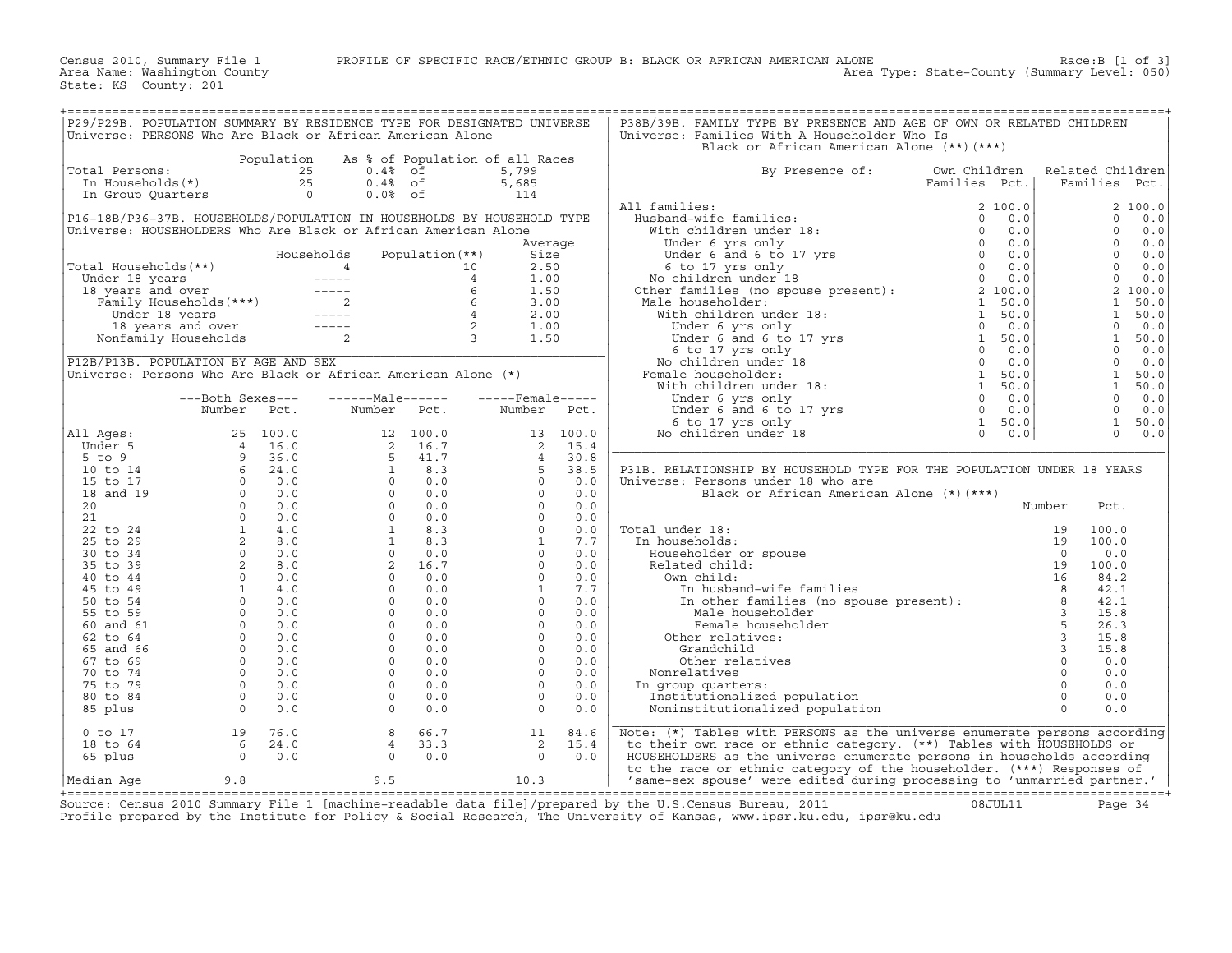Census 2010, Summary File 1 PROFILE OF SPECIFIC RACE/ETHNIC GROUP B: BLACK OR AFRICAN AMERICAN ALONE County<br>Area Name: Washington County

State: KS County: 201

|                                                                                                                                                                                                                                                                                                                                                                                                                                                                                            |                                  |          |                |                   |                      |                                                                                                                                | Black or African American Alone (**)            |                 |                   |
|--------------------------------------------------------------------------------------------------------------------------------------------------------------------------------------------------------------------------------------------------------------------------------------------------------------------------------------------------------------------------------------------------------------------------------------------------------------------------------------------|----------------------------------|----------|----------------|-------------------|----------------------|--------------------------------------------------------------------------------------------------------------------------------|-------------------------------------------------|-----------------|-------------------|
|                                                                                                                                                                                                                                                                                                                                                                                                                                                                                            | All Ages                         |          |                | 65 years and over |                      |                                                                                                                                |                                                 | Number Pct.     |                   |
|                                                                                                                                                                                                                                                                                                                                                                                                                                                                                            | Number                           | Pct.     |                | Number            | Pct.                 |                                                                                                                                |                                                 |                 |                   |
|                                                                                                                                                                                                                                                                                                                                                                                                                                                                                            |                                  |          |                |                   |                      | Total:                                                                                                                         |                                                 |                 | 4 100.0           |
| Total:                                                                                                                                                                                                                                                                                                                                                                                                                                                                                     | 25                               | 100.0    |                | $\Omega$          |                      |                                                                                                                                |                                                 |                 |                   |
| In households:                                                                                                                                                                                                                                                                                                                                                                                                                                                                             |                                  | 25 100.0 |                | $\Omega$          |                      | bousehold has 3 or more generations and the contract of the series of $\begin{array}{ccc} 0.0 \\ 0.0 \\ 4 & 100.0 \end{array}$ |                                                 |                 |                   |
| In family households:                                                                                                                                                                                                                                                                                                                                                                                                                                                                      | $rac{22}{2}$                     | 88.0     |                | $\Omega$          | $\ddot{\phantom{0}}$ |                                                                                                                                |                                                 |                 |                   |
| Householder:                                                                                                                                                                                                                                                                                                                                                                                                                                                                               | $\overline{\mathbf{c}}$          | 8.0      |                | $\Omega$          | $\ddot{\phantom{0}}$ |                                                                                                                                |                                                 |                 |                   |
| Male                                                                                                                                                                                                                                                                                                                                                                                                                                                                                       | $\overline{1}$                   | 4.0      |                | $\Omega$          |                      |                                                                                                                                |                                                 |                 |                   |
| Female                                                                                                                                                                                                                                                                                                                                                                                                                                                                                     | $\overline{1}$                   | 4.0      |                | $\Omega$          | $\ddot{\phantom{0}}$ |                                                                                                                                |                                                 |                 |                   |
| Spouse                                                                                                                                                                                                                                                                                                                                                                                                                                                                                     | 1                                | 4.0      |                | $\Omega$          | $\sim$               | PCT19B. NONRELATIVES BY HOUSEHOLD TYPE (*) (***)                                                                               |                                                 |                 |                   |
| Parent                                                                                                                                                                                                                                                                                                                                                                                                                                                                                     | $\bigcap$                        | 0.0      |                | $\Omega$          |                      | Universe: Nonrelatives who are                                                                                                 |                                                 |                 |                   |
| Parent-in-law                                                                                                                                                                                                                                                                                                                                                                                                                                                                              | $\overline{0}$                   | 0.0      |                | $\Omega$          |                      |                                                                                                                                | Black or African American Alone (Total: 1)      |                 |                   |
| Child:                                                                                                                                                                                                                                                                                                                                                                                                                                                                                     | 16                               | 64.0     |                |                   |                      |                                                                                                                                |                                                 |                 |                   |
| Biological                                                                                                                                                                                                                                                                                                                                                                                                                                                                                 | 8 <sup>8</sup>                   | 32.0     |                |                   |                      |                                                                                                                                | In Family                                       | In Nonfamily    |                   |
| Adopted                                                                                                                                                                                                                                                                                                                                                                                                                                                                                    | 8                                | 32.0     |                |                   |                      |                                                                                                                                | Households                                      | Households      |                   |
| Step                                                                                                                                                                                                                                                                                                                                                                                                                                                                                       | $\Omega$                         | 0.0      |                |                   |                      |                                                                                                                                | Number Pct.                                     | Number Pct.     |                   |
| Grandchild                                                                                                                                                                                                                                                                                                                                                                                                                                                                                 | $\overline{3}$                   | 12.0     |                |                   |                      |                                                                                                                                |                                                 |                 |                   |
|                                                                                                                                                                                                                                                                                                                                                                                                                                                                                            |                                  |          |                |                   |                      | Nonrelatives:<br>nrelatives:<br>Roomer or boarder                                                                              | 0 100.0                                         |                 | 1 100.0           |
|                                                                                                                                                                                                                                                                                                                                                                                                                                                                                            |                                  |          |                |                   |                      |                                                                                                                                | $0 \qquad \qquad .$                             |                 | $0 \t 0.0$        |
| $\begin{tabular}{llllllll} \multicolumn{3}{l}{{\bf Grandchild}} & & & 3 & 12.0 \\ {\bf Brother~ or~ sister} & & 0 & 0.0 \\ {\bf Son-in-law/daugther-in-law} & & 0 & 0.0 \\ {\bf Other~relatives} & & 0 & 0.0 \\ {\bf Nonrelatives} & & 0 & 0.0 \\ {\bf Nonrelatives} & & 0 & 0.0 \\ {\bf In nonfamily~households:} & & 3 & 12.0 \\ {\bf Male~householder:} & & 2 & 8.0 \\ {\bf Liuing~alone} & & 1 & 4.0 \\ {\bf Female~householder:} & & 0 & 0.0 \\ {\bf Liuing~alone} & & 1 & 4.0 \\ {\$ |                                  |          |                | $\Omega$          |                      | A COMET OF boarder<br>Roomer or boarder<br>Housemate or roommate<br>Unmarried partner<br>Other nonrelatives<br>$0$ .           |                                                 | 1 100.0         |                   |
|                                                                                                                                                                                                                                                                                                                                                                                                                                                                                            |                                  |          |                | $\Omega$          | $\sim$               |                                                                                                                                |                                                 | $\overline{0}$  | 0.0               |
|                                                                                                                                                                                                                                                                                                                                                                                                                                                                                            |                                  |          |                | $\cap$            |                      |                                                                                                                                |                                                 | $\Omega$        | 0.0               |
|                                                                                                                                                                                                                                                                                                                                                                                                                                                                                            |                                  |          |                | $\Omega$          | $\sim$               |                                                                                                                                |                                                 |                 |                   |
|                                                                                                                                                                                                                                                                                                                                                                                                                                                                                            |                                  |          |                | $\cap$            | $\sim$               |                                                                                                                                |                                                 |                 |                   |
|                                                                                                                                                                                                                                                                                                                                                                                                                                                                                            |                                  |          |                | $\Omega$          | $\sim$               |                                                                                                                                |                                                 |                 |                   |
|                                                                                                                                                                                                                                                                                                                                                                                                                                                                                            |                                  |          |                | $\Omega$          |                      | H17B. HOUSING UNITS BY HOUSEHOLDER'S AGE AND TENURE                                                                            |                                                 |                 |                   |
|                                                                                                                                                                                                                                                                                                                                                                                                                                                                                            |                                  |          |                | $\Omega$          | $\mathcal{L}^{\pm}$  | Universe: Occupied Housing Units With A Householder Who Is                                                                     |                                                 |                 |                   |
|                                                                                                                                                                                                                                                                                                                                                                                                                                                                                            |                                  |          |                | $\Omega$          | $\sim$               |                                                                                                                                | Black or African American Alone (**)            |                 |                   |
|                                                                                                                                                                                                                                                                                                                                                                                                                                                                                            | $\sim$ 1                         | 4.0      |                | $\Omega$          |                      |                                                                                                                                |                                                 |                 |                   |
| Not tring word<br>Nonrelatives:<br>In group quarters:<br>The finalized                                                                                                                                                                                                                                                                                                                                                                                                                     | $\begin{matrix}0\\0\end{matrix}$ | 0.0      |                | $\Omega$          |                      | Age of                                                                                                                         | Owner Occupied<br>Number Pct.<br>Owner Occupied | Renter Occupied |                   |
|                                                                                                                                                                                                                                                                                                                                                                                                                                                                                            |                                  | 0.0      |                | $\Omega$          |                      | Householder                                                                                                                    |                                                 | Number Pct.     |                   |
| Noninstitutionalized                                                                                                                                                                                                                                                                                                                                                                                                                                                                       | $\Omega$                         | 0.0      |                | $\Omega$          |                      |                                                                                                                                |                                                 |                 |                   |
|                                                                                                                                                                                                                                                                                                                                                                                                                                                                                            |                                  |          |                |                   |                      | All Ages:                                                                                                                      |                                                 |                 | 4 100.0           |
| (#) For 65 yrs & over, includes children, siblings, etc. not shown separately                                                                                                                                                                                                                                                                                                                                                                                                              |                                  |          |                |                   |                      | 15 to 24                                                                                                                       |                                                 |                 | $1 \t 25.0$       |
|                                                                                                                                                                                                                                                                                                                                                                                                                                                                                            |                                  |          |                |                   |                      | 25 to 34                                                                                                                       |                                                 |                 | 2, 50.0           |
|                                                                                                                                                                                                                                                                                                                                                                                                                                                                                            |                                  |          |                |                   |                      | 35 to 44                                                                                                                       |                                                 | 1               | 25.0              |
| P18B. HOUSEHOLD TYPE                                                                                                                                                                                                                                                                                                                                                                                                                                                                       |                                  |          |                |                   |                      | 45 to 54<br>55 to 59                                                                                                           |                                                 | $\Omega$        | $0 \t 0.0$<br>0.0 |
| Universe: Households with a Householder Who is                                                                                                                                                                                                                                                                                                                                                                                                                                             |                                  |          |                |                   |                      | 60 to 64                                                                                                                       |                                                 | $\Omega$        | 0.0               |
| Black or African American Alone (**)                                                                                                                                                                                                                                                                                                                                                                                                                                                       |                                  |          |                |                   |                      | 65 to 74                                                                                                                       |                                                 | $\cap$          | 0.0               |
|                                                                                                                                                                                                                                                                                                                                                                                                                                                                                            |                                  |          | Number Pct.    |                   |                      | 75 to 84                                                                                                                       |                                                 | $\Omega$        | 0.0               |
|                                                                                                                                                                                                                                                                                                                                                                                                                                                                                            |                                  |          |                |                   |                      | 85 and over                                                                                                                    | $\Omega$                                        | $\Omega$        | 0.0               |
| Total:                                                                                                                                                                                                                                                                                                                                                                                                                                                                                     |                                  |          |                | 4 100.0           |                      |                                                                                                                                |                                                 |                 |                   |
| Family households (***) :                                                                                                                                                                                                                                                                                                                                                                                                                                                                  |                                  |          | $\overline{2}$ | 50.0              |                      |                                                                                                                                |                                                 |                 |                   |
| Husband-wife families                                                                                                                                                                                                                                                                                                                                                                                                                                                                      |                                  |          |                |                   |                      | Note: (*) Tables with PERSONS as the universe enumerate persons                                                                |                                                 |                 |                   |
| Other families:                                                                                                                                                                                                                                                                                                                                                                                                                                                                            |                                  |          |                |                   |                      | according to their own race or ethnic category. (**) Tables with                                                               |                                                 |                 |                   |
|                                                                                                                                                                                                                                                                                                                                                                                                                                                                                            |                                  |          |                |                   |                      | HOUSEHOLDS or HOUSEHOLDERS as the universe enumerate persons in                                                                |                                                 |                 |                   |
|                                                                                                                                                                                                                                                                                                                                                                                                                                                                                            |                                  |          |                |                   |                      | households according to the race or ethnic category of the                                                                     |                                                 |                 |                   |
| Nonfamily households:                                                                                                                                                                                                                                                                                                                                                                                                                                                                      |                                  |          |                |                   |                      | householder. (***) Responses of 'same-sex spouse' were edited                                                                  |                                                 |                 |                   |
|                                                                                                                                                                                                                                                                                                                                                                                                                                                                                            |                                  |          |                |                   |                      | during processing to 'unmarried partner.'                                                                                      |                                                 |                 |                   |
|                                                                                                                                                                                                                                                                                                                                                                                                                                                                                            |                                  |          |                |                   |                      |                                                                                                                                |                                                 |                 |                   |
| Variant Units of the Tamilies<br>Units of the families:<br>Units the present<br>Male householder, no wife present<br>2 50.0<br>1 25.0<br>Female householder, no husband present<br>1 25.0<br>1 25.0<br>2 50.0<br>2 50.0<br>2 50.0<br>2 50.0<br>2 50.0<br>2<br>Householder living alone<br>Householder not living alone                                                                                                                                                                     |                                  |          |                |                   |                      |                                                                                                                                |                                                 |                 |                   |

Source: Census 2010 Summary File 1 [machine−readable data file]/prepared by the U.S.Census Bureau, 2011 08JUL11 Page 35 Profile prepared by the Institute for Policy & Social Research, The University of Kansas, www.ipsr.ku.edu, ipsr@ku.edu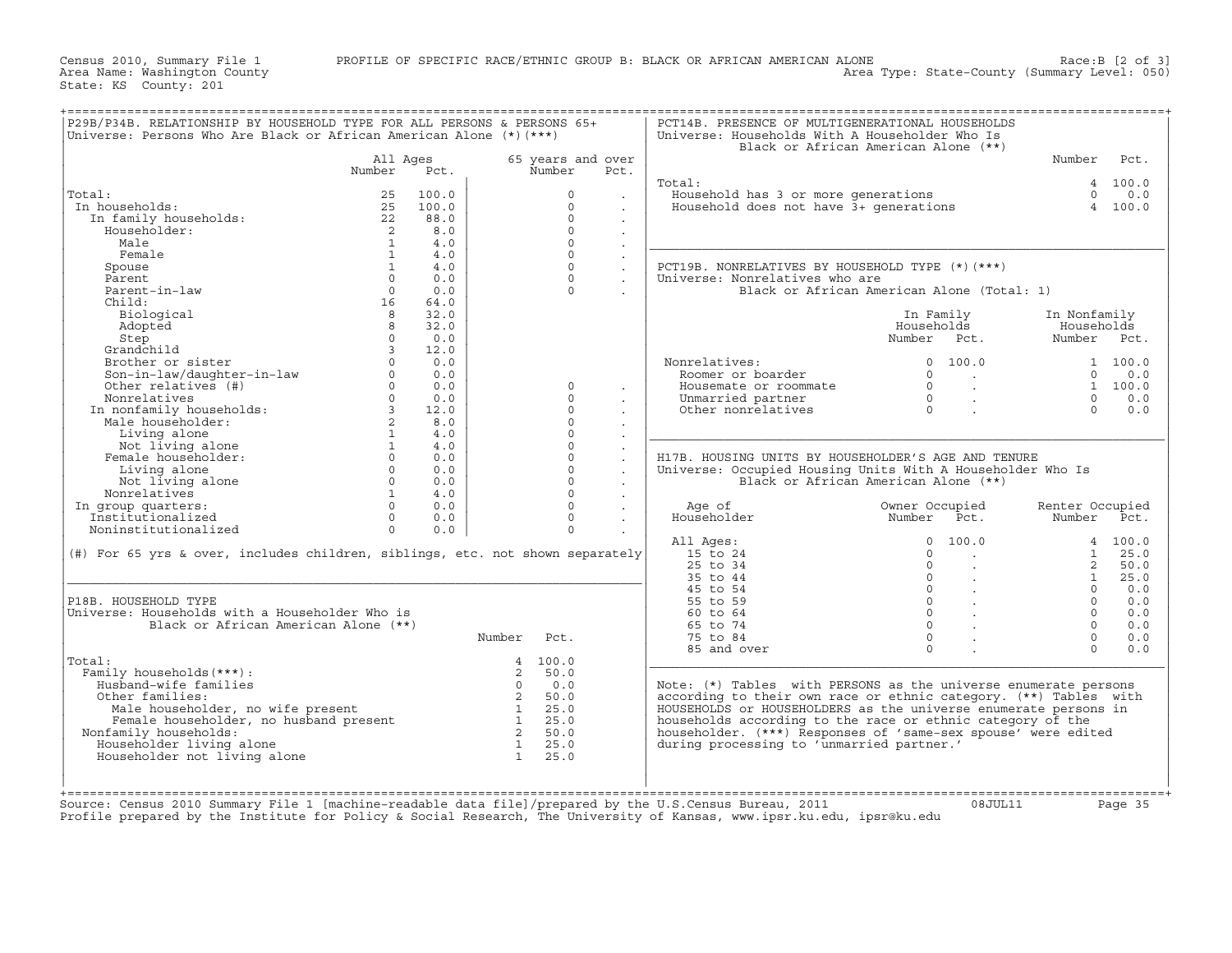|                                                                                                                                                                                                                                                                                                                                                                                                                                                                                                                                                                                                                                                                                                                | A11<br>Households                                                                      | Pct.    | Family<br>Households Pct. |                              | Nonfamily<br>Households Pct.     |                | Owner<br>Occupied                                                                                                                                                                                                              | Pct.                                         | Renter<br>Occupied Pct.    |              |
|----------------------------------------------------------------------------------------------------------------------------------------------------------------------------------------------------------------------------------------------------------------------------------------------------------------------------------------------------------------------------------------------------------------------------------------------------------------------------------------------------------------------------------------------------------------------------------------------------------------------------------------------------------------------------------------------------------------|----------------------------------------------------------------------------------------|---------|---------------------------|------------------------------|----------------------------------|----------------|--------------------------------------------------------------------------------------------------------------------------------------------------------------------------------------------------------------------------------|----------------------------------------------|----------------------------|--------------|
| All household sizes:                                                                                                                                                                                                                                                                                                                                                                                                                                                                                                                                                                                                                                                                                           | $\begin{array}{ccc} 1 & 50 & 0 \\ 2 & 50 & 0 \\ 0 & 0 & 0 \\ 0 & 0 & 0 \\ \end{array}$ | 4 100.0 |                           | 2 100.0                      |                                  | 2 100.0        | $\Omega$                                                                                                                                                                                                                       | <b>Service</b>                               |                            | 4 100.0      |
| 1-person households                                                                                                                                                                                                                                                                                                                                                                                                                                                                                                                                                                                                                                                                                            |                                                                                        |         |                           |                              |                                  |                |                                                                                                                                                                                                                                |                                              |                            |              |
| 2-person households                                                                                                                                                                                                                                                                                                                                                                                                                                                                                                                                                                                                                                                                                            |                                                                                        |         |                           |                              |                                  |                |                                                                                                                                                                                                                                |                                              |                            |              |
| 3-person households                                                                                                                                                                                                                                                                                                                                                                                                                                                                                                                                                                                                                                                                                            |                                                                                        |         |                           |                              |                                  |                |                                                                                                                                                                                                                                |                                              |                            |              |
| 4-person households                                                                                                                                                                                                                                                                                                                                                                                                                                                                                                                                                                                                                                                                                            |                                                                                        |         |                           |                              |                                  |                |                                                                                                                                                                                                                                |                                              |                            |              |
| 5-person households                                                                                                                                                                                                                                                                                                                                                                                                                                                                                                                                                                                                                                                                                            |                                                                                        |         |                           |                              |                                  |                |                                                                                                                                                                                                                                |                                              |                            |              |
| 6-person households                                                                                                                                                                                                                                                                                                                                                                                                                                                                                                                                                                                                                                                                                            |                                                                                        |         |                           |                              |                                  |                |                                                                                                                                                                                                                                |                                              |                            |              |
| 7-or-more person households                                                                                                                                                                                                                                                                                                                                                                                                                                                                                                                                                                                                                                                                                    | $\begin{matrix}0&0.0\end{matrix}$                                                      |         |                           |                              |                                  |                | $\cap$                                                                                                                                                                                                                         |                                              | $\overline{0}$             | 0.0          |
| Universe: Population in Households (Occupied Housing Units) With A Householder Who Is Black or African American Alone (**)                                                                                                                                                                                                                                                                                                                                                                                                                                                                                                                                                                                     | Total<br>Population Pct.                                                               |         | In<br>Families Pct.       |                              | In<br>Nonfamilies Pct.           |                | In Owner<br>Occupied                                                                                                                                                                                                           | Pct.                                         | In Renter<br>Occupied Pct. |              |
|                                                                                                                                                                                                                                                                                                                                                                                                                                                                                                                                                                                                                                                                                                                |                                                                                        |         |                           | 660.0                        | 3                                | 30.0           | $\Omega$                                                                                                                                                                                                                       | 0.0                                          |                            | 10 100.0     |
|                                                                                                                                                                                                                                                                                                                                                                                                                                                                                                                                                                                                                                                                                                                |                                                                                        |         |                           |                              |                                  |                |                                                                                                                                                                                                                                |                                              |                            |              |
|                                                                                                                                                                                                                                                                                                                                                                                                                                                                                                                                                                                                                                                                                                                |                                                                                        |         |                           | 4 100.0                      |                                  | ----- ----- -  |                                                                                                                                                                                                                                |                                              | ------ -----               |              |
|                                                                                                                                                                                                                                                                                                                                                                                                                                                                                                                                                                                                                                                                                                                |                                                                                        |         |                           | $2 \t 33.3$                  |                                  | ______________ |                                                                                                                                                                                                                                |                                              |                            |              |
|                                                                                                                                                                                                                                                                                                                                                                                                                                                                                                                                                                                                                                                                                                                |                                                                                        |         |                           | $3.00$ -----                 | $1.50$ -----                     |                |                                                                                                                                                                                                                                | $0.00$ -----                                 |                            | $2.50$ ----- |
|                                                                                                                                                                                                                                                                                                                                                                                                                                                                                                                                                                                                                                                                                                                |                                                                                        |         |                           | $2.00$ -----<br>$1.00$ ----- | ----- -----                      |                |                                                                                                                                                                                                                                |                                              |                            |              |
|                                                                                                                                                                                                                                                                                                                                                                                                                                                                                                                                                                                                                                                                                                                |                                                                                        |         |                           |                              |                                  |                |                                                                                                                                                                                                                                |                                              |                            |              |
|                                                                                                                                                                                                                                                                                                                                                                                                                                                                                                                                                                                                                                                                                                                |                                                                                        |         |                           |                              |                                  |                |                                                                                                                                                                                                                                |                                              |                            |              |
| $\begin{tabular}{ l l } \hline \texttt{Total population in households} & \multicolumn{3}{ l } {10} & 100.0 \\ \hline \texttt{Under 18 years} & \multicolumn{3}{ l } {4} & 100.0 \\ \hline 18 years and over & \multicolumn{3}{ l } {6} & 100.0 \\ \hline \texttt{Nverage Household Size} & \multicolumn{3}{ l } {2.50} & \multicolumn{3}{ l } {1.00} & \multicolumn{3}{ l } {1.00} & \multicolumn{3}{ l } {1.00} & \multicolumn{3}{ l } {1.00}$<br>Note: Family household numbers include nonrelatives living with families.<br>PCT20/PCT22B. GROUP OUARTERS POPULATION BY SEX BY AGE BY GROUP OUARTERS TYPE<br>Universe: Population in group quarters for persons who are Black or African American Alone (*) |                                                                                        |         |                           |                              |                                  |                | ---- All Ages ----    ---------------------    18 Years and Over ---------------------                                                                                                                                         |                                              |                            |              |
|                                                                                                                                                                                                                                                                                                                                                                                                                                                                                                                                                                                                                                                                                                                |                                                                                        |         |                           |                              |                                  |                |                                                                                                                                                                                                                                |                                              |                            |              |
|                                                                                                                                                                                                                                                                                                                                                                                                                                                                                                                                                                                                                                                                                                                |                                                                                        |         |                           |                              |                                  |                |                                                                                                                                                                                                                                |                                              |                            |              |
|                                                                                                                                                                                                                                                                                                                                                                                                                                                                                                                                                                                                                                                                                                                |                                                                                        |         | Number                    |                              |                                  |                | Pct. of Pct. of Pct. of Pct. of Pct. of All Total Total Total Pct. Contrast Pct. of Pct. of Pct. of Pct. of Pct. of Pct. of Pct. of Pct. of Pct. of Pct. of Pct. of Pct. of Pct. of Pct. of Pct. of Pct. of Pct. of Pct. of Pc |                                              |                            |              |
|                                                                                                                                                                                                                                                                                                                                                                                                                                                                                                                                                                                                                                                                                                                |                                                                                        |         |                           |                              |                                  |                |                                                                                                                                                                                                                                |                                              |                            |              |
|                                                                                                                                                                                                                                                                                                                                                                                                                                                                                                                                                                                                                                                                                                                |                                                                                        |         | $\Omega$                  | 100.0                        | $\sim$ 0                         |                | $\Omega$                                                                                                                                                                                                                       |                                              | $\Omega$                   |              |
| Institutionalized population:                                                                                                                                                                                                                                                                                                                                                                                                                                                                                                                                                                                                                                                                                  |                                                                                        |         | $\circ$                   |                              |                                  |                | $\circ$                                                                                                                                                                                                                        |                                              | $\circ$                    |              |
| Correctional facilities for adults                                                                                                                                                                                                                                                                                                                                                                                                                                                                                                                                                                                                                                                                             |                                                                                        |         | $\circ$                   |                              |                                  |                |                                                                                                                                                                                                                                |                                              | $\circ$                    |              |
| Juvenile facilities                                                                                                                                                                                                                                                                                                                                                                                                                                                                                                                                                                                                                                                                                            |                                                                                        |         |                           |                              |                                  |                | $\begin{matrix} 0 & & \\ 0 & & \end{matrix}$                                                                                                                                                                                   |                                              | $\Omega$                   |              |
| Nursing facilities/skilled-nursing facilities                                                                                                                                                                                                                                                                                                                                                                                                                                                                                                                                                                                                                                                                  |                                                                                        |         |                           |                              |                                  |                |                                                                                                                                                                                                                                |                                              | $\circ$                    |              |
| Other institutional facilities                                                                                                                                                                                                                                                                                                                                                                                                                                                                                                                                                                                                                                                                                 |                                                                                        |         |                           |                              |                                  |                | $\Omega$                                                                                                                                                                                                                       | $\begin{matrix}0& &\\0& &\\0& &\end{matrix}$ | $\circ$                    |              |
| Noninstitutionalized population:                                                                                                                                                                                                                                                                                                                                                                                                                                                                                                                                                                                                                                                                               |                                                                                        |         |                           |                              |                                  |                | $\overline{0}$                                                                                                                                                                                                                 |                                              | $\circ$                    |              |
| All types of group quarters:<br>College/university student housing                                                                                                                                                                                                                                                                                                                                                                                                                                                                                                                                                                                                                                             |                                                                                        |         |                           |                              | $\overline{0}$<br>$\overline{0}$ |                | $\Omega$                                                                                                                                                                                                                       |                                              | $\circ$<br>$\circ$         |              |
| Military quarters<br>Other noninstitutional facilities                                                                                                                                                                                                                                                                                                                                                                                                                                                                                                                                                                                                                                                         |                                                                                        |         | $\Omega$                  |                              | $\cap$                           |                | $\cap$                                                                                                                                                                                                                         |                                              | $\Omega$                   |              |

|                                               | $--- All A$ |       |       | -------------------<br>Pct. of<br>All | 18 Years and Over | Pct. of<br>Total |        | Pct. of<br>Total |
|-----------------------------------------------|-------------|-------|-------|---------------------------------------|-------------------|------------------|--------|------------------|
|                                               | Number      | Pct.  | Total | Ages                                  | Male              | $18+$            | Female | $18+$            |
| All types of group quarters:                  |             | 100.0 |       |                                       |                   |                  |        |                  |
| Institutionalized population:                 |             |       |       |                                       |                   |                  |        |                  |
| Correctional facilities for adults            |             |       |       |                                       |                   |                  |        |                  |
| Juvenile facilities                           |             |       |       |                                       |                   |                  |        |                  |
| Nursing facilities/skilled-nursing facilities |             |       |       |                                       |                   |                  |        |                  |
| Other institutional facilities                |             |       |       |                                       |                   |                  |        |                  |
| Noninstitutionalized population:              |             |       |       |                                       |                   |                  |        |                  |
| College/university student housing            |             |       |       |                                       |                   |                  |        |                  |
| Military quarters                             |             |       |       |                                       |                   |                  |        |                  |
| Other noninstitutional facilities             |             |       |       |                                       |                   |                  |        |                  |

+===================================================================================================================================================+ Source: Census 2010 Summary File 1 [machine−readable data file]/prepared by the U.S.Census Bureau, 2011 08JUL11 Page 36

Profile prepared by the Institute for Policy & Social Research, The University of Kansas, www.ipsr.ku.edu, ipsr@ku.edu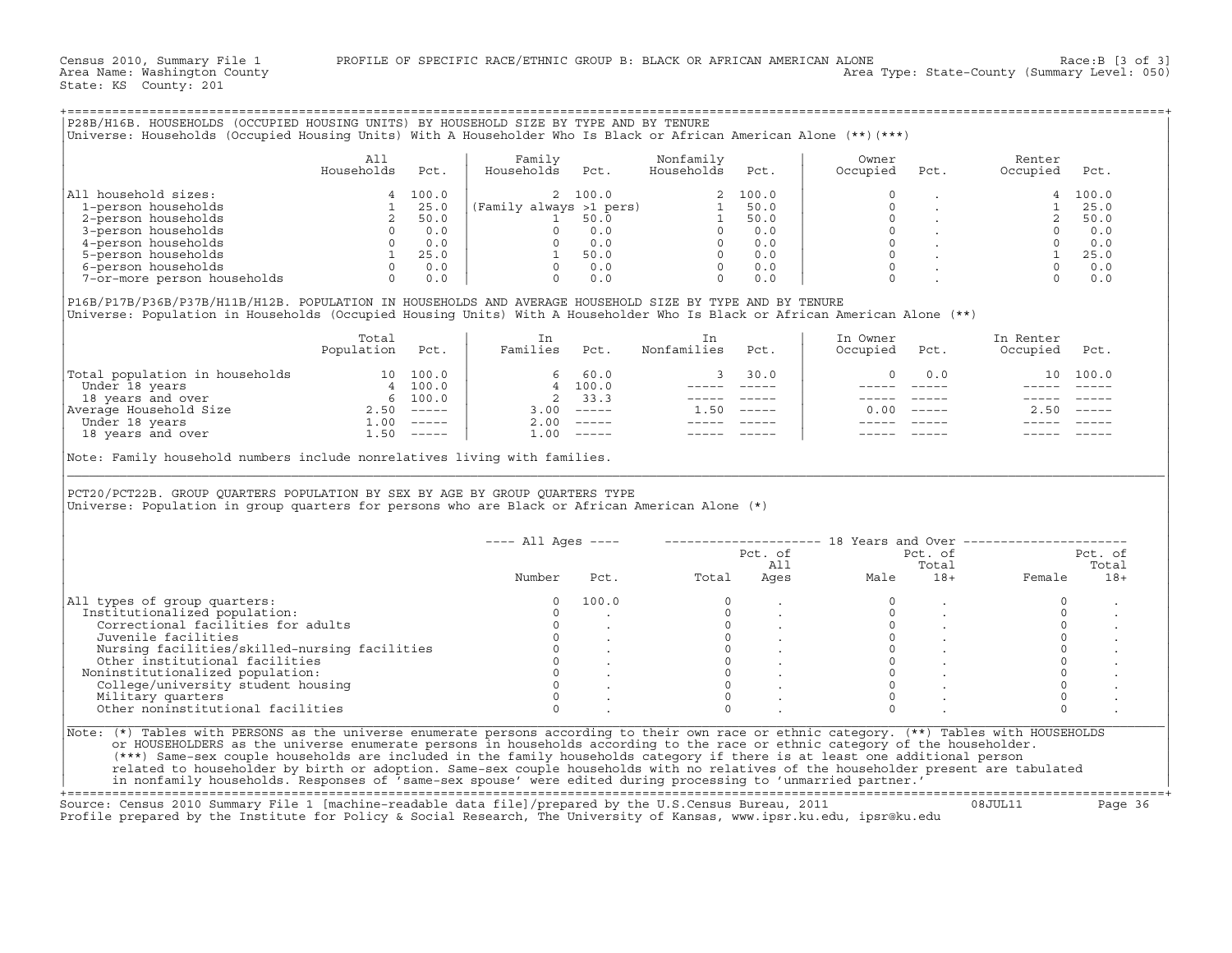Census 2010, Summary File 1 PROFILE OF SPECIFIC RACE/ETHNIC GROUP C: AMERICAN INDIAN AND ALASKA NATIVE ALONE Race:C [1 of 3]<br>Area Name: Washington County Level: 050) Area Type: State-County (Summary Level: 050)

State: KS County: 201

| P29/P29C. POPULATION SUMMARY BY RESIDENCE TYPE FOR DESIGNATED UNIVERSE |                                            |       | P38C/39C. FAMILY TYPE BY PRESENCE AND AGE OF OWN OR RELATED CHILDREN |                |                               |
|------------------------------------------------------------------------|--------------------------------------------|-------|----------------------------------------------------------------------|----------------|-------------------------------|
| Universe: PERSONS Who Are American Indian and Alaska Native Alone      |                                            |       | Universe: Families With A Householder Who Is                         |                |                               |
|                                                                        |                                            |       | American Indian and Alaska Native Alone (**) (***)                   |                |                               |
|                                                                        | Population As % of Population of all Races |       |                                                                      |                |                               |
| Total Persons:                                                         | 0.2% of                                    | 5,799 | By Presence of:                                                      |                | Own Children Related Children |
| In Households(*)                                                       | $0.2$ % of                                 | 5,685 |                                                                      | Families Pct.l | Families Pct.                 |

| Family Households (***) |  | 2.00 |
|-------------------------|--|------|
| Under 18 years          |  | 0.00 |
| 18 years and over       |  | 2.00 |
| Nonfamily Households    |  | 1.00 |
|                         |  |      |

|                                                          | P29/P29C. POPULATION SUMMARY BY RESIDENCE TYPE FOR DESIGNATED UNIVERSE<br>Universe: PERSONS Who Are American Indian and Alaska Native Alone |                  |                                              |                 |                                                          |              | P38C/39C. FAMILY TYPE BY PRESENCE AND AGE OF OWN OR RELATED CHILDREN<br>Universe: Families With A Householder Who Is                           |                                                |                |                                |                 |
|----------------------------------------------------------|---------------------------------------------------------------------------------------------------------------------------------------------|------------------|----------------------------------------------|-----------------|----------------------------------------------------------|--------------|------------------------------------------------------------------------------------------------------------------------------------------------|------------------------------------------------|----------------|--------------------------------|-----------------|
|                                                          |                                                                                                                                             |                  |                                              |                 |                                                          |              | American Indian and Alaska Native Alone (**) (***)                                                                                             |                                                |                |                                |                 |
| Total Persons:<br>In Households (*)<br>In Group Quarters |                                                                                                                                             | Population<br>14 | 0.2%<br>14<br>$0.2$ % of<br>$\Omega$<br>0.0% | of<br>оf        | As % of Population of all Races<br>5,799<br>5,685<br>114 |              | By Presence of:                                                                                                                                | Own Children<br>Families Pct.                  |                | Related Children<br>Families   | Pct.            |
|                                                          | P16-18C/P36-37C. HOUSEHOLDS/POPULATION IN HOUSEHOLDS BY HOUSEHOLD TYPE                                                                      |                  |                                              |                 |                                                          |              | All families:<br>Husband-wife families:                                                                                                        | 3 100.0<br>33.3<br>$\mathbf{1}$                |                | $\mathbf{1}$                   | 3 100.0<br>33.3 |
|                                                          | Universe: HOUSEHOLDERS Who Are American Indian and Alaska Native Alone                                                                      |                  |                                              |                 |                                                          |              | With children under 18:                                                                                                                        | 0.0<br>$\Omega$                                |                | $\Omega$                       | 0.0             |
|                                                          |                                                                                                                                             |                  |                                              |                 |                                                          | Average      | Under 6 yrs only                                                                                                                               | $\mathbf 0$<br>0.0                             |                | 0                              | 0.0             |
|                                                          |                                                                                                                                             |                  | Households                                   | Population (**) | Size                                                     |              | Under 6 and 6 to 17 yrs                                                                                                                        | $\circ$<br>0.0                                 |                | $\Omega$                       | 0.0             |
| Total Households (**)                                    |                                                                                                                                             |                  | 6                                            |                 | 1.67<br>10                                               |              | 6 to 17 yrs only                                                                                                                               | $\Omega$<br>0.0                                |                | $\Omega$                       | 0.0             |
| Under 18 years                                           |                                                                                                                                             |                  | $\frac{1}{2}$<br>$\qquad \qquad - - - - -$   |                 | $\circ$<br>0.00<br>10<br>1.67                            |              | No children under 18                                                                                                                           | $\mathbf{1}$<br>33.3<br>$\overline{2}$<br>66.7 |                | $\mathbf{1}$<br>$\overline{a}$ | 33.3<br>66.7    |
| 18 years and over                                        | Family Households (***)                                                                                                                     |                  | $\overline{3}$                               |                 | 6<br>2.00                                                |              | Other families (no spouse present):<br>Male householder:                                                                                       | 33.3<br>$\mathbf{1}$                           |                | $\mathbf{1}$                   | 33.3            |
|                                                          | Under 18 years                                                                                                                              |                  | $------$                                     |                 | $\circ$<br>0.00                                          |              | With children under 18:                                                                                                                        | 0.0<br>$\Omega$                                |                | $\Omega$                       | 0.0             |
|                                                          | 18 years and over                                                                                                                           |                  |                                              |                 | 6<br>2.00                                                |              | Under 6 yrs only                                                                                                                               | $\Omega$<br>0.0                                |                | $\Omega$                       | 0.0             |
|                                                          | Nonfamily Households                                                                                                                        |                  | $\overline{3}$                               |                 | $\overline{3}$<br>1.00                                   |              | Under 6 and 6 to 17 yrs                                                                                                                        | $\circ$<br>0.0                                 |                | $\Omega$                       | 0.0             |
|                                                          |                                                                                                                                             |                  |                                              |                 |                                                          |              | 6 to 17 yrs only                                                                                                                               | $\circ$<br>0.0                                 |                | $\mathbf{0}$                   | 0.0             |
|                                                          | P12C/P13C. POPULATION BY AGE AND SEX                                                                                                        |                  |                                              |                 |                                                          |              | No children under 18                                                                                                                           | $\mathbf{1}$<br>33.3                           |                | $\mathbf{1}$                   | 33.3            |
|                                                          | Universe: Persons Who Are American Indian and Alaska Native Alone (*)                                                                       |                  |                                              |                 |                                                          |              | Female householder:                                                                                                                            | $\mathbf{1}$<br>33.3                           |                | $\mathbf{1}$                   | 33.3            |
|                                                          |                                                                                                                                             |                  |                                              |                 |                                                          |              | With children under 18:                                                                                                                        | $\circ$<br>0.0<br>$\circ$                      |                | $\mathbf 0$<br>$\mathbf{0}$    | 0.0             |
|                                                          | ---Both Sexes---<br>Number                                                                                                                  | Pct.             | $---Male----$<br>Number                      | Pct.            | $---$ Female -----<br>Number                             | Pct.         | Under 6 yrs only<br>Under 6 and 6 to 17 yrs                                                                                                    | 0.0<br>$\circ$<br>0.0                          |                | $\Omega$                       | 0.0<br>0.0      |
|                                                          |                                                                                                                                             |                  |                                              |                 |                                                          |              | 6 to 17 yrs only                                                                                                                               | $\Omega$<br>0.0                                |                | $\Omega$                       | 0.0             |
| All Ages:                                                |                                                                                                                                             | 14 100.0         | 8                                            | 100.0           | 6                                                        | 100.0        | No children under 18                                                                                                                           | $\mathbf{1}$<br>33.3                           |                | $\mathbf{1}$                   | 33.3            |
| Under 5                                                  | $\circ$                                                                                                                                     | 0.0              | $\circ$                                      | 0.0             | $\circ$                                                  | 0.0          |                                                                                                                                                |                                                |                |                                |                 |
| $5$ to $9$                                               | <sup>1</sup>                                                                                                                                | 7.1              | $\Omega$                                     | 0.0             | 1                                                        | 16.7         |                                                                                                                                                |                                                |                |                                |                 |
| 10 to 14                                                 | $\mathbf{1}$                                                                                                                                | 7.1              | $\mathbf{1}$                                 | 12.5            | $\Omega$                                                 | 0.0          | P31C. RELATIONSHIP BY HOUSEHOLD TYPE FOR THE POPULATION UNDER 18 YEARS                                                                         |                                                |                |                                |                 |
| 15 to 17                                                 | $\circ$                                                                                                                                     | 0.0              | $\circ$                                      | 0.0             | $\circ$                                                  | 0.0          | Universe: Persons under 18 who are                                                                                                             |                                                |                |                                |                 |
| 18 and 19<br>20                                          | $\circ$<br>$\Omega$                                                                                                                         | 0.0<br>0.0       | $\Omega$<br>$\Omega$                         | 0.0<br>0.0      | $\Omega$<br>$\Omega$                                     | 0.0<br>0.0   | American Indian and Alaska Native Alone (*) (***)                                                                                              |                                                |                |                                |                 |
| 21                                                       | $\Omega$                                                                                                                                    | 0.0              | $\Omega$                                     | 0.0             | $\Omega$                                                 | 0.0          |                                                                                                                                                |                                                | Number         | Pct.                           |                 |
| 22 to 24                                                 | <sup>1</sup>                                                                                                                                | 7.1              | $\mathbf{1}$                                 | 12.5            | $\Omega$                                                 | 0.0          | Total under 18:                                                                                                                                |                                                | 2              | 100.0                          |                 |
| 25 to 29                                                 | $\mathbf{1}$                                                                                                                                | 7.1              | $\Omega$                                     | 0.0             | $\mathbf{1}$                                             | 16.7         | In households:                                                                                                                                 |                                                | 2              | 100.0                          |                 |
| 30 to 34                                                 | $\circ$                                                                                                                                     | 0.0              | $\Omega$                                     | 0.0             | $\circ$                                                  | 0.0          | Householder or spouse                                                                                                                          |                                                | $\Omega$       | 0.0                            |                 |
| 35 to 39                                                 | 2                                                                                                                                           | 14.3             | 2                                            | 25.0            | $\Omega$                                                 | 0.0          | Related child:                                                                                                                                 |                                                |                | 100.0                          |                 |
| 40 to 44                                                 | $\mathbf{1}$                                                                                                                                | 7.1              | $\mathbf{1}$                                 | 12.5            | $\circ$                                                  | 0.0          | Own child:                                                                                                                                     |                                                | $\overline{c}$ | 100.0                          |                 |
| 45 to 49                                                 | <sup>1</sup>                                                                                                                                | 7.1              | $\circ$                                      | 0.0             | $\mathbf{1}$                                             | 16.7         | In husband-wife families                                                                                                                       |                                                |                | 100.0                          |                 |
| 50 to 54                                                 | $\overline{3}$                                                                                                                              | 21.4<br>7.1      | $\mathbf{1}$                                 | 12.5            | 2<br>$\Omega$                                            | 33.3         | In other families (no spouse present):                                                                                                         |                                                | $\Omega$       | 0.0                            |                 |
| 55 to 59<br>60 and 61                                    | <sup>1</sup><br>$\mathbf{1}$                                                                                                                | 7.1              | $\mathbf{1}$<br>$\mathbf{1}$                 | 12.5<br>12.5    | $\circ$                                                  | 0.0<br>0.0   | Male householder<br>Female householder                                                                                                         |                                                |                | 0.0<br>0.0                     |                 |
| 62 to 64                                                 | $\Omega$                                                                                                                                    | 0.0              | $\Omega$                                     | 0.0             | $\Omega$                                                 | 0.0          | Other relatives:                                                                                                                               |                                                |                | 0.0                            |                 |
| 65 and 66                                                | $\Omega$                                                                                                                                    | 0.0              | $\Omega$                                     | 0.0             | $\Omega$                                                 | 0.0          | Grandchild                                                                                                                                     |                                                | $\Omega$       | 0.0                            |                 |
| 67 to 69                                                 | $\circ$                                                                                                                                     | 0.0              | $\circ$                                      | 0.0             | $\circ$                                                  | 0.0          | Other relatives                                                                                                                                |                                                |                | 0.0                            |                 |
| 70 to 74                                                 | $\mathbf{1}$                                                                                                                                | 7.1              | $\Omega$                                     | 0.0             | $\mathbf{1}$                                             | 16.7         | Nonrelatives                                                                                                                                   |                                                | $\circ$        | 0.0                            |                 |
| 75 to 79                                                 | $\Omega$                                                                                                                                    | 0.0              | $\Omega$                                     | 0.0             | $\circ$                                                  | 0.0          | In group quarters:                                                                                                                             |                                                | $\Omega$       | 0.0                            |                 |
| 80 to 84                                                 | $\Omega$                                                                                                                                    | 0.0              | $\Omega$                                     | 0.0             | $\Omega$                                                 | 0.0          | Institutionalized population                                                                                                                   |                                                | $\circ$        | 0.0                            |                 |
| 85 plus                                                  | $\mathbf 0$                                                                                                                                 | 0.0              | $\Omega$                                     | 0.0             | $\Omega$                                                 | 0.0          | Noninstitutionalized population                                                                                                                |                                                |                | 0.0                            |                 |
| $0$ to $17$                                              | 2                                                                                                                                           | 14.3             | 1                                            | 12.5            | 1                                                        | 16.7         | Note: (*) Tables with PERSONS as the universe enumerate persons according                                                                      |                                                |                |                                |                 |
| 18 to 64<br>65 plus                                      | 11<br><sup>1</sup>                                                                                                                          | 78.6<br>7.1      | 7<br>$\circ$                                 | 87.5<br>0.0     | $\overline{4}$<br>$\mathbf{1}$                           | 66.7<br>16.7 | to their own race or ethnic category. (**) Tables with HOUSEHOLDS or<br>HOUSEHOLDERS as the universe enumerate persons in households according |                                                |                |                                |                 |
|                                                          |                                                                                                                                             |                  |                                              |                 |                                                          |              | to the race or ethnic category of the householder. (***) Responses of                                                                          |                                                |                |                                |                 |
| Median Aqe                                               | 45.0                                                                                                                                        |                  | 41.5                                         |                 | 49.0                                                     |              | 'same-sex spouse' were edited during processing to 'unmarried partner.'                                                                        |                                                |                |                                |                 |

+===================================================================================================================================================+Source: Census 2010 Summary File 1 [machine−readable data file]/prepared by the U.S.Census Bureau, 2011 08JUL11 Page 37 Profile prepared by the Institute for Policy & Social Research, The University of Kansas, www.ipsr.ku.edu, ipsr@ku.edu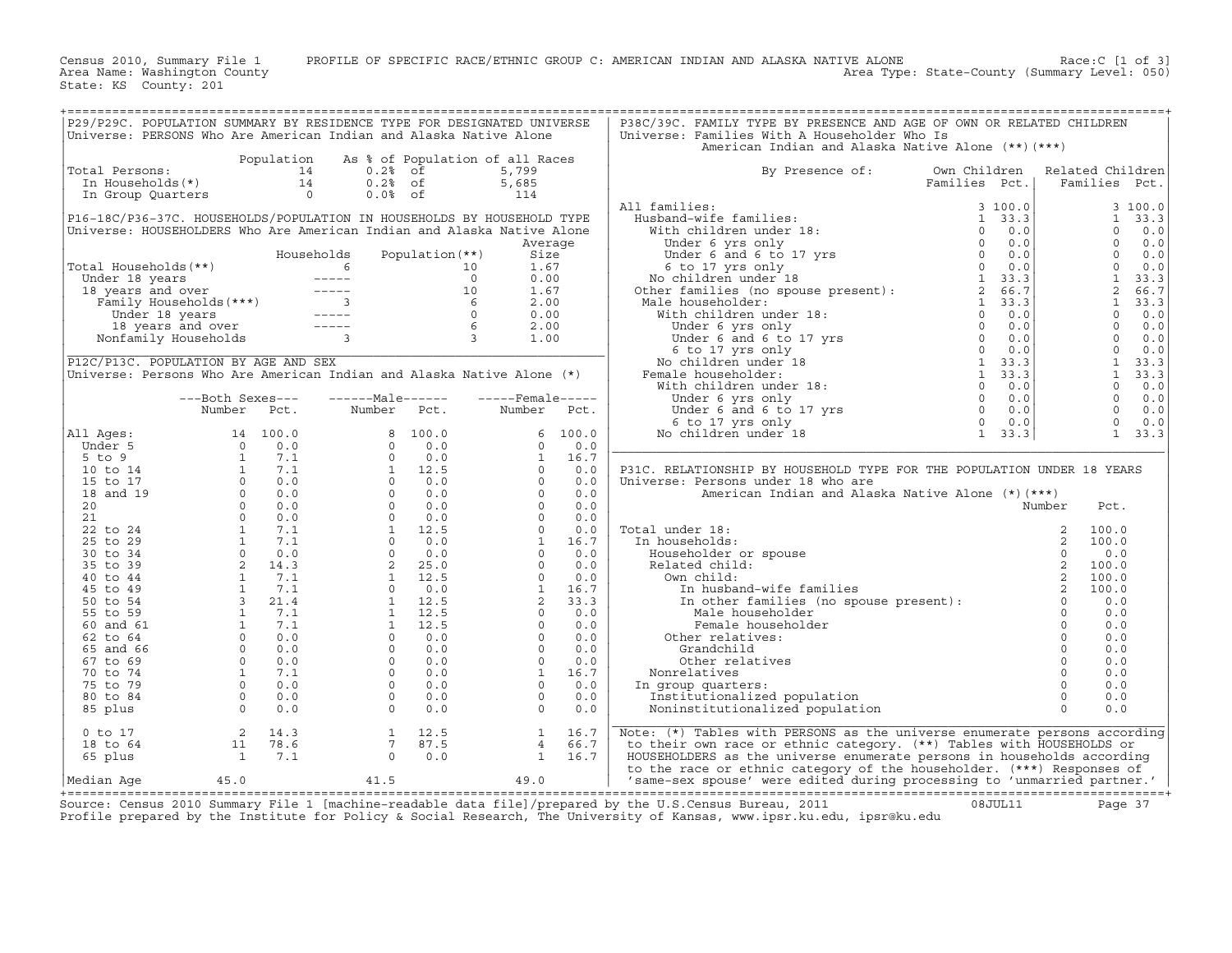Census 2010, Summary File 1 PROFILE OF SPECIFIC RACE/ETHNIC GROUP C: AMERICAN INDIAN AND ALASKA NATIVE ALONE Race:C [2 of 3]<br>Area Name: Washington County Level: 050) Area Type: State-County (Summary Level: 050)

State: KS County: 201

| P29C/P34C. RELATIONSHIP BY HOUSEHOLD TYPE FOR ALL PERSONS & PERSONS 65+<br>Universe: Persons Who Are American Indian and Alaska Native Alone (*) (***) |                |       |                         |                |                   | PCT14C. PRESENCE OF MULTIGENERATIONAL HOUSEHOLDS<br>Universe: Households With A Householder Who Is |                |       |                 |          |
|--------------------------------------------------------------------------------------------------------------------------------------------------------|----------------|-------|-------------------------|----------------|-------------------|----------------------------------------------------------------------------------------------------|----------------|-------|-----------------|----------|
|                                                                                                                                                        |                |       |                         |                |                   | American Indian and Alaska Native Alone (**)                                                       |                |       |                 |          |
|                                                                                                                                                        | All Ages       |       |                         |                | 65 years and over |                                                                                                    |                |       | Number          | Pct.     |
|                                                                                                                                                        | Number         | Pct.  |                         | Number         | Pct.              |                                                                                                    |                |       |                 |          |
|                                                                                                                                                        |                |       |                         |                |                   | Total:                                                                                             |                |       | 6               | 100.0    |
| Total:                                                                                                                                                 | 14             | 100.0 |                         | $\mathbf{1}$   | 100.0             | Household has 3 or more generations                                                                |                |       | $\Omega$        | 0.0      |
| In households:                                                                                                                                         | 14             | 100.0 |                         | $\mathbf{1}$   | 100.0             | Household does not have 3+ generations                                                             |                |       | 6               | 100.0    |
| In family households:                                                                                                                                  | 9              | 64.3  |                         | $\mathbf{1}$   | 100.0             |                                                                                                    |                |       |                 |          |
| Householder:                                                                                                                                           | 3              | 21.4  |                         | $\Omega$       | 0.0               |                                                                                                    |                |       |                 |          |
| Male                                                                                                                                                   | $\overline{2}$ | 14.3  |                         | $\Omega$       | 0.0               |                                                                                                    |                |       |                 |          |
| Female                                                                                                                                                 | $\mathbf{1}$   | 7.1   |                         | $\Omega$       | 0.0               |                                                                                                    |                |       |                 |          |
| Spouse                                                                                                                                                 | $\overline{2}$ | 14.3  |                         | $\overline{1}$ | 100.0             | PCT19C. NONRELATIVES BY HOUSEHOLD TYPE (*) (***)                                                   |                |       |                 |          |
| Parent.                                                                                                                                                | $\Omega$       | 0.0   |                         | $\Omega$       | 0.0               | Universe: Nonrelatives who are                                                                     |                |       |                 |          |
| Parent-in-law                                                                                                                                          | $\Omega$       | 0.0   |                         | $\Omega$       | 0.0               | American Indian and Alaska Native Alone (Total: 3)                                                 |                |       |                 |          |
| Child:                                                                                                                                                 | $\overline{3}$ | 21.4  |                         |                |                   |                                                                                                    |                |       |                 |          |
| Biological                                                                                                                                             | $\mathbf{1}$   | 7.1   |                         |                |                   |                                                                                                    | In Family      |       | In Nonfamily    |          |
| Adopted                                                                                                                                                | $\overline{2}$ | 14.3  |                         |                |                   |                                                                                                    | Households     |       | Households      |          |
| Step                                                                                                                                                   | $\Omega$       | 0.0   |                         |                |                   |                                                                                                    | Number Pct.    |       | Number Pct.     |          |
| Grandchild                                                                                                                                             | $\Omega$       | 0.0   |                         |                |                   |                                                                                                    |                |       |                 |          |
|                                                                                                                                                        | $\Omega$       | 0.0   |                         |                |                   |                                                                                                    |                |       |                 |          |
| Brother or sister                                                                                                                                      |                |       |                         |                |                   | Nonrelatives:                                                                                      | 1 100.0        |       |                 | 2, 100.0 |
| Son-in-law/daughter-in-law                                                                                                                             | $\Omega$       | 0.0   |                         |                |                   | Roomer or boarder                                                                                  | $\Omega$       | 0.0   | $\Omega$        | 0.0      |
| Other relatives (#)                                                                                                                                    | $\Omega$       | 0.0   |                         | $\Omega$       | 0.0               | Housemate or roommate                                                                              | $\Omega$       | 0.0   | $\Omega$        | 0.0      |
| Nonrelatives                                                                                                                                           | $\mathbf{1}$   | 7.1   |                         | $\Omega$       | 0.0               | Unmarried partner                                                                                  | 1 100.0        |       | $\overline{2}$  | 100.0    |
| In nonfamily households:                                                                                                                               | 5              | 35.7  |                         | $\Omega$       | 0.0               | Other nonrelatives                                                                                 | $\cap$         | 0.0   | $\cap$          | 0.0      |
| Male householder:                                                                                                                                      | $\overline{3}$ | 21.4  |                         | $\Omega$       | 0.0               |                                                                                                    |                |       |                 |          |
| Living alone                                                                                                                                           | $\overline{3}$ | 21.4  |                         | $\Omega$       | 0.0               |                                                                                                    |                |       |                 |          |
| Not living alone                                                                                                                                       | $\Omega$       | 0.0   |                         | $\Omega$       | 0.0               |                                                                                                    |                |       |                 |          |
| Female householder:                                                                                                                                    | $\Omega$       | 0.0   |                         | $\Omega$       | 0.0               | H17C. HOUSING UNITS BY HOUSEHOLDER'S AGE AND TENURE                                                |                |       |                 |          |
| Living alone                                                                                                                                           | $\Omega$       | 0.0   |                         | $\Omega$       | 0.0               | Universe: Occupied Housing Units With A Householder Who Is                                         |                |       |                 |          |
| Not living alone                                                                                                                                       | $\Omega$       | 0.0   |                         | $\Omega$       | 0.0               | American Indian and Alaska Native Alone (**)                                                       |                |       |                 |          |
| Nonrelatives                                                                                                                                           | $\overline{2}$ | 14.3  |                         | $\Omega$       | 0.0               |                                                                                                    |                |       |                 |          |
| In group quarters:                                                                                                                                     | $\Omega$       | 0.0   |                         | $\Omega$       | 0.0               | Age of                                                                                             | Owner Occupied |       | Renter Occupied |          |
| Institutionalized                                                                                                                                      | $\circ$        | 0.0   |                         | $\Omega$       | 0.0               | Householder                                                                                        | Number         | Pct.  | Number          | Pct.     |
| Noninstitutionalized                                                                                                                                   | $\circ$        | 0.0   |                         | $\circ$        | 0.0               |                                                                                                    |                |       |                 |          |
|                                                                                                                                                        |                |       |                         |                |                   | All Ages:                                                                                          | 4              | 100.0 | $\overline{a}$  | 100.0    |
| (#) For 65 yrs & over, includes children, siblings, etc. not shown separately                                                                          |                |       |                         |                |                   | 15 to 24                                                                                           | $\Omega$       | 0.0   | $\Omega$        | 0.0      |
|                                                                                                                                                        |                |       |                         |                |                   | 25 to 34                                                                                           | $\Omega$       | 0.0   | $\Omega$        | 0.0      |
|                                                                                                                                                        |                |       |                         |                |                   | 35 to 44                                                                                           | $\mathbf{1}$   | 25.0  | $\overline{2}$  | 100.0    |
|                                                                                                                                                        |                |       |                         |                |                   | 45 to 54                                                                                           | $\mathbf{1}$   | 25.0  | $\Omega$        | 0.0      |
| P18C. HOUSEHOLD TYPE                                                                                                                                   |                |       |                         |                |                   | 55 to 59                                                                                           | $\mathbf{1}$   | 25.0  | $\Omega$        | 0.0      |
| Universe: Households with a Householder Who is                                                                                                         |                |       |                         |                |                   | 60 to 64                                                                                           | 1              | 25.0  | $\Omega$        | 0.0      |
| American Indian and Alaska Native Alone (**)                                                                                                           |                |       |                         |                |                   | 65 to 74                                                                                           | $\Omega$       | 0.0   | $\Omega$        | 0.0      |
|                                                                                                                                                        |                |       | Number                  | Pct.           |                   | 75 to 84                                                                                           | $\circ$        | 0.0   | $\Omega$        | 0.0      |
|                                                                                                                                                        |                |       |                         |                |                   | 85 and over                                                                                        | $\Omega$       | 0.0   | $\Omega$        | 0.0      |
| Total:                                                                                                                                                 |                |       | 6                       | 100.0          |                   |                                                                                                    |                |       |                 |          |
| Family households (***) :                                                                                                                              |                |       | 3                       | 50.0           |                   |                                                                                                    |                |       |                 |          |
| Husband-wife families                                                                                                                                  |                |       | $\mathbf{1}$            | 16.7           |                   | Note: (*) Tables with PERSONS as the universe enumerate persons                                    |                |       |                 |          |
| Other families:                                                                                                                                        |                |       | 2                       | 33.3           |                   | according to their own race or ethnic category. (**) Tables with                                   |                |       |                 |          |
| Male householder, no wife present                                                                                                                      |                |       | $\mathbf{1}$            | 16.7           |                   | HOUSEHOLDS or HOUSEHOLDERS as the universe enumerate persons in                                    |                |       |                 |          |
| Female householder, no husband present                                                                                                                 |                |       | 1                       | 16.7           |                   | households according to the race or ethnic category of the                                         |                |       |                 |          |
| Nonfamily households:                                                                                                                                  |                |       | $\overline{3}$          | 50.0           |                   | householder. (***) Responses of 'same-sex spouse' were edited                                      |                |       |                 |          |
| Householder living alone                                                                                                                               |                |       | $\overline{\mathbf{3}}$ | 50.0           |                   | during processing to 'unmarried partner.'                                                          |                |       |                 |          |
| Householder not living alone                                                                                                                           |                |       | $\Omega$                | 0.0            |                   |                                                                                                    |                |       |                 |          |
|                                                                                                                                                        |                |       |                         |                |                   |                                                                                                    |                |       |                 |          |
|                                                                                                                                                        |                |       |                         |                |                   |                                                                                                    |                |       |                 |          |
|                                                                                                                                                        |                |       |                         |                |                   |                                                                                                    |                |       |                 |          |

+===================================================================================================================================================+

+===================================================================================================================================================+Source: Census 2010 Summary File 1 [machine−readable data file]/prepared by the U.S.Census Bureau, 2011 08JUL11 Page 38 Profile prepared by the Institute for Policy & Social Research, The University of Kansas, www.ipsr.ku.edu, ipsr@ku.edu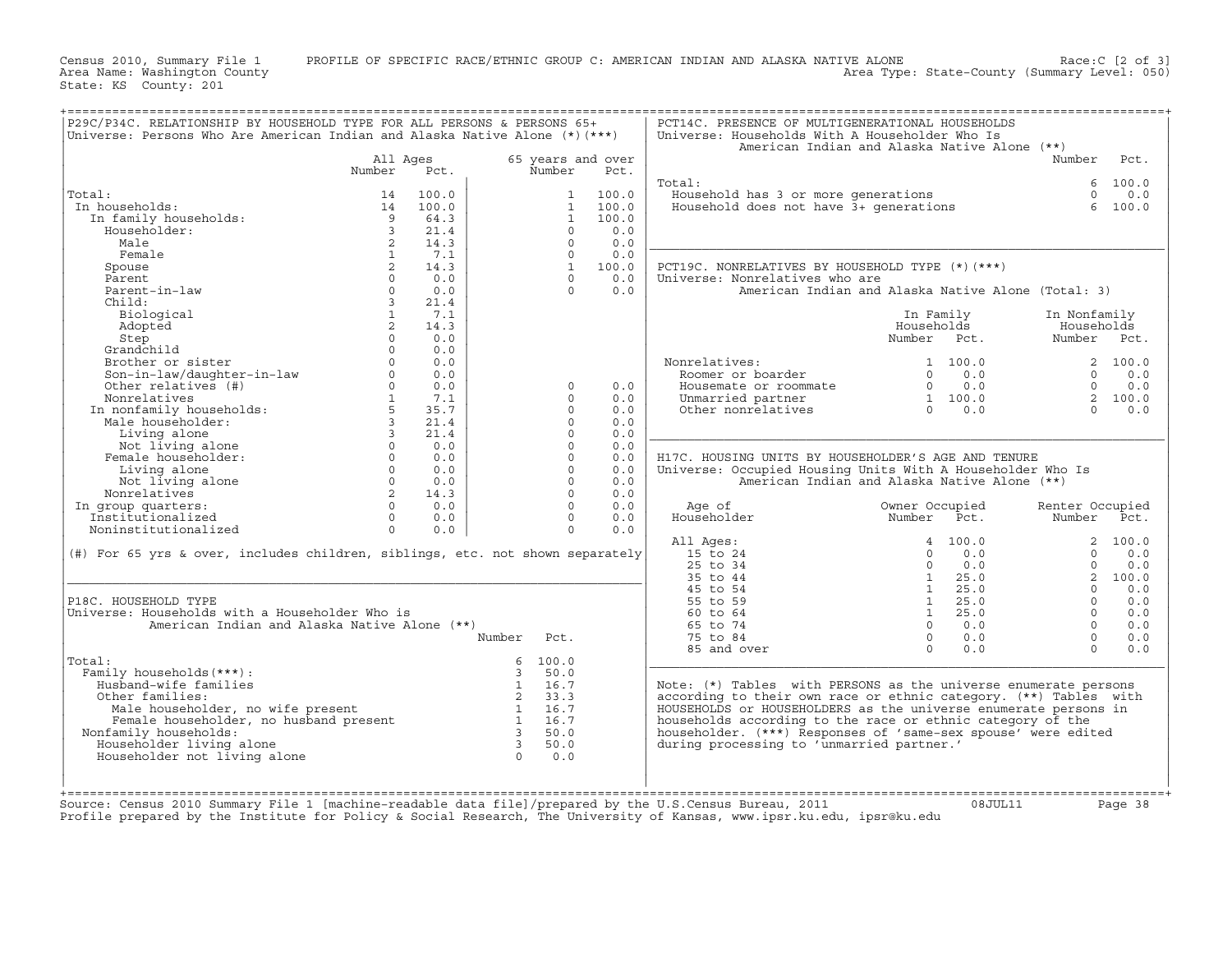Census 2010, Summary File 1 PROFILE OF SPECIFIC RACE/ETHNIC GROUP C: AMERICAN INDIAN AND ALASKA NATIVE ALONE Race:C [3 of 3]<br>Area Name: Washington County Level: 050) Area Type: State-County (Summary Level: 050)

State: KS County: 201

|                                                                                                                                                                                                                                                                                                                                                                                                                                                                                                                                                           | All<br>Households Pct. | Family<br>Households Pct. |                             | Nonfamily<br>Households Pct. |                 | Owner<br>Occupied Pct.                                                                                                                                                                                                                                                                                                                                                            |                                                                                                                                                                                                                                                                                                                                                                                                                                                                                 | Renter<br>Occupied Pct.                                      |                   |
|-----------------------------------------------------------------------------------------------------------------------------------------------------------------------------------------------------------------------------------------------------------------------------------------------------------------------------------------------------------------------------------------------------------------------------------------------------------------------------------------------------------------------------------------------------------|------------------------|---------------------------|-----------------------------|------------------------------|-----------------|-----------------------------------------------------------------------------------------------------------------------------------------------------------------------------------------------------------------------------------------------------------------------------------------------------------------------------------------------------------------------------------|---------------------------------------------------------------------------------------------------------------------------------------------------------------------------------------------------------------------------------------------------------------------------------------------------------------------------------------------------------------------------------------------------------------------------------------------------------------------------------|--------------------------------------------------------------|-------------------|
| All household sizes:                                                                                                                                                                                                                                                                                                                                                                                                                                                                                                                                      |                        |                           |                             |                              |                 |                                                                                                                                                                                                                                                                                                                                                                                   |                                                                                                                                                                                                                                                                                                                                                                                                                                                                                 |                                                              |                   |
|                                                                                                                                                                                                                                                                                                                                                                                                                                                                                                                                                           |                        |                           |                             |                              |                 |                                                                                                                                                                                                                                                                                                                                                                                   |                                                                                                                                                                                                                                                                                                                                                                                                                                                                                 |                                                              |                   |
|                                                                                                                                                                                                                                                                                                                                                                                                                                                                                                                                                           |                        |                           |                             |                              |                 |                                                                                                                                                                                                                                                                                                                                                                                   |                                                                                                                                                                                                                                                                                                                                                                                                                                                                                 |                                                              |                   |
|                                                                                                                                                                                                                                                                                                                                                                                                                                                                                                                                                           |                        |                           |                             |                              |                 |                                                                                                                                                                                                                                                                                                                                                                                   |                                                                                                                                                                                                                                                                                                                                                                                                                                                                                 |                                                              |                   |
|                                                                                                                                                                                                                                                                                                                                                                                                                                                                                                                                                           |                        |                           |                             |                              |                 |                                                                                                                                                                                                                                                                                                                                                                                   |                                                                                                                                                                                                                                                                                                                                                                                                                                                                                 |                                                              |                   |
|                                                                                                                                                                                                                                                                                                                                                                                                                                                                                                                                                           |                        |                           |                             |                              |                 |                                                                                                                                                                                                                                                                                                                                                                                   |                                                                                                                                                                                                                                                                                                                                                                                                                                                                                 |                                                              |                   |
|                                                                                                                                                                                                                                                                                                                                                                                                                                                                                                                                                           |                        |                           |                             |                              |                 |                                                                                                                                                                                                                                                                                                                                                                                   |                                                                                                                                                                                                                                                                                                                                                                                                                                                                                 |                                                              |                   |
|                                                                                                                                                                                                                                                                                                                                                                                                                                                                                                                                                           |                        |                           |                             |                              |                 |                                                                                                                                                                                                                                                                                                                                                                                   |                                                                                                                                                                                                                                                                                                                                                                                                                                                                                 |                                                              |                   |
| P16C/P17C/P36C/P37C/H11C/H12C. POPULATION IN HOUSEHOLDS AND AVERAGE HOUSEHOLD SIZE BY TYPE AND BY TENURE<br>Universe: Population in Households (Occupied Housing Units) With A Householder Who Is American Indian and Alaska Native Alone (**)                                                                                                                                                                                                                                                                                                            | Total                  | In                        |                             | In<br>Nonfamilies Pct.       |                 | In Owner                                                                                                                                                                                                                                                                                                                                                                          |                                                                                                                                                                                                                                                                                                                                                                                                                                                                                 | In Renter                                                    |                   |
|                                                                                                                                                                                                                                                                                                                                                                                                                                                                                                                                                           | Population Pct.        | Families Pct.             |                             |                              |                 | Occupied Pct.                                                                                                                                                                                                                                                                                                                                                                     |                                                                                                                                                                                                                                                                                                                                                                                                                                                                                 | Occupied Pct.                                                |                   |
|                                                                                                                                                                                                                                                                                                                                                                                                                                                                                                                                                           |                        |                           |                             |                              | 3 30.0 $\vert$  |                                                                                                                                                                                                                                                                                                                                                                                   |                                                                                                                                                                                                                                                                                                                                                                                                                                                                                 | 8 80.0<br>2, 20.0                                            |                   |
|                                                                                                                                                                                                                                                                                                                                                                                                                                                                                                                                                           |                        |                           |                             |                              |                 |                                                                                                                                                                                                                                                                                                                                                                                   |                                                                                                                                                                                                                                                                                                                                                                                                                                                                                 |                                                              |                   |
|                                                                                                                                                                                                                                                                                                                                                                                                                                                                                                                                                           |                        |                           | $6\quad 60.0$<br>2.00 ----- |                              |                 |                                                                                                                                                                                                                                                                                                                                                                                   |                                                                                                                                                                                                                                                                                                                                                                                                                                                                                 |                                                              |                   |
|                                                                                                                                                                                                                                                                                                                                                                                                                                                                                                                                                           |                        |                           |                             | $1.00$ -----                 |                 |                                                                                                                                                                                                                                                                                                                                                                                   | $2.00$ -----                                                                                                                                                                                                                                                                                                                                                                                                                                                                    | $1.00 - - - -$                                               |                   |
|                                                                                                                                                                                                                                                                                                                                                                                                                                                                                                                                                           |                        |                           |                             |                              | ______ _____    |                                                                                                                                                                                                                                                                                                                                                                                   | $\begin{tabular}{lllll} \multicolumn{2}{l}{} & \multicolumn{2}{l}{} & \multicolumn{2}{l}{} & \multicolumn{2}{l}{} & \multicolumn{2}{l}{} & \multicolumn{2}{l}{} & \multicolumn{2}{l}{} & \multicolumn{2}{l}{} & \multicolumn{2}{l}{} & \multicolumn{2}{l}{} & \multicolumn{2}{l}{} & \multicolumn{2}{l}{} & \multicolumn{2}{l}{} & \multicolumn{2}{l}{} & \multicolumn{2}{l}{} & \multicolumn{2}{l}{} & \multicolumn{2}{l}{} & \multicolumn{2}{l}{} & \multicolumn{2}{l}{} & \$ |                                                              |                   |
|                                                                                                                                                                                                                                                                                                                                                                                                                                                                                                                                                           |                        |                           |                             |                              | _______________ |                                                                                                                                                                                                                                                                                                                                                                                   |                                                                                                                                                                                                                                                                                                                                                                                                                                                                                 | ----- -----                                                  |                   |
|                                                                                                                                                                                                                                                                                                                                                                                                                                                                                                                                                           |                        |                           |                             |                              |                 |                                                                                                                                                                                                                                                                                                                                                                                   |                                                                                                                                                                                                                                                                                                                                                                                                                                                                                 |                                                              |                   |
| PCT20/PCT22C. GROUP OUARTERS POPULATION BY SEX BY AGE BY GROUP OUARTERS TYPE                                                                                                                                                                                                                                                                                                                                                                                                                                                                              |                        |                           |                             |                              |                 |                                                                                                                                                                                                                                                                                                                                                                                   |                                                                                                                                                                                                                                                                                                                                                                                                                                                                                 |                                                              |                   |
|                                                                                                                                                                                                                                                                                                                                                                                                                                                                                                                                                           |                        | $--- All Aqes ---$        |                             |                              |                 |                                                                                                                                                                                                                                                                                                                                                                                   |                                                                                                                                                                                                                                                                                                                                                                                                                                                                                 | -------------------- 18 Years and Over --------------------- |                   |
|                                                                                                                                                                                                                                                                                                                                                                                                                                                                                                                                                           |                        |                           |                             |                              |                 |                                                                                                                                                                                                                                                                                                                                                                                   |                                                                                                                                                                                                                                                                                                                                                                                                                                                                                 |                                                              | Pct. of           |
| Note: Family household numbers include nonrelatives living with families.<br>Universe: Population in group quarters for persons who are American Indian and Alaska Native Alone (*)                                                                                                                                                                                                                                                                                                                                                                       |                        |                           |                             | Pct.<br>Total                |                 |                                                                                                                                                                                                                                                                                                                                                                                   |                                                                                                                                                                                                                                                                                                                                                                                                                                                                                 | Pct. of<br>All Pct. of<br>Ages Male 18+ Female<br>Female     |                   |
|                                                                                                                                                                                                                                                                                                                                                                                                                                                                                                                                                           |                        |                           |                             |                              |                 |                                                                                                                                                                                                                                                                                                                                                                                   |                                                                                                                                                                                                                                                                                                                                                                                                                                                                                 |                                                              |                   |
|                                                                                                                                                                                                                                                                                                                                                                                                                                                                                                                                                           |                        |                           |                             |                              |                 |                                                                                                                                                                                                                                                                                                                                                                                   |                                                                                                                                                                                                                                                                                                                                                                                                                                                                                 | $\Omega$                                                     |                   |
|                                                                                                                                                                                                                                                                                                                                                                                                                                                                                                                                                           |                        |                           |                             |                              |                 |                                                                                                                                                                                                                                                                                                                                                                                   |                                                                                                                                                                                                                                                                                                                                                                                                                                                                                 |                                                              | $\circ$           |
|                                                                                                                                                                                                                                                                                                                                                                                                                                                                                                                                                           |                        |                           |                             |                              |                 |                                                                                                                                                                                                                                                                                                                                                                                   |                                                                                                                                                                                                                                                                                                                                                                                                                                                                                 |                                                              |                   |
|                                                                                                                                                                                                                                                                                                                                                                                                                                                                                                                                                           |                        |                           |                             |                              |                 |                                                                                                                                                                                                                                                                                                                                                                                   |                                                                                                                                                                                                                                                                                                                                                                                                                                                                                 |                                                              | $\Omega$          |
|                                                                                                                                                                                                                                                                                                                                                                                                                                                                                                                                                           |                        |                           |                             |                              |                 |                                                                                                                                                                                                                                                                                                                                                                                   |                                                                                                                                                                                                                                                                                                                                                                                                                                                                                 |                                                              |                   |
|                                                                                                                                                                                                                                                                                                                                                                                                                                                                                                                                                           |                        |                           |                             |                              |                 |                                                                                                                                                                                                                                                                                                                                                                                   |                                                                                                                                                                                                                                                                                                                                                                                                                                                                                 | $\Omega$                                                     |                   |
|                                                                                                                                                                                                                                                                                                                                                                                                                                                                                                                                                           |                        |                           |                             |                              |                 |                                                                                                                                                                                                                                                                                                                                                                                   |                                                                                                                                                                                                                                                                                                                                                                                                                                                                                 | $\Omega$                                                     | $0 \qquad \qquad$ |
|                                                                                                                                                                                                                                                                                                                                                                                                                                                                                                                                                           |                        |                           |                             |                              |                 |                                                                                                                                                                                                                                                                                                                                                                                   |                                                                                                                                                                                                                                                                                                                                                                                                                                                                                 | $\Omega$                                                     |                   |
|                                                                                                                                                                                                                                                                                                                                                                                                                                                                                                                                                           |                        |                           |                             |                              |                 | $\begin{array}{cccccc} 0 & & \cdot & & & & 0 & & \cdot \\ 0 & & \cdot & & & & 0 & & \cdot \\ 0 & & \cdot & & & & 0 & & \cdot \\ 0 & & \cdot & & & & 0 & & \cdot \\ 0 & & \cdot & & & & 0 & & \cdot \\ 0 & & \cdot & & & & 0 & & \cdot \\ 0 & & & & & & 0 & & \cdot \\ 0 & & & & & & & 0 & & \cdot \\ 0 & & & & & & & 0 & & \cdot \\ 0 & & & & & & & & 0 & & \cdot \\ \end{array}$ |                                                                                                                                                                                                                                                                                                                                                                                                                                                                                 | $\Omega$                                                     |                   |
|                                                                                                                                                                                                                                                                                                                                                                                                                                                                                                                                                           |                        |                           |                             |                              |                 |                                                                                                                                                                                                                                                                                                                                                                                   |                                                                                                                                                                                                                                                                                                                                                                                                                                                                                 |                                                              |                   |
| % types of group quarters:<br>nstitutionalized population:<br>Correctional facilities for adults<br>Juvenile facilities for adults<br>Nursing facilities of the institutional facilities<br>Other institutional facilities<br>Noninstituti<br>All types of group quarters:<br>Note: (*) Tables with PERSONS as the universe enumerate persons according to their own race or ethnic category. (**) Tables with HOUSEHOLDS<br>or HOUSEHOLDERS as the universe enumerate persons in households according to the race or ethnic category of the householder. |                        |                           |                             |                              |                 |                                                                                                                                                                                                                                                                                                                                                                                   |                                                                                                                                                                                                                                                                                                                                                                                                                                                                                 |                                                              |                   |

|                                               | $---$ All Ages $---$ |       | ------------------ |         | 18 Years and Over |         | ______________ |         |  |
|-----------------------------------------------|----------------------|-------|--------------------|---------|-------------------|---------|----------------|---------|--|
|                                               |                      |       |                    | Pct. of |                   | Pct. of |                | Pct. of |  |
|                                               |                      |       |                    | All     |                   | Total   |                | Total   |  |
|                                               | Number               | Pct.  | Total              | Ages    | Male              | $18+$   | Female         | $18+$   |  |
| All types of group quarters:                  |                      | 100.0 |                    |         |                   |         |                |         |  |
| Institutionalized population:                 |                      |       |                    |         |                   |         |                |         |  |
| Correctional facilities for adults            |                      |       |                    |         |                   |         |                |         |  |
| Juvenile facilities                           |                      |       |                    |         |                   |         |                |         |  |
| Nursing facilities/skilled-nursing facilities |                      |       |                    |         |                   |         |                |         |  |
| Other institutional facilities                |                      |       |                    |         |                   |         |                |         |  |
| Noninstitutionalized population:              |                      |       |                    |         |                   |         |                |         |  |
| College/university student housing            |                      |       |                    |         |                   |         |                |         |  |
| Military quarters                             |                      |       |                    |         |                   |         |                |         |  |
| Other noninstitutional facilities             |                      |       |                    |         |                   |         |                |         |  |

+===================================================================================================================================================+

+===================================================================================================================================================+Source: Census 2010 Summary File 1 [machine−readable data file]/prepared by the U.S.Census Bureau, 2011 08JUL11 Page 39 Profile prepared by the Institute for Policy & Social Research, The University of Kansas, www.ipsr.ku.edu, ipsr@ku.edu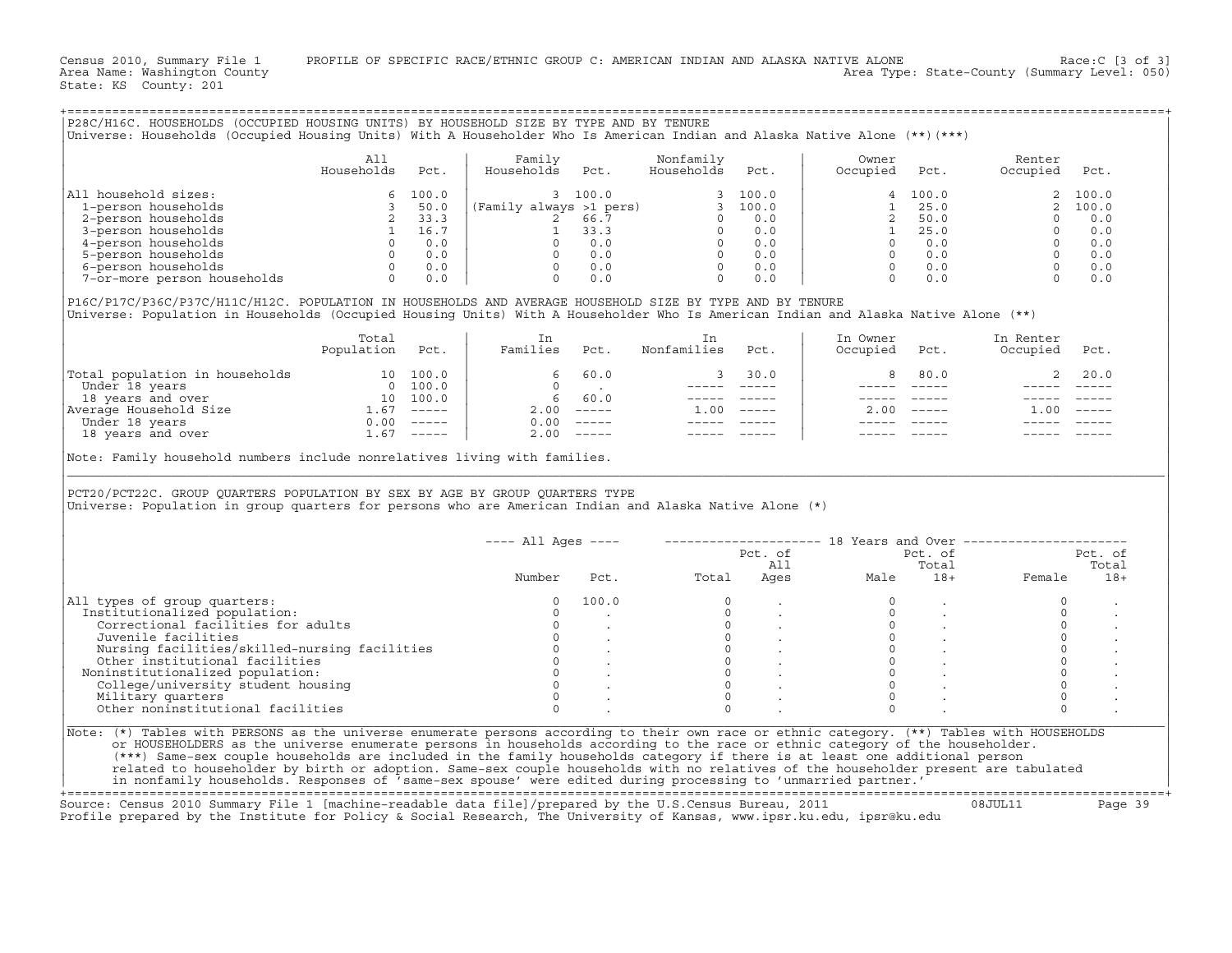| P29/P29D. POPULATION SUMMARY BY RESIDENCE TYPE FOR DESIGNATED UNIVERSE<br>Universe: PERSONS Who Are Asian Alone |                                                                                                                                                           |                |                                 |                                       |                |                         |          | P38D/39D. FAMILY TYPE BY PRESENCE AND AGE OF OWN OR RELATED CHILDREN<br>Universe: Families With A Householder Who Is |                                   |                |                   |              |
|-----------------------------------------------------------------------------------------------------------------|-----------------------------------------------------------------------------------------------------------------------------------------------------------|----------------|---------------------------------|---------------------------------------|----------------|-------------------------|----------|----------------------------------------------------------------------------------------------------------------------|-----------------------------------|----------------|-------------------|--------------|
|                                                                                                                 |                                                                                                                                                           |                |                                 |                                       |                |                         |          | Asian Alone $(**)$ $(***)$                                                                                           |                                   |                |                   |              |
|                                                                                                                 |                                                                                                                                                           | Population     | As % of Population of all Races |                                       |                |                         |          |                                                                                                                      |                                   |                |                   |              |
| Total Persons:                                                                                                  |                                                                                                                                                           | 19             |                                 | $0.3%$ of                             |                | 5,799                   |          | By Presence of:                                                                                                      | Own Children                      |                | Related Children  |              |
| In Households(*)                                                                                                |                                                                                                                                                           | 19             |                                 | $0.3%$ of                             |                | 5,685                   |          |                                                                                                                      | Families Pct.                     |                | Families Pct.     |              |
| In Group Quarters                                                                                               |                                                                                                                                                           | $\overline{0}$ |                                 | $0.0%$ of                             |                | 114                     |          |                                                                                                                      |                                   |                |                   |              |
|                                                                                                                 |                                                                                                                                                           |                |                                 |                                       |                |                         |          | All families:                                                                                                        | 3100.0                            |                |                   | 3 100.0      |
| P16-18D/P36-37D. HOUSEHOLDS/POPULATION IN HOUSEHOLDS BY HOUSEHOLD TYPE                                          |                                                                                                                                                           |                |                                 |                                       |                |                         |          | Husband-wife families:                                                                                               | 3 100.0                           |                |                   | 3 100.0      |
| Universe: HOUSEHOLDERS Who Are Asian Alone                                                                      |                                                                                                                                                           |                |                                 |                                       |                |                         |          | With children under 18:                                                                                              | 3 100.0                           |                |                   | 3 100.0      |
|                                                                                                                 |                                                                                                                                                           |                |                                 |                                       |                | Average                 |          | Under 6 yrs only<br>Under 6 yrs only<br>Under 6 and 6 to 17 yrs                                                      | $\Omega$                          | 0.0            | $\Omega$          | 0.0          |
|                                                                                                                 |                                                                                                                                                           |                | Households                      | Population $(**)$                     |                | Size                    |          |                                                                                                                      | 1, 33.3<br>$\overline{2}$<br>66.7 |                | 2<br>$\mathbf{1}$ | 66.7         |
| Total Households(**)                                                                                            |                                                                                                                                                           |                |                                 |                                       | 22<br>15       | 5.50                    |          | 6 to 17 yrs only<br>No children under 18 0<br>Other families (no spouse present): 0                                  |                                   |                | $\Omega$          | 33.3<br>0.0  |
| Under 18 years                                                                                                  |                                                                                                                                                           |                |                                 |                                       | $\overline{7}$ | 3.75                    |          |                                                                                                                      |                                   | 0.0<br>0.0     | $\mathbf 0$       |              |
| 18 years and over<br>Family Households (***)                                                                    |                                                                                                                                                           |                |                                 |                                       | 21             | 1.75<br>7.00            |          | Male householder:                                                                                                    |                                   | 0.0            | $\Omega$          | $0.0$<br>0.0 |
|                                                                                                                 |                                                                                                                                                           |                |                                 |                                       | 15             | 5.00                    |          | With children under 18:                                                                                              |                                   | 0.0            | $\mathbf 0$       | 0.0          |
| Under 18 years                                                                                                  | Under to you<br>18 years and over -----<br>1. International contract of the state of the state of the state of the state of the state of the state of the |                |                                 |                                       |                | 2.00                    |          | Under 6 yrs only                                                                                                     |                                   | 0.0            | $\mathbf 0$       | $0.0$        |
| Nonfamily Households                                                                                            |                                                                                                                                                           |                |                                 | $\begin{array}{c} 6 \\ 1 \end{array}$ |                | 1.00                    |          | Under 6 and 6 to 17 yrs                                                                                              |                                   | 0.0            | $\Omega$          | $0.0$        |
|                                                                                                                 |                                                                                                                                                           |                |                                 |                                       |                |                         |          | 6 to 17 yrs only                                                                                                     |                                   | 0.0            | $\circ$           | 0.0          |
| P12D/P13D. POPULATION BY AGE AND SEX                                                                            |                                                                                                                                                           |                |                                 |                                       |                |                         |          | No children under 18                                                                                                 |                                   | 0.0            | $\Omega$          | 0.0          |
| Universe: Persons Who Are Asian Alone (*)                                                                       |                                                                                                                                                           |                |                                 |                                       |                |                         |          | Female householder:                                                                                                  |                                   | 0.0            | $\Omega$          | $0.0$        |
|                                                                                                                 |                                                                                                                                                           |                |                                 |                                       |                |                         |          | With children under 18:                                                                                              |                                   | 0.0            | $\mathbf 0$       | 0.0          |
|                                                                                                                 | ---Both Sexes---                                                                                                                                          |                | $---Male----$                   |                                       |                | $---$ Female -----      |          | Under 6 yrs only                                                                                                     |                                   | 0.0            | $\mathbf 0$       | 0.0          |
|                                                                                                                 | Number                                                                                                                                                    | Pct.           | Number                          | Pct.                                  |                | Number                  | Pct.     | Under 6 yrs only<br>Under 6 and 6 to 17 yrs         0                                                                |                                   | 0.0            | $\Omega$          | 0.0          |
|                                                                                                                 |                                                                                                                                                           |                |                                 |                                       |                |                         |          | 6 to 17 yrs only                                                                                                     | $\Omega$                          | 0.0            | $\Omega$          | 0.0          |
| All Ages:                                                                                                       | 19                                                                                                                                                        | 100.0          |                                 | 9<br>100.0                            |                |                         | 10 100.0 | No children under 18                                                                                                 | $\Omega$                          | 0.0            | $\Omega$          | 0.0          |
| Under 5                                                                                                         | $\overline{\mathbf{1}}$                                                                                                                                   | 5.3            |                                 | 11.1                                  |                | $\Omega$                | 0.0      |                                                                                                                      |                                   |                |                   |              |
| $5$ to $9$                                                                                                      | $\overline{\phantom{a}}$                                                                                                                                  | 15.8           |                                 | 33.3                                  |                | $\Omega$                | 0.0      |                                                                                                                      |                                   |                |                   |              |
| 10 to 14                                                                                                        |                                                                                                                                                           |                |                                 | 0.0                                   |                | $\overline{\mathbf{3}}$ | 30.0     | P31D. RELATIONSHIP BY HOUSEHOLD TYPE FOR THE POPULATION UNDER 18 YEARS                                               |                                   |                |                   |              |
| 15 to 17                                                                                                        |                                                                                                                                                           |                |                                 | 11.1                                  |                | $\mathbf{1}$            | 10.0     | Universe: Persons under 18 who are                                                                                   |                                   |                |                   |              |
| 18 and 19                                                                                                       | $\begin{array}{ccc} 3 & 1 & 1 \\ 2 & 10 & 5 \\ 0 & 0 & 0 \\ 0 & 5 & 3 \end{array}$                                                                        |                |                                 | 0.0                                   |                | $\Omega$                | 0.0      | Asian Alone $(*)$ $(***)$                                                                                            |                                   |                |                   |              |
| 20                                                                                                              | $\tilde{1}$                                                                                                                                               | 5.3            |                                 | 11.1                                  |                | $\circ$                 | 0.0      |                                                                                                                      |                                   | Number         | Pct.              |              |
| 21                                                                                                              | $\circ$                                                                                                                                                   | 0.0            |                                 | 0.0                                   |                | $\Omega$                | 0.0      |                                                                                                                      |                                   |                |                   |              |
| 22 to 24                                                                                                        | $\Omega$                                                                                                                                                  | 0.0            |                                 | 0.0                                   |                | $\Omega$                | 0.0      | Total under 18:                                                                                                      |                                   | 9              | 100.0             |              |
| 25 to 29                                                                                                        | $\overline{1}$                                                                                                                                            | 5.3            |                                 | 11.1                                  |                | $\circ$                 | 0.0      | In households:                                                                                                       |                                   | 9              | 100.0             |              |
| 30 to 34                                                                                                        | $\overline{1}$                                                                                                                                            | 5.3            |                                 | 0.0                                   |                | <sup>1</sup>            | 10.0     | Householder or spouse                                                                                                |                                   | $\Omega$       | 0.0               |              |
| 35 to 39                                                                                                        | $\mathbf{1}$                                                                                                                                              | 5.3            |                                 | 0.0                                   |                | $\mathbf{1}$            | 10.0     | Related child:                                                                                                       |                                   | 9              | 100.0             |              |
| 40 to 44                                                                                                        | $\overline{1}$                                                                                                                                            | 5.3            |                                 | $\circ$<br>0.0                        |                | <sup>1</sup>            | 10.0     | Own child:                                                                                                           |                                   |                | 44.4              |              |
| 45 to 49                                                                                                        | $\overline{\mathbf{3}}$                                                                                                                                   | 15.8           |                                 | $\mathbf{1}$<br>11.1                  |                | 2                       | 20.0     | In husband-wife families                                                                                             |                                   | $\overline{4}$ | 44.4              |              |
| 50 to 54                                                                                                        | $\overline{0}$                                                                                                                                            | 0.0            |                                 | $\Omega$<br>0.0                       |                | $\Omega$                | 0.0      | In other families (no spouse present):                                                                               |                                   | $\Omega$       | 0.0               |              |
| 55 to 59                                                                                                        | $\overline{0}$                                                                                                                                            | 0.0            |                                 | $\circ$<br>0.0                        |                | $\circ$                 | 0.0      | Male householder                                                                                                     |                                   | $\circ$        | 0.0               |              |
| 60 and 61                                                                                                       | $\overline{0}$                                                                                                                                            | 0.0            |                                 | $\Omega$<br>0.0                       |                | $\circ$                 | 0.0      | Female householder                                                                                                   |                                   | $\Omega$       | 0.0               |              |
| 62 to 64                                                                                                        | 2                                                                                                                                                         | 10.5           |                                 | 1<br>11.1                             |                | $\mathbf{1}$            | 10.0     | Other relatives:                                                                                                     |                                   | 5              | 55.6              |              |
| 65 and 66                                                                                                       | $\circ$                                                                                                                                                   | 0.0            |                                 | $\Omega$<br>0.0                       |                | $\circ$                 | 0.0      | Grandchild                                                                                                           |                                   | 5              | 55.6              |              |
| 67 to 69                                                                                                        | $\Omega$                                                                                                                                                  | 0.0            |                                 | $\Omega$<br>0.0                       |                | $\Omega$                | 0.0      | Other relatives                                                                                                      |                                   | $\Omega$       | 0.0               |              |
| 70 to 74                                                                                                        | $\overline{0}$                                                                                                                                            | 0.0            |                                 | $\circ$<br>0.0                        |                | $\circ$                 | 0.0      | Nonrelatives                                                                                                         |                                   | $\circ$        | 0.0               |              |
| 75 to 79                                                                                                        | $\Omega$                                                                                                                                                  | 0.0            |                                 | $\Omega$<br>0.0                       |                | $\Omega$                | 0.0      | In group quarters:                                                                                                   |                                   | $\Omega$       | 0.0               |              |
| 80 to 84                                                                                                        | $\circ$                                                                                                                                                   | 0.0            |                                 | $\circ$<br>0.0                        |                | $\Omega$                | 0.0      | Institutionalized population                                                                                         |                                   | $\circ$        | $0.0$             |              |
| 85 plus                                                                                                         | $\Omega$                                                                                                                                                  | 0.0            |                                 | $\Omega$<br>0.0                       |                | $\Omega$                | 0.0      | Noninstitutionalized population                                                                                      |                                   | $\Omega$       | 0.0               |              |
|                                                                                                                 |                                                                                                                                                           |                |                                 |                                       |                |                         |          |                                                                                                                      |                                   |                |                   |              |
| $0$ to $17$                                                                                                     | 9                                                                                                                                                         | 47.4           |                                 | 5<br>55.6                             |                | $\overline{4}$          | 40.0     | Note: (*) Tables with PERSONS as the universe enumerate persons according                                            |                                   |                |                   |              |
| 18 to 64                                                                                                        | 10                                                                                                                                                        | 52.6           |                                 | $\overline{4}$<br>44.4                |                | 6                       | 60.0     | to their own race or ethnic category. (**) Tables with HOUSEHOLDS or                                                 |                                   |                |                   |              |
| 65 plus                                                                                                         | $\overline{0}$                                                                                                                                            | 0.0            |                                 | $\Omega$<br>0.0                       |                | $\Omega$                | 0.0      | HOUSEHOLDERS as the universe enumerate persons in households according                                               |                                   |                |                   |              |
|                                                                                                                 |                                                                                                                                                           |                |                                 |                                       |                |                         |          | to the race or ethnic category of the householder. (***) Responses of                                                |                                   |                |                   |              |
| Median Aqe                                                                                                      | 20.5                                                                                                                                                      |                | 15.5                            |                                       |                | 33.5                    |          | 'same-sex spouse' were edited during processing to 'unmarried partner.'                                              |                                   |                |                   |              |

+===================================================================================================================================================+ Source: Census 2010 Summary File 1 [machine−readable data file]/prepared by the U.S.Census Bureau, 2011 08JUL11 Page 40 Profile prepared by the Institute for Policy & Social Research, The University of Kansas, www.ipsr.ku.edu, ipsr@ku.edu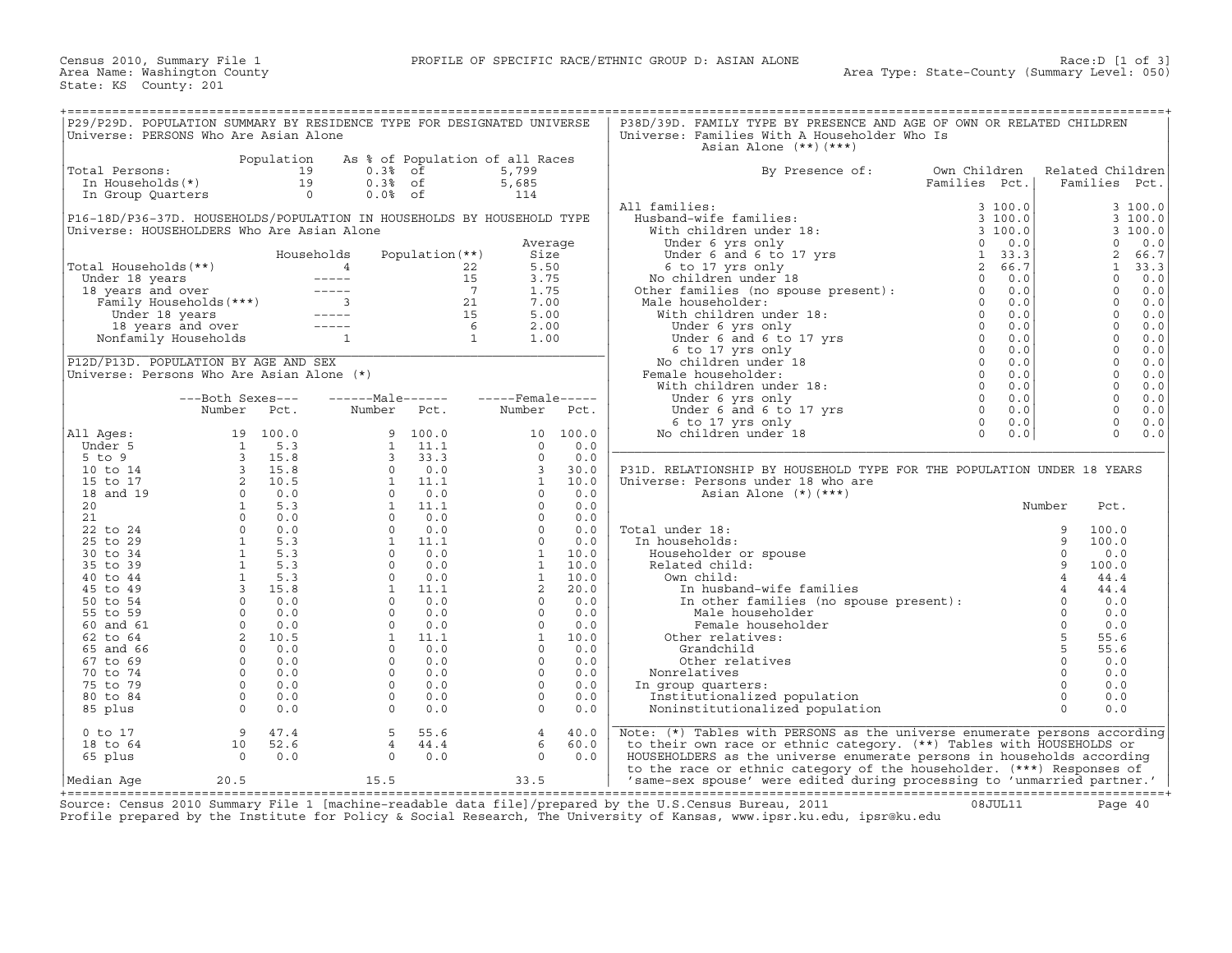Census 2010, Summary File 1 PROFILE OF SPECIFIC RACE/ETHNIC GROUP D: ASIAN ALONE Race:D [2 of 3] State: KS County: 201

| P29D/P34D. RELATIONSHIP BY HOUSEHOLD TYPE FOR ALL PERSONS & PERSONS 65+<br>Universe: Persons Who Are Asian Alone (*) (***) |                         |       |                         |                   |                      | PCT14D. PRESENCE OF MULTIGENERATIONAL HOUSEHOLDS<br>Universe: Households With A Householder Who Is<br>Asian Alone (**) |                |                          |                 |                      |
|----------------------------------------------------------------------------------------------------------------------------|-------------------------|-------|-------------------------|-------------------|----------------------|------------------------------------------------------------------------------------------------------------------------|----------------|--------------------------|-----------------|----------------------|
|                                                                                                                            | All Ages                |       |                         | 65 years and over |                      |                                                                                                                        |                |                          | Number          | Pct.                 |
|                                                                                                                            | Number                  | Pct.  |                         | Number            | Pct.                 |                                                                                                                        |                |                          |                 |                      |
|                                                                                                                            |                         |       |                         |                   |                      | Total:                                                                                                                 |                |                          |                 | 4 100.0              |
| Total:                                                                                                                     | 19                      | 100.0 |                         | $\Omega$          | $\sim$               | Household has 3 or more generations<br>Household does not have 3+ generations                                          |                |                          |                 | $1 \t 25.0$          |
| In households:                                                                                                             | 19                      | 100.0 |                         | $\Omega$          | $\sim$               |                                                                                                                        |                |                          |                 | 3, 75, 0             |
| In family households:                                                                                                      | 18                      | 94.7  |                         | $\Omega$          |                      |                                                                                                                        |                |                          |                 |                      |
| Householder:                                                                                                               | $\overline{\mathbf{3}}$ | 15.8  |                         | $\Omega$          | $\mathbf{r}$         |                                                                                                                        |                |                          |                 |                      |
| Male                                                                                                                       | 2                       | 10.5  |                         | $\Omega$          | $\sim$               |                                                                                                                        |                |                          |                 |                      |
| Female                                                                                                                     | $\mathbf{1}$            | 5.3   |                         | $\Omega$          | $\ddot{\phantom{a}}$ |                                                                                                                        |                |                          |                 |                      |
| Spouse                                                                                                                     | $\overline{4}$          | 21.1  |                         | $\Omega$          | $\sim$               | PCT19D. NONRELATIVES BY HOUSEHOLD TYPE (*) (***)                                                                       |                |                          |                 |                      |
| Parent                                                                                                                     | $\mathbf{1}$            | 5.3   |                         | $\Omega$          | $\mathbf{r}$         | Universe: Nonrelatives who are                                                                                         |                |                          |                 |                      |
| Parent-in-law                                                                                                              | $\Omega$                | 0.0   |                         | $\Omega$          |                      | Asian Alone (Total: 0)                                                                                                 |                |                          |                 |                      |
|                                                                                                                            | 5                       | 26.3  |                         |                   | $\sim$               |                                                                                                                        |                |                          |                 |                      |
| Child:                                                                                                                     |                         |       |                         |                   |                      |                                                                                                                        |                |                          |                 |                      |
| Biological                                                                                                                 |                         | 26.3  |                         |                   |                      |                                                                                                                        | In Family      |                          | In Nonfamily    |                      |
| Adopted                                                                                                                    | $\circ$                 | 0.0   |                         |                   |                      |                                                                                                                        | Households     |                          | Households      |                      |
| Step                                                                                                                       | $\Omega$                | 0.0   |                         |                   |                      |                                                                                                                        | Number Pct.    |                          | Number Pct.     |                      |
| Grandchild                                                                                                                 | 5 <sup>7</sup>          | 26.3  |                         |                   |                      |                                                                                                                        |                |                          |                 |                      |
| Brother or sister                                                                                                          |                         | 0.0   |                         |                   |                      | Nonrelatives:                                                                                                          |                | 0 100.0                  |                 | 0 100.0              |
| Son-in-law/daughter-in-law<br>Other relatives (#)                                                                          | $\Omega$                | 0.0   |                         |                   |                      | Roomer or boarder                                                                                                      | $\Omega$       | <b>Contract Contract</b> | $\Omega$        | $\ddot{\phantom{a}}$ |
| Other relatives (#)                                                                                                        | $\Omega$                | 0.0   |                         | $\Omega$          | $\cdot$              | Housemate or roommate                                                                                                  | $\overline{0}$ | <b>Contract Contract</b> | $\Omega$        | $\sim$               |
| Nonrelatives                                                                                                               | $\Omega$                | 0.0   |                         | $\Omega$          |                      | Unmarried partner                                                                                                      | $\Omega$       | $\sim 100$ km s $^{-1}$  | $\Omega$        | $\sim$               |
| Nonrelatives<br>In nonfamily households:<br>Male householder:                                                              | $\mathbf{1}$            | 5.3   |                         | $\Omega$          |                      | Other nonrelatives                                                                                                     | $\Omega$       |                          | $\Omega$        | $\mathcal{L}$        |
| Male householder:                                                                                                          | $\mathbf{1}$            | 5.3   |                         | $\Omega$          |                      |                                                                                                                        |                |                          |                 |                      |
| Living alone                                                                                                               | 1                       | 5.3   |                         | $\Omega$          |                      |                                                                                                                        |                |                          |                 |                      |
| Not living alone                                                                                                           | $\Omega$                | 0.0   |                         | $\Omega$          |                      |                                                                                                                        |                |                          |                 |                      |
| Female householder:                                                                                                        | $\Omega$                | 0.0   |                         | $\Omega$          |                      | H17D. HOUSING UNITS BY HOUSEHOLDER'S AGE AND TENURE                                                                    |                |                          |                 |                      |
| Living alone                                                                                                               | $\circ$                 | 0.0   |                         | $\Omega$          | $\ddot{\phantom{a}}$ |                                                                                                                        |                |                          |                 |                      |
|                                                                                                                            | $\Omega$                | 0.0   |                         | $\Omega$          |                      | Universe: Occupied Housing Units With A Householder Who Is                                                             |                |                          |                 |                      |
| Not living alone                                                                                                           |                         |       |                         | $\Omega$          | $\Box$               | Asian Alone $(**)$                                                                                                     |                |                          |                 |                      |
| Nonrelatives                                                                                                               | $\circ$                 | 0.0   |                         |                   | $\sim$               |                                                                                                                        |                |                          |                 |                      |
| In group quarters:                                                                                                         | $\Omega$                | 0.0   |                         | $\Omega$          |                      | Age of                                                                                                                 | Owner Occupied |                          | Renter Occupied |                      |
| Institutionalized                                                                                                          | $\circ$                 | 0.0   |                         | $\Omega$          |                      | Householder                                                                                                            | Number         | Pct.                     | Number Pct.     |                      |
| Noninstitutionalized                                                                                                       | $\Omega$                | 0.0   |                         | $\Omega$          |                      |                                                                                                                        |                |                          |                 |                      |
|                                                                                                                            |                         |       |                         |                   |                      | All Ages:                                                                                                              |                | 3 100.0                  |                 | 1, 100, 0            |
| $(\#)$ For 65 yrs & over, includes children, siblings, etc. not shown separately                                           |                         |       |                         |                   |                      | 15 to 24                                                                                                               | $\Omega$       | 0.0                      | $\Omega$        | 0.0                  |
|                                                                                                                            |                         |       |                         |                   |                      | 25 to 34                                                                                                               |                | $0 \t 0.0$               |                 | 1, 100, 0            |
|                                                                                                                            |                         |       |                         |                   |                      | 35 to 44                                                                                                               |                | $0 \t 0.0$               | $\Omega$        | 0.0                  |
|                                                                                                                            |                         |       |                         |                   |                      | 45 to 54                                                                                                               | $\overline{2}$ | 66.7                     | $\Omega$        | 0.0                  |
| P18D. HOUSEHOLD TYPE                                                                                                       |                         |       |                         |                   |                      | 55 to 59                                                                                                               | $\Omega$       | 0.0                      | $\Omega$        | 0.0                  |
| Universe: Households with a Householder Who is                                                                             |                         |       |                         |                   |                      | 60 to 64                                                                                                               |                | $1 \t33.3$               | $\Omega$        | 0.0                  |
| Asian Alone (**)                                                                                                           |                         |       |                         |                   |                      | 65 to 74                                                                                                               | $\Omega$       | 0.0                      | $\Omega$        | 0.0                  |
|                                                                                                                            |                         |       | Number                  | Pct.              |                      | 75 to 84                                                                                                               | $\Omega$       | 0.0                      | $\Omega$        | 0.0                  |
|                                                                                                                            |                         |       |                         |                   |                      |                                                                                                                        | $\Omega$       |                          | $\Omega$        |                      |
|                                                                                                                            |                         |       |                         |                   |                      | 85 and over                                                                                                            |                | 0.0                      |                 | 0.0                  |
| Total:                                                                                                                     |                         |       |                         | 4 100.0           |                      |                                                                                                                        |                |                          |                 |                      |
| Family households (***) :                                                                                                  |                         |       | 3                       | 75.0              |                      |                                                                                                                        |                |                          |                 |                      |
| Husband-wife families                                                                                                      |                         |       | $\overline{\mathbf{3}}$ | 75.0              |                      | Note: (*) Tables with PERSONS as the universe enumerate persons                                                        |                |                          |                 |                      |
| Other families:                                                                                                            |                         |       | $\overline{0}$          | 0.0               |                      | according to their own race or ethnic category. (**) Tables with                                                       |                |                          |                 |                      |
| Male householder, no wife present                                                                                          |                         |       | $\overline{0}$          | 0.0               |                      | HOUSEHOLDS or HOUSEHOLDERS as the universe enumerate persons in                                                        |                |                          |                 |                      |
| Female householder, no husband present                                                                                     |                         |       | $\overline{0}$          | 0.0               |                      | households according to the race or ethnic category of the                                                             |                |                          |                 |                      |
| Nonfamily households:                                                                                                      |                         |       | $\mathbf{1}$            | 25.0              |                      | householder. (***) Responses of 'same-sex spouse' were edited                                                          |                |                          |                 |                      |
| Householder living alone                                                                                                   |                         |       | $\overline{1}$          | 25.0              |                      | during processing to 'unmarried partner.'                                                                              |                |                          |                 |                      |
| Householder not living alone                                                                                               |                         |       | $\Omega$                | 0.0               |                      |                                                                                                                        |                |                          |                 |                      |
|                                                                                                                            |                         |       |                         |                   |                      |                                                                                                                        |                |                          |                 |                      |
|                                                                                                                            |                         |       |                         |                   |                      |                                                                                                                        |                |                          |                 |                      |
|                                                                                                                            |                         |       |                         |                   |                      |                                                                                                                        |                |                          |                 |                      |
| Source: Census 2010 Summary File 1 [machine-readable data file]/prepared by the U.S.Census Bureau, 2011                    |                         |       |                         |                   |                      |                                                                                                                        |                | 08JUL11                  |                 | Page 41              |
|                                                                                                                            |                         |       |                         |                   |                      | Profile prepared by the Institute for Policy & Social Research, The University of Kansas, www.ipsr.ku.edu, ipsr@ku.edu |                |                          |                 |                      |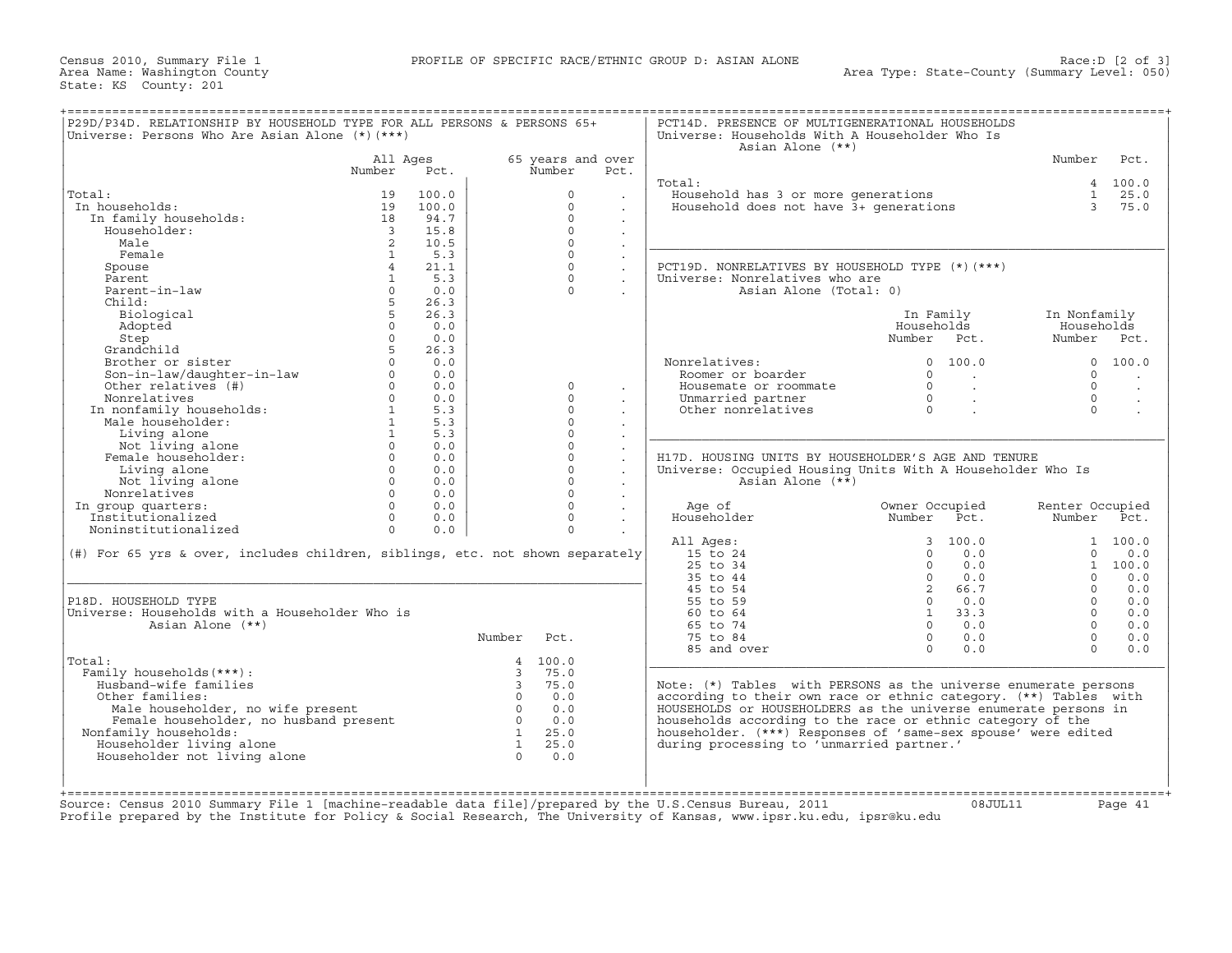## +===================================================================================================================================================+

|                             | All<br>Households | Pct.  | Family<br>Households    | Pct.    | Nonfamily<br>Households | Pct.  | Owner<br>Occupied | Pct.    | Renter<br>Occupied | Pct.  |
|-----------------------------|-------------------|-------|-------------------------|---------|-------------------------|-------|-------------------|---------|--------------------|-------|
| All household sizes:        |                   | 100.0 |                         | 3 100.0 |                         | 100.0 |                   | 3 100.0 |                    | 100.0 |
| 1-person households         |                   | 25.0  | (Family always >1 pers) |         |                         | 100.0 |                   | 0.0     |                    | 100.0 |
| 2-person households         |                   | 0.0   |                         |         |                         | 0.0   |                   | 0.0     |                    | 0.0   |
| 3-person households         |                   | 0.0   |                         | 0.0     |                         | 0.0   |                   | 0.0     |                    | 0.0   |
| 4-person households         |                   | 25.0  |                         | 33.3    |                         | 0.0   |                   | 33.3    |                    | 0.0   |
| 5-person households         |                   | 0.0   |                         | 0.0     |                         | 0.0   |                   | 0.0     |                    | 0.0   |
| 6-person households         |                   | 25.0  |                         | 33.3    |                         | 0.0   |                   | 33.3    |                    | 0.0   |
| 7-or-more person households |                   | 25.0  |                         | 33.3    |                         | 0.0   |                   | 33.3    |                    | 0.0   |

|                                | Total<br>Population | Pct.     | Families | Pct.                                                                                                                                                                                                                                                                                                                                                                                                                                                                                 | Nonfamilies | Pct.                          | In Owner<br>Occupied | Pct.        | In Renter<br>Occupied | Pct.                      |
|--------------------------------|---------------------|----------|----------|--------------------------------------------------------------------------------------------------------------------------------------------------------------------------------------------------------------------------------------------------------------------------------------------------------------------------------------------------------------------------------------------------------------------------------------------------------------------------------------|-------------|-------------------------------|----------------------|-------------|-----------------------|---------------------------|
| Total population in households |                     | 22 100.0 | 21       | 95.5                                                                                                                                                                                                                                                                                                                                                                                                                                                                                 |             | 4.5                           | 21                   | 95.5        |                       |                           |
| Under 18 years                 | 15 -                | 100.0    | 15       | 100.0                                                                                                                                                                                                                                                                                                                                                                                                                                                                                |             |                               |                      |             |                       |                           |
| 18 years and over              |                     | 100.0    | 6.       | 85.7                                                                                                                                                                                                                                                                                                                                                                                                                                                                                 |             |                               |                      |             |                       |                           |
| Average Household Size         | 5.50                | $------$ | 7.00     | $\qquad \qquad - - - - -$                                                                                                                                                                                                                                                                                                                                                                                                                                                            | 1.00        | $\cdots \cdots \cdots \cdots$ | 7.00                 | $- - - - -$ | 1.00                  | $\qquad \qquad - - - - -$ |
| Under 18 years                 | 3.75                | $------$ | 5.00     | $\begin{tabular}{cccccc} \multicolumn{2}{c}{} & \multicolumn{2}{c}{} & \multicolumn{2}{c}{} & \multicolumn{2}{c}{} & \multicolumn{2}{c}{} & \multicolumn{2}{c}{} & \multicolumn{2}{c}{} & \multicolumn{2}{c}{} & \multicolumn{2}{c}{} & \multicolumn{2}{c}{} & \multicolumn{2}{c}{} & \multicolumn{2}{c}{} & \multicolumn{2}{c}{} & \multicolumn{2}{c}{} & \multicolumn{2}{c}{} & \multicolumn{2}{c}{} & \multicolumn{2}{c}{} & \multicolumn{2}{c}{} & \multicolumn{2}{c}{} & \mult$ |             |                               |                      |             |                       |                           |
| 18 years and over              | .75                 | $------$ | 2.00     | $------$                                                                                                                                                                                                                                                                                                                                                                                                                                                                             |             |                               |                      |             |                       |                           |

|                                                                                                                                                                                                                                                                                                                                                                                                                                                                                                                                                                                                                                                                                                                                                                                      | All<br>Households                                                                                                                                                                                                                                                                                               | Pct. | Family<br>Households    | Pct.                                                                                             | Nonfamily<br>Households                                                                                                                                                                                                                                                                                                                                                                      | Pct.          | Owner<br>Occupied    | Pct.                           | Renter<br>Occupied                                                                                                                                                         | Pct.    |
|--------------------------------------------------------------------------------------------------------------------------------------------------------------------------------------------------------------------------------------------------------------------------------------------------------------------------------------------------------------------------------------------------------------------------------------------------------------------------------------------------------------------------------------------------------------------------------------------------------------------------------------------------------------------------------------------------------------------------------------------------------------------------------------|-----------------------------------------------------------------------------------------------------------------------------------------------------------------------------------------------------------------------------------------------------------------------------------------------------------------|------|-------------------------|--------------------------------------------------------------------------------------------------|----------------------------------------------------------------------------------------------------------------------------------------------------------------------------------------------------------------------------------------------------------------------------------------------------------------------------------------------------------------------------------------------|---------------|----------------------|--------------------------------|----------------------------------------------------------------------------------------------------------------------------------------------------------------------------|---------|
| All household sizes:                                                                                                                                                                                                                                                                                                                                                                                                                                                                                                                                                                                                                                                                                                                                                                 | $\begin{array}{c cc} 4 & 1 \\ 1 & 25.0 \\ 0 & 0.0 \\ 0 & 0.0 \\ 1 & 25.0 \\ 0 & 0.0 \\ 1 & 25.0 \\ 1 & 25.0 \\ 1 & 25.0 \\ 25.0 \\ 25.0 \\ 25.0 \\ 25.0 \\ 25.0 \\ 25.0 \\ 25.0 \\ 25.0 \\ 25.0 \\ 25.0 \\ 25.0 \\ 25.0 \\ 25.0 \\ 25.0 \\ 25.0 \\ 25.0 \\ 25.0 \\ 25.0 \\ 25.0 \\ 25.0 \\ 25.0 \\ 25.0 \\ 25.$ |      |                         |                                                                                                  | $\begin{array}{cccc} & 100.0 & & & & \\ \text{sys} & >1 & \text{pers} & & & \\ 0 & 0.0 & & & & \\ 0 & 0.0 & & & & \\ 0 & 0.0 & & & & \\ 1 & 33.3 & & & 0 & 0.0 \\ 1 & 0 & & & & \\ 0 & 0 & & & 0 & 0.0 \\ 0 & & & & & 0 & 0.0 \\ 0 & & & & & 0 & 0.0 \\ \end{array}$                                                                                                                         |               | 3 <sup>1</sup>       | 100.0                          |                                                                                                                                                                            | 1 100.0 |
| 1-person households                                                                                                                                                                                                                                                                                                                                                                                                                                                                                                                                                                                                                                                                                                                                                                  |                                                                                                                                                                                                                                                                                                                 |      | (Family always >1 pers) |                                                                                                  |                                                                                                                                                                                                                                                                                                                                                                                              |               | $\Omega$             | 0.0                            |                                                                                                                                                                            | 1 100.0 |
| 2-person households                                                                                                                                                                                                                                                                                                                                                                                                                                                                                                                                                                                                                                                                                                                                                                  |                                                                                                                                                                                                                                                                                                                 |      |                         |                                                                                                  |                                                                                                                                                                                                                                                                                                                                                                                              |               | $\Omega$             | 0.0                            | $\Omega$                                                                                                                                                                   | 0.0     |
| 3-person households                                                                                                                                                                                                                                                                                                                                                                                                                                                                                                                                                                                                                                                                                                                                                                  |                                                                                                                                                                                                                                                                                                                 |      |                         |                                                                                                  |                                                                                                                                                                                                                                                                                                                                                                                              |               | $\overline{0}$       |                                | $\begin{array}{cccc} 0 & 0.0 & & & & 0 \\ 0 & 0.0 & & & & & 0 \\ 1 & 33.3 & & & & 0 \\ 0 & 0.0 & & & & & 0 \\ 1 & 33.3 & & & & & 0 \\ 1 & 33.3 & & & & & 0 \\ \end{array}$ | 0.0     |
| 4-person households                                                                                                                                                                                                                                                                                                                                                                                                                                                                                                                                                                                                                                                                                                                                                                  |                                                                                                                                                                                                                                                                                                                 |      |                         | $\begin{bmatrix} 1 & 3 & 3 \\ 0 & 0 & 0 \\ 1 & 3 & 3 \end{bmatrix}$                              |                                                                                                                                                                                                                                                                                                                                                                                              |               |                      | $1 \t33.3$                     |                                                                                                                                                                            | 0.0     |
| 5-person households                                                                                                                                                                                                                                                                                                                                                                                                                                                                                                                                                                                                                                                                                                                                                                  |                                                                                                                                                                                                                                                                                                                 |      |                         |                                                                                                  |                                                                                                                                                                                                                                                                                                                                                                                              |               |                      | $0 \qquad 0.0$                 |                                                                                                                                                                            | 0.0     |
| 6-person households                                                                                                                                                                                                                                                                                                                                                                                                                                                                                                                                                                                                                                                                                                                                                                  |                                                                                                                                                                                                                                                                                                                 |      |                         |                                                                                                  |                                                                                                                                                                                                                                                                                                                                                                                              |               |                      |                                |                                                                                                                                                                            | 0.0     |
| 7-or-more person households                                                                                                                                                                                                                                                                                                                                                                                                                                                                                                                                                                                                                                                                                                                                                          |                                                                                                                                                                                                                                                                                                                 |      |                         |                                                                                                  |                                                                                                                                                                                                                                                                                                                                                                                              |               |                      | $1 \quad 33.3$                 | $\Omega$                                                                                                                                                                   | 0.0     |
| P16D/P17D/P36D/P37D/H11D/H12D. POPULATION IN HOUSEHOLDS AND AVERAGE HOUSEHOLD SIZE BY TYPE AND BY TENURE<br>Universe: Population in Households (Occupied Housing Units) With A Householder Who Is Asian Alone (**)                                                                                                                                                                                                                                                                                                                                                                                                                                                                                                                                                                   |                                                                                                                                                                                                                                                                                                                 |      |                         |                                                                                                  |                                                                                                                                                                                                                                                                                                                                                                                              |               | In Owner             |                                |                                                                                                                                                                            |         |
|                                                                                                                                                                                                                                                                                                                                                                                                                                                                                                                                                                                                                                                                                                                                                                                      | Total<br>Population Pct.                                                                                                                                                                                                                                                                                        |      | In<br>Families Pct.     |                                                                                                  | In<br>Nonfamilies                                                                                                                                                                                                                                                                                                                                                                            | Pct.          | Occupied             | Pct.                           | In Renter<br>Occupied                                                                                                                                                      | Pct.    |
|                                                                                                                                                                                                                                                                                                                                                                                                                                                                                                                                                                                                                                                                                                                                                                                      |                                                                                                                                                                                                                                                                                                                 |      |                         | 21 95.5                                                                                          | 1                                                                                                                                                                                                                                                                                                                                                                                            | 4.5           | 21                   | 95.5                           | 1                                                                                                                                                                          | 4.5     |
|                                                                                                                                                                                                                                                                                                                                                                                                                                                                                                                                                                                                                                                                                                                                                                                      |                                                                                                                                                                                                                                                                                                                 |      |                         | 15 100.0                                                                                         |                                                                                                                                                                                                                                                                                                                                                                                              | ------ ------ |                      | $\qquad \qquad - - - - -$      |                                                                                                                                                                            |         |
|                                                                                                                                                                                                                                                                                                                                                                                                                                                                                                                                                                                                                                                                                                                                                                                      |                                                                                                                                                                                                                                                                                                                 |      |                         | 6 85.7                                                                                           |                                                                                                                                                                                                                                                                                                                                                                                              | ----- -----   |                      | $------$                       |                                                                                                                                                                            |         |
|                                                                                                                                                                                                                                                                                                                                                                                                                                                                                                                                                                                                                                                                                                                                                                                      |                                                                                                                                                                                                                                                                                                                 |      |                         |                                                                                                  |                                                                                                                                                                                                                                                                                                                                                                                              | $1.00$ -----  |                      | $7.00 - - - - -$               | 1.00                                                                                                                                                                       |         |
|                                                                                                                                                                                                                                                                                                                                                                                                                                                                                                                                                                                                                                                                                                                                                                                      |                                                                                                                                                                                                                                                                                                                 |      | $7.00$ -----            |                                                                                                  |                                                                                                                                                                                                                                                                                                                                                                                              |               |                      |                                |                                                                                                                                                                            |         |
|                                                                                                                                                                                                                                                                                                                                                                                                                                                                                                                                                                                                                                                                                                                                                                                      |                                                                                                                                                                                                                                                                                                                 |      |                         | $5.00$ -----                                                                                     | $\frac{1}{2} \frac{1}{2} \frac{1}{2} \frac{1}{2} \frac{1}{2} \frac{1}{2} \frac{1}{2} \frac{1}{2} \frac{1}{2} \frac{1}{2} \frac{1}{2} \frac{1}{2} \frac{1}{2} \frac{1}{2} \frac{1}{2} \frac{1}{2} \frac{1}{2} \frac{1}{2} \frac{1}{2} \frac{1}{2} \frac{1}{2} \frac{1}{2} \frac{1}{2} \frac{1}{2} \frac{1}{2} \frac{1}{2} \frac{1}{2} \frac{1}{2} \frac{1}{2} \frac{1}{2} \frac{1}{2} \frac{$ |               |                      |                                |                                                                                                                                                                            |         |
|                                                                                                                                                                                                                                                                                                                                                                                                                                                                                                                                                                                                                                                                                                                                                                                      |                                                                                                                                                                                                                                                                                                                 |      |                         | $2.00$ -----                                                                                     |                                                                                                                                                                                                                                                                                                                                                                                              |               |                      |                                |                                                                                                                                                                            |         |
|                                                                                                                                                                                                                                                                                                                                                                                                                                                                                                                                                                                                                                                                                                                                                                                      |                                                                                                                                                                                                                                                                                                                 |      |                         |                                                                                                  |                                                                                                                                                                                                                                                                                                                                                                                              |               |                      |                                |                                                                                                                                                                            |         |
|                                                                                                                                                                                                                                                                                                                                                                                                                                                                                                                                                                                                                                                                                                                                                                                      |                                                                                                                                                                                                                                                                                                                 |      | $--- All Aqes ---$      |                                                                                                  |                                                                                                                                                                                                                                                                                                                                                                                              |               |                      |                                | -------------------- 18 Years and Over ----------------------                                                                                                              |         |
|                                                                                                                                                                                                                                                                                                                                                                                                                                                                                                                                                                                                                                                                                                                                                                                      |                                                                                                                                                                                                                                                                                                                 |      |                         |                                                                                                  |                                                                                                                                                                                                                                                                                                                                                                                              | Pct. of       |                      | Pct. of                        |                                                                                                                                                                            | Pct. of |
|                                                                                                                                                                                                                                                                                                                                                                                                                                                                                                                                                                                                                                                                                                                                                                                      |                                                                                                                                                                                                                                                                                                                 |      |                         |                                                                                                  |                                                                                                                                                                                                                                                                                                                                                                                              | All           |                      | Total                          |                                                                                                                                                                            | Total   |
|                                                                                                                                                                                                                                                                                                                                                                                                                                                                                                                                                                                                                                                                                                                                                                                      |                                                                                                                                                                                                                                                                                                                 |      | Number                  | Pct.                                                                                             | Total                                                                                                                                                                                                                                                                                                                                                                                        | Ages          | Male                 | $18+$                          | Female                                                                                                                                                                     | $18+$   |
|                                                                                                                                                                                                                                                                                                                                                                                                                                                                                                                                                                                                                                                                                                                                                                                      |                                                                                                                                                                                                                                                                                                                 |      | $\Omega$                | 100.0                                                                                            | $\Omega$                                                                                                                                                                                                                                                                                                                                                                                     |               | $\Omega$             |                                | $\Omega$                                                                                                                                                                   |         |
|                                                                                                                                                                                                                                                                                                                                                                                                                                                                                                                                                                                                                                                                                                                                                                                      |                                                                                                                                                                                                                                                                                                                 |      | $\Omega$                |                                                                                                  | $\Omega$                                                                                                                                                                                                                                                                                                                                                                                     |               | $\Omega$             |                                | $\Omega$                                                                                                                                                                   |         |
| Correctional facilities for adults                                                                                                                                                                                                                                                                                                                                                                                                                                                                                                                                                                                                                                                                                                                                                   |                                                                                                                                                                                                                                                                                                                 |      | $\circ$                 |                                                                                                  |                                                                                                                                                                                                                                                                                                                                                                                              |               | $\circ$              |                                | $\circ$                                                                                                                                                                    |         |
| Juvenile facilities                                                                                                                                                                                                                                                                                                                                                                                                                                                                                                                                                                                                                                                                                                                                                                  |                                                                                                                                                                                                                                                                                                                 |      |                         | $0 \qquad \qquad$<br>$\sim$                                                                      |                                                                                                                                                                                                                                                                                                                                                                                              |               |                      | $\overline{0}$<br>$\mathbf{r}$ | $\circ$                                                                                                                                                                    |         |
|                                                                                                                                                                                                                                                                                                                                                                                                                                                                                                                                                                                                                                                                                                                                                                                      |                                                                                                                                                                                                                                                                                                                 |      |                         |                                                                                                  |                                                                                                                                                                                                                                                                                                                                                                                              |               | $\Omega$             |                                | $\Omega$                                                                                                                                                                   |         |
| Nursing facilities/skilled-nursing facilities                                                                                                                                                                                                                                                                                                                                                                                                                                                                                                                                                                                                                                                                                                                                        |                                                                                                                                                                                                                                                                                                                 |      |                         |                                                                                                  | $\begin{matrix} 0 \\ 0 \\ 0 \end{matrix}$<br>$\overline{0}$                                                                                                                                                                                                                                                                                                                                  |               | $\circ$              |                                | $\circ$                                                                                                                                                                    |         |
| Other institutional facilities                                                                                                                                                                                                                                                                                                                                                                                                                                                                                                                                                                                                                                                                                                                                                       |                                                                                                                                                                                                                                                                                                                 |      |                         |                                                                                                  | $\Omega$                                                                                                                                                                                                                                                                                                                                                                                     |               | $\Omega$             |                                |                                                                                                                                                                            |         |
|                                                                                                                                                                                                                                                                                                                                                                                                                                                                                                                                                                                                                                                                                                                                                                                      |                                                                                                                                                                                                                                                                                                                 |      | $\Omega$                | $\begin{matrix} 0 & & \cdot \\ & 0 & & \cdot \\ & & \cdot & \cdot \\ & & & \cdot & \end{matrix}$ | $\Omega$                                                                                                                                                                                                                                                                                                                                                                                     |               | $\Omega$             |                                | $\circ$                                                                                                                                                                    |         |
| College/university student housing                                                                                                                                                                                                                                                                                                                                                                                                                                                                                                                                                                                                                                                                                                                                                   |                                                                                                                                                                                                                                                                                                                 |      | $\Omega$                |                                                                                                  | $\Omega$                                                                                                                                                                                                                                                                                                                                                                                     |               |                      |                                | $\Omega$                                                                                                                                                                   |         |
| Noninstitutionalized population:<br>Military quarters<br>Other noninstitutional facilities                                                                                                                                                                                                                                                                                                                                                                                                                                                                                                                                                                                                                                                                                           |                                                                                                                                                                                                                                                                                                                 |      | $\Omega$                |                                                                                                  | $\Omega$                                                                                                                                                                                                                                                                                                                                                                                     |               | $\Omega$<br>$\Omega$ |                                | $\Omega$<br>$\Omega$                                                                                                                                                       |         |
| $\begin{tabular}{ l l } \hline \texttt{Total population in households} & \multicolumn{1}{ l }{{\tt{22 }} \quad 100.0} \\ \hline \texttt{Under 18 years} & \multicolumn{1}{ l }{{\tt{30.0}}} \\ \hline \texttt{18 years and over} & \multicolumn{1}{ l }{{\tt{7 }} \quad 100.0} \\ \hline \texttt{Nverage Household Size} & \multicolumn{1}{ l }{{\tt{5.50 }} \quad 222.00000} \\ \hline \texttt{Mverage Household Size} & \multicolumn{1}{ l }{{\tt{5.50 }} \quad 222.0$<br>Note: Family household numbers include nonrelatives living with families.<br>PCT20/PCT22D. GROUP QUARTERS POPULATION BY SEX BY AGE BY GROUP QUARTERS TYPE<br>Universe: Population in group quarters for persons who are Asian Alone (*)<br>All types of group quarters:<br>Institutionalized population: |                                                                                                                                                                                                                                                                                                                 |      |                         |                                                                                                  |                                                                                                                                                                                                                                                                                                                                                                                              |               |                      |                                |                                                                                                                                                                            |         |
|                                                                                                                                                                                                                                                                                                                                                                                                                                                                                                                                                                                                                                                                                                                                                                                      |                                                                                                                                                                                                                                                                                                                 |      |                         |                                                                                                  |                                                                                                                                                                                                                                                                                                                                                                                              |               |                      |                                |                                                                                                                                                                            |         |
|                                                                                                                                                                                                                                                                                                                                                                                                                                                                                                                                                                                                                                                                                                                                                                                      |                                                                                                                                                                                                                                                                                                                 |      |                         |                                                                                                  |                                                                                                                                                                                                                                                                                                                                                                                              |               |                      |                                |                                                                                                                                                                            |         |
|                                                                                                                                                                                                                                                                                                                                                                                                                                                                                                                                                                                                                                                                                                                                                                                      |                                                                                                                                                                                                                                                                                                                 |      |                         |                                                                                                  |                                                                                                                                                                                                                                                                                                                                                                                              |               |                      |                                |                                                                                                                                                                            |         |
|                                                                                                                                                                                                                                                                                                                                                                                                                                                                                                                                                                                                                                                                                                                                                                                      |                                                                                                                                                                                                                                                                                                                 |      |                         |                                                                                                  |                                                                                                                                                                                                                                                                                                                                                                                              |               |                      |                                |                                                                                                                                                                            |         |

+===================================================================================================================================================+Source: Census 2010 Summary File 1 [machine−readable data file]/prepared by the U.S.Census Bureau, 2011 08JUL11 Page 42 Profile prepared by the Institute for Policy & Social Research, The University of Kansas, www.ipsr.ku.edu, ipsr@ku.edu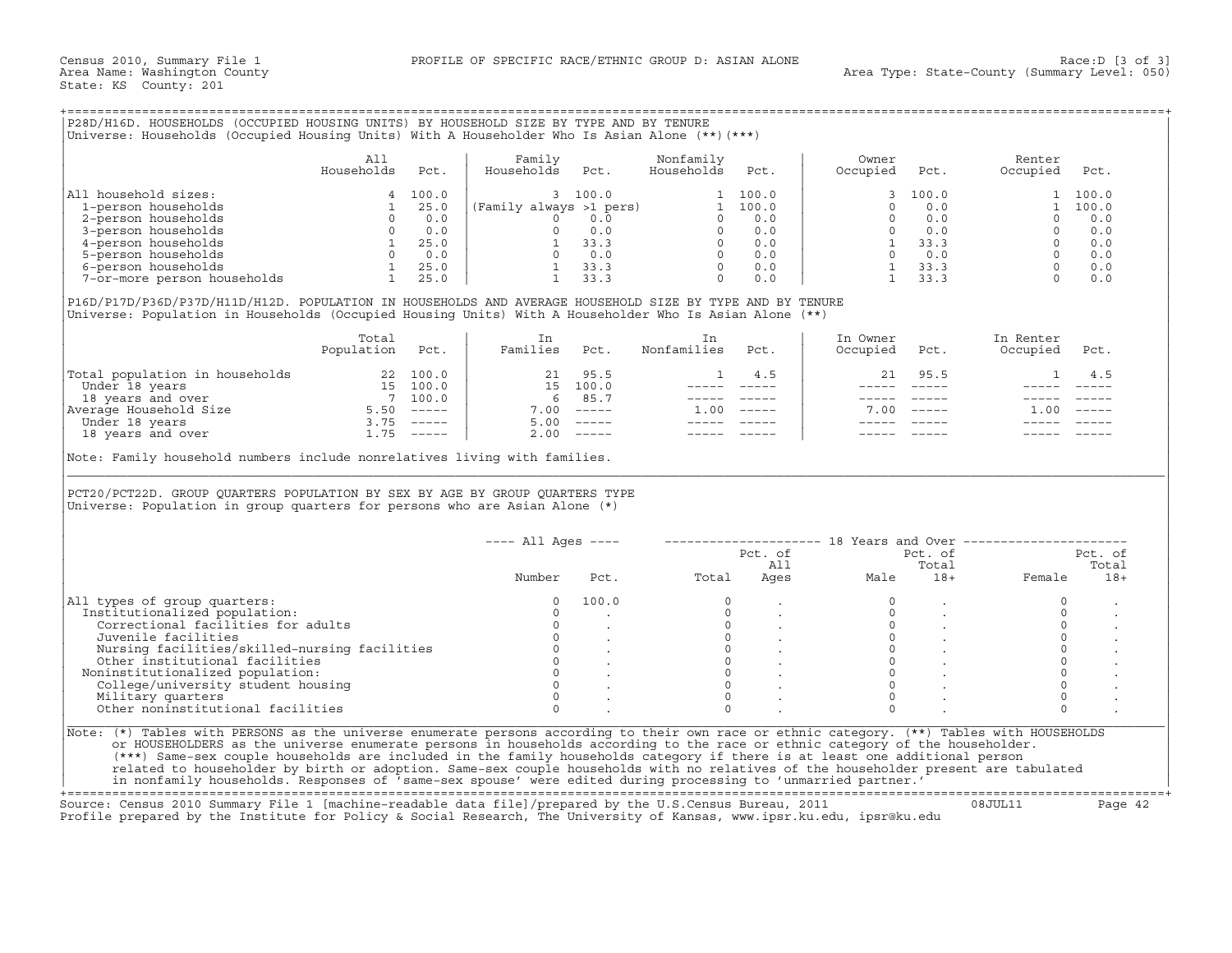Census 2010, Summary File 1 PROFILE OF SPECIFIC RACE/ETHNIC GROUP E: NAT HAWAIIAN/OTH PACIFIC ISLANDER ALONE Race:E [1 of 3]<br>Area Name: Washington County Level: 050) Area Type: State−County (Summary Level: 050) State: KS County: 201 +===================================================================================================================================================+|P29/P29E. POPULATION SUMMARY BY RESIDENCE TYPE FOR DESIGNATED UNIVERSE | P38E/39E. FAMILY TYPE BY PRESENCE AND AGE OF OWN OR RELATED CHILDREN | |Universe: PERSONS Who Are Nat Hawaiian/Oth Pacific Islander Alone | Universe: Families With A Householder Who Is | | | Nat Hawaiian/Oth Pacific Islander Alone (\*\*)(\*\*\*) | | Population As % of Population of all Races | | |Total Persons: 0 0.0% of 5,799 | By Presence of: Own Children Related Children| | In Households(\*) 0 0.0% of 5,685 | Families Pct.| Families Pct.| | In Group Quarters 0 0.0% of 114 | | | | | All families: 0 . | 0 . | |P16−18E/P36−37E. HOUSEHOLDS/POPULATION IN HOUSEHOLDS BY HOUSEHOLD TYPE | Husband−wife families: 0 . | 0 . | |Universe: HOUSEHOLDERS Who Are Nat Hawaiian/Oth Pacific Islander Alone | With children under 18: 0 . | 0 . | | Average | Under 6 yrs only 0 . | 0 . | | Households Population(\*\*) Size | Under 6 and 6 to 17 yrs 0 . | 0 . | |Total Households(\*\*) 0 0 0.00 | 6 to 17 yrs only 0 . | 0 . | | Under 18 years −−−−− 0 0.00 | No children under 18 0 . | 0 . | | 18 years and over −−−−− 0 0.00 | Other families (no spouse present): 0 . | 0 . | | Family Households(\*\*\*) 0 0 0.00 | Male householder: 0 . | 0 . | | Under 18 years −−−−− 0 0.00 | With children under 18: 0 . | 0 . | | 18 years and over −−−−− 0 0.00 | Under 6 yrs only 0 . | 0 . | | Nonfamily Households 0 0 . | Under 6 and 6 to 17 yrs 0 . | 0 . | |\_\_\_\_\_\_\_\_\_\_\_\_\_\_\_\_\_\_\_\_\_\_\_\_\_\_\_\_\_\_\_\_\_\_\_\_\_\_\_\_\_\_\_\_\_\_\_\_\_\_\_\_\_\_\_\_\_\_\_\_\_\_\_\_\_\_\_\_\_\_\_\_| 6 to 17 yrs only 0 . | 0 . | |P12E/P13E. POPULATION BY AGE AND SEX | No children under 18 0 . | 0 . | |Universe: Persons Who Are Nat Hawaiian/Oth Pacific Islander Alone (\*) | Female householder: 0 . | 0 . | | | With children under 18: 0 . | 0 . | | −−−Both Sexes−−− −−−−−−Male−−−−−− −−−−−Female−−−−− | Under 6 yrs only 0 . | 0 . | | Number Pct. Number Pct. Number Pct. | Under 6 and 6 to 17 yrs 0 . | 0 . | | | 6 to 17 yrs only 0 . | 0 . | |All Ages: 0 . 0 . 0 . | No children under 18 0 . | 0 . | | Under 5 0 . 0 . 0 . |\_\_\_\_\_\_\_\_\_\_\_\_\_\_\_\_\_\_\_\_\_\_\_\_\_\_\_\_\_\_\_\_\_\_\_\_\_\_\_\_\_\_\_\_\_\_\_\_\_\_\_\_\_\_\_\_\_\_\_\_\_\_\_\_\_\_\_\_\_\_\_\_\_\_| | 5 to 9 0 . 0 . 0 . | | | 10 to 14 0 . 0 . 0 . | P31E. RELATIONSHIP BY HOUSEHOLD TYPE FOR THE POPULATION UNDER 18 YEARS | | 15 to 17 0 . 0 . 0 . | Universe: Persons under 18 who are | | 18 and 19 0 . 0 . 0 . | Nat Hawaiian/Oth Pacific Islander Alone (\*)(\*\*\*) | | 20 0 . 0 . 0 . | Number Pct. | | 21 0 . 0 . 0 . | | | 22 to 24 0 . 0 . 0 . | Total under 18: 0 . | | 25 to 29 0 . 0 . 0 . | In households: 0 . | | 30 to 34 0 . 0 . 0 . | Householder or spouse 0 . | | 35 to 39 0 . 0 . 0 . | Related child: 0 . | | 40 to 44 0 . 0 . 0 . | Own child: 0 . | | 45 to 49 0 . 0 . 0 . | In husband−wife families 0 . | | 50 to 54 0 . 0 . 0 . | In other families (no spouse present): 0 . | | 55 to 59 0 . 0 . 0 . | Male householder 0 . | | 60 and 61 0 . 0 . 0 . | Female householder 0 . | | 62 to 64 0 . 0 . 0 . | Other relatives: 0 . | | 65 and 66 0 . 0 . 0 . | Grandchild 0 . | | 67 to 69 0 . 0 . 0 . | Other relatives 0 . | | 70 to 74 0 . 0 . 0 . | Nonrelatives 0 . | | 75 to 79 0 . 0 . 0 . | In group quarters: 0 . | | 80 to 84 0 . 0 . 0 . | Institutionalized population 0 . | | 85 plus 0 . 0 . 0 . | Noninstitutionalized population 0 . | | |\_\_\_\_\_\_\_\_\_\_\_\_\_\_\_\_\_\_\_\_\_\_\_\_\_\_\_\_\_\_\_\_\_\_\_\_\_\_\_\_\_\_\_\_\_\_\_\_\_\_\_\_\_\_\_\_\_\_\_\_\_\_\_\_\_\_\_\_\_\_\_\_\_\_| | 0 to 17 0 . 0 . 0 . | Note: (\*) Tables with PERSONS as the universe enumerate persons according| | 18 to 64 0 . 0 . 0 . | to their own race or ethnic category. (\*\*) Tables with HOUSEHOLDS or | | 65 plus 0 . 0 . 0 . | HOUSEHOLDERS as the universe enumerate persons in households according | | | to the race or ethnic category of the householder. (\*\*\*) Responses of | |Median Age 0.0 0.0 0.0 | 'same−sex spouse' were edited during processing to 'unmarried partner.' | +===================================================================================================================================================+

Source: Census 2010 Summary File 1 [machine−readable data file]/prepared by the U.S.Census Bureau, 2011 08JUL11 Page 43 Profile prepared by the Institute for Policy & Social Research, The University of Kansas, www.ipsr.ku.edu, ipsr@ku.edu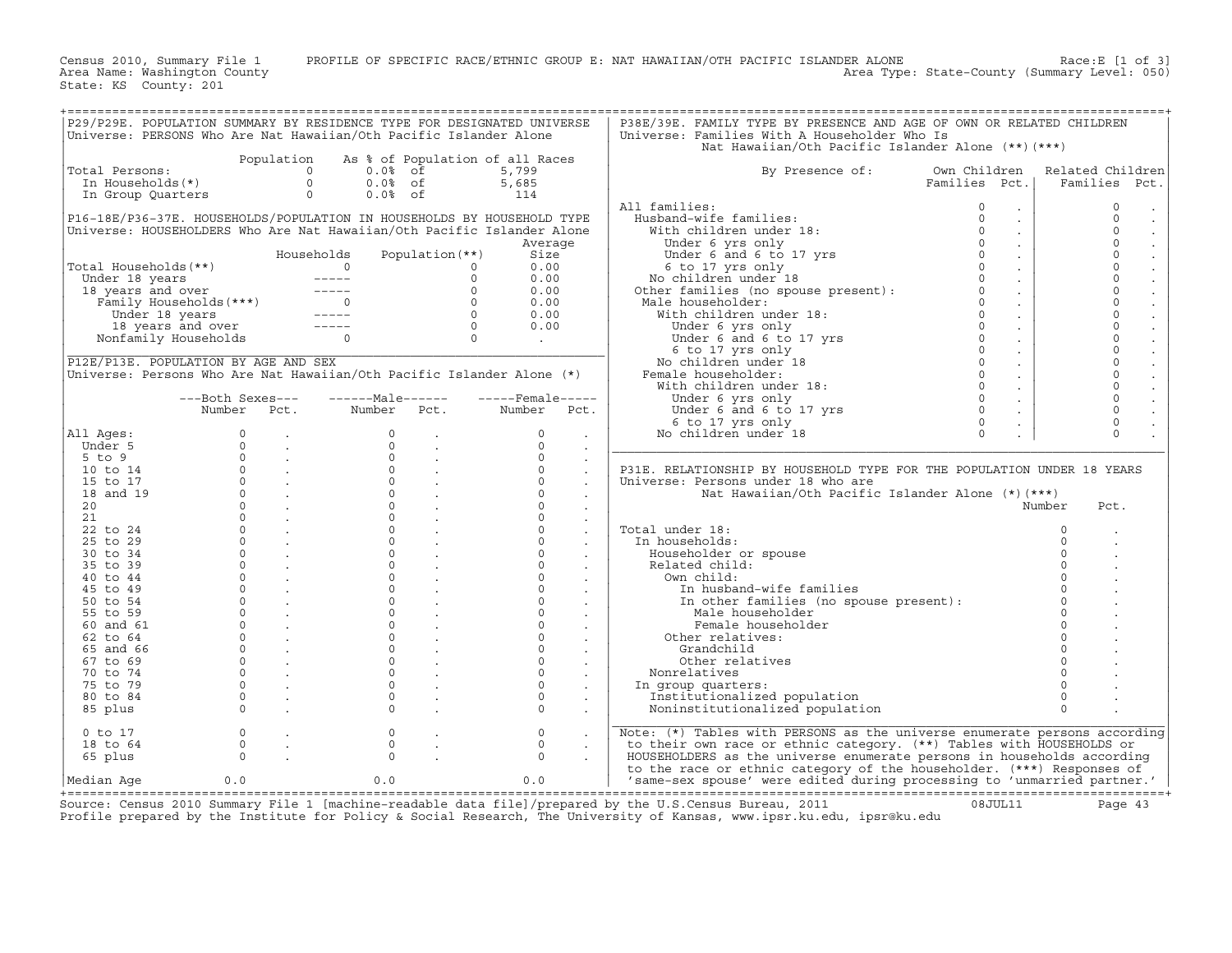Census 2010, Summary File 1 PROFILE OF SPECIFIC RACE/ETHNIC GROUP E: NAT HAWAIIAN/OTH PACIFIC ISLANDER ALONE Race:E [2 of 3]<br>Area Name: Washington County Level: 050) Area Type: State−County (Summary Level: 050)

+===================================================================================================================================================+|P29E/P34E. RELATIONSHIP BY HOUSEHOLD TYPE FOR ALL PERSONS & PERSONS 65+ | PCT14E. PRESENCE OF MULTIGENERATIONAL HOUSEHOLDS | |Universe: Persons Who Are Nat Hawaiian/Oth Pacific Islander Alone (\*)(\*\*\*) | Universe: Households With A Householder Who Is | | | Nat Hawaiian/Oth Pacific Islander Alone (\*\*) | | All Ages 65 years and over | Number Pct. | | Number Pct. Number Pct. | | | | | Total: 0 100.0 | |Total: 0 . | 0 . | Household has 3 or more generations 0 . | | In households: 0 . | 0 . | Household does not have 3+ generations 0 . | | In family households: 0 . | 0 . | | | Householder: 0 . | 0 . | | | Male 0 . | 0 . |\_\_\_\_\_\_\_\_\_\_\_\_\_\_\_\_\_\_\_\_\_\_\_\_\_\_\_\_\_\_\_\_\_\_\_\_\_\_\_\_\_\_\_\_\_\_\_\_\_\_\_\_\_\_\_\_\_\_\_\_\_\_\_\_\_\_\_\_\_| | Female 0 . | 0 . | | | Spouse 0 . | 0 . | PCT19E. NONRELATIVES BY HOUSEHOLD TYPE (\*)(\*\*\*) | | Parent 0 . | 0 . | Universe: Nonrelatives who are | | Parent−in−law 0 . | 0 . | Nat Hawaiian/Oth Pacific Islander Alone (Total: 0) | | Child: 0 . | | | | Biological 0 . | | In Family In Nonfamily | | Adopted 0 . | | Households Households | | Step 0 . | | Number Pct. Number Pct. | | Grandchild 0 . | | | | Brother or sister 0 . | | Nonrelatives: 0 100.0 0 100.0 | | Son−in−law/daughter−in−law 0 . | | Roomer or boarder 0 . 0 . | | Other relatives (#) 0 . | 0 . | Housemate or roommate 0 . 0 . | | Nonrelatives 0 . | 0 . | Unmarried partner 0 . 0 . | | In nonfamily households: 0 . | 0 . | Other nonrelatives 0 . 0 . | | Male householder: 0 . | 0 . | | | Living alone 0 . | 0 . |\_\_\_\_\_\_\_\_\_\_\_\_\_\_\_\_\_\_\_\_\_\_\_\_\_\_\_\_\_\_\_\_\_\_\_\_\_\_\_\_\_\_\_\_\_\_\_\_\_\_\_\_\_\_\_\_\_\_\_\_\_\_\_\_\_\_\_\_\_| | Not living alone 0 . | 0 . | | | Female householder: 0 . | 0 . | H17E. HOUSING UNITS BY HOUSEHOLDER'S AGE AND TENURE | | Living alone 0 . | 0 . | Universe: Occupied Housing Units With A Householder Who Is | | Not living alone 0 . | 0 . | Nat Hawaiian/Oth Pacific Islander Alone (\*\*) | | Nonrelatives 0 . | 0 . | | | In group quarters: 0 . | 0 . | Age of Owner Occupied Renter Occupied | | Institutionalized 0 . | 0 . | Householder Number Pct. Number Pct. | | Noninstitutionalized 0 . | 0 . | | | | All Ages: 0 100.0 0 100.0 | |(#) For 65 yrs & over, includes children, siblings, etc. not shown separately| 15 to 24 0 . 0 . | | | 25 to 34 0 . 0 . | |\_\_\_\_\_\_\_\_\_\_\_\_\_\_\_\_\_\_\_\_\_\_\_\_\_\_\_\_\_\_\_\_\_\_\_\_\_\_\_\_\_\_\_\_\_\_\_\_\_\_\_\_\_\_\_\_\_\_\_\_\_\_\_\_\_\_\_\_\_\_\_\_\_\_\_\_\_| 35 to 44 0 . 0 . | | | 45 to 54 0 . 0 . | |P18E. HOUSEHOLD TYPE | 55 to 59 0 . 0 . | |Universe: Households with a Householder Who is | 60 to 64 0 . 0 . | | Nat Hawaiian/Oth Pacific Islander Alone (\*\*) | 65 to 74 0 . 0 . | | Number Pct. | 75 to 84 0 . 0 . | | | 85 and over 0 . 0 . | |Total: 0 100.0 |\_\_\_\_\_\_\_\_\_\_\_\_\_\_\_\_\_\_\_\_\_\_\_\_\_\_\_\_\_\_\_\_\_\_\_\_\_\_\_\_\_\_\_\_\_\_\_\_\_\_\_\_\_\_\_\_\_\_\_\_\_\_\_\_\_\_\_\_\_| | Family households(\*\*\*): 0 . | | | Husband−wife families 0 . | Note: (\*) Tables with PERSONS as the universe enumerate persons | | Other families: 0 . | according to their own race or ethnic category. (\*\*) Tables with | | Male householder, no wife present 0 . | HOUSEHOLDS or HOUSEHOLDERS as the universe enumerate persons in | | Female householder, no husband present 0 . | households according to the race or ethnic category of the | | Nonfamily households: 0 . | householder. (\*\*\*) Responses of 'same−sex spouse' were edited | | Householder living alone 0 . | during processing to 'unmarried partner.' | | Householder not living alone 0 . | | | | | | | |

Profile prepared by the Institute for Policy & Social Research, The University of Kansas, www.ipsr.ku.edu, ipsr@ku.edu

+===================================================================================================================================================+Source: Census 2010 Summary File 1 [machine−readable data file]/prepared by the U.S.Census Bureau, 2011 08JUL11 Page 44

State: KS County: 201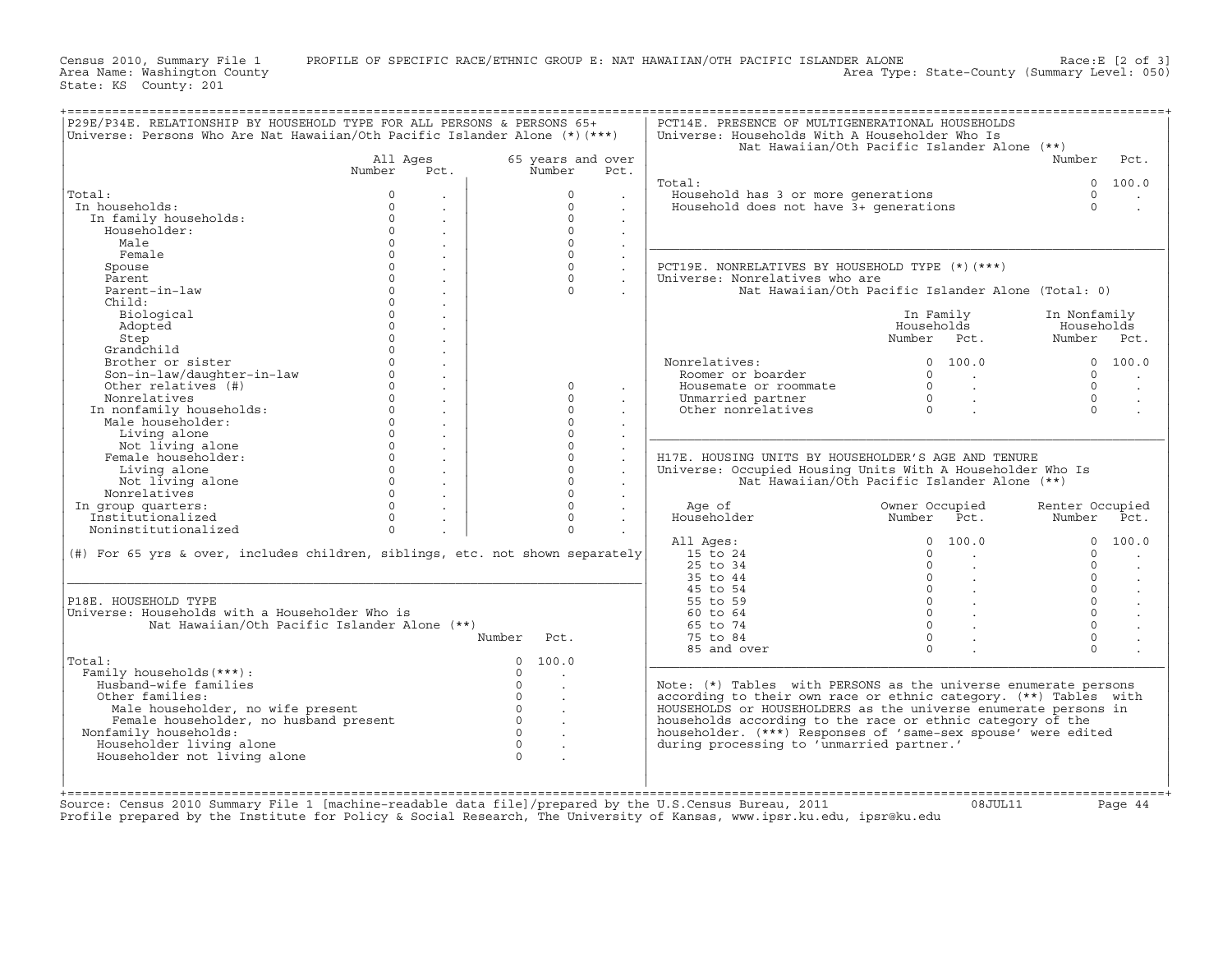Census 2010, Summary File 1 PROFILE OF SPECIFIC RACE/ETHNIC GROUP E: NAT HAWAIIAN/OTH PACIFIC ISLANDER ALONE Race:E [3 of 3]<br>Area Name: Washington County Level: 050) Area Type: State-County (Summary Level: 050) Area Type: State−County (Summary Level: 050)

+===================================================================================================================================================+

State: KS County: 201

|P28E/H16E. HOUSEHOLDS (OCCUPIED HOUSING UNITS) BY HOUSEHOLD SIZE BY TYPE AND BY TENURE | |Universe: Households (Occupied Housing Units) With A Householder Who Is Nat Hawaiian/Oth Pacific Islander Alone (\*\*)(\*\*\*) | | | | All | Family Nonfamily | Owner Renter | | Households Pct. | Households Pct. Households Pct. | Occupied Pct. Occupied Pct. | | | | | |All household sizes: 0 . | 0 . 0 . | 0 . 0 . | | 1−person households 0 . |(Family always >1 pers) 0 . | 0 . 0 . | | 2−person households 0 . | 0 . 0 . | 0 . 0 . | | 3−person households 0 . | 0 . 0 . | 0 . 0 . | | 4−person households 0 . | 0 . 0 . | 0 . 0 . | | 5−person households 0 . | 0 . 0 . | 0 . 0 . | | 6−person households 0 . | 0 . 0 . | 0 . 0 . | | 7−or−more person households 0 . | 0 . 0 . | 0 . 0 . | | | |P16E/P17E/P36E/P37E/H11E/H12E. POPULATION IN HOUSEHOLDS AND AVERAGE HOUSEHOLD SIZE BY TYPE AND BY TENURE | |Universe: Population in Households (Occupied Housing Units) With A Householder Who Is Nat Hawaiian/Oth Pacific Islander Alone (\*\*) | | | | Total | In In | In Owner In Renter | | Population Pct. | Families Pct. Nonfamilies Pct. | Occupied Pct. Occupied Pct. | | | | | |Total population in households 0 100.0 | 0 . 0 . | 0 . 0 . | | Under 18 years 0 100.0 | 0 . −−−−− −−−−− | −−−−− −−−−− −−−−− −−−−− | | 18 years and over 0 100.0 | 0 . −−−−− −−−−− | −−−−− −−−−− −−−−− −−−−− | |Average Household Size 0.00 −−−−− | 0.00 −−−−− . −−−−− | 0.00 −−−−− 0.00 −−−−− | | Under 18 years 0.00 −−−−− | 0.00 −−−−− −−−−− −−−−− | −−−−− −−−−− −−−−− −−−−− | | 18 years and over 0.00 −−−−− | 0.00 −−−−− −−−−− −−−−− | −−−−− −−−−− −−−−− −−−−− | | | |Note: Family household numbers include nonrelatives living with families. | |\_\_\_\_\_\_\_\_\_\_\_\_\_\_\_\_\_\_\_\_\_\_\_\_\_\_\_\_\_\_\_\_\_\_\_\_\_\_\_\_\_\_\_\_\_\_\_\_\_\_\_\_\_\_\_\_\_\_\_\_\_\_\_\_\_\_\_\_\_\_\_\_\_\_\_\_\_\_\_\_\_\_\_\_\_\_\_\_\_\_\_\_\_\_\_\_\_\_\_\_\_\_\_\_\_\_\_\_\_\_\_\_\_\_\_\_\_\_\_\_\_\_\_\_\_\_\_\_\_\_\_\_\_\_\_\_\_\_\_\_\_\_\_\_\_\_\_| | | |PCT20/PCT22E. GROUP QUARTERS POPULATION BY SEX BY AGE BY GROUP QUARTERS TYPE | |Universe: Population in group quarters for persons who are Nat Hawaiian/Oth Pacific Islander Alone (\*) | | | | | | −−−− All Ages −−−− −−−−−−−−−−−−−−−−−−−−− 18 Years and Over −−−−−−−−−−−−−−−−−−−−−− | | Pct. of Pct. of Pct. of | | All Total Total | | Number Pct. Total Ages Male 18+ Female 18+ | | | |All types of group quarters: 0 100.0 0 . 0 . 0 . | | Institutionalized population: 0 . 0 . 0 . 0 . | | Correctional facilities for adults 0 . 0 . 0 . 0 . | | Juvenile facilities 0 . 0 . 0 . 0 . | | Nursing facilities/skilled−nursing facilities 0 . 0 . 0 . 0 . | | Other institutional facilities 0 . 0 . 0 . 0 . | | Noninstitutionalized population: 0 . 0 . 0 . 0 . | | College/university student housing 0 . 0 . 0 . 0 . | | Military quarters 0 . 0 . 0 . 0 . | | Other noninstitutional facilities 0 . 0 . 0 . 0 . | |\_\_\_\_\_\_\_\_\_\_\_\_\_\_\_\_\_\_\_\_\_\_\_\_\_\_\_\_\_\_\_\_\_\_\_\_\_\_\_\_\_\_\_\_\_\_\_\_\_\_\_\_\_\_\_\_\_\_\_\_\_\_\_\_\_\_\_\_\_\_\_\_\_\_\_\_\_\_\_\_\_\_\_\_\_\_\_\_\_\_\_\_\_\_\_\_\_\_\_\_\_\_\_\_\_\_\_\_\_\_\_\_\_\_\_\_\_\_\_\_\_\_\_\_\_\_\_\_\_\_\_\_\_\_\_\_\_\_\_\_\_\_\_\_\_\_\_| |Note: (\*) Tables with PERSONS as the universe enumerate persons according to their own race or ethnic category. (\*\*) Tables with HOUSEHOLDS | | or HOUSEHOLDERS as the universe enumerate persons in households according to the race or ethnic category of the householder. | | (\*\*\*) Same−sex couple households are included in the family households category if there is at least one additional person | | related to householder by birth or adoption. Same−sex couple households with no relatives of the householder present are tabulated | | in nonfamily households. Responses of 'same−sex spouse' were edited during processing to 'unmarried partner.' |

+===================================================================================================================================================+Source: Census 2010 Summary File 1 [machine−readable data file]/prepared by the U.S.Census Bureau, 2011 08JUL11 Page 45 Profile prepared by the Institute for Policy & Social Research, The University of Kansas, www.ipsr.ku.edu, ipsr@ku.edu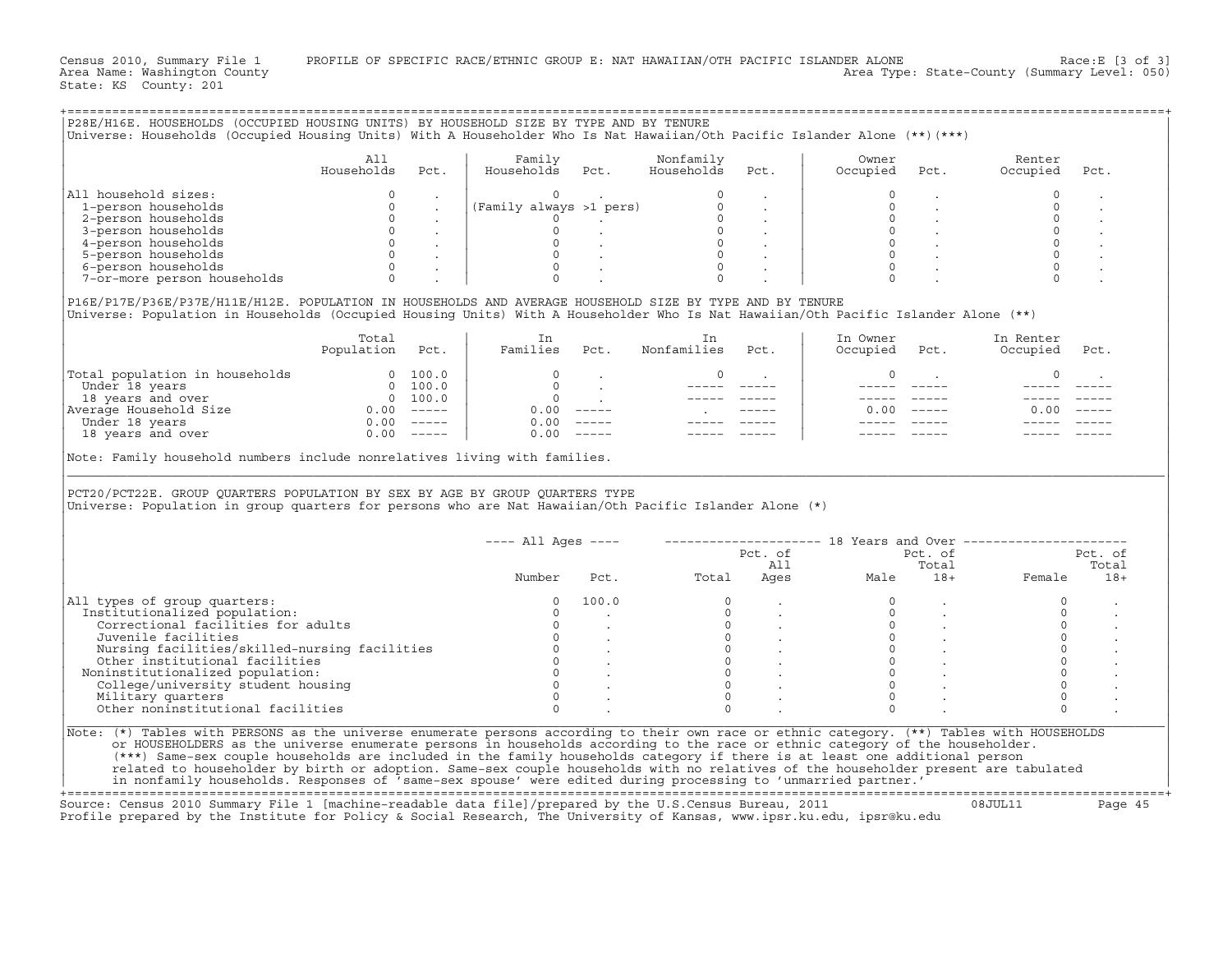| P29/P29F. POPULATION SUMMARY BY RESIDENCE TYPE FOR DESIGNATED UNIVERSE                                                                                                                                                                                     |                                                                     |                                                                                                                                                                                                                                                                                |                   |                   |             | P38F/39F. FAMILY TYPE BY PRESENCE AND AGE OF OWN OR RELATED CHILDREN                                                                                                                                                                                                                                                                                                                                                                                                                                                                                   |               |          |                  |            |
|------------------------------------------------------------------------------------------------------------------------------------------------------------------------------------------------------------------------------------------------------------|---------------------------------------------------------------------|--------------------------------------------------------------------------------------------------------------------------------------------------------------------------------------------------------------------------------------------------------------------------------|-------------------|-------------------|-------------|--------------------------------------------------------------------------------------------------------------------------------------------------------------------------------------------------------------------------------------------------------------------------------------------------------------------------------------------------------------------------------------------------------------------------------------------------------------------------------------------------------------------------------------------------------|---------------|----------|------------------|------------|
| Universe: PERSONS Who Are Some Other Race Alone                                                                                                                                                                                                            |                                                                     |                                                                                                                                                                                                                                                                                |                   |                   |             | Universe: Families With A Householder Who Is                                                                                                                                                                                                                                                                                                                                                                                                                                                                                                           |               |          |                  |            |
|                                                                                                                                                                                                                                                            |                                                                     |                                                                                                                                                                                                                                                                                |                   |                   |             | Some Other Race Alone (**) (***)                                                                                                                                                                                                                                                                                                                                                                                                                                                                                                                       |               |          |                  |            |
|                                                                                                                                                                                                                                                            |                                                                     | Population As % of Population of all Races                                                                                                                                                                                                                                     |                   |                   |             |                                                                                                                                                                                                                                                                                                                                                                                                                                                                                                                                                        |               |          |                  |            |
| Total Persons:                                                                                                                                                                                                                                             |                                                                     |                                                                                                                                                                                                                                                                                |                   | 5,799             |             | By Presence of:                                                                                                                                                                                                                                                                                                                                                                                                                                                                                                                                        | Own Children  |          | Related Children |            |
|                                                                                                                                                                                                                                                            |                                                                     |                                                                                                                                                                                                                                                                                |                   |                   |             |                                                                                                                                                                                                                                                                                                                                                                                                                                                                                                                                                        | Families Pct. |          | Families Pct.    |            |
| otal Persons:<br>In Households(*)<br>In Group Quarters<br>$\begin{array}{ccc} 56 & 1.08 & 65 \\ 1.08 & 65 \\ \text{In Group Quarterly} & 56 & 1.08 \\ 0 & 0.08 & 65 \\ \end{array}$                                                                        |                                                                     |                                                                                                                                                                                                                                                                                |                   | 5,685<br>114      |             |                                                                                                                                                                                                                                                                                                                                                                                                                                                                                                                                                        |               |          |                  |            |
|                                                                                                                                                                                                                                                            |                                                                     |                                                                                                                                                                                                                                                                                |                   |                   |             | 10 100.0<br>Husband-wife families:<br>With children under 18:<br>Under 6 yrs only<br>Under 6 and 6 to 17 yrs<br>6 to 17 yrs 11<br>No children under 18<br>Other families (no spouse present):<br>2 20.0<br>Mo children under 18<br>2 20.0<br>Mo chil                                                                                                                                                                                                                                                                                                   |               |          |                  |            |
|                                                                                                                                                                                                                                                            |                                                                     |                                                                                                                                                                                                                                                                                |                   |                   |             | All families:                                                                                                                                                                                                                                                                                                                                                                                                                                                                                                                                          |               |          |                  | 10 100.0   |
| P16-18F/P36-37F. HOUSEHOLDS/POPULATION IN HOUSEHOLDS BY HOUSEHOLD TYPE                                                                                                                                                                                     |                                                                     |                                                                                                                                                                                                                                                                                |                   |                   |             |                                                                                                                                                                                                                                                                                                                                                                                                                                                                                                                                                        |               |          | 8                | 80.0       |
| Universe: HOUSEHOLDERS Who Are Some Other Race Alone                                                                                                                                                                                                       |                                                                     |                                                                                                                                                                                                                                                                                |                   |                   |             |                                                                                                                                                                                                                                                                                                                                                                                                                                                                                                                                                        |               |          | $7^{\circ}$      | 70.0       |
|                                                                                                                                                                                                                                                            |                                                                     |                                                                                                                                                                                                                                                                                |                   |                   | Average     |                                                                                                                                                                                                                                                                                                                                                                                                                                                                                                                                                        |               |          | 2                | 20.0       |
|                                                                                                                                                                                                                                                            |                                                                     | Households                                                                                                                                                                                                                                                                     | Population $(**)$ |                   | Size        |                                                                                                                                                                                                                                                                                                                                                                                                                                                                                                                                                        |               |          | 3 <sup>7</sup>   | 30.0       |
|                                                                                                                                                                                                                                                            |                                                                     |                                                                                                                                                                                                                                                                                |                   |                   | 2.88        |                                                                                                                                                                                                                                                                                                                                                                                                                                                                                                                                                        |               |          | $\overline{2}$   | 20.0       |
|                                                                                                                                                                                                                                                            |                                                                     |                                                                                                                                                                                                                                                                                |                   |                   | 1.18        |                                                                                                                                                                                                                                                                                                                                                                                                                                                                                                                                                        |               |          | $\mathbf{1}$     | 10.0       |
|                                                                                                                                                                                                                                                            |                                                                     |                                                                                                                                                                                                                                                                                |                   |                   | 1.71        |                                                                                                                                                                                                                                                                                                                                                                                                                                                                                                                                                        |               |          | $\overline{a}$   | 20.0       |
|                                                                                                                                                                                                                                                            |                                                                     |                                                                                                                                                                                                                                                                                |                   |                   | 3.90        | Male householder:                                                                                                                                                                                                                                                                                                                                                                                                                                                                                                                                      |               |          |                  | 1 10.0     |
|                                                                                                                                                                                                                                                            |                                                                     |                                                                                                                                                                                                                                                                                |                   |                   | 2.00        |                                                                                                                                                                                                                                                                                                                                                                                                                                                                                                                                                        |               |          |                  | 1 10.0     |
| Total Households (**)<br>Total Households (**)<br>Under 18 years<br>17 19<br>18 years and over<br>Family Households (***)<br>Under 18 years<br>10 39<br>Under 18 years<br>18 years and over<br>19 19<br>Nonfamily Households<br>7 39<br>20<br>Nonfamily Ho |                                                                     |                                                                                                                                                                                                                                                                                |                   |                   | 1.90        | ner ramiles (no spouse present):<br>lale householder:<br>With children under 18:<br>Under 6 yrs only<br>Under 6 and 6 to 17 yrs<br>6 to 17 yrs (no 0 0.0)<br>No children under 18<br>We alle householder:<br>With children under 18:<br>(emale h                                                                                                                                                                                                                                                                                                       |               |          | $\Omega$         | 0.0        |
|                                                                                                                                                                                                                                                            |                                                                     |                                                                                                                                                                                                                                                                                |                   |                   | 1.14        |                                                                                                                                                                                                                                                                                                                                                                                                                                                                                                                                                        |               |          | $\Omega$         | 0.0        |
|                                                                                                                                                                                                                                                            |                                                                     |                                                                                                                                                                                                                                                                                |                   |                   |             |                                                                                                                                                                                                                                                                                                                                                                                                                                                                                                                                                        |               |          |                  | 1 10.0     |
| P12F/P13F. POPULATION BY AGE AND SEX                                                                                                                                                                                                                       |                                                                     |                                                                                                                                                                                                                                                                                |                   |                   |             |                                                                                                                                                                                                                                                                                                                                                                                                                                                                                                                                                        |               |          | $\overline{0}$   |            |
|                                                                                                                                                                                                                                                            |                                                                     |                                                                                                                                                                                                                                                                                |                   |                   |             |                                                                                                                                                                                                                                                                                                                                                                                                                                                                                                                                                        |               |          |                  | 0.0        |
| Universe: Persons Who Are Some Other Race Alone $(*)$                                                                                                                                                                                                      |                                                                     |                                                                                                                                                                                                                                                                                |                   |                   |             | Female householder:                                                                                                                                                                                                                                                                                                                                                                                                                                                                                                                                    |               |          |                  | 1 10.0     |
|                                                                                                                                                                                                                                                            |                                                                     |                                                                                                                                                                                                                                                                                |                   |                   |             |                                                                                                                                                                                                                                                                                                                                                                                                                                                                                                                                                        |               |          |                  | 1 10.0     |
|                                                                                                                                                                                                                                                            | ---Both Sexes---                                                    | $---Male----$                                                                                                                                                                                                                                                                  |                   | $---$ Female----- |             |                                                                                                                                                                                                                                                                                                                                                                                                                                                                                                                                                        |               |          |                  | 0 0.0      |
|                                                                                                                                                                                                                                                            | Number Pct.                                                         | Number Pct.                                                                                                                                                                                                                                                                    |                   |                   | Number Pct. |                                                                                                                                                                                                                                                                                                                                                                                                                                                                                                                                                        |               |          |                  | 1 10.0     |
|                                                                                                                                                                                                                                                            |                                                                     |                                                                                                                                                                                                                                                                                |                   |                   |             |                                                                                                                                                                                                                                                                                                                                                                                                                                                                                                                                                        |               |          |                  | $0 \t 0.0$ |
| All Ages:                                                                                                                                                                                                                                                  |                                                                     |                                                                                                                                                                                                                                                                                |                   |                   |             |                                                                                                                                                                                                                                                                                                                                                                                                                                                                                                                                                        |               |          | $\Omega$         | 0.0        |
| Under 5                                                                                                                                                                                                                                                    |                                                                     |                                                                                                                                                                                                                                                                                |                   |                   |             |                                                                                                                                                                                                                                                                                                                                                                                                                                                                                                                                                        |               |          |                  |            |
| $5$ to $9$                                                                                                                                                                                                                                                 |                                                                     |                                                                                                                                                                                                                                                                                |                   |                   |             |                                                                                                                                                                                                                                                                                                                                                                                                                                                                                                                                                        |               |          |                  |            |
| 10 to 14                                                                                                                                                                                                                                                   |                                                                     |                                                                                                                                                                                                                                                                                |                   |                   |             | P31F. RELATIONSHIP BY HOUSEHOLD TYPE FOR THE POPULATION UNDER 18 YEARS                                                                                                                                                                                                                                                                                                                                                                                                                                                                                 |               |          |                  |            |
| 15 to 17                                                                                                                                                                                                                                                   |                                                                     |                                                                                                                                                                                                                                                                                |                   |                   |             | Universe: Persons under 18 who are                                                                                                                                                                                                                                                                                                                                                                                                                                                                                                                     |               |          |                  |            |
| 18 and 19                                                                                                                                                                                                                                                  |                                                                     |                                                                                                                                                                                                                                                                                |                   |                   |             | Some Other Race Alone (*) (***)                                                                                                                                                                                                                                                                                                                                                                                                                                                                                                                        |               |          |                  |            |
| 20                                                                                                                                                                                                                                                         |                                                                     |                                                                                                                                                                                                                                                                                |                   |                   |             |                                                                                                                                                                                                                                                                                                                                                                                                                                                                                                                                                        |               | Number   | Pct.             |            |
| 21                                                                                                                                                                                                                                                         |                                                                     |                                                                                                                                                                                                                                                                                |                   |                   |             |                                                                                                                                                                                                                                                                                                                                                                                                                                                                                                                                                        |               |          |                  |            |
| 22 to 24                                                                                                                                                                                                                                                   |                                                                     |                                                                                                                                                                                                                                                                                |                   |                   |             |                                                                                                                                                                                                                                                                                                                                                                                                                                                                                                                                                        |               |          | 100.0            |            |
| 25 to 29                                                                                                                                                                                                                                                   |                                                                     |                                                                                                                                                                                                                                                                                |                   |                   |             |                                                                                                                                                                                                                                                                                                                                                                                                                                                                                                                                                        |               |          | 100.0            |            |
|                                                                                                                                                                                                                                                            |                                                                     |                                                                                                                                                                                                                                                                                |                   |                   |             |                                                                                                                                                                                                                                                                                                                                                                                                                                                                                                                                                        |               |          |                  |            |
| 30 to 34                                                                                                                                                                                                                                                   |                                                                     |                                                                                                                                                                                                                                                                                |                   |                   |             |                                                                                                                                                                                                                                                                                                                                                                                                                                                                                                                                                        |               |          | 0.0              |            |
| 35 to 39                                                                                                                                                                                                                                                   |                                                                     |                                                                                                                                                                                                                                                                                |                   |                   |             |                                                                                                                                                                                                                                                                                                                                                                                                                                                                                                                                                        |               |          | 100.0            |            |
| 40 to 44                                                                                                                                                                                                                                                   |                                                                     |                                                                                                                                                                                                                                                                                |                   |                   |             |                                                                                                                                                                                                                                                                                                                                                                                                                                                                                                                                                        |               |          | 100.0            |            |
| 45 to 49                                                                                                                                                                                                                                                   |                                                                     | Number Pct. Number Pct. Number Pct.<br>56 100.0<br>8 14.3<br>8 14.3<br>2 6.9<br>5 6 22.2<br>5 8.9<br>2 3.6<br>2 6.9<br>0 0.0<br>1 1.8<br>6 10.7<br>2 6.9<br>4 4<br>6 10.7<br>2 6.9<br>4 14.8<br>9 6 10.7<br>2 6.9<br>4 14.8<br>9 6 10.7<br>2 6.9<br>4 14.8<br>9 6 10.7<br>2 6. |                   |                   |             | $\begin{tabular}{ l l } \hline \texttt{Total under 18:} & \texttt{23} \\ \hline In households: & \texttt{23} \\ \texttt{Householder or spouse} & \texttt{0} \\ \texttt{Related child:} & \texttt{23} \\ \texttt{Our child:} & \texttt{23} \\ \texttt{In number of families} & \texttt{23} \\ \texttt{In other families (no spouse present):} & \texttt{6} \\ \texttt{Male householder} & \texttt{2} \\ \texttt{Male householder} & \texttt{4} \\ \texttt{Other relatedives:} & \texttt{4} \\ \texttt{Grandchild} & \texttt{0} \\ \hline \end{tabular}$ |               |          | 73.9             |            |
| 50 to 54                                                                                                                                                                                                                                                   |                                                                     |                                                                                                                                                                                                                                                                                |                   |                   |             |                                                                                                                                                                                                                                                                                                                                                                                                                                                                                                                                                        |               |          | 26.1             |            |
| 55 to 59                                                                                                                                                                                                                                                   |                                                                     |                                                                                                                                                                                                                                                                                |                   |                   |             |                                                                                                                                                                                                                                                                                                                                                                                                                                                                                                                                                        |               |          | 8.7              |            |
| 60 and 61                                                                                                                                                                                                                                                  |                                                                     |                                                                                                                                                                                                                                                                                |                   |                   |             |                                                                                                                                                                                                                                                                                                                                                                                                                                                                                                                                                        |               |          | 17.4             |            |
| 62 to 64                                                                                                                                                                                                                                                   |                                                                     |                                                                                                                                                                                                                                                                                |                   |                   |             |                                                                                                                                                                                                                                                                                                                                                                                                                                                                                                                                                        |               |          | 0.0              |            |
| 65 and 66                                                                                                                                                                                                                                                  |                                                                     |                                                                                                                                                                                                                                                                                |                   |                   |             | Grandchild                                                                                                                                                                                                                                                                                                                                                                                                                                                                                                                                             |               | $\circ$  | 0.0              |            |
| 67 to 69                                                                                                                                                                                                                                                   |                                                                     |                                                                                                                                                                                                                                                                                |                   |                   |             | Other relatives                                                                                                                                                                                                                                                                                                                                                                                                                                                                                                                                        |               | $\circ$  | 0.0              |            |
| 70 to 74                                                                                                                                                                                                                                                   |                                                                     |                                                                                                                                                                                                                                                                                |                   |                   |             | Nonrelatives                                                                                                                                                                                                                                                                                                                                                                                                                                                                                                                                           |               | $\circ$  | 0.0              |            |
| 75 to 79                                                                                                                                                                                                                                                   |                                                                     |                                                                                                                                                                                                                                                                                |                   |                   |             | In group quarters:                                                                                                                                                                                                                                                                                                                                                                                                                                                                                                                                     |               | $\Omega$ | 0.0              |            |
| 80 to 84                                                                                                                                                                                                                                                   |                                                                     |                                                                                                                                                                                                                                                                                |                   |                   |             | Institutionalized population                                                                                                                                                                                                                                                                                                                                                                                                                                                                                                                           |               | $\Omega$ | 0.0              |            |
| 85 plus                                                                                                                                                                                                                                                    |                                                                     |                                                                                                                                                                                                                                                                                |                   |                   |             | Noninstitutionalized population                                                                                                                                                                                                                                                                                                                                                                                                                                                                                                                        |               | $\Omega$ | 0.0              |            |
|                                                                                                                                                                                                                                                            |                                                                     |                                                                                                                                                                                                                                                                                |                   |                   |             |                                                                                                                                                                                                                                                                                                                                                                                                                                                                                                                                                        |               |          |                  |            |
|                                                                                                                                                                                                                                                            |                                                                     | 10 34.5                                                                                                                                                                                                                                                                        |                   | 13                | 48.1        |                                                                                                                                                                                                                                                                                                                                                                                                                                                                                                                                                        |               |          |                  |            |
| $0$ to 17                                                                                                                                                                                                                                                  | $\begin{array}{rrrr} 23 & 41.1 \\ 32 & 57.1 \\ 1 & 1.8 \end{array}$ |                                                                                                                                                                                                                                                                                |                   |                   |             | Note: (*) Tables with PERSONS as the universe enumerate persons according                                                                                                                                                                                                                                                                                                                                                                                                                                                                              |               |          |                  |            |
| 18 to 64                                                                                                                                                                                                                                                   |                                                                     | 19                                                                                                                                                                                                                                                                             | 65.5              | 13                | 48.1        | to their own race or ethnic category. (**) Tables with HOUSEHOLDS or                                                                                                                                                                                                                                                                                                                                                                                                                                                                                   |               |          |                  |            |
| 65 plus                                                                                                                                                                                                                                                    |                                                                     | $\overline{0}$                                                                                                                                                                                                                                                                 | 0.0               | $\overline{1}$    | 3.7         | HOUSEHOLDERS as the universe enumerate persons in households according                                                                                                                                                                                                                                                                                                                                                                                                                                                                                 |               |          |                  |            |
|                                                                                                                                                                                                                                                            |                                                                     |                                                                                                                                                                                                                                                                                |                   |                   |             | to the race or ethnic category of the householder. (***) Responses of                                                                                                                                                                                                                                                                                                                                                                                                                                                                                  |               |          |                  |            |
| Median Aqe                                                                                                                                                                                                                                                 | 21.5                                                                | 23.5                                                                                                                                                                                                                                                                           |                   | 19.5              |             | 'same-sex spouse' were edited during processing to 'unmarried partner.'                                                                                                                                                                                                                                                                                                                                                                                                                                                                                |               |          |                  |            |

+===================================================================================================================================================+ Source: Census 2010 Summary File 1 [machine−readable data file]/prepared by the U.S.Census Bureau, 2011 08JUL11 Page 46 Profile prepared by the Institute for Policy & Social Research, The University of Kansas, www.ipsr.ku.edu, ipsr@ku.edu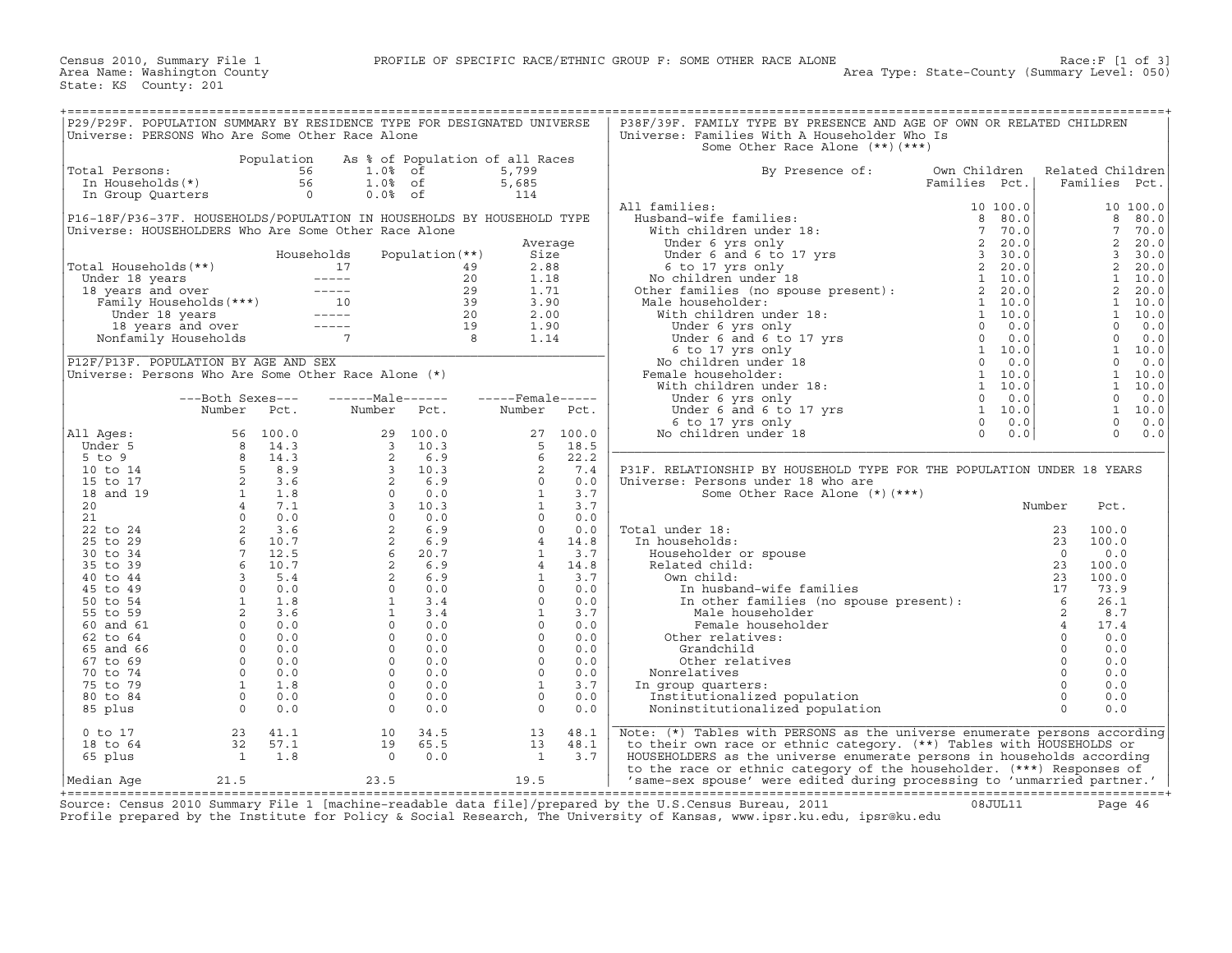|                                                                                                                                                                                                             |                         |                         |                       |                   | Some Other Race Alone (**)                                                                                                                             |                                                                |                           |                  |
|-------------------------------------------------------------------------------------------------------------------------------------------------------------------------------------------------------------|-------------------------|-------------------------|-----------------------|-------------------|--------------------------------------------------------------------------------------------------------------------------------------------------------|----------------------------------------------------------------|---------------------------|------------------|
|                                                                                                                                                                                                             | All Ages                |                         | Number                | 65 years and over |                                                                                                                                                        |                                                                | Number                    | Pct.             |
|                                                                                                                                                                                                             | Number                  | Pct.                    |                       | Pct.              | Total:                                                                                                                                                 |                                                                |                           | 17 100.0         |
| Total:                                                                                                                                                                                                      | 100.0<br>56             |                         | 1                     | 100.0             | University of the Household has 3 or more generations and the contractions of the model of the Household does not have $3+$ generations and $17$ 100.0 |                                                                |                           |                  |
| In households:                                                                                                                                                                                              | 100.0<br>56             |                         | 1                     | 100.0             |                                                                                                                                                        |                                                                |                           |                  |
| In family households:                                                                                                                                                                                       | 48<br>85.7              |                         | 1                     | 100.0             |                                                                                                                                                        |                                                                |                           |                  |
| Householder:                                                                                                                                                                                                | 10                      | 17.9                    | $\Omega$              | 0.0               |                                                                                                                                                        |                                                                |                           |                  |
| Male                                                                                                                                                                                                        | $\overline{7}$          | 12.5                    | $\Omega$              | 0.0               |                                                                                                                                                        |                                                                |                           |                  |
| Female                                                                                                                                                                                                      | $\overline{\mathbf{3}}$ | 5.4                     | $\Omega$              | 0.0               |                                                                                                                                                        |                                                                |                           |                  |
| Spouse                                                                                                                                                                                                      | 10                      | 17.9                    |                       | 1 100.0           | PCT19F. NONRELATIVES BY HOUSEHOLD TYPE (*) (***)                                                                                                       |                                                                |                           |                  |
| Parent                                                                                                                                                                                                      | $\bigcap$               | 0.0                     | $\Omega$              | 0.0               | Universe: Nonrelatives who are                                                                                                                         |                                                                |                           |                  |
| Parent-in-law                                                                                                                                                                                               | $\Omega$                | 0.0                     | $\Omega$              | 0.0               | Some Other Race Alone (Total: 4)                                                                                                                       |                                                                |                           |                  |
| Child:                                                                                                                                                                                                      | 25                      | 44.6                    |                       |                   |                                                                                                                                                        |                                                                |                           |                  |
| Biological                                                                                                                                                                                                  | 24                      | 42.9                    |                       |                   |                                                                                                                                                        | In Family                                                      | In Nonfamily              |                  |
| Adopted                                                                                                                                                                                                     | $\overline{1}$          | 1.8                     |                       |                   |                                                                                                                                                        | Households                                                     | Households                |                  |
| Step                                                                                                                                                                                                        | $\Omega$                | 0.0                     |                       |                   |                                                                                                                                                        | Number Pct.                                                    | Number Pct.               |                  |
| Grandchild                                                                                                                                                                                                  | $\Omega$                | 0.0                     |                       |                   |                                                                                                                                                        |                                                                |                           |                  |
| Brother or sister                                                                                                                                                                                           | $\Omega$                | 0.0                     |                       |                   | Nonrelatives:                                                                                                                                          | 3 100.0                                                        |                           | 1 100.0          |
| Son-in-law/daughter-in-law<br>Other relatives (#)                                                                                                                                                           | $\circ$                 | 0.0                     |                       |                   | Roomer or boarder                                                                                                                                      | $0 \t 0.0$                                                     |                           | $0 \t 0.0$       |
|                                                                                                                                                                                                             | $\Omega$                | 0.0                     | $\Omega$              | 0.0               | Housemate or roommate                                                                                                                                  |                                                                |                           | 1 100.0          |
|                                                                                                                                                                                                             | $\overline{3}$          | 5.4                     | $\Omega$              | 0.0               |                                                                                                                                                        | $\begin{array}{ccc} 0 & 0.0 \ 3 & 100.0 \ 0 & 0.0 \end{array}$ | $\Omega$                  | 0.0              |
|                                                                                                                                                                                                             | 8                       | 14.3                    | $\Omega$              | 0.0               | Unmarried partner<br>Other nonrelatives                                                                                                                |                                                                | $\Omega$                  | 0.0              |
|                                                                                                                                                                                                             | 7 <sup>7</sup>          | 12.5                    | $\Omega$              | 0.0               |                                                                                                                                                        |                                                                |                           |                  |
|                                                                                                                                                                                                             | $6\overline{6}$         | 10.7                    | $\Omega$              | 0.0               |                                                                                                                                                        |                                                                |                           |                  |
|                                                                                                                                                                                                             | $\mathbf{1}$            | 1.8                     | $\Omega$              | 0.0               |                                                                                                                                                        |                                                                |                           |                  |
|                                                                                                                                                                                                             | $\Omega$                | 0.0                     | $\Omega$              | 0.0               | H17F. HOUSING UNITS BY HOUSEHOLDER'S AGE AND TENURE                                                                                                    |                                                                |                           |                  |
| -<br>Son-in-law/uau <sub>3</sub><br>Other relatives (#)<br>Nonrelatives<br>In nonfamily households:<br>Male householder:<br>Living alone<br>Not living alone<br>Not living alone<br>Living alone            | $0 \qquad \qquad$       | 0.0                     | $\Omega$              | 0.0               | Universe: Occupied Housing Units With A Householder Who Is                                                                                             |                                                                |                           |                  |
|                                                                                                                                                                                                             | $\overline{0}$          | 0.0                     | $\Omega$              | 0.0               | Some Other Race Alone (**)                                                                                                                             |                                                                |                           |                  |
|                                                                                                                                                                                                             |                         |                         |                       | 0.0               |                                                                                                                                                        |                                                                |                           |                  |
| Not living alone                                                                                                                                                                                            | 1                       | 1.8                     | $\cap$                |                   |                                                                                                                                                        |                                                                |                           |                  |
| Nonrelatives                                                                                                                                                                                                | $\Omega$                | 0.0                     | $\Omega$              | 0.0               |                                                                                                                                                        |                                                                |                           |                  |
| Institutionalized                                                                                                                                                                                           | $\Omega$                | 0.0                     | $\Omega$              | 0.0               | Age of<br>Householder                                                                                                                                  | Owner Occupied<br>Number<br>Pct.                               | Renter Occupied<br>Number |                  |
| Noninstitutionalized                                                                                                                                                                                        | $\Omega$                | 0.0                     | $\Omega$              | 0.0               |                                                                                                                                                        |                                                                |                           |                  |
|                                                                                                                                                                                                             |                         |                         |                       |                   | All Ages:                                                                                                                                              | 2, 100.0                                                       |                           | Pct.<br>15 100.0 |
|                                                                                                                                                                                                             |                         |                         |                       |                   | $15 \text{ to } 24$                                                                                                                                    | $0 \t 0.0$                                                     |                           | 3, 20, 0         |
|                                                                                                                                                                                                             |                         |                         |                       |                   | $25$ to $34$                                                                                                                                           | $0 \t 0.0$                                                     | 7                         | 46.7             |
|                                                                                                                                                                                                             |                         |                         |                       |                   | 35 to 44                                                                                                                                               | 50.0<br>1                                                      | $\overline{4}$            |                  |
|                                                                                                                                                                                                             |                         |                         |                       |                   | 45 to 54                                                                                                                                               | 1 50.0                                                         | $\Omega$                  | 26.7<br>0.0      |
|                                                                                                                                                                                                             |                         |                         |                       |                   | 55 to 59                                                                                                                                               | $0 \qquad 0.0$                                                 | $\mathbf{1}$              | 6.7              |
|                                                                                                                                                                                                             |                         |                         |                       |                   | 60 to 64                                                                                                                                               | $0 \qquad 0.0$                                                 | $\overline{0}$            | 0.0              |
| In group quarters:<br>(#) For 65 yrs & over, includes children, siblings, etc. not shown separately<br>P18F. HOUSEHOLD TYPE<br>Universe: Households with a Householder Who is<br>Some Other Race Alone (**) |                         |                         |                       |                   | 65 to 74                                                                                                                                               | $0 \qquad 0.0$                                                 | $\Omega$                  | 0.0              |
|                                                                                                                                                                                                             |                         | Number                  | Pct.                  |                   | 75 to 84                                                                                                                                               | $0 \qquad 0.0$                                                 | $\Omega$                  | 0.0              |
|                                                                                                                                                                                                             |                         |                         |                       |                   | 85 and over                                                                                                                                            | $\Omega$<br>0.0                                                | $\Omega$                  | 0.0              |
|                                                                                                                                                                                                             |                         |                         | 17 100.0              |                   |                                                                                                                                                        |                                                                |                           |                  |
| Family households (***) :                                                                                                                                                                                   |                         |                         | 10 58.8               |                   |                                                                                                                                                        |                                                                |                           |                  |
| Husband-wife families                                                                                                                                                                                       |                         | 8                       | 47.1                  |                   | Note: (*) Tables with PERSONS as the universe enumerate persons                                                                                        |                                                                |                           |                  |
| Other families:                                                                                                                                                                                             |                         |                         | 11.8                  |                   | according to their own race or ethnic category. (**) Tables with                                                                                       |                                                                |                           |                  |
| Male householder, no wife present                                                                                                                                                                           |                         | $\overline{\mathbf{c}}$ |                       |                   | HOUSEHOLDS or HOUSEHOLDERS as the universe enumerate persons in                                                                                        |                                                                |                           |                  |
|                                                                                                                                                                                                             |                         |                         | $\frac{1}{1}$ 5.9     |                   | households according to the race or ethnic category of the                                                                                             |                                                                |                           |                  |
| Total:<br>Male householder, no wife present<br>Female householder, no husband present<br>Family households:<br>Nonfamily households:                                                                        |                         | $7\overline{)}$         | 41.2                  |                   | householder. (***) Responses of 'same-sex spouse' were edited                                                                                          |                                                                |                           |                  |
| Householder living alone<br>Householder not living alone                                                                                                                                                    |                         | 6 <sup>6</sup>          | 35.3<br>$1 \quad 5.9$ |                   | during processing to 'unmarried partner.'                                                                                                              |                                                                |                           |                  |

Source: Census 2010 Summary File 1 [machine−readable data file]/prepared by the U.S.Census Bureau, 2011 08JUL11 Page 47 Profile prepared by the Institute for Policy & Social Research, The University of Kansas, www.ipsr.ku.edu, ipsr@ku.edu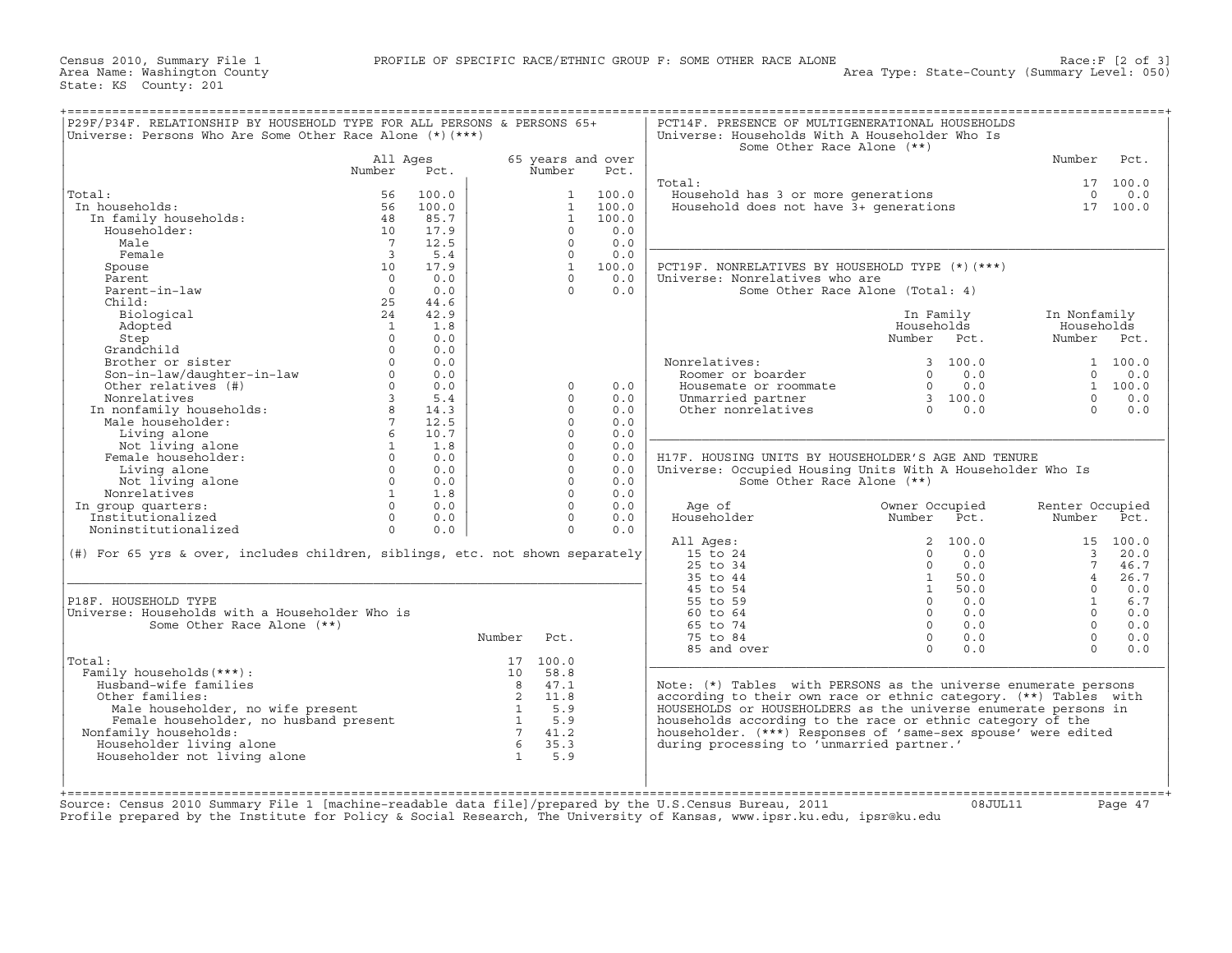+===================================================================================================================================================+

|                                | Total<br>Population | Pct.          | Families | Pct.  | Nonfamilies | Pct.          | In Owner<br>Occupied | Pct.                      | In Renter<br>Occupied | Pct.     |
|--------------------------------|---------------------|---------------|----------|-------|-------------|---------------|----------------------|---------------------------|-----------------------|----------|
| Total population in households | 49                  | 100.0         | 39       | 79.6  |             | 16.3          |                      | 14.3                      | 42                    | 85.7     |
| Under 18 years                 | 20                  | 100.0         | 20       | 100.0 |             |               |                      |                           |                       |          |
| 18 years and over              | 29                  | 100.0         | 19.      | 65.5  |             |               |                      |                           |                       |          |
| Average Household Size         | 2.88                | $\frac{1}{2}$ | 3.90     |       | - 14        | $- - - - - -$ | 3 5 N                | $\qquad \qquad - - - - -$ | 2.80                  | $------$ |
| Under 18 years                 | $\overline{1}$ . 18 | $- - - - - -$ | 2.00     |       |             |               |                      |                           |                       |          |
| 18 years and over              | 1.71                | ------        | ⊥.90     |       |             |               |                      |                           |                       |          |

|                                                                                                                                                                                                                                                                                                                                                                                                           |                                                                                                                                                                       |      |                                                                                                                                                                                                                                                                                                                                                                                                                                                                |                                                          | Universe: Households (Occupied Housing Units) With A Householder Who Is Some Other Race Alone (**) (***)                                                                                                                                                                                                                                                                                     |                |                     |                             |                                                               |              |
|-----------------------------------------------------------------------------------------------------------------------------------------------------------------------------------------------------------------------------------------------------------------------------------------------------------------------------------------------------------------------------------------------------------|-----------------------------------------------------------------------------------------------------------------------------------------------------------------------|------|----------------------------------------------------------------------------------------------------------------------------------------------------------------------------------------------------------------------------------------------------------------------------------------------------------------------------------------------------------------------------------------------------------------------------------------------------------------|----------------------------------------------------------|----------------------------------------------------------------------------------------------------------------------------------------------------------------------------------------------------------------------------------------------------------------------------------------------------------------------------------------------------------------------------------------------|----------------|---------------------|-----------------------------|---------------------------------------------------------------|--------------|
|                                                                                                                                                                                                                                                                                                                                                                                                           | All<br>Households                                                                                                                                                     | Pct. | $\begin{array}{cccccc} \text{Fami}\, \mathbf{1} & & & & & \\ \text{.} & & & & & & \\ \text{.} & & & & & & \\ \text{.} & & & & & & & \\ \text{.} & & & & & & & \\ \text{.} & & & & & & & \\ \text{.} & & & & & & & \\ \text{.} & & & & & & & \\ \text{.} & & & & & & & \\ \text{.} & & & & & & & \\ \text{.} & & & & & & & \\ \text{.} & & & & & & & \\ \text{.} & & & & & & & \\ \text{.} & & & & & & & & \\ \text{.} & & & & & & & & \\ \text{.} & & & & & &$ |                                                          |                                                                                                                                                                                                                                                                                                                                                                                              |                | Owner<br>Occupied   | Pct.                        | Renter<br>Occupied                                            | Pct.         |
| All household sizes:                                                                                                                                                                                                                                                                                                                                                                                      | $\begin{array}{c c} 17 & 100.0 \\ 6 & 35.3 \\ 2 & 11.8 \\ 1 & 5.9 \\ 4 & 23.5 \\ 0 & 0.0 \end{array}$ (Family<br>$\begin{array}{c c} 4 & 23.5 \\ 0 & 0.0 \end{array}$ |      |                                                                                                                                                                                                                                                                                                                                                                                                                                                                |                                                          |                                                                                                                                                                                                                                                                                                                                                                                              |                |                     | 100.0                       |                                                               | 15 100.0     |
| 1-person households                                                                                                                                                                                                                                                                                                                                                                                       |                                                                                                                                                                       |      |                                                                                                                                                                                                                                                                                                                                                                                                                                                                |                                                          |                                                                                                                                                                                                                                                                                                                                                                                              |                | $\Omega$            | 0.0                         | 6                                                             | 40.0         |
| 2-person households                                                                                                                                                                                                                                                                                                                                                                                       |                                                                                                                                                                       |      |                                                                                                                                                                                                                                                                                                                                                                                                                                                                |                                                          |                                                                                                                                                                                                                                                                                                                                                                                              |                | 1                   | 50.0                        |                                                               | 6.7          |
| 3-person households                                                                                                                                                                                                                                                                                                                                                                                       |                                                                                                                                                                       |      |                                                                                                                                                                                                                                                                                                                                                                                                                                                                |                                                          |                                                                                                                                                                                                                                                                                                                                                                                              |                | $\overline{0}$      | 0.0                         |                                                               | 6.7          |
| 4-person households                                                                                                                                                                                                                                                                                                                                                                                       |                                                                                                                                                                       |      |                                                                                                                                                                                                                                                                                                                                                                                                                                                                |                                                          |                                                                                                                                                                                                                                                                                                                                                                                              |                |                     | $0 \qquad 0.0$              |                                                               | 26.7         |
| 5-person households                                                                                                                                                                                                                                                                                                                                                                                       |                                                                                                                                                                       |      |                                                                                                                                                                                                                                                                                                                                                                                                                                                                |                                                          |                                                                                                                                                                                                                                                                                                                                                                                              |                |                     | 1 50.0                      |                                                               | 20.0         |
| 6-person households                                                                                                                                                                                                                                                                                                                                                                                       |                                                                                                                                                                       |      |                                                                                                                                                                                                                                                                                                                                                                                                                                                                |                                                          |                                                                                                                                                                                                                                                                                                                                                                                              |                |                     | $0 \t 0.0$                  |                                                               | 0.0          |
| 7-or-more person households                                                                                                                                                                                                                                                                                                                                                                               | $0 \t 0.0$                                                                                                                                                            |      |                                                                                                                                                                                                                                                                                                                                                                                                                                                                |                                                          |                                                                                                                                                                                                                                                                                                                                                                                              |                | $\overline{0}$      | 0.0                         |                                                               | 0.0          |
| P16F/P17F/P36F/P37F/H11F/H12F. POPULATION IN HOUSEHOLDS AND AVERAGE HOUSEHOLD SIZE BY TYPE AND BY TENURE<br>Universe: Population in Households (Occupied Housing Units) With A Householder Who Is Some Other Race Alone (**)                                                                                                                                                                              |                                                                                                                                                                       |      |                                                                                                                                                                                                                                                                                                                                                                                                                                                                |                                                          |                                                                                                                                                                                                                                                                                                                                                                                              |                |                     |                             |                                                               |              |
|                                                                                                                                                                                                                                                                                                                                                                                                           | Total                                                                                                                                                                 |      | In                                                                                                                                                                                                                                                                                                                                                                                                                                                             |                                                          | In                                                                                                                                                                                                                                                                                                                                                                                           |                | In Owner            |                             | In Renter                                                     |              |
|                                                                                                                                                                                                                                                                                                                                                                                                           | Population                                                                                                                                                            | Pct. | Families Pct.                                                                                                                                                                                                                                                                                                                                                                                                                                                  |                                                          | Nonfamilies                                                                                                                                                                                                                                                                                                                                                                                  | Pct.           | Occupied            | Pct.                        | Occupied                                                      | Pct.         |
| Total population in households<br>Under 18 years<br>18 years and over 29 100.0<br>Nerage Household Size 2.88 -----<br>Under 18 years and over 1.18 -----<br>1.18 -----<br>1.71 -----                                                                                                                                                                                                                      |                                                                                                                                                                       |      |                                                                                                                                                                                                                                                                                                                                                                                                                                                                | 39 79.6                                                  | 8                                                                                                                                                                                                                                                                                                                                                                                            | 16.3           | $7\overline{ }$     | 14.3                        | 42                                                            | 85.7         |
|                                                                                                                                                                                                                                                                                                                                                                                                           |                                                                                                                                                                       |      |                                                                                                                                                                                                                                                                                                                                                                                                                                                                | 20 100.0                                                 |                                                                                                                                                                                                                                                                                                                                                                                              | ______________ |                     | $------$                    |                                                               |              |
|                                                                                                                                                                                                                                                                                                                                                                                                           |                                                                                                                                                                       |      |                                                                                                                                                                                                                                                                                                                                                                                                                                                                | 19 65.5                                                  | ----- -----                                                                                                                                                                                                                                                                                                                                                                                  |                |                     | $------$                    | $\qquad \qquad - - - - -$                                     |              |
|                                                                                                                                                                                                                                                                                                                                                                                                           |                                                                                                                                                                       |      |                                                                                                                                                                                                                                                                                                                                                                                                                                                                | $3.90$ -----                                             | $1.14$ -----                                                                                                                                                                                                                                                                                                                                                                                 |                |                     | $3.50$ $---$                |                                                               | $2.80$ ----- |
|                                                                                                                                                                                                                                                                                                                                                                                                           |                                                                                                                                                                       |      |                                                                                                                                                                                                                                                                                                                                                                                                                                                                | $2.00$ -----                                             | $\frac{1}{2} \frac{1}{2} \frac{1}{2} \frac{1}{2} \frac{1}{2} \frac{1}{2} \frac{1}{2} \frac{1}{2} \frac{1}{2} \frac{1}{2} \frac{1}{2} \frac{1}{2} \frac{1}{2} \frac{1}{2} \frac{1}{2} \frac{1}{2} \frac{1}{2} \frac{1}{2} \frac{1}{2} \frac{1}{2} \frac{1}{2} \frac{1}{2} \frac{1}{2} \frac{1}{2} \frac{1}{2} \frac{1}{2} \frac{1}{2} \frac{1}{2} \frac{1}{2} \frac{1}{2} \frac{1}{2} \frac{$ |                |                     |                             |                                                               |              |
|                                                                                                                                                                                                                                                                                                                                                                                                           |                                                                                                                                                                       |      |                                                                                                                                                                                                                                                                                                                                                                                                                                                                | $1.90$ -----                                             | $------$                                                                                                                                                                                                                                                                                                                                                                                     |                |                     |                             |                                                               |              |
|                                                                                                                                                                                                                                                                                                                                                                                                           |                                                                                                                                                                       |      |                                                                                                                                                                                                                                                                                                                                                                                                                                                                |                                                          |                                                                                                                                                                                                                                                                                                                                                                                              |                |                     |                             |                                                               |              |
| PCT20/PCT22F. GROUP QUARTERS POPULATION BY SEX BY AGE BY GROUP QUARTERS TYPE<br>Universe: Population in group quarters for persons who are Some Other Race Alone (*)                                                                                                                                                                                                                                      |                                                                                                                                                                       |      |                                                                                                                                                                                                                                                                                                                                                                                                                                                                |                                                          |                                                                                                                                                                                                                                                                                                                                                                                              |                |                     |                             |                                                               |              |
|                                                                                                                                                                                                                                                                                                                                                                                                           |                                                                                                                                                                       |      | $--- All Aqes ---$                                                                                                                                                                                                                                                                                                                                                                                                                                             |                                                          |                                                                                                                                                                                                                                                                                                                                                                                              |                |                     |                             | -------------------- 18 Years and Over ---------------------- |              |
|                                                                                                                                                                                                                                                                                                                                                                                                           |                                                                                                                                                                       |      |                                                                                                                                                                                                                                                                                                                                                                                                                                                                |                                                          |                                                                                                                                                                                                                                                                                                                                                                                              |                |                     | Pct. of                     |                                                               | Pct. of      |
|                                                                                                                                                                                                                                                                                                                                                                                                           |                                                                                                                                                                       |      |                                                                                                                                                                                                                                                                                                                                                                                                                                                                |                                                          |                                                                                                                                                                                                                                                                                                                                                                                              | Pct. of<br>All |                     | Total                       |                                                               | Total        |
|                                                                                                                                                                                                                                                                                                                                                                                                           |                                                                                                                                                                       |      | Number                                                                                                                                                                                                                                                                                                                                                                                                                                                         | Pct.                                                     | Total                                                                                                                                                                                                                                                                                                                                                                                        |                | AII<br>Ages<br>Male | $18+$                       | Female                                                        | $18+$        |
|                                                                                                                                                                                                                                                                                                                                                                                                           |                                                                                                                                                                       |      | $\Omega$                                                                                                                                                                                                                                                                                                                                                                                                                                                       | 100.0                                                    | $\Omega$                                                                                                                                                                                                                                                                                                                                                                                     |                | $\Omega$            | $\ddot{\phantom{a}}$        | $\circ$                                                       |              |
|                                                                                                                                                                                                                                                                                                                                                                                                           |                                                                                                                                                                       |      | $\Omega$                                                                                                                                                                                                                                                                                                                                                                                                                                                       |                                                          | $\Omega$                                                                                                                                                                                                                                                                                                                                                                                     |                | $\Omega$            |                             | $\Omega$                                                      |              |
| Correctional facilities for adults                                                                                                                                                                                                                                                                                                                                                                        |                                                                                                                                                                       |      | $\circ$                                                                                                                                                                                                                                                                                                                                                                                                                                                        |                                                          |                                                                                                                                                                                                                                                                                                                                                                                              |                | $\circ$             |                             | $\circ$                                                       |              |
| Juvenile facilities                                                                                                                                                                                                                                                                                                                                                                                       |                                                                                                                                                                       |      | $\overline{0}$                                                                                                                                                                                                                                                                                                                                                                                                                                                 |                                                          |                                                                                                                                                                                                                                                                                                                                                                                              |                |                     | $0 \qquad \qquad$<br>$\sim$ | $\circ$                                                       |              |
|                                                                                                                                                                                                                                                                                                                                                                                                           |                                                                                                                                                                       |      | $\circ$                                                                                                                                                                                                                                                                                                                                                                                                                                                        |                                                          |                                                                                                                                                                                                                                                                                                                                                                                              |                | $\Omega$            |                             | $\Omega$                                                      |              |
| Nursing facilities/skilled-nursing facilities                                                                                                                                                                                                                                                                                                                                                             |                                                                                                                                                                       |      |                                                                                                                                                                                                                                                                                                                                                                                                                                                                |                                                          |                                                                                                                                                                                                                                                                                                                                                                                              |                | $\circ$             |                             | $\circ$                                                       |              |
| Other institutional facilities                                                                                                                                                                                                                                                                                                                                                                            |                                                                                                                                                                       |      |                                                                                                                                                                                                                                                                                                                                                                                                                                                                |                                                          | $\begin{bmatrix} 0 \\ 0 \\ 0 \\ 0 \end{bmatrix}$<br>$\Omega$                                                                                                                                                                                                                                                                                                                                 |                | $\Omega$            |                             |                                                               |              |
| Noninstitutionalized population:                                                                                                                                                                                                                                                                                                                                                                          |                                                                                                                                                                       |      | $\Omega$                                                                                                                                                                                                                                                                                                                                                                                                                                                       | $\begin{matrix} 0 & & \cdot \\ 0 & & \cdot \end{matrix}$ | $\Omega$                                                                                                                                                                                                                                                                                                                                                                                     |                | $\Omega$            |                             | $\mathsf{O}\xspace$<br>$\Omega$                               |              |
| Institutionalized population:<br>College/university student housing                                                                                                                                                                                                                                                                                                                                       |                                                                                                                                                                       |      | $\Omega$                                                                                                                                                                                                                                                                                                                                                                                                                                                       |                                                          | $\Omega$                                                                                                                                                                                                                                                                                                                                                                                     |                | $\Omega$            |                             | $\Omega$                                                      |              |
| Military quarters<br>Other noninstitutional facilities                                                                                                                                                                                                                                                                                                                                                    |                                                                                                                                                                       |      | $\Omega$                                                                                                                                                                                                                                                                                                                                                                                                                                                       |                                                          | $\Omega$                                                                                                                                                                                                                                                                                                                                                                                     |                | $\Omega$            |                             | $\Omega$                                                      |              |
| All types of group quarters:                                                                                                                                                                                                                                                                                                                                                                              |                                                                                                                                                                       |      |                                                                                                                                                                                                                                                                                                                                                                                                                                                                |                                                          |                                                                                                                                                                                                                                                                                                                                                                                              |                |                     |                             |                                                               |              |
| Note: (*) Tables with PERSONS as the universe enumerate persons according to their own race or ethnic category. (**) Tables with HOUSEHOLDS<br>or HOUSEHOLDERS as the universe enumerate persons in households according to the race or ethnic category of the householder.<br>(***) Same-sex couple households are included in the family households category if there is at least one additional person |                                                                                                                                                                       |      |                                                                                                                                                                                                                                                                                                                                                                                                                                                                |                                                          |                                                                                                                                                                                                                                                                                                                                                                                              |                |                     |                             |                                                               |              |
| related to householder by birth or adoption. Same-sex couple households with no relatives of the householder present are tabulated<br>in nonfamily households. Responses of 'same-sex spouse' were edited during processing to 'unmarried partner.'                                                                                                                                                       |                                                                                                                                                                       |      |                                                                                                                                                                                                                                                                                                                                                                                                                                                                |                                                          |                                                                                                                                                                                                                                                                                                                                                                                              |                |                     |                             |                                                               |              |

+===================================================================================================================================================+Source: Census 2010 Summary File 1 [machine−readable data file]/prepared by the U.S.Census Bureau, 2011 08JUL11 Page 48 Profile prepared by the Institute for Policy & Social Research, The University of Kansas, www.ipsr.ku.edu, ipsr@ku.edu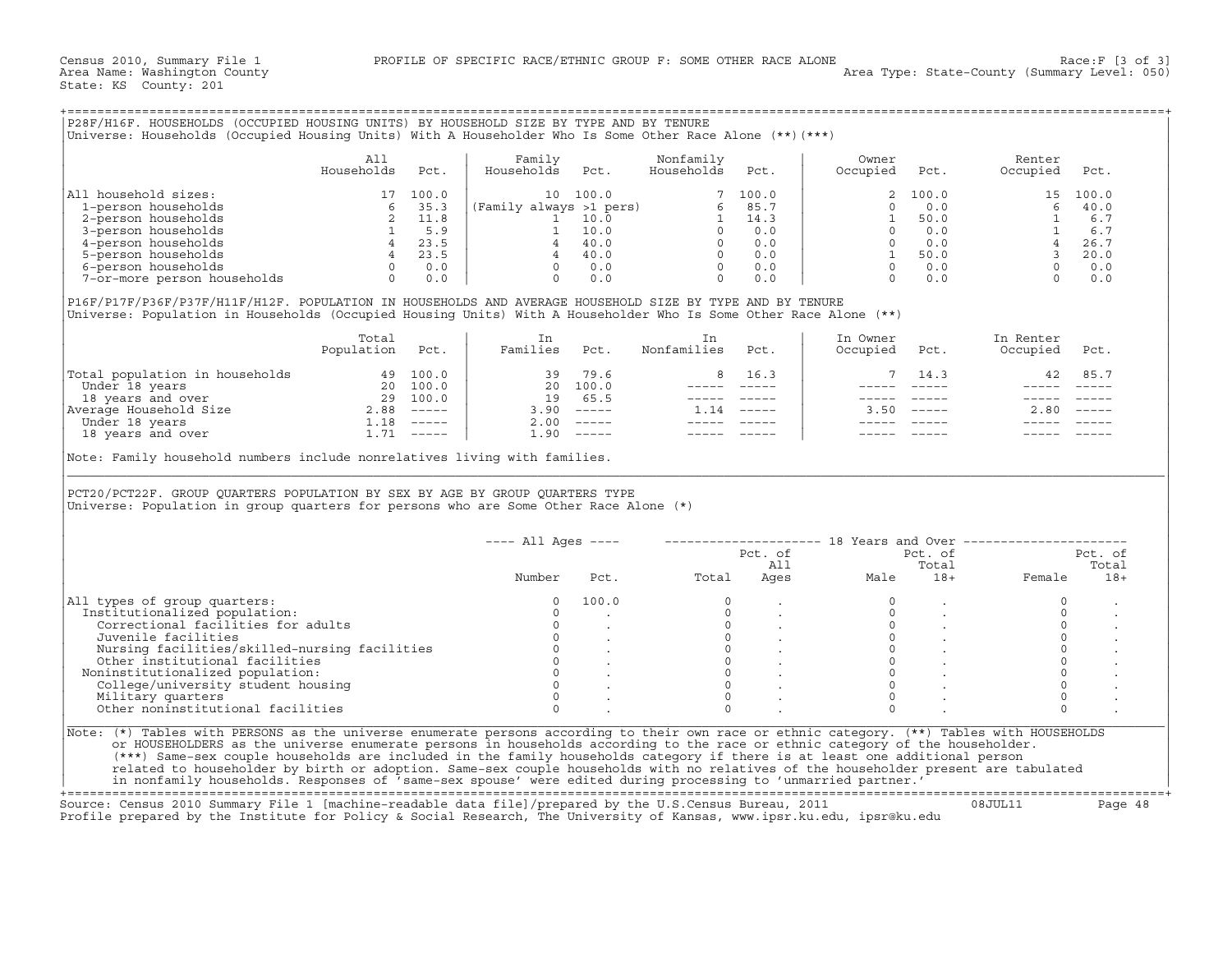| P29/P29G. POPULATION SUMMARY BY RESIDENCE TYPE FOR DESIGNATED UNIVERSE<br>Universe: PERSONS Who Are Two or More Races |                                                                                                                                                                                                                                                                                                                        |                  |                                                                                                                                                                                                                                                                                                                                                   |                                        |                                 |                                 | P38G/39G. FAMILY TYPE BY PRESENCE AND AGE OF OWN OR RELATED CHILDREN<br>Universe: Families With A Householder Who Is<br>Two or More Races $(**)$ $(***)$                                                                                                                |               |                         |                  |          |
|-----------------------------------------------------------------------------------------------------------------------|------------------------------------------------------------------------------------------------------------------------------------------------------------------------------------------------------------------------------------------------------------------------------------------------------------------------|------------------|---------------------------------------------------------------------------------------------------------------------------------------------------------------------------------------------------------------------------------------------------------------------------------------------------------------------------------------------------|----------------------------------------|---------------------------------|---------------------------------|-------------------------------------------------------------------------------------------------------------------------------------------------------------------------------------------------------------------------------------------------------------------------|---------------|-------------------------|------------------|----------|
|                                                                                                                       |                                                                                                                                                                                                                                                                                                                        |                  |                                                                                                                                                                                                                                                                                                                                                   |                                        |                                 |                                 |                                                                                                                                                                                                                                                                         |               |                         |                  |          |
|                                                                                                                       |                                                                                                                                                                                                                                                                                                                        | Population<br>53 |                                                                                                                                                                                                                                                                                                                                                   |                                        | As % of Population of all Races |                                 |                                                                                                                                                                                                                                                                         |               |                         | Related Children |          |
| Total Persons:                                                                                                        |                                                                                                                                                                                                                                                                                                                        | 53               | $0.9%$ of                                                                                                                                                                                                                                                                                                                                         |                                        | 5,799                           |                                 | By Presence of:                                                                                                                                                                                                                                                         | Own Children  |                         |                  |          |
| In Households(*)                                                                                                      |                                                                                                                                                                                                                                                                                                                        |                  | $0.9%$ of                                                                                                                                                                                                                                                                                                                                         |                                        | 5,685                           |                                 |                                                                                                                                                                                                                                                                         | Families Pct. |                         | Families Pct.    |          |
| In Group Quarters                                                                                                     |                                                                                                                                                                                                                                                                                                                        | $\overline{0}$   | $0.0%$ of                                                                                                                                                                                                                                                                                                                                         |                                        | 114                             |                                 |                                                                                                                                                                                                                                                                         |               |                         |                  |          |
|                                                                                                                       |                                                                                                                                                                                                                                                                                                                        |                  |                                                                                                                                                                                                                                                                                                                                                   |                                        |                                 |                                 | All families:<br>11 families:<br>Husband-wife families:<br>With children under 18:<br>Under 6 yrs only<br>Under 6 and 6 to 17 yrs<br>6 to 17 yrs<br>6 to 17 yrs 0<br>(6 to 17 yrs 0<br>6 0 0.0<br>6 to 17 yrs 0<br>(6 0 for families (no spouse present):<br>8 46.2<br> | 13 100.0      |                         |                  | 13 100.0 |
| P16-18G/P36-37G. HOUSEHOLDS/POPULATION IN HOUSEHOLDS BY HOUSEHOLD TYPE                                                |                                                                                                                                                                                                                                                                                                                        |                  |                                                                                                                                                                                                                                                                                                                                                   |                                        |                                 |                                 |                                                                                                                                                                                                                                                                         |               |                         | 8                | 61.5     |
| Universe: HOUSEHOLDERS Who Are Two or More Races                                                                      |                                                                                                                                                                                                                                                                                                                        |                  |                                                                                                                                                                                                                                                                                                                                                   |                                        |                                 |                                 |                                                                                                                                                                                                                                                                         |               |                         | 2                | 15.4     |
|                                                                                                                       |                                                                                                                                                                                                                                                                                                                        |                  |                                                                                                                                                                                                                                                                                                                                                   |                                        |                                 | Average                         |                                                                                                                                                                                                                                                                         |               |                         | 2                | 15.4     |
|                                                                                                                       |                                                                                                                                                                                                                                                                                                                        |                  | Households                                                                                                                                                                                                                                                                                                                                        | Population $(**)$                      |                                 | Size                            |                                                                                                                                                                                                                                                                         |               |                         | $\Omega$         | 0.0      |
| Total Households(**)                                                                                                  |                                                                                                                                                                                                                                                                                                                        |                  |                                                                                                                                                                                                                                                                                                                                                   |                                        | 39                              | 2.17                            |                                                                                                                                                                                                                                                                         |               |                         | $\Omega$         | 0.0      |
| Under 18 years                                                                                                        |                                                                                                                                                                                                                                                                                                                        |                  | 3 years 18<br>8 years and over<br>Family Households (***)<br>Under 18 years and over<br>13 years and over<br>18 years and over<br>18 years and over<br>Nonfamily Households<br>5<br>TP13G. POPULATION THE                                                                                                                                         |                                        | $7^{\circ}$                     | 0.39                            |                                                                                                                                                                                                                                                                         |               |                         | 6                | 46.2     |
| 18 years and over                                                                                                     |                                                                                                                                                                                                                                                                                                                        |                  |                                                                                                                                                                                                                                                                                                                                                   |                                        | 32                              | 1.78                            |                                                                                                                                                                                                                                                                         |               |                         | 5                | 38.5     |
|                                                                                                                       |                                                                                                                                                                                                                                                                                                                        |                  |                                                                                                                                                                                                                                                                                                                                                   |                                        | 33                              | 2.54                            |                                                                                                                                                                                                                                                                         |               |                         | 2                | 15.4     |
|                                                                                                                       |                                                                                                                                                                                                                                                                                                                        |                  |                                                                                                                                                                                                                                                                                                                                                   |                                        | $\overline{7}$                  | 0.54                            |                                                                                                                                                                                                                                                                         |               |                         | $\mathbf 0$      | 0.0      |
|                                                                                                                       |                                                                                                                                                                                                                                                                                                                        |                  |                                                                                                                                                                                                                                                                                                                                                   | $\begin{array}{c} 26 \\ 5 \end{array}$ |                                 | 2.00                            |                                                                                                                                                                                                                                                                         |               |                         | $\Omega$         | 0.0      |
|                                                                                                                       |                                                                                                                                                                                                                                                                                                                        |                  |                                                                                                                                                                                                                                                                                                                                                   |                                        |                                 | 1.00                            |                                                                                                                                                                                                                                                                         |               |                         | $\Omega$         | 0.0      |
|                                                                                                                       |                                                                                                                                                                                                                                                                                                                        |                  |                                                                                                                                                                                                                                                                                                                                                   |                                        |                                 |                                 |                                                                                                                                                                                                                                                                         |               |                         | $\mathbf 0$      | 0.0      |
| P12G/P13G. POPULATION BY AGE AND SEX                                                                                  |                                                                                                                                                                                                                                                                                                                        |                  |                                                                                                                                                                                                                                                                                                                                                   |                                        |                                 |                                 |                                                                                                                                                                                                                                                                         |               |                         | 2                | 15.4     |
| Universe: Persons Who Are Two or More Races (*)                                                                       |                                                                                                                                                                                                                                                                                                                        |                  |                                                                                                                                                                                                                                                                                                                                                   |                                        |                                 |                                 |                                                                                                                                                                                                                                                                         |               |                         | $\overline{3}$   | 23.1     |
|                                                                                                                       |                                                                                                                                                                                                                                                                                                                        |                  |                                                                                                                                                                                                                                                                                                                                                   |                                        |                                 |                                 |                                                                                                                                                                                                                                                                         |               |                         | $\mathbf{3}$     |          |
|                                                                                                                       |                                                                                                                                                                                                                                                                                                                        |                  |                                                                                                                                                                                                                                                                                                                                                   |                                        |                                 |                                 |                                                                                                                                                                                                                                                                         |               |                         |                  | 23.1     |
|                                                                                                                       | ---Both Sexes---                                                                                                                                                                                                                                                                                                       |                  | $---Male----$                                                                                                                                                                                                                                                                                                                                     |                                        | $---$ Female -----              |                                 |                                                                                                                                                                                                                                                                         |               |                         | $\mathbf 0$      | 0.0      |
|                                                                                                                       | Number                                                                                                                                                                                                                                                                                                                 | Pct.             | Number                                                                                                                                                                                                                                                                                                                                            | Pct.                                   | Number                          | Pct.                            |                                                                                                                                                                                                                                                                         |               |                         | $\Omega$         | 0.0      |
|                                                                                                                       |                                                                                                                                                                                                                                                                                                                        |                  |                                                                                                                                                                                                                                                                                                                                                   |                                        |                                 |                                 |                                                                                                                                                                                                                                                                         |               |                         | $\overline{3}$   | 23.1     |
| All Ages:                                                                                                             |                                                                                                                                                                                                                                                                                                                        | 53 100.0         |                                                                                                                                                                                                                                                                                                                                                   | 24 100.0                               |                                 | 29 100.0                        |                                                                                                                                                                                                                                                                         |               |                         | $\Omega$         | 0.0      |
| Under 5                                                                                                               |                                                                                                                                                                                                                                                                                                                        |                  | 5                                                                                                                                                                                                                                                                                                                                                 | 20.8                                   |                                 | 2<br>6.9                        |                                                                                                                                                                                                                                                                         |               |                         |                  |          |
| $5$ to $9$                                                                                                            |                                                                                                                                                                                                                                                                                                                        |                  | $\mathbf{1}$                                                                                                                                                                                                                                                                                                                                      | 4.2                                    |                                 | 6<br>20.7                       |                                                                                                                                                                                                                                                                         |               |                         |                  |          |
| 10 to 14                                                                                                              |                                                                                                                                                                                                                                                                                                                        |                  |                                                                                                                                                                                                                                                                                                                                                   | 3, 12.5                                |                                 | $\overline{4}$<br>13.8          | P31G. RELATIONSHIP BY HOUSEHOLD TYPE FOR THE POPULATION UNDER 18 YEARS                                                                                                                                                                                                  |               |                         |                  |          |
| 15 to 17                                                                                                              |                                                                                                                                                                                                                                                                                                                        |                  |                                                                                                                                                                                                                                                                                                                                                   | 4.2                                    |                                 | 5<br>17.2                       | Universe: Persons under 18 who are                                                                                                                                                                                                                                      |               |                         |                  |          |
| 18 and 19                                                                                                             |                                                                                                                                                                                                                                                                                                                        |                  |                                                                                                                                                                                                                                                                                                                                                   | 4.2                                    |                                 | $\Omega$<br>0.0                 | Two or More Races $(*)$ $(***)$                                                                                                                                                                                                                                         |               |                         |                  |          |
| 20                                                                                                                    |                                                                                                                                                                                                                                                                                                                        |                  |                                                                                                                                                                                                                                                                                                                                                   | 0.0                                    |                                 | $\circ$<br>0.0                  |                                                                                                                                                                                                                                                                         |               | Number                  | Pct.             |          |
| 21                                                                                                                    |                                                                                                                                                                                                                                                                                                                        |                  |                                                                                                                                                                                                                                                                                                                                                   | 4.2                                    |                                 | $\circ$<br>0.0                  |                                                                                                                                                                                                                                                                         |               |                         |                  |          |
| 22 to 24                                                                                                              |                                                                                                                                                                                                                                                                                                                        |                  |                                                                                                                                                                                                                                                                                                                                                   | 0.0                                    |                                 | $\Omega$<br>0.0                 | Total under 18:                                                                                                                                                                                                                                                         |               | 27                      | 100.0            |          |
| 25 to 29                                                                                                              |                                                                                                                                                                                                                                                                                                                        |                  |                                                                                                                                                                                                                                                                                                                                                   | 0.0                                    |                                 | $\overline{\mathbf{3}}$<br>10.3 | In households:                                                                                                                                                                                                                                                          |               | 27                      | 100.0            |          |
| 30 to 34                                                                                                              |                                                                                                                                                                                                                                                                                                                        |                  |                                                                                                                                                                                                                                                                                                                                                   | 0.0                                    |                                 | 2<br>6.9                        | Householder or spouse                                                                                                                                                                                                                                                   |               | n                       | 0.0              |          |
| 35 to 39                                                                                                              |                                                                                                                                                                                                                                                                                                                        |                  |                                                                                                                                                                                                                                                                                                                                                   | 4.2                                    |                                 | $\mathbf{1}$<br>3.4             | Related child:                                                                                                                                                                                                                                                          |               | 27                      | 100.0            |          |
| 40 to 44                                                                                                              |                                                                                                                                                                                                                                                                                                                        |                  |                                                                                                                                                                                                                                                                                                                                                   | 0.0                                    |                                 | $\circ$<br>0.0                  | Own child:                                                                                                                                                                                                                                                              |               | 23                      | 85.2             |          |
| 45 to 49                                                                                                              |                                                                                                                                                                                                                                                                                                                        |                  |                                                                                                                                                                                                                                                                                                                                                   | 12.5                                   |                                 | $\mathbf{1}$<br>3.4             | In husband-wife families                                                                                                                                                                                                                                                |               | - 9                     | 33.3             |          |
| 50 to 54                                                                                                              | $\begin{array}{cccc} 53 & 100.0 \\ 7 & 13.2 \\ 7 & 13.2 \\ 7 & 13.2 \\ 6 & 11.3 \\ 1 & 1.9 \\ 0 & 0.0 \\ 1 & 1.9 \\ 0 & 0.0 \\ 1 & 1.9 \\ 3 & 5.7 \\ 2 & 3.8 \\ 2 & 3.8 \\ 2 & 3.8 \\ 2 & 3.8 \\ 2 & 3.8 \\ 1 & 1.9 \\ 1 & 1.9 \\ 1 & 1.9 \\ 1 & 1.9 \\ 1 & 1.9 \\ 1 & 1.9 \\ 1 & 1.9 \\ 1 & 1.9 \\ 1 & 1.9 \\ 1 & 1.$ |                  | $\begin{bmatrix} 5 & 2 \\ 1 & 3 \\ 3 & 1 \\ 1 & 0 \\ 0 & 0 \\ 0 & 0 \\ 1 & 0 \\ 3 & 1 \\ 1 & 1 \\ 1 & 1 \\ 1 & 1 \\ 0 & 0 \\ 3 & 0 \\ 3 & 0 \\ 3 & 0 \\ 3 & 0 \\ 3 & 0 \\ 3 & 0 \\ 3 & 0 \\ 3 & 0 \\ 3 & 0 \\ 3 & 0 \\ 3 & 0 \\ 3 & 0 \\ 3 & 0 \\ 3 & 0 \\ 3 & 0 \\ 3 & 0 \\ 3 & 0 \\ 3 & 0 \\ 3 & 0 \\ 3 & 0 \\ 3 & 0 \\ 3 & 0 \\ 3 & 0 \\ 3 & $ | 4.2                                    |                                 | $\mathbf{1}$<br>3.4             | In other families (no spouse present) :                                                                                                                                                                                                                                 |               | 14                      | 51.9             |          |
| 55 to 59                                                                                                              |                                                                                                                                                                                                                                                                                                                        |                  |                                                                                                                                                                                                                                                                                                                                                   | 4.2                                    |                                 | $\circ$<br>0.0                  | Male householder                                                                                                                                                                                                                                                        |               | $\overline{\mathbf{3}}$ | 11.1             |          |
| 60 and 61                                                                                                             |                                                                                                                                                                                                                                                                                                                        |                  |                                                                                                                                                                                                                                                                                                                                                   | 4.2                                    |                                 | $\circ$<br>0.0                  | Female householder                                                                                                                                                                                                                                                      |               | 11                      | 40.7             |          |
| 62 to 64                                                                                                              |                                                                                                                                                                                                                                                                                                                        |                  |                                                                                                                                                                                                                                                                                                                                                   | 4.2                                    |                                 | $\Omega$<br>0.0                 | Other relatives:                                                                                                                                                                                                                                                        |               | $\overline{4}$          | 14.8             |          |
| 65 and 66                                                                                                             |                                                                                                                                                                                                                                                                                                                        |                  |                                                                                                                                                                                                                                                                                                                                                   | 0.0                                    |                                 | $\mathbf{1}$<br>3.4             | Grandchild                                                                                                                                                                                                                                                              |               | $4\overline{ }$         | 14.8             |          |
| 67 to 69                                                                                                              |                                                                                                                                                                                                                                                                                                                        |                  |                                                                                                                                                                                                                                                                                                                                                   | 0.0                                    |                                 | $\mathbf{1}$<br>3.4             | Other relatives                                                                                                                                                                                                                                                         |               | $\Omega$                | 0.0              |          |
| 70 to 74                                                                                                              |                                                                                                                                                                                                                                                                                                                        |                  | $\overline{\mathbf{3}}$                                                                                                                                                                                                                                                                                                                           | 12.5                                   |                                 | $\Omega$<br>0.0                 | Nonrelatives                                                                                                                                                                                                                                                            |               | $\Omega$                | 0.0              |          |
| 75 to 79                                                                                                              | $\overline{1}$                                                                                                                                                                                                                                                                                                         | 1.9              | $\Omega$                                                                                                                                                                                                                                                                                                                                          | 0.0                                    |                                 | $\mathbf{1}$<br>3.4             |                                                                                                                                                                                                                                                                         |               | $\Omega$                | 0.0              |          |
|                                                                                                                       |                                                                                                                                                                                                                                                                                                                        |                  |                                                                                                                                                                                                                                                                                                                                                   |                                        |                                 |                                 | In group quarters:                                                                                                                                                                                                                                                      |               |                         |                  |          |
| 80 to 84                                                                                                              | $\mathbf{1}$                                                                                                                                                                                                                                                                                                           | 1.9              | $\circ$                                                                                                                                                                                                                                                                                                                                           | 0.0                                    |                                 | $\mathbf{1}$<br>3.4             | Institutionalized population                                                                                                                                                                                                                                            |               | $\circ$                 | 0.0              |          |
| 85 plus                                                                                                               | $\mathbf{1}$                                                                                                                                                                                                                                                                                                           | 1.9              | $\mathbf{1}$                                                                                                                                                                                                                                                                                                                                      | 4.2                                    |                                 | $\Omega$<br>0.0                 | Noninstitutionalized population                                                                                                                                                                                                                                         |               | $\Omega$                | 0.0              |          |
|                                                                                                                       |                                                                                                                                                                                                                                                                                                                        |                  |                                                                                                                                                                                                                                                                                                                                                   |                                        |                                 |                                 |                                                                                                                                                                                                                                                                         |               |                         |                  |          |
| $0$ to $17$                                                                                                           | 27                                                                                                                                                                                                                                                                                                                     | 50.9             | 10                                                                                                                                                                                                                                                                                                                                                | 41.7                                   | 17                              | 58.6                            | Note: (*) Tables with PERSONS as the universe enumerate persons according                                                                                                                                                                                               |               |                         |                  |          |
| 18 to 64                                                                                                              | 18                                                                                                                                                                                                                                                                                                                     | 34.0             | 10                                                                                                                                                                                                                                                                                                                                                | 41.7                                   |                                 | 8<br>27.6                       | to their own race or ethnic category. (**) Tables with HOUSEHOLDS or                                                                                                                                                                                                    |               |                         |                  |          |
| 65 plus                                                                                                               |                                                                                                                                                                                                                                                                                                                        | 8 15.1           | $\overline{4}$                                                                                                                                                                                                                                                                                                                                    | 16.7                                   |                                 | 13.8<br>$\overline{4}$          | HOUSEHOLDERS as the universe enumerate persons in households according                                                                                                                                                                                                  |               |                         |                  |          |
|                                                                                                                       |                                                                                                                                                                                                                                                                                                                        |                  |                                                                                                                                                                                                                                                                                                                                                   |                                        |                                 |                                 | to the race or ethnic category of the householder. (***) Responses of                                                                                                                                                                                                   |               |                         |                  |          |
| Median Aqe                                                                                                            | 17.8                                                                                                                                                                                                                                                                                                                   |                  | 28.5                                                                                                                                                                                                                                                                                                                                              |                                        | 15.8                            |                                 | 'same-sex spouse' were edited during processing to 'unmarried partner.'                                                                                                                                                                                                 |               |                         |                  |          |

+===================================================================================================================================================+ Source: Census 2010 Summary File 1 [machine−readable data file]/prepared by the U.S.Census Bureau, 2011 08JUL11 Page 49 Profile prepared by the Institute for Policy & Social Research, The University of Kansas, www.ipsr.ku.edu, ipsr@ku.edu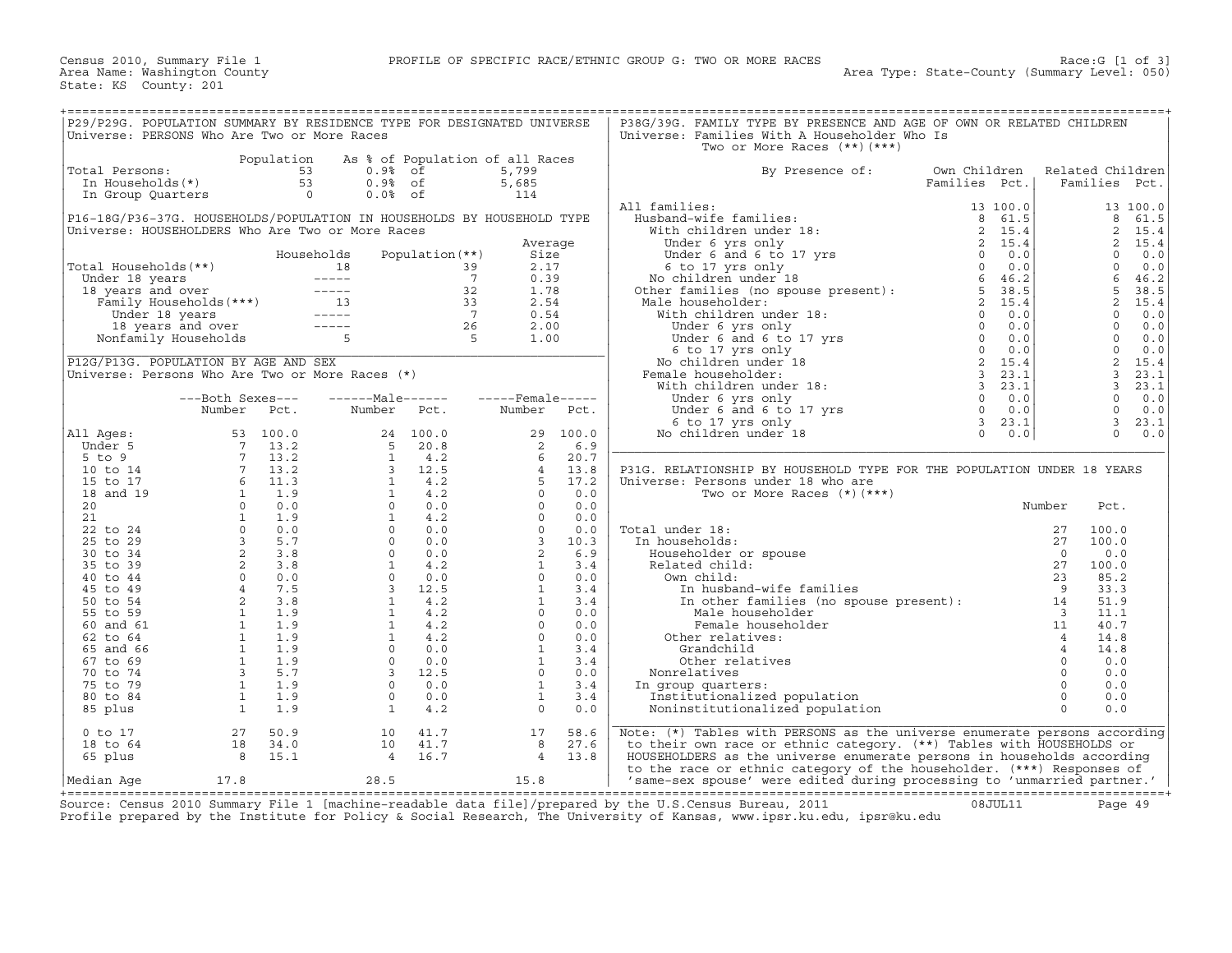| P29G/P34G. RELATIONSHIP BY HOUSEHOLD TYPE FOR ALL PERSONS & PERSONS 65+       |                        |       |             |                 |                   | PCT14G. PRESENCE OF MULTIGENERATIONAL HOUSEHOLDS                              |                |      |                 |                      |
|-------------------------------------------------------------------------------|------------------------|-------|-------------|-----------------|-------------------|-------------------------------------------------------------------------------|----------------|------|-----------------|----------------------|
| Universe: Persons Who Are Two or More Races (*) (***)                         |                        |       |             |                 |                   | Universe: Households With A Householder Who Is<br>Two or More Races (**)      |                |      |                 |                      |
|                                                                               | All Ages               |       |             |                 | 65 years and over |                                                                               |                |      | Number          | Pct.                 |
|                                                                               | Number                 | Pct.  |             | Number          | Pct.              |                                                                               |                |      |                 |                      |
|                                                                               |                        |       |             |                 |                   | Total:                                                                        |                |      |                 | 18 100.0             |
| Total:                                                                        | 53                     | 100.0 |             | 8               | 100.0             |                                                                               |                |      |                 | $0 \t 0.0$           |
| In households:                                                                | 53                     | 100.0 |             | 8               | 100.0             | Household has 3 or more generations<br>Household does not have 3+ generations |                |      |                 | 18 100.0             |
| In family households:                                                         | 48                     | 90.6  |             | $7\overline{ }$ | 87.5              |                                                                               |                |      |                 |                      |
| Householder:                                                                  | 13                     | 24.5  |             | $\overline{4}$  | 50.0              |                                                                               |                |      |                 |                      |
| Male                                                                          | $\overline{7}$         | 13.2  |             | $\overline{2}$  | 25.0              |                                                                               |                |      |                 |                      |
| Female                                                                        | 6                      | 11.3  |             | 2               | 25.0              |                                                                               |                |      |                 |                      |
| Spouse                                                                        | 5                      | 9.4   |             | $\overline{3}$  | 37.5              | PCT19G. NONRELATIVES BY HOUSEHOLD TYPE (*)(***)                               |                |      |                 |                      |
|                                                                               | $\Omega$               | 0.0   |             | $\Omega$        | 0.0               |                                                                               |                |      |                 |                      |
| Parent<br>Parent-in-law                                                       | $\Omega$               | 0.0   |             | $\Omega$        | 0.0               | Universe: Nonrelatives who are                                                |                |      |                 |                      |
| Child.                                                                        |                        |       |             |                 |                   | Two or More Races (Total: 1)                                                  |                |      |                 |                      |
|                                                                               | 24                     | 45.3  |             |                 |                   |                                                                               |                |      |                 |                      |
| Biological                                                                    | 21                     | 39.6  |             |                 |                   |                                                                               | In Family      |      | In Nonfamily    |                      |
| Adopted                                                                       | <sup>1</sup>           | 1.9   |             |                 |                   |                                                                               | Households     |      | Households      |                      |
| Step                                                                          | 2                      | 3.8   |             |                 |                   |                                                                               | Number Pct.    |      | Number Pct.     |                      |
| Grandchild                                                                    | $\overline{4}$         | 7.5   |             |                 |                   |                                                                               |                |      |                 |                      |
| Brother or sister                                                             | $\mathbf{1}$           | 1.9   |             |                 |                   | Nonrelatives:                                                                 | 1 100.0        |      |                 | 0 100.0              |
|                                                                               | $\Omega$               | 0.0   |             |                 |                   | Roomer or boarder                                                             | $\Omega$       | 0.0  | $\Omega$        | $\ddot{\phantom{a}}$ |
| Son-in-law/daughter-in-law<br>Other relatives (#)                             | $\circ$                | 0.0   |             | $\circ$         | 0.0               | Housemate or roommate                                                         | $0 \t 0.0$     |      | $\Omega$        | $\Box$               |
| Nonrelatives                                                                  | $1 \quad \blacksquare$ | 1.9   |             | $\Omega$        | 0.0               | Unmarried partner                                                             | 1 100.0        |      | $\Omega$        | $\bullet$            |
| In nonfamily households:                                                      | $5 -$                  | 9.4   |             | $\mathbf{1}$    | 12.5              | Other nonrelatives                                                            | $\cap$         | 0.0  | $\Omega$        | $\ddot{\phantom{a}}$ |
| Male householder:                                                             | $4\overline{ }$        | 7.5   |             | $\mathbf{1}$    | 12.5              |                                                                               |                |      |                 |                      |
| Living alone                                                                  | $4\degree$             | 7.5   |             | $\mathbf{1}$    | 12.5              |                                                                               |                |      |                 |                      |
| Not living alone                                                              | $0 \qquad \qquad$      | 0.0   |             | $\Omega$        | 0.0               |                                                                               |                |      |                 |                      |
| Female householder:                                                           | <sup>1</sup>           | 1.9   |             | $\Omega$        | 0.0               | H17G. HOUSING UNITS BY HOUSEHOLDER'S AGE AND TENURE                           |                |      |                 |                      |
| Living alone                                                                  | $\mathbf{1}$           | 1.9   |             | $\circ$         | 0.0               | Universe: Occupied Housing Units With A Householder Who Is                    |                |      |                 |                      |
| Not living alone                                                              | $\circ$                | 0.0   |             | $\circ$         | 0.0               | Two or More Races (**)                                                        |                |      |                 |                      |
| Nonrelatives                                                                  | $\Omega$               | 0.0   |             | $\Omega$        | 0.0               |                                                                               |                |      |                 |                      |
| In group quarters:                                                            | $\Omega$               | 0.0   |             | $\Omega$        | 0.0               | Age of                                                                        | Owner Occupied |      | Renter Occupied |                      |
| Institutionalized                                                             | $\Omega$               | 0.0   |             | $\Omega$        | 0.0               | Householder                                                                   | Number         | Pct. | Number Pct.     |                      |
| Noninstitutionalized                                                          | $\Omega$               | 0.0   |             | $\Omega$        | 0.0               |                                                                               |                |      |                 |                      |
|                                                                               |                        |       |             |                 |                   | All Ages:                                                                     | 9 100.0        |      |                 | 9 100.0              |
| (#) For 65 yrs & over, includes children, siblings, etc. not shown separately |                        |       |             |                 |                   | 15 to 24                                                                      | $1 \quad 11.1$ |      | $\circ$         | 0.0                  |
|                                                                               |                        |       |             |                 |                   | 25 to 34                                                                      | $\circ$        | 0.0  | $2^{\circ}$     | 22.2                 |
|                                                                               |                        |       |             |                 |                   | 35 to 44                                                                      | $1 \quad 11.1$ |      |                 | $1 \quad 11.1$       |
|                                                                               |                        |       |             |                 |                   | 45 to 54                                                                      | 2 22.2         |      |                 | 3, 33.3              |
| P18G. HOUSEHOLD TYPE                                                          |                        |       |             |                 |                   | 55 to 59                                                                      | 1 11.1         |      | $\Omega$        | 0.0                  |
| Universe: Households with a Householder Who is                                |                        |       |             |                 |                   | 60 to 64                                                                      | 1 11.1         |      |                 | 1 11.1               |
| Two or More Races (**)                                                        |                        |       |             |                 |                   | 65 to 74                                                                      | 2 22.2         |      |                 | $1 \quad 11.1$       |
|                                                                               |                        |       | Number Pct. |                 |                   | 75 to 84                                                                      | $\overline{0}$ | 0.0  |                 | 1 11.1               |
|                                                                               |                        |       |             |                 |                   | 85 and over                                                                   | 1              | 11.1 | $\Omega$        | 0.0                  |
| Total:                                                                        |                        |       |             | 18 100.0        |                   |                                                                               |                |      |                 |                      |
| Family households (***) :                                                     |                        |       |             | 13 72.2         |                   |                                                                               |                |      |                 |                      |
| Husband-wife families                                                         |                        |       |             | 8 44.4          |                   | Note: (*) Tables with PERSONS as the universe enumerate persons               |                |      |                 |                      |
| Other families:                                                               |                        |       | $5 -$       | 27.8            |                   | according to their own race or ethnic category. (**) Tables with              |                |      |                 |                      |
| Male householder, no wife present                                             |                        |       |             | 2 11.1          |                   | HOUSEHOLDS or HOUSEHOLDERS as the universe enumerate persons in               |                |      |                 |                      |
|                                                                               |                        |       |             | 3 16.7          |                   | households according to the race or ethnic category of the                    |                |      |                 |                      |
| Female householder, no husband present                                        |                        |       |             | 5 27.8          |                   |                                                                               |                |      |                 |                      |
| Nonfamily households:                                                         |                        |       |             |                 |                   | householder. (***) Responses of 'same-sex spouse' were edited                 |                |      |                 |                      |
| Householder living alone                                                      |                        |       | $5^{\circ}$ | 27.8            |                   | during processing to 'unmarried partner.'                                     |                |      |                 |                      |
| Householder not living alone                                                  |                        |       | $\bigcap$   | 0.0             |                   |                                                                               |                |      |                 |                      |
|                                                                               |                        |       |             |                 |                   |                                                                               |                |      |                 |                      |
|                                                                               |                        |       |             |                 |                   |                                                                               |                |      |                 |                      |
|                                                                               |                        |       |             |                 |                   |                                                                               |                |      |                 |                      |

Source: Census 2010 Summary File 1 [machine−readable data file]/prepared by the U.S.Census Bureau, 2011 08JUL11 Page 50 Profile prepared by the Institute for Policy & Social Research, The University of Kansas, www.ipsr.ku.edu, ipsr@ku.edu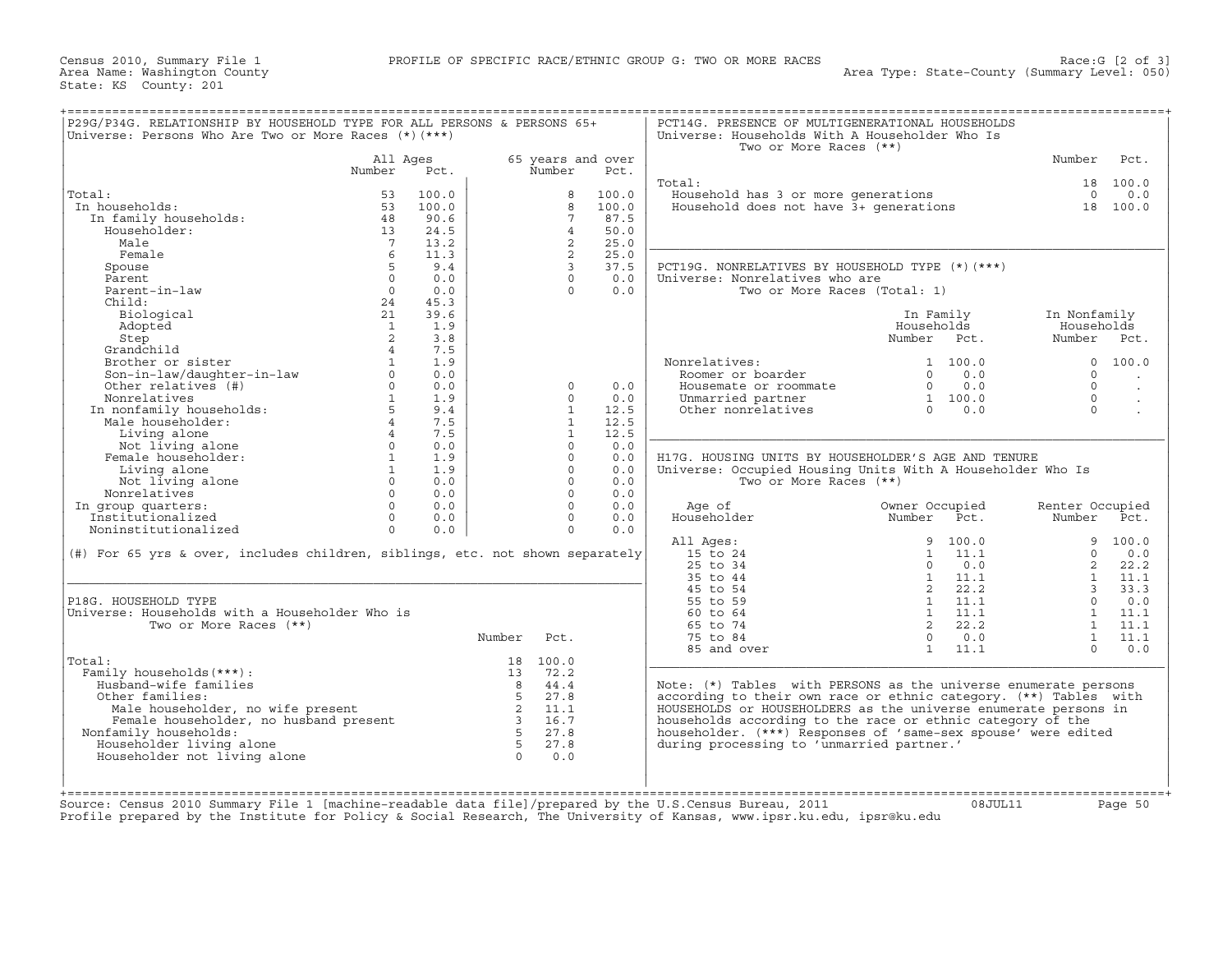## +===================================================================================================================================================+

|                             | Alı        |       | Family                  |          | Nonfamily  |       | Owner    |         | Renter   |         |
|-----------------------------|------------|-------|-------------------------|----------|------------|-------|----------|---------|----------|---------|
|                             | Households | Pct.  | Households              | Pct.     | Households | Pct.  | Occupied | Pct.    | Occupied | Pct.    |
| All household sizes:        | 18.        | 100.0 |                         | 13 100.0 |            | 100.0 |          | 9 100.0 |          | 9 100.0 |
| 1-person households         |            | 27.8  | (Family always >1 pers) |          |            | 100.0 |          | 22.2    |          | 33.3    |
| 2-person households         |            | 38.9  |                         | 53.8     |            | 0.0   |          | 55.6    |          | 22.2    |
| 3-person households         |            | 22.2  |                         | 30.8     |            | 0.0   |          | 22.2    |          | 22.2    |
| 4-person households         |            | 11.1  |                         | 15.4     |            | 0.0   |          | 0.0     |          | 22.2    |
| 5-person households         |            | 0.0   |                         | 0.0      |            | 0.0   |          | 0.0     |          | 0.0     |
| 6-person households         |            | 0.0   |                         | 0.0      |            | 0.0   |          | 0.0     |          | 0.0     |
| 7-or-more person households |            | 0.0   |                         | 0.0      |            | 0.0   |          | 0.0     |          | 0.0     |

|                                | Total<br>Population | Pct.          | Families | Pct.                      | Nonfamilies | Pct.          | In Owner<br>Occupied | Pct.          | In Renter<br>Occupied | Pct.                      |
|--------------------------------|---------------------|---------------|----------|---------------------------|-------------|---------------|----------------------|---------------|-----------------------|---------------------------|
| Total population in households |                     | 39 100.0      | 33       | 84.6                      |             | 12.8          | 18                   | 46.2          | 21                    | 53.8                      |
| Under 18 years                 |                     | 7 100.0       |          | 7 100.0                   |             |               |                      |               |                       |                           |
| 18 years and over              | 32                  | 100.0         | 26       | 81.3                      |             |               |                      |               |                       |                           |
| Average Household Size         |                     | $- - - - - -$ | 2.54     | $\qquad \qquad - - - - -$ | 1.00        | $- - - - - -$ | 2.00                 | $\frac{1}{2}$ | 2.33                  | $\qquad \qquad - - - - -$ |
| Under 18 years                 | 0.39                | $------$      | 0.54     |                           |             |               |                      |               |                       |                           |
| 18 years and over              | ⊥.78                | $------$      | 2.00     | $------$                  |             |               |                      |               |                       |                           |

| All household sizes:<br>$\begin{array}{c cc} 18 & 100.0 & & & \\ 5 & 27.8 & & & \\ 7 & 38.9 & & & \\ 4 & 22.2 & & \\ 2 & 11.1 & & \\ 0 & 0.0 & & \\ 0 & 0.0 & & \\ 0 & 0.0 & & \\ 0 & 0.0 & & \\ 0 & 0.0 & & \\ 0 & 0.0 & & \\ 0 & 0.0 & & \\ 0 & 0.0 & & \\ 0 & 0.0 & & \\ 0 & 0.0 & & \\ 0 & 0.0 & & \\ 0 & 0.0 & & \\ 0 & 0.0 & & \\ 0 & 0.0 & & \\ 0 & 0.0 & & \\ $<br>1-person households<br>2-person households | All<br>Households |            |                                                                                                                                                         |                                                                           |                                                                                                                                                                                                                                                                                                                                                                                              |                           |                           |               |                                                                                               |             |
|-----------------------------------------------------------------------------------------------------------------------------------------------------------------------------------------------------------------------------------------------------------------------------------------------------------------------------------------------------------------------------------------------------------------------|-------------------|------------|---------------------------------------------------------------------------------------------------------------------------------------------------------|---------------------------------------------------------------------------|----------------------------------------------------------------------------------------------------------------------------------------------------------------------------------------------------------------------------------------------------------------------------------------------------------------------------------------------------------------------------------------------|---------------------------|---------------------------|---------------|-----------------------------------------------------------------------------------------------|-------------|
|                                                                                                                                                                                                                                                                                                                                                                                                                       |                   | Pct.       | Family<br>Households                                                                                                                                    | Pct.                                                                      | Nonfamily<br>Households                                                                                                                                                                                                                                                                                                                                                                      | Pct.                      | Owner<br>Occupied         | Pct.          | Renter<br>Occupied                                                                            | Pct.        |
|                                                                                                                                                                                                                                                                                                                                                                                                                       |                   |            |                                                                                                                                                         | 13 100.0                                                                  |                                                                                                                                                                                                                                                                                                                                                                                              | 5, 100.0                  |                           | 100.0         | 9                                                                                             | 100.0       |
|                                                                                                                                                                                                                                                                                                                                                                                                                       |                   |            |                                                                                                                                                         |                                                                           |                                                                                                                                                                                                                                                                                                                                                                                              |                           | 2                         | 22.2          |                                                                                               | 3, 33, 3    |
|                                                                                                                                                                                                                                                                                                                                                                                                                       |                   |            |                                                                                                                                                         |                                                                           |                                                                                                                                                                                                                                                                                                                                                                                              |                           | $5^{\circ}$               | 55.6          | $\overline{2}$                                                                                | 22.2        |
| 3-person households                                                                                                                                                                                                                                                                                                                                                                                                   |                   |            |                                                                                                                                                         |                                                                           |                                                                                                                                                                                                                                                                                                                                                                                              |                           | $2^{\circ}$               | 22.2          |                                                                                               |             |
| 4-person households                                                                                                                                                                                                                                                                                                                                                                                                   |                   |            |                                                                                                                                                         |                                                                           |                                                                                                                                                                                                                                                                                                                                                                                              |                           | $\Omega$                  | 0.0           |                                                                                               |             |
| 5-person households                                                                                                                                                                                                                                                                                                                                                                                                   |                   |            |                                                                                                                                                         |                                                                           |                                                                                                                                                                                                                                                                                                                                                                                              |                           |                           | $0 \t 0.0$    |                                                                                               |             |
| 6-person households                                                                                                                                                                                                                                                                                                                                                                                                   |                   |            |                                                                                                                                                         |                                                                           |                                                                                                                                                                                                                                                                                                                                                                                              |                           |                           | $0 \t 0.0$    |                                                                                               |             |
| 7-or-more person households                                                                                                                                                                                                                                                                                                                                                                                           |                   | $0 \t 0.0$ | (Family always >1 pers)<br>7 53.8<br>0 0.0<br>2 15.4<br>0 0.0<br>0 0.0<br>0 0.0<br>0 0.0<br>0 0.0<br>0 0.0<br>0 0.0<br>0 0.0<br>0 0.0<br>0 0.0<br>0 0.0 |                                                                           |                                                                                                                                                                                                                                                                                                                                                                                              |                           | $\Omega$                  | 0.0           | $\begin{array}{ccc} 2 & 22.2 \\ 2 & 22.2 \\ 2 & 0 & 0.0 \\ 0 & 0.0 \\ 0 & 0.0 \\ \end{array}$ |             |
| P16G/P17G/P36G/P37G/H11G/H12G. POPULATION IN HOUSEHOLDS AND AVERAGE HOUSEHOLD SIZE BY TYPE AND BY TENURE<br>Universe: Population in Households (Occupied Housing Units) With A Householder Who Is Two or More Races (**)                                                                                                                                                                                              |                   |            |                                                                                                                                                         |                                                                           |                                                                                                                                                                                                                                                                                                                                                                                              |                           |                           |               |                                                                                               |             |
|                                                                                                                                                                                                                                                                                                                                                                                                                       | Total             |            | In                                                                                                                                                      |                                                                           | In                                                                                                                                                                                                                                                                                                                                                                                           |                           | In Owner                  |               | In Renter                                                                                     |             |
|                                                                                                                                                                                                                                                                                                                                                                                                                       | Population Pct.   |            | Families Pct.                                                                                                                                           |                                                                           | Nonfamilies                                                                                                                                                                                                                                                                                                                                                                                  | Pct.                      | Occupied                  | Pct.          | Occupied                                                                                      | Pct.        |
| Total population in households<br>Under 18 years 19<br>18 years and over 18 years 18 years and over 18 years 18 years 18 years 18 years 18 years 18 years and over 1.78 −−−−−<br>18 years and over 1.78 −−−−−−−−−−−−−−−−−−−−−−−−−                                                                                                                                                                                     |                   |            |                                                                                                                                                         | 33 84.6                                                                   | 5                                                                                                                                                                                                                                                                                                                                                                                            | 12.8                      | 18                        | 46.2          | 21                                                                                            | 53.8        |
|                                                                                                                                                                                                                                                                                                                                                                                                                       |                   |            |                                                                                                                                                         | 7 100.0                                                                   | $------$                                                                                                                                                                                                                                                                                                                                                                                     | $\qquad \qquad - - - - -$ |                           | $\frac{1}{2}$ |                                                                                               | $- - - - -$ |
|                                                                                                                                                                                                                                                                                                                                                                                                                       |                   |            |                                                                                                                                                         | 26 81.3                                                                   |                                                                                                                                                                                                                                                                                                                                                                                              | ----- -----               | $\qquad \qquad - - - - -$ | $------$      |                                                                                               |             |
|                                                                                                                                                                                                                                                                                                                                                                                                                       |                   |            |                                                                                                                                                         | $2.54$ -----                                                              | $1.00$ -----                                                                                                                                                                                                                                                                                                                                                                                 |                           |                           | $2.00$ -----  | $2.33 - - - - -$                                                                              |             |
|                                                                                                                                                                                                                                                                                                                                                                                                                       |                   |            |                                                                                                                                                         | $0.54$ -----                                                              | $\frac{1}{2} \frac{1}{2} \frac{1}{2} \frac{1}{2} \frac{1}{2} \frac{1}{2} \frac{1}{2} \frac{1}{2} \frac{1}{2} \frac{1}{2} \frac{1}{2} \frac{1}{2} \frac{1}{2} \frac{1}{2} \frac{1}{2} \frac{1}{2} \frac{1}{2} \frac{1}{2} \frac{1}{2} \frac{1}{2} \frac{1}{2} \frac{1}{2} \frac{1}{2} \frac{1}{2} \frac{1}{2} \frac{1}{2} \frac{1}{2} \frac{1}{2} \frac{1}{2} \frac{1}{2} \frac{1}{2} \frac{$ |                           |                           |               |                                                                                               |             |
|                                                                                                                                                                                                                                                                                                                                                                                                                       |                   |            |                                                                                                                                                         | $2.00$ -----                                                              |                                                                                                                                                                                                                                                                                                                                                                                              |                           |                           |               |                                                                                               |             |
|                                                                                                                                                                                                                                                                                                                                                                                                                       |                   |            |                                                                                                                                                         | Note: Family household numbers include nonrelatives living with families. |                                                                                                                                                                                                                                                                                                                                                                                              |                           |                           |               |                                                                                               |             |
| PCT20/PCT22G. GROUP QUARTERS POPULATION BY SEX BY AGE BY GROUP QUARTERS TYPE<br>Universe: Population in group quarters for persons who are Two or More Races (*)                                                                                                                                                                                                                                                      |                   |            |                                                                                                                                                         |                                                                           |                                                                                                                                                                                                                                                                                                                                                                                              |                           |                           |               |                                                                                               |             |
|                                                                                                                                                                                                                                                                                                                                                                                                                       |                   |            | $--- All Aqes ---$                                                                                                                                      |                                                                           |                                                                                                                                                                                                                                                                                                                                                                                              |                           |                           |               | -------------------- 18 Years and Over -------------------                                    |             |
|                                                                                                                                                                                                                                                                                                                                                                                                                       |                   |            |                                                                                                                                                         |                                                                           |                                                                                                                                                                                                                                                                                                                                                                                              |                           |                           | Pct. of       |                                                                                               | Pct. of     |
|                                                                                                                                                                                                                                                                                                                                                                                                                       |                   |            |                                                                                                                                                         |                                                                           |                                                                                                                                                                                                                                                                                                                                                                                              | Pct. of<br>All            |                           | Total         |                                                                                               | Total       |
|                                                                                                                                                                                                                                                                                                                                                                                                                       |                   |            | Number                                                                                                                                                  | Pct.                                                                      | Total                                                                                                                                                                                                                                                                                                                                                                                        | Ages                      | Male                      | $18+$         | Female                                                                                        | $18+$       |
|                                                                                                                                                                                                                                                                                                                                                                                                                       |                   |            | $\Omega$                                                                                                                                                | 100.0                                                                     | $\Omega$                                                                                                                                                                                                                                                                                                                                                                                     |                           |                           |               | $\circ$                                                                                       |             |
|                                                                                                                                                                                                                                                                                                                                                                                                                       |                   |            | $\Omega$                                                                                                                                                |                                                                           | $\Omega$                                                                                                                                                                                                                                                                                                                                                                                     |                           | $\Omega$                  |               | $\Omega$                                                                                      |             |
| Correctional facilities for adults                                                                                                                                                                                                                                                                                                                                                                                    |                   |            | $\Omega$                                                                                                                                                |                                                                           | $\circ$                                                                                                                                                                                                                                                                                                                                                                                      |                           | $\circ$                   |               | $\circ$                                                                                       |             |
| Juvenile facilities                                                                                                                                                                                                                                                                                                                                                                                                   |                   |            | $\Omega$                                                                                                                                                |                                                                           | $\circ$                                                                                                                                                                                                                                                                                                                                                                                      |                           | $\circ$                   |               | $\circ$                                                                                       |             |
|                                                                                                                                                                                                                                                                                                                                                                                                                       |                   |            | $\Omega$                                                                                                                                                |                                                                           | $\Omega$                                                                                                                                                                                                                                                                                                                                                                                     |                           | $\Omega$                  |               | $\mathbf 0$                                                                                   |             |
| Nursing facilities/skilled-nursing facilities                                                                                                                                                                                                                                                                                                                                                                         |                   |            | $\circ$                                                                                                                                                 |                                                                           | $\circ$                                                                                                                                                                                                                                                                                                                                                                                      |                           | $\mathbf{0}$              |               | $\circ$                                                                                       |             |
| Other institutional facilities                                                                                                                                                                                                                                                                                                                                                                                        |                   |            | $\Omega$                                                                                                                                                |                                                                           | $\circ$                                                                                                                                                                                                                                                                                                                                                                                      |                           | $\Omega$                  |               | $\circ$                                                                                       |             |
| Noninstitutionalized population:                                                                                                                                                                                                                                                                                                                                                                                      |                   |            | $\Omega$                                                                                                                                                |                                                                           | $\Omega$                                                                                                                                                                                                                                                                                                                                                                                     |                           | $\Omega$                  |               | $\Omega$                                                                                      |             |
| College/university student housing                                                                                                                                                                                                                                                                                                                                                                                    |                   |            | $\Omega$                                                                                                                                                |                                                                           | $\Omega$                                                                                                                                                                                                                                                                                                                                                                                     |                           | $\Omega$                  |               | $\Omega$                                                                                      |             |
| All types of group quarters:<br>Institutionalized population:<br>Military quarters<br>Other noninstitutional facilities                                                                                                                                                                                                                                                                                               |                   |            | $\Omega$                                                                                                                                                |                                                                           | $\Omega$                                                                                                                                                                                                                                                                                                                                                                                     |                           | $\Omega$                  |               | $\Omega$                                                                                      |             |

+===================================================================================================================================================+Source: Census 2010 Summary File 1 [machine−readable data file]/prepared by the U.S.Census Bureau, 2011 08JUL11 Page 51 Profile prepared by the Institute for Policy & Social Research, The University of Kansas, www.ipsr.ku.edu, ipsr@ku.edu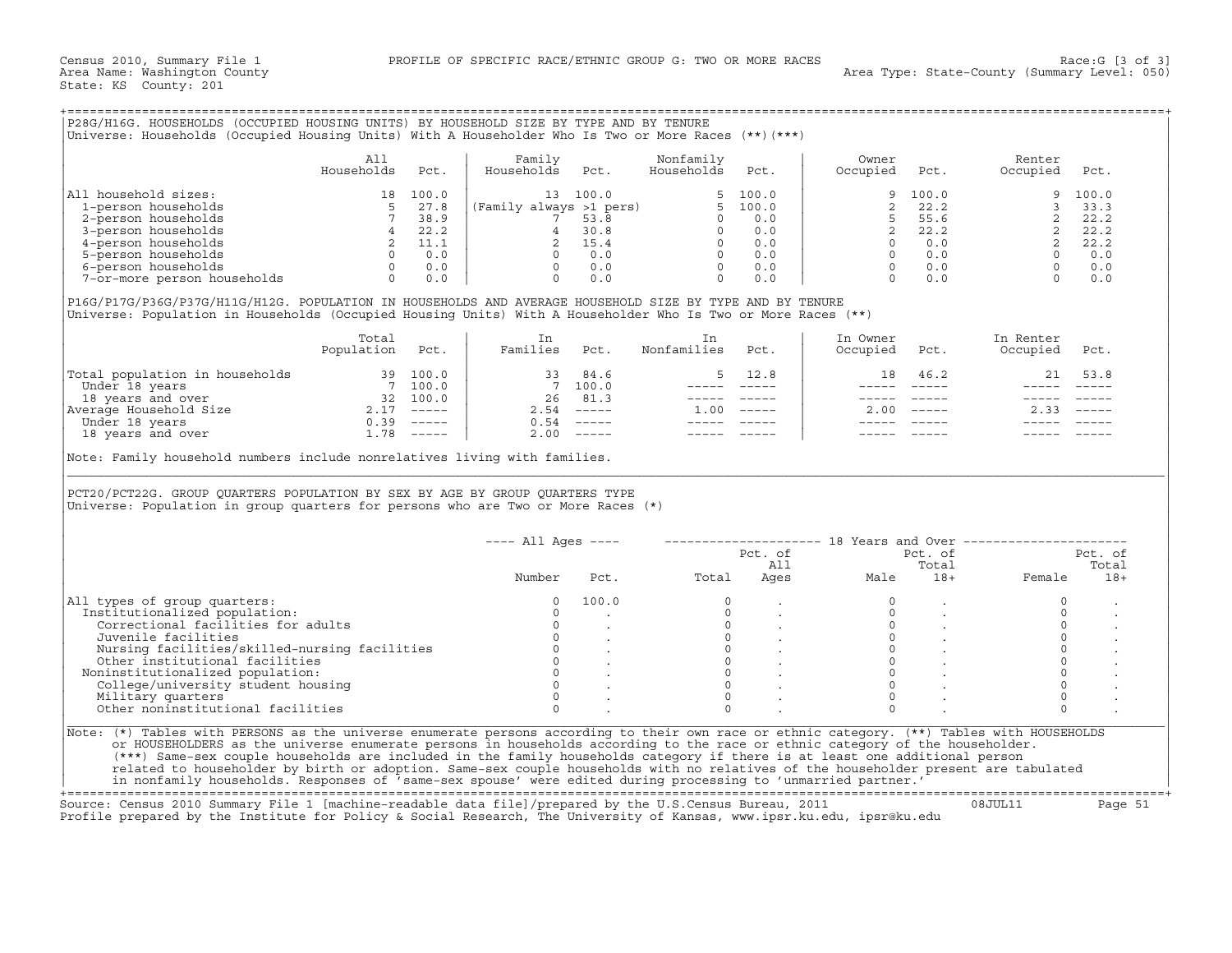Census 2010, Summary File 1 PROFILE OF SPECIFIC RACE/ETHNIC GROUP H: HISPANIC OR LATINO OF ANY RACE RACE RACE:H [1 of 3]<br>Area Name: Washington County

State: KS County: 201

| P29/P29H. POPULATION SUMMARY BY RESIDENCE TYPE FOR DESIGNATED UNIVERSE |                                                                                                                                                                                                                                                                                                                           |                |                                                                                                                                                                                                                                                      |                                         |                                            |       | P38H/39H. FAMILY TYPE BY PRESENCE AND AGE OF OWN OR RELATED CHILDREN                                                                                                                                                                               |               |                         |                  |          |
|------------------------------------------------------------------------|---------------------------------------------------------------------------------------------------------------------------------------------------------------------------------------------------------------------------------------------------------------------------------------------------------------------------|----------------|------------------------------------------------------------------------------------------------------------------------------------------------------------------------------------------------------------------------------------------------------|-----------------------------------------|--------------------------------------------|-------|----------------------------------------------------------------------------------------------------------------------------------------------------------------------------------------------------------------------------------------------------|---------------|-------------------------|------------------|----------|
| Universe: PERSONS Who Are Hispanic or Latino of Any Race               |                                                                                                                                                                                                                                                                                                                           |                |                                                                                                                                                                                                                                                      |                                         |                                            |       | Universe: Families With A Householder Who Is                                                                                                                                                                                                       |               |                         |                  |          |
|                                                                        |                                                                                                                                                                                                                                                                                                                           |                |                                                                                                                                                                                                                                                      |                                         |                                            |       |                                                                                                                                                                                                                                                    |               |                         |                  |          |
|                                                                        |                                                                                                                                                                                                                                                                                                                           |                |                                                                                                                                                                                                                                                      |                                         |                                            |       | Hispanic or Latino of Any Race $(**)$ $(***)$                                                                                                                                                                                                      |               |                         |                  |          |
|                                                                        |                                                                                                                                                                                                                                                                                                                           | Population     | As % of Population of all Races                                                                                                                                                                                                                      |                                         |                                            |       |                                                                                                                                                                                                                                                    |               |                         |                  |          |
| Total Persons:                                                         |                                                                                                                                                                                                                                                                                                                           | 144            | $2.5%$ of                                                                                                                                                                                                                                            |                                         | 5,799                                      |       | By Presence of:                                                                                                                                                                                                                                    | Own Children  |                         | Related Children |          |
| In Households(*)                                                       |                                                                                                                                                                                                                                                                                                                           | 144            | $2.5%$ of                                                                                                                                                                                                                                            |                                         | 5,685                                      |       |                                                                                                                                                                                                                                                    | Families Pct. |                         | Families Pct.    |          |
| In Group Quarters                                                      |                                                                                                                                                                                                                                                                                                                           | $\overline{0}$ | $0.0%$ of                                                                                                                                                                                                                                            |                                         | 114                                        |       |                                                                                                                                                                                                                                                    |               |                         |                  |          |
|                                                                        |                                                                                                                                                                                                                                                                                                                           |                |                                                                                                                                                                                                                                                      |                                         |                                            |       | All families:                                                                                                                                                                                                                                      |               |                         |                  | 29 100.0 |
| P16-18H/P36-37H. HOUSEHOLDS/POPULATION IN HOUSEHOLDS BY HOUSEHOLD TYPE |                                                                                                                                                                                                                                                                                                                           |                |                                                                                                                                                                                                                                                      |                                         |                                            |       |                                                                                                                                                                                                                                                    |               |                         |                  | 20 69.0  |
| Universe: HOUSEHOLDERS Who Are Hispanic or Latino of Any Race          |                                                                                                                                                                                                                                                                                                                           |                |                                                                                                                                                                                                                                                      |                                         |                                            |       |                                                                                                                                                                                                                                                    |               |                         | 16               | 55.2     |
|                                                                        |                                                                                                                                                                                                                                                                                                                           |                |                                                                                                                                                                                                                                                      |                                         | Average                                    |       |                                                                                                                                                                                                                                                    |               |                         | $\overline{4}$   | 13.8     |
|                                                                        |                                                                                                                                                                                                                                                                                                                           |                |                                                                                                                                                                                                                                                      |                                         |                                            |       |                                                                                                                                                                                                                                                    |               |                         | 8                |          |
|                                                                        |                                                                                                                                                                                                                                                                                                                           |                | Households                                                                                                                                                                                                                                           | Population (**)                         | Size                                       |       |                                                                                                                                                                                                                                                    |               |                         |                  | 27.6     |
| Total Households (**)                                                  |                                                                                                                                                                                                                                                                                                                           |                |                                                                                                                                                                                                                                                      | 125                                     | 2.98                                       |       |                                                                                                                                                                                                                                                    |               |                         | $\overline{4}$   | 13.8     |
| Under 18 years                                                         |                                                                                                                                                                                                                                                                                                                           |                |                                                                                                                                                                                                                                                      | 46                                      | 1.10                                       |       |                                                                                                                                                                                                                                                    |               |                         | $\overline{4}$   | 13.8     |
| 18 years and over                                                      |                                                                                                                                                                                                                                                                                                                           |                |                                                                                                                                                                                                                                                      | 79                                      | 1.88                                       |       |                                                                                                                                                                                                                                                    |               |                         | 9                | 31.0     |
|                                                                        |                                                                                                                                                                                                                                                                                                                           |                |                                                                                                                                                                                                                                                      | 107                                     | 3.69                                       |       | Male householder:                                                                                                                                                                                                                                  | $3 \t10.3$    |                         | $\mathbf{3}$     | 10.3     |
|                                                                        |                                                                                                                                                                                                                                                                                                                           |                |                                                                                                                                                                                                                                                      | 46                                      | 1.59                                       |       |                                                                                                                                                                                                                                                    |               |                         | $\mathbf{1}$     | 3.4      |
|                                                                        |                                                                                                                                                                                                                                                                                                                           |                | - years and over<br>Family Households (***)<br>Under 18 years<br>18 years and over<br>18 years and over<br>19 years and over<br>19 years and over<br>19 years and over<br>19 years and over<br>19 years and over<br>19 years and over<br>29 years an |                                         | 2.10                                       |       | ale householder:<br>and householder:<br>With children under 18:<br>Under 6 yrs only<br>Under 6 yrs only<br>Under 6 and 6 to 17 yrs<br>6 to 17 yrs 6 to 17 yrs<br>(a) 0 0.0<br>No children under 18<br>emale householder:<br>With children under 18 |               |                         | $\circ$          | 0.0      |
|                                                                        |                                                                                                                                                                                                                                                                                                                           |                |                                                                                                                                                                                                                                                      | $\begin{array}{c} 61 \\ 14 \end{array}$ | 1.08                                       |       |                                                                                                                                                                                                                                                    |               |                         | $\Omega$         | 0.0      |
|                                                                        |                                                                                                                                                                                                                                                                                                                           |                |                                                                                                                                                                                                                                                      |                                         |                                            |       |                                                                                                                                                                                                                                                    |               |                         | $\mathbf{1}$     | 3.4      |
| P12H/P13H. POPULATION BY AGE AND SEX                                   |                                                                                                                                                                                                                                                                                                                           |                |                                                                                                                                                                                                                                                      |                                         |                                            |       |                                                                                                                                                                                                                                                    |               |                         | 2                | 6.9      |
|                                                                        |                                                                                                                                                                                                                                                                                                                           |                |                                                                                                                                                                                                                                                      |                                         |                                            |       |                                                                                                                                                                                                                                                    |               |                         |                  |          |
| Universe: Persons Who Are Hispanic or Latino of Any Race (*)           |                                                                                                                                                                                                                                                                                                                           |                |                                                                                                                                                                                                                                                      |                                         |                                            |       | Female householder:                                                                                                                                                                                                                                |               |                         | $6\overline{6}$  | 20.7     |
|                                                                        |                                                                                                                                                                                                                                                                                                                           |                |                                                                                                                                                                                                                                                      |                                         |                                            |       |                                                                                                                                                                                                                                                    |               |                         | $4\overline{ }$  | 13.8     |
|                                                                        | ---Both Sexes---                                                                                                                                                                                                                                                                                                          |                | $---Male----$                                                                                                                                                                                                                                        |                                         | $---$ Female -----                         |       |                                                                                                                                                                                                                                                    |               |                         | 2                | 6.9      |
|                                                                        | Number                                                                                                                                                                                                                                                                                                                    | Pct.           | Number                                                                                                                                                                                                                                               | Pct.                                    | Number                                     | Pct.  |                                                                                                                                                                                                                                                    |               |                         | $\mathbf{1}$     | 3.4      |
|                                                                        |                                                                                                                                                                                                                                                                                                                           |                |                                                                                                                                                                                                                                                      |                                         |                                            |       |                                                                                                                                                                                                                                                    |               |                         | $\mathbf{1}$     | 3.4      |
| All Ages:                                                              | 144                                                                                                                                                                                                                                                                                                                       | 100.0          | 78                                                                                                                                                                                                                                                   | 100.0                                   | 66                                         | 100.0 |                                                                                                                                                                                                                                                    |               |                         | 2                | 6.9      |
| Under 5                                                                |                                                                                                                                                                                                                                                                                                                           |                |                                                                                                                                                                                                                                                      |                                         | 13                                         | 19.7  |                                                                                                                                                                                                                                                    |               |                         |                  |          |
| 5 to 9                                                                 | $\begin{array}{cc} 26 & 18.1 \\ 18 & 12.5 \end{array}$                                                                                                                                                                                                                                                                    |                |                                                                                                                                                                                                                                                      |                                         | 10                                         | 15.2  |                                                                                                                                                                                                                                                    |               |                         |                  |          |
|                                                                        |                                                                                                                                                                                                                                                                                                                           |                |                                                                                                                                                                                                                                                      |                                         |                                            |       |                                                                                                                                                                                                                                                    |               |                         |                  |          |
| 10 to 14                                                               |                                                                                                                                                                                                                                                                                                                           |                |                                                                                                                                                                                                                                                      |                                         | $\begin{array}{c} 3 \\ 2 \\ 1 \end{array}$ | 4.5   | P31H. RELATIONSHIP BY HOUSEHOLD TYPE FOR THE POPULATION UNDER 18 YEARS                                                                                                                                                                             |               |                         |                  |          |
| 15 to 17                                                               |                                                                                                                                                                                                                                                                                                                           |                |                                                                                                                                                                                                                                                      |                                         |                                            | 3.0   | Universe: Persons under 18 who are                                                                                                                                                                                                                 |               |                         |                  |          |
| 18 and 19                                                              |                                                                                                                                                                                                                                                                                                                           |                |                                                                                                                                                                                                                                                      |                                         |                                            | 1.5   | Hispanic or Latino of Any Race $(*)$ $(***)$                                                                                                                                                                                                       |               |                         |                  |          |
| 20                                                                     |                                                                                                                                                                                                                                                                                                                           |                |                                                                                                                                                                                                                                                      |                                         |                                            | 1.5   |                                                                                                                                                                                                                                                    |               | Number                  | Pct.             |          |
| 21                                                                     |                                                                                                                                                                                                                                                                                                                           |                |                                                                                                                                                                                                                                                      |                                         |                                            | 0.0   |                                                                                                                                                                                                                                                    |               |                         |                  |          |
| 22 to 24                                                               |                                                                                                                                                                                                                                                                                                                           |                |                                                                                                                                                                                                                                                      |                                         |                                            | 3.0   | Total under 18:                                                                                                                                                                                                                                    |               | 62                      | 100.0            |          |
| 25 to 29                                                               |                                                                                                                                                                                                                                                                                                                           |                |                                                                                                                                                                                                                                                      |                                         |                                            | 16.7  | In households:                                                                                                                                                                                                                                     |               | 62                      | 100.0            |          |
| 30 to 34                                                               |                                                                                                                                                                                                                                                                                                                           |                |                                                                                                                                                                                                                                                      |                                         |                                            | 4.5   | Householder or spouse                                                                                                                                                                                                                              |               | $\Omega$                | 0.0              |          |
| 35 to 39                                                               |                                                                                                                                                                                                                                                                                                                           |                |                                                                                                                                                                                                                                                      |                                         |                                            | 10.6  | Related child:                                                                                                                                                                                                                                     |               | 62                      | 100.0            |          |
|                                                                        |                                                                                                                                                                                                                                                                                                                           |                |                                                                                                                                                                                                                                                      |                                         |                                            |       |                                                                                                                                                                                                                                                    |               |                         |                  |          |
| 40 to 44                                                               | $\begin{array}{cccccc} 18 & 12.5 \\ 12 & 8.3 \\ 6 & 4.2 \\ 2 & 1.4 \\ 2 & 1.4 \\ 5 & 3.5 \\ 0 & 0.0 \\ 7 & 4.9 \\ 22 & 15.3 \\ 9 & 6.3 \\ 2 & 15.3 \\ 9 & 6.3 \\ 2 & 15.3 \\ 9 & 6.3 \\ 2 & 15.3 \\ 9 & 6.3 \\ 2 & 15.3 \\ 9 & 6.3 \\ 2 & 15.3 \\ 1 & 0.2 \\ 1 & 0.7 \\ 3 & 2.1 \\ 1 & 0.7 \\ 0 & 0.0 \\ 1 & 0.7 \\ \end$ |                |                                                                                                                                                                                                                                                      |                                         |                                            | 1.5   | Own child:<br>wn child:<br>In husband-wife families<br>In other families (no spouse present):                                                                                                                                                      |               | 57                      | 91.9             |          |
| 45 to 49                                                               |                                                                                                                                                                                                                                                                                                                           |                |                                                                                                                                                                                                                                                      |                                         |                                            | 4.5   |                                                                                                                                                                                                                                                    |               | 40                      | 64.5             |          |
| 50 to 54                                                               |                                                                                                                                                                                                                                                                                                                           |                |                                                                                                                                                                                                                                                      |                                         |                                            | 3.0   |                                                                                                                                                                                                                                                    |               | 17                      | 27.4             |          |
| 55 to 59                                                               |                                                                                                                                                                                                                                                                                                                           |                |                                                                                                                                                                                                                                                      |                                         |                                            | 1.5   | Male householder                                                                                                                                                                                                                                   |               | $\overline{\mathbf{3}}$ | 4.8              |          |
| 60 and 61                                                              |                                                                                                                                                                                                                                                                                                                           |                |                                                                                                                                                                                                                                                      |                                         |                                            | 0.0   | Female householder                                                                                                                                                                                                                                 |               | 14                      | 22.6             |          |
| 62 to 64                                                               |                                                                                                                                                                                                                                                                                                                           |                |                                                                                                                                                                                                                                                      |                                         |                                            | 3.0   | Other relatives:                                                                                                                                                                                                                                   |               | 5                       | 8.1              |          |
| 65 and 66                                                              |                                                                                                                                                                                                                                                                                                                           |                |                                                                                                                                                                                                                                                      |                                         |                                            | 1.5   | Grandchild                                                                                                                                                                                                                                         |               | $\overline{\mathbf{3}}$ | 4.8              |          |
| 67 to 69                                                               |                                                                                                                                                                                                                                                                                                                           |                |                                                                                                                                                                                                                                                      |                                         |                                            | 0.0   | Other relatives                                                                                                                                                                                                                                    |               | $\overline{2}$          | 3.2              |          |
|                                                                        |                                                                                                                                                                                                                                                                                                                           |                |                                                                                                                                                                                                                                                      |                                         |                                            |       |                                                                                                                                                                                                                                                    |               | $\Omega$                |                  |          |
| 70 to 74                                                               | $\sim$ 1                                                                                                                                                                                                                                                                                                                  |                |                                                                                                                                                                                                                                                      |                                         |                                            | 1.5   | Nonrelatives                                                                                                                                                                                                                                       |               |                         | 0.0              |          |
| 75 to 79                                                               | $\mathbf{1}$                                                                                                                                                                                                                                                                                                              |                |                                                                                                                                                                                                                                                      |                                         |                                            | 1.5   | In group quarters:                                                                                                                                                                                                                                 |               | $\Omega$                | 0.0              |          |
| 80 to 84                                                               | $\overline{1}$                                                                                                                                                                                                                                                                                                            | 0.7            | $\Omega$                                                                                                                                                                                                                                             | 0.0                                     | $\overline{1}$                             | 1.5   | Institutionalized population                                                                                                                                                                                                                       |               | $\overline{0}$          | 0.0              |          |
| 85 plus                                                                | $\circ$                                                                                                                                                                                                                                                                                                                   | 0.0            | $\circ$                                                                                                                                                                                                                                              | 0.0                                     | $\Omega$                                   | 0.0   | Noninstitutionalized population                                                                                                                                                                                                                    |               | $\Omega$                | 0.0              |          |
|                                                                        |                                                                                                                                                                                                                                                                                                                           |                |                                                                                                                                                                                                                                                      |                                         |                                            |       |                                                                                                                                                                                                                                                    |               |                         |                  |          |
| $0$ to $17$                                                            | 62                                                                                                                                                                                                                                                                                                                        | 43.1           | 34                                                                                                                                                                                                                                                   | 43.6                                    | 28                                         | 42.4  | Note: (*) Tables with PERSONS as the universe enumerate persons according                                                                                                                                                                          |               |                         |                  |          |
| 18 to 64                                                               | 78                                                                                                                                                                                                                                                                                                                        | 54.2           | 44                                                                                                                                                                                                                                                   | 56.4                                    | 34                                         | 51.5  | to their own race or ethnic category. (**) Tables with HOUSEHOLDS or                                                                                                                                                                               |               |                         |                  |          |
|                                                                        |                                                                                                                                                                                                                                                                                                                           | 2.8            | $\overline{0}$                                                                                                                                                                                                                                       | 0.0                                     | $\overline{4}$                             | 6.1   | HOUSEHOLDERS as the universe enumerate persons in households according                                                                                                                                                                             |               |                         |                  |          |
| 65 plus                                                                | $\overline{4}$                                                                                                                                                                                                                                                                                                            |                |                                                                                                                                                                                                                                                      |                                         |                                            |       |                                                                                                                                                                                                                                                    |               |                         |                  |          |
|                                                                        |                                                                                                                                                                                                                                                                                                                           |                |                                                                                                                                                                                                                                                      |                                         |                                            |       | to the race or ethnic category of the householder. (***) Responses of                                                                                                                                                                              |               |                         |                  |          |
| Median Age                                                             | 23.0                                                                                                                                                                                                                                                                                                                      |                | 21.5                                                                                                                                                                                                                                                 |                                         | 25.3                                       |       | 'same-sex spouse' were edited during processing to 'unmarried partner.'                                                                                                                                                                            |               |                         |                  |          |

+===================================================================================================================================================+ Source: Census 2010 Summary File 1 [machine−readable data file]/prepared by the U.S.Census Bureau, 2011 08JUL11 Page 52 Profile prepared by the Institute for Policy & Social Research, The University of Kansas, www.ipsr.ku.edu, ipsr@ku.edu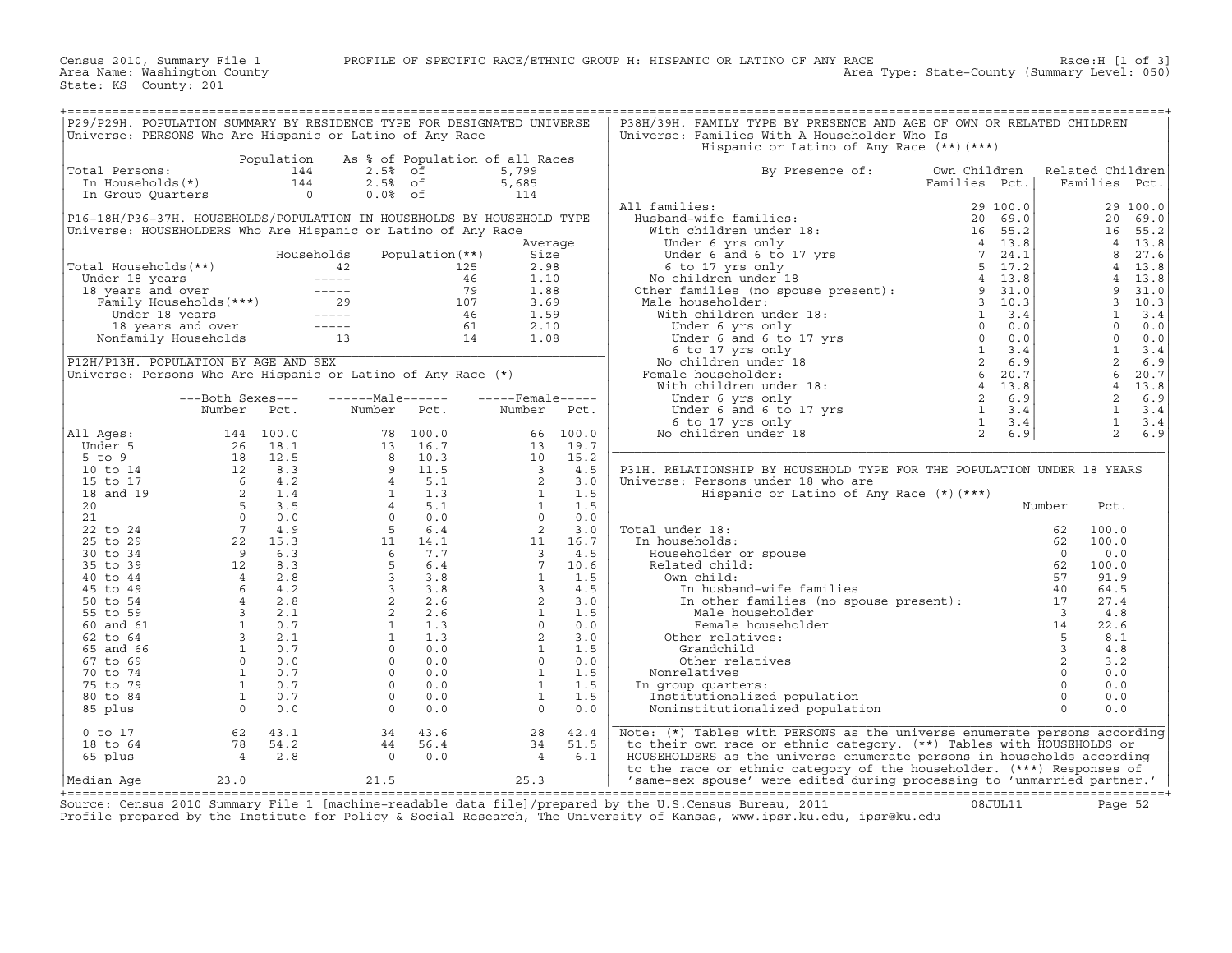Census 2010, Summary File 1 PROFILE OF SPECIFIC RACE/ETHNIC GROUP H: HISPANIC OR LATINO OF ANY RACE<br>؟ Area Name: Washington County RACE Race: Mace: Mace: Race: Mace: Mace: N<br>Area Type: State−County (Summary Level: 050)

| Universe: Persons Who Are Hispanic or Latino of Any Race $(*)$ $(***)$                                                                              |                |       |                                |                         | Universe: Households With A Householder Who Is                   | Hispanic or Latino of Any Race (**)       |                 |              |
|-----------------------------------------------------------------------------------------------------------------------------------------------------|----------------|-------|--------------------------------|-------------------------|------------------------------------------------------------------|-------------------------------------------|-----------------|--------------|
|                                                                                                                                                     | All Ages       |       |                                | 65 years and over       |                                                                  |                                           | Number          | Pct.         |
|                                                                                                                                                     | Number         | Pct.  | Number                         | Pct.                    |                                                                  |                                           |                 |              |
|                                                                                                                                                     |                |       |                                |                         | Total:                                                           |                                           |                 | 42 100.0     |
| Total:                                                                                                                                              | 144            | 100.0 |                                | 100.0<br>$\overline{4}$ | Household has 3 or more generations                              |                                           | $\overline{1}$  | 2.4          |
| In households:                                                                                                                                      | 144            | 100.0 |                                | 100.0<br>$\overline{4}$ | Household does not have 3+ generations                           |                                           | 41              | 97.6         |
| In family households:                                                                                                                               | 130            | 90.3  |                                | 3<br>75.0               |                                                                  |                                           |                 |              |
| Householder:                                                                                                                                        | 29             | 20.1  |                                | $\mathbf{1}$<br>25.0    |                                                                  |                                           |                 |              |
| Male                                                                                                                                                | 16             | 11.1  |                                | $\Omega$<br>0.0         |                                                                  |                                           |                 |              |
| Female                                                                                                                                              | 13             | 9.0   |                                | $\mathbf{1}$<br>25.0    |                                                                  |                                           |                 |              |
| Spouse                                                                                                                                              | 22             | 15.3  |                                | $\overline{2}$<br>50.0  | PCT19H. NONRELATIVES BY HOUSEHOLD TYPE (*) (***)                 |                                           |                 |              |
| Parent.                                                                                                                                             | $\overline{1}$ | 0.7   |                                | 0.0<br>$\Omega$         | Universe: Nonrelatives who are                                   |                                           |                 |              |
| Parent-in-law                                                                                                                                       | $\Omega$       | 0.0   |                                | $\Omega$<br>0.0         |                                                                  | Hispanic or Latino of Any Race (Total: 5) |                 |              |
| Child:                                                                                                                                              | 65             | 45.1  |                                |                         |                                                                  |                                           |                 |              |
| Biological                                                                                                                                          | 59             | 41.0  |                                |                         |                                                                  | In Family                                 | In Nonfamily    |              |
| Adopted                                                                                                                                             | 5              | 3.5   |                                |                         |                                                                  | Households                                | Households      |              |
| Step                                                                                                                                                | $\mathbf{1}$   | 0.7   |                                |                         |                                                                  | Number<br>Pct.                            | Number          | Pct.         |
| Grandchild                                                                                                                                          | $\mathcal{L}$  | 2.1   |                                |                         |                                                                  |                                           |                 |              |
|                                                                                                                                                     |                |       |                                |                         |                                                                  |                                           |                 |              |
| Brother or sister                                                                                                                                   | $\overline{a}$ | 1.4   |                                |                         | Nonrelatives:                                                    | 4 100.0                                   |                 | 1 100.0      |
| Son-in-law/daughter-in-law                                                                                                                          | $\mathbf{1}$   | 0.7   |                                |                         | Roomer or boarder                                                | $\Omega$<br>0.0                           | $\Omega$        | 0.0          |
| Other relatives (#)                                                                                                                                 | $\overline{3}$ | 2.1   |                                | 0.0<br>$\Omega$         | Housemate or roommate                                            | $\Omega$<br>0.0                           |                 | 1 100.0      |
| Nonrelatives                                                                                                                                        | $\overline{4}$ | 2.8   |                                | 0.0<br>$\Omega$         | Unmarried partner                                                | 4 100.0                                   | $\Omega$        | 0.0          |
| In nonfamily households:<br>Male householder.                                                                                                       | 14             | 9.7   |                                | $\mathbf{1}$<br>25.0    | Other nonrelatives                                               | 0.0<br>$\Omega$                           | $\Omega$        | 0.0          |
| Male householder:                                                                                                                                   | 11             | 7.6   |                                | $\Omega$<br>0.0         |                                                                  |                                           |                 |              |
| Living alone                                                                                                                                        | 10             | 6.9   |                                | $\Omega$<br>0.0         |                                                                  |                                           |                 |              |
| Not living alone                                                                                                                                    | $\overline{1}$ | 0.7   |                                | $\Omega$<br>0.0         |                                                                  |                                           |                 |              |
| Female householder:                                                                                                                                 | 2              | 1.4   |                                | $\mathbf{1}$<br>25.0    | H17H. HOUSING UNITS BY HOUSEHOLDER'S AGE AND TENURE              |                                           |                 |              |
| Living alone                                                                                                                                        | 2              | 1.4   |                                | $\mathbf{1}$<br>25.0    | Universe: Occupied Housing Units With A Householder Who Is       |                                           |                 |              |
| Not living alone                                                                                                                                    | $\Omega$       | 0.0   |                                | $\Omega$<br>0.0         |                                                                  | Hispanic or Latino of Any Race (**)       |                 |              |
| Nonrelatives                                                                                                                                        | $\mathbf{1}$   | 0.7   |                                | $\Omega$<br>0.0         |                                                                  |                                           |                 |              |
| In group quarters:                                                                                                                                  | $\Omega$       | 0.0   |                                | $\Omega$<br>0.0         | Age of                                                           | Owner Occupied                            | Renter Occupied |              |
| Institutionalized                                                                                                                                   | $\Omega$       | 0.0   |                                | $\Omega$<br>0.0         | Householder                                                      | Number<br>Pct.                            | Number          | Pct.         |
| Noninstitutionalized                                                                                                                                | $\Omega$       | 0.0   |                                | $\Omega$<br>0.0         |                                                                  |                                           |                 |              |
|                                                                                                                                                     |                |       |                                |                         | All Ages:                                                        | 12 100.0                                  | 30              | 100.0        |
|                                                                                                                                                     |                |       |                                |                         |                                                                  | 0.0<br>$\Omega$                           |                 |              |
| $(\#)$ For 65 yrs & over, includes children, siblings, etc. not shown separately                                                                    |                |       |                                |                         | 15 to 24                                                         |                                           | 5               | 16.7<br>46.7 |
|                                                                                                                                                     |                |       |                                |                         |                                                                  |                                           |                 |              |
|                                                                                                                                                     |                |       |                                |                         | 25 to 34                                                         | $\Omega$<br>0.0                           | 14              |              |
|                                                                                                                                                     |                |       |                                |                         | 35 to 44                                                         | $\overline{3}$<br>25.0                    | $7^{\circ}$     | 23.3         |
|                                                                                                                                                     |                |       |                                |                         | 45 to 54                                                         | $\overline{4}$<br>33.3                    | 2               | 6.7          |
|                                                                                                                                                     |                |       |                                |                         | 55 to 59                                                         | $\overline{1}$<br>8.3                     | $\mathbf{1}$    | 3.3          |
|                                                                                                                                                     |                |       |                                |                         | 60 to 64                                                         | $\mathcal{R}$<br>25.0                     | $\Omega$        | 0.0          |
| Hispanic or Latino of Any Race (**)                                                                                                                 |                |       |                                |                         | 65 to 74                                                         | $\overline{1}$<br>8.3                     | $\Omega$        | 0.0          |
|                                                                                                                                                     |                |       | Number<br>Pct.                 |                         | 75 to 84                                                         | $\Omega$<br>0.0                           | $\mathbf{1}$    | 3.3          |
| P18H. HOUSEHOLD TYPE<br>Universe: Households with a Householder Who is                                                                              |                |       |                                |                         |                                                                  | $\Omega$<br>0.0                           | $\Omega$        | 0.0          |
|                                                                                                                                                     |                |       |                                |                         | 85 and over                                                      |                                           |                 |              |
|                                                                                                                                                     |                |       | 42 100.0                       |                         |                                                                  |                                           |                 |              |
| Family households (***) :                                                                                                                           |                |       | 29 69.0                        |                         |                                                                  |                                           |                 |              |
| Husband-wife families                                                                                                                               |                |       | 20 47.6                        |                         | Note: (*) Tables with PERSONS as the universe enumerate persons  |                                           |                 |              |
| Other families:                                                                                                                                     |                |       | $\overline{9}$<br>21.4         |                         | according to their own race or ethnic category. (**) Tables with |                                           |                 |              |
|                                                                                                                                                     |                |       | $\overline{\mathbf{3}}$<br>7.1 |                         | HOUSEHOLDS or HOUSEHOLDERS as the universe enumerate persons in  |                                           |                 |              |
|                                                                                                                                                     |                |       | $6 \t14.3$                     |                         | households according to the race or ethnic category of the       |                                           |                 |              |
| Nonfamily households:                                                                                                                               |                |       | 13 31.0                        |                         | householder. (***) Responses of 'same-sex spouse' were edited    |                                           |                 |              |
| Total:<br>Householder living alone                                                                                                                  |                |       | 12 28.6                        |                         | during processing to 'unmarried partner.'                        |                                           |                 |              |
| nowear<br>Female householder, no wife present<br>:amily households:<br>useholder living alone<br>useholder not 1:--<br>Householder not living alone |                |       | $\mathbf{1}$<br>2.4            |                         |                                                                  |                                           |                 |              |
|                                                                                                                                                     |                |       |                                |                         |                                                                  |                                           |                 |              |
|                                                                                                                                                     |                |       |                                |                         |                                                                  |                                           |                 |              |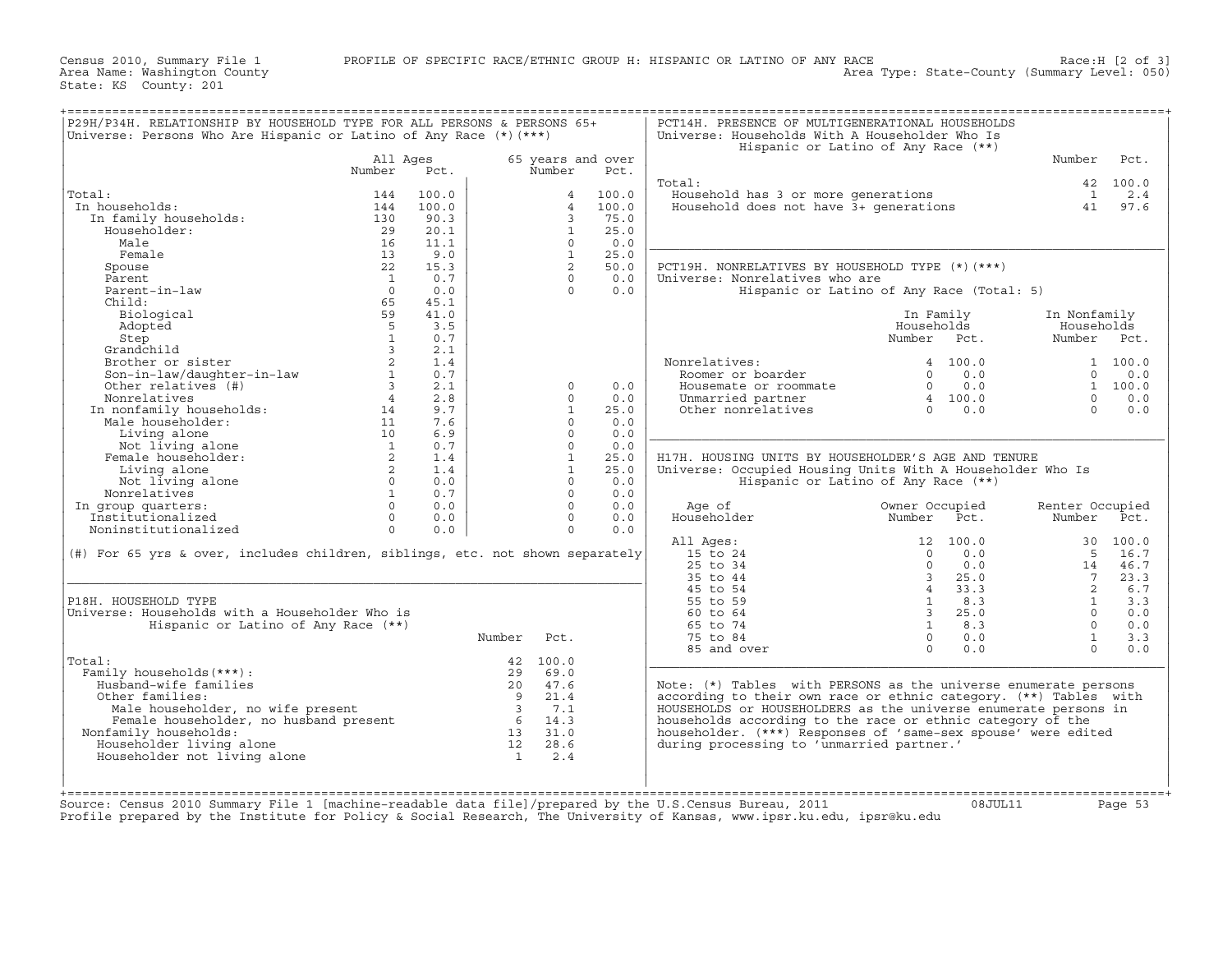|                                                                                                                                                                                                                                                                                                                                                                                                                                                                                                                                                                                                                                                                                                                                             | A11<br>Households                                                                                                                                                                                             | Pct.     | Family<br>Households Pct.                                                                                                                                                                                                                                                                                                                       |                     | Nonfamily<br>Households                                                                                   | Pct.            | Owner<br>Occupied    | Pct.                                                                                                  | Renter<br>Occupied Pct.                                                                                                                                                                                      |               |
|---------------------------------------------------------------------------------------------------------------------------------------------------------------------------------------------------------------------------------------------------------------------------------------------------------------------------------------------------------------------------------------------------------------------------------------------------------------------------------------------------------------------------------------------------------------------------------------------------------------------------------------------------------------------------------------------------------------------------------------------|---------------------------------------------------------------------------------------------------------------------------------------------------------------------------------------------------------------|----------|-------------------------------------------------------------------------------------------------------------------------------------------------------------------------------------------------------------------------------------------------------------------------------------------------------------------------------------------------|---------------------|-----------------------------------------------------------------------------------------------------------|-----------------|----------------------|-------------------------------------------------------------------------------------------------------|--------------------------------------------------------------------------------------------------------------------------------------------------------------------------------------------------------------|---------------|
| All household sizes:                                                                                                                                                                                                                                                                                                                                                                                                                                                                                                                                                                                                                                                                                                                        |                                                                                                                                                                                                               | 42 100.0 |                                                                                                                                                                                                                                                                                                                                                 | 29 100.0            |                                                                                                           | 13 100.0        |                      | 12 100.0                                                                                              |                                                                                                                                                                                                              |               |
| 1-person households                                                                                                                                                                                                                                                                                                                                                                                                                                                                                                                                                                                                                                                                                                                         |                                                                                                                                                                                                               |          | (Family always $>1$ pers) 12 92.3                                                                                                                                                                                                                                                                                                               |                     |                                                                                                           |                 | $\overline{4}$       |                                                                                                       |                                                                                                                                                                                                              |               |
| 2-person households                                                                                                                                                                                                                                                                                                                                                                                                                                                                                                                                                                                                                                                                                                                         |                                                                                                                                                                                                               |          |                                                                                                                                                                                                                                                                                                                                                 |                     |                                                                                                           |                 |                      | 41.7                                                                                                  |                                                                                                                                                                                                              |               |
| 3-person households                                                                                                                                                                                                                                                                                                                                                                                                                                                                                                                                                                                                                                                                                                                         |                                                                                                                                                                                                               |          |                                                                                                                                                                                                                                                                                                                                                 |                     |                                                                                                           |                 |                      | 2 16.7                                                                                                |                                                                                                                                                                                                              |               |
| 4-person households                                                                                                                                                                                                                                                                                                                                                                                                                                                                                                                                                                                                                                                                                                                         |                                                                                                                                                                                                               |          |                                                                                                                                                                                                                                                                                                                                                 |                     |                                                                                                           |                 |                      | $0 \qquad 0.0$                                                                                        |                                                                                                                                                                                                              |               |
| 5-person households                                                                                                                                                                                                                                                                                                                                                                                                                                                                                                                                                                                                                                                                                                                         |                                                                                                                                                                                                               |          |                                                                                                                                                                                                                                                                                                                                                 |                     |                                                                                                           |                 |                      | $\begin{array}{cc} 1 & 8.3 \\ 0 & 0.0 \end{array}$                                                    |                                                                                                                                                                                                              |               |
| 6-person households                                                                                                                                                                                                                                                                                                                                                                                                                                                                                                                                                                                                                                                                                                                         |                                                                                                                                                                                                               |          |                                                                                                                                                                                                                                                                                                                                                 |                     |                                                                                                           |                 |                      |                                                                                                       |                                                                                                                                                                                                              |               |
| 7-or-more person households                                                                                                                                                                                                                                                                                                                                                                                                                                                                                                                                                                                                                                                                                                                 | $\begin{array}{c cc} & & & 12 & & & \\ & 6 & & 14.3 & & & \\ & 7 & & 16.7 & & & \\ & 8 & & 19.0 & & & \\ & 7 & & 16.7 & & & \\ & 7 & & 16.7 & & & \\ & 1 & & 2.4 & & & \\ & & 1 & & 2.4 & & & \\ \end{array}$ |          | $\begin{array}{cccccccc} \text{12} & \text{13} & \text{14} & \text{15} & \text{17} & \text{18} & \text{19} & \text{19} \\ \text{19} & 5 & 17 & 2 & & & & & 1 & 7.7 \\ \text{10} & 7 & 24 & 1 & & & & 0 & 0.0 \\ \text{11} & 3 & 4 & & & 0 & & 0.0 \\ \text{12} & 1 & 3 & 4 & & & 0 & 0.0 \\ \text{13} & 1 & 3 & 4 & & & 0 & 0.0 \\ \end{array}$ |                     |                                                                                                           |                 |                      | $0 \t 0.0$                                                                                            | $\begin{array}{cccc} 100.0 & & & & & 30 & 100.0 \\ 33.3 & & & 8 & 26.7 \\ 41.7 & & 1 & & 3.3 \\ 16.7 & & 5 & 16.7 \\ 0.0 & & 8 & 26.7 \\ 8.3 & & 6 & 20.0 \\ 0.0 & & 1 & 3.3 \\ 0.0 & & 1 & 3.3 \end{array}$ |               |
| Universe: Population in Households (Occupied Housing Units) With A Householder Who Is Hispanic or Latino of Any Race (**)                                                                                                                                                                                                                                                                                                                                                                                                                                                                                                                                                                                                                   | Total<br>Population                                                                                                                                                                                           | Pct.     | In<br>Families                                                                                                                                                                                                                                                                                                                                  | Pct.                | In<br>Nonfamilies                                                                                         | Pct.            | In Owner<br>Occupied | Pct.                                                                                                  | In Renter<br>Occupied                                                                                                                                                                                        | Pct.          |
|                                                                                                                                                                                                                                                                                                                                                                                                                                                                                                                                                                                                                                                                                                                                             |                                                                                                                                                                                                               |          | 107 85.6                                                                                                                                                                                                                                                                                                                                        |                     |                                                                                                           | 14 11.2         | 25                   | 20.0                                                                                                  | 100                                                                                                                                                                                                          | 80.0          |
|                                                                                                                                                                                                                                                                                                                                                                                                                                                                                                                                                                                                                                                                                                                                             |                                                                                                                                                                                                               |          |                                                                                                                                                                                                                                                                                                                                                 |                     |                                                                                                           |                 |                      |                                                                                                       |                                                                                                                                                                                                              |               |
|                                                                                                                                                                                                                                                                                                                                                                                                                                                                                                                                                                                                                                                                                                                                             |                                                                                                                                                                                                               |          |                                                                                                                                                                                                                                                                                                                                                 |                     |                                                                                                           | _______________ |                      |                                                                                                       | $\frac{1}{2}$                                                                                                                                                                                                | $\frac{1}{2}$ |
|                                                                                                                                                                                                                                                                                                                                                                                                                                                                                                                                                                                                                                                                                                                                             |                                                                                                                                                                                                               |          |                                                                                                                                                                                                                                                                                                                                                 | 46 100.0<br>61 77.2 |                                                                                                           | _____________   |                      | ----- ----- -                                                                                         | $\frac{1}{2}$                                                                                                                                                                                                |               |
|                                                                                                                                                                                                                                                                                                                                                                                                                                                                                                                                                                                                                                                                                                                                             |                                                                                                                                                                                                               |          |                                                                                                                                                                                                                                                                                                                                                 | $3.69$ -----        | $1.08$ -----                                                                                              |                 |                      | $2.08$ -----                                                                                          | 3.33                                                                                                                                                                                                         |               |
|                                                                                                                                                                                                                                                                                                                                                                                                                                                                                                                                                                                                                                                                                                                                             |                                                                                                                                                                                                               |          | $1.59$ -----                                                                                                                                                                                                                                                                                                                                    |                     | $\begin{array}{cccccc} - & - & - & - & - & - & - \\ & - & - & - & - & - \\ & & - & - & - & - \end{array}$ |                 | $\frac{1}{2}$        |                                                                                                       |                                                                                                                                                                                                              |               |
|                                                                                                                                                                                                                                                                                                                                                                                                                                                                                                                                                                                                                                                                                                                                             |                                                                                                                                                                                                               |          | $2.10$ -----                                                                                                                                                                                                                                                                                                                                    |                     |                                                                                                           |                 |                      |                                                                                                       |                                                                                                                                                                                                              |               |
| $\begin{tabular}{ l l } \hline \texttt{Total population in households} & \multicolumn{1}{ l }{} \texttt{125} & \multicolumn{1}{ l }{} \texttt{100.0} \\ \hline \texttt{Under 18 years} & \multicolumn{1}{ l }{} \texttt{300.0} \\ \texttt{18 years} & \multicolumn{1}{ l }{} \texttt{300.0} \\ \hline \texttt{Nverage Household Size} & \multicolumn{1}{ l }{} \texttt{2.98} & \multicolumn{1}{ l }{} \texttt{300.0} \\ \hline \texttt{Under 18 years} & \multicolumn{1}{ l $<br>Note: Family household numbers include nonrelatives living with families.<br>PCT20/PCT22H. GROUP OUARTERS POPULATION BY SEX BY AGE BY GROUP OUARTERS TYPE<br>Universe: Population in group quarters for persons who are Hispanic or Latino of Any Race (*) |                                                                                                                                                                                                               |          |                                                                                                                                                                                                                                                                                                                                                 |                     |                                                                                                           |                 |                      |                                                                                                       |                                                                                                                                                                                                              |               |
|                                                                                                                                                                                                                                                                                                                                                                                                                                                                                                                                                                                                                                                                                                                                             |                                                                                                                                                                                                               |          |                                                                                                                                                                                                                                                                                                                                                 |                     | ---- All Ages ----    --------------------    18 Years and Over ---------------------                     |                 |                      |                                                                                                       |                                                                                                                                                                                                              |               |
|                                                                                                                                                                                                                                                                                                                                                                                                                                                                                                                                                                                                                                                                                                                                             |                                                                                                                                                                                                               |          |                                                                                                                                                                                                                                                                                                                                                 |                     |                                                                                                           |                 |                      | Pct. of                                                                                               |                                                                                                                                                                                                              | Pct. of       |
|                                                                                                                                                                                                                                                                                                                                                                                                                                                                                                                                                                                                                                                                                                                                             |                                                                                                                                                                                                               |          |                                                                                                                                                                                                                                                                                                                                                 |                     |                                                                                                           | Pct. of<br>All  |                      | Total                                                                                                 |                                                                                                                                                                                                              | Total         |
|                                                                                                                                                                                                                                                                                                                                                                                                                                                                                                                                                                                                                                                                                                                                             |                                                                                                                                                                                                               |          | Number                                                                                                                                                                                                                                                                                                                                          |                     | Pct. Total Ages                                                                                           |                 |                      |                                                                                                       |                                                                                                                                                                                                              | $18+$         |
|                                                                                                                                                                                                                                                                                                                                                                                                                                                                                                                                                                                                                                                                                                                                             |                                                                                                                                                                                                               |          | $\Omega$                                                                                                                                                                                                                                                                                                                                        | 100.0               | $\Omega$                                                                                                  |                 | $\Omega$             |                                                                                                       | $\Omega$                                                                                                                                                                                                     |               |
| Institutionalized population:                                                                                                                                                                                                                                                                                                                                                                                                                                                                                                                                                                                                                                                                                                               |                                                                                                                                                                                                               |          | $\Omega$                                                                                                                                                                                                                                                                                                                                        |                     | $\Omega$                                                                                                  |                 | $\circ$              | $\sim$                                                                                                | $\Omega$                                                                                                                                                                                                     |               |
| Correctional facilities for adults                                                                                                                                                                                                                                                                                                                                                                                                                                                                                                                                                                                                                                                                                                          |                                                                                                                                                                                                               |          | $\circ$                                                                                                                                                                                                                                                                                                                                         |                     | $\circ$                                                                                                   |                 | $\circ$              |                                                                                                       | $\circ$                                                                                                                                                                                                      |               |
| Juvenile facilities                                                                                                                                                                                                                                                                                                                                                                                                                                                                                                                                                                                                                                                                                                                         |                                                                                                                                                                                                               |          | $\circ$                                                                                                                                                                                                                                                                                                                                         |                     | $\Omega$                                                                                                  |                 | $\Omega$             |                                                                                                       | $\Omega$                                                                                                                                                                                                     |               |
| Nursing facilities/skilled-nursing facilities                                                                                                                                                                                                                                                                                                                                                                                                                                                                                                                                                                                                                                                                                               |                                                                                                                                                                                                               |          | $\circ$                                                                                                                                                                                                                                                                                                                                         |                     | $\circ$                                                                                                   |                 |                      |                                                                                                       | $\circ$                                                                                                                                                                                                      |               |
| Other institutional facilities                                                                                                                                                                                                                                                                                                                                                                                                                                                                                                                                                                                                                                                                                                              |                                                                                                                                                                                                               |          |                                                                                                                                                                                                                                                                                                                                                 |                     | $\circ$                                                                                                   |                 |                      |                                                                                                       | $\circ$                                                                                                                                                                                                      |               |
| Noninstitutionalized population:                                                                                                                                                                                                                                                                                                                                                                                                                                                                                                                                                                                                                                                                                                            |                                                                                                                                                                                                               |          | $\overline{0}$                                                                                                                                                                                                                                                                                                                                  |                     | $\Omega$                                                                                                  |                 | $\Omega$             | $\begin{matrix} 0\\ 0\\ \end{matrix} \qquad \qquad \begin{matrix} \cdot\\ \cdot\\ \cdot \end{matrix}$ | $\circ$                                                                                                                                                                                                      |               |
| College/university student housing                                                                                                                                                                                                                                                                                                                                                                                                                                                                                                                                                                                                                                                                                                          |                                                                                                                                                                                                               |          | $\mathbf{0}$                                                                                                                                                                                                                                                                                                                                    |                     | $\circ$                                                                                                   |                 | $\mathbf{0}$         |                                                                                                       | $\circ$                                                                                                                                                                                                      |               |
| All types of group quarters:<br>Military quarters                                                                                                                                                                                                                                                                                                                                                                                                                                                                                                                                                                                                                                                                                           |                                                                                                                                                                                                               |          | $\circ$                                                                                                                                                                                                                                                                                                                                         |                     | $\Omega$                                                                                                  |                 | $\Omega$             |                                                                                                       | $\mathsf{O}\xspace$                                                                                                                                                                                          |               |
| Other noninstitutional facilities                                                                                                                                                                                                                                                                                                                                                                                                                                                                                                                                                                                                                                                                                                           |                                                                                                                                                                                                               |          | $\Omega$                                                                                                                                                                                                                                                                                                                                        |                     | $\cap$                                                                                                    |                 | $\cap$               |                                                                                                       | $\Omega$                                                                                                                                                                                                     |               |

|                                               | $---$ All Ages $---$ |       |       | Pct. of<br>All | 18 Years and Over | Pct. of<br>Total |        | Pct. of<br>Total |
|-----------------------------------------------|----------------------|-------|-------|----------------|-------------------|------------------|--------|------------------|
|                                               | Number               | Pct.  | Total | Ages           | Male              | $18+$            | Female | $18+$            |
| All types of group quarters:                  |                      | 100.0 |       |                |                   |                  |        |                  |
| Institutionalized population:                 |                      |       |       |                |                   |                  |        |                  |
| Correctional facilities for adults            |                      |       |       |                |                   |                  |        |                  |
| Juvenile facilities                           |                      |       |       |                |                   |                  |        |                  |
| Nursing facilities/skilled-nursing facilities |                      |       |       |                |                   |                  |        |                  |
| Other institutional facilities                |                      |       |       |                |                   |                  |        |                  |
| Noninstitutionalized population:              |                      |       |       |                |                   |                  |        |                  |
| College/university student housing            |                      |       |       |                |                   |                  |        |                  |
| Military quarters                             |                      |       |       |                |                   |                  |        |                  |
| Other noninstitutional facilities             |                      |       |       |                |                   |                  |        |                  |

+===================================================================================================================================================+ Source: Census 2010 Summary File 1 [machine−readable data file]/prepared by the U.S.Census Bureau, 2011 08JUL11 Page 54

Profile prepared by the Institute for Policy & Social Research, The University of Kansas, www.ipsr.ku.edu, ipsr@ku.edu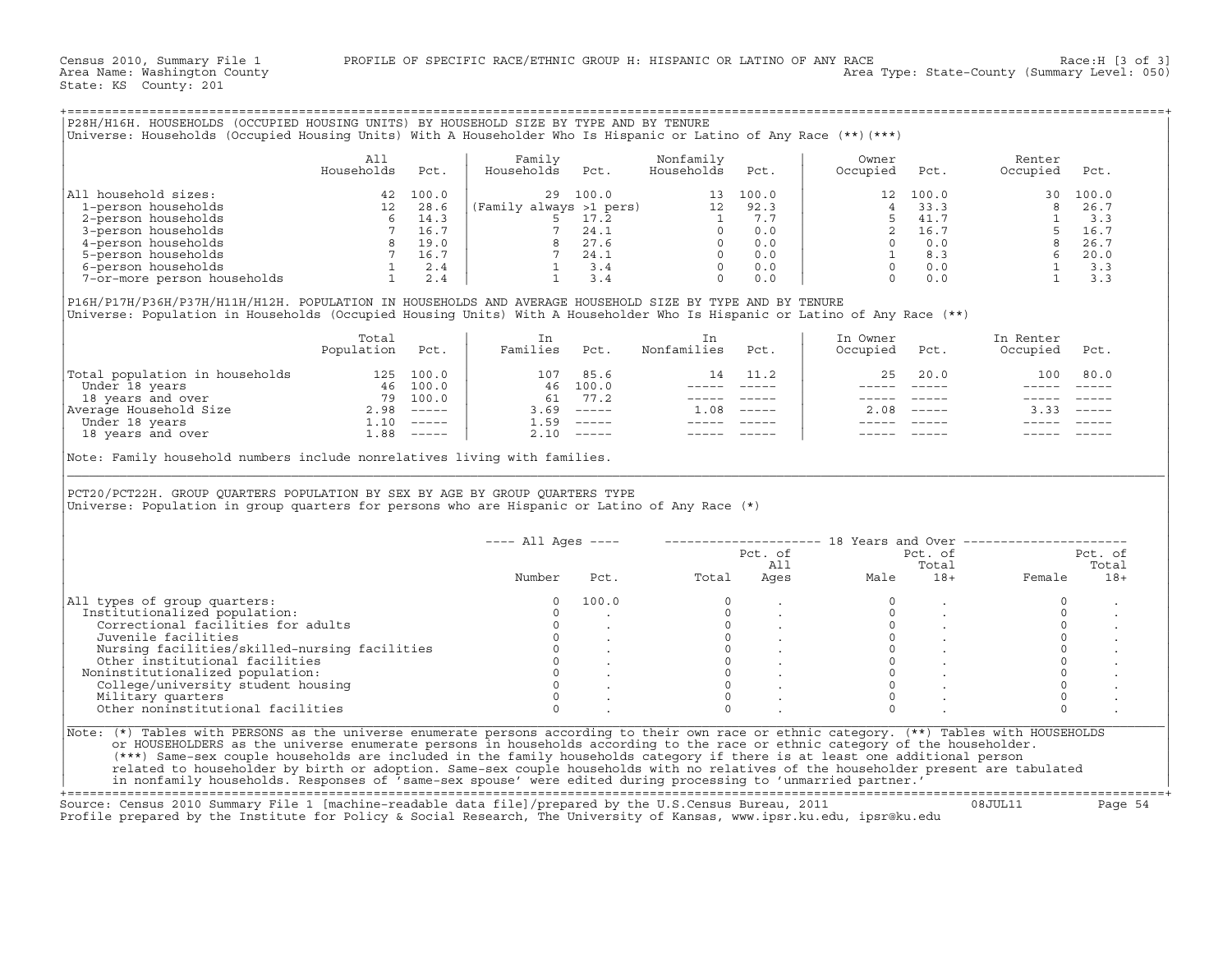Census 2010, Summary File 1 PROFILE OF SPECIFIC RACE/ETHNIC GROUP I: WHITE ALONE, NOT HISPANIC OR LATINO Race:I [1 of 3] Area Name: Washington County Area Type: State−County (Summary Level: 050)

State: KS County: 201

|                                                              | P29/P29I. POPULATION SUMMARY BY RESIDENCE TYPE FOR DESIGNATED UNIVERSE<br>Universe: PERSONS Who Are White Alone, Not Hispanic or Latino      |                                     |                                            |                                              |                                                          |                          | P38I/39I. FAMILY TYPE BY PRESENCE AND AGE OF OWN OR RELATED CHILDREN<br>Universe: Families With A Householder Who Is<br>White Alone, Not Hispanic or Latino $(**)$ $(***)$                                                                                                                                                                                                       |                                              |                                       |                                         |                             |
|--------------------------------------------------------------|----------------------------------------------------------------------------------------------------------------------------------------------|-------------------------------------|--------------------------------------------|----------------------------------------------|----------------------------------------------------------|--------------------------|----------------------------------------------------------------------------------------------------------------------------------------------------------------------------------------------------------------------------------------------------------------------------------------------------------------------------------------------------------------------------------|----------------------------------------------|---------------------------------------|-----------------------------------------|-----------------------------|
| Total Persons:<br>In Households(*)<br>In Group Quarters      |                                                                                                                                              | Population<br>5,558<br>5,444<br>114 | 95.8% of<br>95.8% of<br>100.0% of          |                                              | As % of Population of all Races<br>5,799<br>5,685<br>114 |                          | By Presence of:                                                                                                                                                                                                                                                                                                                                                                  | Own Children<br>Families Pct.                |                                       | Related Children<br>Families Pct.       |                             |
|                                                              | P16-18I/P36-37I. HOUSEHOLDS/POPULATION IN HOUSEHOLDS BY HOUSEHOLD TYPE<br>Universe: HOUSEHOLDERS Who Are White Alone, Not Hispanic or Latino |                                     |                                            |                                              | Average                                                  |                          | All families:<br>Husband-wife families:<br>With children under 18:<br>Under 6 yrs only                                                                                                                                                                                                                                                                                           | 1,573 100.0<br>1,397 88.8<br>484 30.8<br>107 | 6.8                                   | 1,573 100.0<br>1,397 88.8<br>500<br>114 | 31.8<br>7.2                 |
| Total Households (**)<br>Under 18 years<br>18 years and over |                                                                                                                                              |                                     | Households<br>2,404<br>$-----$<br>$------$ | Population $(**)$<br>5,488<br>1,258<br>4,230 | Size<br>2.28<br>0.52<br>1.76                             |                          | Under 6 and 6 to 17 yrs<br>6 to 17 yrs only<br>No children under 18<br>Other families (no spouse present):                                                                                                                                                                                                                                                                       | 94<br>283 18.0<br>913 58.0<br>176 11.2       | 6.0                                   | 100<br>286<br>897<br>176                | 6.4<br>18.2<br>57.0<br>11.2 |
|                                                              | Family Households $(***)$ 1,573<br>Under 18 years<br>18 years and over<br>Nonfamily Households                                               |                                     | $------$<br>$------$<br>831                | 4,538<br>1,238<br>3,300<br>899               | 2.88<br>0.79<br>2.10<br>1.08                             |                          | Male householder:<br>With children under 18:                                                                                                                                                                                                                                                                                                                                     |                                              | 4.5<br>2.4<br>0.5<br>0.5              | 70<br>42<br>11<br>8                     | 4.5<br>2.7<br>0.7<br>0.5    |
|                                                              | P12I/P13I. POPULATION BY AGE AND SEX<br>Universe: Persons Who Are White Alone, Not Hispanic or Latino (*)                                    |                                     |                                            |                                              |                                                          |                          | 1911 1920<br>1920<br>1920<br>1920<br>1920<br>1920<br>1920<br>1920<br>1920<br>1920<br>1920<br>1920<br>1920<br>1920<br>1920<br>1920<br>1920<br>1920<br>1920<br>1920<br>1920<br>1920<br>1930<br>1930<br>1930<br>1930<br>1930<br>1930<br>1930<br>1940<br>1940<br>1940<br>1940<br>1940<br>1940<br>1940<br>1<br>No children under 18<br>Female householder:<br>With children under 18: |                                              | 1.4<br>2.0<br>6.7<br>3.6              | 23<br>28<br>106<br>66                   | 1.5<br>1.8<br>6.7<br>4.2    |
| All Ages:                                                    | ---Both Sexes---<br>Number<br>5,558                                                                                                          | Pct.<br>100.0                       | $---Male----$<br>Number<br>2,819           | Pct.<br>100.0                                | $---$ Female -----<br>Number<br>2,739                    | Pct.<br>100.0            | No children under 18                                                                                                                                                                                                                                                                                                                                                             |                                              | 0.8<br>0.6<br>2.2<br>3.2              | 13<br>14<br>39<br>40                    | 0.8<br>0.9<br>2.5<br>2.5    |
| Under 5<br>5 to 9<br>10 to 14<br>15 to 17                    | 303<br>293<br>377<br>243                                                                                                                     | 5.5<br>5.3<br>6.8<br>4.4            | 157<br>156<br>205<br>134                   | 5.6<br>5.5<br>7.3<br>4.8                     | 146<br>137<br>172<br>109                                 | 5.3<br>5.0<br>6.3<br>4.0 | P31I. RELATIONSHIP BY HOUSEHOLD TYPE FOR THE POPULATION UNDER 18 YEARS<br>Universe: Persons under 18 who are                                                                                                                                                                                                                                                                     |                                              |                                       |                                         |                             |
| 18 and 19<br>20<br>21                                        | 102<br>44<br>30                                                                                                                              | 1.8<br>0.8<br>0.5                   | 64<br>27<br>17                             | 2.3<br>1.0<br>0.6                            | 38<br>17<br>13                                           | 1.4<br>0.6<br>0.5        | White Alone, Not Hispanic or Latino $(*)$ $(***)$                                                                                                                                                                                                                                                                                                                                |                                              | Number                                | Pct.                                    |                             |
| 22 to 24<br>25 to 29<br>30 to 34<br>35 to 39                 | 122<br>255<br>251<br>270                                                                                                                     | 2.2<br>4.6<br>4.5<br>4.9            | 68<br>136<br>140<br>134                    | 2.4<br>4.8<br>5.0<br>4.8                     | 54<br>119<br>111<br>136                                  | 2.0<br>4.3<br>4.1<br>5.0 | Total under 18:<br>In households:<br>Householder or spouse<br>Related child:                                                                                                                                                                                                                                                                                                     |                                              | 1,216<br>1,216<br>1<br>1,195          | 100.0<br>100.0<br>0.1<br>98.3           |                             |
| 40 to 44<br>45 to 49<br>50 to 54<br>55 to 59                 | 312<br>410<br>452<br>393                                                                                                                     | 5.6<br>7.4<br>8.1<br>7.1            | 165<br>207<br>233<br>193                   | 5.9<br>7.3<br>8.3<br>6.8                     | 147<br>203<br>219<br>200                                 | 5.4<br>7.4<br>8.0<br>7.3 | Own child:<br>In husband-wife families<br>In other families (no spouse present):<br>Male householder                                                                                                                                                                                                                                                                             |                                              | 1,134<br>996<br>138<br>63             | 93.3<br>81.9<br>11.3<br>5.2             |                             |
| 60 and 61<br>62 to 64<br>65 and 66<br>67 to 69               | 146<br>224<br>127<br>216                                                                                                                     | 2.6<br>4.0<br>2.3<br>3.9            | 72<br>128<br>54<br>110                     | 2.6<br>4.5<br>1.9<br>3.9                     | 74<br>96<br>73<br>106                                    | 2.7<br>3.5<br>2.7<br>3.9 | Female householder<br>Other relatives:<br>Grandchild<br>Other relatives                                                                                                                                                                                                                                                                                                          |                                              | 75<br>61<br>52<br>- 9                 | 6.2<br>5.0<br>4.3<br>0.7                |                             |
| 70 to 74<br>75 to 79<br>80 to 84<br>85 plus                  | 279<br>253<br>208<br>248                                                                                                                     | 5.0<br>4.6<br>3.7<br>4.5            | 118<br>114<br>97<br>90                     | 4.2<br>4.0<br>3.4<br>3.2                     | 161<br>139<br>111<br>158                                 | 5.9<br>5.1<br>4.1<br>5.8 | Nonrelatives<br>In group quarters:<br>Institutionalized population<br>Noninstitutionalized population                                                                                                                                                                                                                                                                            |                                              | 20<br>$\circ$<br>$\Omega$<br>$\Omega$ | 1.6<br>0.0<br>0.0<br>0.0                |                             |
| $0$ to $17$<br>18 to 64                                      | 1,216<br>3,011                                                                                                                               | 21.9<br>54.2                        | 652<br>1,584                               | 23.1<br>56.2<br>20.7                         | 564<br>1,427                                             | 20.6<br>52.1<br>27.3     | Note: $(*)$ Tables with PERSONS as the universe enumerate persons according<br>to their own race or ethnic category. (**) Tables with HOUSEHOLDS or                                                                                                                                                                                                                              |                                              |                                       |                                         |                             |
| 65 plus<br>Median Aqe                                        | 1,331<br>47.3                                                                                                                                | 23.9                                | 583<br>45.2                                |                                              | 748<br>49.2                                              |                          | HOUSEHOLDERS as the universe enumerate persons in households according<br>to the race or ethnic category of the householder. (***) Responses of<br>'same-sex spouse' were edited during processing to 'unmarried partner.'                                                                                                                                                       |                                              |                                       |                                         |                             |

+===================================================================================================================================================+ Source: Census 2010 Summary File 1 [machine−readable data file]/prepared by the U.S.Census Bureau, 2011 08JUL11 Page 55 Profile prepared by the Institute for Policy & Social Research, The University of Kansas, www.ipsr.ku.edu, ipsr@ku.edu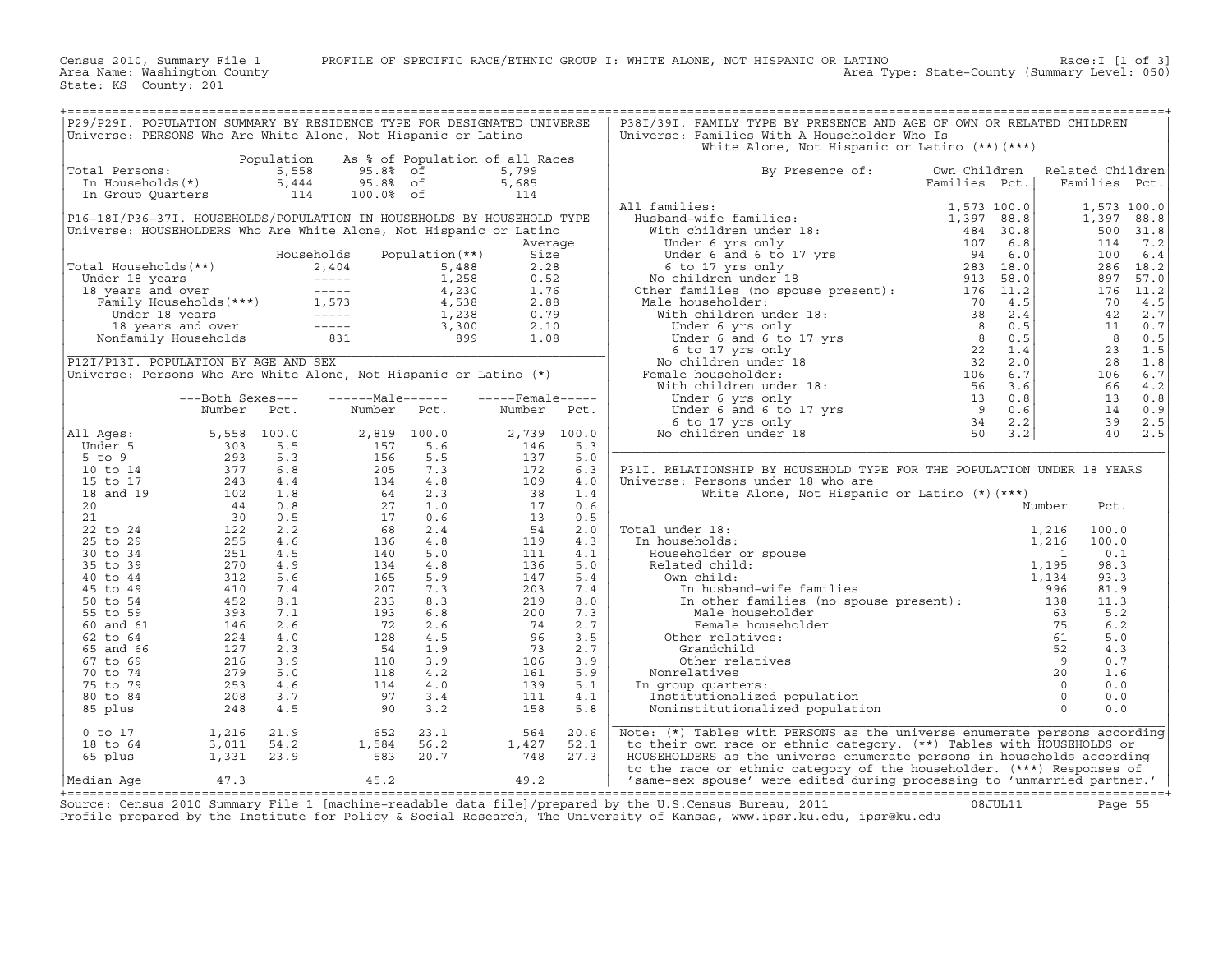Census 2010, Summary File 1 PROFILE OF SPECIFIC RACE/ETHNIC GROUP I: WHITE ALONE, NOT HISPANIC OR LATINO Rea Ty<br>Area Name: Washington County LATINO Race: I [2 of 3]<br>Area Type: State−County (Summary Level: 050)

State: KS County: 201

| P29I/P34I. RELATIONSHIP BY HOUSEHOLD TYPE FOR ALL PERSONS & PERSONS 65+<br>Universe: Persons Who Are White Alone, Not Hispanic or Latino (*) (***)                                                                                   |                          |       |        |                   |       | PCT14I. PRESENCE OF MULTIGENERATIONAL HOUSEHOLDS<br>Universe: Households With A Householder Who Is<br>White Alone, Not Hispanic or Latino (**) |                |             | ======================== |               |
|--------------------------------------------------------------------------------------------------------------------------------------------------------------------------------------------------------------------------------------|--------------------------|-------|--------|-------------------|-------|------------------------------------------------------------------------------------------------------------------------------------------------|----------------|-------------|--------------------------|---------------|
|                                                                                                                                                                                                                                      | All Ages                 |       |        | 65 years and over |       |                                                                                                                                                |                |             | Number                   | Pct.          |
|                                                                                                                                                                                                                                      | Number                   | Pct.  |        | Number            | Pct.  | Total:                                                                                                                                         |                |             |                          | $2,404$ 100.0 |
| Total:                                                                                                                                                                                                                               | 5,558                    | 100.0 |        | 1,331             | 100.0 | Household has 3 or more generations                                                                                                            |                |             | 26                       | 1.1           |
| In households:                                                                                                                                                                                                                       | 5,444                    | 97.9  |        | 1,223             | 91.9  | Household does not have 3+ generations                                                                                                         |                |             | 2,378                    | 98.9          |
| In family households:                                                                                                                                                                                                                | 4,547                    | 81.8  |        | 816               | 61.3  |                                                                                                                                                |                |             |                          |               |
| Householder:                                                                                                                                                                                                                         | 1,573                    | 28.3  |        | 442               | 33.2  |                                                                                                                                                |                |             |                          |               |
| Male                                                                                                                                                                                                                                 | 1,334                    | 24.0  |        | 392               | 29.5  |                                                                                                                                                |                |             |                          |               |
| Female                                                                                                                                                                                                                               | 239                      | 4.3   |        | 50                | 3.8   |                                                                                                                                                |                |             |                          |               |
| Spouse                                                                                                                                                                                                                               | 1,396                    | 25.1  |        | 347               | 26.1  | PCT19I. NONRELATIVES BY HOUSEHOLD TYPE (*)(***)                                                                                                |                |             |                          |               |
| Parent                                                                                                                                                                                                                               | 20                       | 0.4   |        | 13                | 1.0   | Universe: Nonrelatives who are                                                                                                                 |                |             |                          |               |
| Parent-in-law                                                                                                                                                                                                                        | $\overline{\mathbf{3}}$  | 0.1   |        | $\overline{2}$    | 0.2   | White Alone, Not Hispanic or Latino (Total: 117)                                                                                               |                |             |                          |               |
| Child:                                                                                                                                                                                                                               | 1,396                    | 25.1  |        |                   |       |                                                                                                                                                |                |             |                          |               |
| Biological                                                                                                                                                                                                                           | 1,289                    | 23.2  |        |                   |       |                                                                                                                                                | In Family      |             | In Nonfamily             |               |
| Adopted                                                                                                                                                                                                                              | 42                       | 0.8   |        |                   |       |                                                                                                                                                | Households     |             | Households               |               |
| Step                                                                                                                                                                                                                                 | 65                       | 1.2   |        |                   |       |                                                                                                                                                | Number         | Pct.        | Number                   | Pct.          |
| Grandchild                                                                                                                                                                                                                           | 60                       | 1.1   |        |                   |       |                                                                                                                                                |                |             |                          |               |
| Brother or sister                                                                                                                                                                                                                    | 27                       | 0.5   |        |                   |       | Nonrelatives:                                                                                                                                  |                | 51 100.0    |                          | 66 100.0      |
| Son-in-law/daughter-in-law                                                                                                                                                                                                           | $5^{\circ}$              | 0.1   |        |                   |       | Roomer or boarder                                                                                                                              | $\overline{1}$ | 2.0         | $\frac{1}{2}$            | 1.5           |
| Other relatives (#)                                                                                                                                                                                                                  | $1\bar{6}$               | 0.3   |        | 10                | 0.8   | Housemate or roommate                                                                                                                          |                | $6 \t11.8$  | 15                       | 22.7          |
|                                                                                                                                                                                                                                      |                          | 0.9   |        | 2                 | 0.2   | Unmarried partner                                                                                                                              | $26 \t 51.0$   |             | 37                       | 56.1          |
|                                                                                                                                                                                                                                      |                          | 16.1  |        | 407               | 30.6  | Other nonrelatives                                                                                                                             | 18 35.3        |             |                          | 13 19.7       |
|                                                                                                                                                                                                                                      |                          | 7.5   |        | 124               | 9.3   |                                                                                                                                                |                |             |                          |               |
|                                                                                                                                                                                                                                      |                          | 6.8   |        | 123               | 9.2   |                                                                                                                                                |                |             |                          |               |
|                                                                                                                                                                                                                                      |                          | 0.7   |        | $\overline{1}$    | 0.1   |                                                                                                                                                |                |             |                          |               |
| Four-<br>In nonfamily households:<br>In nonfamily households:<br>Male householder:<br>Living alone 376<br>Not living alone 376<br>Female householder:<br>The sample of the 39<br>Female householder:<br>2016<br>2020<br>2020<br>2020 |                          | 7.5   |        | 279               | 21.0  | H17I. HOUSING UNITS BY HOUSEHOLDER'S AGE AND TENURE                                                                                            |                |             |                          |               |
| Living alone                                                                                                                                                                                                                         | $398$<br>$18$<br>$56$    | 7.2   |        | 274               | 20.6  | Universe: Occupied Housing Units With A Householder Who Is                                                                                     |                |             |                          |               |
| Not living alone                                                                                                                                                                                                                     |                          | 0.3   |        | $-5$              | 0.4   | White Alone, Not Hispanic or Latino (**)                                                                                                       |                |             |                          |               |
| Nonrelatives                                                                                                                                                                                                                         | 66                       | 1.2   |        | $\overline{4}$    | 0.3   |                                                                                                                                                |                |             |                          |               |
| In group quarters:                                                                                                                                                                                                                   | 114                      | 2.1   |        | 108               | 8.1   | Age of                                                                                                                                         | Owner Occupied |             | Renter Occupied          |               |
| Institutionalized                                                                                                                                                                                                                    | 111                      | 2.0   |        | 108               | 8.1   | Householder                                                                                                                                    | Number Pct.    |             | Number                   | Pct.          |
| Noninstitutionalized                                                                                                                                                                                                                 | $\overline{\phantom{a}}$ | 0.1   |        | $\Omega$          | 0.0   |                                                                                                                                                |                |             |                          |               |
|                                                                                                                                                                                                                                      |                          |       |        |                   |       | All Ages:                                                                                                                                      |                | 1,924 100.0 |                          | 480 100.0     |
| (#) For 65 yrs & over, includes children, siblings, etc. not shown separately                                                                                                                                                        |                          |       |        |                   |       | 15 to 24                                                                                                                                       | 27             | 1.4         | 41                       | 8.5           |
|                                                                                                                                                                                                                                      |                          |       |        |                   |       | 25 to 34                                                                                                                                       | 170            | 8.8         |                          | 84 17.5       |
|                                                                                                                                                                                                                                      |                          |       |        |                   |       | 35 to 44                                                                                                                                       | 227            | 11.8        | 83                       | 17.3          |
|                                                                                                                                                                                                                                      |                          |       |        |                   |       | 45 to 54                                                                                                                                       | 402            | 20.9        | 83                       | 17.3          |
| P18I. HOUSEHOLD TYPE                                                                                                                                                                                                                 |                          |       |        |                   |       | 55 to 59                                                                                                                                       | 183            | 9.5         | 28                       | 5.8           |
| Universe: Households with a Householder Who is                                                                                                                                                                                       |                          |       |        |                   |       | 60 to 64                                                                                                                                       | 196            | 10.2        | 35                       | 7.3           |
| White Alone, Not Hispanic or Latino (**)                                                                                                                                                                                             |                          |       |        |                   |       | 65 to 74                                                                                                                                       | 335            | 17.4        | 49                       | 10.2          |
|                                                                                                                                                                                                                                      |                          |       | Number | Pct.              |       | 75 to 84                                                                                                                                       | 271            | 14.1        | 44                       | 9.2           |
|                                                                                                                                                                                                                                      |                          |       |        |                   |       | 85 and over                                                                                                                                    | 113            | 5.9         | 33                       | 6.9           |
| Total:                                                                                                                                                                                                                               |                          |       |        | 2,404 100.0       |       |                                                                                                                                                |                |             |                          |               |
| Family households (***) :                                                                                                                                                                                                            |                          |       | 1,573  | 65.4              |       |                                                                                                                                                |                |             |                          |               |
| Husband-wife families                                                                                                                                                                                                                |                          |       | 1,397  | 58.1              |       | Note: (*) Tables with PERSONS as the universe enumerate persons                                                                                |                |             |                          |               |
| Other families:                                                                                                                                                                                                                      |                          |       | 176    | 7.3               |       | according to their own race or ethnic category. (**) Tables with                                                                               |                |             |                          |               |
|                                                                                                                                                                                                                                      |                          |       |        | 2.9               |       | HOUSEHOLDS or HOUSEHOLDERS as the universe enumerate persons in                                                                                |                |             |                          |               |
|                                                                                                                                                                                                                                      |                          |       |        | 4.4               |       | households according to the race or ethnic category of the                                                                                     |                |             |                          |               |
| Nonfamily households:                                                                                                                                                                                                                |                          |       |        | 831 34.6          |       | householder. (***) Responses of 'same-sex spouse' were edited                                                                                  |                |             |                          |               |
| Householder living alone                                                                                                                                                                                                             |                          |       |        | 774 32.2          |       | during processing to 'unmarried partner.'                                                                                                      |                |             |                          |               |
| ther families: 176<br>Male householder, no wife present 70<br>Female householdsr, no husband present 106<br>family households: 106<br>ouseholder living alone 774<br>ouseholder not living alone 57<br>Householder not living alone  |                          |       | 57     | 2.4               |       |                                                                                                                                                |                |             |                          |               |
|                                                                                                                                                                                                                                      |                          |       |        |                   |       |                                                                                                                                                |                |             |                          |               |
|                                                                                                                                                                                                                                      |                          |       |        |                   |       |                                                                                                                                                |                |             |                          |               |
|                                                                                                                                                                                                                                      |                          |       |        |                   |       |                                                                                                                                                |                |             |                          |               |
| Source: Census 2010 Summary File 1 [machine-readable data file]/prepared by the U.S.Census Bureau, 2011                                                                                                                              |                          |       |        |                   |       |                                                                                                                                                |                | 08JUL11     |                          | Page 56       |
| Profile prepared by the Institute for Policy & Social Research, The University of Kansas, www.ipsr.ku.edu, ipsr@ku.edu                                                                                                               |                          |       |        |                   |       |                                                                                                                                                |                |             |                          |               |